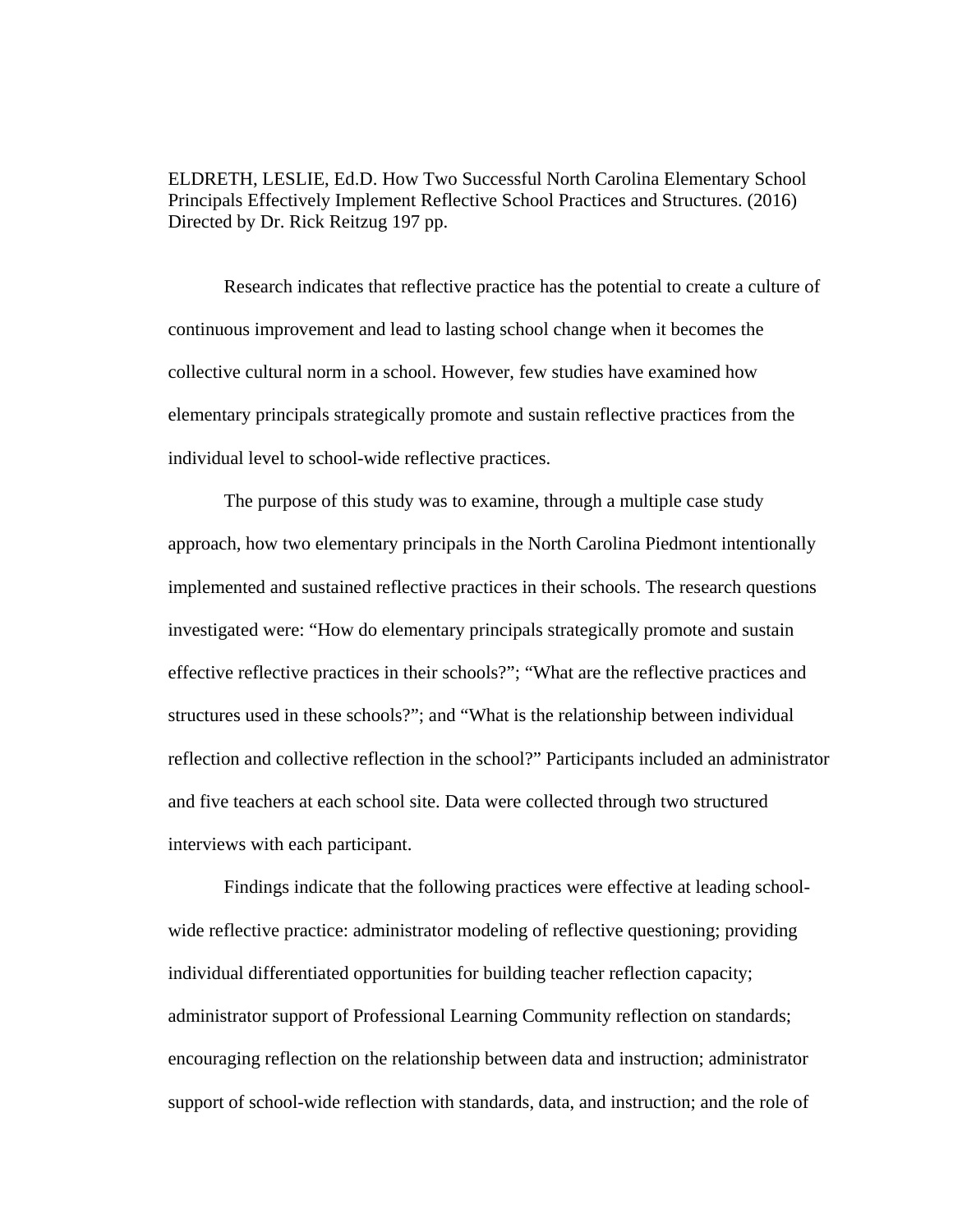trust and relationships in reflective opportunities. Key findings from the case studies found that principals in both cases utilized reflective questioning, examination of instructional practices as well as analyzed student data with individual teachers, PLCs, vertical teams and at the school level. This reflective mindset requires a paradigm shift from acceptance of established practices to questioning and digging deeper with reflection on data and content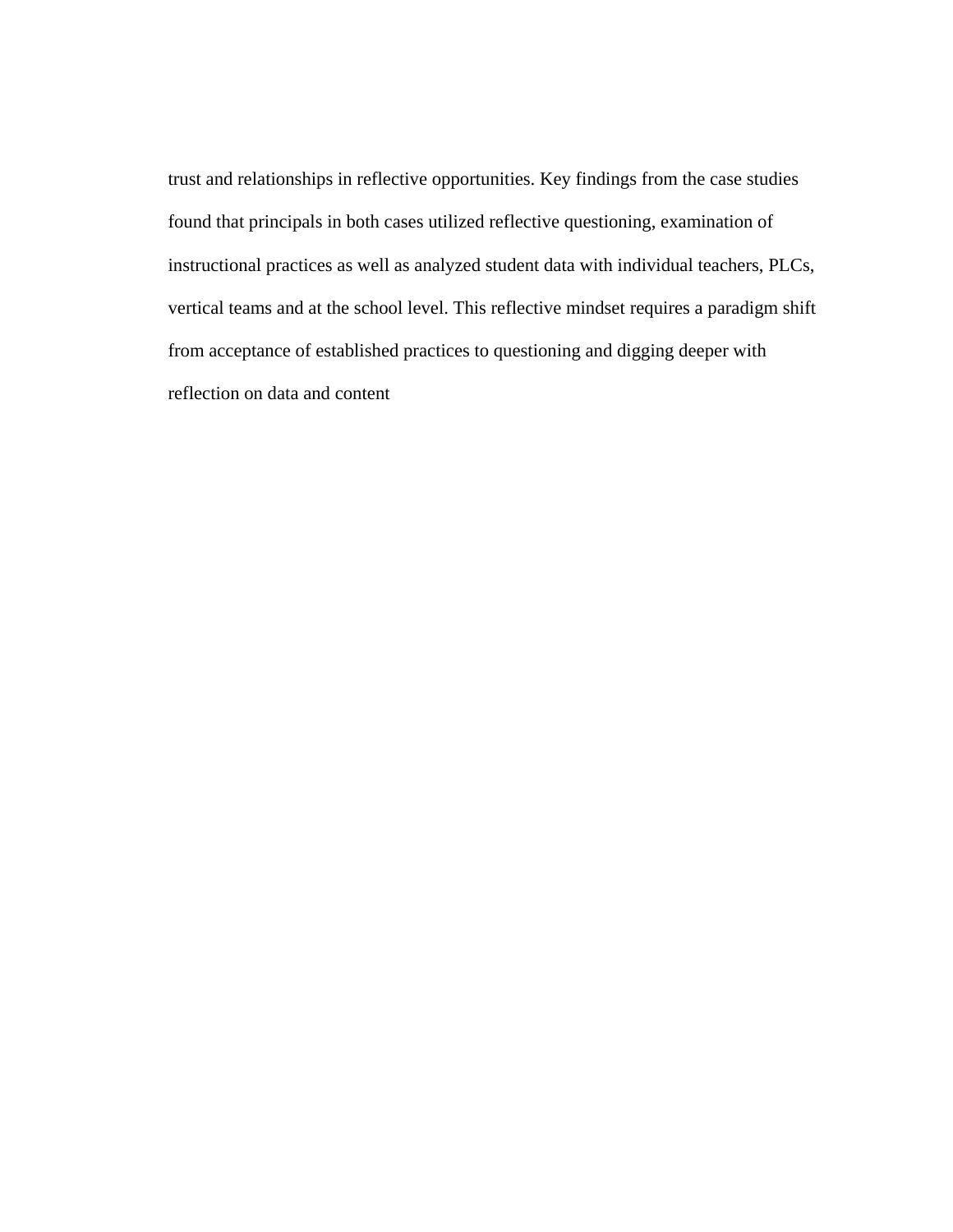# HOW TWO SUCCESSFUL NORTH CAROLINA ELEMENTARY SCHOOL PRINCIPALS EFFECTIVELY IMPLEMENT REFLECTIVE SCHOOL PRACTICES AND STRUCTURES

by

Leslie Eldreth

A Dissertation Submitted to the Faculty of The Graduate School at The University of North Carolina at Greensboro in Partial Fulfillment of the Requirements for the Degree Doctor of Education

> Greensboro 2016

> > Approved by

Rick Reitzug

Committee Chair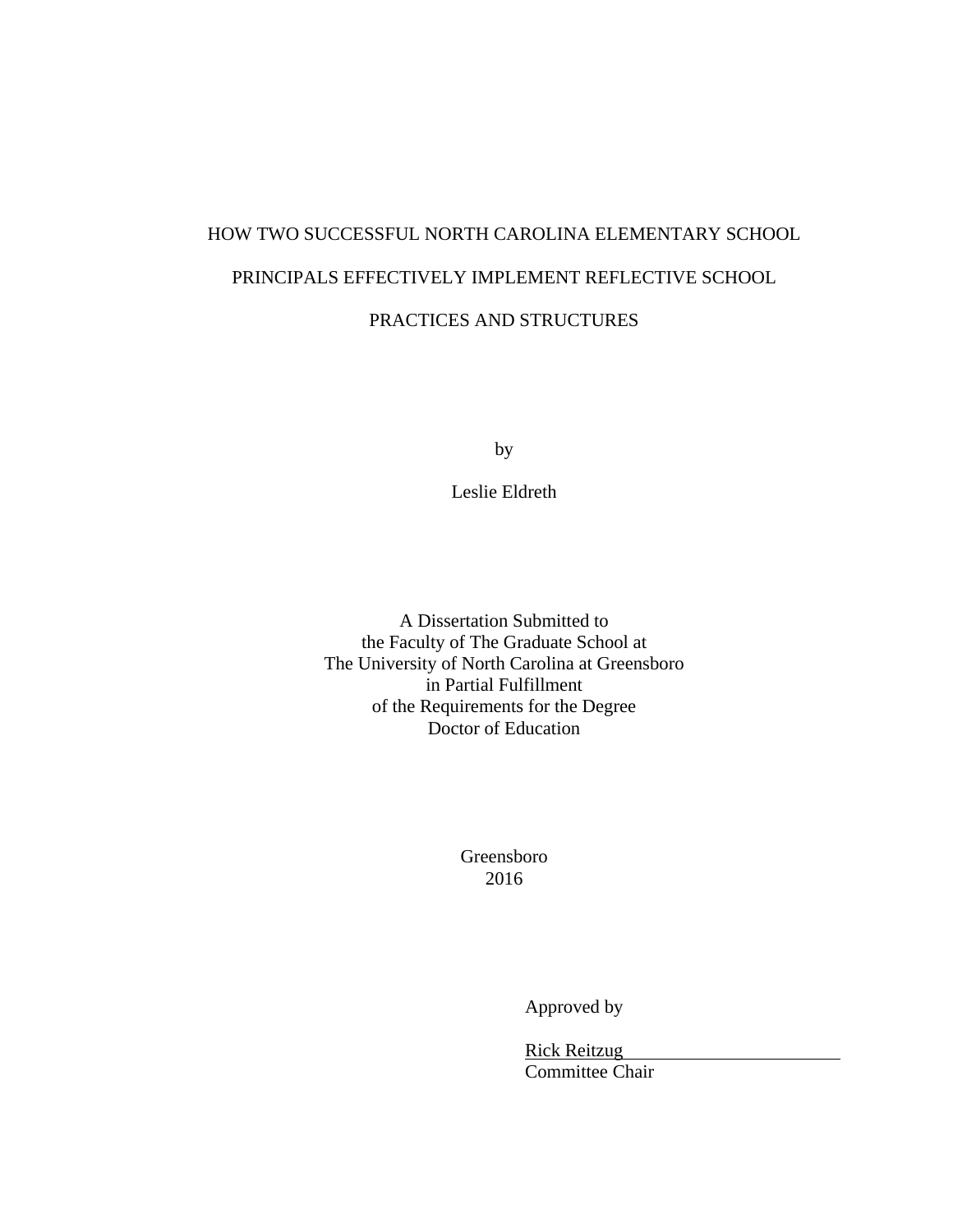© 2016 Leslie Eldreth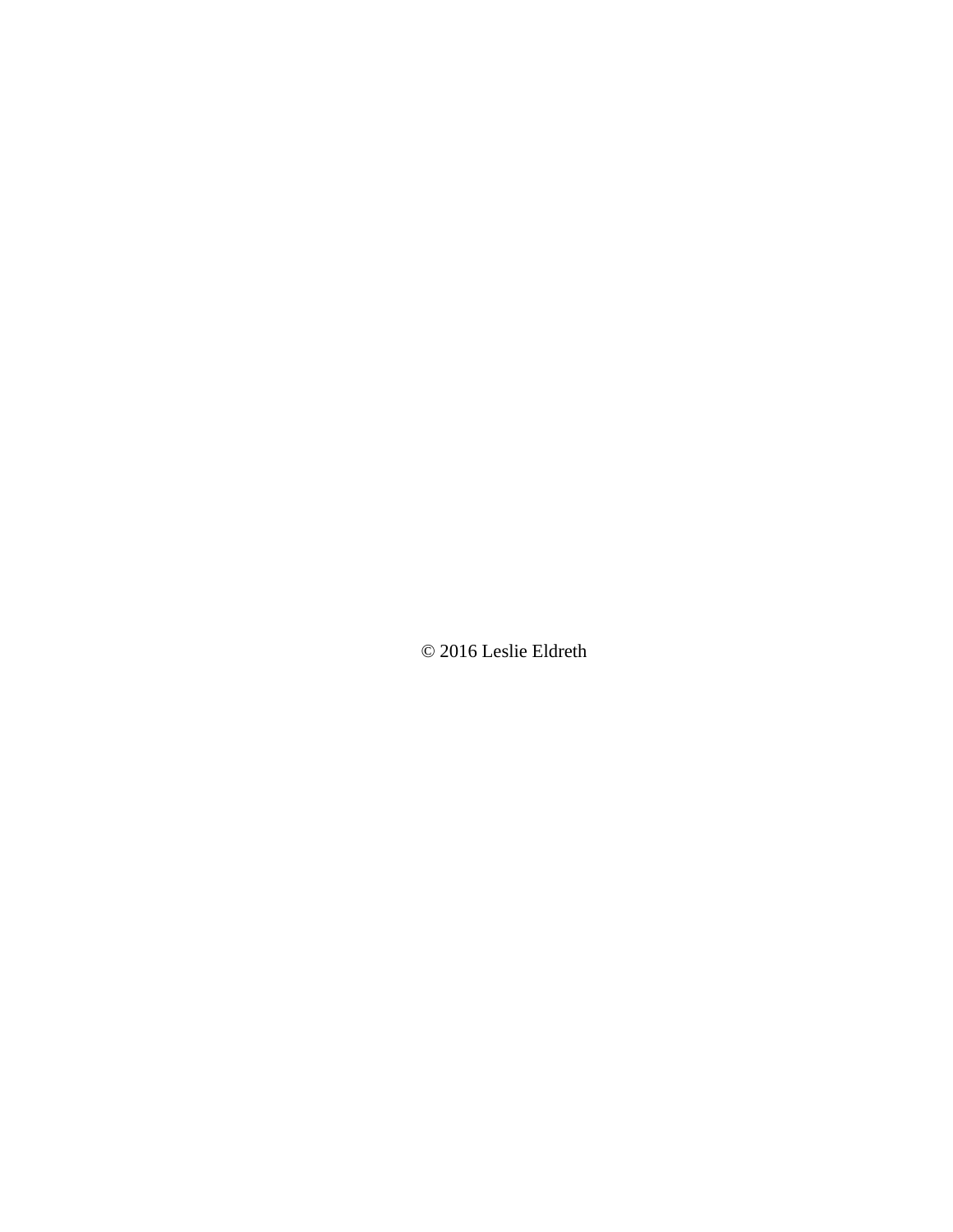This work is dedicated to my family for their patience, love and understanding as I have completed this journey.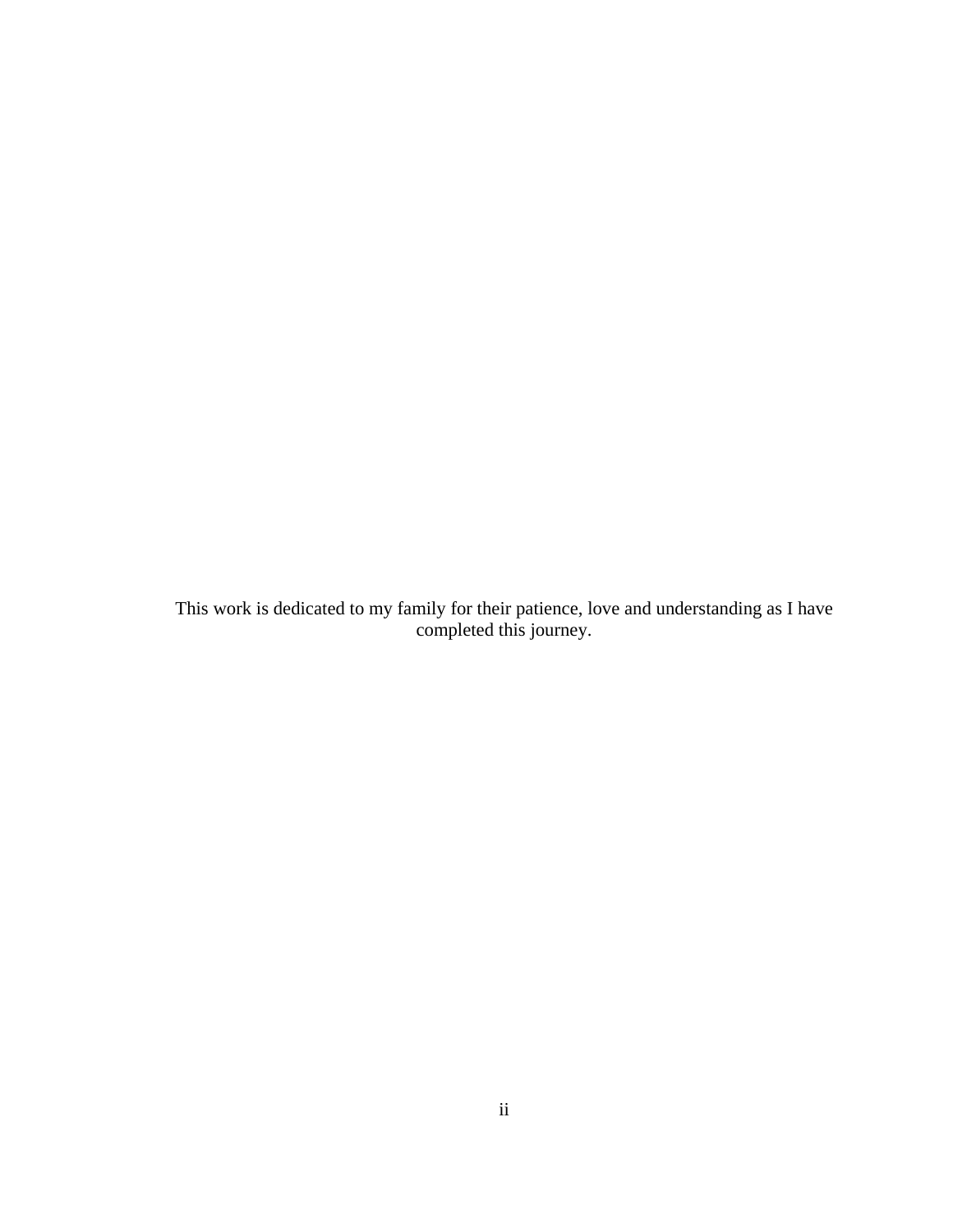## APPROVAL PAGE

 This dissertation, written by Leslie Eldreth, has been approved by the following committee of the Faculty of The Graduate School at The University of North Carolina at Greensboro.

| Committee Chair Rick Reitzug |
|------------------------------|
|------------------------------|

Committee Members Craig Peck

Carl Lashley

Ann Davis

Date of Acceptance by Committee

l

 $\overline{a}$ 

Date of Final Oral Examination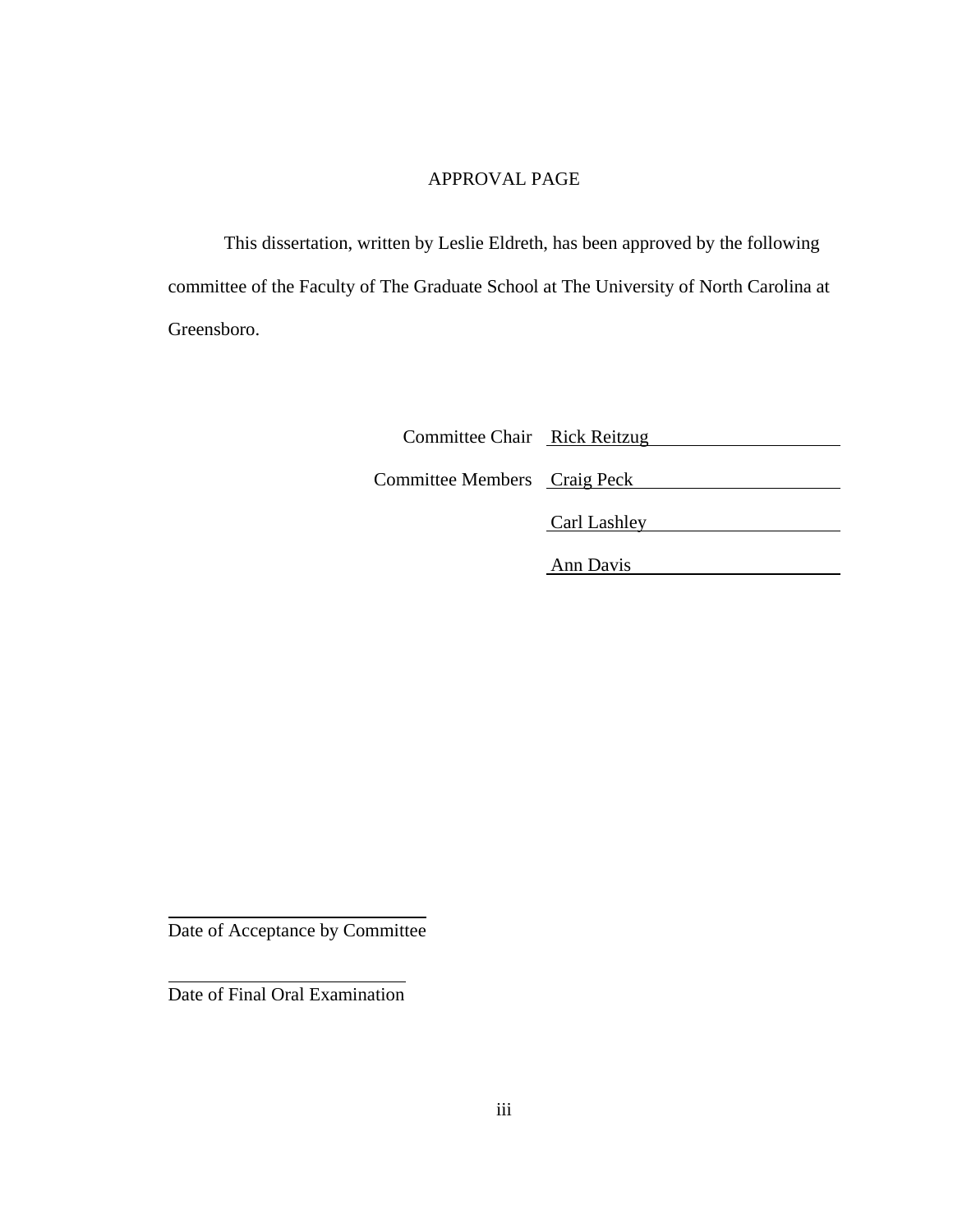## ACKNOWLEDGMENTS

 I am grateful for my family, colleagues, and friends for their support and understanding as I worked through this process, and for providing great insights along the way. To my mother, Marie Dodson, who encouraged me to work toward a doctorate and for always believing in me and supporting all my endeavors. To my father, Harold Dodson, who instilled in me that education is the key to possibilities for my future. He always challenges me to reach for greater things. Thanks to my sweet and loving daughter, Caroline Eldreth, for understanding and patiently waiting as I balanced being a mother and a principal with my writing. I would like to extend a huge thanks to my chair, Dr. Rick Reitzug, for his patience, guidance, and words of encouragement throughout the process. Thank you so very much. A special thanks to my committee members, Dr. Craig Peck, Dr. Carl Lashley, and Dr. Ann Davis for your feedback and support. It has been a remarkable experience. Thank you all.

.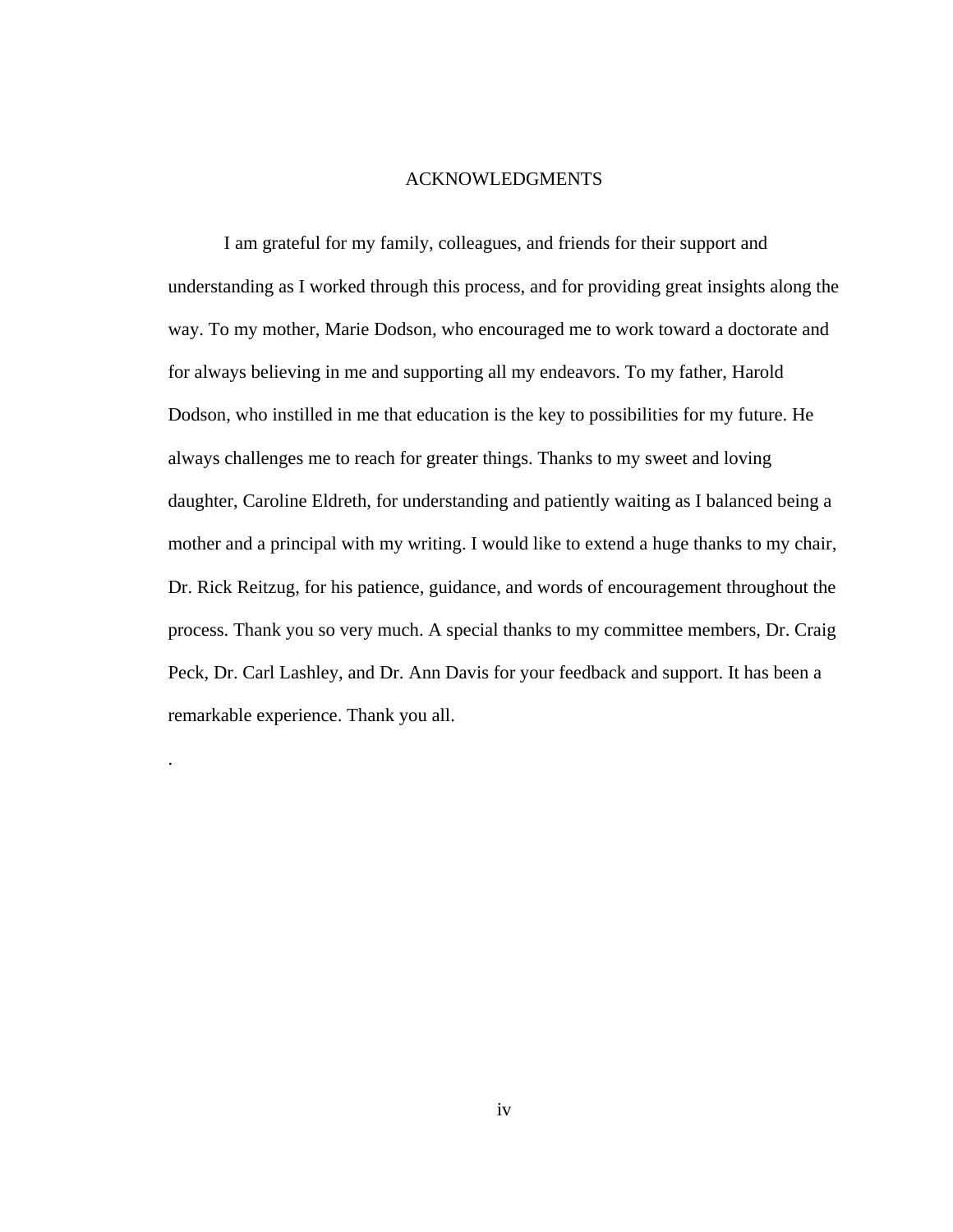# TABLE OF CONTENTS

| Page                                                          |
|---------------------------------------------------------------|
|                                                               |
|                                                               |
| <b>CHAPTER</b>                                                |
|                                                               |
|                                                               |
|                                                               |
|                                                               |
|                                                               |
|                                                               |
|                                                               |
|                                                               |
|                                                               |
|                                                               |
|                                                               |
| Elements of Reflective Practice: Communication and Dialogue18 |
| Communication and Dialogue in Classroom Walkthroughs 19       |
| Communication and Dialogue in Cognitive Coaching21            |
| Communication and Dialogue in Instructional Coaching23        |
|                                                               |
|                                                               |
| Research on School Leaders Building Trust in Schools29        |
| Implications for School Leaders on Fostering Trust30          |
|                                                               |
| Elements of Reflective Practice: Relationships in Cognitive   |
| 31<br>Coaching                                                |
| Elements of Reflective Practice: Relationships in             |
|                                                               |
|                                                               |
| Leadership Planning Models Identifying the Mission 36         |
| Planning for School-wide Reflective Practice 38               |
|                                                               |
|                                                               |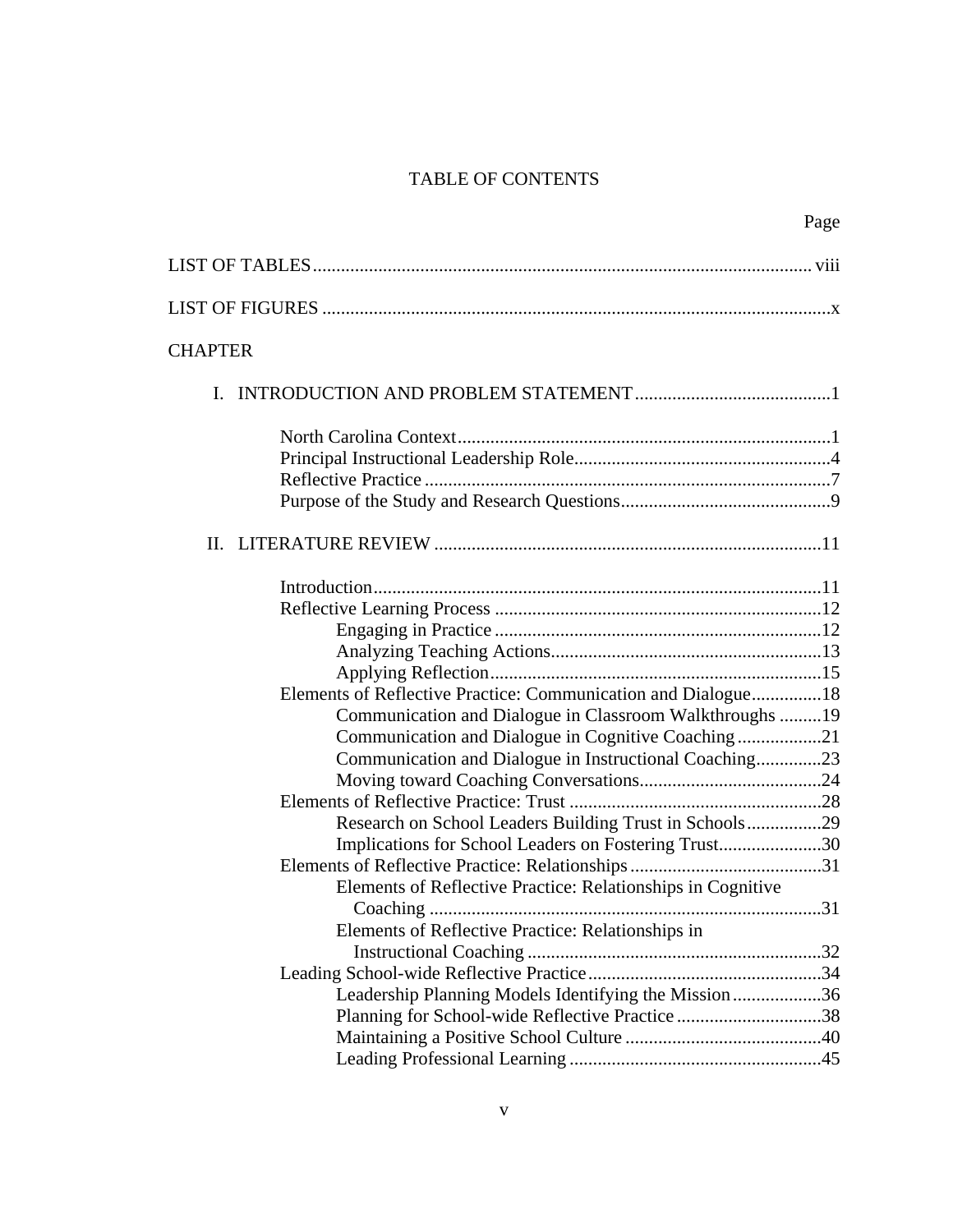| IV. PRESENTATION OF CASE STUDY 1: OCEANSIDE ELEMENTARY |  |
|--------------------------------------------------------|--|
|                                                        |  |
|                                                        |  |
|                                                        |  |
|                                                        |  |
|                                                        |  |
|                                                        |  |
|                                                        |  |
|                                                        |  |
| Administrator Modeling of Reflective Questioning 98    |  |
|                                                        |  |
| Individual Differentiated Opportunities for Building   |  |
|                                                        |  |
|                                                        |  |
|                                                        |  |
|                                                        |  |
| Intentional Planning for School-wide Reflection 109    |  |
|                                                        |  |
|                                                        |  |
| V. PRESENTATION OF CASE STUDY 2: SOUNDSIDE ELEMENTARY  |  |
|                                                        |  |
| Breanna: Principal of Soundside Elementary School 114  |  |
|                                                        |  |
|                                                        |  |
|                                                        |  |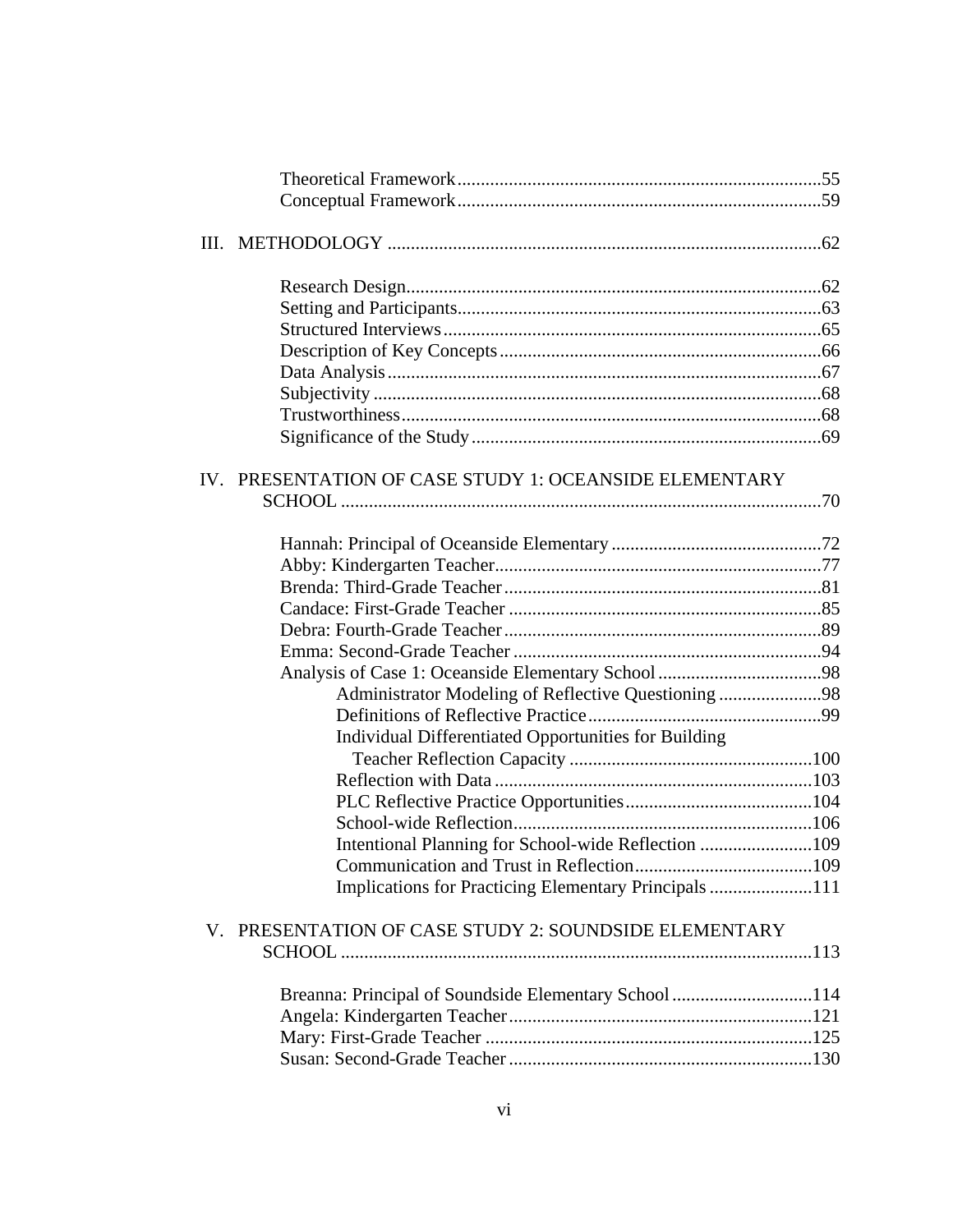| Analysis of Case Study 2: Soundside Elementary School141  |  |
|-----------------------------------------------------------|--|
| Administrator Modeling of Reflective Questioning141       |  |
| Individual Differentiated Opportunities for Building      |  |
|                                                           |  |
| Administrator Support of PLC with Standards, Data,        |  |
|                                                           |  |
| Administrator Support of School-wide Reflection with      |  |
|                                                           |  |
| Role of Trust and Relationships in the Reflective         |  |
|                                                           |  |
| Implications for Practicing Elementary Principals 147     |  |
|                                                           |  |
| VI.                                                       |  |
|                                                           |  |
| VII. CONCLUSIONS/IMPLICATIONS AND RECOMMENDATIONS166      |  |
|                                                           |  |
| Implications for Principal Actions to Promote and Sustain |  |
|                                                           |  |
|                                                           |  |
|                                                           |  |
|                                                           |  |
|                                                           |  |
|                                                           |  |
|                                                           |  |
|                                                           |  |
| APPENDIX B. ADMINISTRATOR INTERVIEW PROTOCOL 194          |  |
|                                                           |  |
|                                                           |  |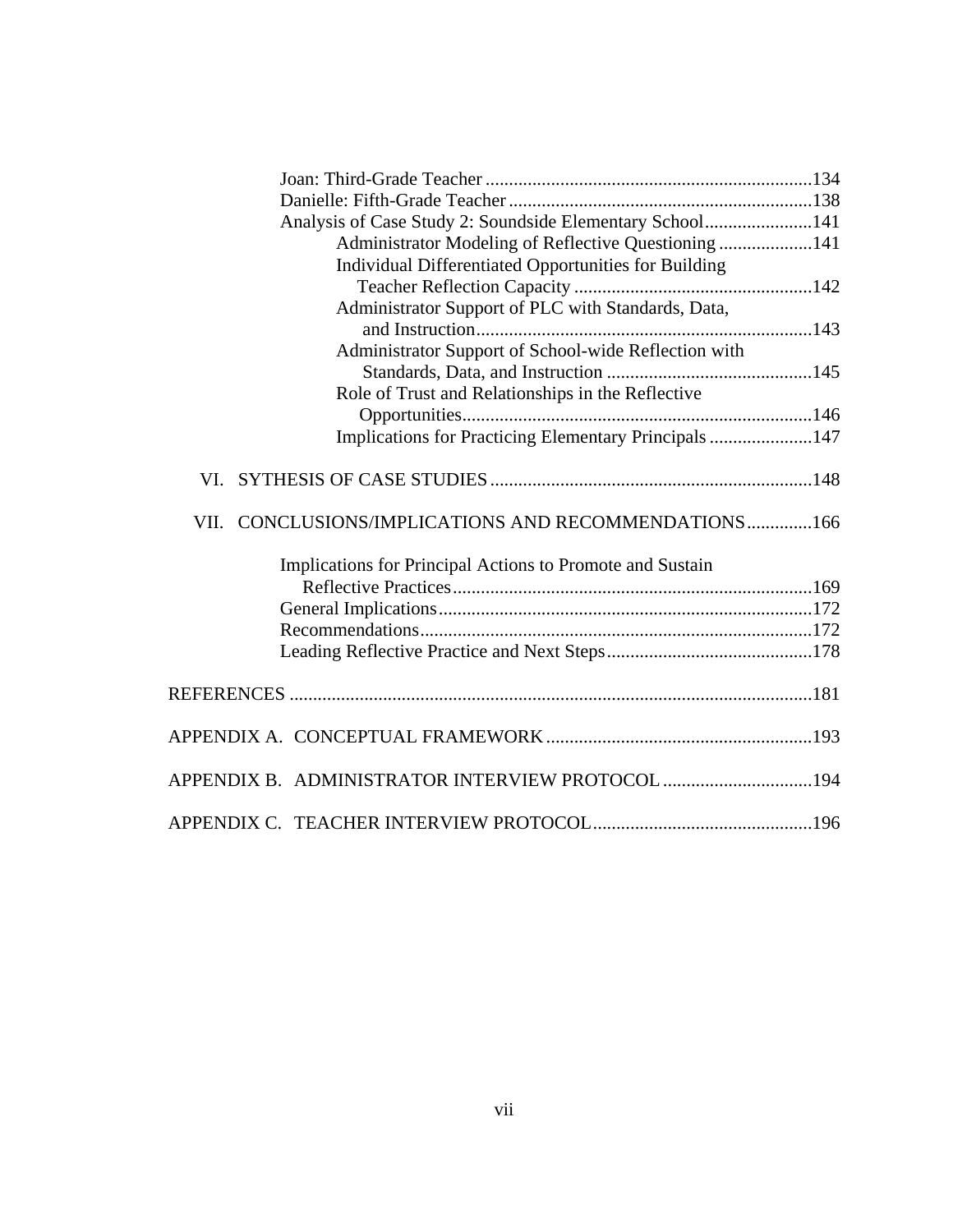# LIST OF TABLES

| Table 2. |                                                                               |
|----------|-------------------------------------------------------------------------------|
| Table 3. |                                                                               |
|          |                                                                               |
|          |                                                                               |
|          |                                                                               |
|          |                                                                               |
|          |                                                                               |
| Table 9. |                                                                               |
|          |                                                                               |
|          |                                                                               |
|          |                                                                               |
|          |                                                                               |
|          |                                                                               |
|          | Table 15. Oceanside Elementary Principal Actions that Promote and Sustain     |
|          | Table 16. Soundside Elementary Principal Actions that Promote and Sustain     |
|          | Table 17. Cross Case Analysis of Principal Actions that Promote and Sustain   |
|          | Table 18. Structures/Strategies Utilized for Oceanside Elementary School  155 |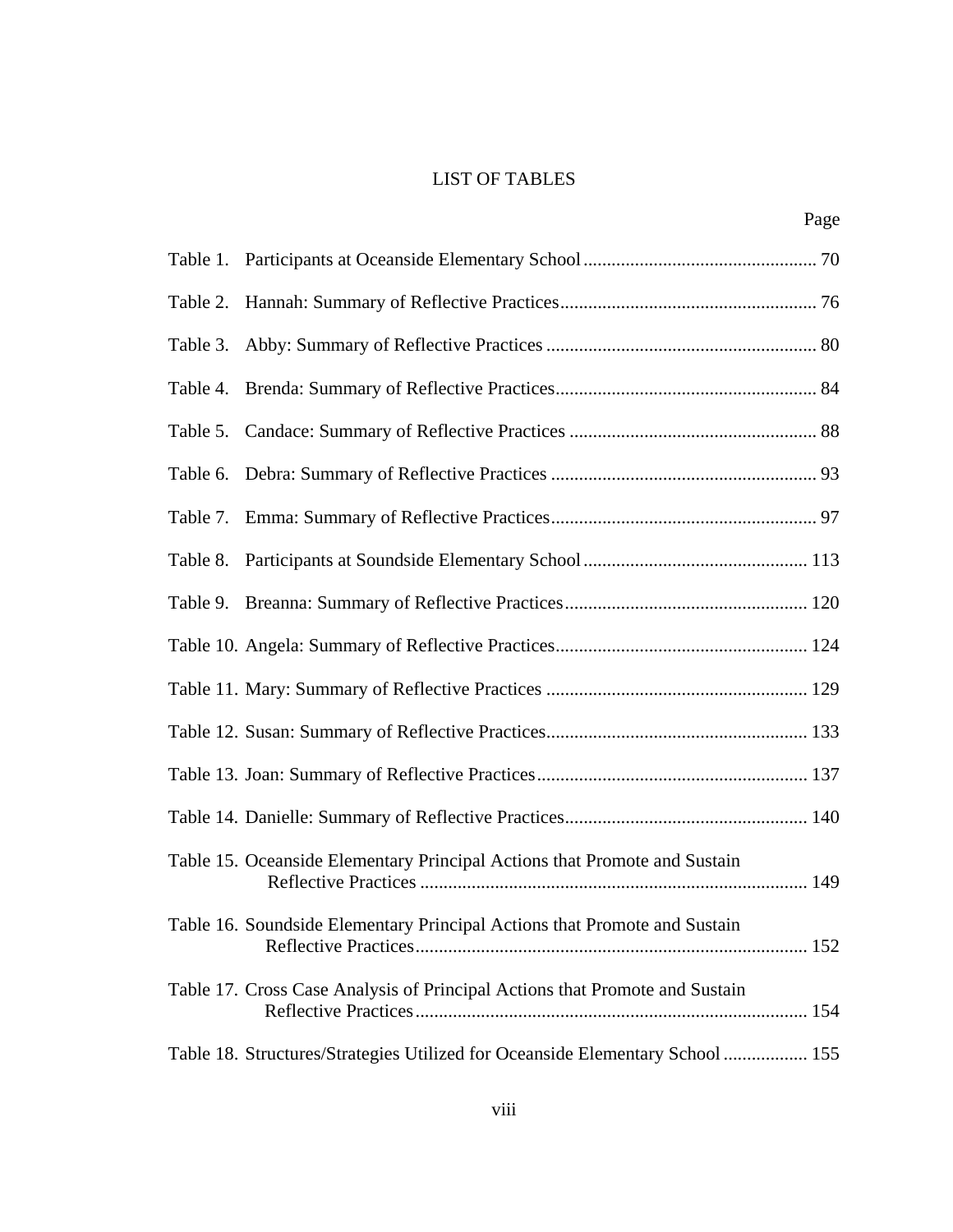| Table 19. Structures/Strategies Utilized for Soundside Elementary School  156    |  |
|----------------------------------------------------------------------------------|--|
|                                                                                  |  |
| Table 21. Relationship between Individual and Collective Reflection at Oceanside |  |
| Table 22. Relationship between Individual and Collective Reflection at Soundside |  |
| Table 23. Relationship between Individual and Collective Reflection at Both      |  |
|                                                                                  |  |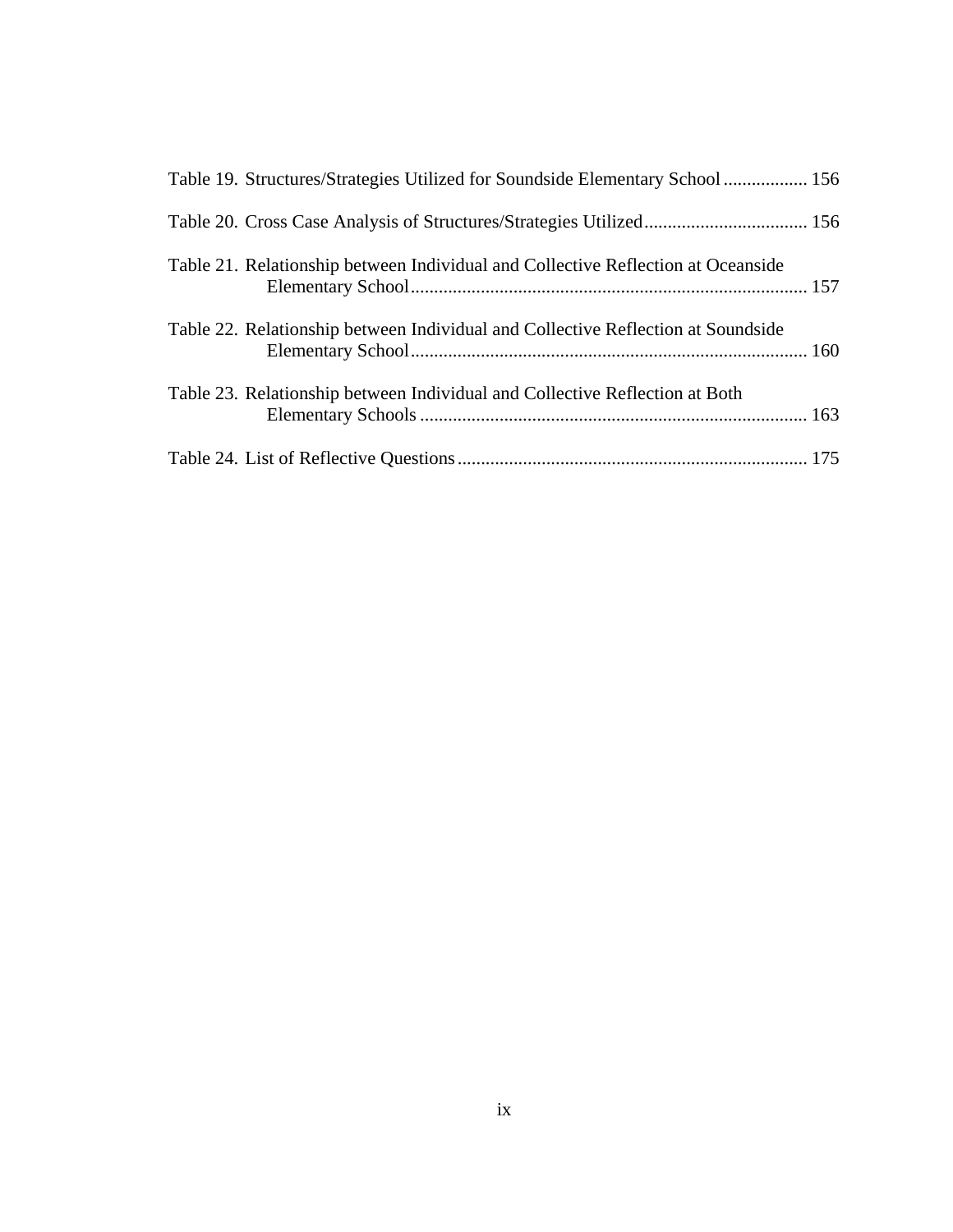## LIST OF FIGURES

| Page                                                                        |  |
|-----------------------------------------------------------------------------|--|
|                                                                             |  |
| Figure 2. Connecting Reflection on Data and Content from Individuals, PLCs, |  |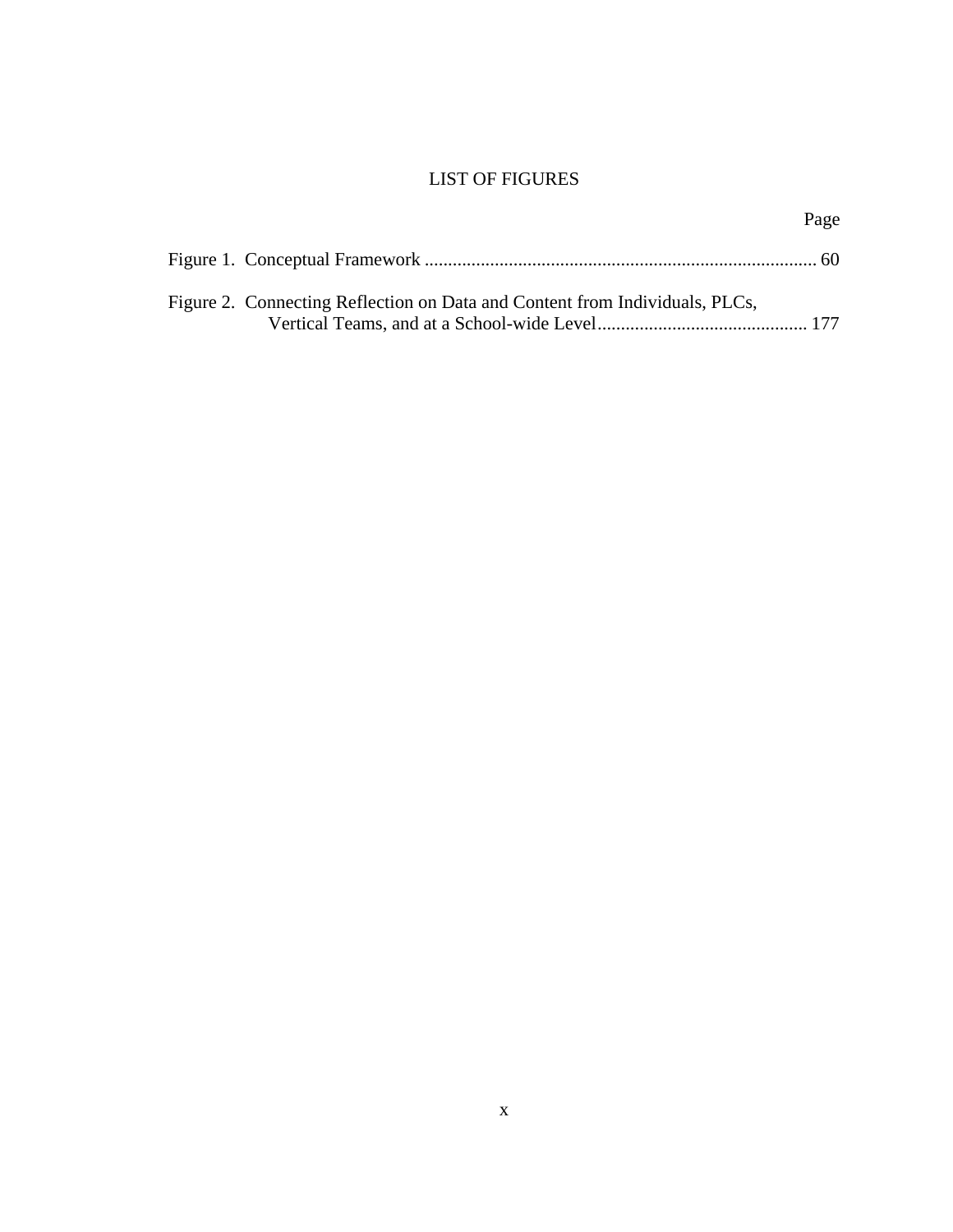## **CHAPTER I**

## **INTRODUCTION AND PROBLEM STATEMENT**

Principals across North Carolina use the North Carolina teacher evaluation system as a tool to build teacher reflection and capacity. As part of the process, teachers complete self-assessments of instructional practices and develop individual growth plans with the support of their principals. These plans are intended to support their professional learning and growth. In addition, principals engage in pre- and post-observation conversations with teachers aimed at promoting reflection on their teaching practices. The goal of these reflective practices is to improve the instruction of individual teachers. Individual reflective practice is a powerful tool in changing the practices of individual teachers. However, York-Barr, Sommers, Ghere, and Montie (2006) propose that the "greatest potential for reflective practice to improve schools lies within the collective inquiry, thinking, learning, understanding and acting that result from school-wide engagement" (p. 23). It is important that all members of the learning organization are involved with learning that is reflective of the goals and mission of the school context.

## **North Carolina Context**

It is important for principals to consider the larger educational context when planning to implement school-wide reflective practices. On October 2, 2008, the NC State Board of Education approved a new policy for teacher evaluation. They adopted the Rubric for Evaluating North Carolina Teachers and the Teacher Evaluation Process as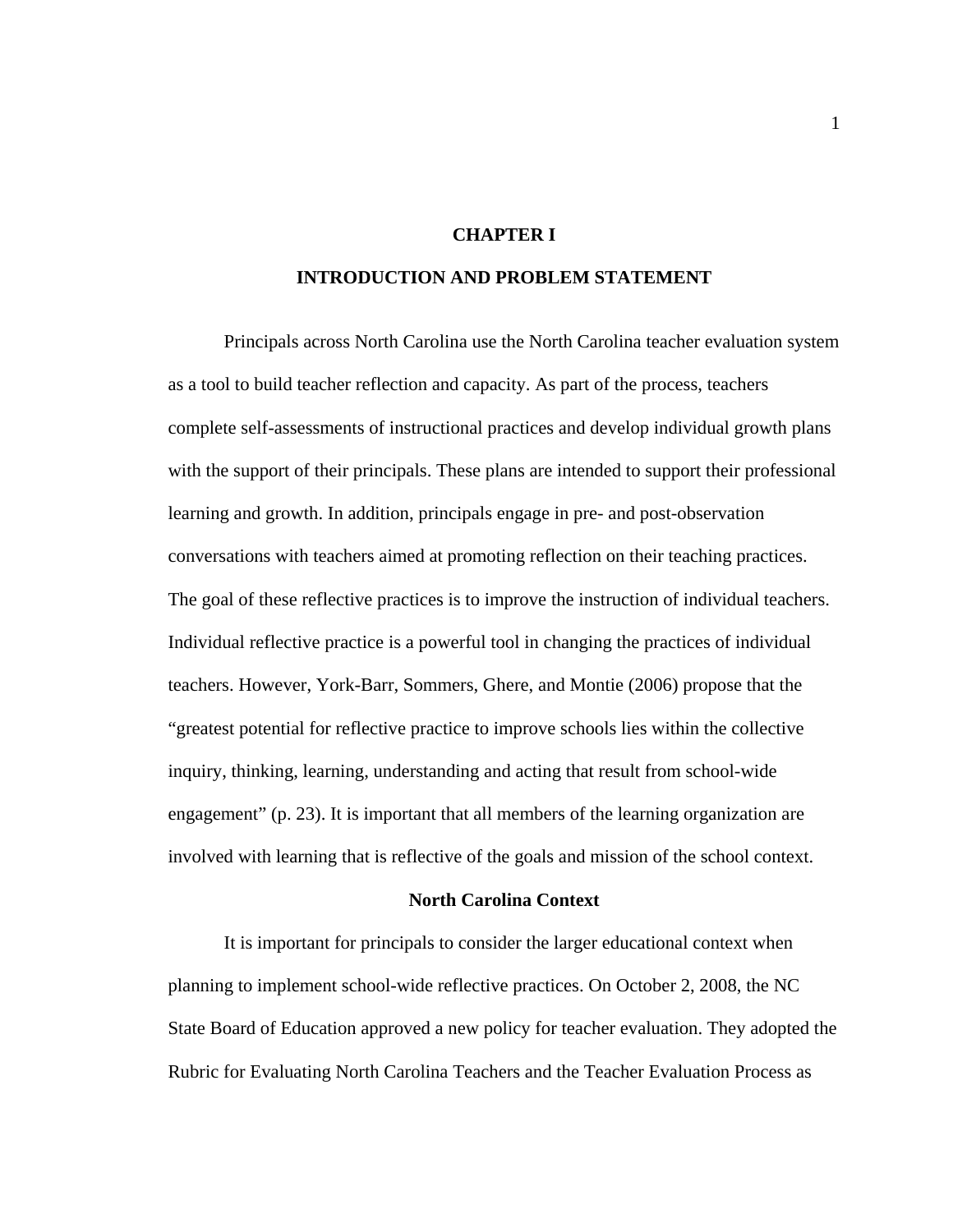part of the requirements of acceptance of a federal Race to the Top Grant. In 2010, North Carolina began using the new teacher evaluation system. The purpose of the new system was to assess a teacher's performance in relation to the North Carolina Professional Teaching Standards and to assist teachers in continued professional growth. The intention was for both the principal and their teachers to participate in the evaluation process.

Currently as part of the North Carolina teacher evaluation system school principals must evaluate how well teachers reflect on their practice. The teacher evaluation instrument defines teacher reflection in three areas: how teachers analyze student learning, how they link professional growth to their professional goals, and how they function in a dynamic environment. The instrument can be accessed at http://www.dpi.state.nc.us/docs/effectiveness-model/ncees/instruments/teach-evalmanual.pdf, and it further breaks the section on how teachers analyze student learning down into three additional areas including:

Teachers think systematically and critically about student learning in their classrooms and schools, why it happens and what can be done to improve achievement. Teachers collect and analyze student performance data to improve school and classroom effectiveness. They adapt their practice based on research and data to best meet the needs of students. Teachers link professional growth to their professional goals. Teachers participate in continued, high quality professional development that reflects a global view of educational practices; includes 21st Century skills & knowledge; aligns with the State Board of Education priorities; and meets the needs of students and their own professional growth. (McRel, 2015, p. 12)

 Relatedly, the North Carolina educator evaluation system evaluates principals on eight standards, including two that are of particular interest for this study—instructional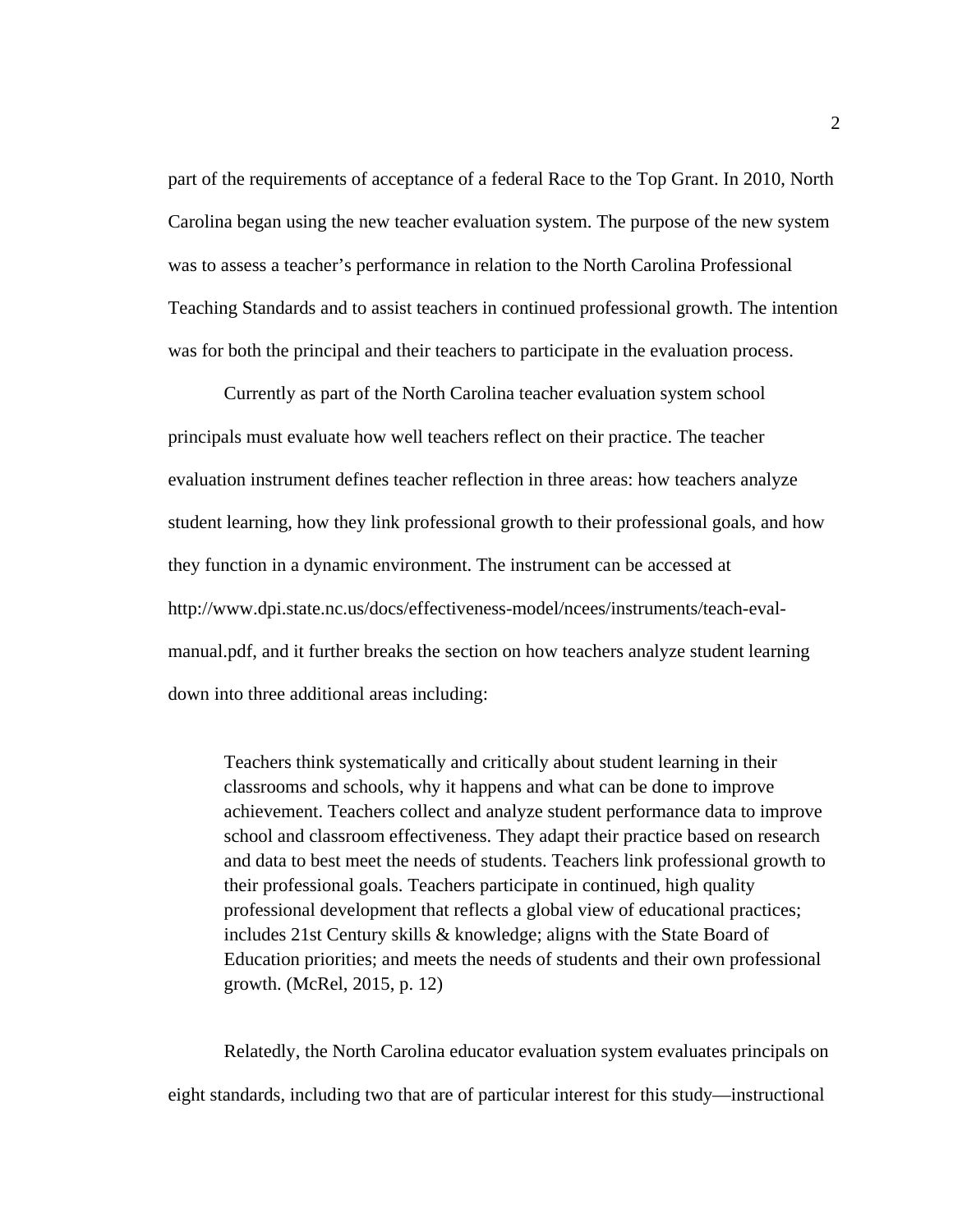leadership and human resources leadership. These standards complement the teacher evaluation standards and form the foundation for attention to teacher reflection. The standards related to promoting reflection are Standards II and IV of the North Carolina Evaluation Instrument for Principals. Standard II is focused on instructional leadership and emphasizes the principal's ability to encourage and challenge staff to reflect deeply on and define what knowledge, skills and concepts are essential to the complete educational development of students. Standard IV is focused on human resources leadership. This is categorized as the ability of principals to evaluate staff with a focus on improvement of instructional practices. This is further quantified by ranking the ability of principals to create processes to provide formal feedback to teachers concerning the effectiveness of their classroom instruction. This includes communicating ways to improve their instructional practices, as well as how principals analyze the results of staff evaluations holistically to direct professional development opportunities in the school (McRel, 2015).

Darling-Hammond (2013) states,

improving the skills of individual teachers will not be enough: We need to create and sustain productive, collegial working conditions that allow teachers to work collectively in an environment that supports learning for them and their students. In short, what we really need in the United States is a conception of teacher evaluation as part of a teaching and learning system that supports continuous improvement, both for individual teachers and for the profession as a whole. Such a system should enhance teacher learning and skill, while at the same time ensuring that teachers who are retained and tenured can effectively support student learning throughout their careers. (pp. 248–249)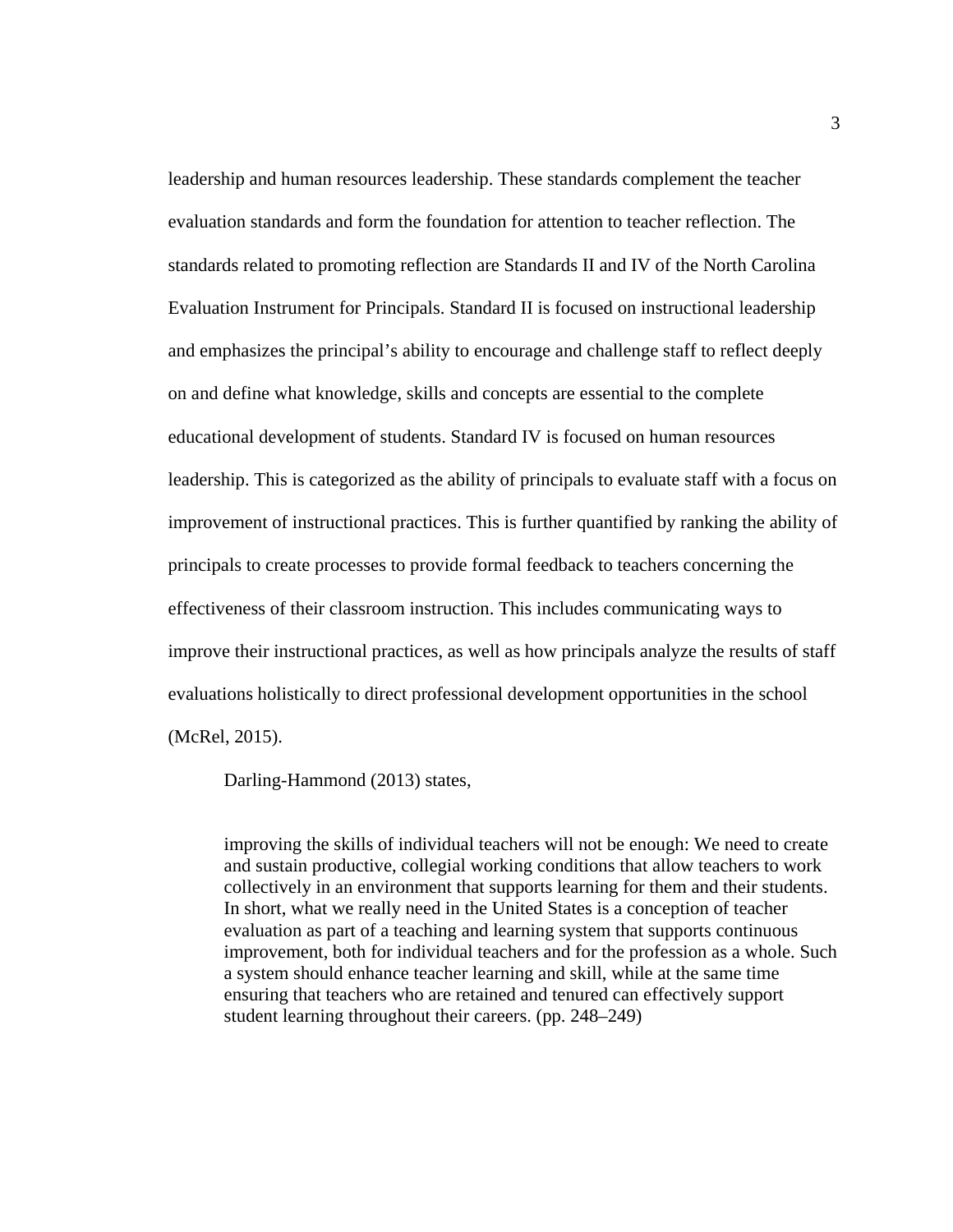Darling-Hammond argues that teacher evaluation systems should be reflective of teaching and learning and should both provide "strength and support." She acknowledges that good evaluation systems should have the following elements, "Common statewide standards for teaching and learning, performance based assessments guiding state functions and licensing, local evaluation systems aligned to state standards, aligned professional learning opportunities and support structures" (p. 128).

## **Principal Instructional Leadership Role**

Throughout history, the role of the instructional leader has shifted to mean many things. Hallinger (2000) proposed a three-dimensional view of instructional leadership, suggesting it involves defining the mission of the school, directing instruction, and establishing a learning environment. While the principal focuses on building the capacity of staff, it is not productive for the principal to be the sole individual responsible for directing and constructing all the knowledge of the organization. School communities build capacity when all members are involved in constructing knowledge and building the professional learning of the organization.

Currently principals use techniques such as instructional coaching, observations, professional learning community meetings, data analysis meetings, and walkthroughs to strengthen teacher reflection and develop the instructional capacity of the school. As school leaders conduct walkthroughs and observations in classrooms, they are able to see effective educational practices, including the differentiation of learning. As they collect data over time, they can look for trends and patterns in the instructional practices of teachers. They can then share this data with teachers and create time to reflect on the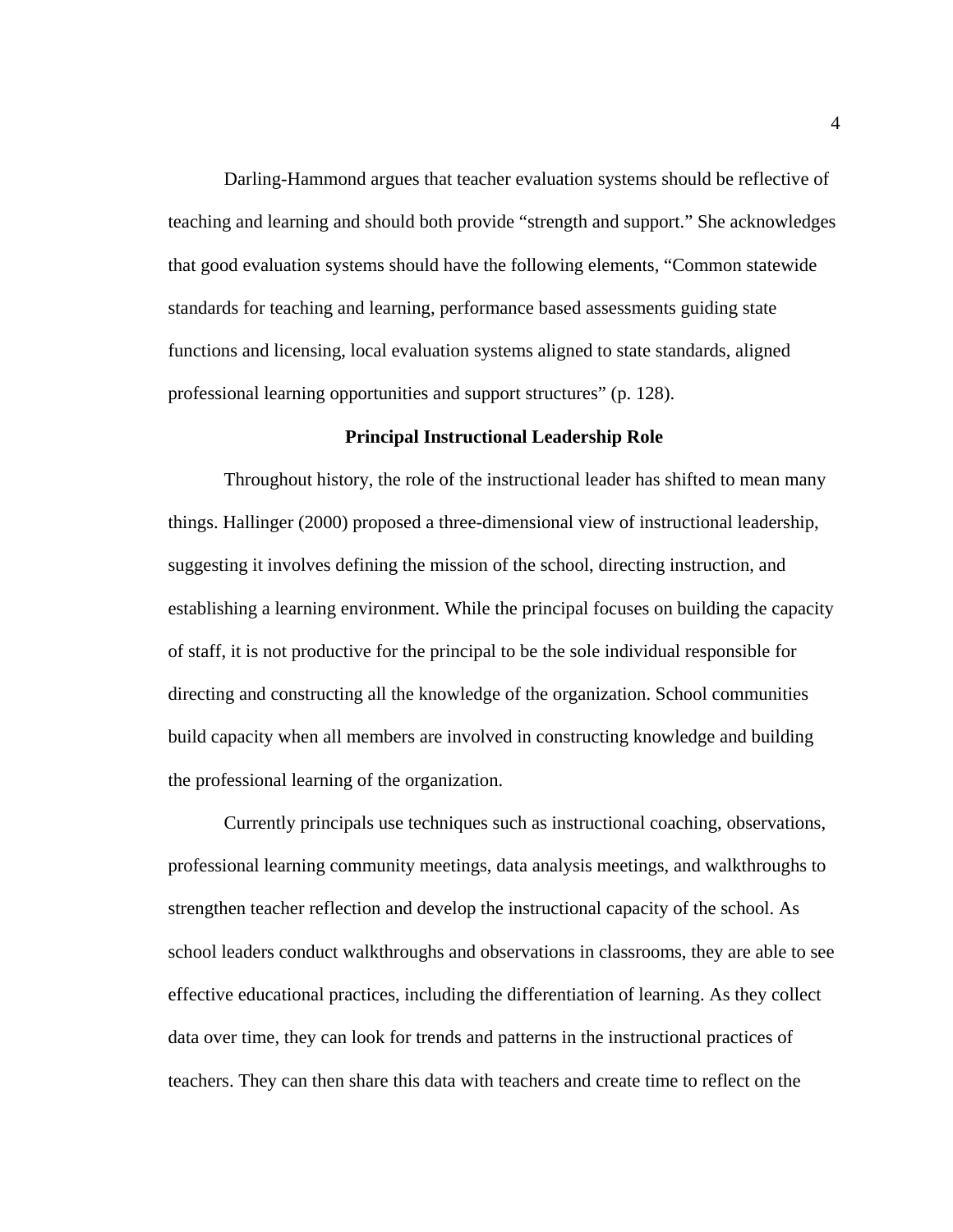practices. Using this data can allow instructional leaders to uncover hidden inequities in classroom practices, which is essential to providing all students with a top quality education. Teachers can more accurately reflect on whether they are providing equitable access to all learners and take action to enhance instruction when they have data.

 It is essential that instructional leaders prioritize time for professional learning communities to work together to examine student assessment data. As part of this examination, teachers step back and look at their practices and then make needed adjustments to instruction. Instructional leaders work to identify various aspects of student performance, track data, and help their teachers to understand the data. Once teachers are able to understand this data, principals can bring professional learning communities together to adjust their practices to ensure students are learning to their maximum capacity. Research has shown a positive relationship between collaboration and teacher reflection (Glazer, Abbott, & Harris, 2004). DuFour and Mattos (2013) state, "The most powerful strategy for improving both teaching and learning is to create a collaborative culture and collective responsibility of a PLC" (p. 37). This means instructional leaders need to create structures that ensure there are opportunities for teachers to work collaboratively with others. It is through this collaborative work that teachers will learn the process of reflection.

Principals beginning the process of implementing school-wide reflective practices must make many decisions regarding the design of school-wide structures to encourage reflective practice. Principals should consider the purpose of the reflective practice, who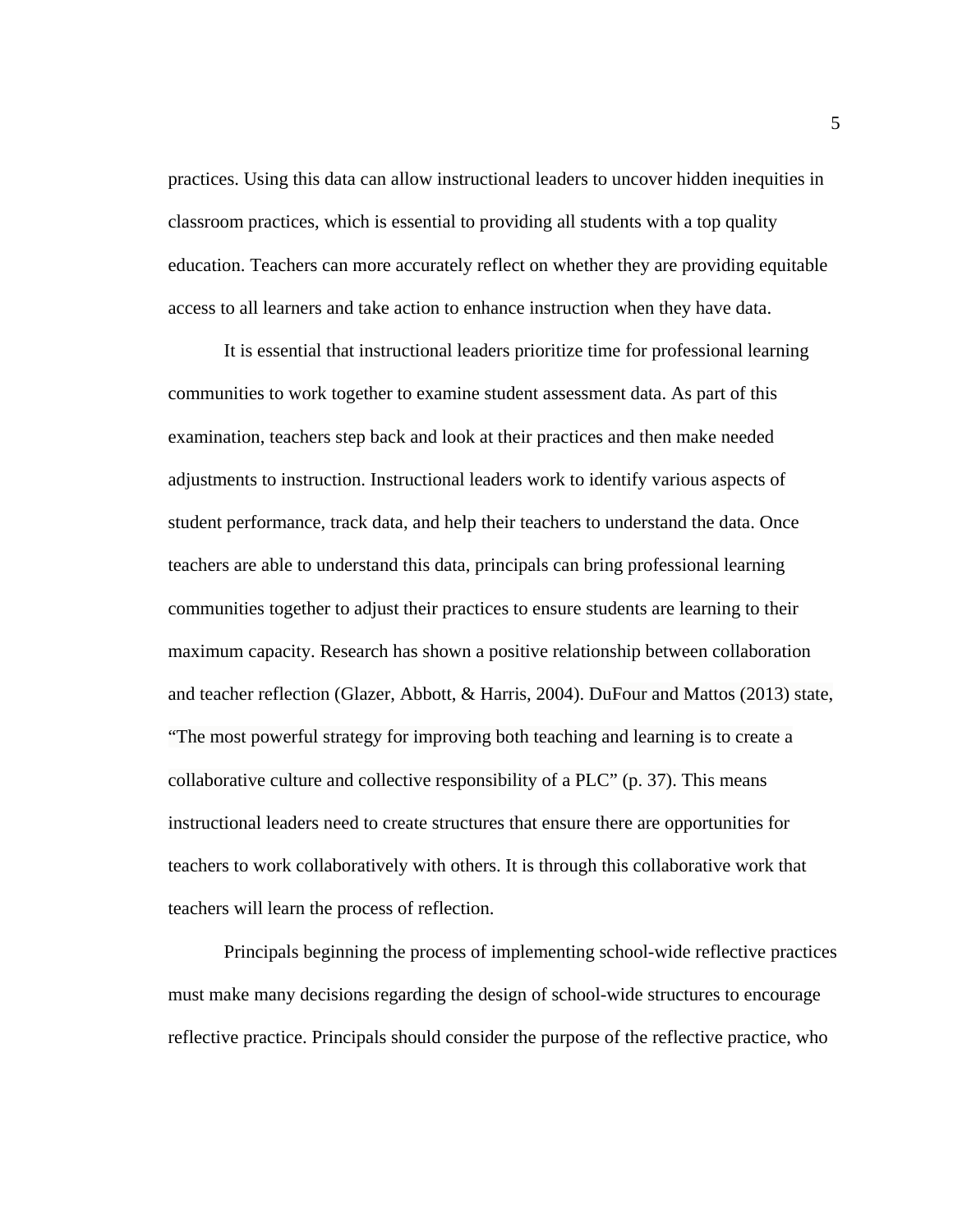it will engage, the resources necessary to support the practice, the educational context in which it will occur and clarify criteria for successful implementation.

Blase and Blase (2004) provide evidence of principal behaviors that foster teacher reflection and benefit teachers. The principal behaviors recognized in their study have important implications for evidences I will investigate as I study elementary principals who are effectively implementing reflective practices at the school level. Behaviors such as "modeling, classroom observation, dialogue, suggestion and praise" (p. 95) help teachers become more reflective. Blase and Blase (2004) additionally note that principal behaviors such as "providing professional reading materials, encouraging teachers to attend staff development opportunities and encouraging collaboration" (p. 98) enhance reflective behaviors. While many elementary principals engage in the behaviors Blase and Blase (2004) refer to in their study, I could not find any research that chronicles how elementary principals intentionally and effectively plan for coordinated school-wide reflective structures in the era of Common Core implementation.

While there are components of the principal evaluation system that mirror some of the reflective structures that teachers need to enhance their professional practice, principals still need to plan to ensure reflective structures lead to actual reflective practices. Currently, administrators are required to assess teachers on how well they reflect on their practice. As both a researcher and an elementary school leader, I have always questioned what structures are in place to support teachers in their endeavors to become more reflective. It may seem simple to rate teachers, but in reality, it is sometimes unclear how school leaders are helping their staff to become more reflective.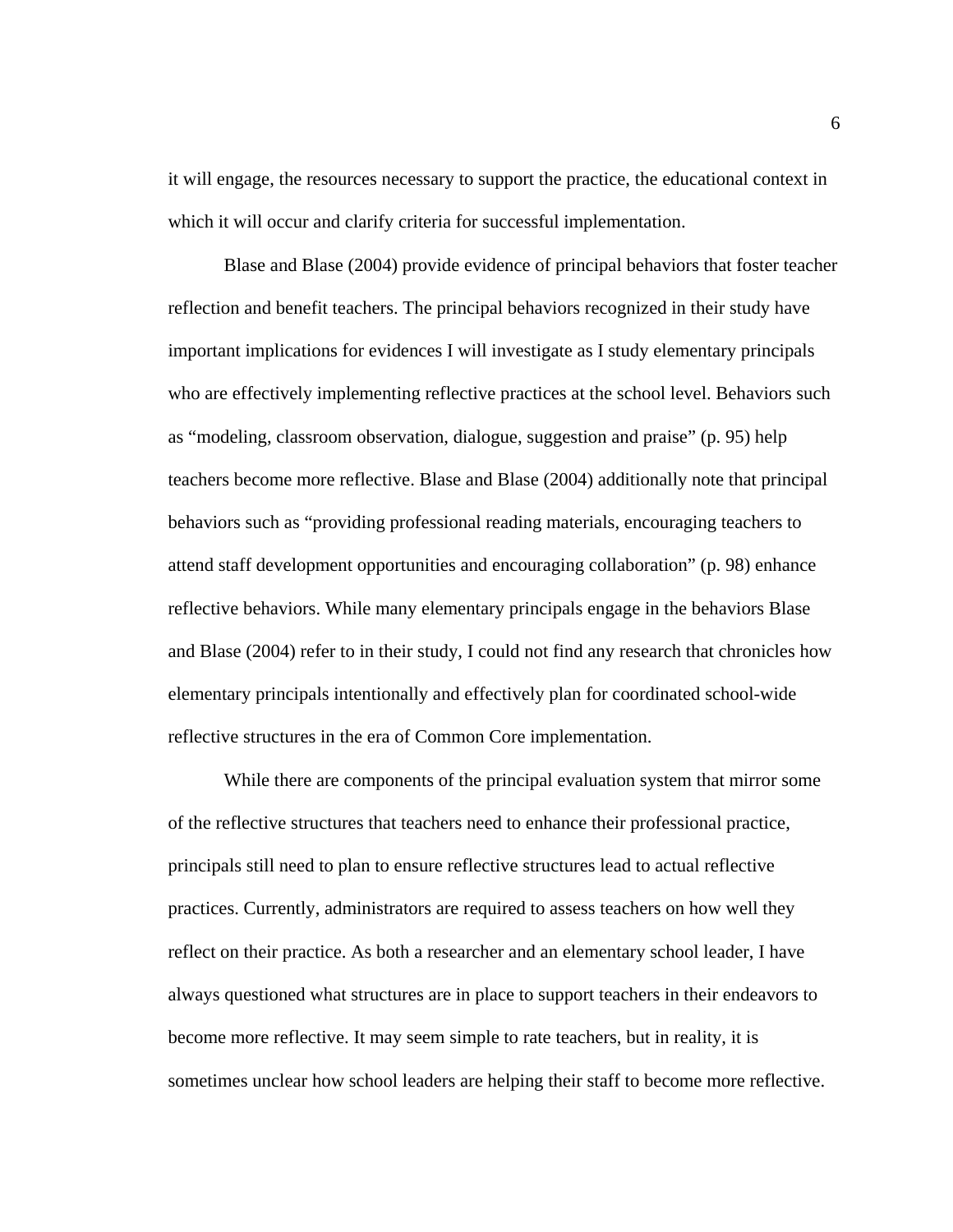To be most effective, principals must create a culture of reflection in schools in order for continuous improvement of educational practices to be the norm.

### **Reflective Practice**

Many researchers have studied teacher reflection as a way to help teachers improve their instructional practices (Boud, 2001; Dewey, 1933; Loughran, 2002; Moon, 1999; Schön, l983; Valli, 1997). Reflection can occur as teachers are thinking about the past, the current reality, and as they anticipate what is to occur in the future. Valli (1997) asserts that a reflective person is "Someone who thinks back on what is seen and heard, who contemplates, who is a deliberative thinker" (p. 67). Valli (1997) explains reflection at the individual level but stresses the importance of developing reflective practices among the school culture. There is not a specific roadmap nor has there been research that is specific for elementary principals across North Carolina to refer to as they chart the course for implementation of reflective practices within and across diverse school cultures.

Reflection on teaching practice is critical to professional growth (Schön, 1983). According to York-Barr et al. (2006), creating intentional opportunities for educators to "pause" their practice in order to assess if their strategies are effective is critical. "There is a need to find, create, and intentionally choose opportunities to pause in today's teaching environments" (p. 9). Intentionally creating opportunities to reflect leads to the other elements included in York-Barr et al.'s (2006) Theory of Action for Reflective Practice, including openness to viewing situations from many angles, inquiry about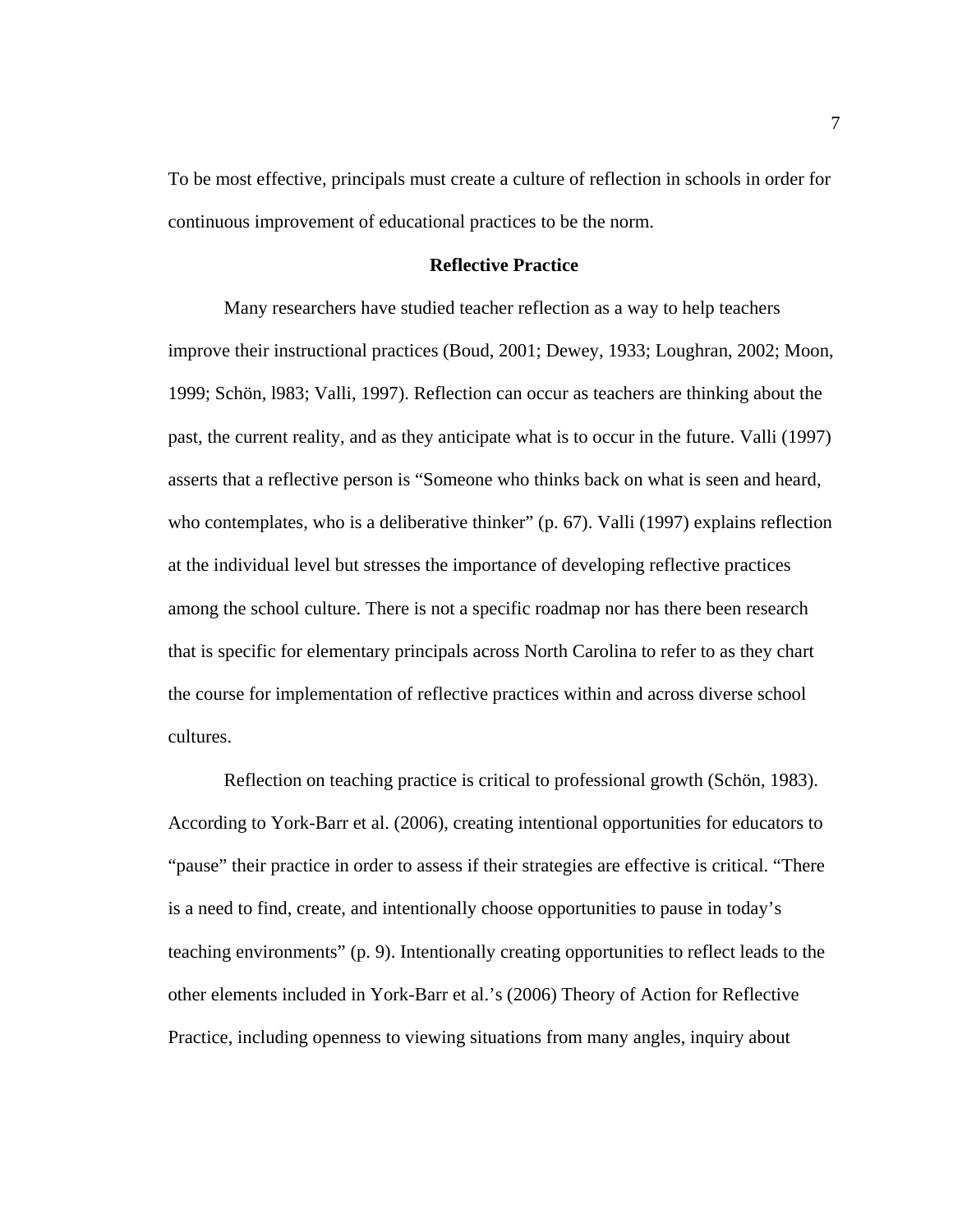practices, active and deliberate thinking, learning from the reflection, and application to action that results in enhanced student learning.

The literature on reflection contains many definitions of reflection (Dewey, 1933; Moon, 1999; Schön, 1983; Valli, 1997; York-Barr et al., 2006). Knight describes reflective learning cycles, details how reflection is a mechanism for organizational learning, outlines conditions that foster reflection, and offers strategies for reflection. Among other things, the literature on educational leadership explores cultivating reflective practice as one of the functions of instructional leadership (Blase & Blase, 2004; Hallinger, 2003; Harvey & Holland, 2012; Marzano, Frontier, & Livingston, 2011; Marzano, McNulty, & Waters, 2005). Practicing principals must navigate the murky water of research on leadership and reflection when trying to implement reflective practices in their schools. The literature on reflective practice stresses the importance of reflection as a tool to build the capacity of schools in a theoretical sense and the literature on specific reflective structures explains how to implement them individually. Lassiter (2012) quotes Dennis Sparks (2004, p. 111),

Teacher isolation is so deeply ingrained in the traditional fabric of schools that leaders cannot simply invite teachers to create a collaborative culture. They must identify and implement specific, strategic interventions that help teachers work together rather than alone. (p. 33)

Lassiter (2012) speaks to the challenge this poses to school principals who "typically observe instruction one classroom at a time, share feedback one teacher at a time and focus on the improvement of instruction one-on-one with each teacher" (pp. 33–34). It is the application of this research from the individual level to the school level that needs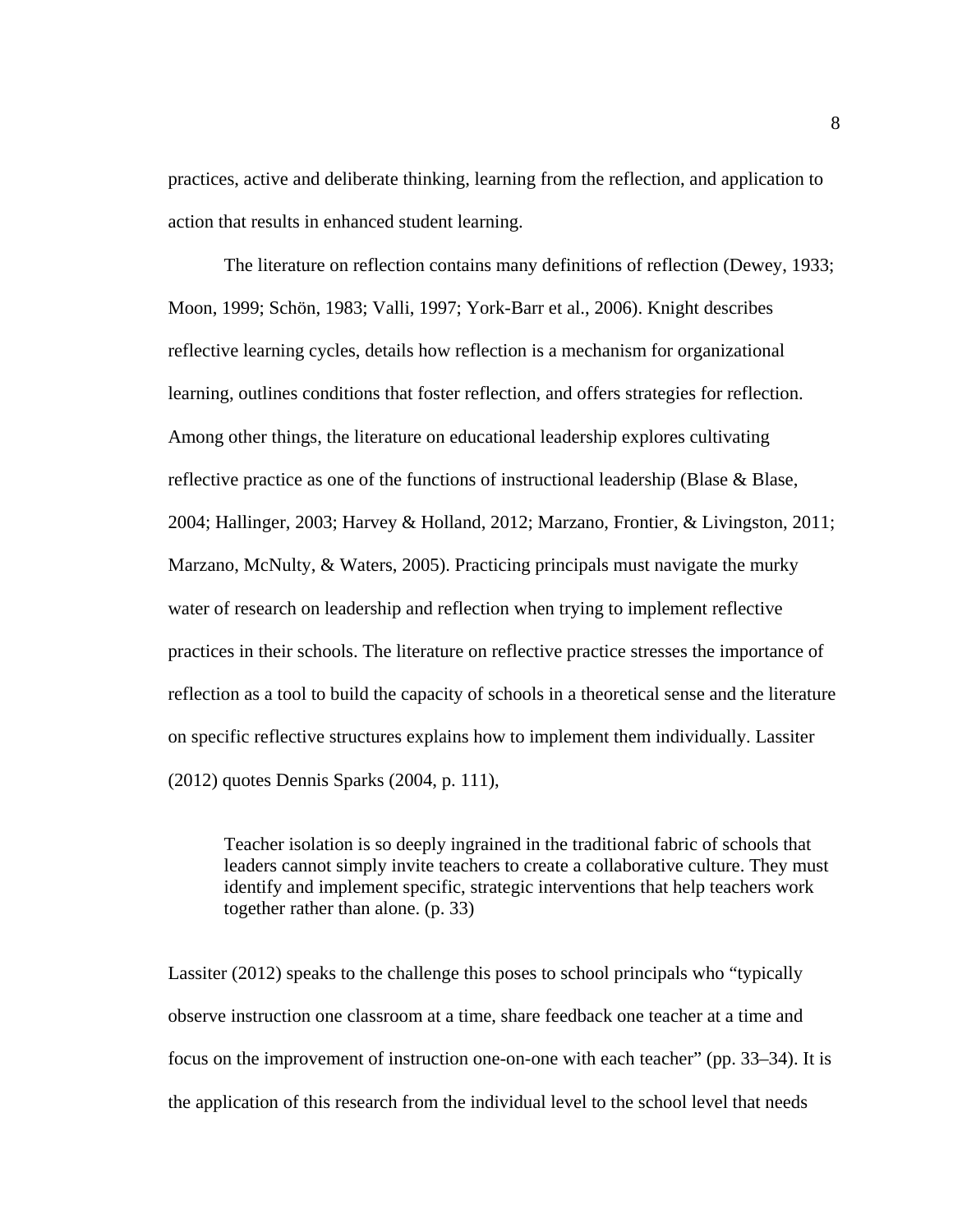further study. Application of reflective practice varies within each school building because it is dependent on the mission/vision of the school, culture, resources available, and general educational context. Studying elementary principals who effectively engage their schools in school-wide reflective practices would help bridge the gap between the theory versus the practical application of reflective structures in elementary schools.

Effectively implementing reflection at the school level requires structuring opportunities for the complete cycle of reflection to occur, providing opportunities for collaborative communication, and attending to relationships. York-Barr et al. (2006) state,

Embedding reflective practice in education is about creating significant cultural change in schools. It is messy. It is complicated. There are no certain paths. The outcomes of reflective practice, can significantly and positively affect both educators and the students they serve. (p. 262)

Creating and sustaining reflective practices at a school-wide level requires deliberate and intentional planning for each phase of the reflective learning cycle including "pause, openness, inquiry, thinking, learning, and action" (p. 265). Whitaker (2013) argues that "Cultural change involves how we do things in an organization, a more challenging and complex undertaking by far. When we change the culture, we change the very soul and spirit of the group" (p. 404).

## **Purpose of the Study and Research Questions**

The purpose of this study is to examine, through a multiple case study approach, how two elementary principals in the North Carolina Piedmont effectively and intentionally implemented and sustained reflective structures and practices in their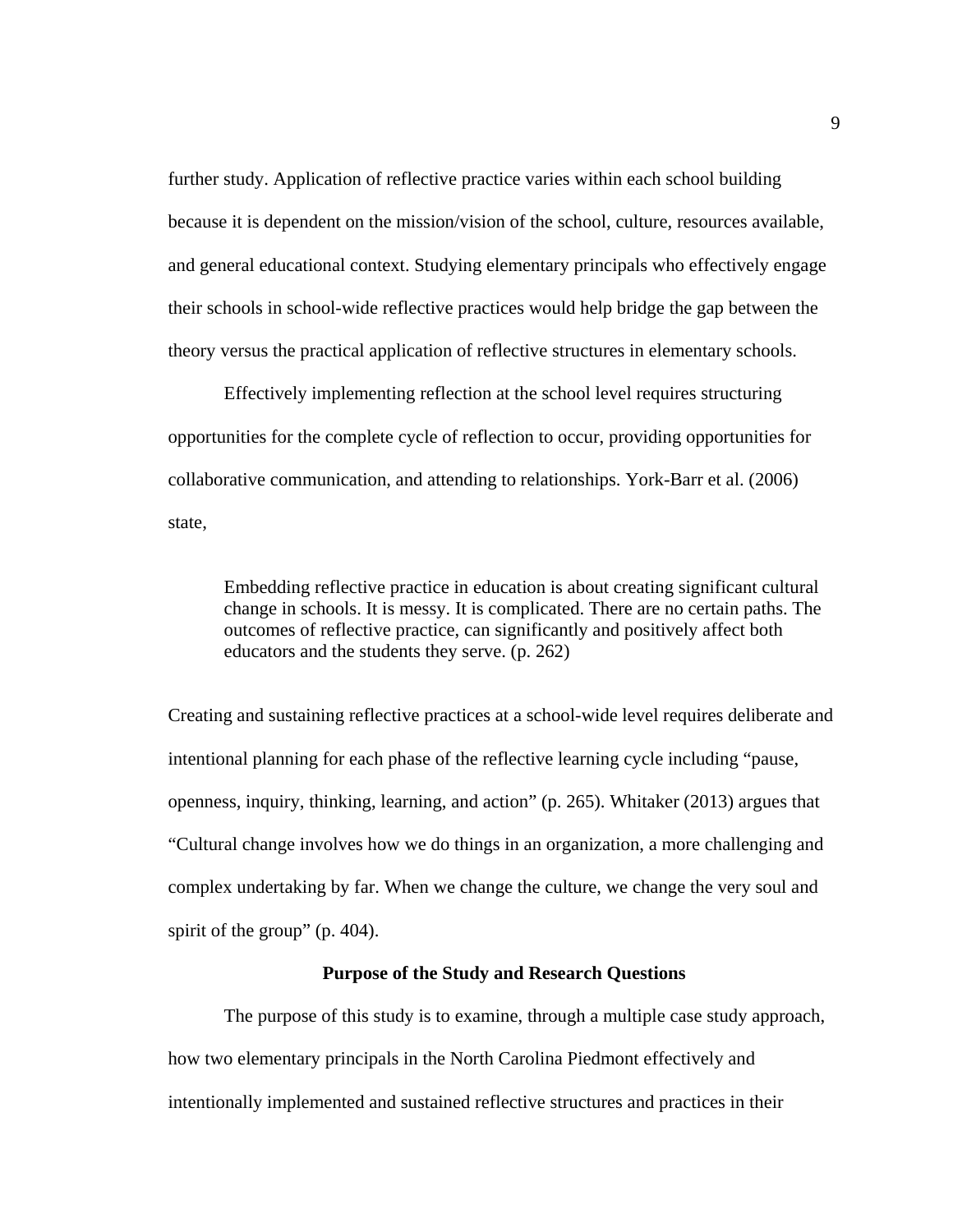schools. I want to understand how elementary school principals go about intentionally creating individual opportunities for reflective practice to occur. I also want to understand how these elementary school principals effectively move from encouraging individual teachers to engage in reflective practices to leading reflective practice on a large scale at the school-wide level. I will investigate the relationship between principal behaviors that encourage individual reflection versus those that encourage collective reflection. The research questions I will be investigating in this study are:

- 1. How do elementary principals strategically promote and sustain effective reflective practices in their schools?
- 2. What are the reflective practices and structures used in these schools?
- 3. What is the relationship between individual reflection and collective reflection in the school?

This study will progress with a presentation of the literature that was reviewed in preparation for the research. The literature review will be followed by the methodology for how the case studies were conducted and data collected. The narrative data from each interview participant will be presented with a table of the reflective practices that they were engaged in during the study period. Following the presentation of both case studies, a cross case analysis will present the findings of both cases as they relate to the research questions investigated in this study. The study will conclude with the findings from the case studies, as well as implications and recommendations for sustaining reflective practices in elementary schools.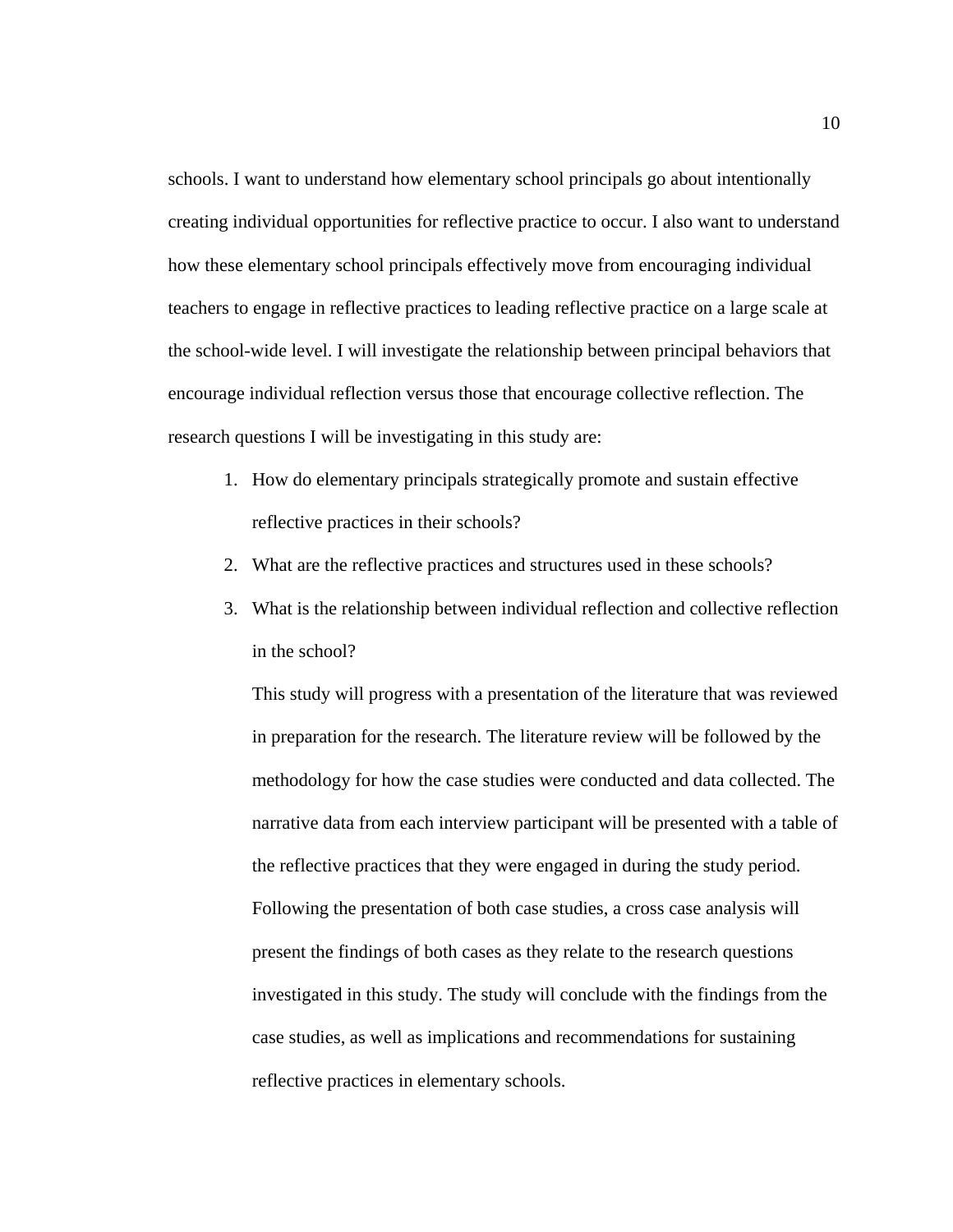## **CHAPTER II**

## **LITERATURE REVIEW**

#### **Introduction**

 The focus of this literature study is the relationship between reflective practice and instructional leadership. In this literature review, I discuss the reflective learning process, as well as reflective practice at both the individual and school-wide levels. In the first section of this literature review, I discuss the components of the reflective process. Then I focus on each section of the reflective process including the initial teaching experience, the teacher analysis of the teaching actions, and the application of their new learning to teaching behaviors. I explore each subsection of the reflective learning process before moving to the implications this process has for planning for reflective practice.

In the second section of the literature review, I discuss contextual elements of reflective practice: the importance of effective communication and dialogue, building trust, and establishing good working relationships. Next, I examine the relationship between instructional leadership and leading school-wide reflective practice. Finally, I discuss the literature on leading school-wide reflective practice studies from a professional learning community perspective.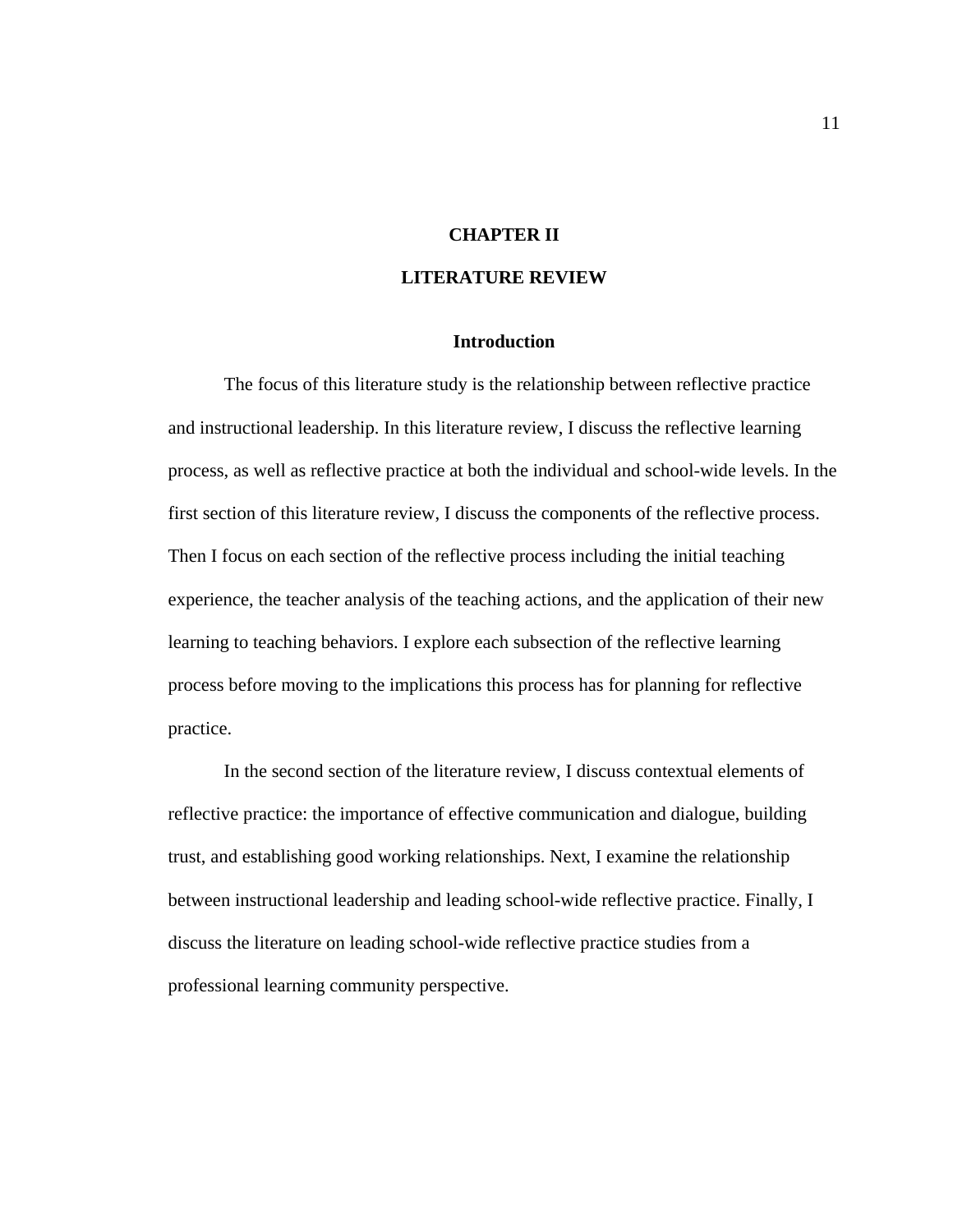#### **Reflective Learning Process**

Many researchers have studied the process of reflection (Dewey, 1933; Schön, 1983; Killion & Todnem, 1991; Zeichner & Liston, 1987; Osterman & Kotthamp, 1993; Moon, 1999; Loughan, 2002; Jay & Johnson, 2002; York-Barr et al., 2006). Despite the differences, I have identified similarities in the literature with regard to how reflective learning occurs. There is agreement among many researchers that reflection begins with an experience. However, those that have created new evaluation measures aimed at growing educators' professional practice urge the reflective process begins even earlier as teachers are self-assessing their skills and doing reflective thinking as they plan their lessons. This begins the process to develop awareness and finally the application of new learning to future teaching.

#### **Engaging in Practice**

The first step of the reflective process focuses on the experience. For example, in a teaching experience, teachers are in the midst of the action of teaching. It is during the teaching experience that we see teachers as learners, engage in what Schön (1983) classifies as reflection-in-action and reflection-on-action. In this instance of reflection-inaction, teachers may be in the middle of teaching a lesson and see that a certain part of their lesson is not going well. It is during this time that teachers are monitoring for understanding that they may begin the internal thought process of how the lesson is going and how they need to make adjustments. Reflection-on-action involves reflection after the experience. In fact, Dewey (1933) explained this as learning that occurs over time because of the interaction of the experiences. As teachers experience both success and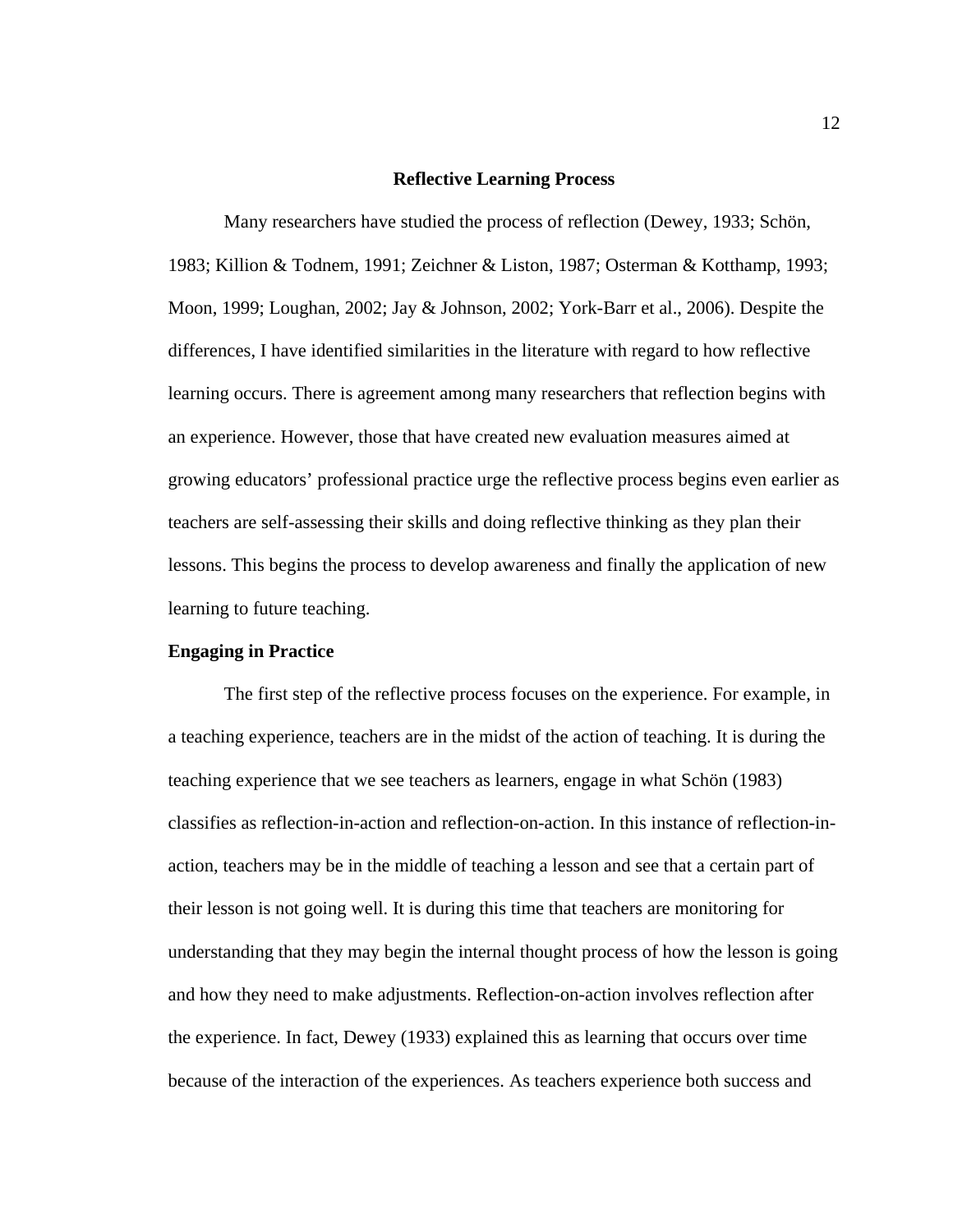failure in the classroom, they learn from these experiences. Many times teachers must reflect and adjust their teaching practices in the moment to attempt to meet the needs of their students. Teachers participate in reflection-in-action when they act as action researchers in their classrooms. Reflection-in-action is concerned with the reflective thinking that teachers engage in during teaching while reflection- on-action occurs as teachers are reflecting after the experience. Reflection-on-action may occur after the lesson individually or as teachers are discussing the lesson with an observer or colleague. Robinson (1997) expressed the importance of the experience as a tool to gain meaning about ourselves. Teachers must critically examine teaching practices to ensure they are benefiting students. As teachers and staff look closely at their practices, it becomes a tool to create awareness.

#### **Analyzing Teaching Actions**

The next step of the reflective process is analyzing the teaching actions that have taken place in the classroom. Throughout the literature, analysis of actions is noted as a significant part of the reflective process (Dewey, 1933; Jay & Johnson, 2002; Killion & Todnem, 1991; Loughran, 2002; Moon, 1999; Schön, 1983; York-Barr et al., 2006). This is often characterized as reflection-on-action by Schön (1983) or as reflection-for-action by Killion and Todnem (1991). Dewey (1933) expressed the importance of this part of the reflection process as being instructive for teachers as they are planning future instructional practices. As teachers reflect upon their teaching strategies and the responses of their students to that instruction, it begins the analysis of what they need to do differently in the future.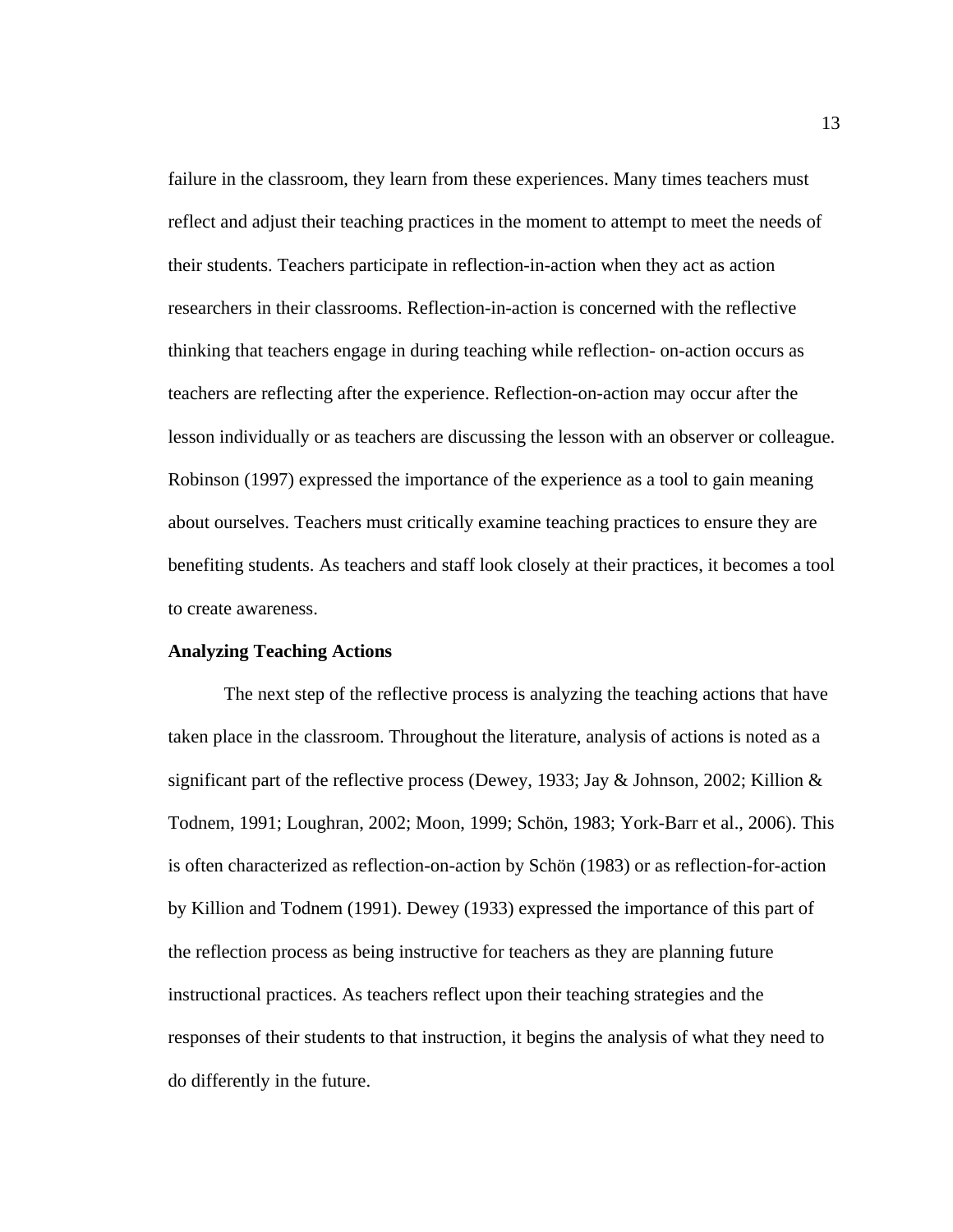Killion and Todnem (1991) also consider analysis of teaching actions to be critical in the reflective process. In fact, Killion and Todnem (1991) argue for practicing "the art of analyzing actions, decisions, or products by focusing on our process of achieving them" (p. 15). Moon (1999) characterizes this part of the reflective process as experiential learning because it offers those involved in the reflective process the ability to conceptualize the action in an abstract manner before experimenting with an action for improvement.

Many school leaders engage in both cognitive and instructional coaching as a way to promote reflective thinking. This analysis portion allows the teacher and coach opportunities to discuss discrepancies between the goal and actual teaching behaviors. This reflective conferencing is a form of reflection-on-action. As teacher and coach analyze teaching actions, they are developing skills for to teacher to self-monitor, selfanalyze and self-evaluate their teaching practices (Gordon, 2004). The literature as a whole suggests that this portion of the learning cycle focused on analysis and interpretation (York-Barr et al., 2006) leads to new insights and increased clarity (Jay  $\&$ Johnson, 2002).

Moche (2001) investigated coaching teachers' thinking. She considered much of the reflective thinking and cognitive coaching literature that articulates why it is important to coach teachers to think. She further explains the elements that are associated with cognitive coaching process. In this study, Moche (2001) studied cognitive coaching as a means to promote growth in reflective thinking. The research design was experimental in nature as it included three groups of which one group received cognitive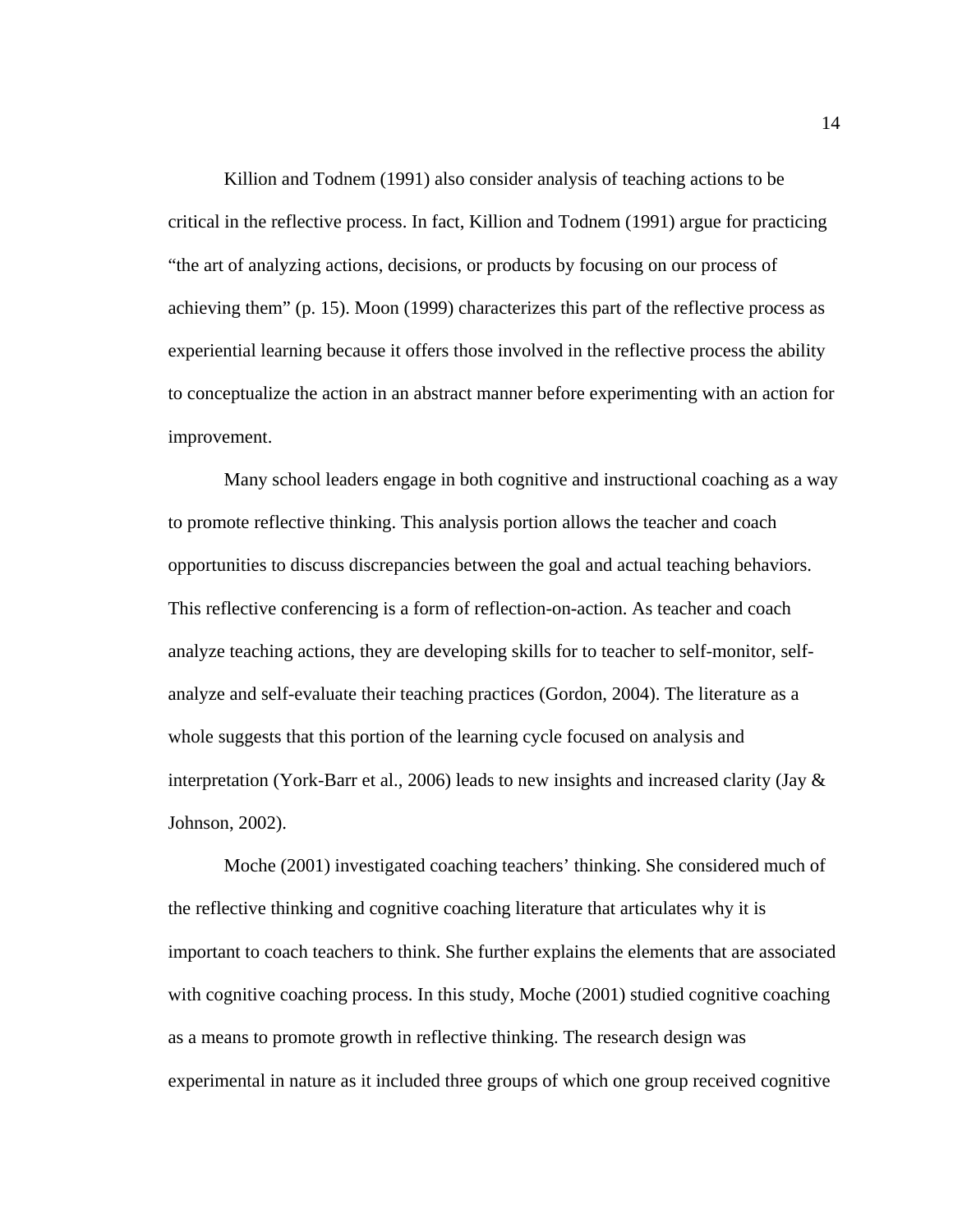coaching; another received ongoing supervision but no coaching and the last group received staff development/supervision with informal discussions of teaching but without cognitive coaching. The participants were 32 teacher volunteers. The researchers in this study ranked the participants according to years of experience and randomly assigned them to one of the three groups.

Data were collected using a pre- and post-test, reflective thinking as measured by the Pedagogical Language Acquisition and Conceptual Development of Teacher Reflective Thought observation, and field notes. Descriptive statistics showed that there was statistically significant growth but that none of the groups alone was significant. In fact, the findings indicate all three groups grew on the Reflective Pedagogical Thinking Instrument. However, there was more growth from the pre and posttest scores of participants in the cognitive coaching group.

### **Applying Reflection**

 The final step in the reflective process is to apply new learning and insights gained through analysis to practice. Dewey (1933) and Smyth (1989) recognize the application of new learning to new teaching actions as being an essential portion of reflective practice. Moon (1999) explains this as being a critical component of the learning cycle. Application of new learning to teaching practices requires the teacher to actively seek out and apply their new awareness and understandings to their teaching practices. Rodgers (2002) translates this final step as defining the next steps as an action for experimentation. In fact, Rayford (2010) examined reflective practice from the areas of adult learning theory and reflective practice theory. She explored this perspective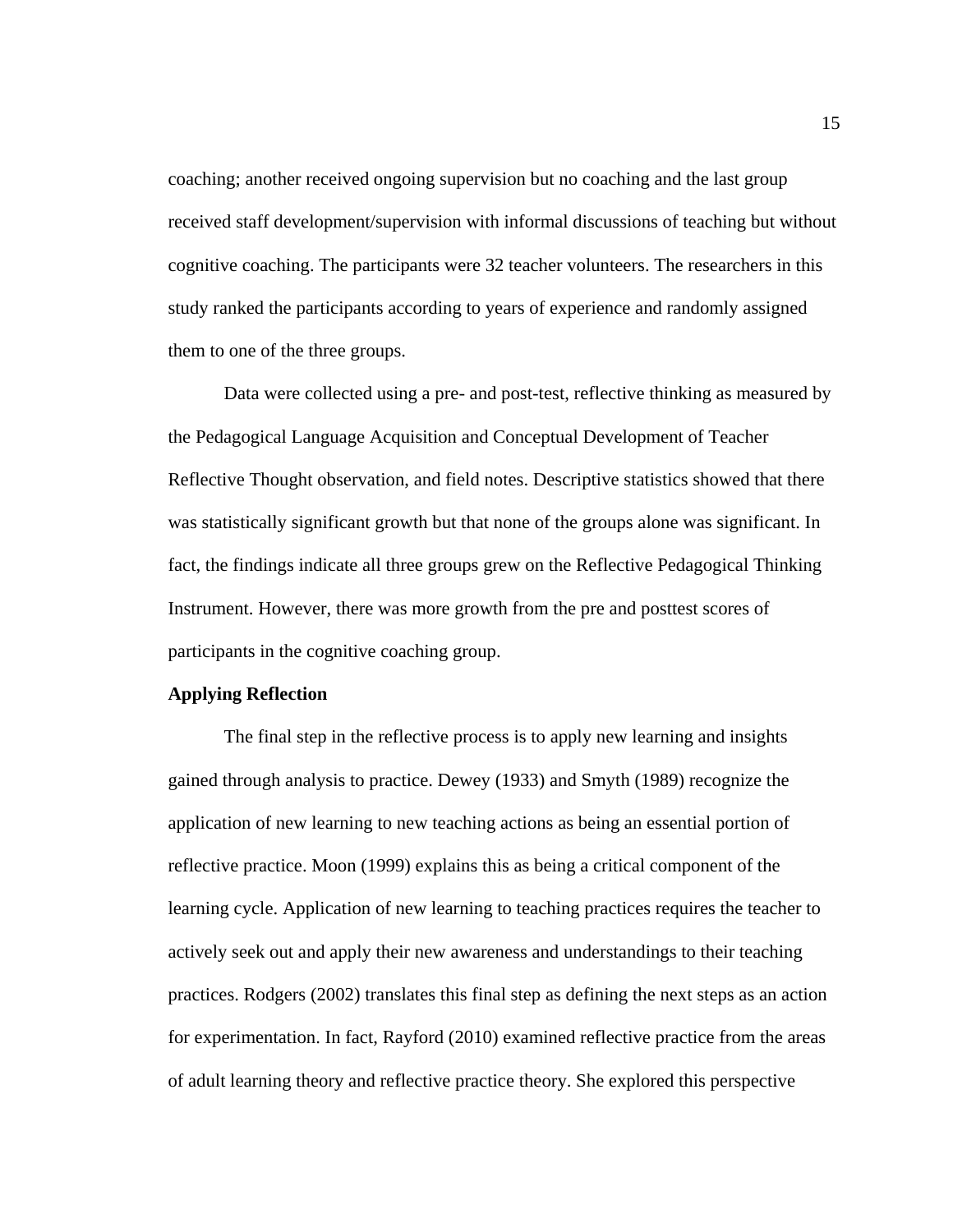using three models of reflective practice. This researcher's purpose was to describe the perceptions of elementary administrators and teachers from three states in the western region of the United States regarding reflective practice. She examined the perceived practices of both administrators and teachers concerning reflective practice. This study used a regional cross section survey design with targeted sampling. Researchers selected two participant groups from a pool of candidates listed in the state Department of Education database in Oregon and Utah. The third group of participants was members of an administrative organization within the state of Nevada. It utilized purposive sampling based on targeted subgroups that were knowledgeable of reflective practices and were practicing them. Once the principals were selected, each principal them selected three teacher leaders to complete the teacher survey. School administrators emailed teachers a link to the survey.

Data collection came from a variety of sources. Participants completed a modified version of Young's (1989) Reflective Attitude Survey. The survey contained open-ended questions. This tool assessed the teacher's attitudes toward reflection and reflective practices. This was collected from the teachers' perspectives and administrators completed a modified version. The first section of the survey asked for basic biographical information, while the reflection section included 35 Likert-type items including, how useful the reflective activities were, how frequently they were engaged in reflection, how much they liked the reflective activities and how they felt about reflection. The third section asked five open-ended questions concerning the beliefs of reflection, examples of reflective practices, and the belief of the association between reflection and growth. At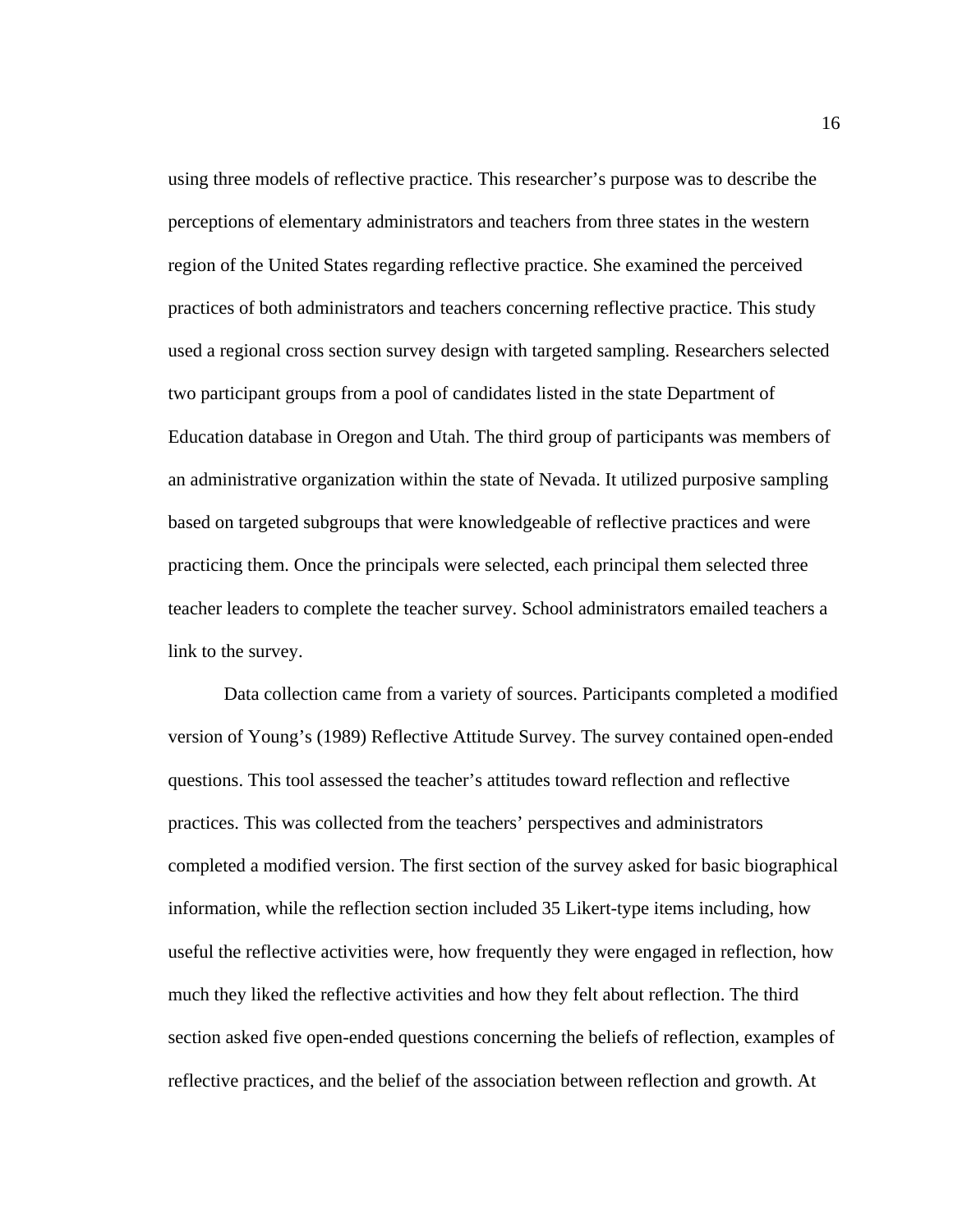the conclusion of the survey, the respondents could agree to do a 30-minute interview. Of those who volunteered to be interviewed, three teachers and three principals participated in semi-structured interviews about reflective practices. The survey data was analyzed using descriptive statistics. Additionally, the researchers aggregated the biographical data. Percentages and standard measures of tendency describe the results from the administrator and teacher responses. The researcher used an independent *t*-test to compare the principal and teacher responses. Data analysis included use of content analysis of both the open-ended questions and interview responses. The data were colorcoded based on pre-determined and emerging themes.

The findings indicate that the teachers believed reflection was important. The teachers enjoyed reflecting about their own teaching practices, often reflected in the middle of teaching and made adjustments as necessary. The teachers indicated that reflection did help them improve their teaching practices. In addition, the teachers noted that they needed time to reflect and preferred reflective strategies that allowed them to engage in dialogue and collaboration with colleagues. The findings also indicate that administrators believed reflection was both interesting and important. They believed reflection was helpful in improving teacher practices and promoting professional learning. The principals in this study promoted reflection using professional learning communities. Although there were differences in the perceptions of teachers and principals among the areas, both groups believed that a supportive environment and shared vision were important to utilizing reflective practices. While this study found that elementary principals promoted reflection through the utilization of professional learning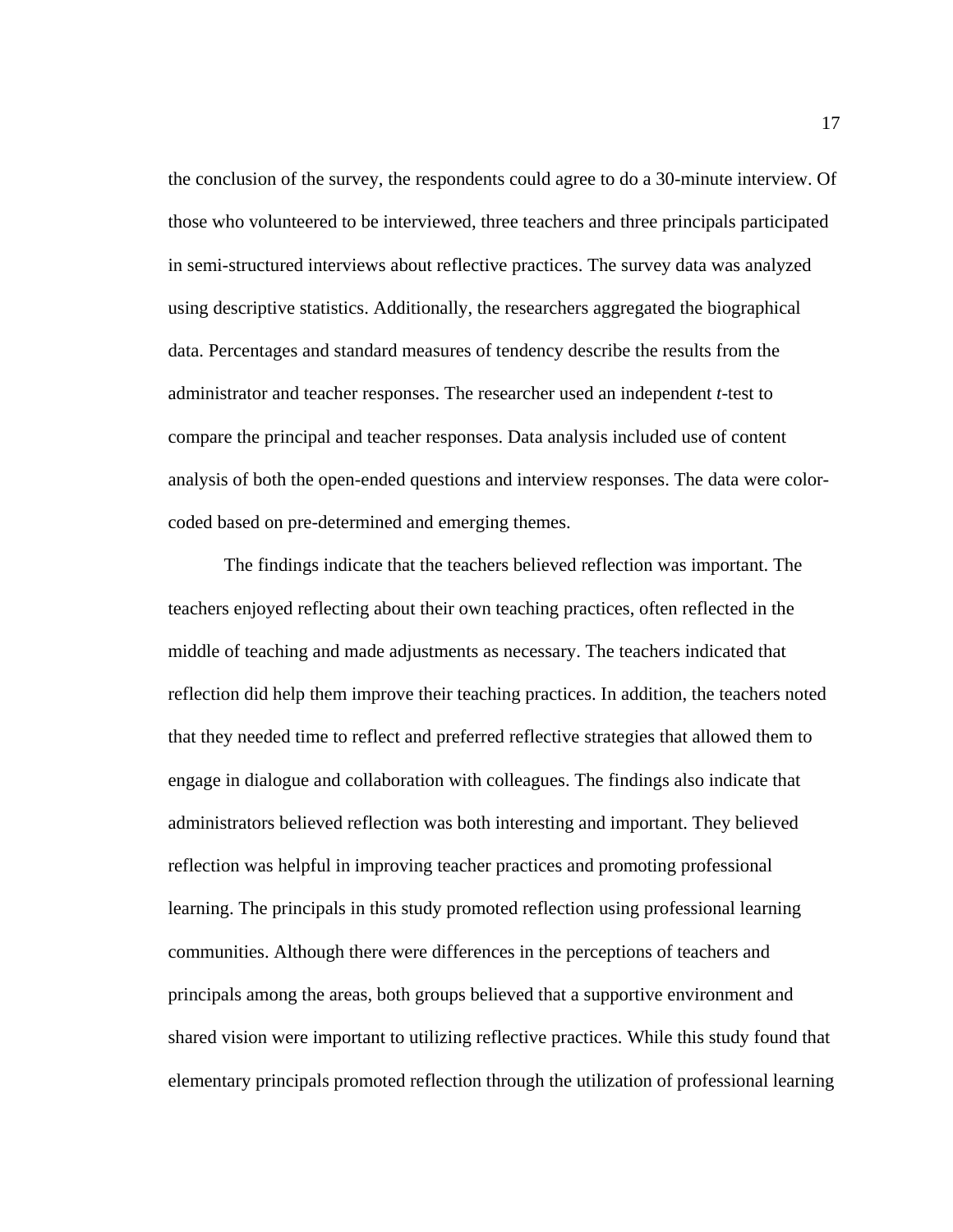communities, further research is needed to fill the gap in understanding the evolution of how elementary principals intentionally plan for and sustain school-wide reflective practice.

Gomez (2005) studied the effects of cognitive coaching on teacher's reflective attitudes and practices. One group of teachers received cognitive coaching intervention in the reflection process while the other group of teachers did not receive the cognitive coaching. The reflective attitude survey included 33 Likert items based on usefulness, frequency, likeableness of reflection and overall feelings concerning reflection. After the implementation of the sessions, the Cognitive Coaching group noted increases in attitude and behavior toward reflection while the control group experienced noted minor changes in attitude and behavior toward reflection.

As school leaders plan for reflective practice they must ensure that, there are opportunities for teachers to analyze their teaching experiences. Teachers must then act on their teaching experiences to make improvements based on the analysis of teaching actions. While the review of the reflective learning process literature points to the fact that reflection is an individual learning process for each teacher there are implications that planning for opportunities of experience, analysis on the experience and actions for improvement are parts that should be considered when orchestrating school-wide reflective practice.

#### **Elements of Reflective Practice: Communication and Dialogue**

 The first element of reflective practice is the consideration of communication. Effective communication and dialogue with others helps to facilitate reflective practice.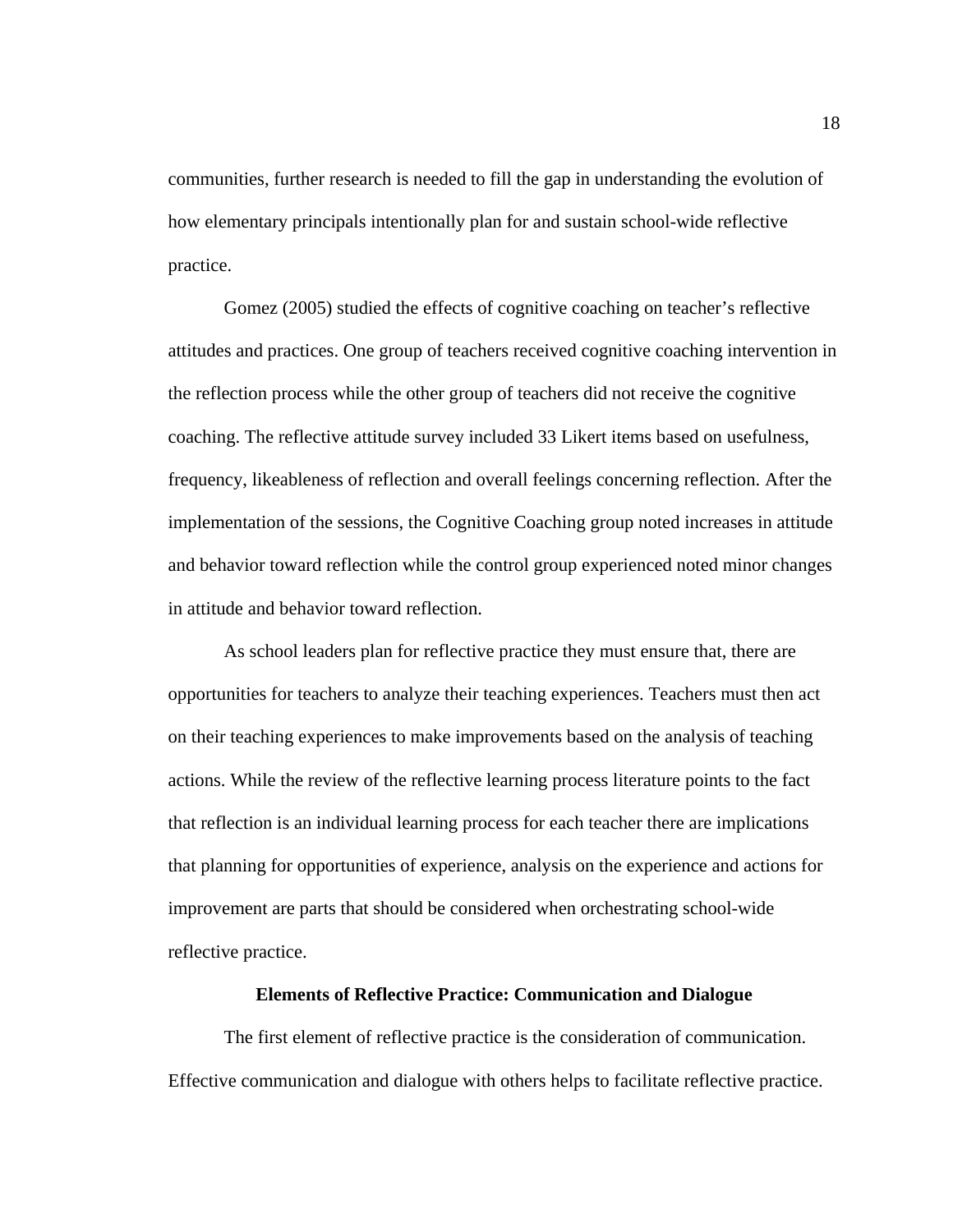Zeichner and Liston (1987) recognize individual reflective practices but are aware that reflection is more effective through communication and dialogue with others. Dialogue allows teachers the opportunity to verbalize their thinking. This is important as teachers develop self-awareness, deconstruct their beliefs and understand how they influence future teaching practices. Jay and Johnson (2002) state reflection is "taking one's thoughts into dialogue with oneself and with others" (p. 76). The process of using shared dialogue allows teachers to verbalize their reflective thoughts with others (Valli, 1997). Fullan (2011) speaks to the importance of collaboration as a technique for engaging people in problem solving. Collaboration with colleagues creates connections that enable them to problem solve in ways that meet both social and cognitive needs. This is the start of transformative thought for individual teachers and has the potential to radiate to the school culture if implemented across the school.

#### **Communication and Dialogue in Classroom Walkthroughs**

 Classroom walkthroughs and observations are one tool that school leaders can use to create structured opportunities for professional dialogue between the principal and the teacher. Dialogue is a critical component of classroom walkthroughs and is associated with a reflective focus on instructional practices (Downey, English, Frase, Polston, & Steffy, 2004). Fink and Resnick (2001) refer to classroom walkthrough observations as structured visits to classrooms to view instructional practices and to assess student learning. The critical components of classroom walkthrough observations are that they are short, focused, and provide opportunities for dialogue. Downey et al.'s (2004) fivestep walkthrough model included the following parts that administrators should look for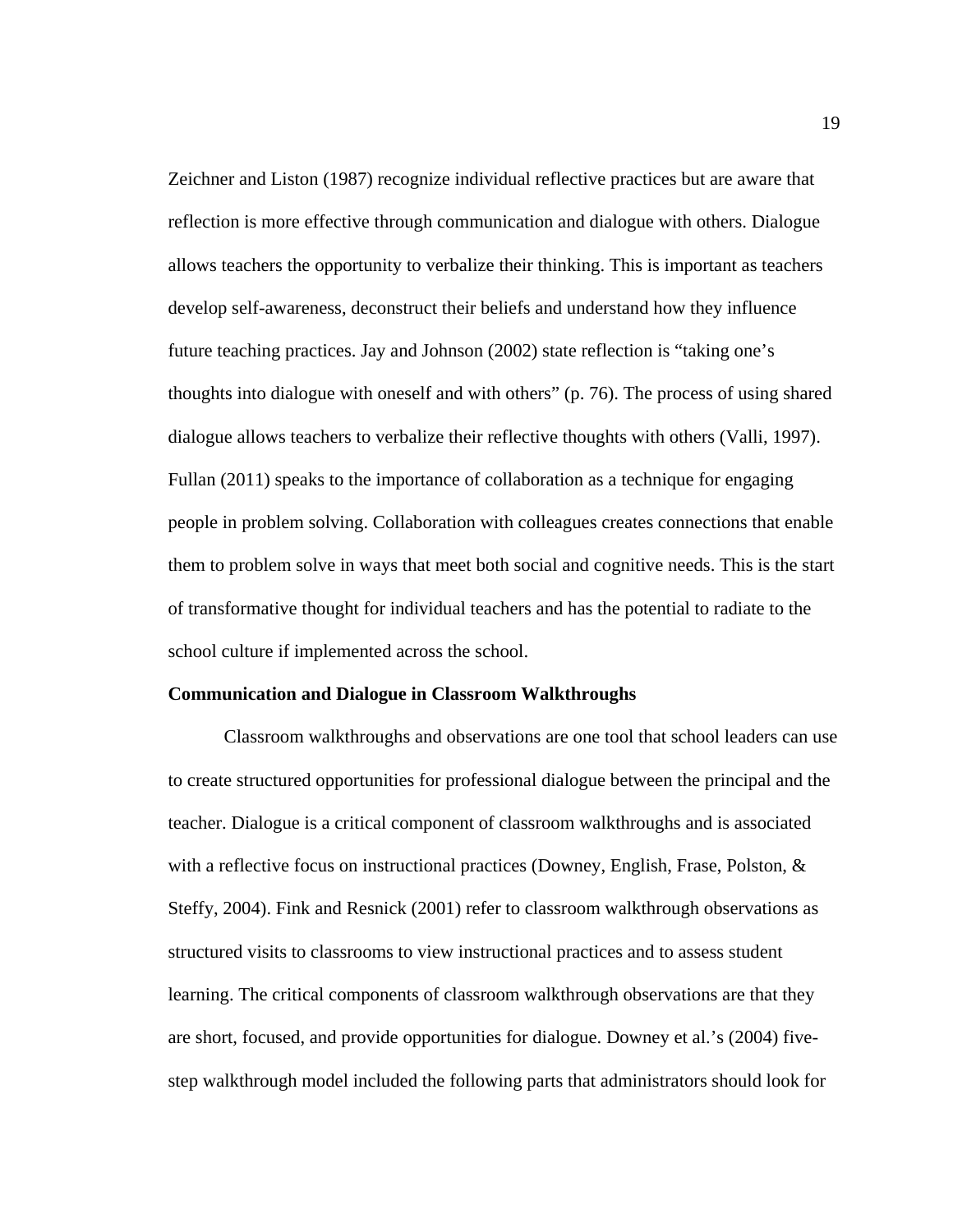when conducting classroom walkthroughs: (a) students' orientation to the work, (b) curricular decision points, (c) instructional decisions and practices, (d) evidences of learning on the walls, and (e) health and safety issues.

 The follow up conversations vary based on the instructional leader's approach as well as the developmental level of the teacher (Glickman, 2002). These conversations that occur after the walkthrough can move staff to collegial collaboration. These conversations may vary from direct, indirect, to collegial. Indirect conversation provokes reflective thought on the part of the teacher (Cheliotes & Reilly, 2010).

 Skretta (2008) examined principals' perceptions of the use of classroom walkthroughs in Nebraska high schools. There were several research questions that were examined in the study including the demographic characteristics of principals using walkthroughs, the identified purposes of walkthroughs, the most commonly used formats for walkthroughs how common is was for principals to conduct walkthroughs in high school settings, how frequently walkthroughs occurred for principals who walkthroughs as a means of observation and feedback and what principals perceived as the outcomes of walkthroughs. The survey measured the demographic elements of principals to determine if in fact there was a relationship between their practices of conducting walkthroughs and years of experience as a principal, if they were the first principal in that school building to implement walkthroughs or if they had received training on conducting walkthroughs. Findings from this study suggest that high school principals that utilized written feedback attached more importance to walkthroughs than those that only provided verbal feedback.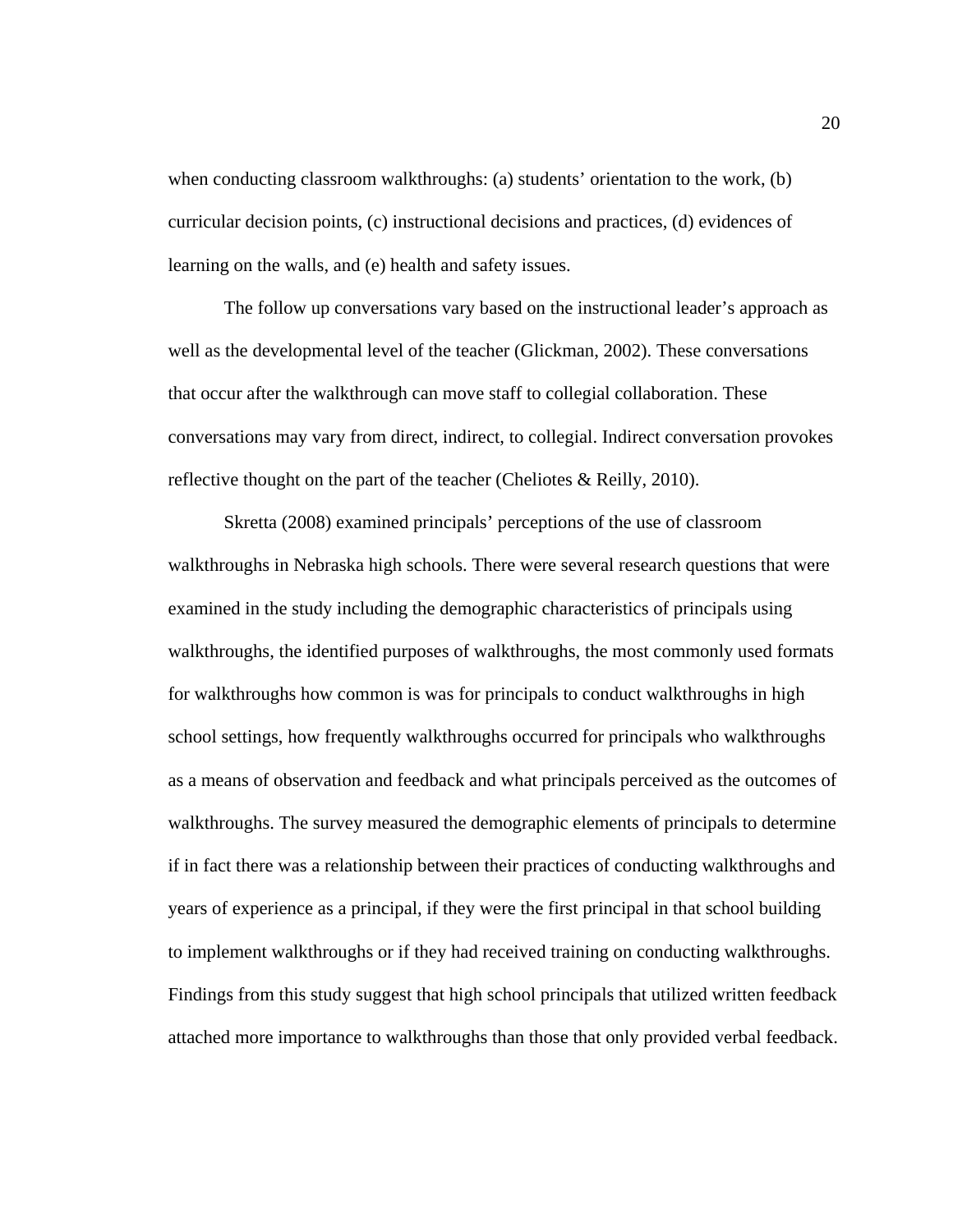Keruskin (2005) also examined high school principal and teacher perceptions of using a walkthrough model. The first part of his study investigated high school principals' perceptions of the impact of walkthroughs on student achievement. The last part of this study considered the teacher perspectives on how walkthroughs were both impacting instruction and student achievement. This researcher interviewed five high school principals and five teachers from each school. The interviews gave the researcher an overall understanding on the impact that walkthroughs had on student achievement. Schools that were currently using the Western Pennsylvania Principals Academy Walkthrough Tool were included in the study. After the interviews, Keruskin then gave 17 teachers a survey on the walkthrough process to give teachers another opportunity to express their view on the walkthrough process in case they had not felt comfortable with sharing it completely during the interview process. In addition, they recommended future study on the leadership style used during the walkthrough process.

#### **Communication and Dialogue in Cognitive Coaching**

Cognitive coaching is a coaching strategy in which principals can engage with teachers in supportive, collegial dialogue with teachers about teaching and learning. This is a strategy to promote teacher growth as it leads teachers through collaborative and reflective discussions. Costa and Garmston (2002) explain cognitive coaching work has origins in brain research and constructivist theory. It encourages reflection with regard to planning, reflecting and problem solving. During this time, teachers may discuss student behaviors, student performance, or analyze and reflect on the effect of their teaching practices. The goals of this model are to establish trust, facilitate reflective learning and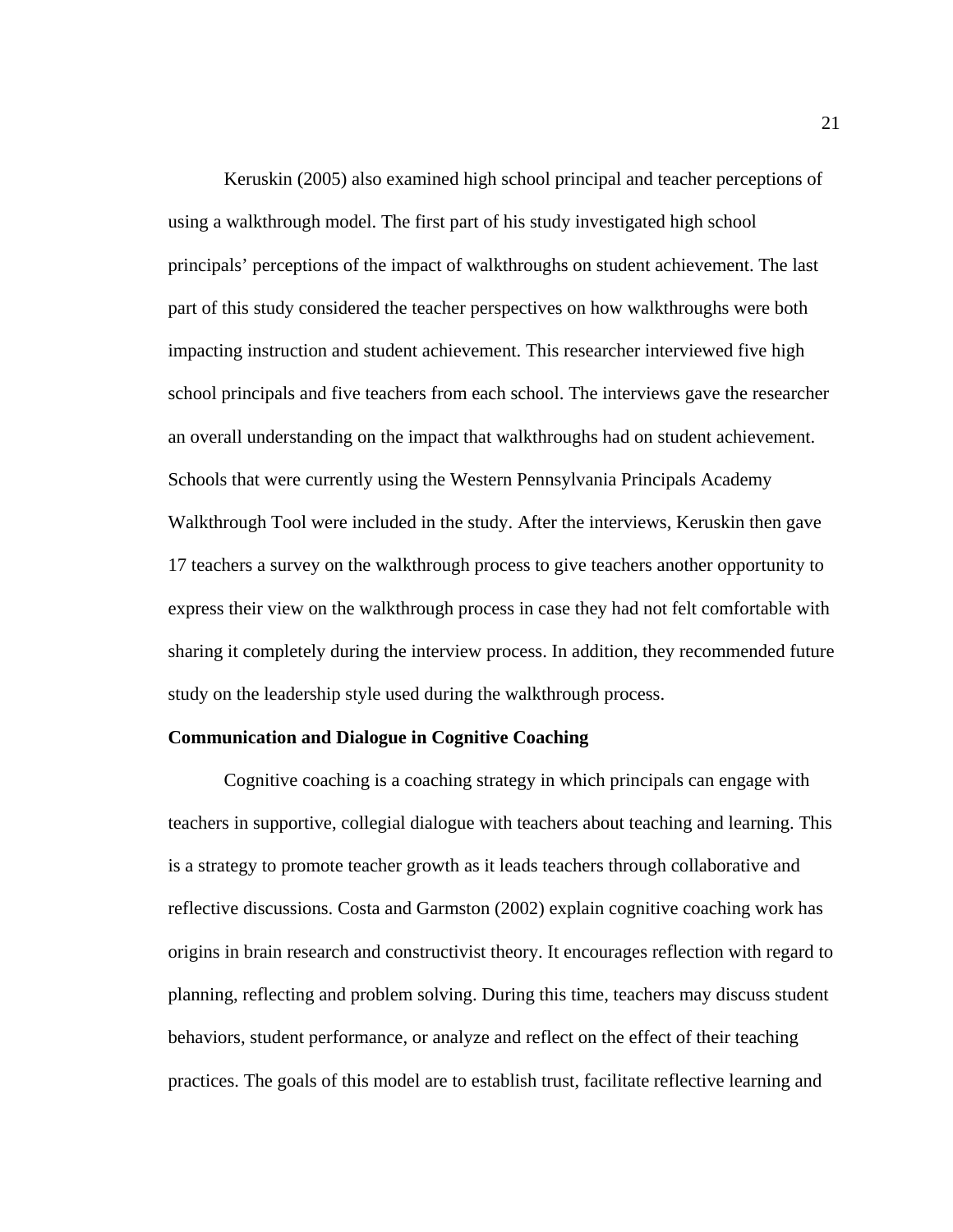to enhance growth in being able to evaluate the effectiveness of their practices. There are three phases in the cognitive coaching model. The first phase is the planning phase, followed by the teaching phase, then the reflecting phase. The dialogue that occurs during cognitive coaching is similar to the conversations that occur after walkthroughs but differ in the approach of the conversation.

Cognitive coaching approaches dialogue from a non-judgmental reflective practice as it works at building metacognition skills of self-reflection and self-regulation. Because of this, teachers lead these conversations focusing on the areas of planning, reflection, and problem solving. In this model, there is communication throughout all phases. The process begins prior to teaching with the help of a colleague. The colleague acts as a coach who may engage with the teacher in a discussion of their planning intentions for the lesson. Teachers and coaches discuss the goals for the lesson that the coach will observe. This conversation may focus on improving the teacher's own practices or on improving student behaviors in the classroom. During this phase, the teacher and coach discuss the details of the upcoming lesson and decide on a data collection method. After the actual teaching phase, the teacher and coach meet to analyze the lesson. During this time, the coach may ask probing questions but they do not act as an expert. The teacher and coach discuss discrepancies between the established goal and the actual teaching behavior. These conversations assist teachers in developing the skills to self-monitor, self-analyze and self-evaluate their teaching practices (Gordon, 2004). Additional research is necessary to study how the impact of cognitive coaching of individual teachers contributes to leading reflective practice at the school level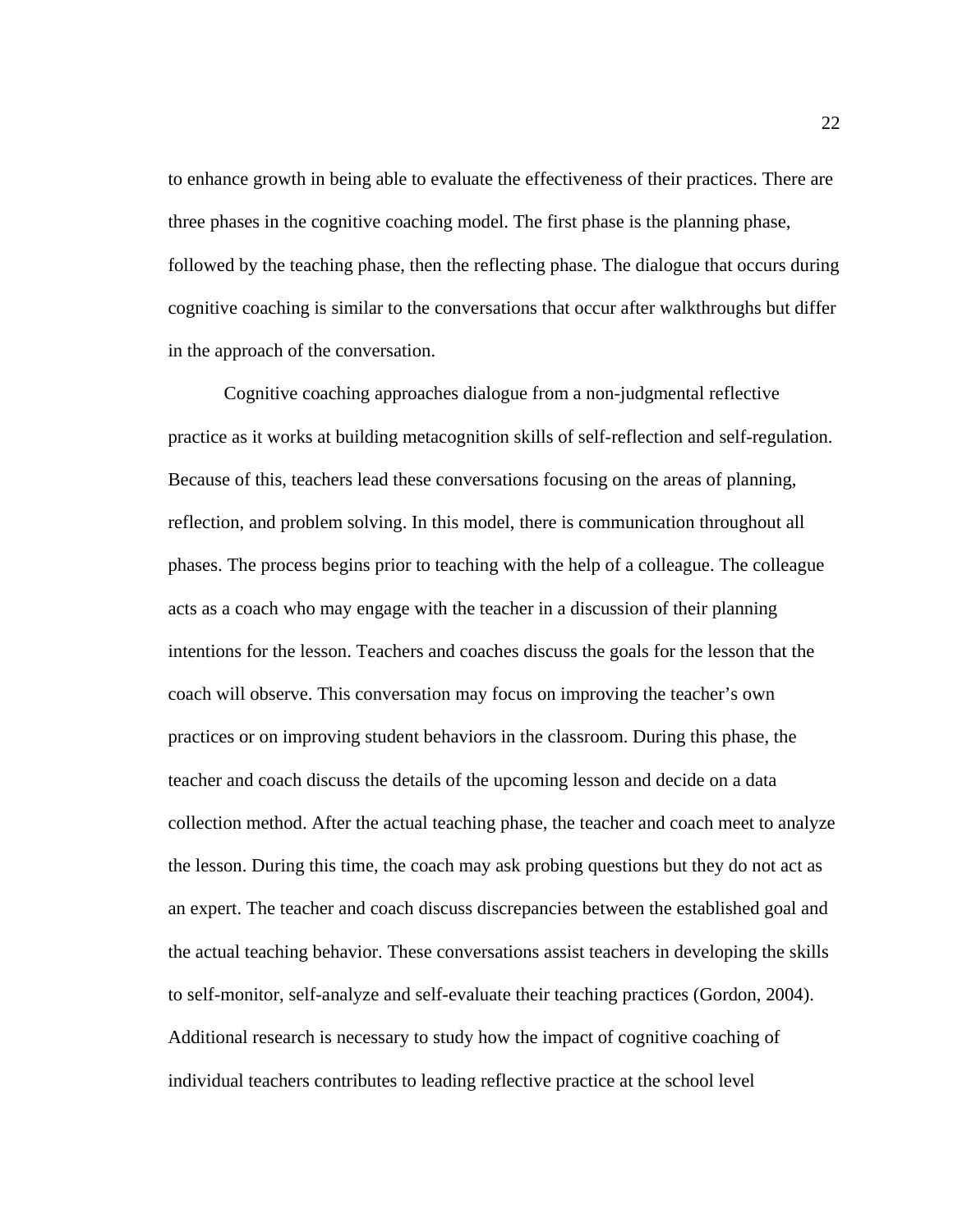Slinger (2004) utilized a mixed methods approach to describe the effects of Cognitive Coaching sessions on student achievement, teacher perception of reading instruction and the Cognitive Coaching process. This study examined student achievement in first grade students whose teachers had received nine sessions of Cognitive Coaching compared to teachers who did not get Cognitive Coaching. In addition, this study sought to examine the growth in student achievement of teachers who did not participate in Year 1 of Cognitive Coaching but did participate in Year 2 of Cognitive Coaching. Most interesting was that it explored the impact of Cognitive Coaching on teacher perception of student achievement and reading instruction as well as their perceptions about the Cognitive Coaching process.

#### **Communication and Dialogue in Instructional Coaching**

 Different from cognitive coaching, Knight (2007) formulated another model of coaching called instructional coaching. Instructional coaching is a model of coaching support used to improve content and instructional practices. Instructional coaching, like other coaching models I have reviewed, places importance on communication and the facilitation of dialogue. In fact, Knight states, "Instructional coaches engage teachers in conversation about content, as they think and learn with them" (p. 25). Knight urges that instructional coaching uses a partnership approach and there must be intentional considerations to create conditions that strengthen communication between coach and teacher. Knight (2009) explains the importance of considering and attending to all of the parts of the communication process. Knight identifies the communication process as involving "a speaker with a message, who tries to penetrate interference to communicate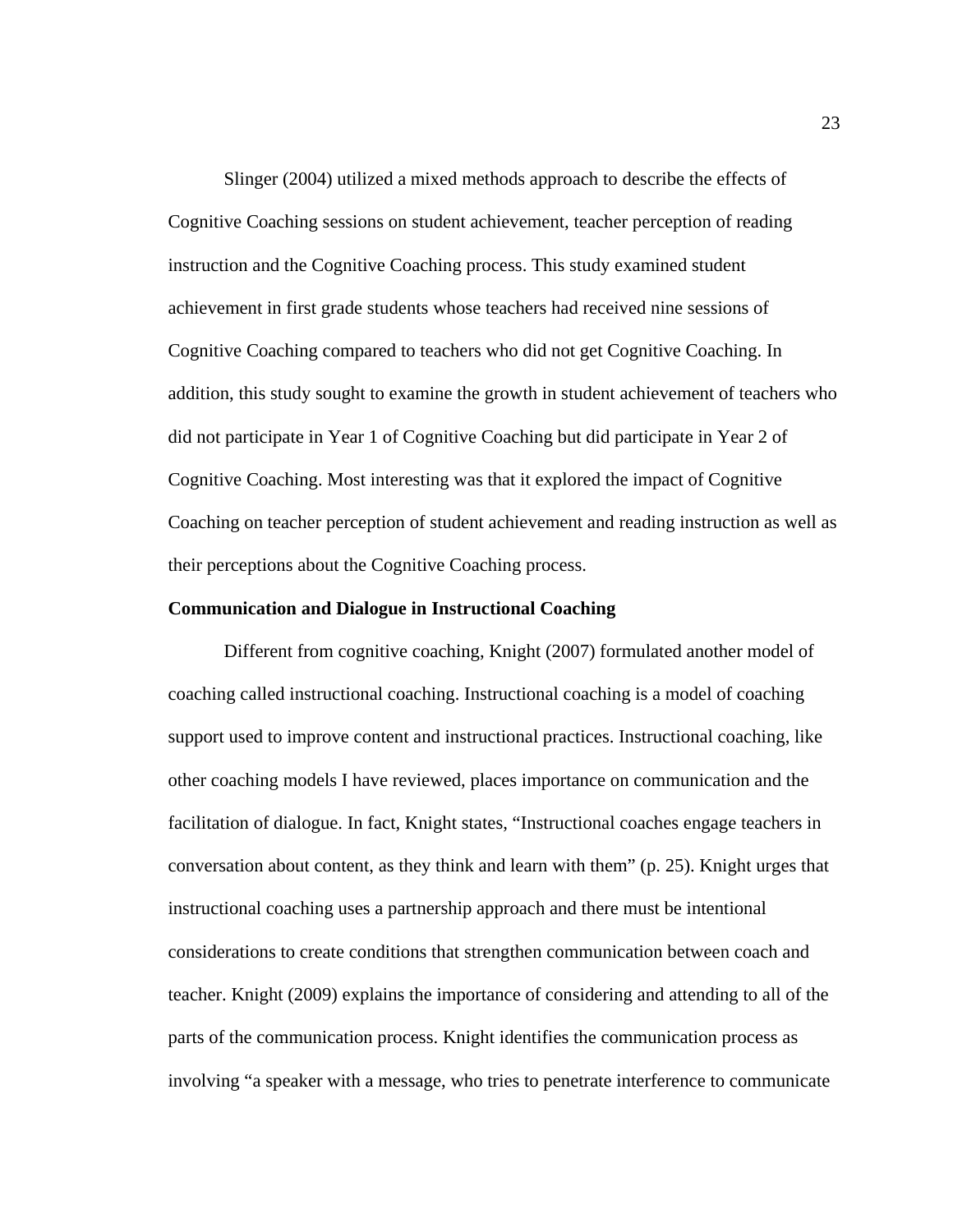with an audience, who receives a perceived message and whose reactions to the message function as feedback to the speaker" (p. 79). Effective communicators should be attentive, self-aware, honest, authentic, show empathy and respect.

Steve Covey (1989) identifies empathetic listening as:

Empathetic listening gets inside another person's frame of reference. You look out through it, you see the world the way they see the world. The essence of empathetic listening is not that you agree with someone it's that you fully, and deeply, understand the person emotionally as well as intellectually. (p. 240)

Knight recommends using listening strategies to develop into better listeners.

# **Moving toward Coaching Conversations**

 Both cognitive and instructional coaching promote reflective practice because of engaging in dialogue with coaches and colleagues. These coaching conversations create the opportunity for reflection to occur. Establishing opportunities and an environment in which teachers feel safe sharing their reflections on their practice are crucial for creating new thinking patterns. These conversations provide the support that teachers need as they adopt new thinking and approaches. Perkins (2003) discusses the importance of feedback and identifies three types of feedback. The three types of feedback are negative feedback, conciliatory feedback and communicative feedback. Negative feedback is associated with critical and painful feedback. Conciliatory feedback tends to be positive to avoid conflict but is vague and not helpful. Finally, communicative feedback clarifies a teaching idea or behavior, communicates the positive features or concerns and requires thought. Perkins (2003) states that constructive feedback is critical for individual teachers. Additionally, it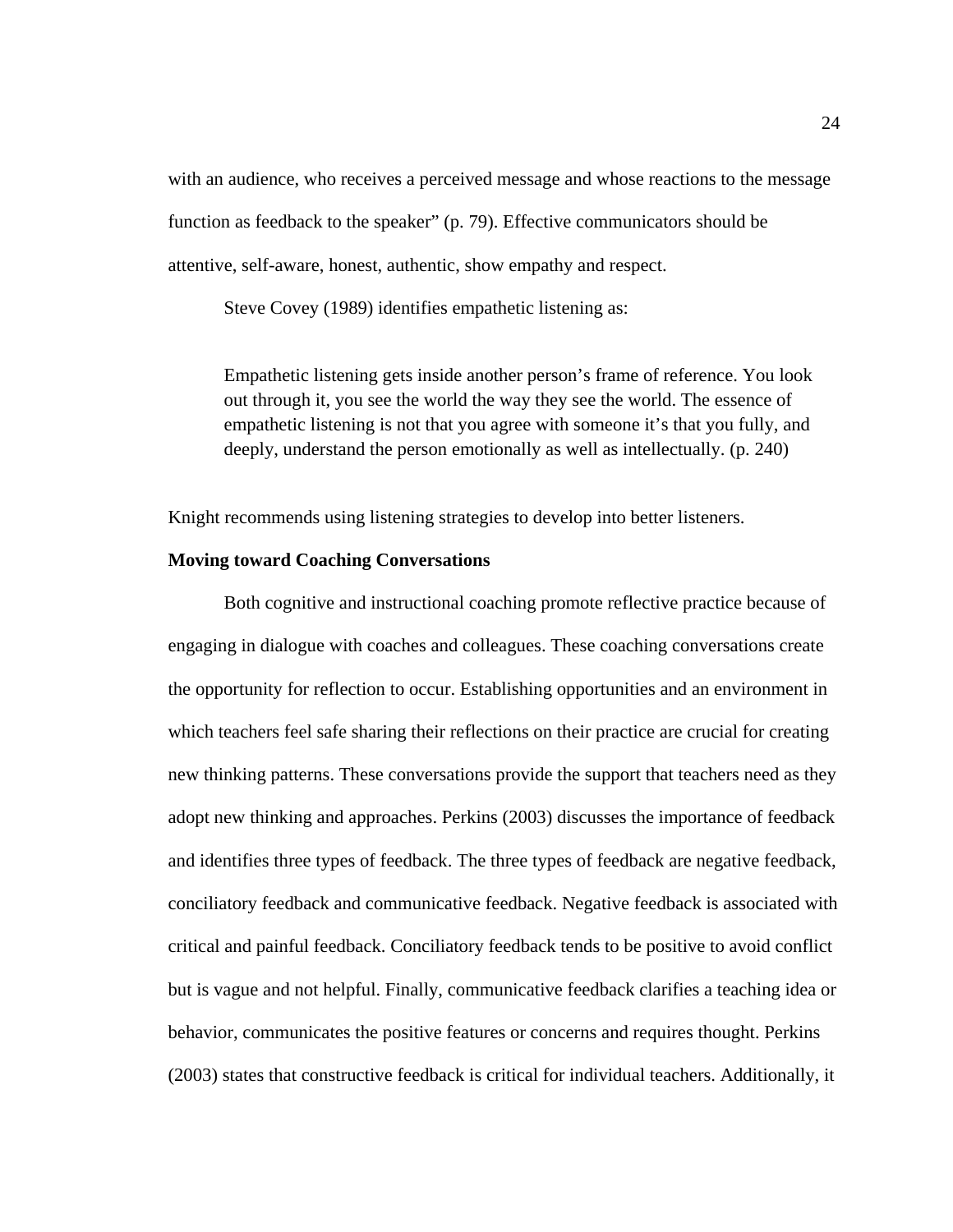increases organizational effectiveness and learning (p. 67). Communicative feedback occurs in a three-step process by first asking clarifying questions, then expressing a value statement and ending with a reflection question. Cheliotes and Reilly (2010) explain the deep learning that occurs because of these critical conversations "this leads to real change, not just at the surface level, but also at the neurological level" (p. 4).

 These reflective conversations can vary from supervising conversations, to mentoring conversation and finally to coaching conversations. Supervising conversations usually mean the principal is coaching from the supervisory zone of the leadership practice continuum. This means the principal may be engaging in giving direct advice to a teacher on how to fix and issue instead of allowing the teacher to grapple and reflect upon the issue. Mentoring conversations may fall in the mentoring zone of the leadership practices continuum. These conversations may entail the principal teaching or offering options to fix the issue. Finally, coaching conversations are more collegial as both members of the conversation are co-creating the relationship. Cheliotes and Reilly (2010) state that principals engaged in coaching conversations are encouraging deep reflection on by focusing on new skills and behaviors. This ultimately creates "new neutral pathways in the brain, which then makes changed behavior possible and long lasting" (p. 4).

 Cheliotes and Reilly (2010) argue that it is important for principals to develop their skills for coaching conversations instead of giving advice. Coaching conversations help encourage other members of the school culture to reflect on their own issues and develop responsibility. Instructional leaders who are effective at operating in the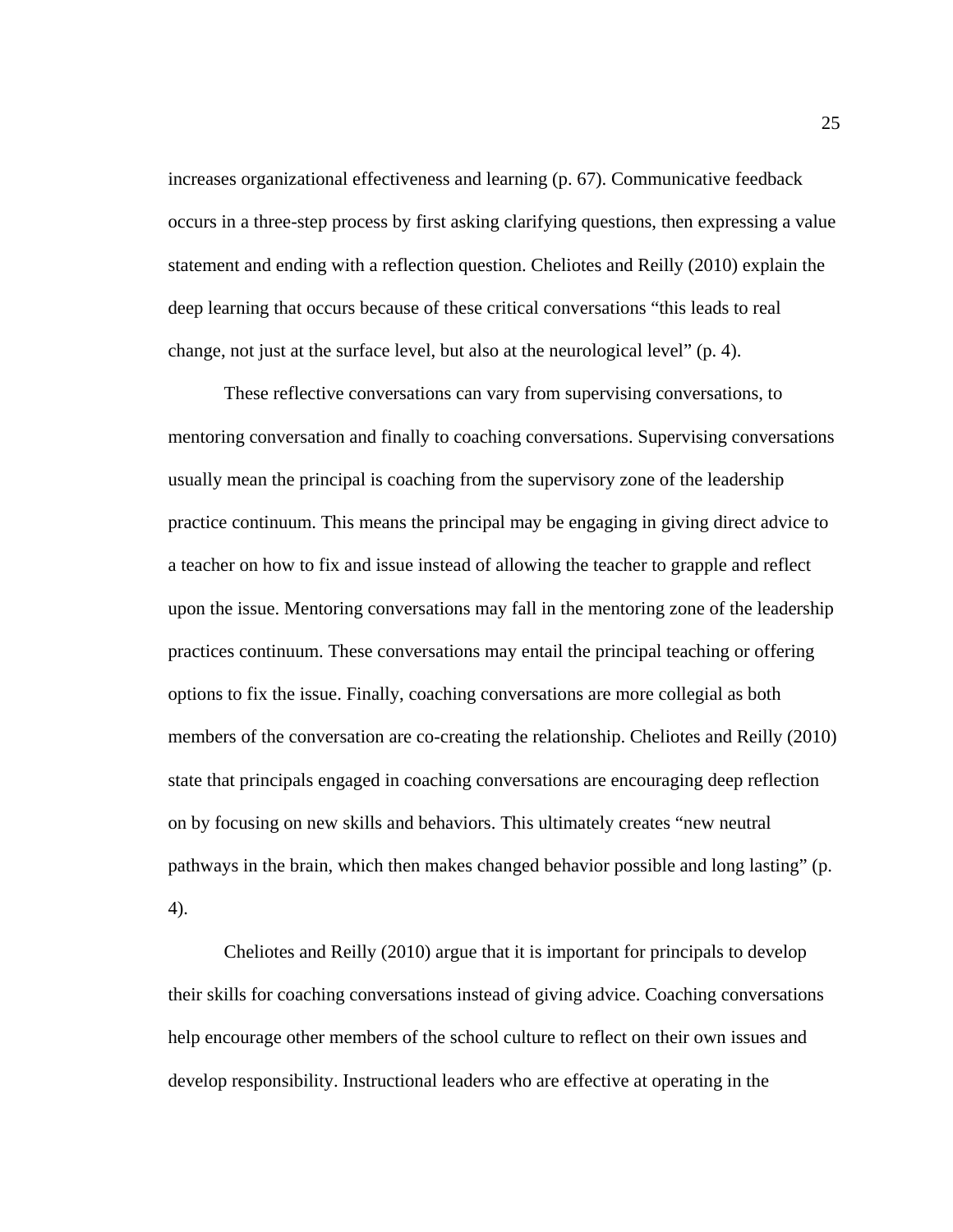coaching zone of leadership are more successful at promoting reflection. These leaders are intentional about the purposes of their coaching conversations. They focus on asking powerful questions focused on solution thinking. This takes some practice on the part of the instructional leader to move from being direct to asking questions that are more reflective. Coaching conversations have a place both in helping to provoke reflective practice individually and across the school culture.

Smyth (1989) proposed that there are four stages linked to questions, which lead teachers to critical reflection. The first stage is describing. In this first stage, teachers would ask, "What do I do?" The second question is informing. It answers the question: What does this mean? The third question deals with confronting the facts such as "How did I come to be like this?" The last question requires constructing and answers the question "How might I do things differently?"

 Knight, Knight, and Carlson (2015) address the need to ask better questions as a means to coaching teachers. He states, "By learning to ask smarter, better questions, we learn far more about the other person and the conversations we are able to have become better in nearly every way" (p. 1442). Knight gives strategies to ask better questions including, "Be curious, avoid unhelpful questions, ask open, opinion questions, be mindful of closed/wrong questions, be nonjudgemental." Knight notes that being curious shows interest and concern (p. 1443). He urges readers to avoid questions whose purpose is to "demand, stump, set up or make the other person angry" (p. 1449). Effective questions usually provoke thought, dialogue, or foster better conversations in other ways. Effective questions are often open and opinion questions. Ineffective questions, he shares,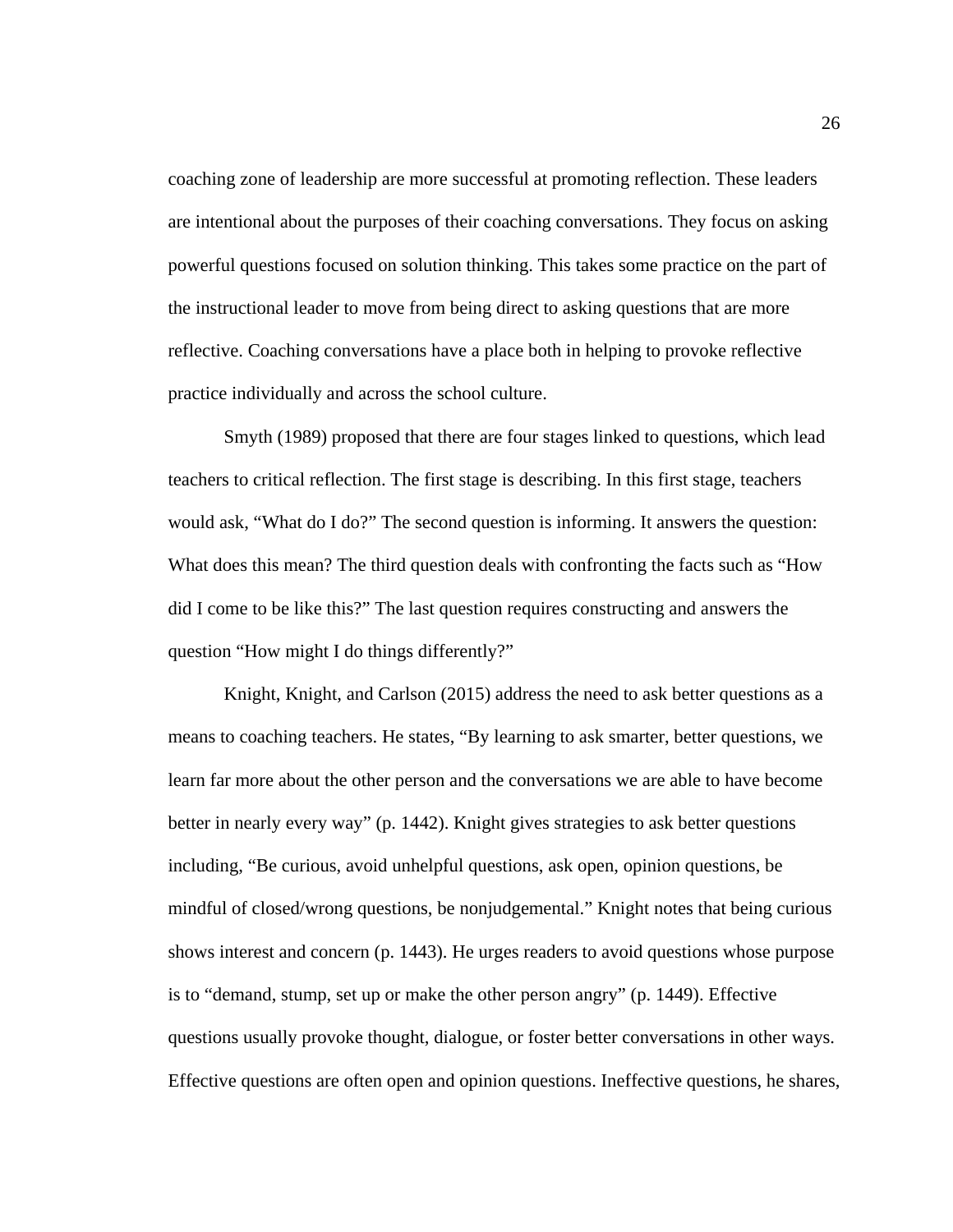"have obvious answers, often do not provoke thought, and usually do not foster better conversations" (pp. 1477–1478).

 Glickman (2002) argues that principals should view the ways in which teachers grow in the areas of "cognition, experience, commitment, identity, as well as particular circumstances" and then determine the "best way" to work with each teacher" (p. 82). Glickman (2002) describes the four approaches an instructional leader may take to foster inquiry and growth including: the directive control approach, the directive-informational approach, the collaborative approach, and finally the nondirective approach. Glickman (2002) describes examples of teacher development that would benefit from each approach but cautions that a directive-control approach "should only be used in an emergency situation in which a teacher is overwhelmed, paralyzed, totally inexperienced, or incompetent in the current classroom situation" (p. 83). Glickman (2002) urges that "A collaborative approach is most often the desired choice in schools to promote learning as cooperative and collegial" (p. 83).

Moving toward less directive and more reflective conversations takes intentional practice. This is difficult for many school leaders in the current era of accountability where the focus is on improving student achievement levels. School leaders grapple with creating ownership through reflective questioning with teachers and being directive to improve student achievement. Downey et al. (2004) state that the toughest reflective questioning challenge for principals is their history with being direct. Many principals who are used to using the more directive approach find it takes some effort to use reflective questioning to promote this professional inquiry into teaching practices. This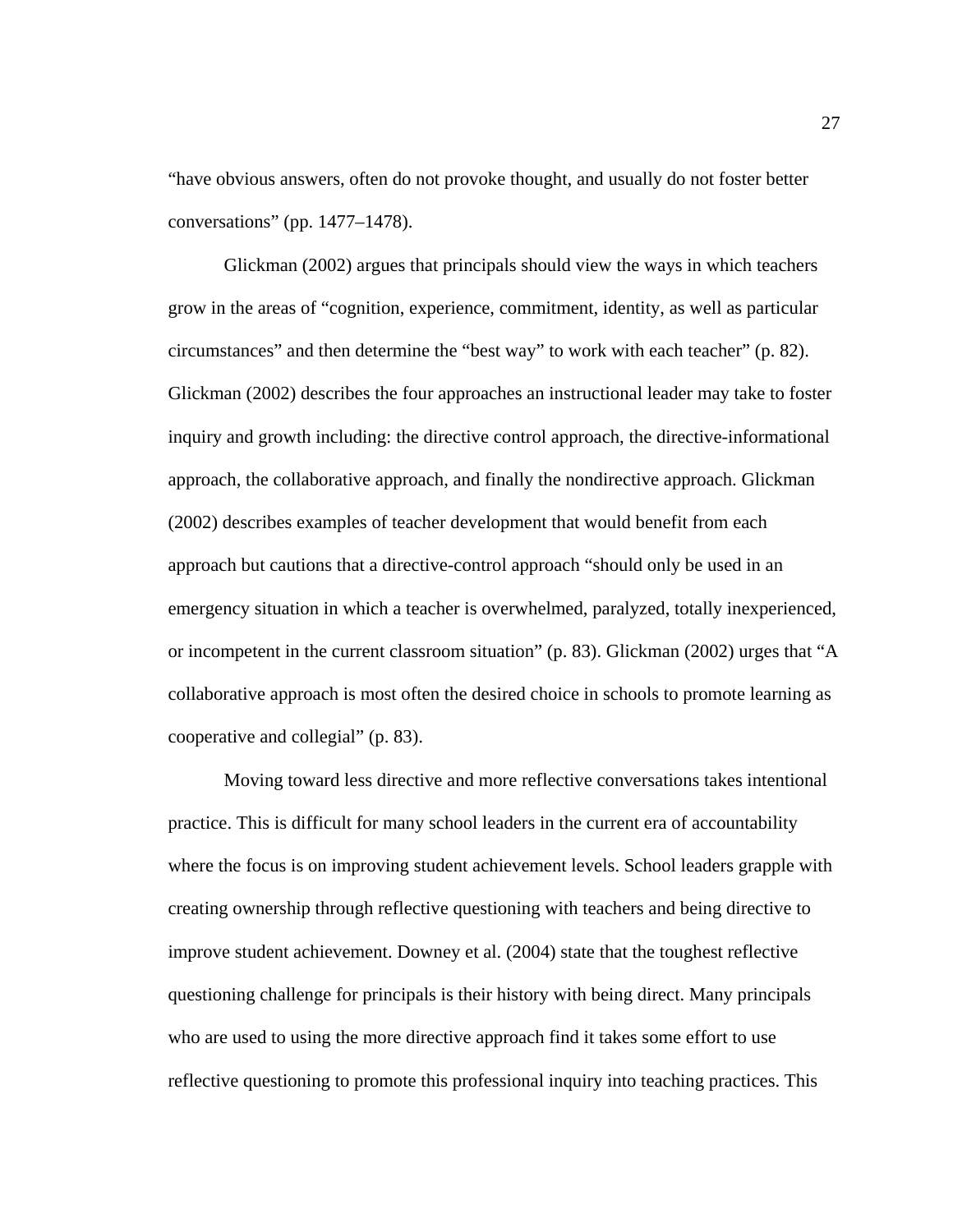requires a shift to committed listening, powerful speaking and reflective feedback (Cheliotes & Reilly, 2010). Cheliotes and Reilly (2010) contend that committed listening is comprised of several behaviors including honoring silence, attending to verbal/nonverbal communication, listening without acting, using productive listening skills. Dennis Sparks (2007) states, "committed listening transforms relationships and deepens learning. Committed listening requires practice and discipline on the part of the participant" (p. 71). This statement echoes the importance that communication plays in the reflective process and the intentional planning that is required to move it to a sustained practice.

### **Elements of Reflective Practice: Trust**

Trust is another essential feature of effective reflective practice implementation. York-Barr et al. (2006) explain that trust emerges through effective listening relationships. For educators to participate in meaningful reflection about their practice, they must first feel they are in a safe environment to share their thoughts. This is especially important as teachers examine and problem solve issues they face in their practice (Carver, 2004). Trust is a necessity if teachers are to engage in meaningful dialogue. Teachers need assurance that they can express both their successes and their failures. Osterman and Kotthamp (1993) state,

Trust is perhaps the essential condition needed to foster reflective practice in any environment. If the reflective process is going to flourish in an organizational setting, the participants must be confident that the information they disclose will not be used against them. (p. 45)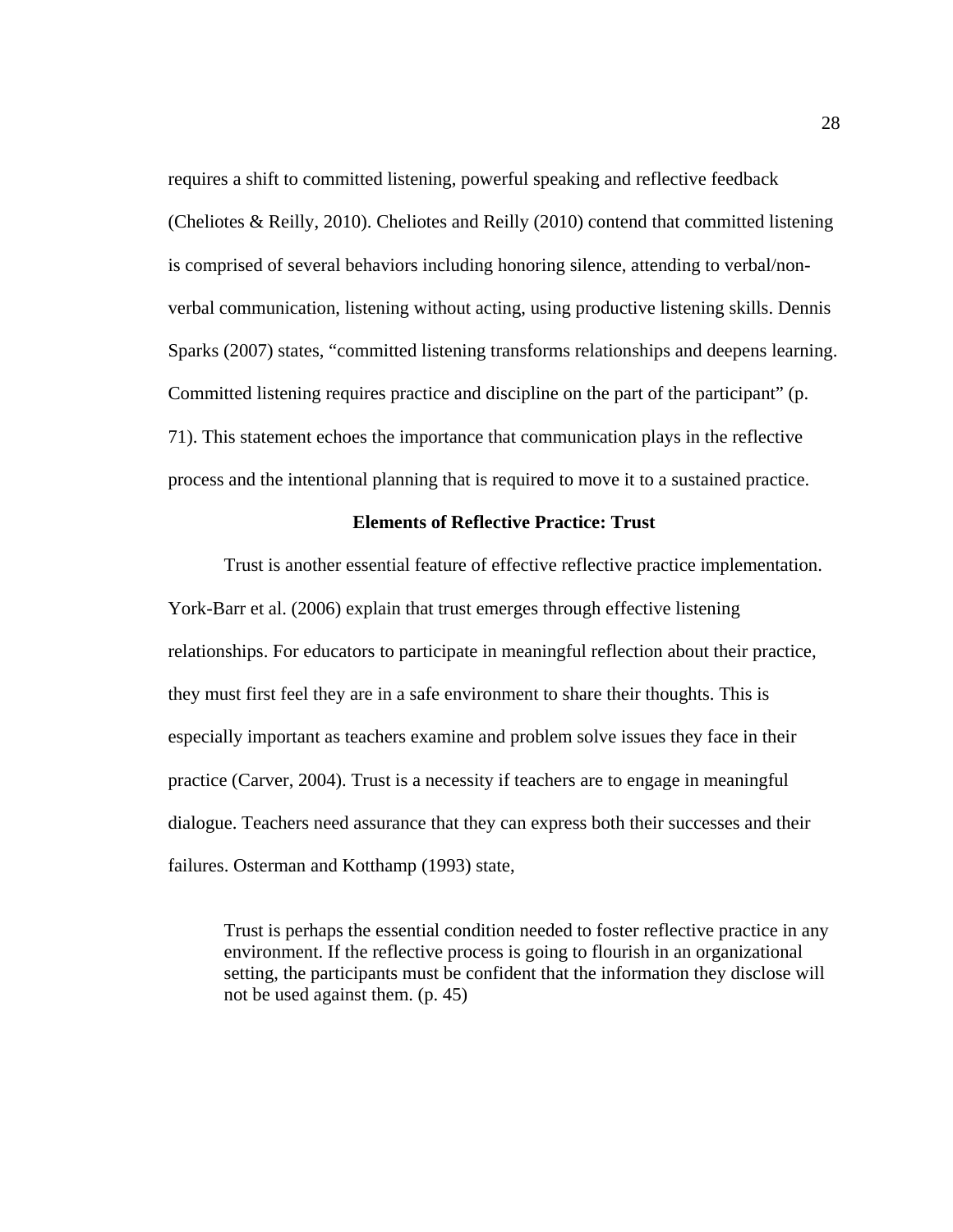Relational trust develops as we interact with others who have engaged in similar experiences. In schools, trust develops through social interactions and experiences with members of the school.

# **Research on School Leaders Building Trust in Schools**

School leaders who have created trust in their teachers and in their communities have a better probability of creating a productive learning organization (Tschannen-Moran, 2004). Hoy and Kupersmith (1985) examined faculty trust and the relationship to the principal, colleagues, and the overall school organization. The study had 944 teachers in New Jersey elementary schools take the Trust Scales questionnaire. The researchers in this study found there was a high level of support for the relationship between perception of principal authenticity and trust. Trust measurements occurred in three areas, faculty trust in the principal, faculty trust in colleagues, and faculty trust in the school district. The Leader Authenticity Scale (LAS) measured principal authenticity. Principal behaviors such as being willing to admit mistakes, and not engaging in the manipulation of others demonstrated measures of leader authenticity. Their conclusions found that the three dimensions and authentic behavior led to teacher trust in the principal. There was a relationship between principal authenticity and teacher trust in the organization. The correlation between principal authentic behaviors and teacher trust in each other was smaller but evident. Furthermore, they found that principals who admitted their mistakes, did not manipulate staff, and were authentic created a sense of trust among teachers. They found that openness fostered trust and credibility in the principal's leadership. This is an important finding for principals as it relates to promoting school-wide reflective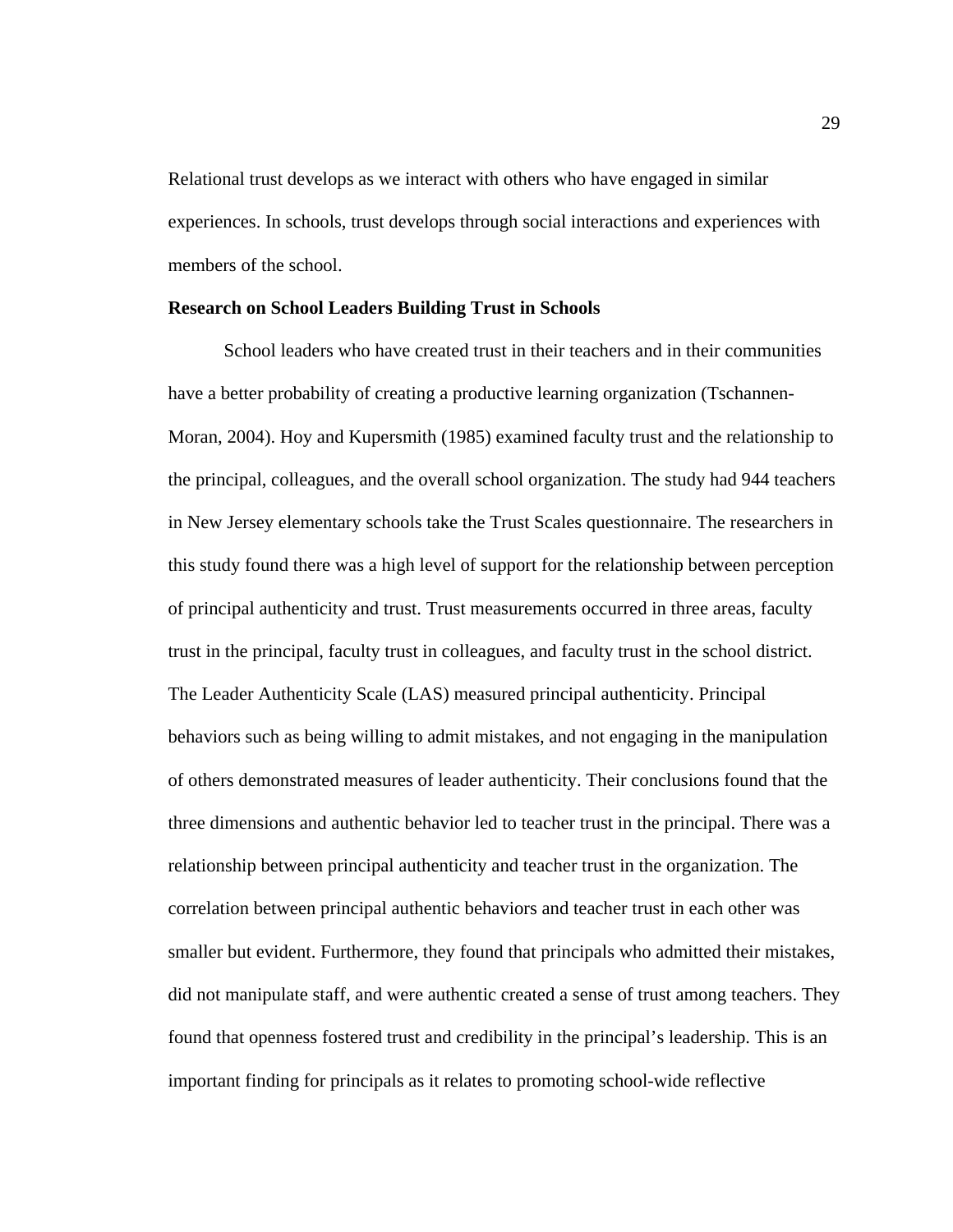structures. Further research is required to study how and if principals that are effective at implementing reflective structures embody these authentic principal behaviors.

Hoffman, Sabo, Bliss, and Hoy (1994) found similar findings related to openness and trust as they examined the relationship between faculty trust and climate. In their study, they examined data from 2,777 teachers in New Jersey. The data measured the organizational climate of the schools. Examination of principal behaviors provided data across the three dimensions. The three dimensions were being supportive, being directive, and being restrictive. This study also examined three areas of teacher behavior. The three areas of teacher behavior were collegial behavior, committed behavior, and disengaged behavior. They found that being open with regard to interpersonal relationships promoted a sense of trust among teachers. Interpersonal trust fostered openness in relationships.

### **Implications for School Leaders on Fostering Trust**

In conclusion, both studies found that principal behaviors influenced the feeling of trust in each study. Bennis (1990) explains that principals can generate and sustain trust through constancy, congruity, reliability and integrity. As principals work alongside staff members the members of the organization, are more likely to perceive the leaders as being empathetic and understanding. Brubaker and Coble (2005) emphasize the importance of creating an environment that is deeply rooted in trust. York-Barr et al. (2006) present personal capacities that foster the development of trust including: being present in the moment, being open to diverse ideas and perspectives, listening with empathetic understanding, seeking out understanding, viewing learning as mutual, honoring and respecting the person, and honoring the process of reflection. Fullan (2011)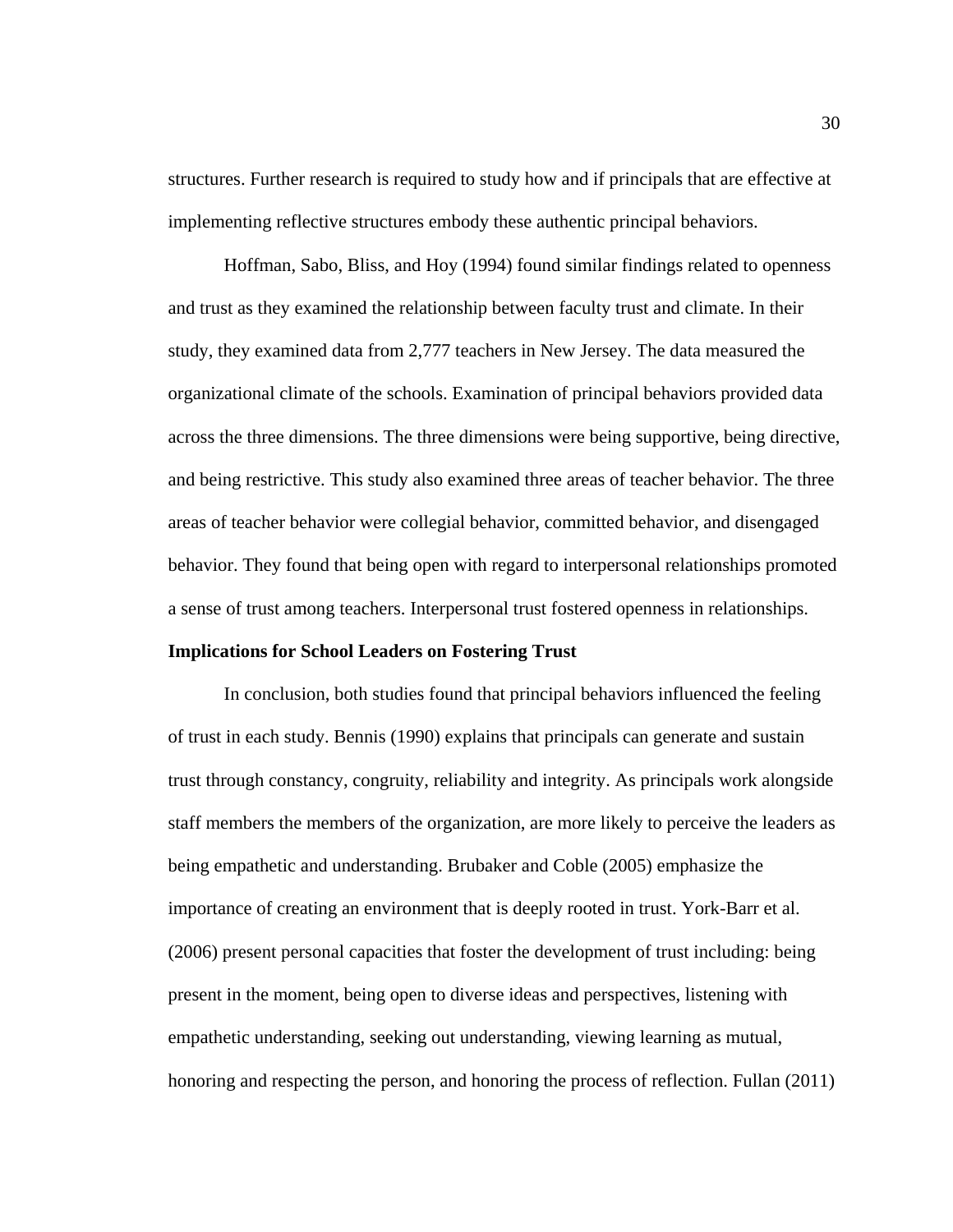speaks about change leaders helping to "develop growth-oriented mindsets in those they are mentoring" (p. 316). In essence, these leaders have to create a "risk taking norm" to create a culture that is trustful of learning through reflection on their experiences (p. 316). Fullan (2011) encourages leaders to model this by being open about mistakes and learning from them. This literature has critical implications for school leaders who are promoting reflective structures in their schools.

### **Elements of Reflective Practice: Relationships**

The third element that is present across much of the literature on reflective structures is the importance of building relationships through the development of effective communication and organizational trust. As effective communication patterns develop, trust within schools develops and this trust fosters the development of relationships. This is important for reflective practice because the quality of the relationships determines how much reflection will actually occur. Effective communication patterns build strong relationships.

#### **Elements of Reflective Practice: Relationships in Cognitive Coaching**

 Costa and Garmston (1994) note cognitive coaching focuses on three goals. Those goals are building trust, learning, and development toward self-regulation. The cognitive coaching model focuses on building trust between the coach and the teacher. In this model, the coach does not act as an expert but works together with the teacher to analyze the experience. Instructional coaching like that of cognitive coaching focuses on the development of relationships with the coach. Through conversation, the coach works to provide reflective feedback.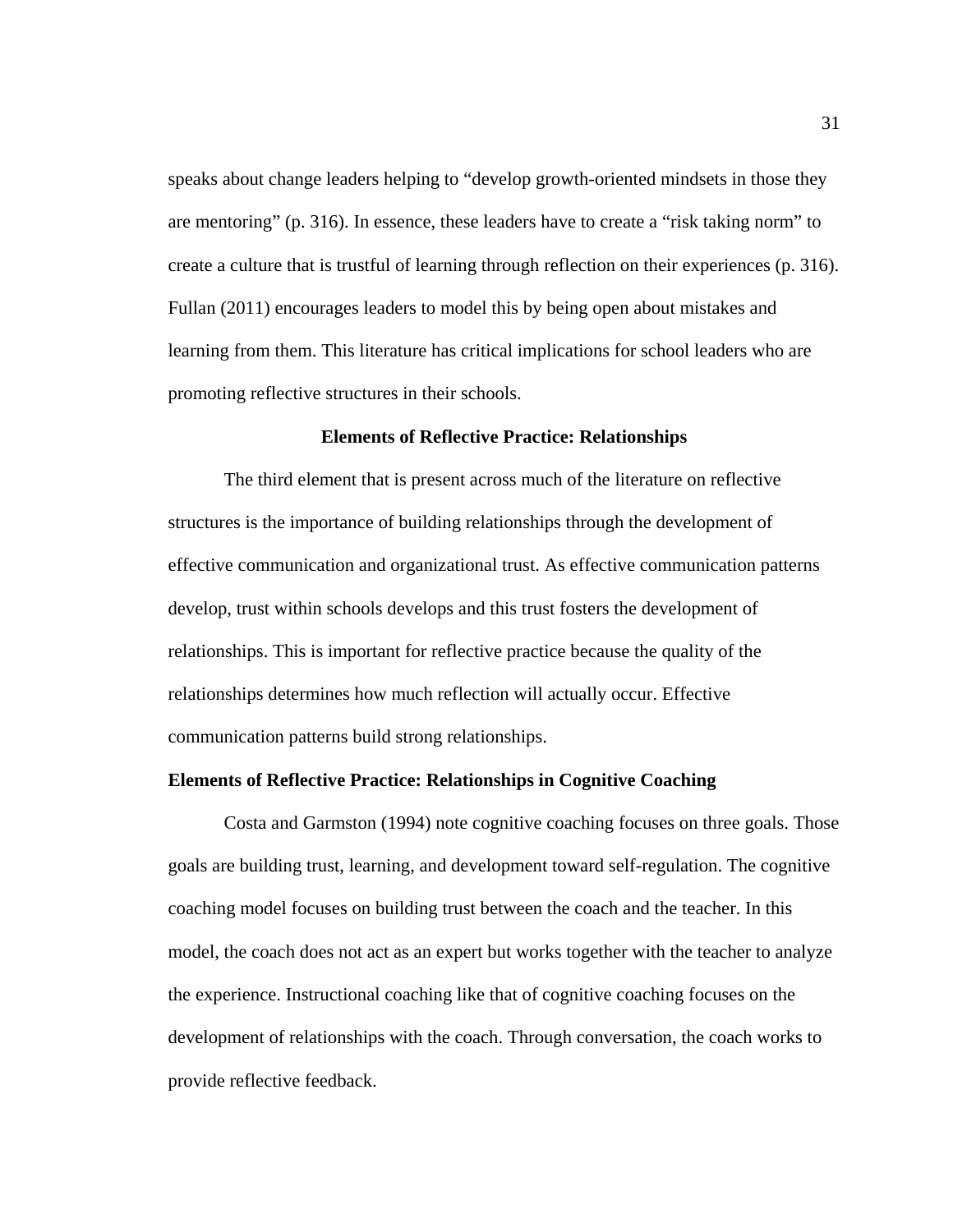Batt (2010) investigated cognitive coaching for sheltered instruction. Data collection included both qualitative and quantitative data. Researchers collected pre- and post-SIOP knowledge test data, as well as interview data. Observation data measured the coach's ability to implement the SIOP standards. Then two to three days later teachers received detailed written feedback from the coach on the observation of the SIOP practices. Other data that collected throughout this study was both qualitative and quantitative data that was analyzed using Excel software. The qualitative data was made up of open-ended surveys, semi-structured interviews, conference notes, and meeting notes. The researchers sorted the data into subcategories and charted the frequency. The findings from this study do indicate that cognitive coaching offered benefits as the teachers learned to implement new strategies. These findings provide important implications for promoting individual reflective practice but also demonstrate promise in using cognitive coaching as a means to move reflective practice with colleagues to the cultural level in schools making it the norm of the learning organization.

#### **Elements of Reflective Practice: Relationships in Instructional Coaching**

 Instructional coaching is deeply rooted in a partnership approach. The core belief of this model is that of respect for the equality of partners (Knight, 2007). This approach focuses on equality, meaning that the instructional coach and teacher are equal partners. One important principle considered in their approach is that of choice. The principle of choice means that teachers have a choice in how they make decisions and what they learn. Another principle that is considered is that of voice. The principle of voice signifies that teachers have the opportunity to voice their opinions. In this model, coaches set aside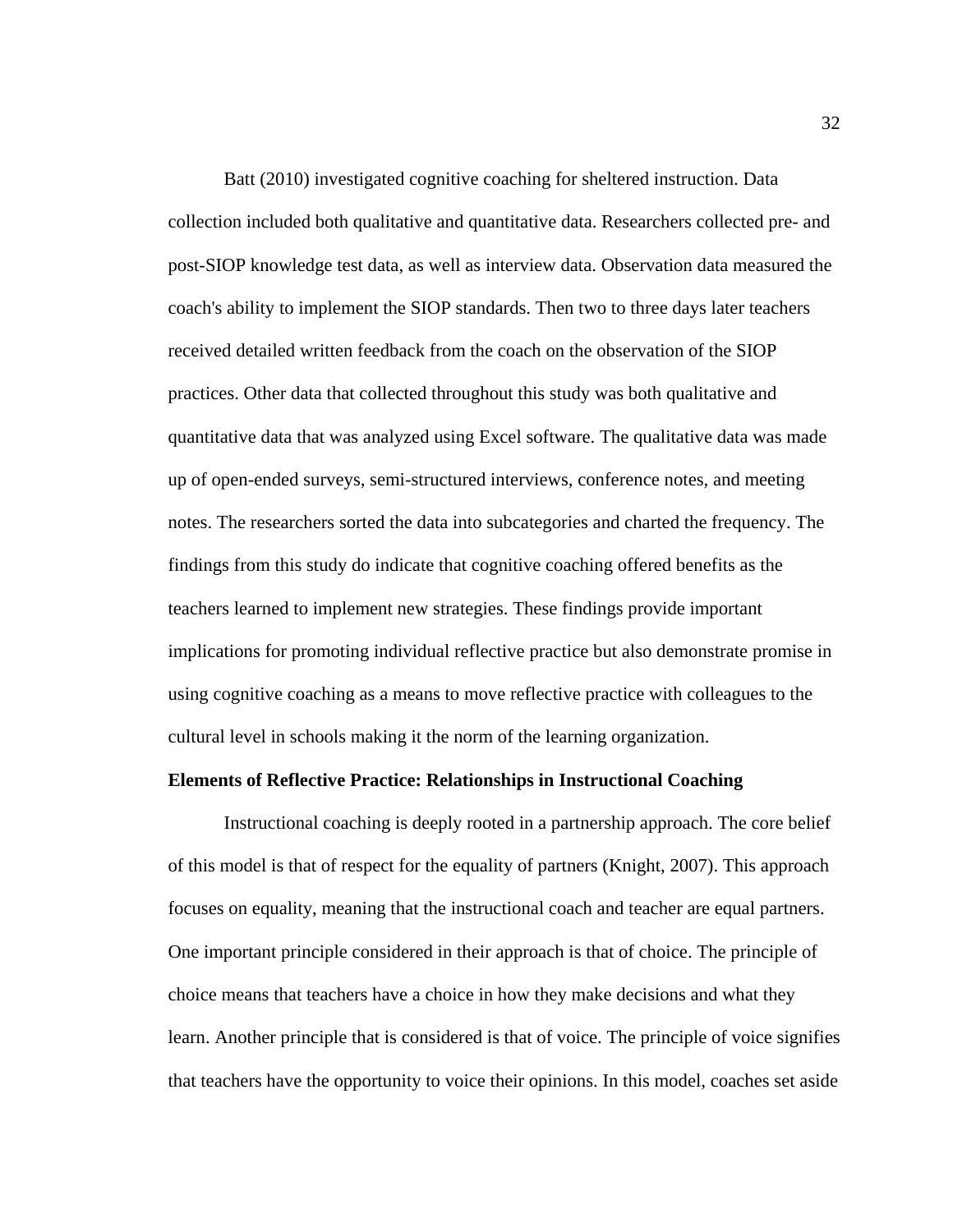their own opinions. Instructional coaching honors the reflective principle that reflective thinkers have the right to choose or reject ideas (Knight, 2007). The interactions of the coach and the teacher coupled with the empathetic listening allow the instructional coaching relationship to develop.

Knight (2009) suggests building an emotional connection with the teacher as a way to build a strong foundation for the coaching relationship. The process may begin with taking on the role of resource provider to show willingness and ability to meet the needs of teachers. The relationship needs time to develop to build trust. In the beginning, coaches may have few interactions into the teaching practices, however, as relationships develop this will shift to reflective conversation. Research on instructional coaching demonstrates the positive benefits it can have for individual teachers as well as for promoting the professional learning of teachers.

 Cornett and Knight (2008) examined the impact of instructional coaching. The purpose of this study was to

further the understanding of coaching by evaluating whether or not instructional coaches have (a) any impact on whether or not teachers implement proven practices that they learn in a professional development workshop and (b) any impact on the quality of teacher implementation of new practices. (p. 2)

Teachers' assignment included assignment either to receive instructional coaching after the workshop or to receive no coaching support. Thus, it found that teachers that did not receive the instructional coaching actually used the teaching routine at a lower level than those that had instructional coaching. Fifteen of 22 teachers who had the coaching condition noted that they continued to use the new teaching practices even after coaching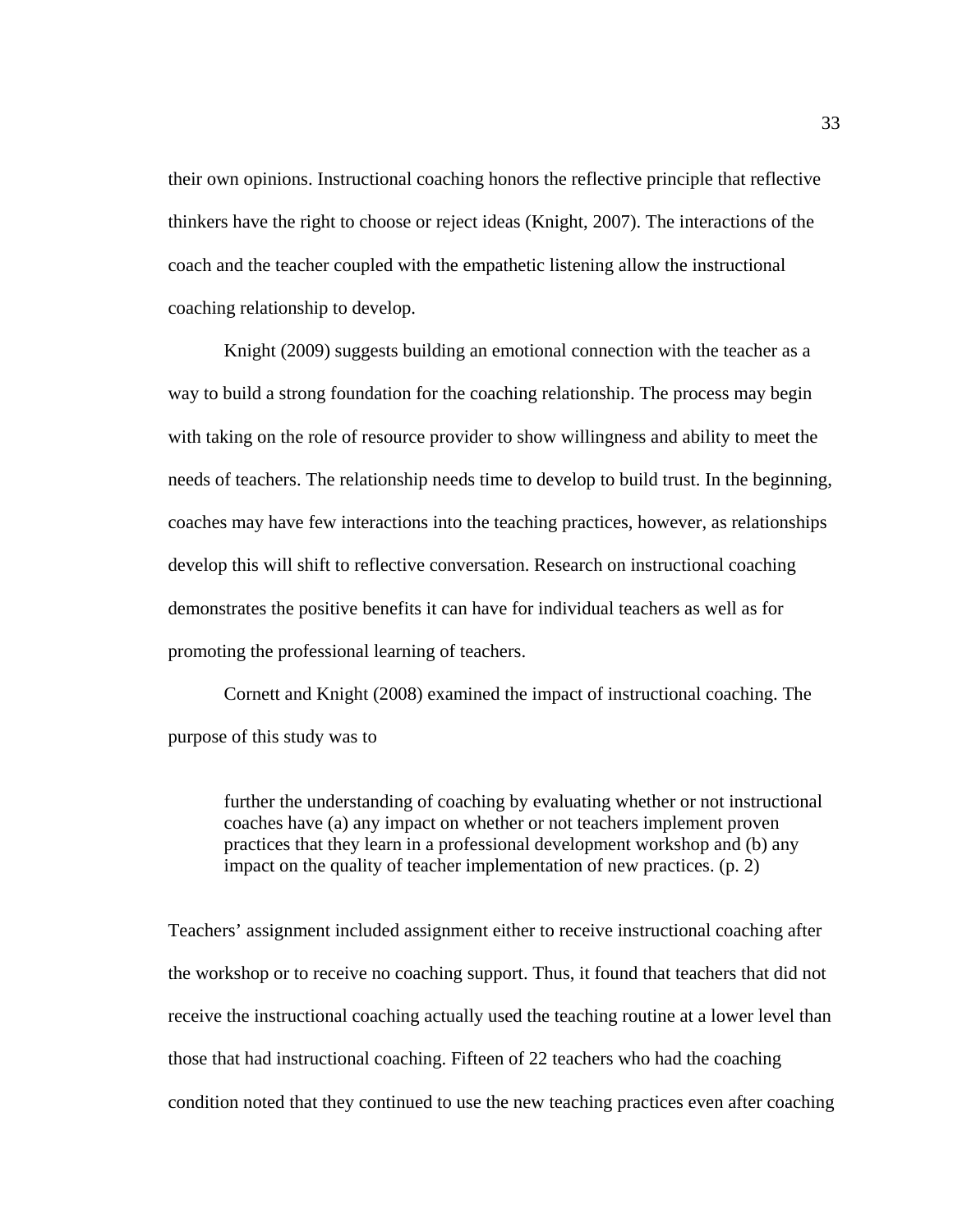stopped compared to only three of the 17 who did not receive the coaching support. The study provides evidence of the benefits of instructional coaching toward promoting reflective practice at the individual teacher level.

# **Leading School-wide Reflective Practice**

Up to this point, the literature that I have reviewed for my study focused on reflective practice at the individual level. Now I will shift the examination of the literature to the school level. Literature on leading school-wide reflective practice intersects with research and literature on instructional leadership, leadership planning models, building school cultures and developing professional learning communities.

Leading school-wide reflective practice begins with the principal as instructional leader. The literature on instructional leadership abounds (Blase & Blase, 2004; Clark & Clark, 1996; Hallinger, 2000; 2005; Hallinger & Murphy, 1987a, 1987b; Reitzug, 1994; Sheppard, 1996; Smith & Andrews, 1989). The literature categorizes instructional leadership into the following domains: providing support to teachers, orchestrating professional learning, promoting a positive school culture, and utilizing leadership planning models for school improvement. Blase and Blase (2004) organize instructional leadership into the following three responsibilities: communicating with teachers, promoting professional growth, and fostering teacher reflection. No matter which instructional leadership model school leaders choose to emulate, these are important considerations for school leaders to consider. Hallinger (2000) argued that the first dimension of instructional leadership was the role of the instructional leader to identify a clear mission and clearly communicate that mission to school staff. According to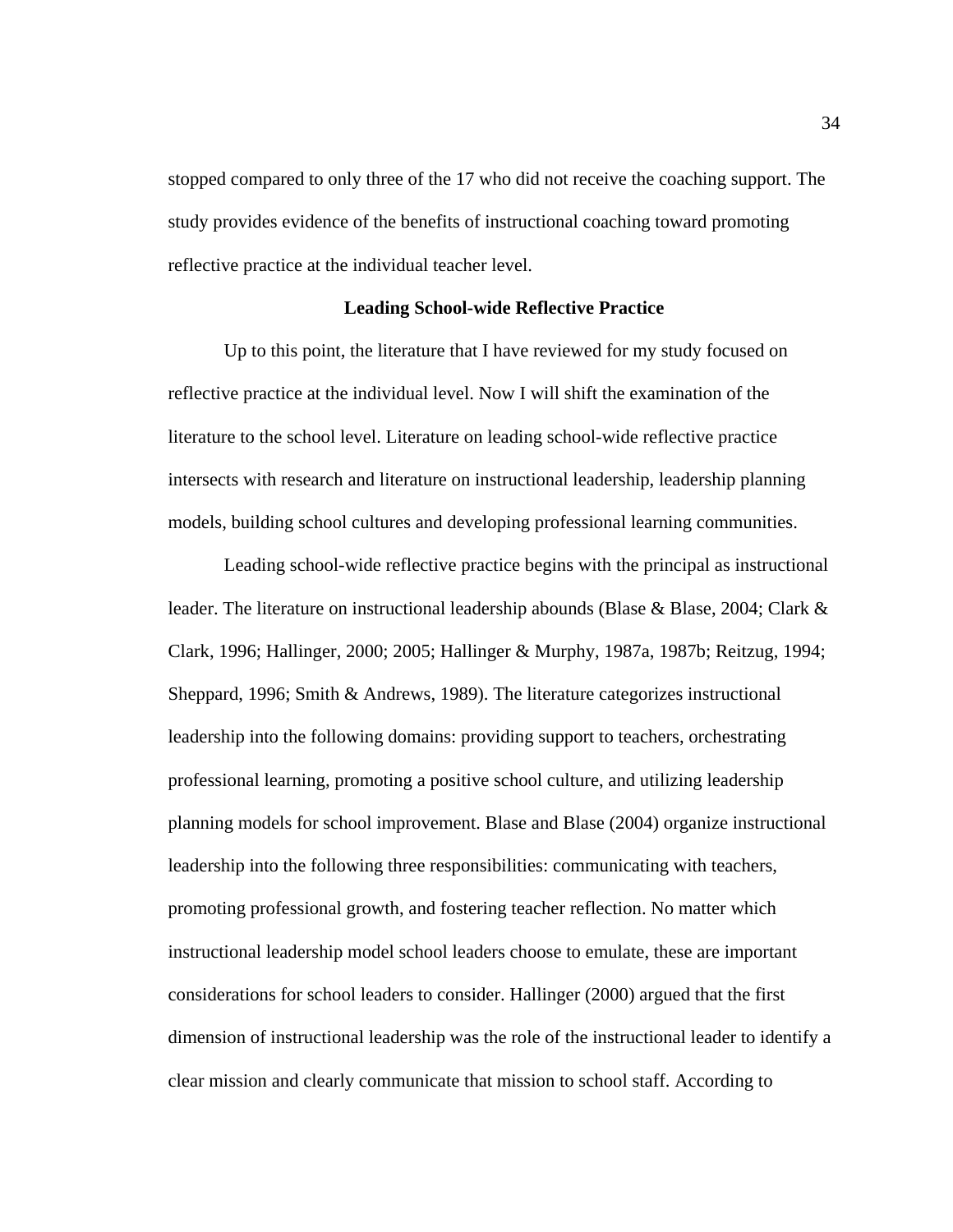Hallinger (2000), leading the instructional program is the second dimension of instructional leadership. This includes the supervision/evaluation of instruction, alignment of instruction/curriculum, and attending to student data for progress. The final dimension in Hallinger's (2000) model considers is the creation of a positive learning environment.

Runhaar, Sanders, and Yang (2010) examined the stimulation of teacher reflection and feedback taking into consideration self-efficacy, goal orientation, and transformational leadership of the principal. Thus, the research question in this study was "How can reflection and feedback asking of teachers be explained by the interplay between occupational self-efficacy, learning goal orientation and transformational leadership?" (p. 1155). This study draws on the research of occupational self-efficacy and further hypothesized that: "The stronger the occupational self-efficacy of teachers the more they reflect and ask for feedback" (p. 1156). They further hypothesized, "The stronger the learning goal orientation of teachers the more they reflect and ask for feedback" (p. 1159). The researchers examine the relationship of self-efficacy and learning goal orientation in the following hypothesis: "Learning goal orientation mediates the relationship between occupational self-efficacy and reflection and asking feedback" (p. 1156). This study considers transformational leadership with respect to teacher reflection and asking feedback in the hypothesis: "The more teachers perceive their leader as transformational the more they reflect and ask for feedback" (p. 1156). Finally, the effect and relationship of learning goal orientation is considered with regard to transformational leadership, reflection and asking feedback in the hypothesis: "The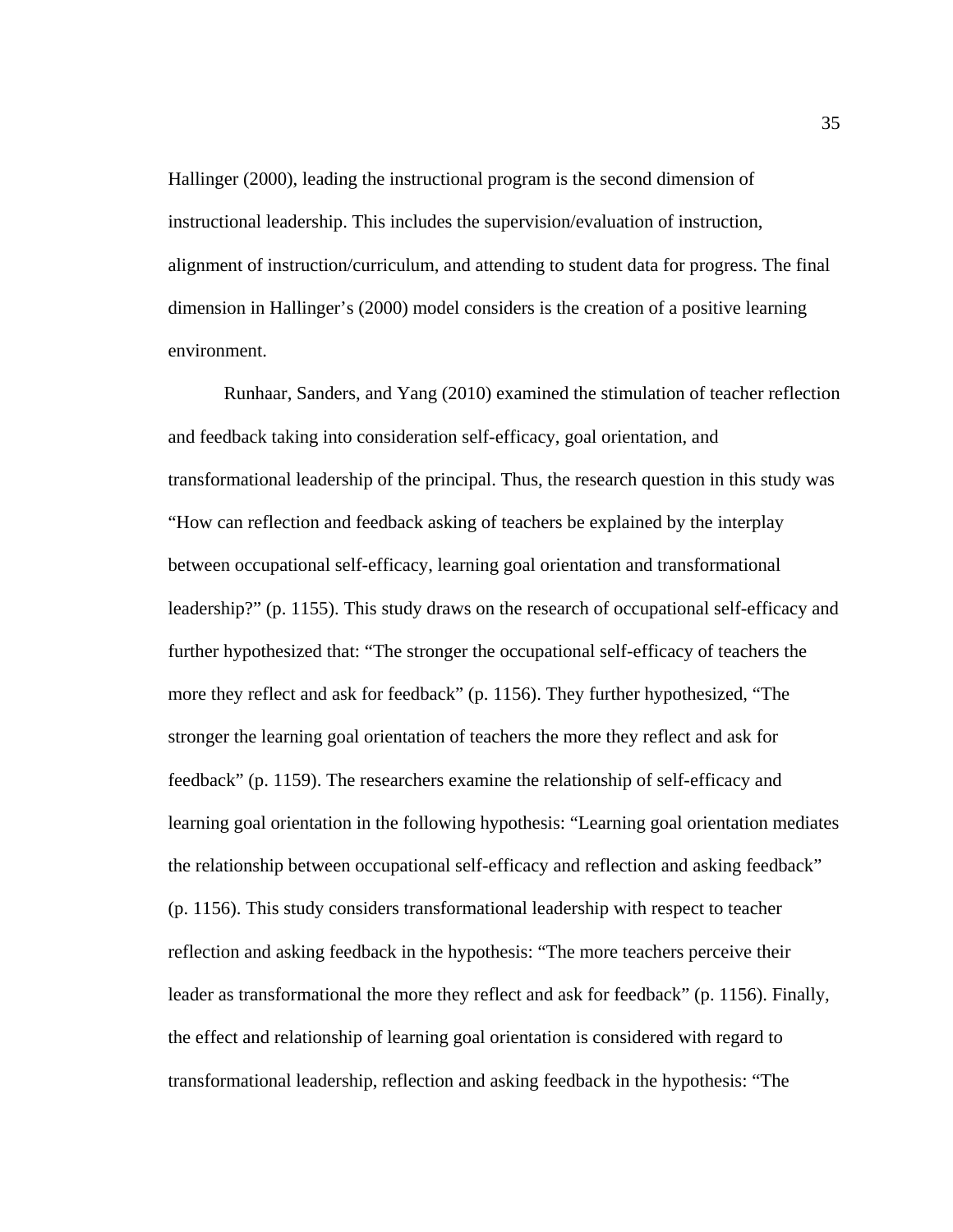stronger the learning goal orientation, the weaker the relationship between transformational leadership and reflection and asking feedback" (p. 1157). The findings of this study have important implications for principals in the intentional design of opportunities for reflective practice.

### **Leadership Planning Models Identifying the Mission**

 Leading a school-wide effort toward reflective practice requires identifying a clear mission focused on all members of the learning organization engaging in daily reflective practice as a school staff. Many planning models differ in how principals should begin this process. Williamson and Blackburn (2010) advocate use of the base planning model and the compass model. Both are models for continuous improvement. The base planning model includes the following parts: begin to plan, act to implement, sustain success, evaluate and adjust. However, this model does not necessarily take into account how a principal is planning to incorporate strategic components in their planning. Williamson and Blackburn propose using the base planning model in conjunction with the compass model. Within this model, creating a positive culture, ownership and shared vision, managing data, professional development, advocacy, shared accountability, and structures are considered.

They address the importance of

including all stakeholders, being clear on the intentions for the group including setting professional behavior norms in place, identifying a process for making decisions, provide a common base of information, anchor the plan in shared vision and commit to the use of data. (pp. 46–48)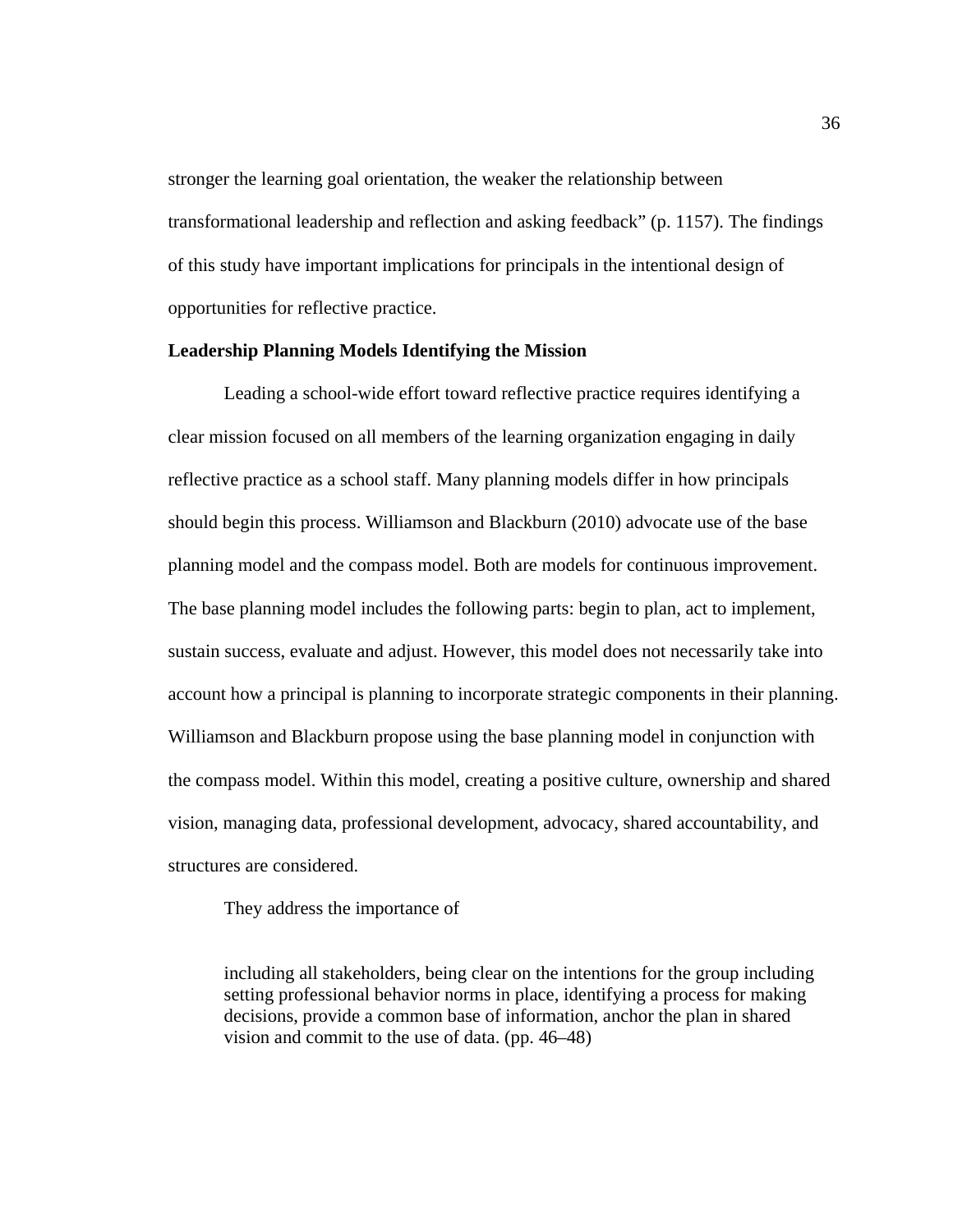This planning model is important to consider as principals embark on many types of school improvement planning including that of promoting reflective practice at the school level.

Other planning models advocate that the first step should be accessing the climate and culture of the school to determine needs that should be addressed (Lindahl, 2006). Bernhardt (2015) argues that "Schools are learning that if they don't analyze and change inefficient or ineffective processes, they'll keep getting the same results" (p. 58). Bernhardt (2015) proposes use of the continuous school improvement framework as a means to improve both teaching and learning. This framework consists of considering the current reality, how a school arrived at that place, determining where they want to be, establishing steps for how to get to where they want to be and identifying if current practices are making a difference. Accomplishment of positive change can occur through the development of a shared vision and commitment. However, developing a shared vision and commitment requires reflection on the current condition of the school culture and climate. As stakeholders engage in looking deeply at the school culture and formulating the vision, teachers as well as other staff increase their investment and commitment to the process.

The Consortium for Responsible School Change in Literacy noted that having a "model for school improvement is essential" and the School Change Framework encourages having 75% buy-in across teachers (Taylor, 2005, p. 1). Part of these shared expectations should focus on the positive student gains made when using data-driven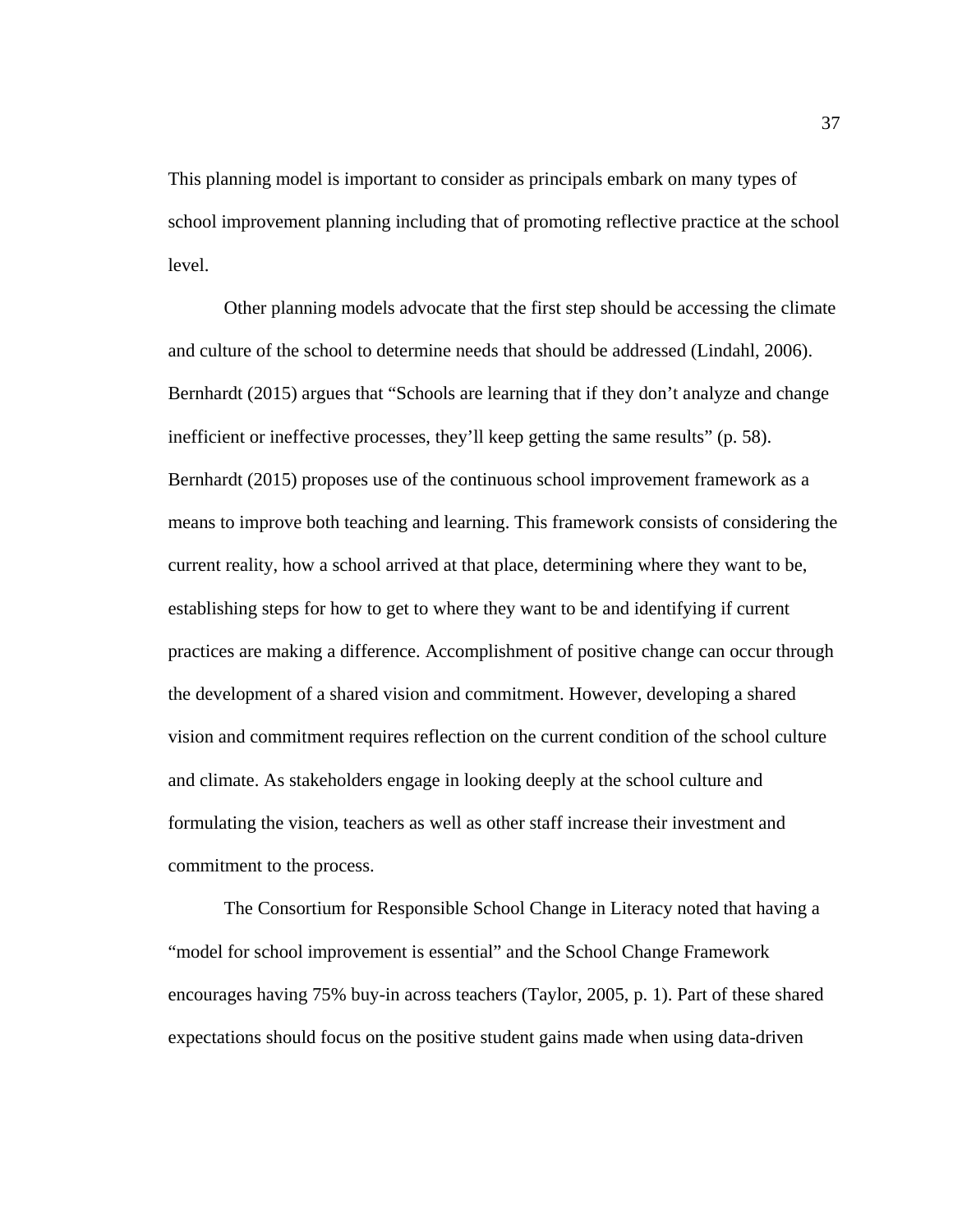reforms. Through the utilization of data at the district, student, teacher and school levels change can occur.

### **Planning for School-wide Reflective Practice**

 Study of school improvement planning models has occurred as a way to promote continuous improvement and professional learning. However, many school improvementplanning models have focused on general continuous improvement issues. Principals planning for successful implementation of reflective practice at the school level must attend to the details of creating the conditions for reflective practice to occur. York-Barr et al. (2006) offer a specific framework for school-wide reflective practice planning and design. This planning framework considers the elements of educational context, people, purpose, resources, as well as structures and strategies when planning for school-wide reflective cultures. York-Barr et al. (2006) encourage principals to consider their own educational context when planning to implement reflective practice at the school level. They urge investigating the current educational conditions including the school and district culture, leadership practices and state goals. Principals are also encouraged to consider the purpose for reflective practice, design of reflective practices throughout the school, the people that will engage in reflective practice, the resources needed to support reflective practice at the school level and finally the intended result of the use of reflective practices.

According to York-Barr and colleagues (2006), it is important for principals to understand themselves and articulate the rationale for the support of reflective structures. Articulating this purpose engages members of the school culture in the process and gives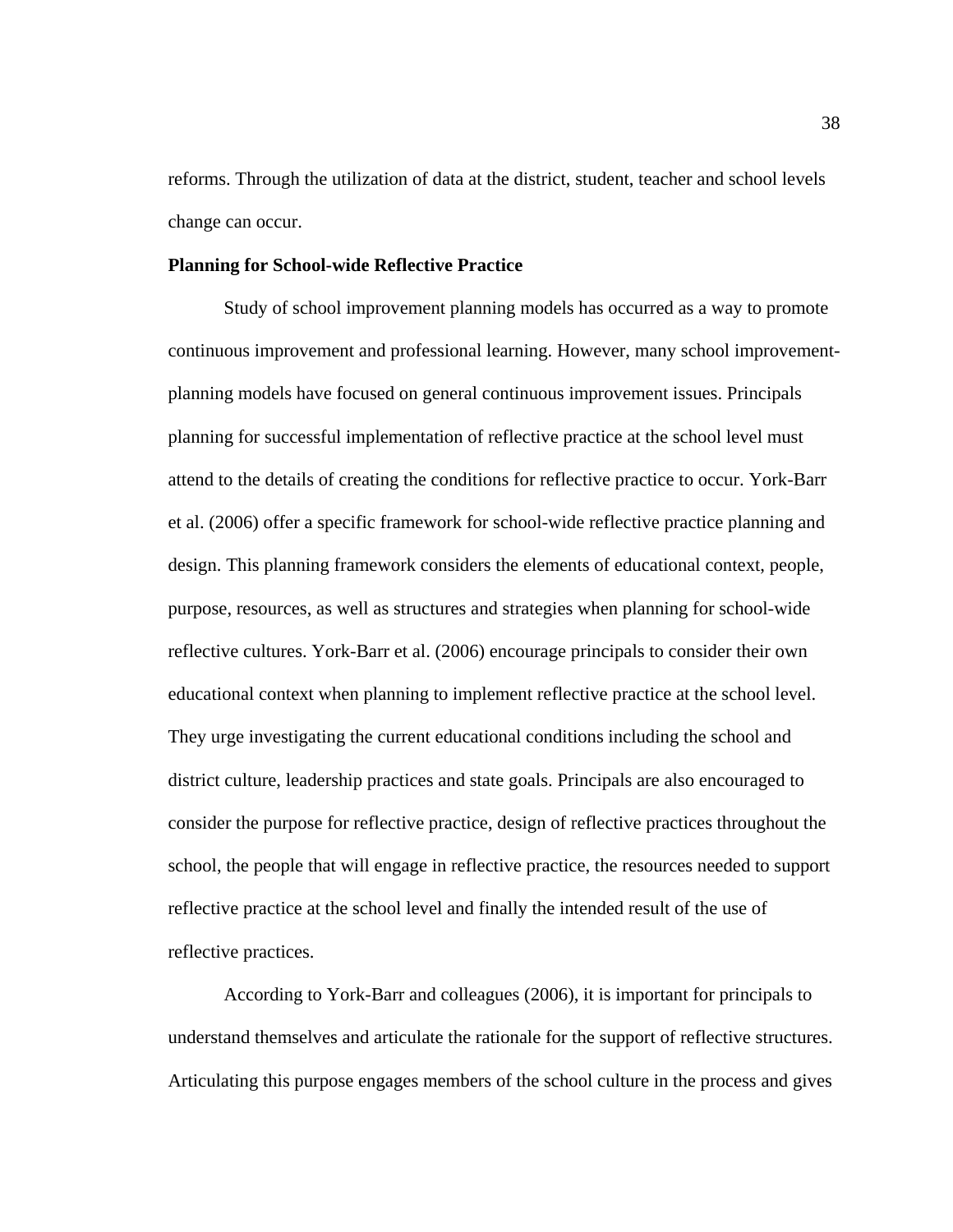meaning to the reflective practices. York-Barr et al. (2006) acknowledge the importance that attending to people and relationships has in leading reflective practice at the school level. They recognize the element of people as the "greatest resource for learning is within and among the individuals who reflect, create, and work together" (p. 240). Thus, it is important for principals planning for school-wide implementation of reflective practice to consider who will be involved in the design and support of these reflective structures. York-Barr et al. (2006) encourage principals to attend to building the capacity of the members of the school by working to foster trust, build relationships, and empower members of the school culture as active participants. Attending to these factors can create those conditions for collective cultural understanding.

Principals must design opportunities for reflection to occur including strategically planning for implementation of the structures and strategies. Strategies differ from structures in that they are more concerned with the procedural aspect of "guiding interactions, reflection, and learning by participants" (p. 240). York-Barr et al. (2006) recognize that leaders must consider how professional learning is integrated within the daily work of the members of the school culture, as well as the knowledge level of staff on inquiry and reflection. School leaders who integrate reflective practice at the schoolwide level provide ongoing opportunities for job-embedded professional learning. York-Barr et al. (2006) recommend that principals intentionally plan for how they will support the implementation of reflective practices at the school level. This includes the consideration of how of time is provided for engaging members of the school culture "in reflective practices and professional learning" as well as considering how leaders can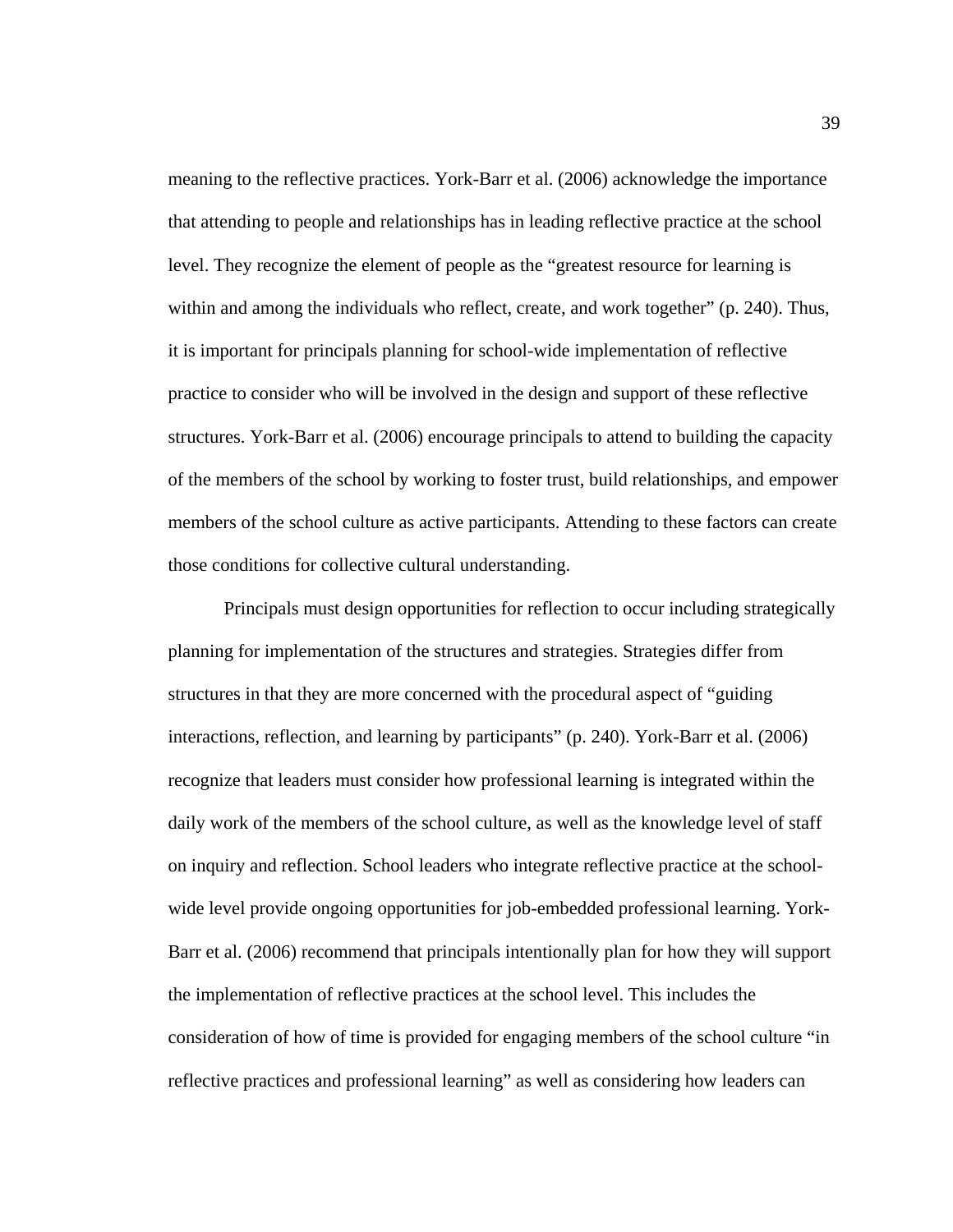"support embedding opportunities into the existing schedules" (p. 241). Finally, there is encouragement for principals to strategically plan for what they want teachers to know and be able to do because of the reflective learning opportunities. York-Barr et al. (2006) encourage principals to provide time to focus on the impact reflective practice has on student learning, professional growth, relationships, and capacity of members within the school culture. The positive outcomes and professional learning will sustain the motivation of members of the school culture to continue utilizing reflective practice.

### **Maintaining a Positive School Culture**

School culture refers to the underlying beliefs about how schools should function. Peterson and Deal (2002) refer to culture as "the unwritten rules and assumptions, the combination of rituals and traditions, the array of symbols and artifacts, the special language and phrasing that staff and students use, the expectations for change and learning" (p. 10). School culture can shape the work and behavior within the organization (Williamson & Blackburn, 2010). The literature on school culture intersects two dimensions of instructional leadership: the direction of the instructional program and creating a positive learning environment. The literature focuses on developing a collaborative professional learning culture with regard to data. This means developing teams of teachers focused on unwrapping the Common Core Standards, determining what mastery looks like at their particular grade level, designing common formative assessment that target understanding of the standard and using student data to inform teaching practices. Creating a collaborative school community will help sustain reforms and progress.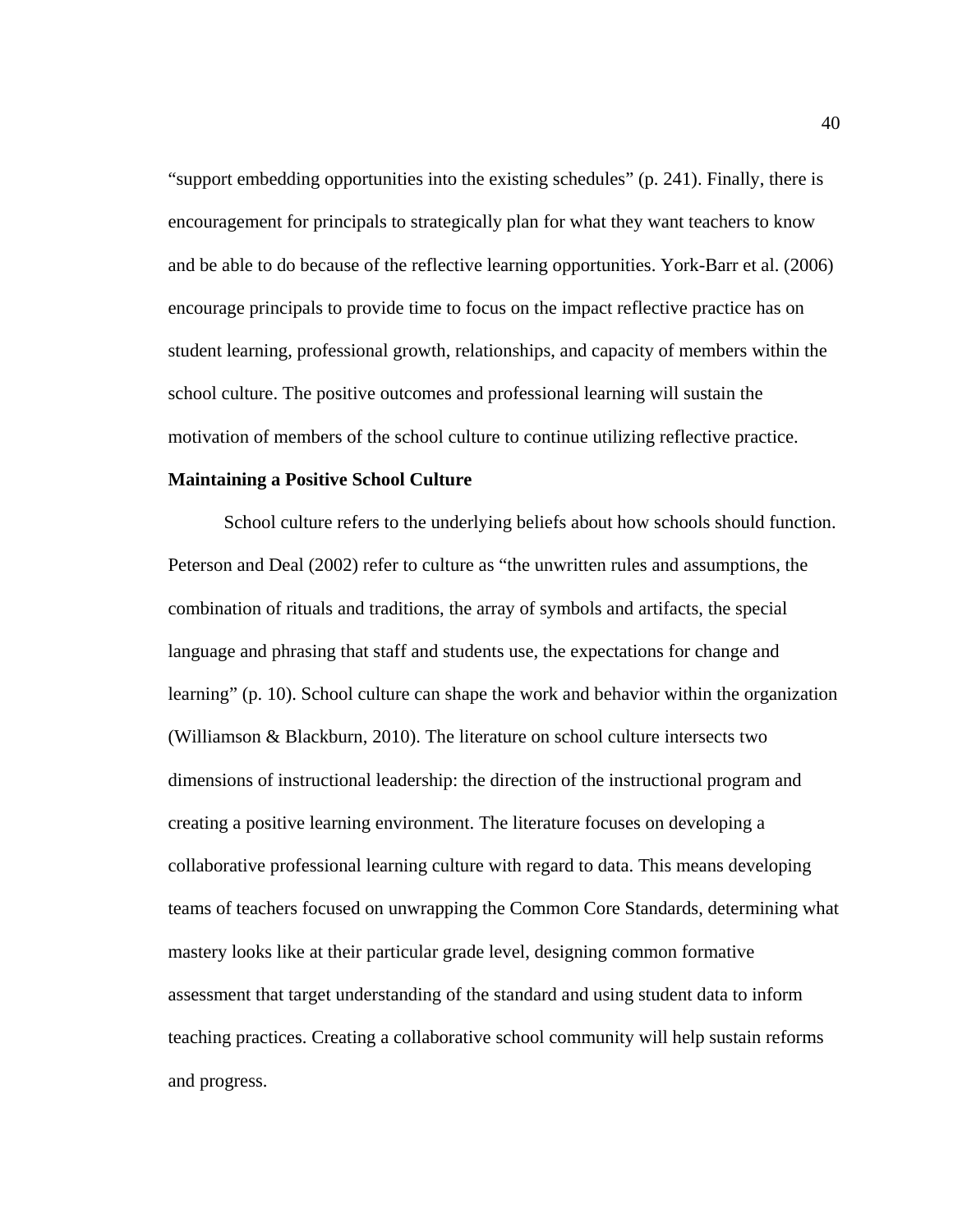Lassiter (2012) discusses how many schools are creating collaborative school cultures by focusing both on the use of professional learning communities and data teams. Some successful schools have worked toward building collaborative schools by establishing the norm of high expectations and a climate of commitment toward the students (Taylor, 2005, p. 1). Schein (1985) offered several strategies for school leaders to implement cultural norms. The strategies include responsiveness to crisis, supporting staff through modeling, teaching and coaching, and setting criteria for success for staff recognition. It is crucial to examine the cultural norms of the school when investigating how principals are implementing reflective structures at the school level. Lassiter (2012) cites the work of (Adler, Heckscher, & Prusak, 2011), stating four skills that are needed to develop a collaborative culture. These four areas include developing a vision for common purpose, norm of contribution, building procedures and structures that enable, and value collaboration.

DuFour and Mattos (2013) offer five steps in the journey to establish successful professional learning communities. The first step they refer to speaks to the importance of principals establishing the core purpose of the school being that "students learn at high levels" by examining practices and procedures that align with the overall school purpose (p. 39). Next, they refer to organizing staff into collaborative learning teams focused on "taking collective responsibility for student learning" (p. 39). The third step in the journey considers teams working together to establish curriculum standards, pacing and common formative assessments. The evidence of student learning is the next step in the journey as PLCs work together to identify student, skill or teacher needs. Lastly, from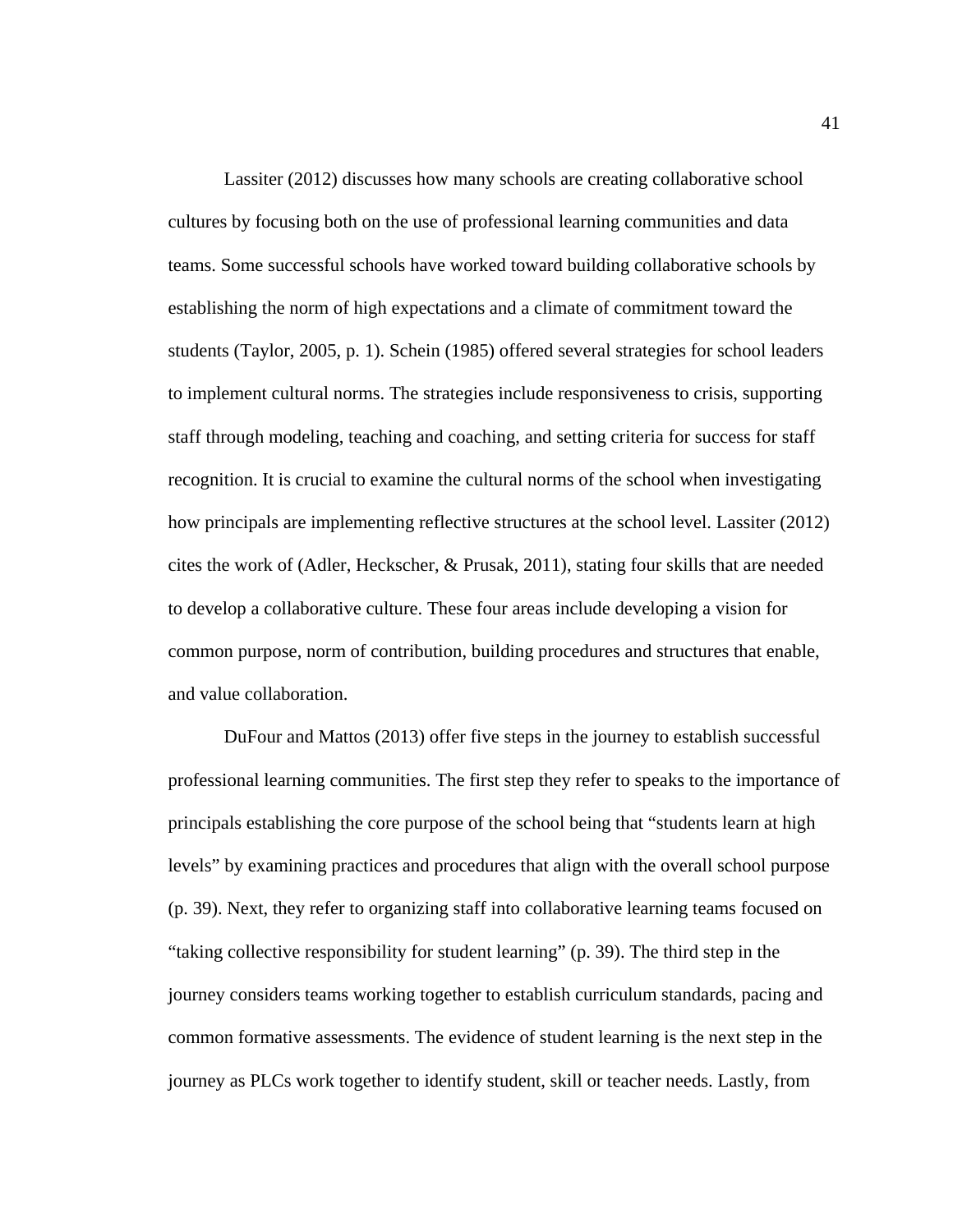this identification process comes coordinated instruction that is aligned to meet the student, skill or teacher needs.

Literature abounds on the importance of using data as a tool for reflection, specifically to change the school culture and to target areas of instructional need (Ainsworth & Viegut, 2006; Datnow & Park, 2015; DuFour, 2015; DuFour, DuFour, & Eaker, 2005; Holcomb, 2004; Johnson & La Salle, 2010; Williamson & Blackburn, 2010). Holcomb (2004) argues for a cultivation of a culture of collective responsibility created through combining people, passion, and proof to maximize student achievement. Her work focuses on the alignment among mission, school portfolio, concerns, priorities, study, strategies, evidence and action plans. She emphasizes that it is through this data use and look at alignment that awareness occurs. Holcomb argues that "the key to changing a culture is to create structures processes and activities that cause people to think about different things in different ways with different people than they ordinarily would" (p. 42). Holcomb notes that some things do not work because they do not engage the right people with the right things. It is important that real time data is available for teachers to use to inform their practice as they work in professional learning communities through collaborative inquiry. It is essential that teachers engage in deep reflection using their available data. It is through this deep examining process that teachers can evaluate the effectiveness of their instruction, processes and procedures. This creates an awareness that requires action.

DuFour (2015) argues that "the biggest difference between traditional schools of the past and high performing professional learning communities today is their approach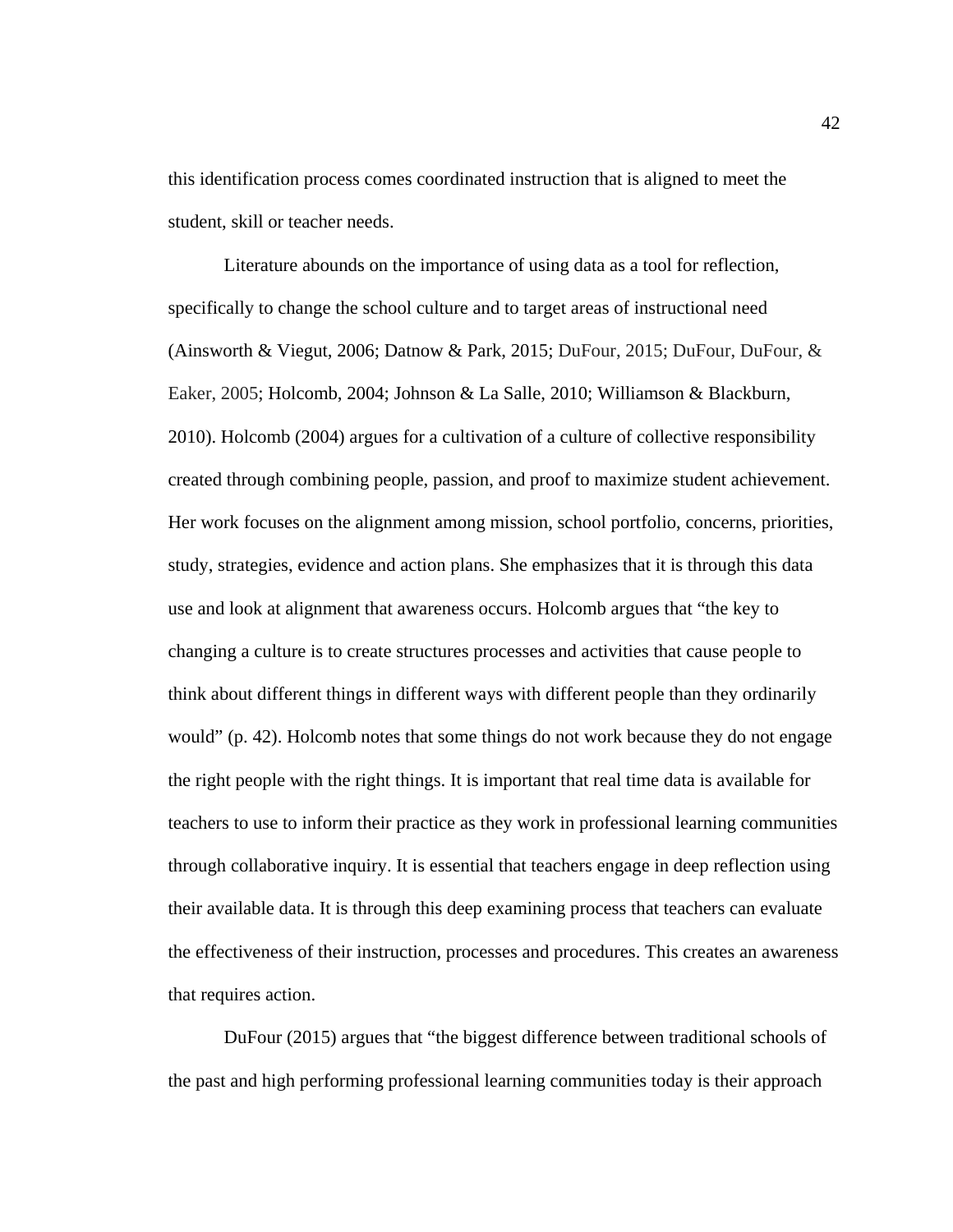to data" (p. 24). The work that the professional learning communities do toward analyzing data should be guided by first asking which students did not demonstrate proficient understanding. This allows the team to target those students that need intervention instruction and then begin considering which students need accelerated instruction. As part of the PLC data analysis members then look at strengths of their colleagues and consider if there are strategies they can learn and implement to improve their instructional practices. Finally, the PLC works together to determine if there are areas and skills across the grade level PLC that need more time or attention.

Johnson and La Salle (2010) also discuss the importance of reflecting upon data as it relates to uncovering inequitable practices that may exist in the normative school culture. Data allow educators to see the inequities that exist in schools. A central idea Johnson and La Salle (2010) present is "a hope to promote a collective disposition of intolerance for the normalization of academic failure for large groups of students" (p. 8). Johnson and La Salle note that reflection creates awareness that illuminates and challenge inequitable practices. Johnson and La Salle coin the term "wallpaper effect" from the emphasis that is placed on members of the school culture to peel back the layers of data. This reflection on data refers to the uncovering of practices, programs, and policies that are perpetuating these inequities. Using data and reflecting upon it creates the opportunity uncover the hidden layers that cause so many students to fail in the current educational system. Johnson and La Salle encourage reflection on data: "data give clues to what needs to change in the culture and practices of schools" (p. 9). Use of data causes learning organizations to question if their practices are really in the best interest of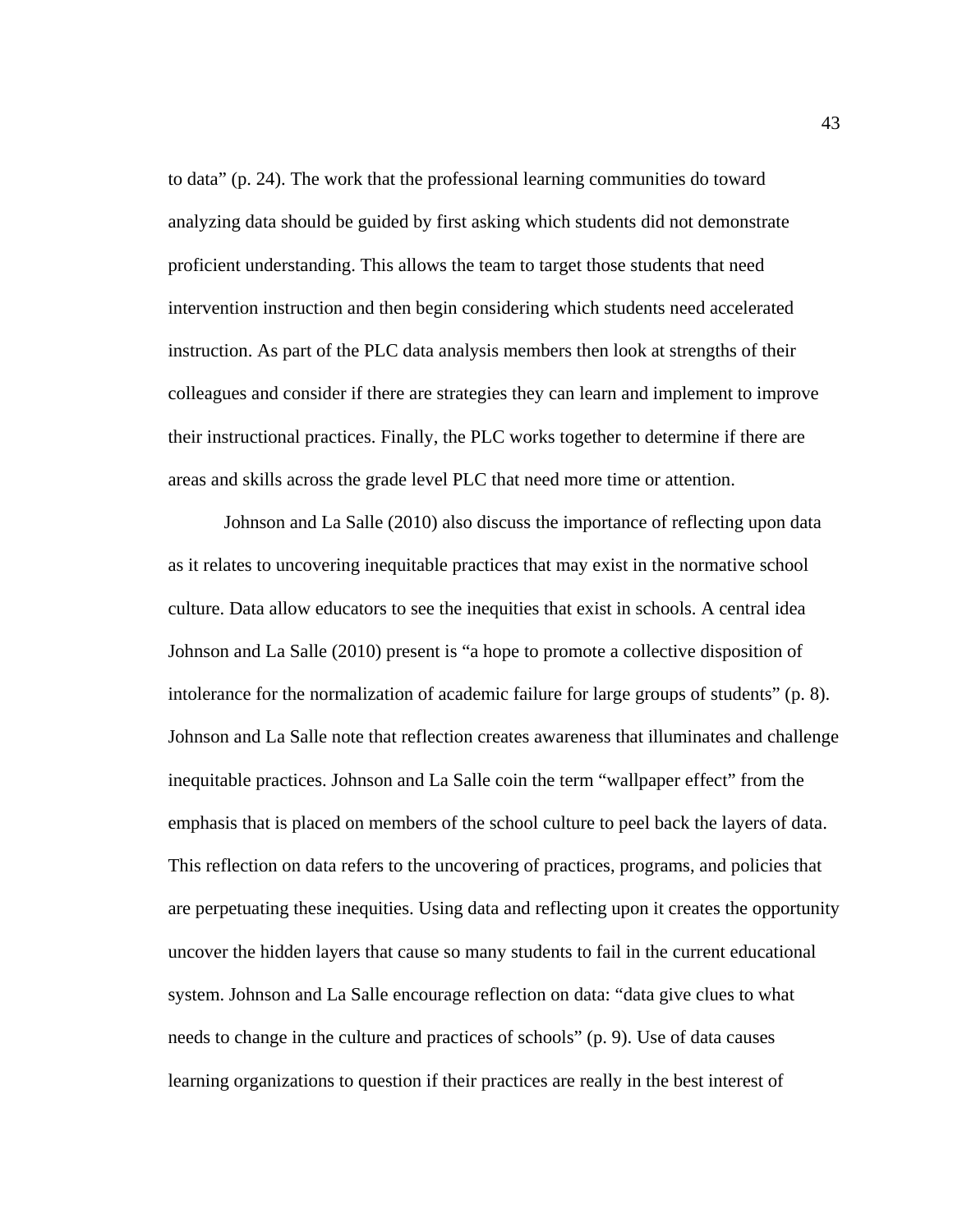students. It causes a change in the normative culture that must occur so that higher student achievement becomes a norm of the learning organization.

Lachat and Smith (2005) investigated (a) data use to examine the progress and guide improvement in the process of restructuring urban, low-performing high schools; (b) conditions that promote hinder data use; and (c) the implications of effective data use during a high school reform process. This study used a case study method approach and it took place over the course of four years in five low-performing high schools located in three high-poverty urban districts. Qualitative data collected in the five study sites provided contextual facts that demonstrated support or lack of support for data usage. The qualitative data included (a) school reform documents, such as School Improvement Plans showing uses of data for planning and improvement; (b) field note documentation of data meetings, action plans that were developed based on the data, (c) an historical list of data used by the schools; and (d) interviews with administrators and other teachers, and data team members. Results from the study found that staff needed timely access to accurate data, and the staff needed opportunities for building their capacity to disaggregate data. The results of this case study also confirm using data in a collaborative manner build the staff's capacity and keep them focused on student learning. Leadership structures such as data teams and continued follow up with instructional coaches proved to aid in data usage.

Data use is most effective when teacher decisions about instructional effectiveness are based on student assessment performance (Pardini, 2000). Providing structured opportunities for school staff to use data in a collaborative problem solving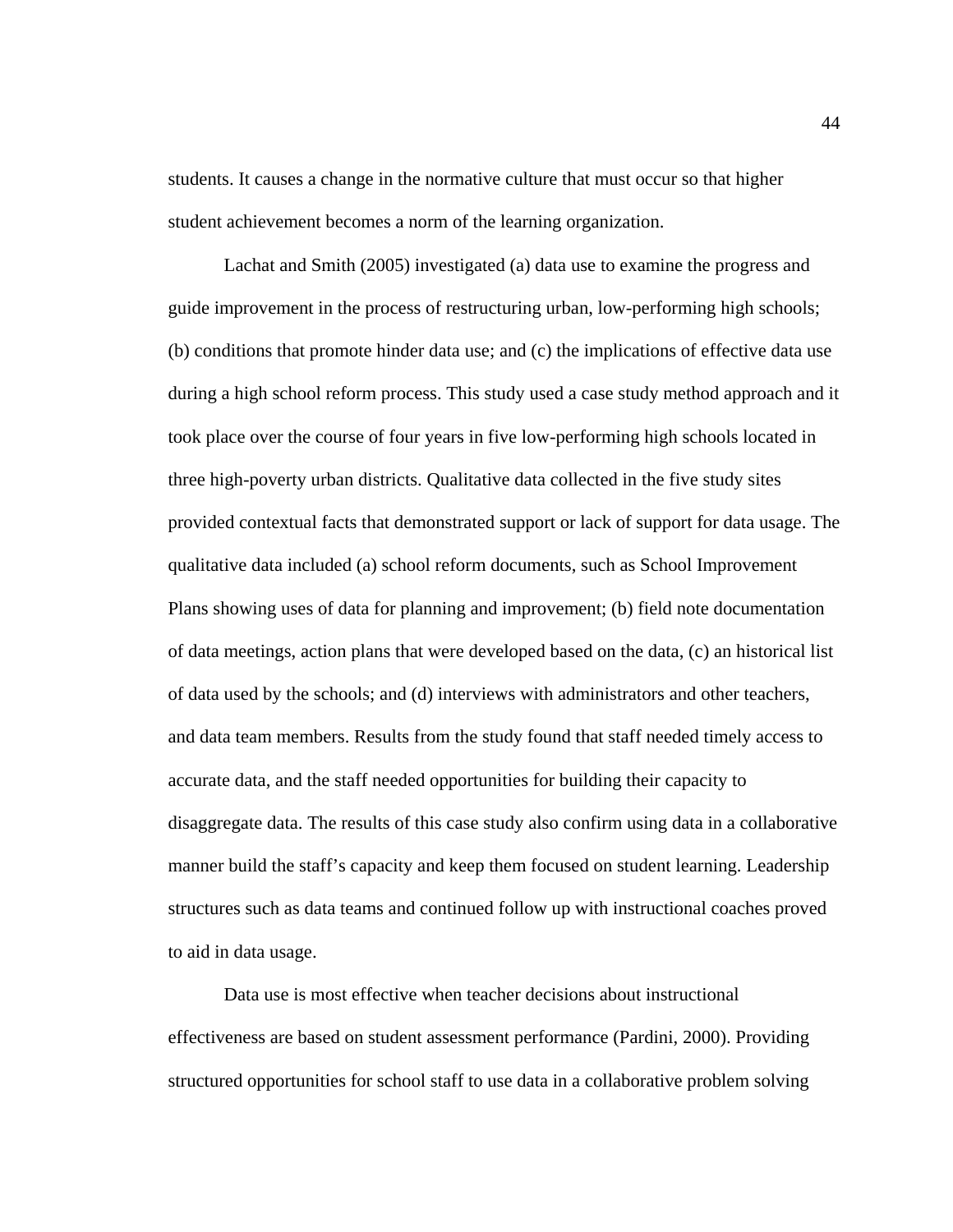setting can foster the collaboration that is needed for equity issues to be addressed (Love, 2000). Datnow and Park (2015) discuss five foundational components that should be considered to support teachers in discussing data. The first consideration is "Students are the shared responsibility of everyone" (p. 12). The second component is the establishment of norms so that teachers can have "effective collaboration including healthy disagreement" (p. 13). These conversations can become heated and this is the rationale for establishing norms for respectful communication. Datnow and Park (2015) urge that this is essential to create trust within these teacher teams and establish a "solution oriented approach" as they analyze data. Datnow and Park (2015) state, "For data use to truly improve teaching and learning, teachers need to engage in reflective practice" (p. 14). Establishing a reflective and collaborative school culture focused on using data as a reflective structure can be one of the most effective ways to make a school successful. Lassiter (2012) urges,

Schools with effective data teams have established a culture that values cooperation, collaboration, and teamwork. They have established structures, norms and expectations for the work. The leaders of these provide resources, structures and adjustments to the master schedule to maximize the work of these data teams. Under these circumstances, teachers engage in the regular practice of teamwork and collaboration and they regularly track student and adult performance indicators to drive their work. The data team process enables teachers to work together and learn from one another. (p. 63)

# **Leading Professional Learning**

 The last dimension of instructional leadership for implementing school-wide reflective structures is the development of a positive and professional learning environment. The literature explains the need for professional learning, a professional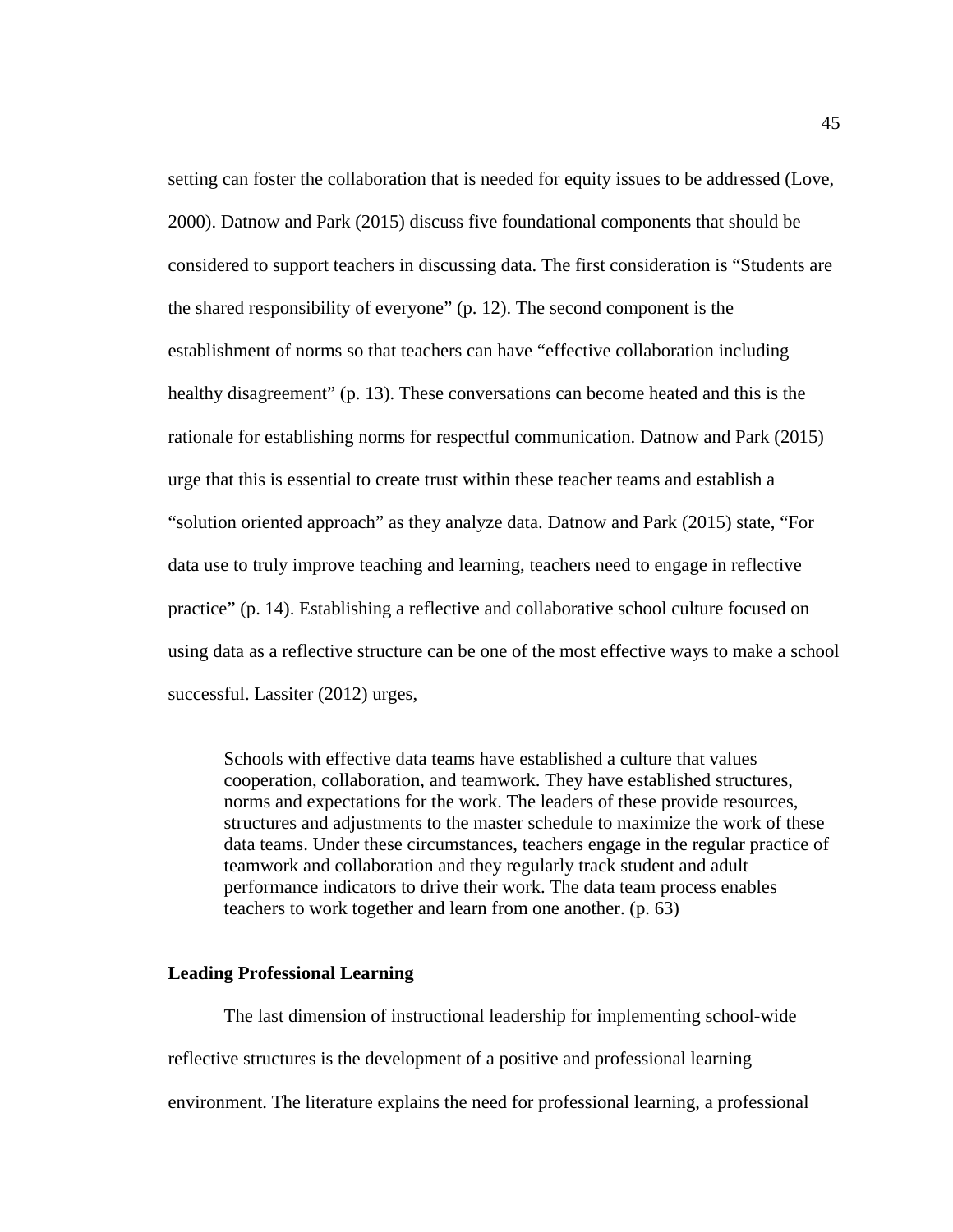learning model, benefits of professional learning communities, the work of professional learning communities, the importance of developing lifelong learning in the school, and advice for school leaders implementing professional learning communities. Attending to the positive learning environment means attending to the professional learning needs of teachers and providing opportunities for them to learn collaboratively.

The current environment of school reform and the move to the Common Core standards has increased the need for professional learning. Teachers must now unwrap the Common Core standards they are teaching to identify the concepts, determine what mastery of the standard will look like, select instructional strategies to teach the standard, and design common formative assessments to guide their teaching practices along the way. Teachers then must analyze data and make inferences about why a student is performing in a certain way for determining which teaching actions should come next. The newness of the standards and the high rigor level expected during teaching of the standards has proved to be a challenging task for many educators. It is a complex task to align all the necessary parts of the process and requires collaboration with other professionals. Shirley and Hargreaves (2006) argue,

Once performance problems have been exposed, instead of rushing to judgment about quick fixes, we need deeper reflection and further inquiry before we act. Our instructional choices should be based on all kinds of evidence and experience, process together in professional learning community that helps us identify common problems, swap ideas and strategies, and develop and deploy our own school-based assessment instruments. (p. 32)

Schlechty (2002) offers one model of professional learning for leaders to create a collaborative and reflective teacher culture using the standards in Working on the Work.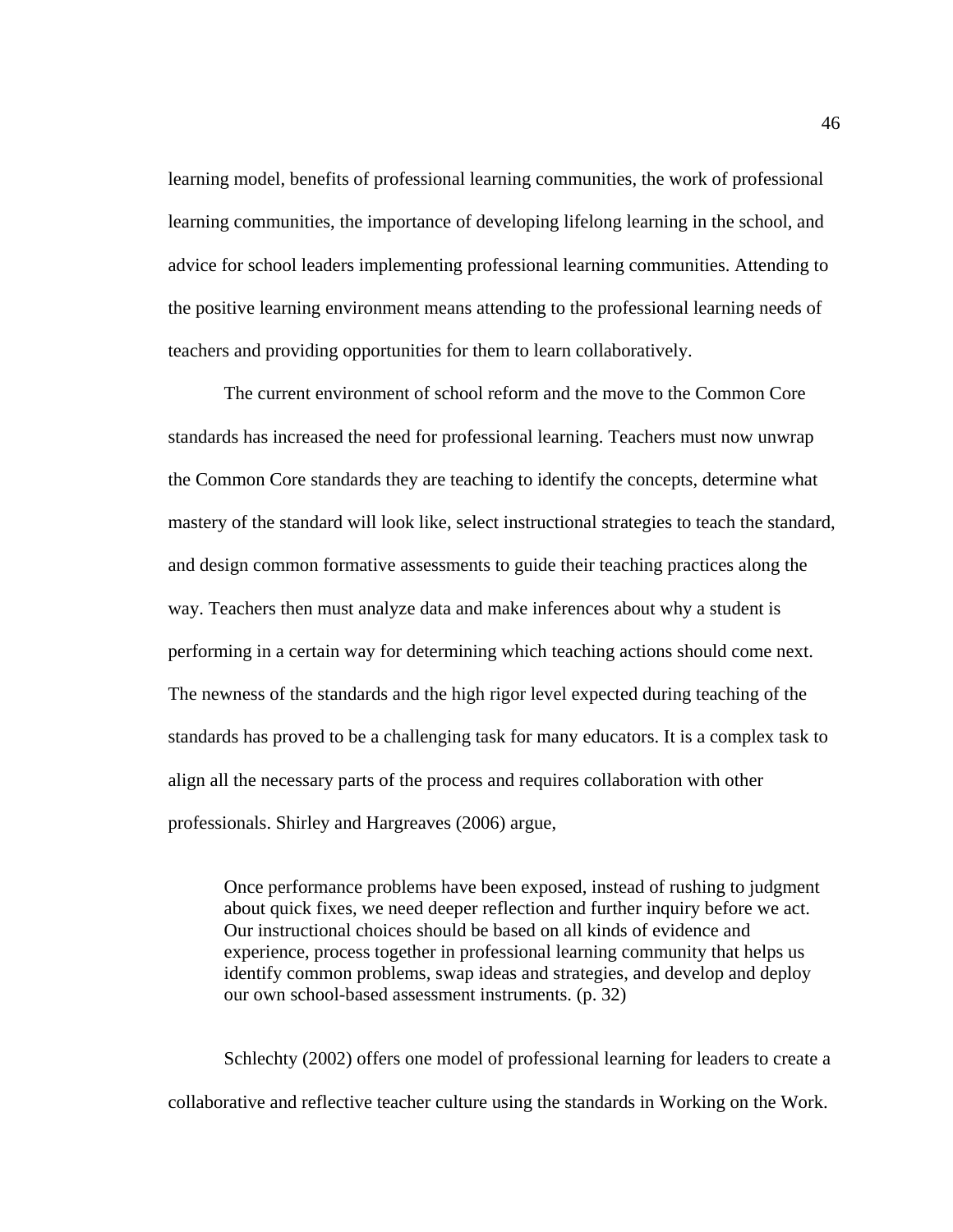The Working on the Work framework focuses on the concept that the key to school success is in identifying and creating engaging schoolwork for students. The intentional design of the schoolwork is to produce engaged learning. Schlechty explains that students generally respond to schoolwork in one of five ways. The responses include being authentically engaged, ritually engaged, passively compliant, retreating, or in full rebellion of the task. Schlechty further argues the 12 standards considered when designing student work are: patterns of engagement, student achievement, content and substance, organization of knowledge, product focus, clear and compelling product, a safe environment, affirmation of performance, affiliation, novelty and variety, choice, and authenticity. Schlechty (2002) focuses on redefining the role of students and teachers in an engagement-centered school. He emphasizes the importance of reflecting on the belief, vision and mission for the school. Schlechty (2002) explores lesson design and reflection in teacher protocols. During these protocols, teachers work together to evaluate the standards evident in student work. The interactions and conversations during these protocols allow teachers to examine and reflect on student engagement. It is through this process of evaluating lesson design that reflection and collaboration occur. Schlechty (2002) urges teachers to examine and reflect upon what engagement means and what it looks like at various levels of engagement. Teachers create engagement meters and have students assess their engagement at the conclusion of a lesson. Through reflecting upon the student responses on how engaged they were teachers can adapt and adjust their lessons to meet student interests and needs.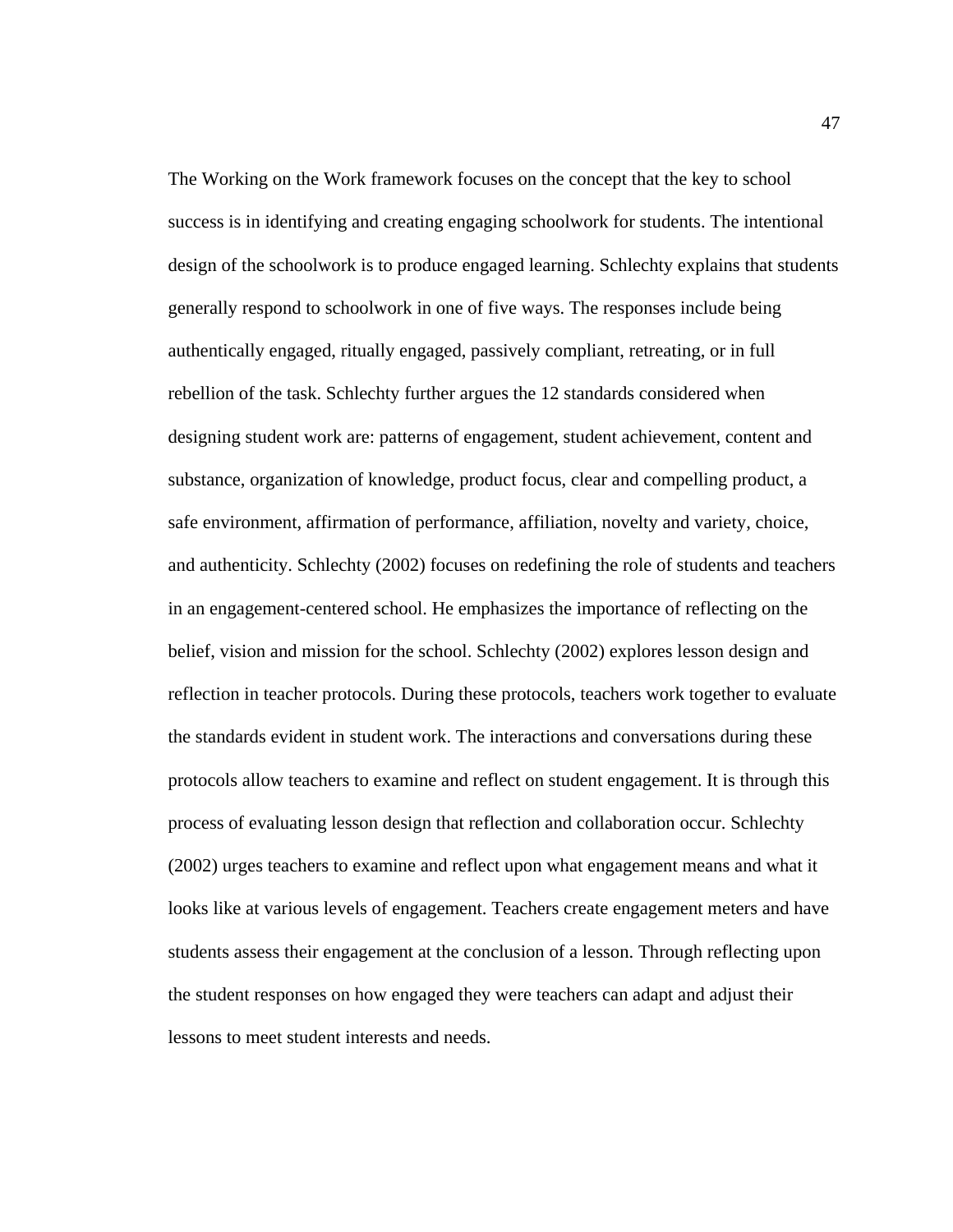Many researchers have written about the benefits of professional learning (DuFour & Eaker, 2005; DuFour, DuFour, Eaker, & Many, 2010; DuFour & Marzano, 2011; Lassiter, 2012; Schlechty, 2002). Professional learning is concerned with developing the professional capacities of teachers with regard to knowledge and pedagogy. Increasing the capacity of teachers will have a positive impact on student learning. Michael Fullan (2005) states, "capacity building . . . is the daily habit of working together, and you can't learn this from a workshop or course. You need to learn it by doing it and getting better at it on purpose" (p. 69). Effective professional learning methods focused on looking inward at teaching practices have replaced the one-day sit and get professional development. Milbrey McLaughlin (2007) states,

The most promising strategy for sustained, substantive school improvement is building the capacity of school personnel to function as a professional learning community. The path to change in the classroom lies within and through professional learning communities. (as cited in DuFour, 2007, p. 1)

DuFour, DuFour, and Eaker (2005) define professional learning communities as groups of educators who work in a collaborative manner over time on "action research and collective inquiry" to get more effective results for student learning. They state that professional learning communities work with the following assumption "the key to improved learning for students is continuous, job embedded learning for educators" (p. 3), meaning that educators are learning within the context of working alongside their peer.

Hord (2009) addresses the issue of teacher quality through continuous professional learning. She defines the work that occurs in professional learning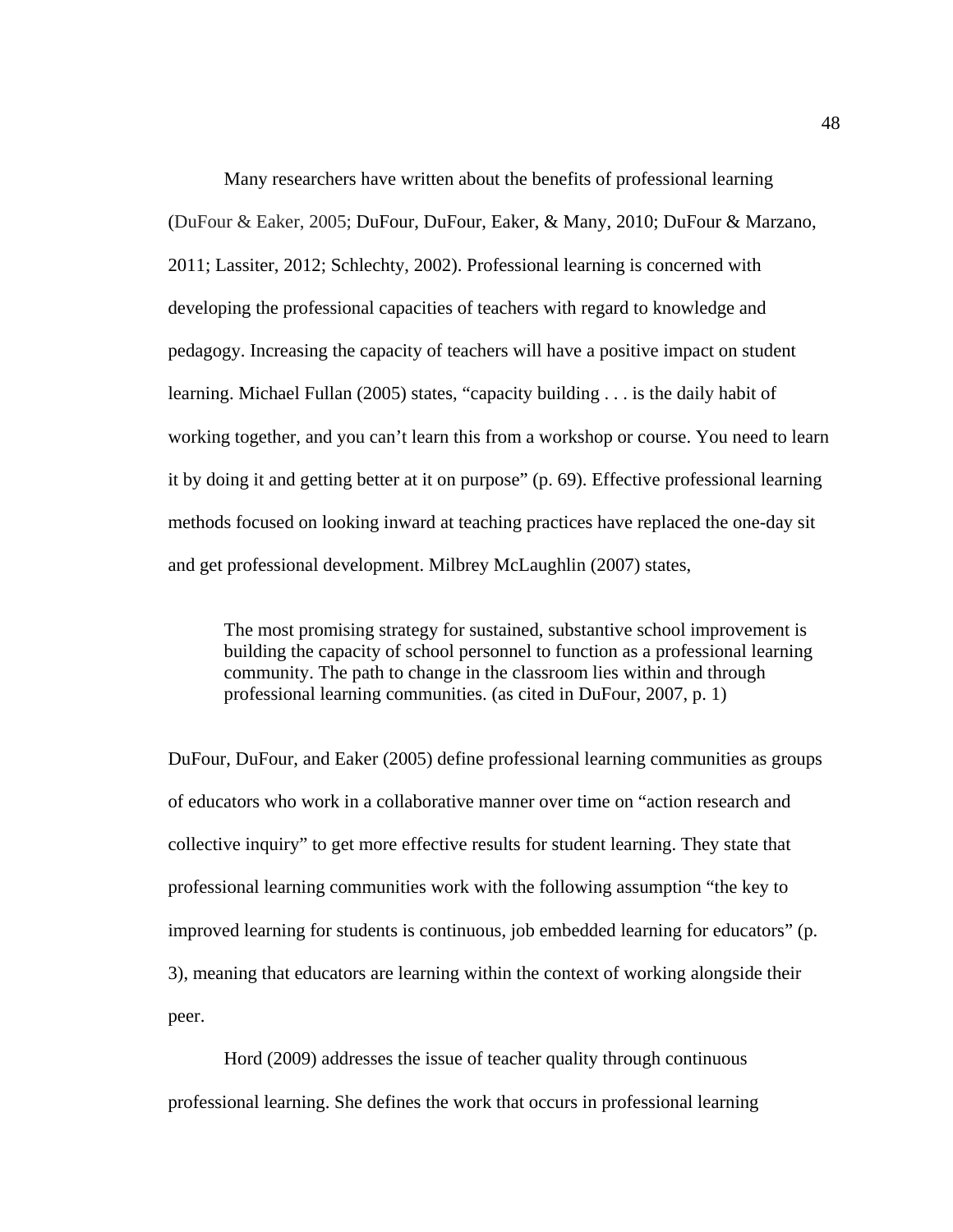communities. The first area she addresses is the learning. She notes that staff members come together and carefully examine student data from a multitude of sources to uncover strengths and weaknesses. This is a time to celebrate successes and prioritize needs. Collectively, the group takes responsibility and establishes strategies to approach the priority area. The next area she examines is the community concept. She notes that as a professional learning community "they assume a focus on a shared purpose, mutual regard, caring, and an insistence on integrity and truthfulness" (Lambert, 2003, as cited in Hord, 2009, p. 41). It functions as a constructivist process, as colleagues learn with one another, and develop a shared purpose. The social interaction of the professional learning community allows each member to gain "multiple perspectives through reflection, collaboration, negotiation, and shared meaning" (p. 41). At the elementary level, this might mean that teachers on a particular grade level are working and learning together as they are dissecting the Common Core standards, determining what mastery of that particular standard looks like and designing instructional practices and common formative assessments to assess the standard. Professional learning communities might also function as a data team to analyze student data, reflect on their practices and make adjustments as needed to meet the student learning needs. Hord (2010) notes that professional learning communities share the attributes of: supportive and shared leadership, collective creativity, shared values and vision, supportive conditions, and shared personal practice. These characteristics and tasks are important for principals to consider as they attending to how they will support and provide the necessary resources for successful implementation of PLCs.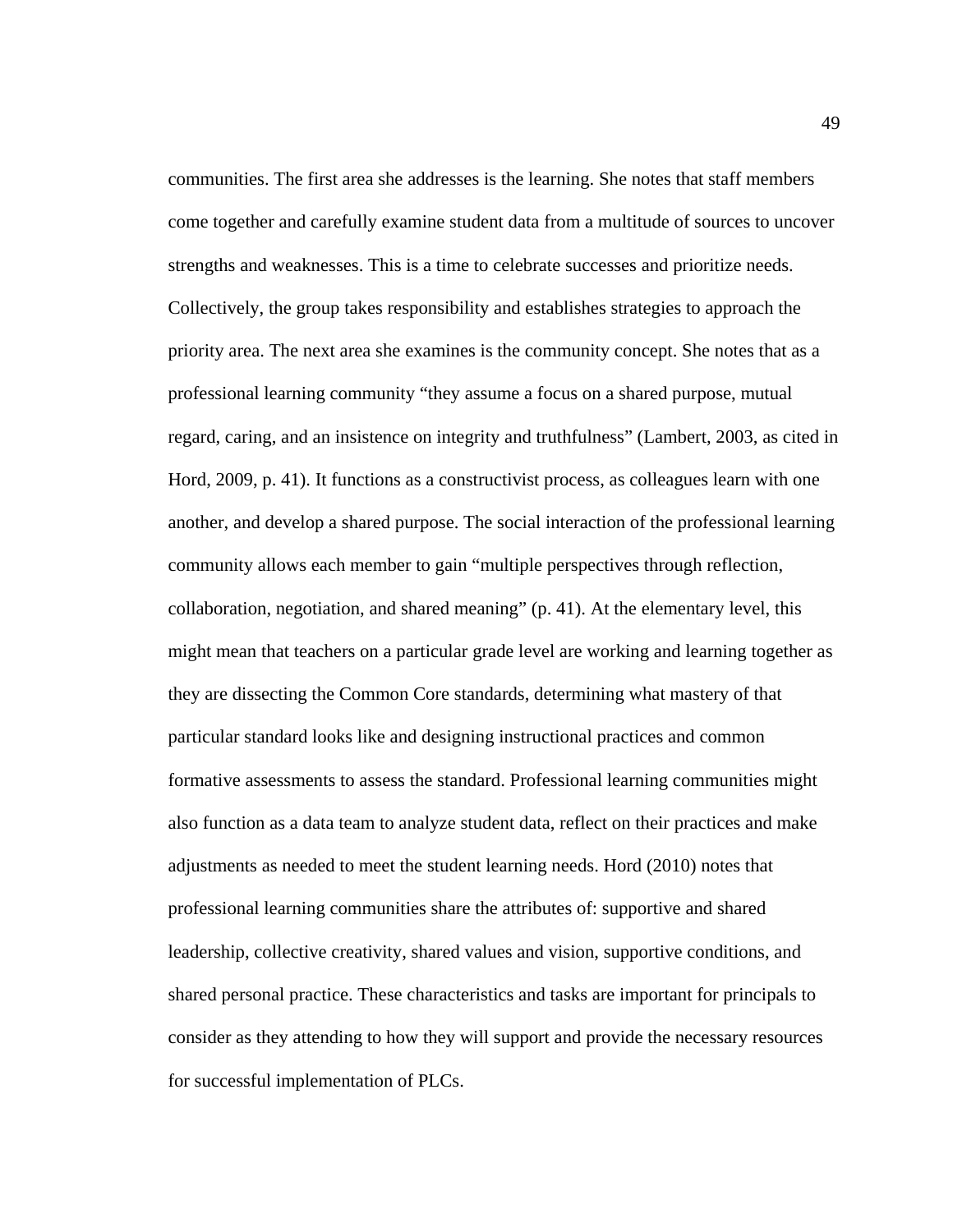Professional learning provides opportunities for teachers to reflect on their practice and revisit their teaching in an effort to improve it. This process is reflection on action and it is a crucial means of professional growth (Schön, 1983). According to York-Barr et al. (2006), creating intentional opportunities to "pause" is critical. "There is a need to find, create, and intentionally choose opportunities to pause in today's teaching environments" (p. 9). Intentionally creating these opportunities leads to the other elements included in York-Barr et al.'s (2006) Theory of Action for Reflective Practice including openness to viewing situations from many angles, inquiry about practices, active and deliberate thinking, learning from the reflection, and applying that learning in action which results in enhanced student learning.

DuFour, DuFour, and Eaker (2005) cite the work of Roland Barth (2006) on lifelong learning in relation to professional learning communities. Barth discusses the fact that the fundamental goal of a professional learning community is to develop lifelong learning for every individual involved in school community. He urges in order to establish that culture of lifelong learning, the school principal must lead it. DuFour and Marzano (2011) argue that impact and value professional learning communities offer for professional growth collectively far outweigh the benefits of building the capacity of individual teachers. Building the collective collaborative capacity of teachers leads to more effective reflective practice gains than time spent coaching individual teachers.

 Dennis Sparks (2004) states that "Teacher isolation is so deeply ingrained in the traditional fabric of schools that leaders cannot simply invite teachers to create a collaborative culture" (p. 111). It is crucial that principals identify and structure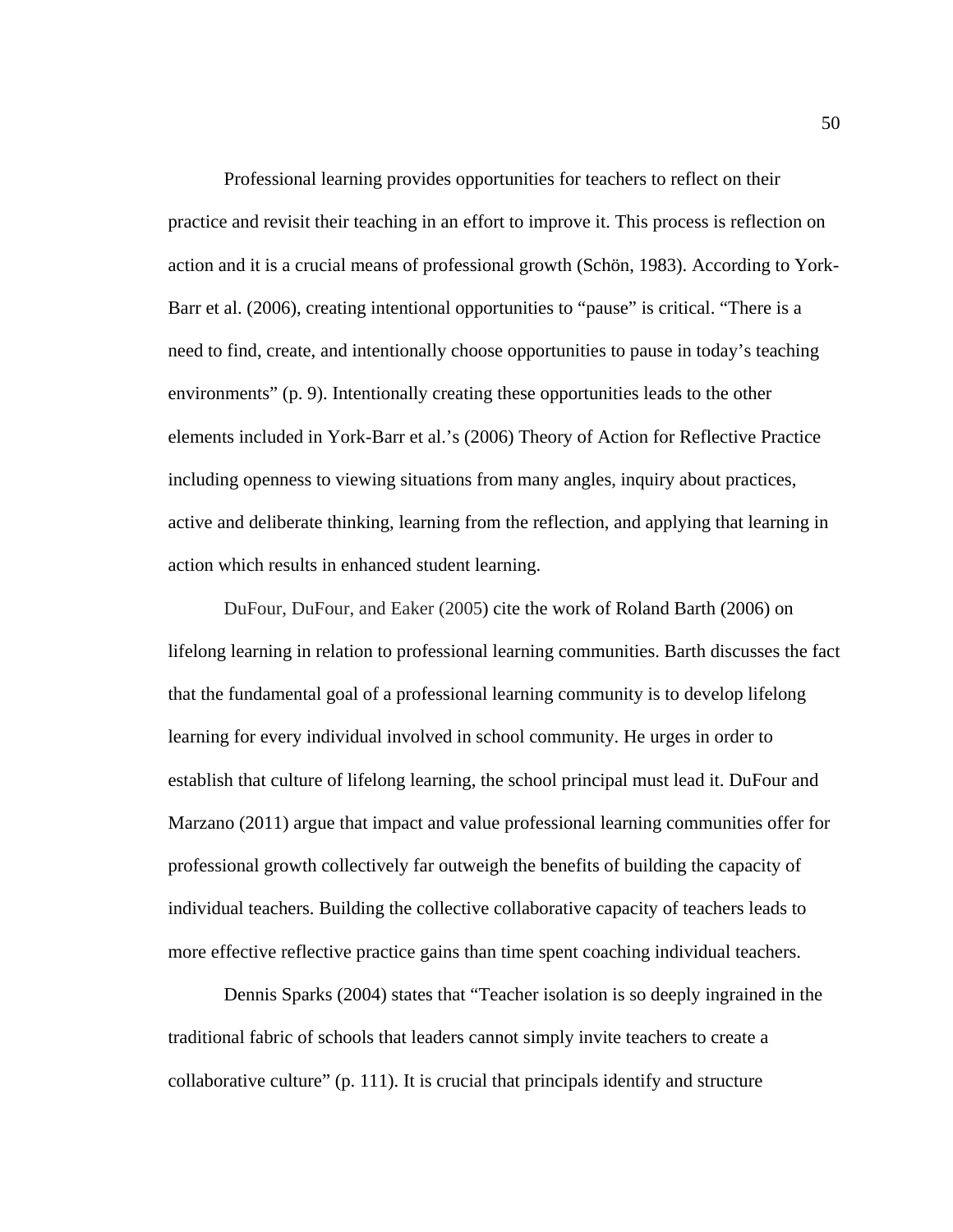opportunities for collaborative reflective practice. DuFour and DuFour (2012) advise school leaders to link the change to practices that already a part of the prior knowledge. This helps the members of the professional learning community to see how it is natural progression. Effective leaders of professional learning communities begin by articulating why the change is important before articulating how it will happen. The actions of how the change will occur should match with the leader's actions to develop credibility. With change, leaders should be flexible in alternatives for carrying it out but firm on the core principles. School leaders must distribute leadership to the professional learning communities to test strategies and move forward with professional learning communities even when there is resistance.

 Graham (2007) studied the relationship between professional learning community activities and teacher improvement. The researchers in this study explored the ways in which the factors of the organizational structure and the focus on the professional learning community model impact teachers. The researcher studied a first year middle school in North Carolina. It was a mixed method case study. Data collection included professional development surveys, teacher interviews, and a review of school documents. Twenty-four teachers completed the professional development survey while ten teachers completed follow up interviews. Results from the study show that professional learning community activities involving teachers at the same grade level had the potential to produce significant improvements in teacher effectiveness, but that teacher effectiveness depended on a number of factors. Some of the factors included both leadership and organizational practices. The organizational and leadership factors that promoted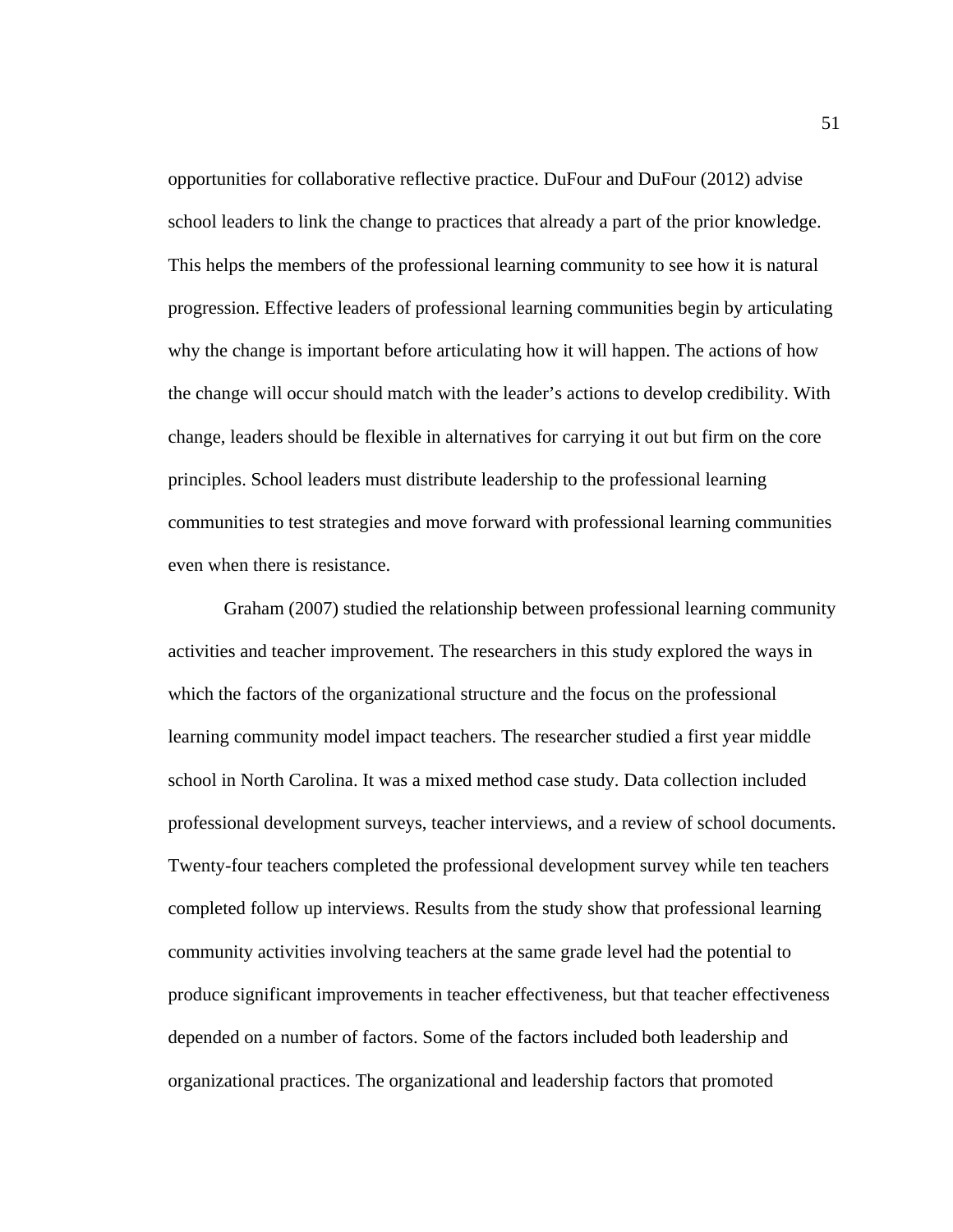successful implementation of the PLC structure were commitment and expectation from the principal as well as 90-minute blocks of time for PLC collaboration. The findings indicated that the nature of grade level PLCs included collaboration and focus on instructional and curricular issues. In addition, all of the teachers noted that PLC activities had an impact on their professional improvement and indicated that having the opportunity to collaborate was a catalyst for this impact. The teachers also indicated that the PLC success was due in large part to many organizational factors including the personalities in the PLC groups, the principal, the new school, the structure, and even the schedule. The PLC groups in this study acted as vehicles to facilitate collaboration, mediate conversations, and develop community among the PLC.

 School capacity develops when all members are involved in the construction of knowledge. Blase and Blase (2004) studied how principal behaviors foster teacher reflection and benefit teachers. They collected and analyzed data using methods that are relevant to symbolic interaction theory. This meant the majority of their data included individual teacher perceptions and interpretations. Principals completed an open-ended questionnaire on the inventory of strategies principals use to influence classroom teaching. In addition, each teacher responded by providing one positive principal characteristic and one negative principal characteristic that had influenced their classroom teaching. Eight hundred nine teachers taking graduate courses at three state universities across the United States completed the inventory. Emerging categories and subcategories developed through the data analysis process of coding. Behaviors such as "modeling, classroom observation, dialogue, suggestion and praise" (p. 95) prove to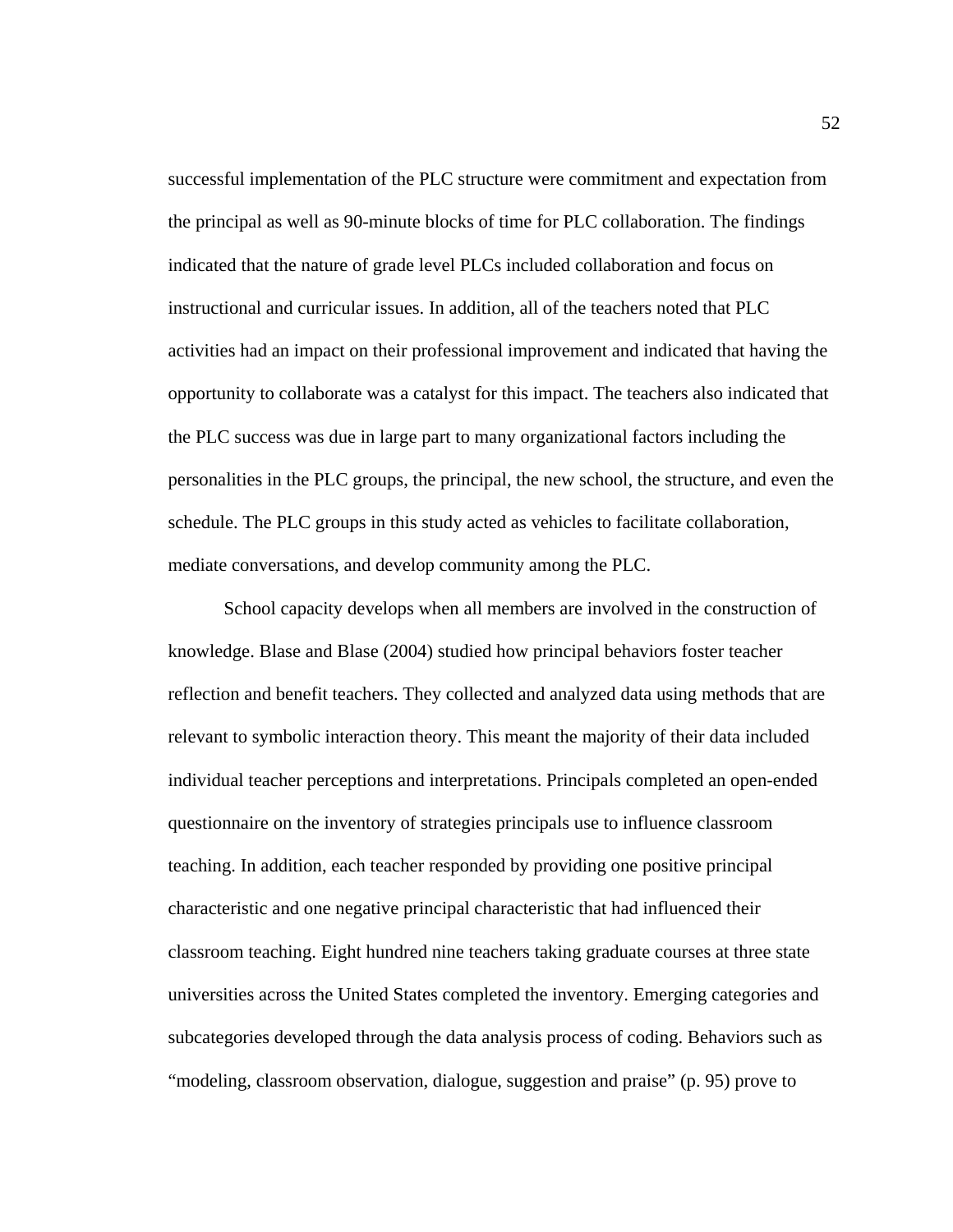provide reflection benefit to teachers. Responses from teacher perspectives on the questionnaires acknowledged these behaviors reflectively informed their teaching behaviors. Blase and Blase (2004) additionally noted that principal behaviors such as "providing professional reading materials, encouraging teachers to attend staff development opportunities and encouraging collaboration" (p. 98) enhanced reflective behaviors.

 While many elementary principals engage in the behaviors Blase and Blase (2004) refer to in their study, there have not case studies that chronicling how elementary principals in North Carolina intentionally and effectively plan for coordinated schoolwide reflective structures. School-wide reflective structures can range from providing opportunities for peers to model and observe one another's teaching practices, to classroom observations with coaching and reflective questioning, to engaging members of the school in professional learning opportunities such as data based decision making. School-wide reflection can even mean that the school as a whole is studying the impact of their teaching practices through protocols for student work or interrogating the impact of school improvement efforts on actual student achievement. Lambert et al. (1995) refer to this as constructivist leading as members of the school community are engaged in shared inquiry as a way to improve teaching practices. Blase and Blase (2004) call for principals to "expand their basic instructional leadership skills, develop professional learning communities, and ensure that schools become centers of constructivist leading and learning. We call this constellation of behaviors, skills and attitudes, academic leadership" (p. 194).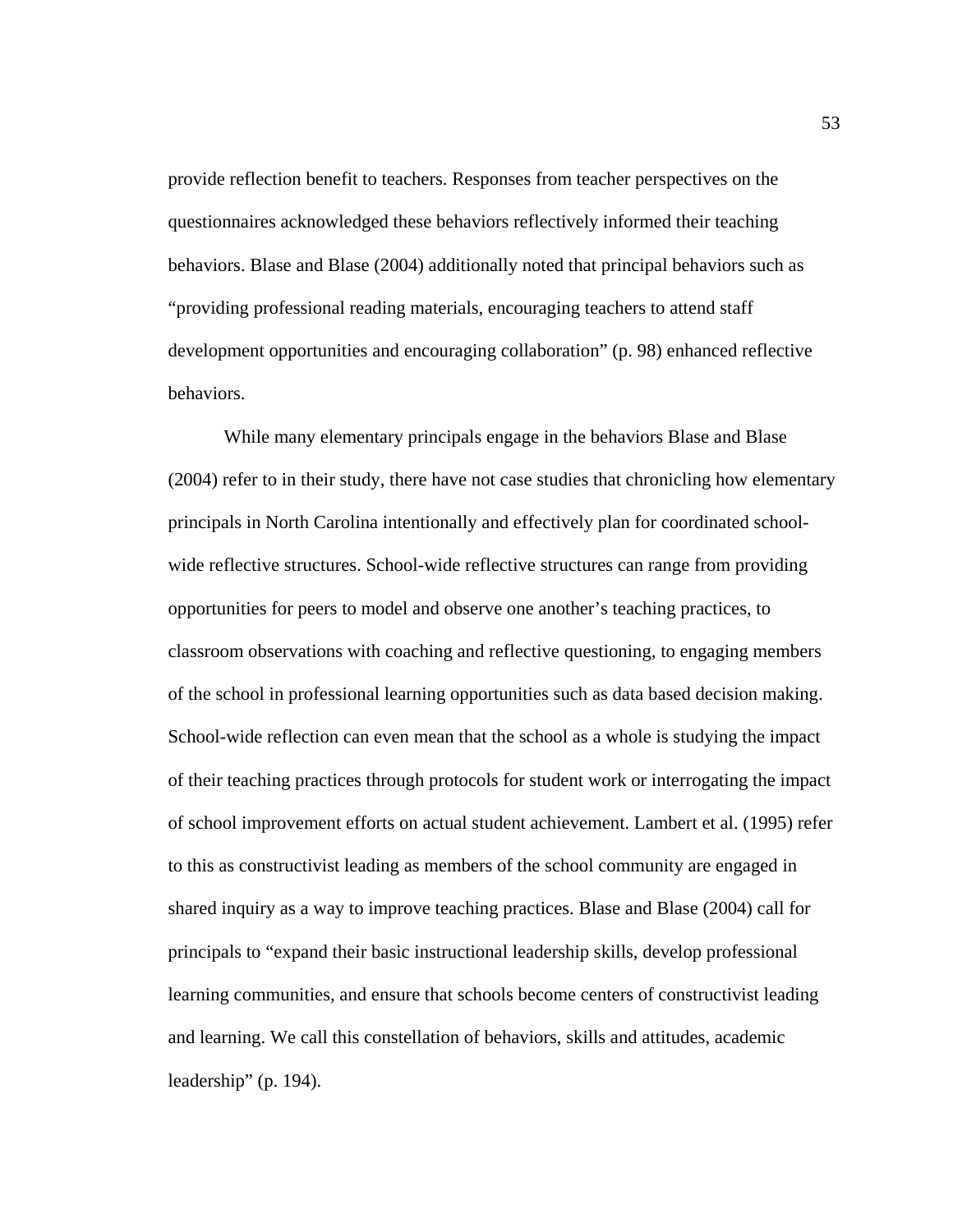Collet (2012) examined the gradual release of the responsibility model in coaching as it relates to teacher change. The purpose was to clarify the coaching process, refine the role of instructional support, and the role feedback takes on in teacher decision making. Analysis of the coaching notes helped determine which coaching practices were used most often and how these coaching practices changed over time. The findings indicate that early on most coaches used the modeling technique, before moving to making recommendations, then asked probing questions and finally moved to affirming and praising which came later in the study. These finding are indicative of the need to scaffold teacher learning and reflection within the teachers' zone of proximal development. As we move into the NC Teacher Evaluation model and instructional leaders must coach it is important to consider what coaching behaviors are really occurring to support reflective practice. In conclusion, the areas of literature on instructional leadership and reflective practice continue to intersect when considering the impact they both can have for promoting reflective practice in schools. Principals will have to consider the areas that these fields intersect when considering planning for school-wide reflective practice. The literature points to the importance of creating opportunities for the teachers to engage in the experience, analysis, and finally the action of applying what they have learned to new learning. The literature on reflective practice suggests the importance of principals providing intentional opportunities for staff to develop effective communication skills, intentional opportunities to develop staff relationships and to foster trust throughout the school. Leading school-wide efforts of reflective practice mean principals will need to provide instructional leadership as it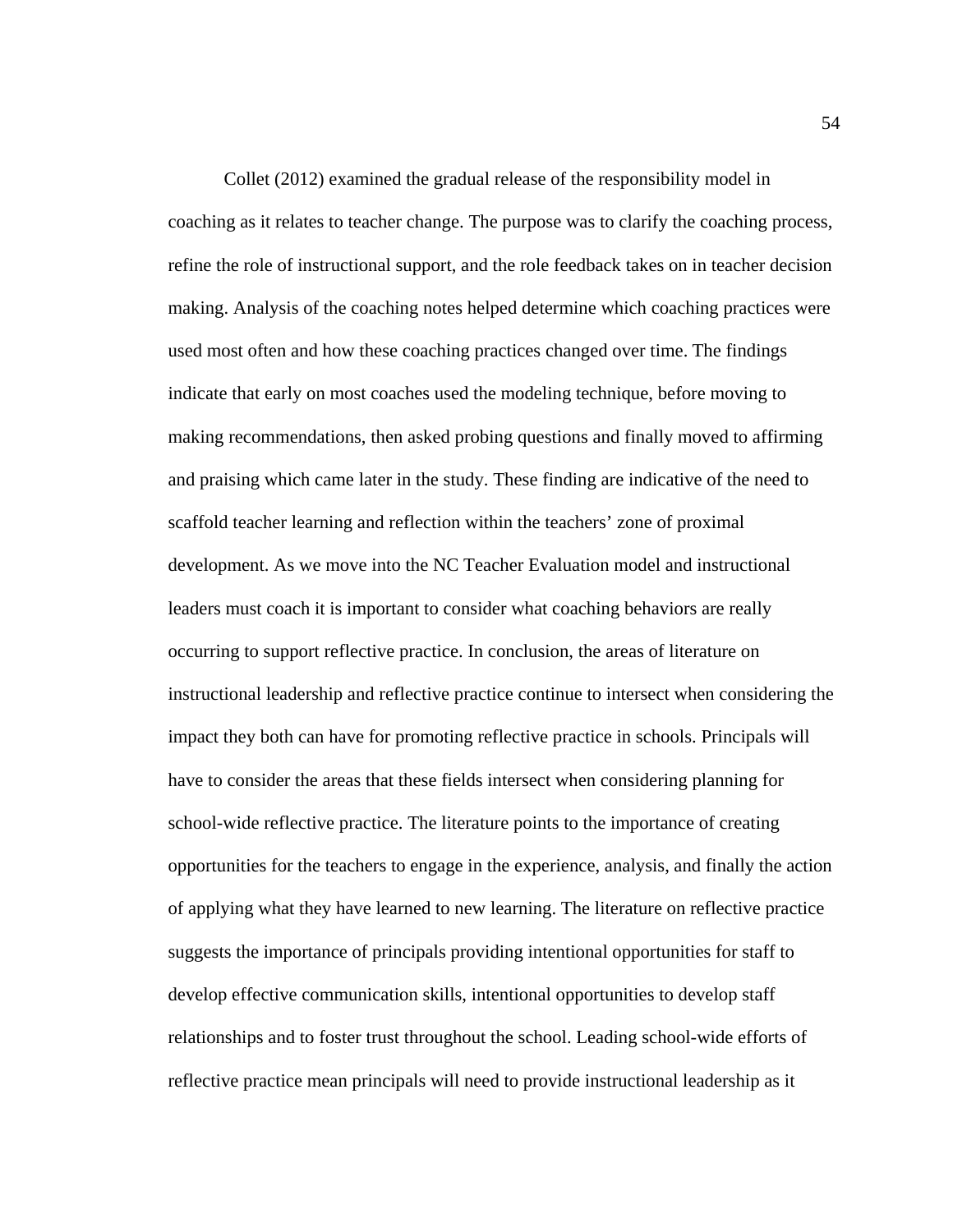relates to defining the mission and developing the capacity of the school culture through professional learning.

# **Theoretical Framework**

 Principals planning for successful implementation of reflective practice at the school level must attend to the details of creating the conditions for reflective practice to occur. As I explored the research questions in this study, I was guided by the work and theories of Schön (1983, 1987) and York-Barr et al. (2006).

I used the York-Barr et al. (2006) framework to investigate how elementary principals strategically promoted and sustained reflective practices in their schools. This is a framework for school-wide reflective practice planning and design. This planning framework considered the elements of educational context, people, purpose, resources, as well as structures and strategies when planning for school-wide reflective cultures. York-Barr et al. (2006) encourage principals to consider their own educational context when planning to implement reflective practice at the school level. They urge investigating the current educational conditions including the school and district culture, leadership practices and state goals. Principals are also encouraged to consider the purpose for reflective practice, design of reflective practices throughout the school, the people who will engage in reflective practice, the resources needed to support reflective practice at the school level, and finally the intended result of the use of reflective practices.

York-Barr et al. (2006) recommend that principals intentionally plan for how they will support the implementation of reflective practices at the school level. This includes the consideration of how time is provided for engaging members of the school culture "in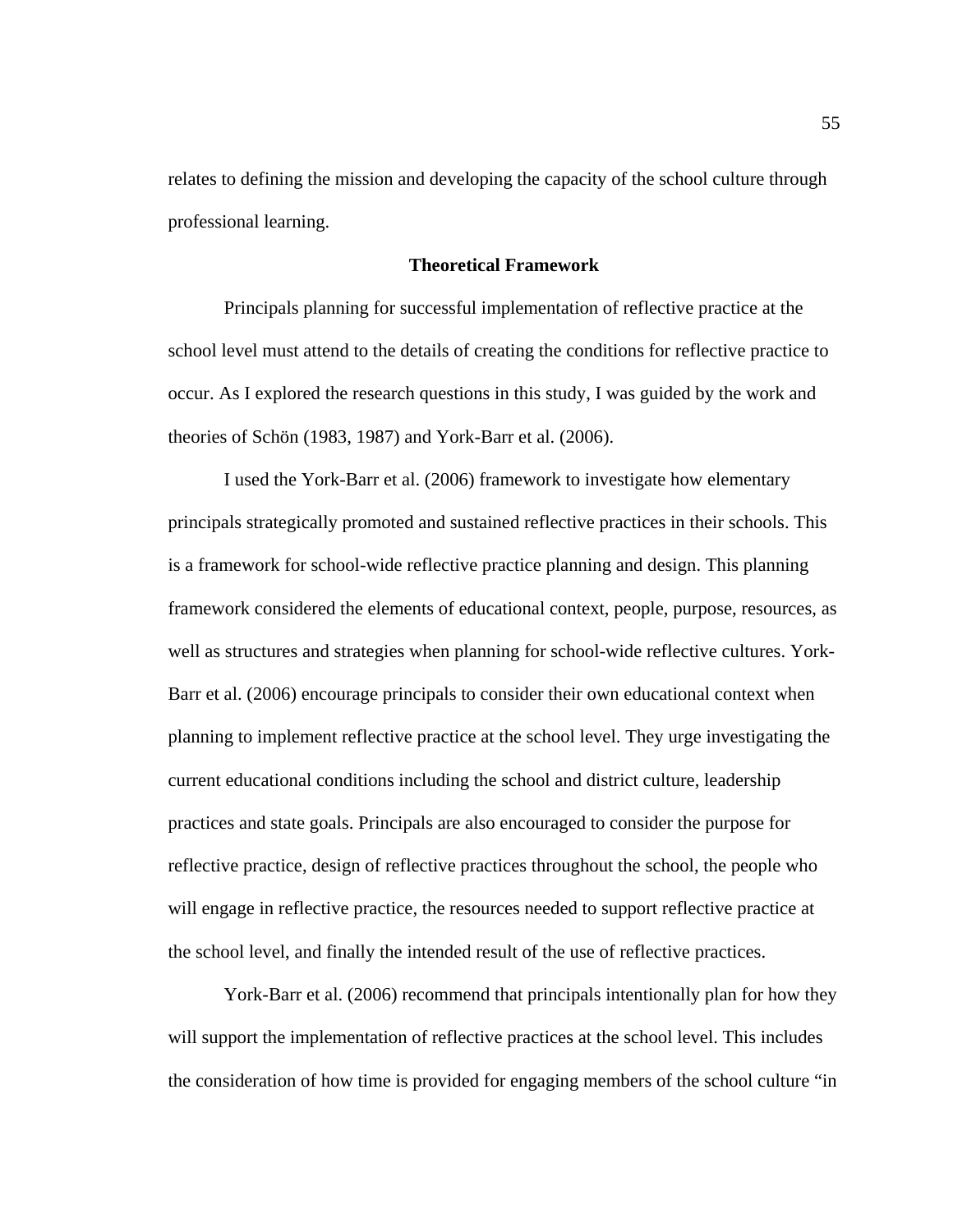reflective practices and professional learning" as well as considering how leaders can "support embedding opportunities into the existing schedules" (p. 241). Finally, there is encouragement for principals to strategically plan for what they want teachers to know and be able to do because of the reflective learning opportunities. York-Barr et al. (2006) encourage principals to provide time to focus on the impact reflective practice has on student learning, professional growth, relationships, and capacity of members within the school culture. The positive outcomes and professional learning will sustain the motivation of members of the school culture to continue utilizing reflective practice.

 Principals must design opportunities for reflection to occur including strategically planning for implementation of the structures and strategies. Strategies differ from structures in that they are more concerned with the procedural aspect of "guiding interactions, reflection, and learning by participants" (p. 240). York-Barr et al. (2006) recognize that leaders must consider how professional learning is integrated within the daily work of the members of the school culture, as well as the knowledge level of staff on inquiry and reflection. School leaders who integrate reflective practice at the schoolwide level provide ongoing opportunities for job-embedded professional learning. York-Barr et al. (2006) recommend that principals intentionally plan for how they will support the implementation of reflective practices at the school level. This includes the consideration of how of time is provided for engaging members of the school culture "in reflective practices and professional learning" as well as considering how leaders can "support embedding opportunities into the existing schedules" (p. 241). Finally, there is encouragement for principals to strategically plan for what they want teachers to know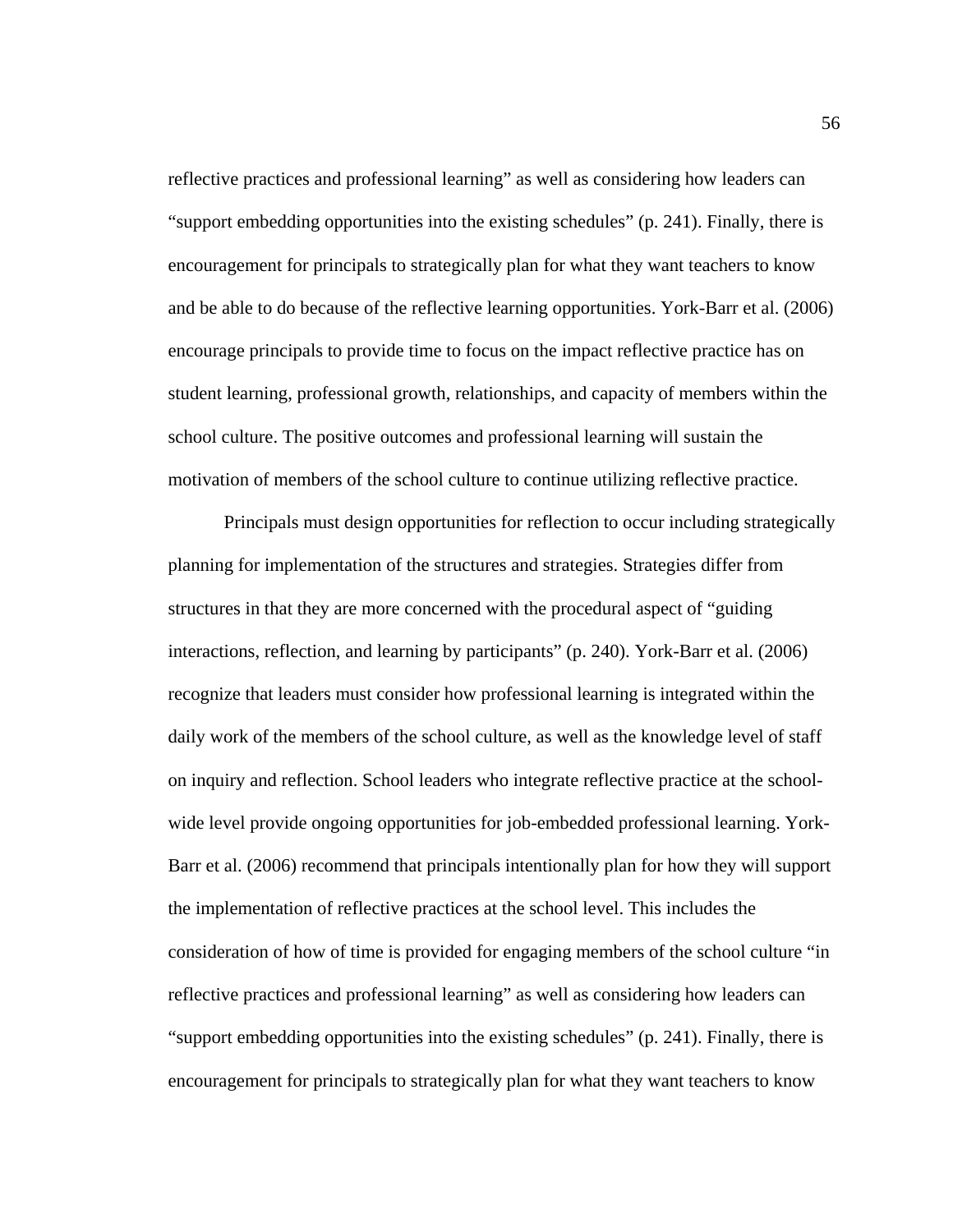and be able to do because of the reflective learning opportunities. York-Barr et al. (2006) encourage principals to provide time to focus on the impact reflective practice has on student learning, professional growth, relationships, and capacity of members within the school culture. The positive outcomes and professional learning will sustain the motivation of members of the school culture to continue utilizing reflective practice.

 According to York-Barr et al. (2006), it is important for principals to understand themselves and articulate the rationale for the support of reflective structures. Articulating this purpose engages members of the school culture in the process and gives meaning to the reflective practices. York-Barr et al. (2006), acknowledge the importance that attending to people and relationships has in leading reflective practice at the school level. They recognize the element of people as the "greatest resource for learning is within and among the individuals who reflect, create, and work together" (p. 240). Thus, it is important for principals planning for school-wide implementation of reflective practice to consider who will be involved in the design and support of these reflective structures. York-Barr et al. (2006) urge principals that attending to the building the capacity of the members of the school means working to foster trust, build relationships and empower members of the school culture as active participants. Attending to these factors can create those conditions for collective cultural understanding just as Schön proposes that professional learning situated in real world learning situations is most powerful.

 As I studied the reflective practices and structures that principals used in these schools, I used Schön's theory of reflection to classify the practices that principals were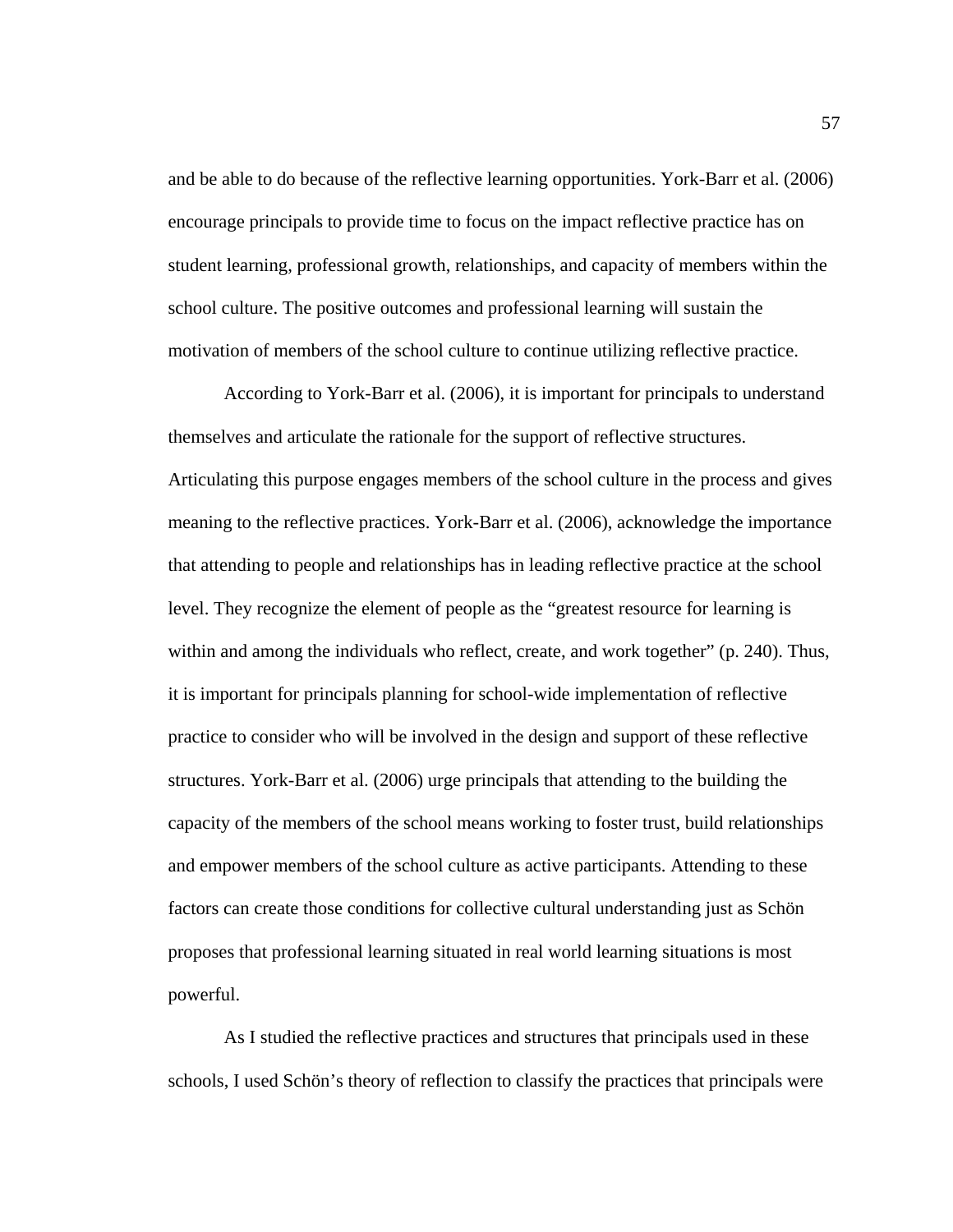using. Schön emphasizes the importance of intuitive knowledge and experiences and classifies reflection into categories. Schön (1983) details the types of reflection that teachers engage in as being reflection-in-action and reflection-on-action. He defines reflection-in-action as the reflective thinking of teachers that occurs during teaching. This occurs when teachers informally evaluate their work and make modifications while they are in the middle of teaching. Teachers reflect on action after the teaching experience. This is when teachers replay their teaching actions by thinking about how they can make improvements to their teaching in the future. Both types of reflection are integral parts of the process of reflective teaching. Schön (1983) asserts that reflection-in-action involves the teacher as a "researcher in the practice context" (Schön, 1983, p. 68).

 As I investigated the last research question about the relationship between individual reflection and collective reflection in the school, I used both the school-wide planning framework theories of York-Barr et al. (2006) and Schön (1983). The ultimate goal of this approach is to move staff to a level of collegial collaboration and reflection toward instructional practices, which is considered a form of reflection-on-action (Schön, 1983). Schön (1983) was concerned with organizational learning and models of reflection. He found that teachers are in a "crisis of confidence" (p. 14). He asserts that this is due to the issue of their professional knowledge being mismatched to the changing educational needs. This means that teachers have to continually be able to adapt. This is difficult as it is cannot clearly be explained why some teachers are able to more effectively use these "intuitive" processes (Schön, 1983, p. 49) in their teaching practice while other teachers are much less effective. Schön (1987) states,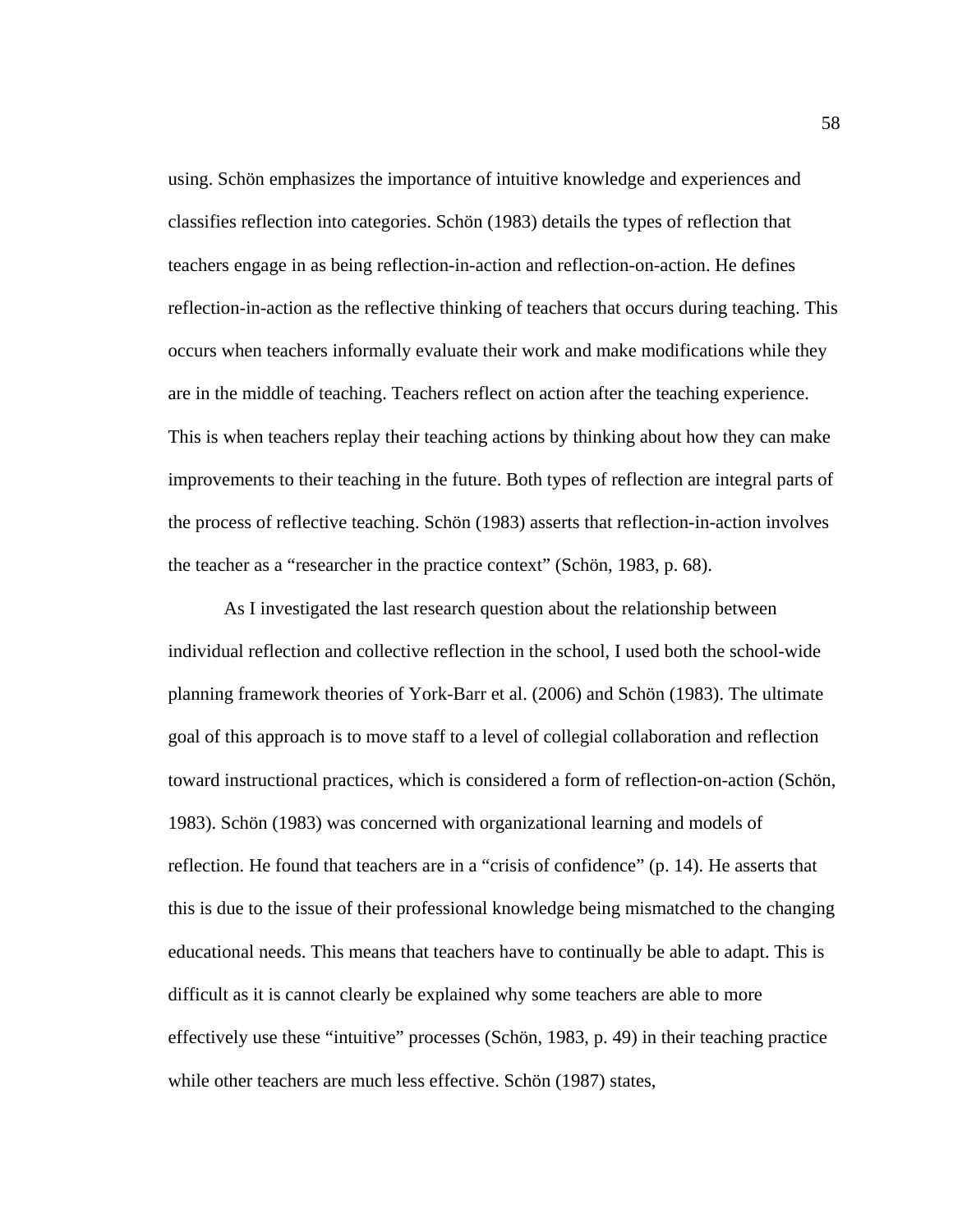When we have learned how to do something, we can execute smooth sequences of activity, recognition, decision and adjustment without having, as we say to "think about it." Our spontaneous knowing-in-action usually gets us through the day. On occasion, however it doesn't. We may respond to it by reflection in one of two ways. We may reflect on action to discover how our knowing-in-action may have contributed to the unexpected outcome . . . or we may pause in the midst of the action. (p. 26)

In this case, Schön (1987) notes that there is "no direct connection to the present action" (p. 26). Schön (1987) classifies reflection-in-action as an "action present time, during which we can still make a difference in the situation at hand, as our thinking serves to shape what we are doing while we are doing it" (p. 26).

#### **Conceptual Framework**

The conceptual framework for studying school-wide reflective practice begins with intentional planning for reflective practice by considering the following elements related to each school's particular educational context, including "people, design, purpose, resources, and structures" (York-Barr et al. 2006). Additionally, the conceptual framework focuses on targeting both individual and collective reflective practices. The implementation of both the individual and collective reflective practices promote reflection in and on their practice. Thus, the outcome is the impact of the utilization and sustainment of reflective structures and strategies at the school-wide level (see Figure 1).

 The literature I have reviewed discussed the reflective learning process, as well as reflective practice at both the individual and school-wide levels. As part of my review of the literature I discussed the components of the reflective process. These parts of the reflective process were an important consideration for my study of the reflective practice structures being utilized in the schools included in this study.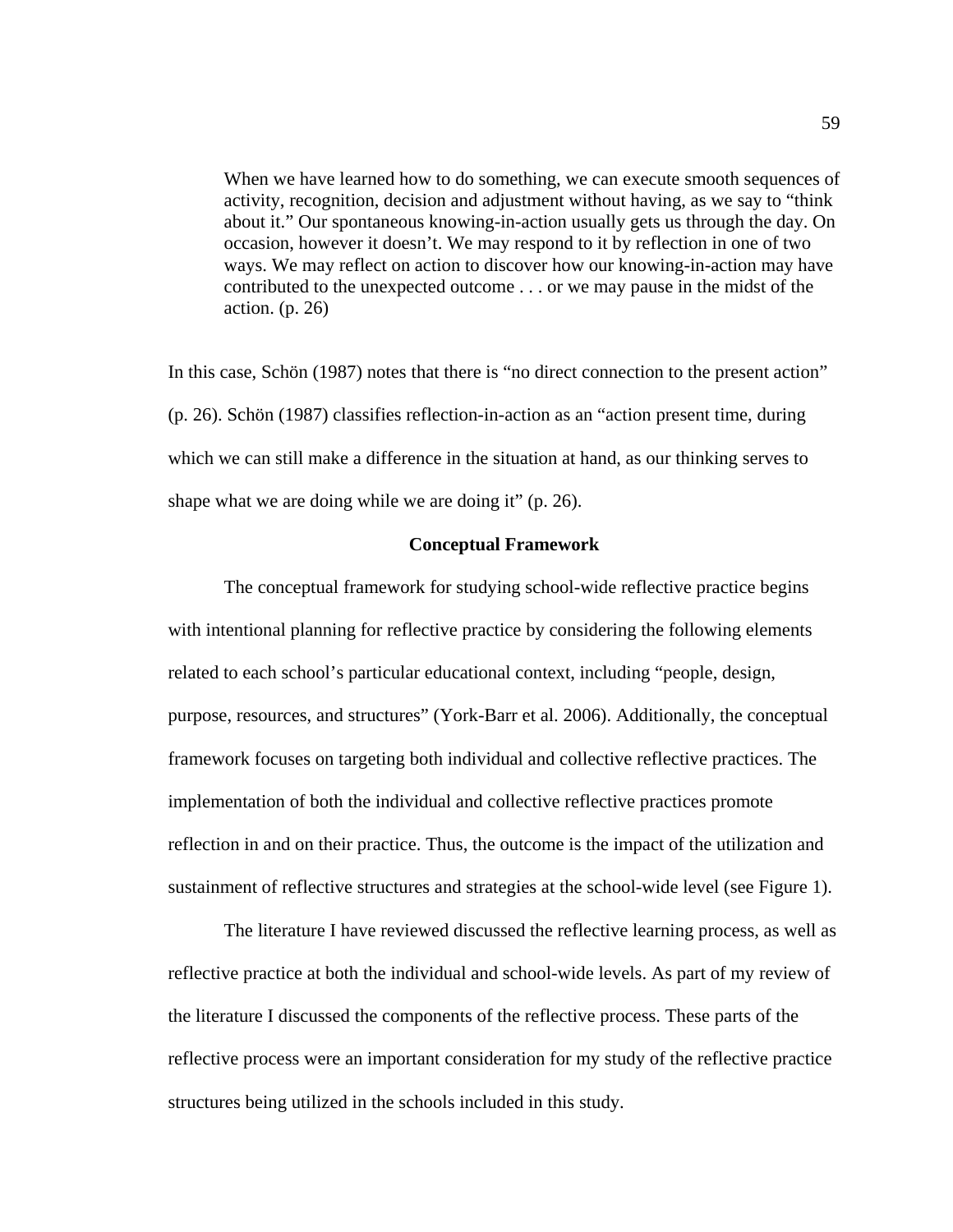

Figure 1. Conceptual Framework.

Additionally, I explored each subsection of the reflective learning process before moving to the implications that this process has for planning for reflective practice. As part of the review I explored who the reflective structures would target and what would be the result of the implementation. As part of the implementation I considered how the elements of communication, dialogue, and trust played a role in creating the environmental conditions for reflection to occur. The literature I reviewed on instructional leadership led to my understanding of how the principals in the study might go about leading and supporting school-wide reflective practice. Finally, the research and literature on leading school-wide reflective practice studies from a professional learning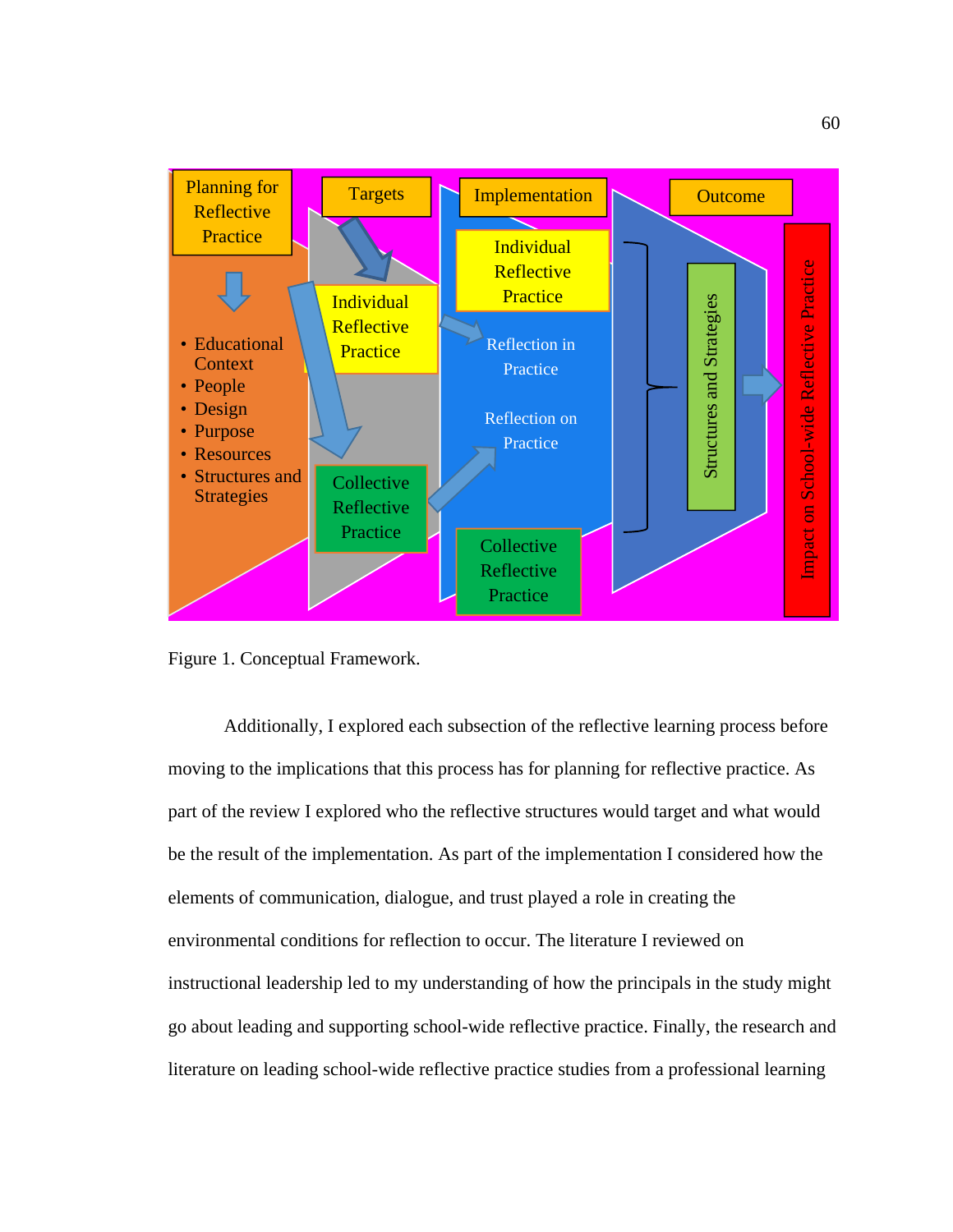community perspective helped me to form understanding in how the principals in my study might go about sustaining reflection at the school level. The next chapter will present the methodology for how I conducted the research study.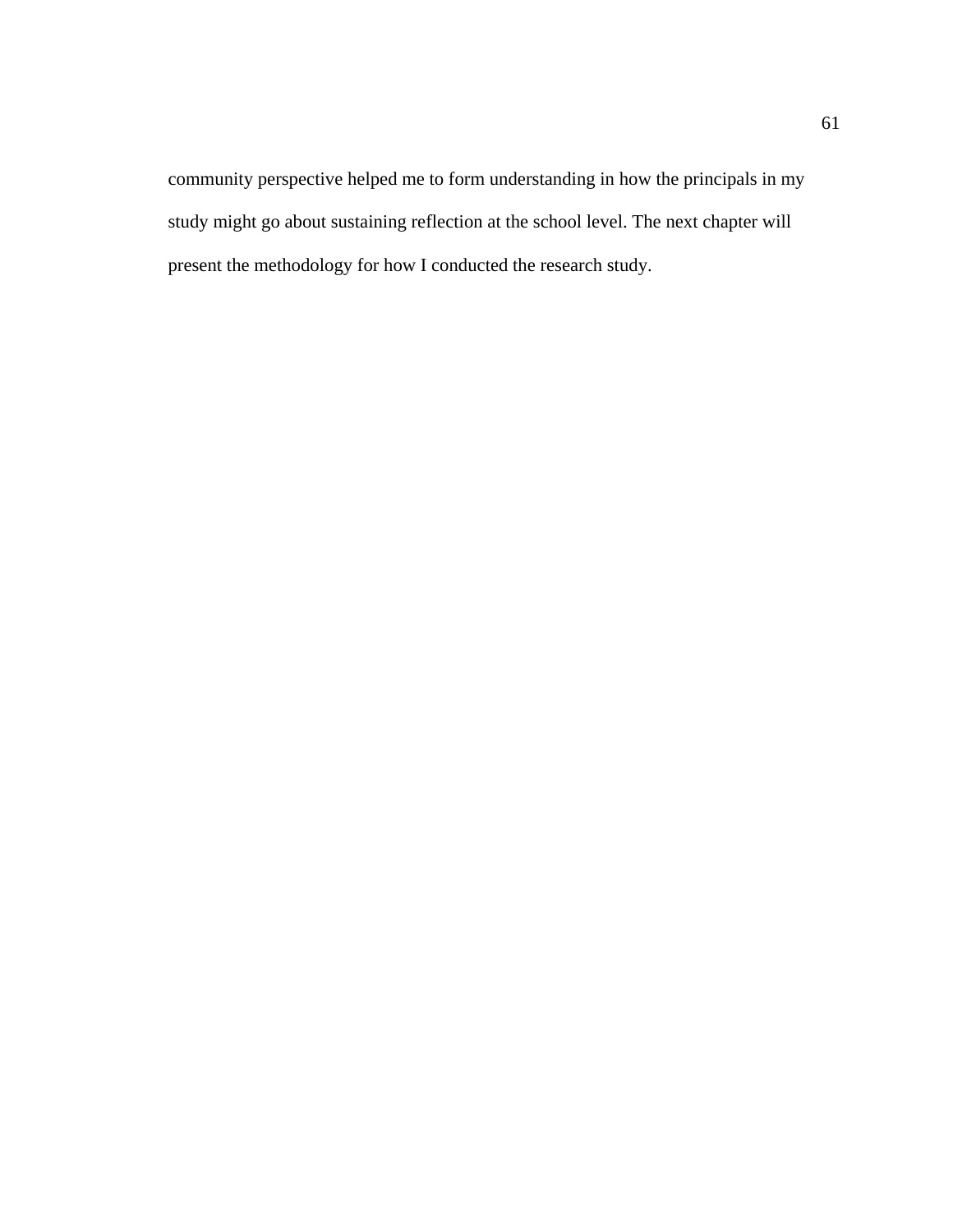### **CHAPTER III**

### **METHODOLOGY**

As previously stated, the research questions for this study are:

- 1. How do elementary principals strategically promote and sustain effective reflective practices in their schools?
- 2. What are the reflective practices and structures used in these schools?
- 3. What is the relationship between individual reflection and collective reflection in the school?

#### **Research Design**

This study used qualitative methodology. The main purpose of qualitative research is to provide a rich "description, understanding and interpretation of the human experience" (Lichtman, 2006, p. 12). In this study, I used a multiple case study approach in which data collection occurred through focused interviews. Lichtman (2010) noted that the case study method is a close evaluation of a certain case or cases. Case study methodology can be focused on studying particular behaviors or characteristics. Lichtman (2010) asserted that when considering this type of research, it is essential that researchers identify the characteristic or behavior they will be studying in advance. Researchers set the criteria or boundaries within which they will conduct their research. In this study, I identified the planning and implementation behaviors of elementary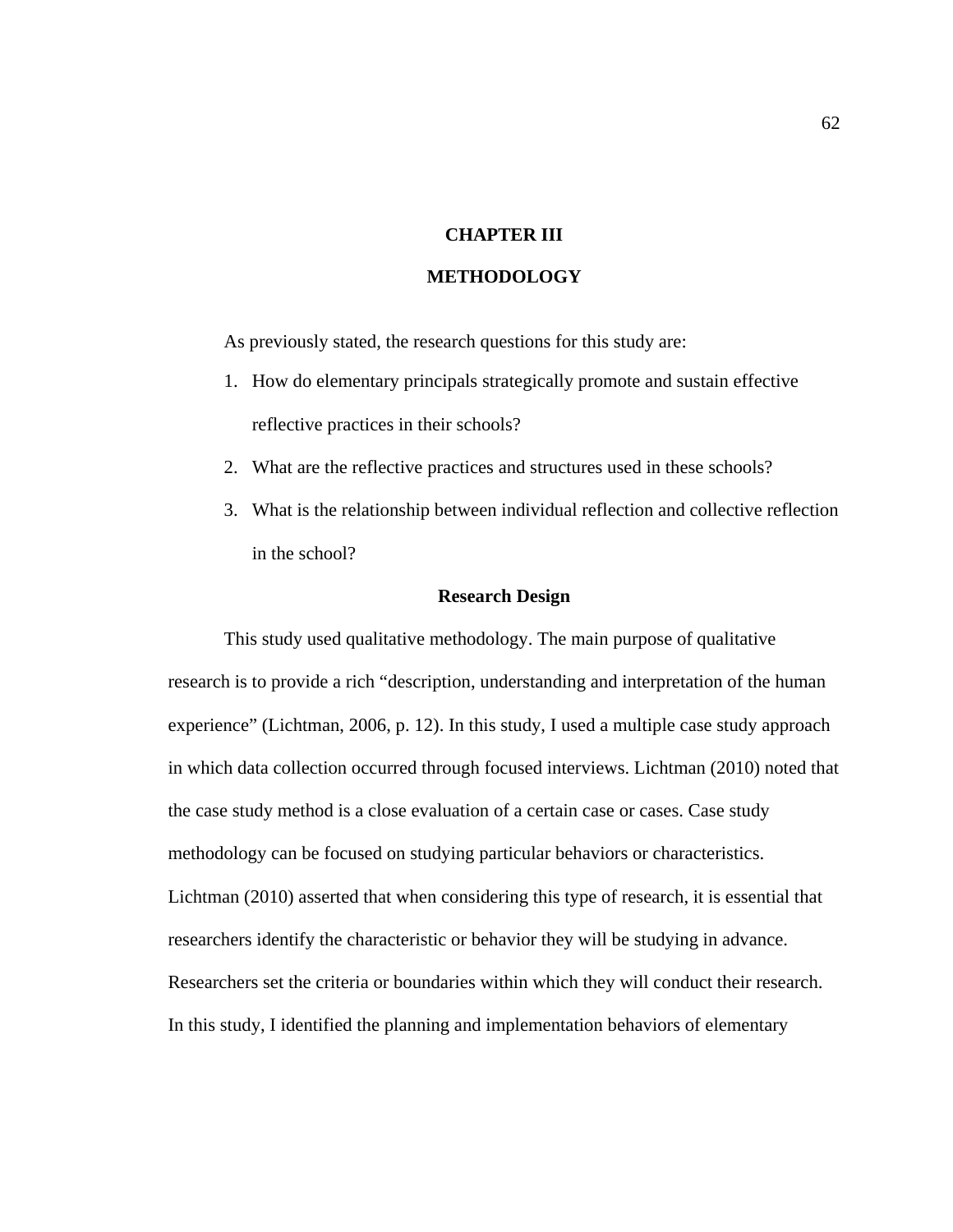school principals who use reflective structures and strategies in their school buildings as the focus.

Lichtman (2006) stressed that multiple case studies may be useful as they can provide additional information that may not be apparent from looking only at one case. Multiple case study methodology allows the researcher to focus on the "richness of the information we generate from the case" rather than focusing on generalizing this information across cases. The goal of the research, utilizing this approach, was to "get detailed and rich descriptions of the cases you have selected" (p. 83).

#### **Setting and Participants**

Lichtman (2006) explains that the researcher should identify the "individuals that are thought to have that characteristic" (p. 82). This study used a three-step selection process to identify two elementary principals who were promoting school-wide reflective structures. Principals were first identified because they were elementary principals in the Seaside school district in the Piedmont region of North Carolina. Seaside school district is a pseudonym utilized to protect the identity of the school district. As a secondary selection component, the principals were selected because they use the North Carolina Educator Evaluation Tool to promote teacher reflection. The final selection component was a recommendation from the Seaside School district's elementary education director regarding those principals who effectively promoted individual and collective reflective practice. Prior to the recommendation from the elementary education director, I shared information with the director regarding the purpose of the study and the criteria I was considering in this study.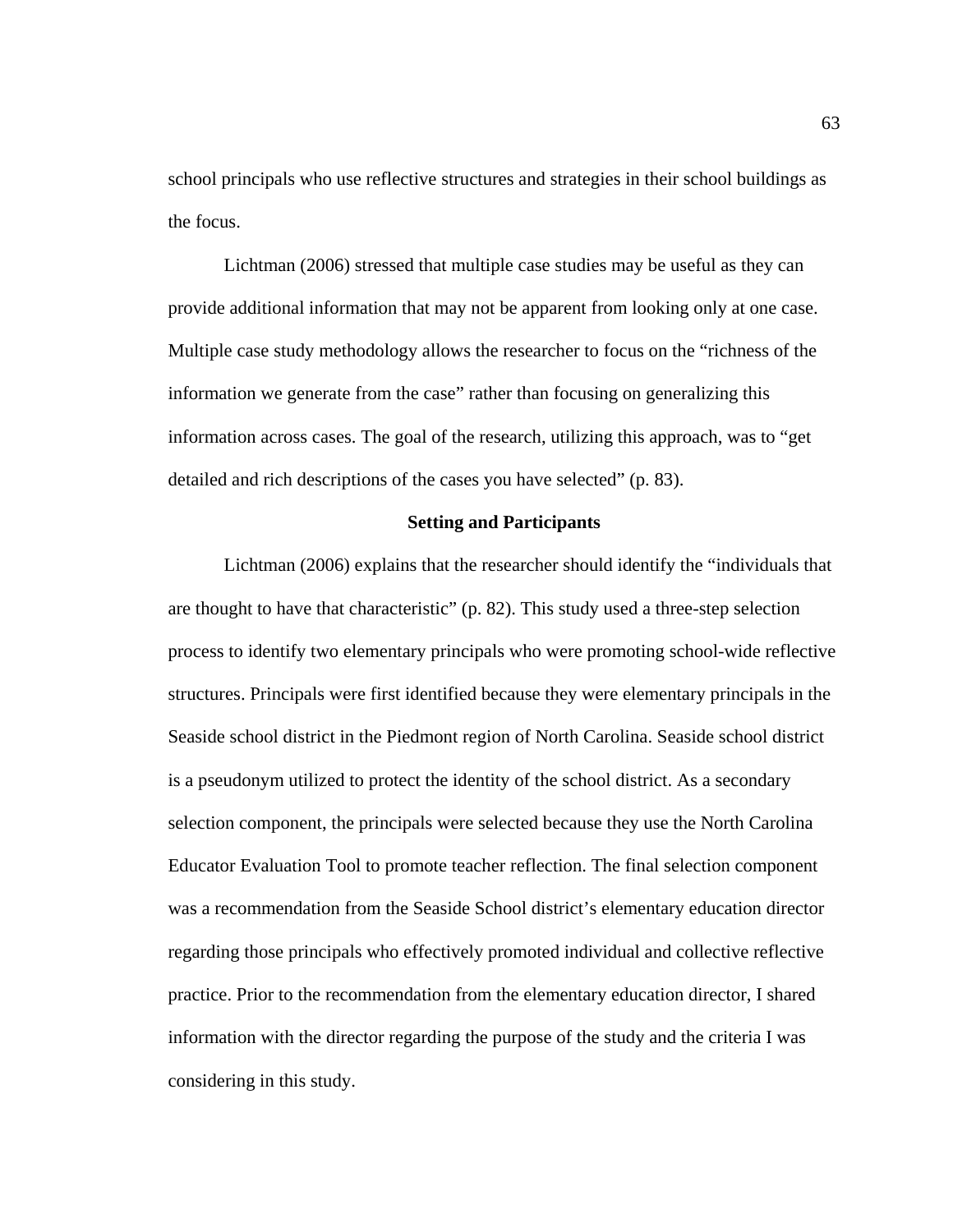The Seaside School System was selected as the district for this study because they have provided professional development for elementary principals focused on promoting reflection in their schools through instructional coaching, coaching conversations, the data teaming process, and leadership for school improvement over the course of the past three years.

Participants included in the case studies were from two elementary school sites. Each site included one elementary principal in the Piedmont region of North Carolina who had implemented reflective structures in their building and five teachers from their school site who had engaged in reflective practices. I selected the school leaders based upon the selection criteria for this case. The selection criteria were that they were elementary principals, utilized the North Carolina Educator Evaluation tool, and that they had implemented reflective structures in their buildings. The five teacher participants were selected by the principal of each elementary school. Prior to selection of teacher participants, I shared with each principal the purpose of the study to examine reflective practices being utilized in their schools.

I conducted a total of 24 interviews. There were 12 interviews at each school site including two interviews with each administrator and teacher participant. The first interview occurred during early to mid-March 2015, and the second interview occurred in early to mid-May 2015. I used the interview protocol to guide the interview. Additionally, I recorded each of the interviews and had them transcribed. All of the interviews took place in each school site in a private room so that participants could speak confidentially.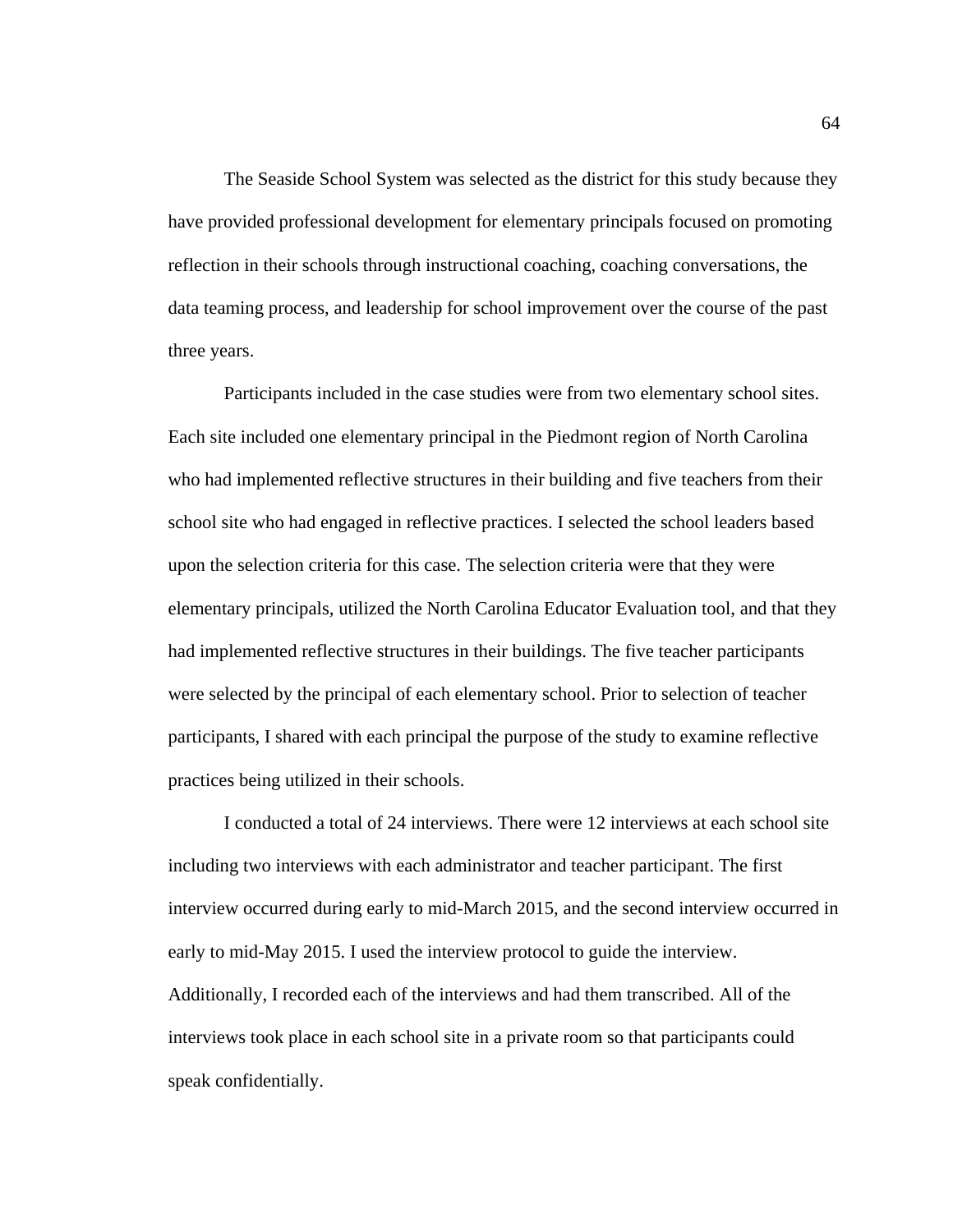### **Structured Interviews**

I conducted a total of 24 interviews. Twelve interviews took place at each school site. There were two focused interviews with the principal and two focused interviews with each of the five teachers at each school site. This helped me to understand what the principal does to promote reflective practice both individually and collectively. The focused interviews followed an interview protocol (see Appendix B and Appendix C). According to Lichtman (2006), interviewing allows the researcher to "get the story from the point of view of the participant" (p. 139). Each of the two administrator interviews lasted approximately an hour and a half and each of the two teacher interview interviews lasted approximately 45 minutes to an hour. All of the interviews took place in each school site in a private room so that participants could speak confidentially.

Interviews were the primary data collected for this study. It is important to note that Lichtman (2006) addresses the reason for interviewing a participant is to allow the researcher to gather more information about the topic they are investigating. Rubin and Rubin (2005) note a similar purpose of interviewing may be to explore how participants feel about certain things. In this case, I was concerned with investigating how the principal felt about reflection. This included investigating how the principal supported school-wide reflective practice, what reflective structures they used, and the relationship between individual reflection and collective reflection in these schools. In qualitative research, these interviews passed through the eyes of the researcher. Lichtman (2006) asserts that as researcher you "adopt the role of constructing and interpreting the reality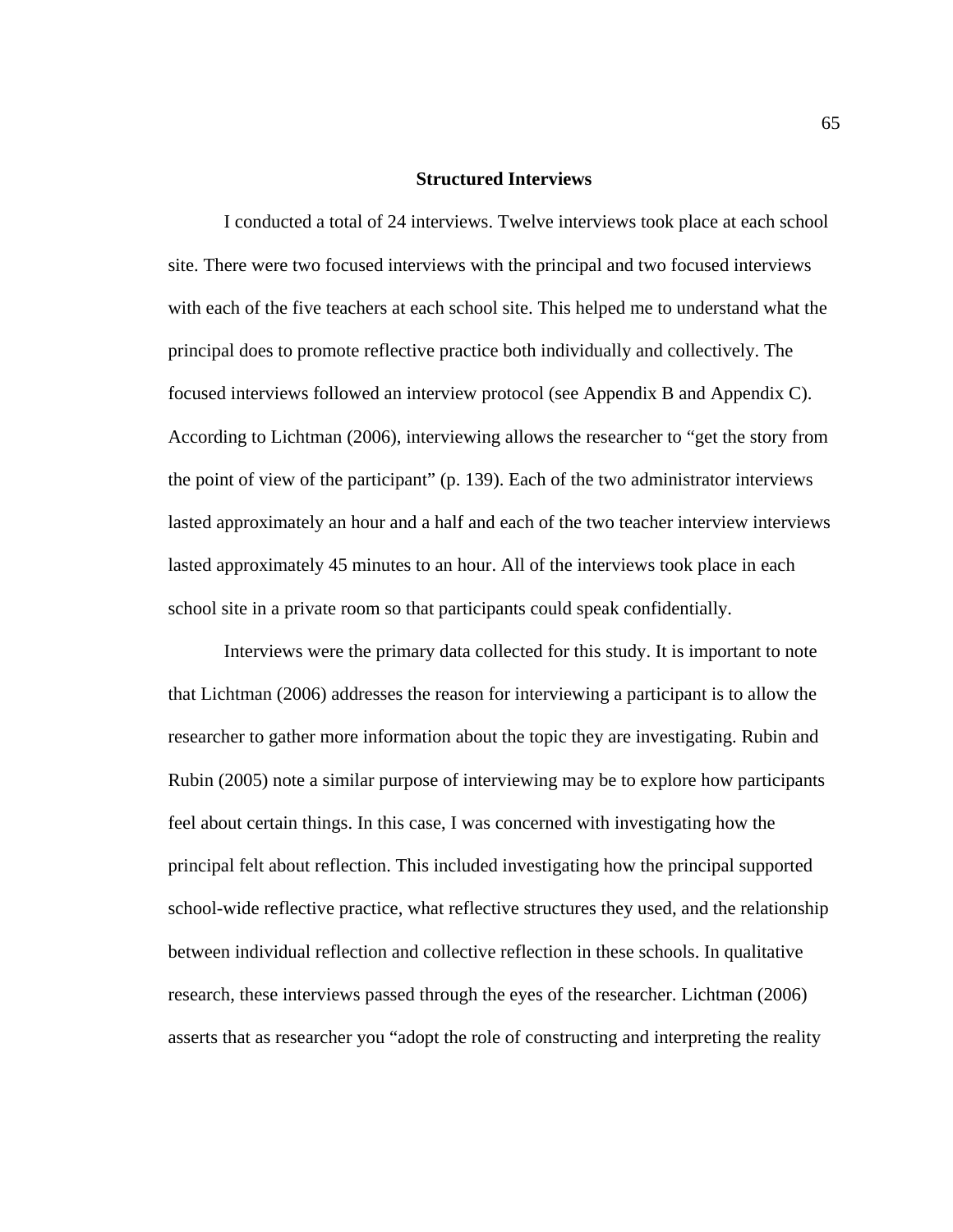of the person being interviewed" (p. 140). Interviews were recorded and stored in a secure location. The interview data were transcribed by a professional transcriber.

### **Description of Key Concepts**

Key concepts addressed in this study were teacher reflection, professional learning communities, collaboration, school-wide reflective practices, and school culture. Teacher reflection was classified as the behavior of the teacher of rethinking teaching actions and practices. Teacher reflection was defined further into reflection-in-action and reflection-on-action. Reflection-in-action was described as teacher rethinking of actions that occurs as teachers are engaged in the act of teaching. Reflection-on-action was described as teacher rethinking of actions after a teaching experience.

 "Professional learning communities" was defined in this study as members of a school who worked together over time questioning current teaching practices, using reflective thinking, and learning about pedagogical approaches. The focus was on collaboration to get to collective inquiry. Through collective inquiry, the identification of best teaching practices occurs (DuFour, 2007).

 Collaboration occurs as members of the learning community are working together and supporting one another with a focus on continuous improvement. Collaboration in this study included more than one avenue. I explored this from the angle of written collaboration, verbal collaboration, email collaboration, and peer collaboration. Collaboration included the social piece of sharing and exchanging reflective teacher thinking. This described how members of the learning community functioned together.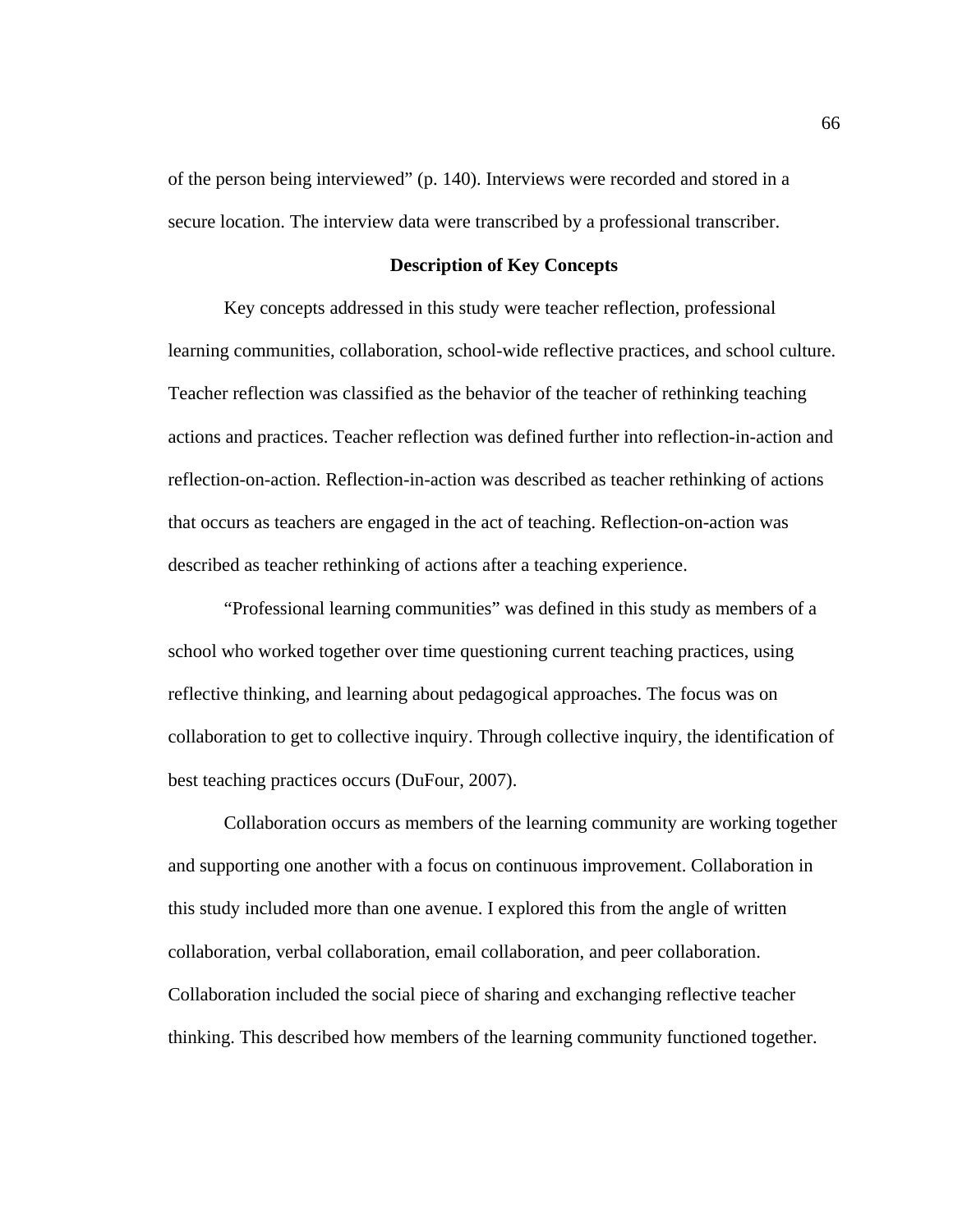I defined school-wide reflective practices as those experiences that involved the school staff in the work of reflective thinking on improving the school as a whole. This referred to all members of the school staff, school procedures, and processes. The focus was on examining, evaluating, and improving current practices in an effort to provide instruction that is more effective for students. School culture was defined as the overall cultural attitudes and norms of how the school functions. Elementary principals were school leaders in the principal role at the elementary level. Reflective structures included but were not limited to structures, procedures, and processes that promote reflective thinking and professional learning. Examples of these include instructional coaching, professional learning communities, and professional readings.

#### **Data Analysis**

Interview data were coded using a constant comparative method (Glaser & Strauss, 1967; Strauss & Corbin, 1990). Examination of interview responses determined a code that best fit the particular statement or response. I used a three-step process to analyze the data. This three-step process was a recommendation that came from Glaser and Strauss (1967) and Strauss and Corbin (1990). The initial step of the process began with careful reading of the data, keeping in mind the literature written in the area, and associating it with the transcribed interviews. The next part of the process was concerned with identifying codes that ran throughout the data. The last portion of the process involved separating the coded data into the best thematic category.

I analyzed and coded the interview responses according to the research questions and conceptual framework. This helped me gain an understanding of how the elementary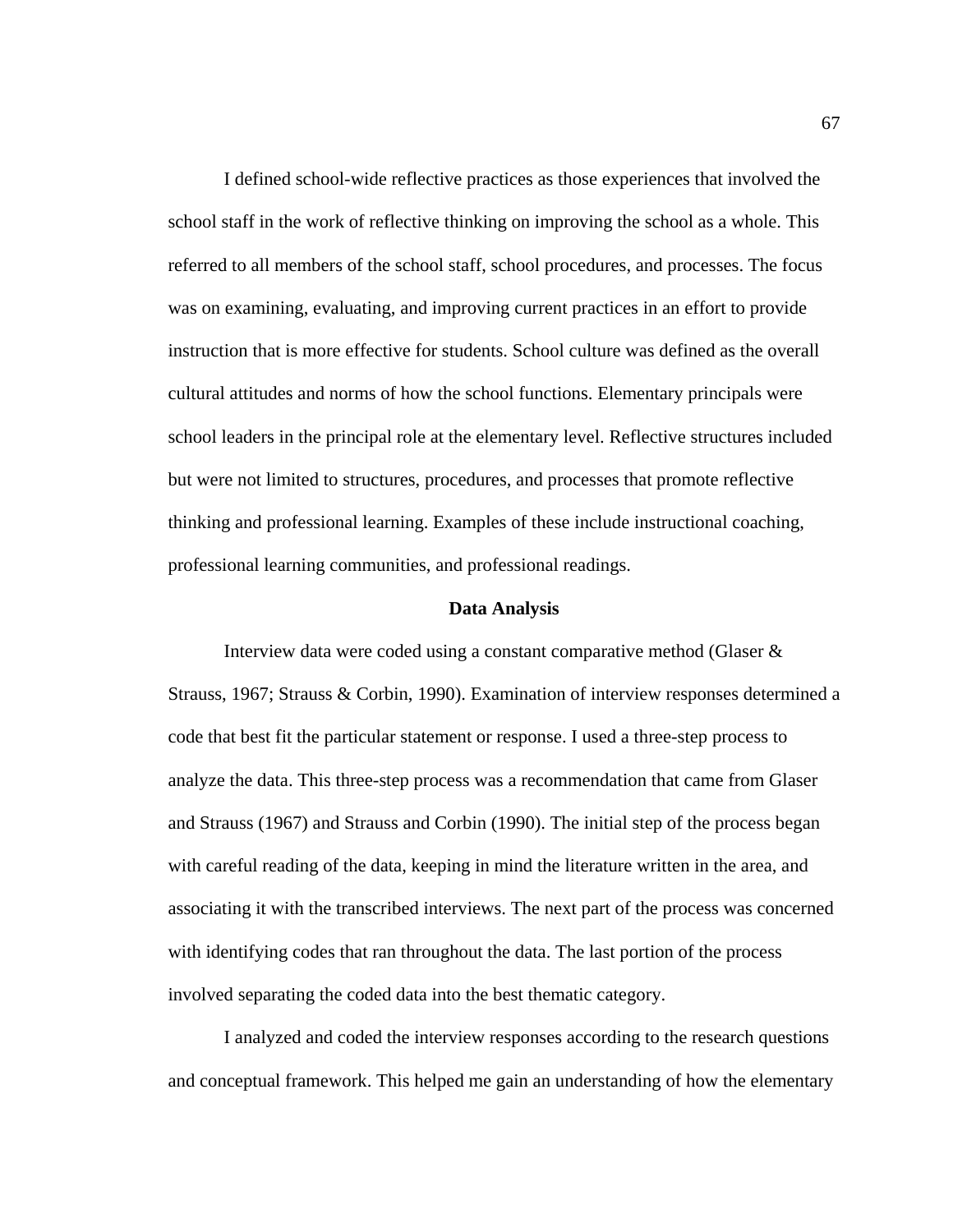school leaders were planning for reflective structures. I coded the respondents' responses according to the initial conceptual framework including structures and strategies used to plan and implement reflective practice, principal behaviors that supported reflective, and how the reflective practices moved from individual reflective practice to collective reflective practice. In addition, I analyzed the interview responses from the themes that emerged through a review of the literature including the definitions of reflection and conditions that encourage reflection. The information gleamed from the interview data enabled me to better understand the deliberate process of promoting reflective structures in these learning organizations.

### **Subjectivity**

As a researcher and peer administrator, I realize I might have had preconceived notions of the reflective skills needed by administrators. I used bracketing to mark my own thoughts and restrain my own judgment.

### **Trustworthiness**

Triangulation is a critical method for establishing trustworthiness in a qualitative study (Lincoln & Guba, 1985; Patton, 2002). Triangulation involves comparing multiple sources of data with each other. Although the term implies three sources, in this study two were compared. Through triangulation, I compared and analyzed the findings among both the teacher interviews and principal interviews. I utilized triangulation during the data collection to create a deeper understanding of the principal behaviors in this study. The reason for triangulation was to provide confirmation across multiple data sources. As Patton (2002) asserts,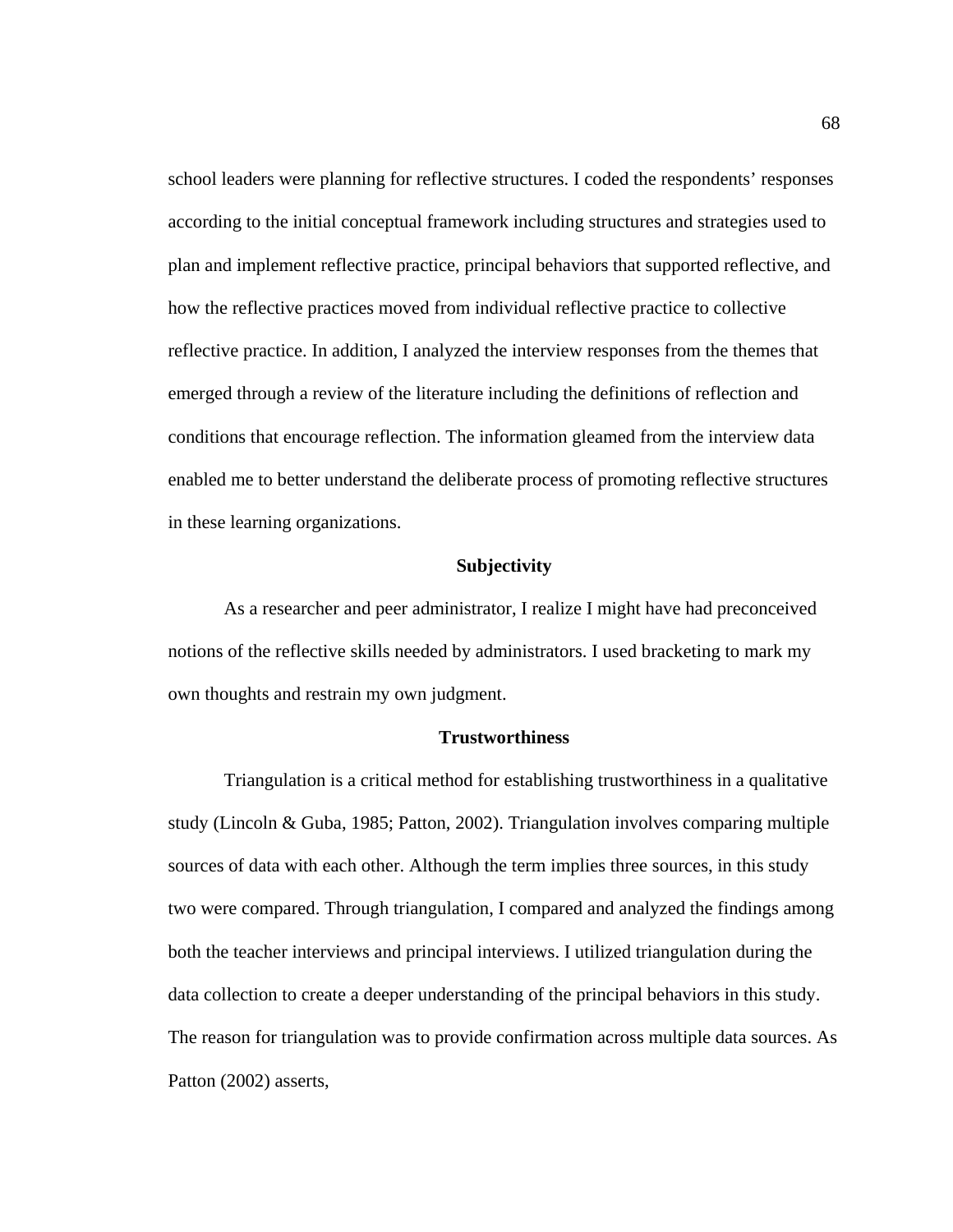Understanding inconsistencies in findings across different kinds of data can be eye-opening to the researcher. Finding such inconsistencies ought not to be viewed as weakening the credibility of results, but rather as offering opportunities for deeper insight into the relationship between inquiry approach and the phenomenon under study. (p. 556)

Data were triangulated by comparing the interview responses of the principals with those of the teachers.

Member checking is a method that provides trustworthiness to a study because it involves the participants in verifying and validating the accuracy of the data. In this study, I gave the interview participants the opportunity to review their transcripts and check them for accuracy.

### **Significance of the Study**

This study has significant implications for principals of elementary school principals in North Carolina as well as elementary school principals across the nation. It is important to identify structures that develop teacher reflection and professional growth. It is essential that principals are intentionally planning for reflective practice to occur by considering the purpose, people, resources, design, results, and the overall context. The structure, processes, procedures, and settings for reflective practice to occur must attend to the importance of communication, relationships, and trust. Principals are now evaluated on how well their teachers are performing with regard to reflective practice, but it must be clearly established that teachers are likely to improve when school leaders set reflective professional learning structures in place. It is hoped that the findings of this study will help principals re-culture schools into successful communities of practice.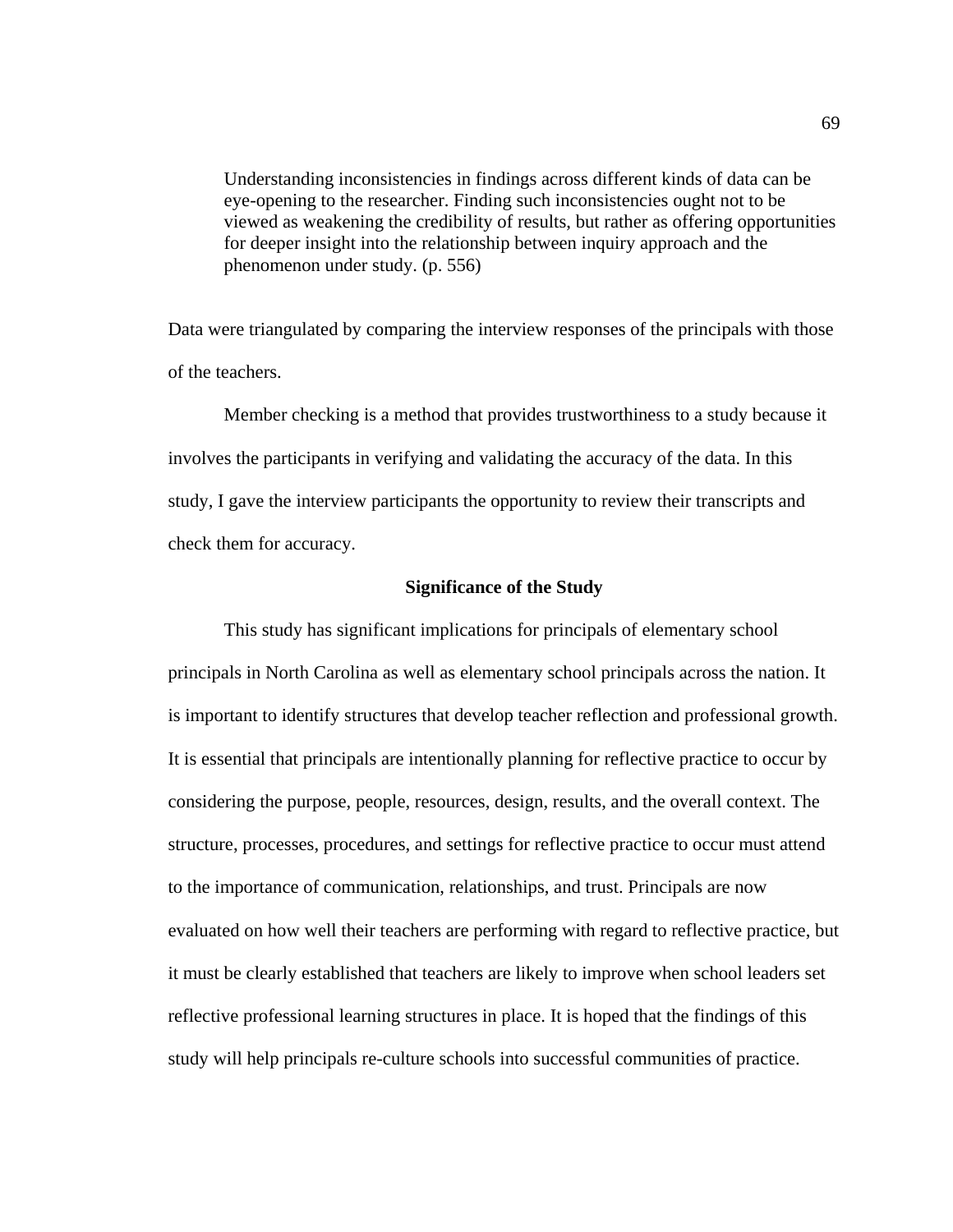### **CHAPTER IV**

### **PRESENTATION OF CASE STUDY 1: OCEANSIDE ELEMENTARY SCHOOL**

 In this chapter I will present the interview data from each of the participants in Case Study 1, themes that emerged from the interview data, and an analysis of the themes. I will begin with an introduction to the case study site and participants, who were all represented with pseudonyms at Oceanside Elementary School. Table 1 presents the participants at Oceanside Elementary School.

### Table 1

Participants at Oceanside Elementary School

| Participant   | Position                          |
|---------------|-----------------------------------|
| Hannah        | Principal at Oceanside Elementary |
| Abby          | Kindergarten Teacher              |
| <b>Brenda</b> | Third-Grade Teacher               |
| Candace       | First-Grade Teacher               |
| Deborah       | <b>Fourth-Grade Teacher</b>       |
| Emma          | Second-Grade Teacher              |

 Oceanside Elementary is located in the piedmont of North Carolina and serves approximately 500 students. It is a K-5 elementary school. This elementary school is not a Title I elementary school, meaning that it serves a clientele that does not meet the federal guidelines of 50% or more of their student population receiving free or reduced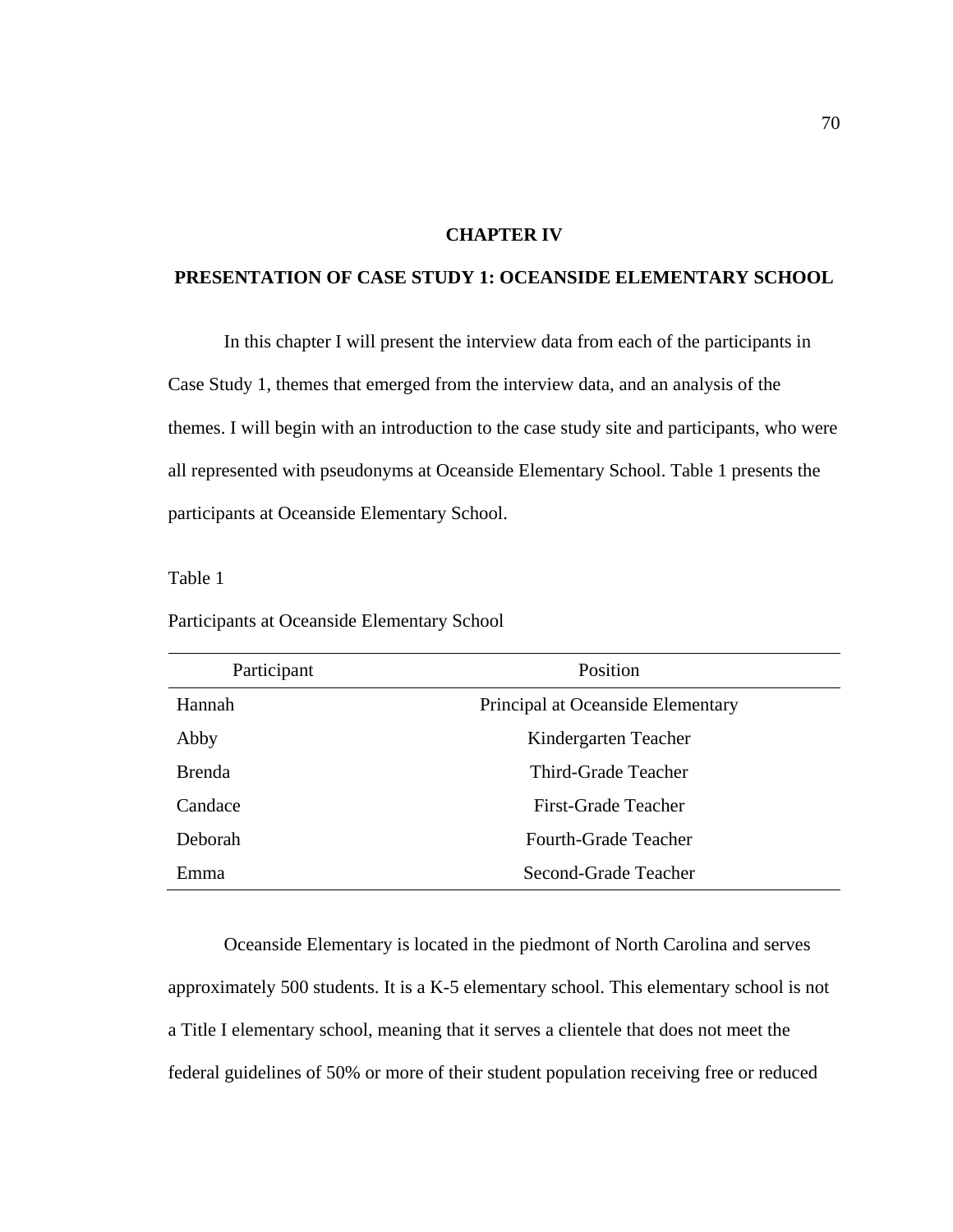lunch. Currently the school is close to that number with 48% qualifying as free or reduced lunch. The school is located in a suburban area. The attendance zone pulls from pockets of affluent clientele to recently, an increased number of students qualifying for free or reduced lunch. Historically, the school has been a high performing school that has served an affluent community. However, over the course of the past five years, there has been a substantial shift in the demographics.

The staff of the school is primarily tenured staff that has worked in the school for a long time. The principal noted that the school is beginning to see turnover in staff and students as the demographics are changing. She stated that although they are not growing in numbers for enrollment, the student population is shifting. They are getting fewer affluent clienteles than they had previously and needier students. The major obstacle the principal spoke about was that the staff has had difficulty with the changing population. They have struggled with how to teach differently to meet the new population's needs.

According to the North Carolina School Report Card for this school for the 2013– 2014 school year the school did not meet growth but they did have a school achievement score of 71%, and had 54.4% growth. Overall school performance was at 68%, with EOG reading and math at 69% and 65%, respectively. These ratings gave the school an overall C rating according to the state school report card standards. According to the 2013–2014 North Carolina Educator Effectiveness database, 7.7% of teachers were ranked as developing in the area of reflective practice, while 92.3% were ranked as proficient. This school was selected for participation in the study because it was an elementary school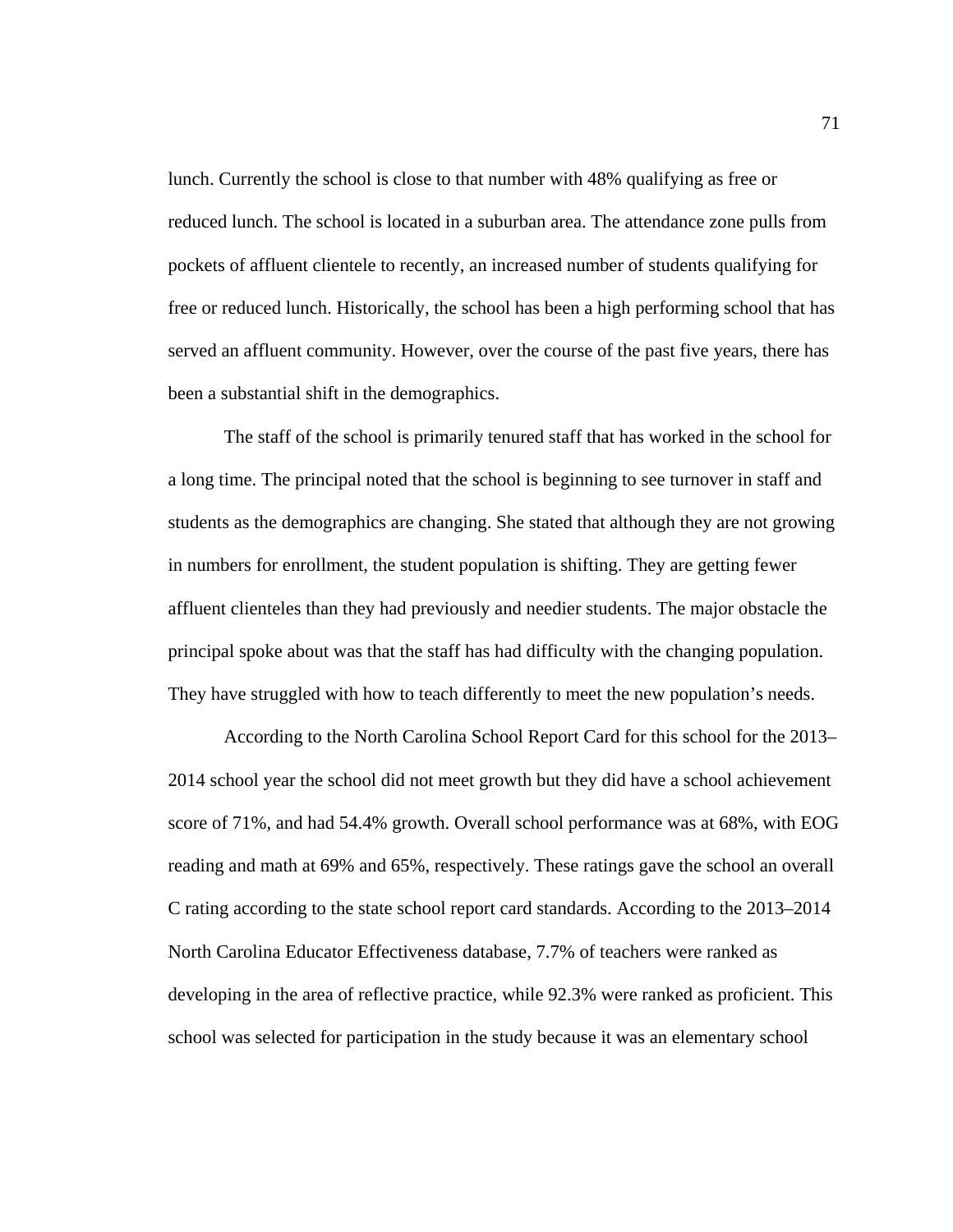site, the principal utilized the North Carolina Educator Evaluation tool, and it was recommended by the district elementary school director.

### **Hannah: Principal of Oceanside Elementary**

Hannah, the principal of Oceanside Elementary school, is a Caucasian female and has served as the school's principal for four years. Over the course of the four years she stated that she saw the demographics of her school change. She noted that while the Caucasian population is still the highest subgroup, it is followed by both the African American and Hispanic subgroups. She commented that in reflecting on the school data, these latter two subgroups are falling behind.

Hannah shared that the look of Oceanside Elementary had shifted for both staff and students and that one of the hardest things was to "get people to understand that they were not the same school that we used to be . . . people look at Oceanside as what Oceanside was ten years ago." Hannah shared that as principal she felt an important strategy she used and the most powerful at a school-wide level was modeling reflection for her staff. She talked about the impact of modeling reflection for teachers if it is to be an expectation throughout the school. Hannah provided examples of how she modeled reflective practice with her staff. One specific example occurred with the PBIS team. She noted that they had been meeting as a PBIS team to review their PBIS matrix as well as PBIS data. In this instance, she as principal said, "Maybe the matrix needs to be revisited, we created it, but maybe we need to look at it, maybe it needs clarification." Thus, she modeled reflection as looking back on the PBIS data to inform further work on the school-wide PBIS matrix.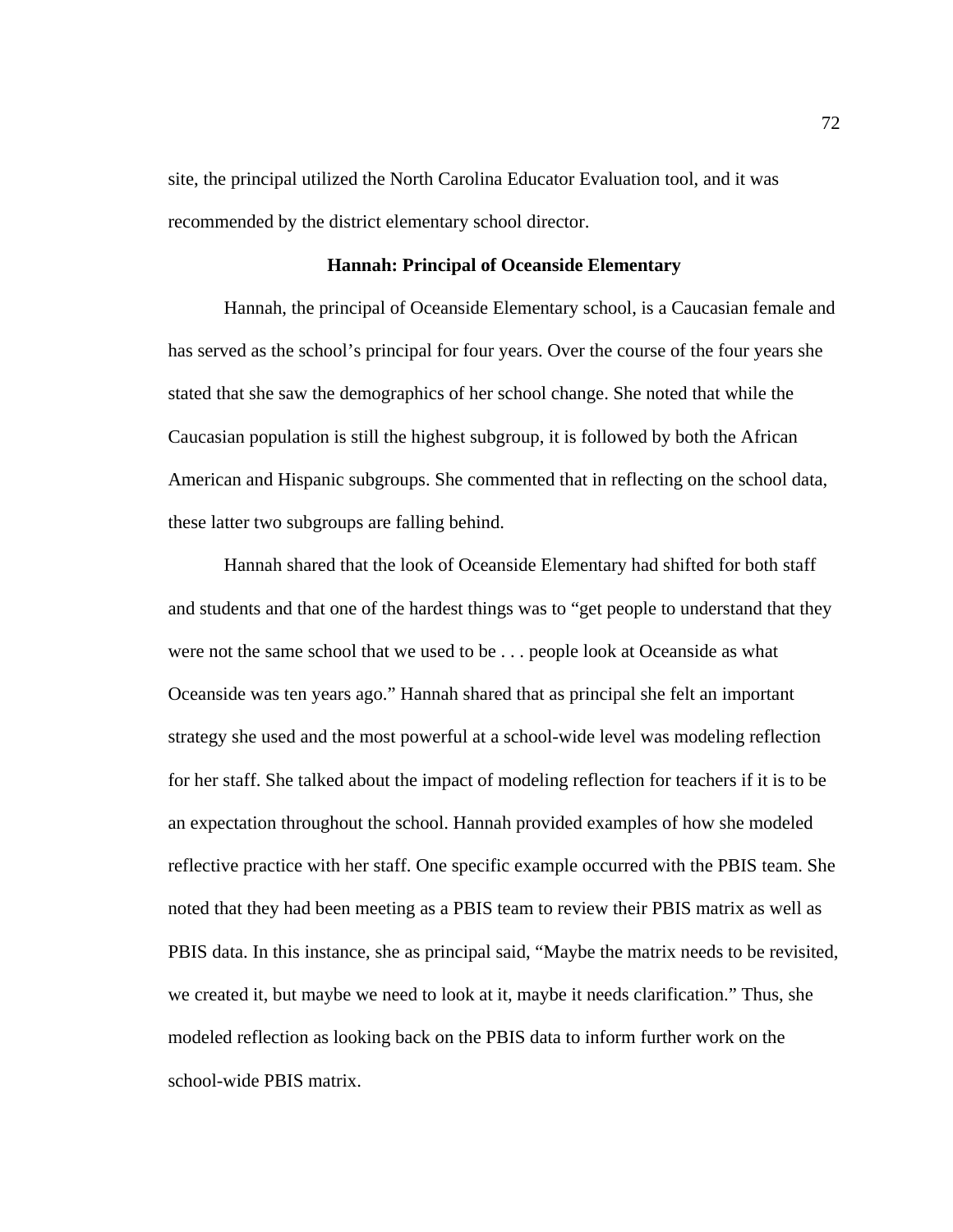She shared that she used the North Carolina Educator Evaluation system to aid teacher reflection. She referenced the observation/post-conference as a way that she promoted individual reflection on practice. She shared that during the post conference it was easy to ask questions about what teachers felt went well or what they would change, however she noted that in her experience she has found it was good to pose questions focused on the students. Hannah reported that these types of questions helped lead to good conversations about "teaching and learning." She shared that she had addressed and differentiated for individual reflection through use of the end of year evaluation summative for each teacher. This tool had provided one avenue for individual reflection on the whole year. She explained that these individual summative meetings presented the opportunity to have individual conversations on what teachers needed in terms of support to continue to develop. She stated that she always asked one important question as a part of those conversations, "What can we do to help support you to help you move forward?" During these conversations she was direct with teachers about what she needed from them in terms of teaching during the next year and explained how she thought that it will help them to grow as a teacher.

 A part of her discussion about differentiation for individual teachers she spoke about the challenge of meeting the needs of teachers with understanding data "at all different levels of reflecting." She noted that she had found that "where you have a strong teacher, you have a strong grade level." Similarly, Hannah explained how she and her administrative team had provided differentiated support to grade levels on reflecting on the curriculum as well as curriculum mapping the content. Hannah explained that with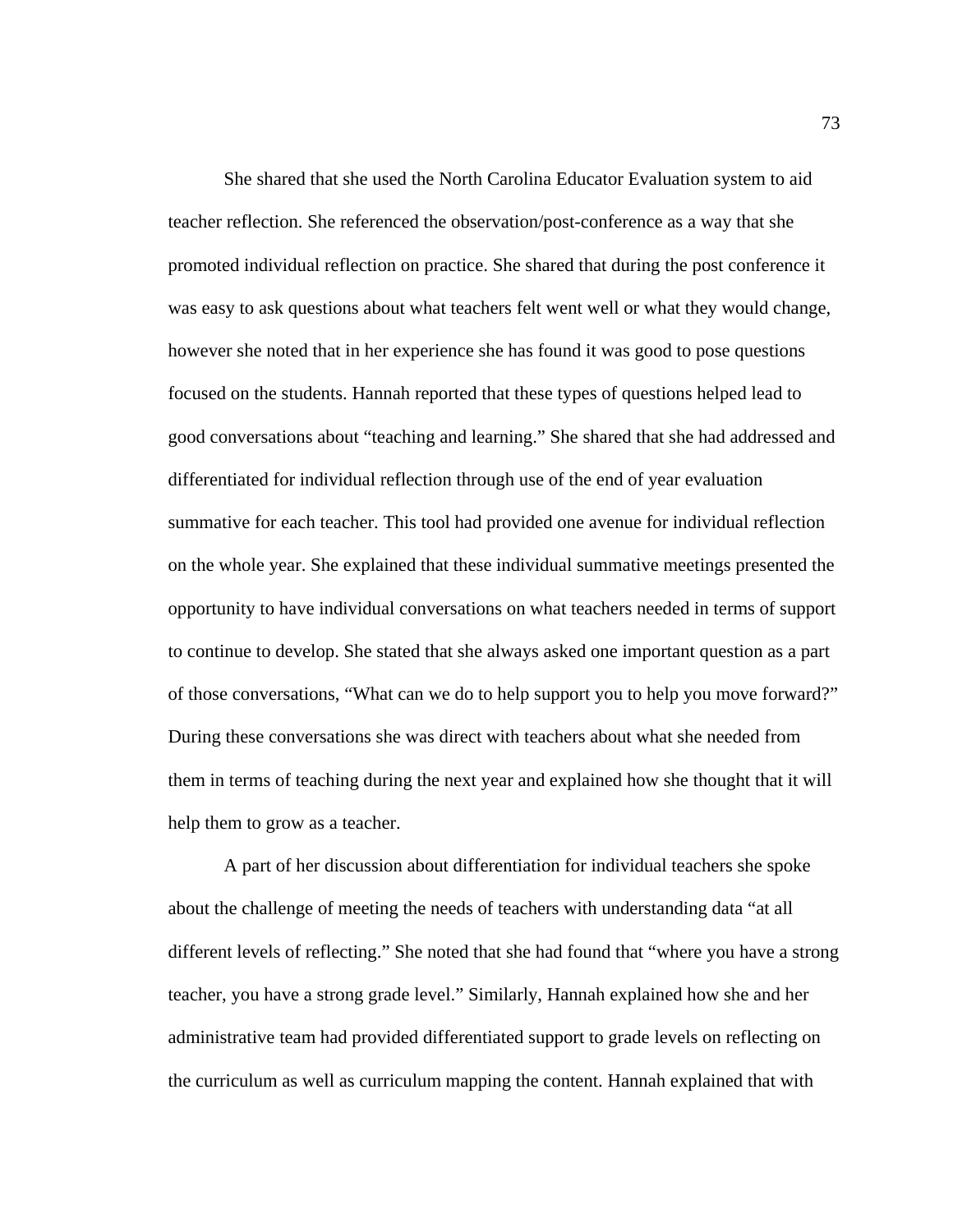some grade levels there was a lot of pre-planning that had to take place to prepare for the curriculum planning session. She shared the PLC data teaming process was an additional strategy they had used to build reflective capacity. She reported that she had provided support for reflection on student data by providing release time for each grade level PLC to have a data day to analyze and reflect on student data each nine weeks. During those days, they worked together, reflecting on whether the core instruction was working and determined if they need to create a grade level plan for instruction. She noted that these are opportunities for the PLC to "really dig deep into the data." She explained that the process really enabled them to have discussions and ask questions about the data.

A school-wide strategy that Hannah spoke about was using her staff meetings as reflective opportunities. She shared that this year they had been engaged in revisiting their mission, vision and core values. During this reflective process, she explained that she first asked them to "reflect personally on what was important to them, what they value in work, what they want to be remembered for" and then she took it to the school level.

Additionally, Hannah spoke about her efforts to coordinate school-wide reflection on student data. She shared that at the beginning of the school year she had shared the school data with all of the staff. She asked the staff about how it made them feel to see the data and to see that their data was flat lining. Her purpose in sharing the data in that way was for the staff to see that "we have to do something different." Although Hannah shared this data with her whole staff she explained that what she found out was that staff did not know how to feel about the data because they didn't understand how to interpret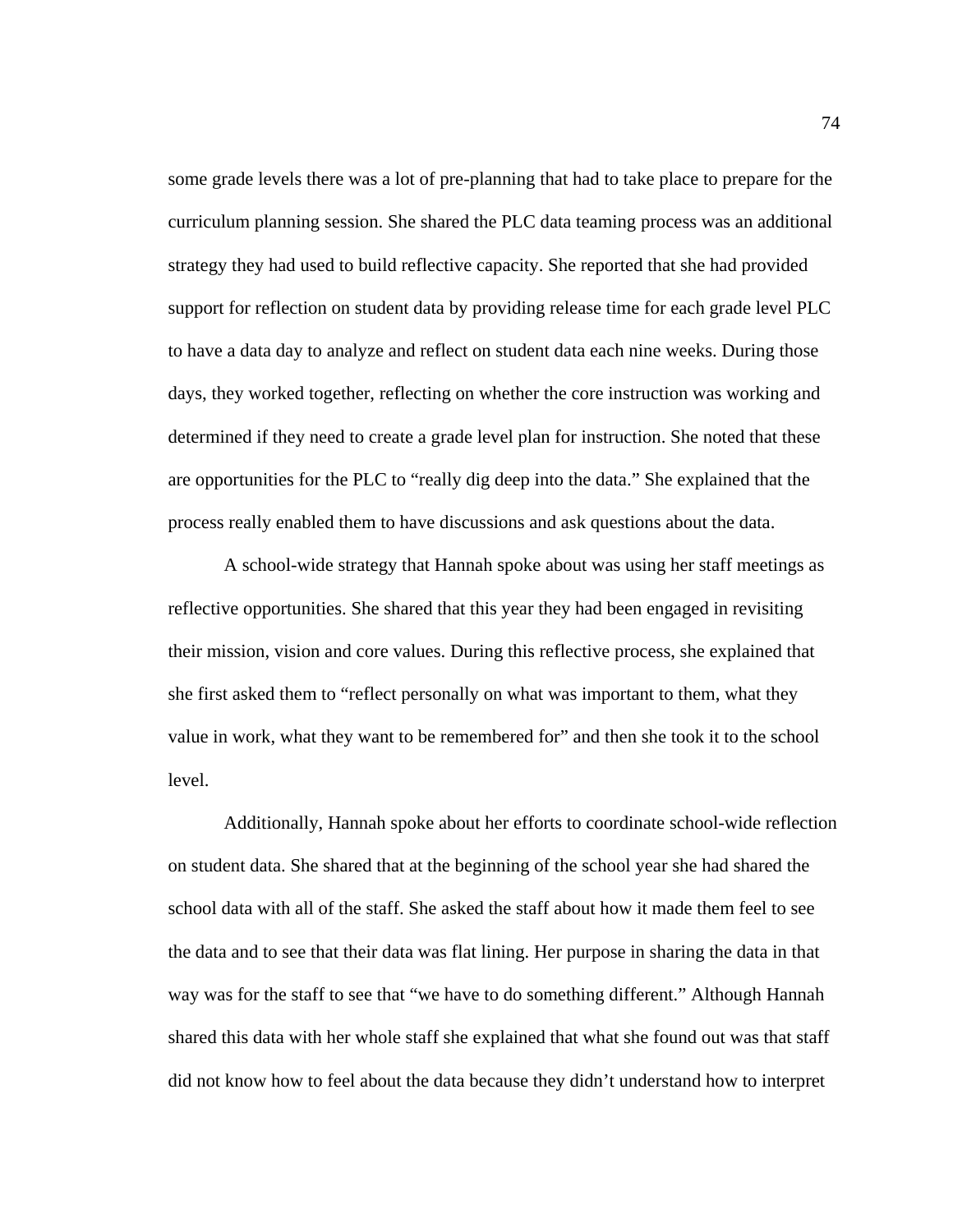it. One strategy that Hannah used to help her staff better understand the data and how to reflect upon it, was the presentation of data in a visual format, which enabled teachers to see their data for all students across grade levels and the school level. Hannah gave examples of intentional planning for reflection in examples of how the school improvement team and leadership team were using a text *Question behind the Question* to facilitate reflection. The challenge she shared was finding the time but it offered an opportunity to pose questions to shape their thinking in a reflective manner. Table 2 presents a summary of Hannah's reflective practices.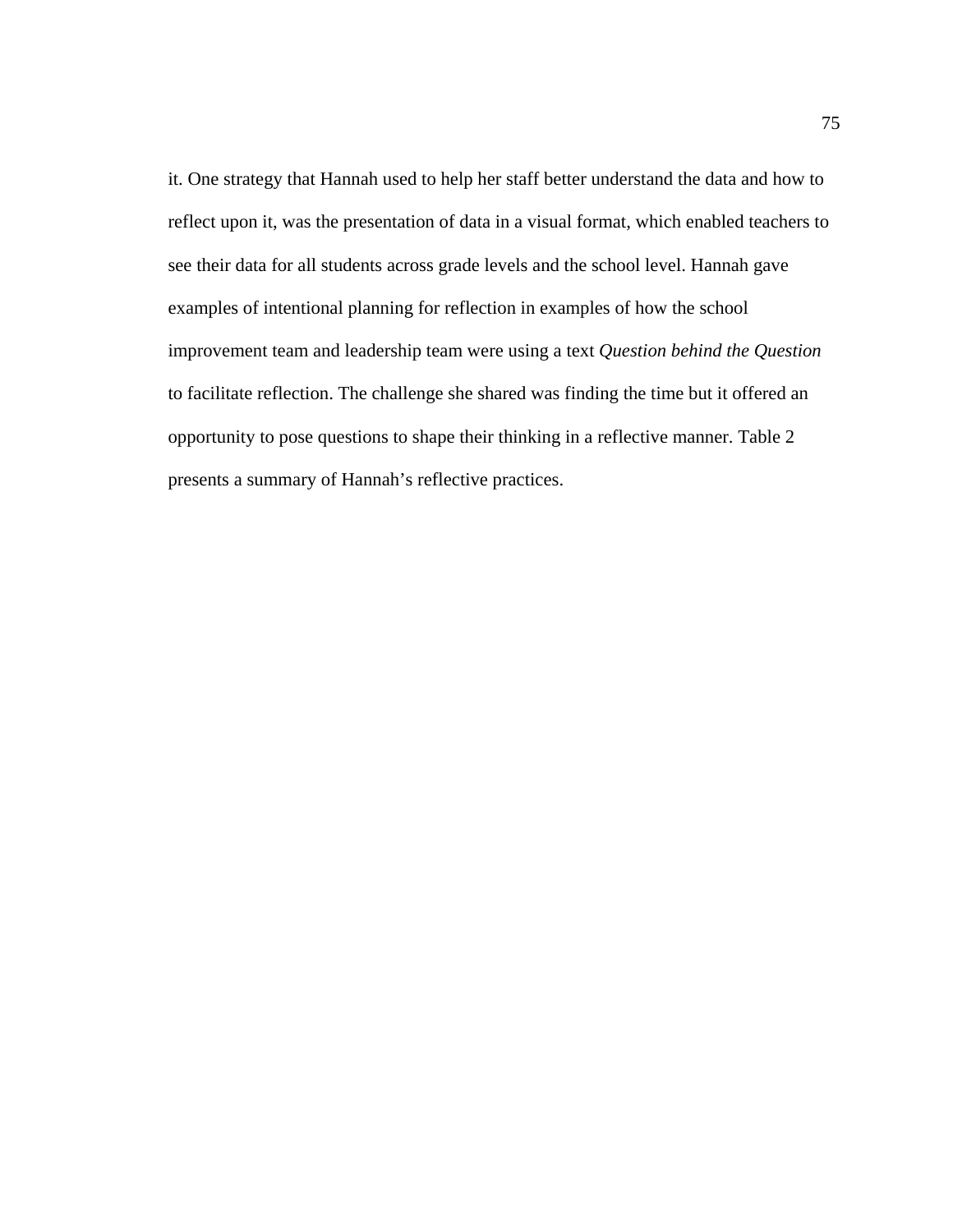## Table 2

# Hannah: Summary of Reflective Practices

| <b>Individual</b><br><b>Reflection</b><br><b>Strategies</b>                     | <b>Purpose</b>                                                           | <b>Type of</b><br><b>Reflection</b>                                      | <b>People</b>       | Resources/<br><b>Support</b>                                                          |
|---------------------------------------------------------------------------------|--------------------------------------------------------------------------|--------------------------------------------------------------------------|---------------------|---------------------------------------------------------------------------------------|
| Use of NC<br>Educator<br>Evaluation<br>System<br>(observations,<br>conferences) | Promote reflective<br>thinking about<br>practices, data,<br>observations | Reflection on past<br>instructional<br>actions, student<br>data          | Individual teachers | Time.<br>opportunity for<br>reflection,<br>administrative<br>support                  |
| Posing questions                                                                | Promote reflective<br>thinking about<br>practices, data,<br>observations | Reflection on past<br>instructional<br>actions, student<br>data          | Individual teachers | Time.<br>opportunity for<br>reflection.<br>administrative<br>support                  |
| Differentiated<br>support through<br>individual<br>conversations                | Promote reflective<br>thinking about<br>practices, data,<br>observations | Reflection on past<br>instructional<br>actions, student<br>data          | Individual teachers | Time,<br>opportunity for<br>reflection,<br>administrative<br>support                  |
| Individual<br>support for data<br>analysis                                      | Promote reflective<br>thinking about<br>practices, data,<br>observations | Reflection on past<br>instructional<br>actions, student<br>data          | Individual teachers | Time,<br>opportunity for<br>reflection.<br>administrative<br>support                  |
| <b>Collective</b><br><b>Reflection</b><br><b>Strategies</b>                     | <b>Purpose</b>                                                           | Type of<br><b>Reflection</b>                                             | <b>People</b>       | Resources/<br><b>Support</b>                                                          |
| Administrator<br>modeling of<br>reflection with<br>staff                        | Promote reflective<br>thinking as the<br>norm in the school              | Reflection on past<br>instructional<br>actions and data                  | All staff           | Reflective<br>guiding questions                                                       |
| Modeling with<br>PBIS team on<br>matrix and data                                | Promote reflection<br>on student data                                    | Reflection on past<br>instructional<br>practices, future<br>expectations | All staff           | Release time for<br>vertical data<br>analysis of PBIS<br>plan across<br>school        |
| Staff meeting<br>reflection on<br>instructional<br>practices and<br>core values | Promote reflection<br>on instructional<br>delivery                       | Reflection on core<br>values                                             | All staff           | <b>Books</b> for book<br>studies<br>Opportunities for<br>reflection on core<br>values |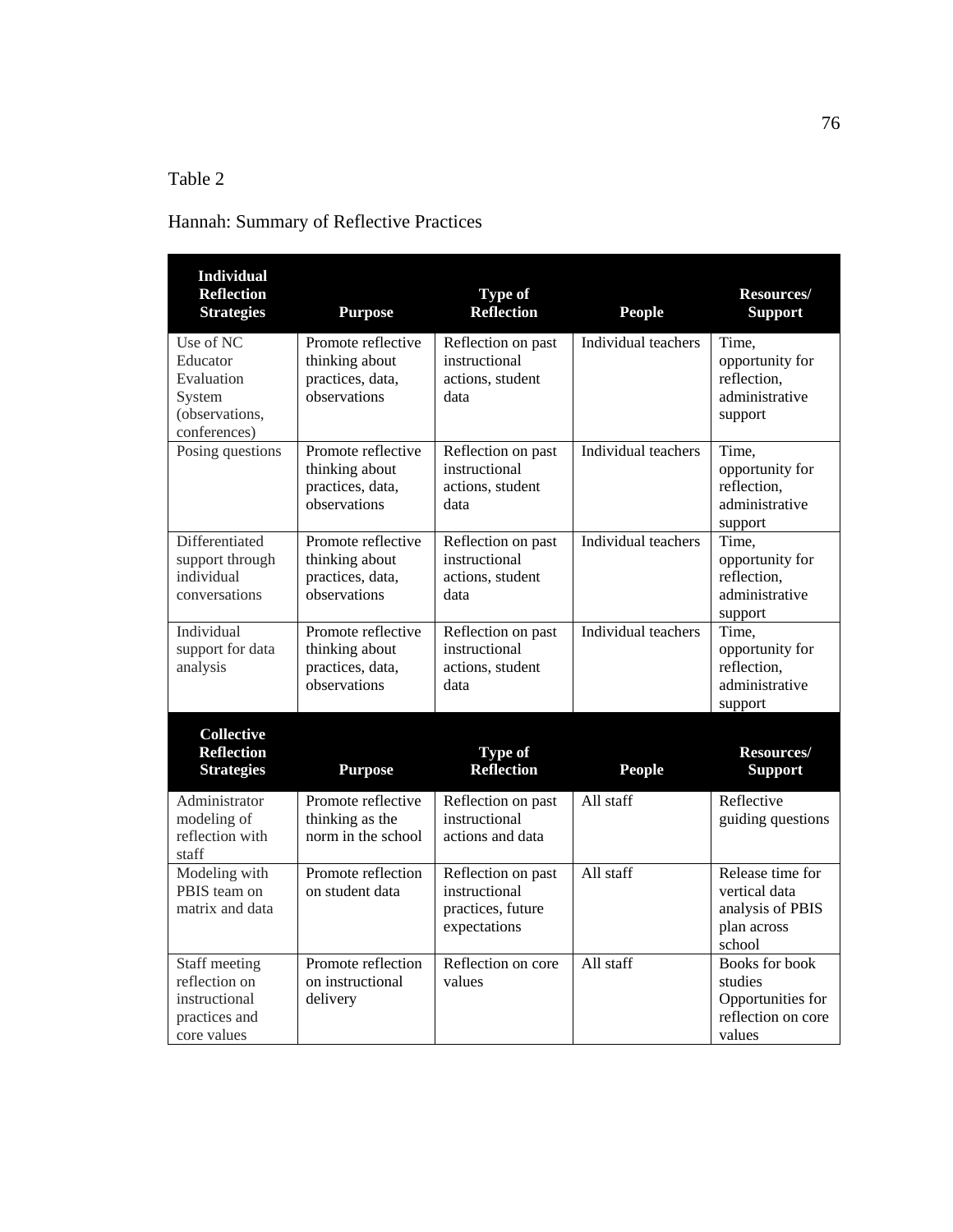#### **Abby: Kindergarten Teacher**

Abby, a Caucasian female, is a kindergarten teacher. Abby joyfully spoke about her teaching journey saying "It has been a wonderful journey. I have thoroughly enjoyed my teaching experience, my colleagues, and the students that I have hopefully helped grow." Over the past 34 years, Abby spent the majority of her career in kindergarten and second grade. Her experiences allowed her to teach in two elementary schools in her local school district. She described her classroom environment as a positive one with an emphasis on building strong relationships with students and parents.

Abby indicated that

Reflection is something that we do as teachers, as principals, as a staff, to think about what your role is in working with children, thinking about your lessons and how well they've gone or maybe some things that need to be improved upon, did it work, did it not work, those kinds of self-reflecting questions. If there are students that are doing really well, looking at how we can grow them more, challenge them. If there are students that are struggling, looking more at the whole child and what might be affecting that learning process.

Abby engaged in individual reflective practice daily, throughout the day as she was thinking. Abby shared that she was involved with reflecting on her end of year student data. "I've looked at what student needs are and what I can do in this next few weeks to prepare them further for first grade." Abby also indicated that she was involved with meeting with parents and helping them to reflect on what they needed to do to continue to help their children grow over the summer.

She noted that she was involved in reflective practice with her grade level colleagues as part of her professional learning community. She shared that during this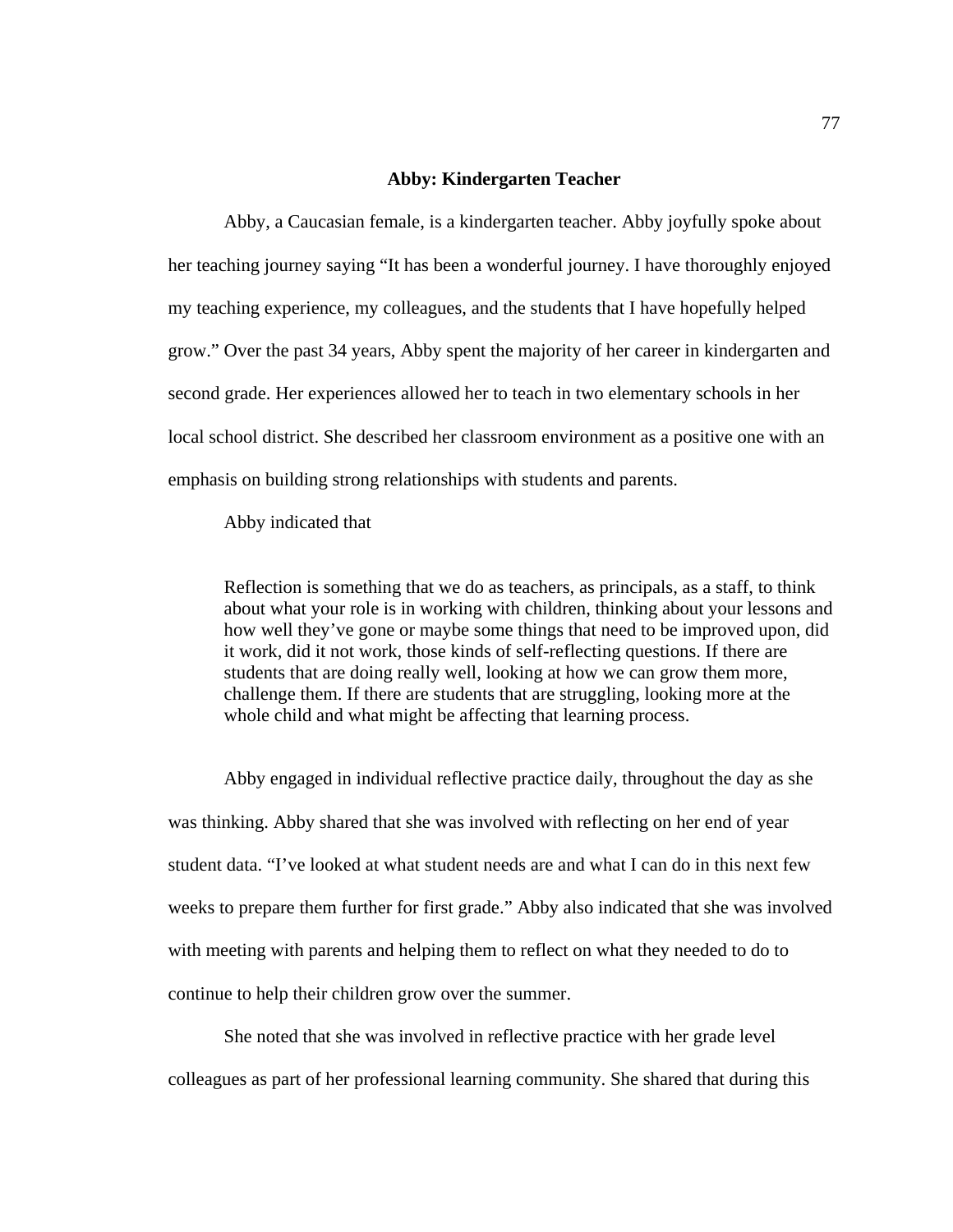time they talked about their practices, "what's working, what's not working, what could they do differently to help this particular child that is struggling or what can we do for those students that know this material and need to move on further." Abby met with her grade level PLC multiple times throughout the week, once to focus on student data and other times for planning. There were even some meetings that were coordinated between pre-kindergarten, kindergarten, and first grade to build vertical alignment to "see what we can do better to get the children prepared for first grade." Abby explained how reflection on her student data helped her to differentiate her instruction.

In the area of school-wide reflection, Abby noted that twice a month the staff came together to meet as a full staff to discuss data pre-kindergarten through fifth grade as well as discuss how things were going throughout the building. She shared that she felt these school-wide opportunities were due to the "wonderful vision" of her principal, Hannah. She felt her principal did a "wonderful job of bringing us together as a building, as a family."

There was a theme for each school year, and the staff were provided with books for the theme each year. During the year, principal Hannah engaged them in staff exercises and reflected on "how it relates to us as a staff with our work with the children." The school-wide theme for this school year was "love, serve, and care." As a school they reflected on "how they serve their students, how they show them they care, and how they show them they love them." The focus was on the tools teachers use in their classrooms.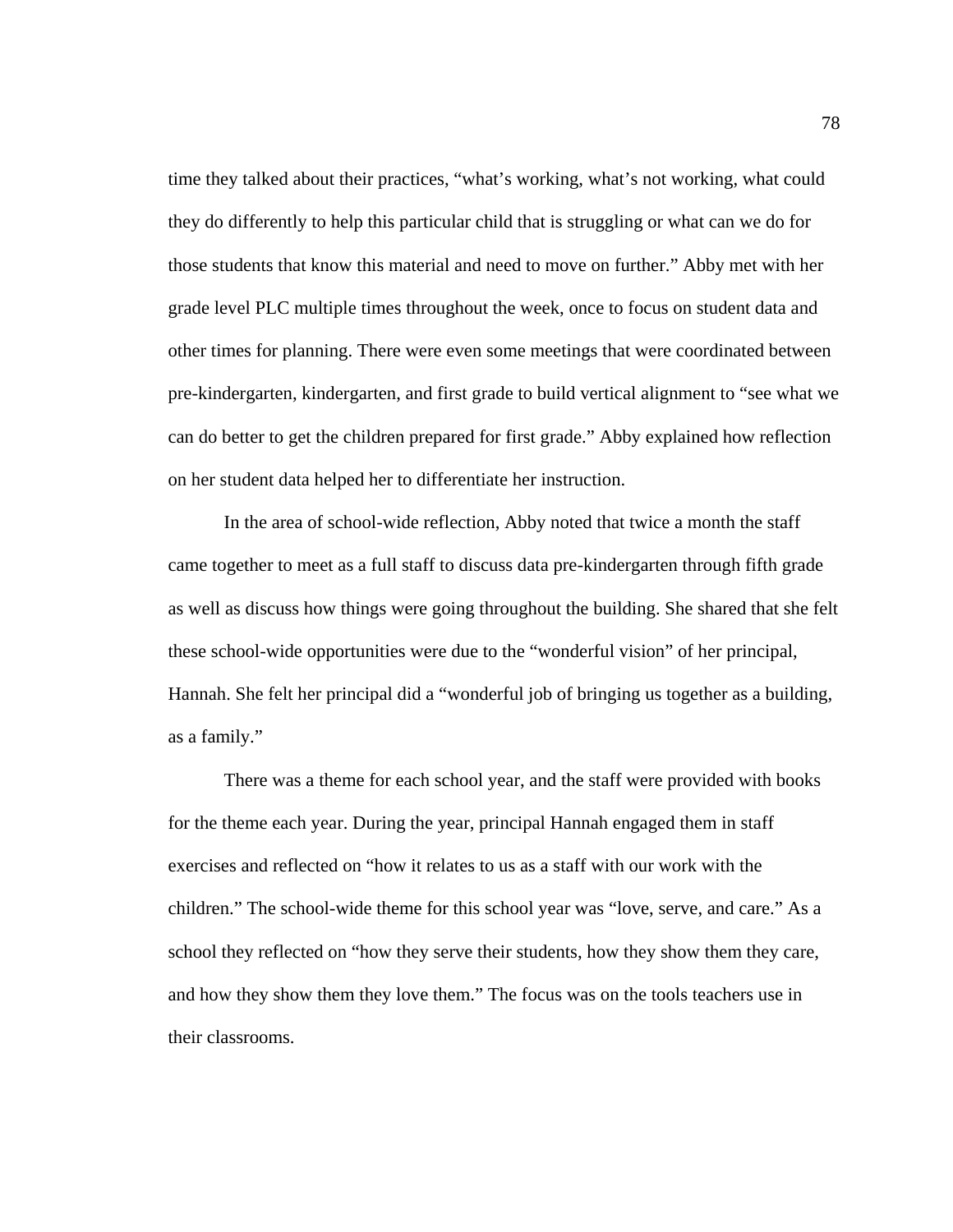Abby referenced other PLC work that she was involved with school-wide including cross curriculum and vertical alignment meetings each nine weeks. During those meetings everyone checked in and made sure they were on track for preparing students for the next grade level. Abby concluded by sharing the reflective work that the school as a whole was involved in as they examined their work ethics as a school. She mentioned that all members of the school were involved in this process and that they utilized small groups of staff all mixed together to determine four to five words that represented the school's work ethic. Table 3 presents a summary of Abby's reflective practices.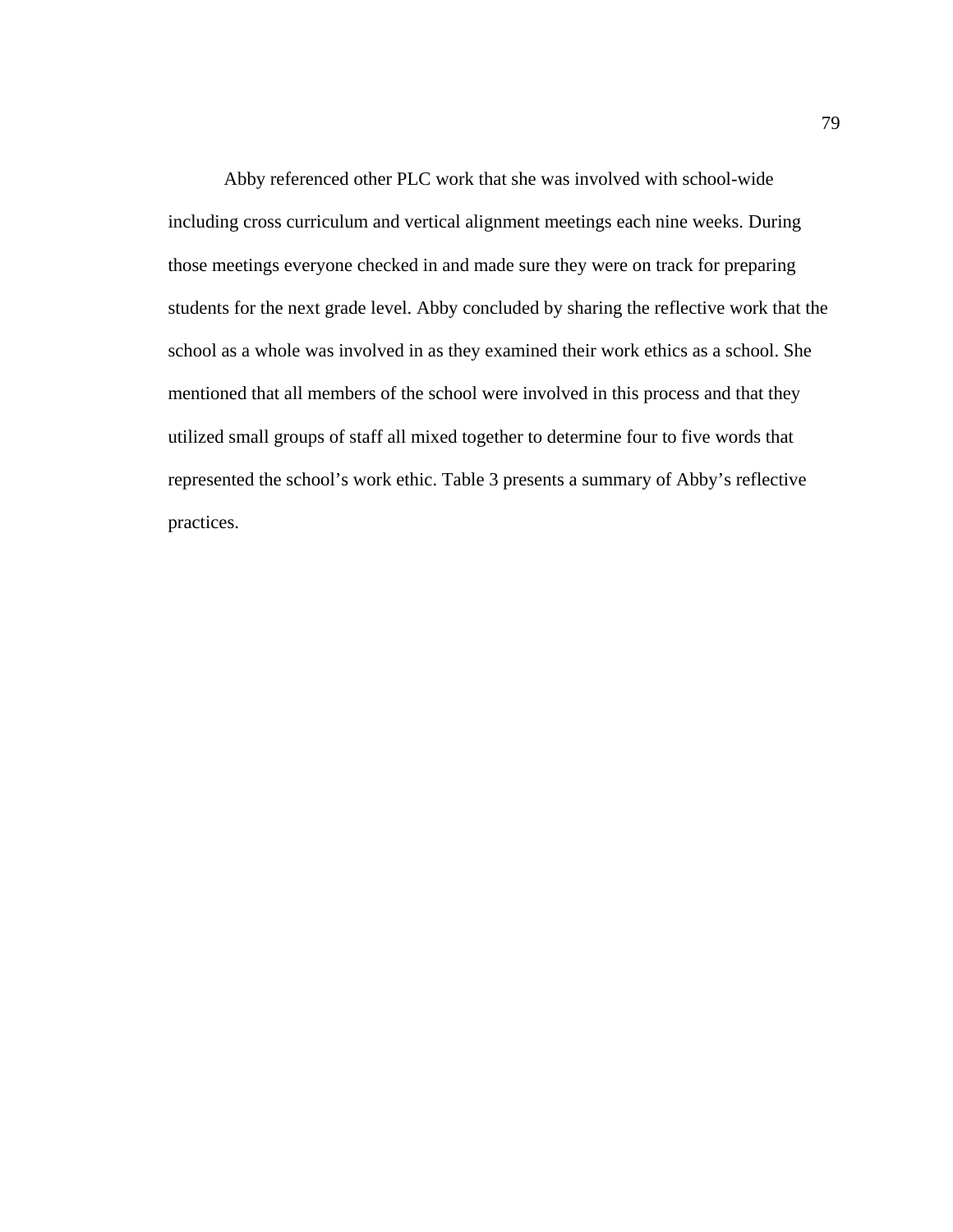## Table 3

# Abby: Summary of Reflective Practices

| <b>Individual</b><br><b>Reflection</b><br><b>Strategies</b>  | <b>Purpose</b>                                                                             | Type of<br><b>Reflection</b>                                             | <b>People</b>       | <b>Resources/</b><br><b>Support</b>                                                                                   |
|--------------------------------------------------------------|--------------------------------------------------------------------------------------------|--------------------------------------------------------------------------|---------------------|-----------------------------------------------------------------------------------------------------------------------|
| Daily reflection<br>throughout the<br>day                    | Reflection on<br>student data and<br>instructional<br>practices                            | Reflection in<br>action<br>Reflection on<br>action                       | Individual teachers | Time and<br>opportunities<br>for reflection                                                                           |
| Reflection on<br>student data                                | Reflection on<br>student data and<br>instructional<br>practices                            | Reflection on<br>action                                                  | Individual teachers | Time,<br>opportunities<br>and support with<br>data analysis and<br>reflection                                         |
| Individual<br>support for data<br>analysis                   | Promote reflective<br>thinking about<br>practices, data,<br>observations                   | Reflection on past<br>instructional<br>actions, student<br>data          | Individual teachers | Time.<br>opportunity for<br>reflection.<br>administrative<br>support                                                  |
| <b>Collective</b><br><b>Reflection</b><br><b>Strategies</b>  | <b>Purpose</b>                                                                             | <b>Type of</b><br><b>Reflection</b>                                      | <b>People</b>       | Resources/<br><b>Support</b>                                                                                          |
| PLC reflection on<br>curriculum and<br>data                  | Promote reflective<br>thinking as the<br>norm in the school                                | Reflection on past<br>instructional<br>actions and data                  | <b>PLCs</b>         | Support for<br>understanding<br>data and<br>curriculum<br>mapping<br>Release time for<br>PLC data days,<br>curriculum |
| Vertical<br>reflection on<br>curriculum and<br>data          | Promote reflection<br>on vertical<br>progression of<br>curriculum and<br>school level data | Reflection on past<br>instructional<br>practices, future<br>expectations | All staff           | mapping<br>Release time for<br>vertical team data<br>reflection and<br>examination of<br>curriculum                   |
| Staff meetings<br>focused on<br>reflection on core<br>values | Promote reflection<br>on core values as a<br>school                                        | Reflection on core<br>values                                             | All staff           | <b>Books for book</b><br>studies<br>Time and<br>opportunities for<br>all staff to come<br>together                    |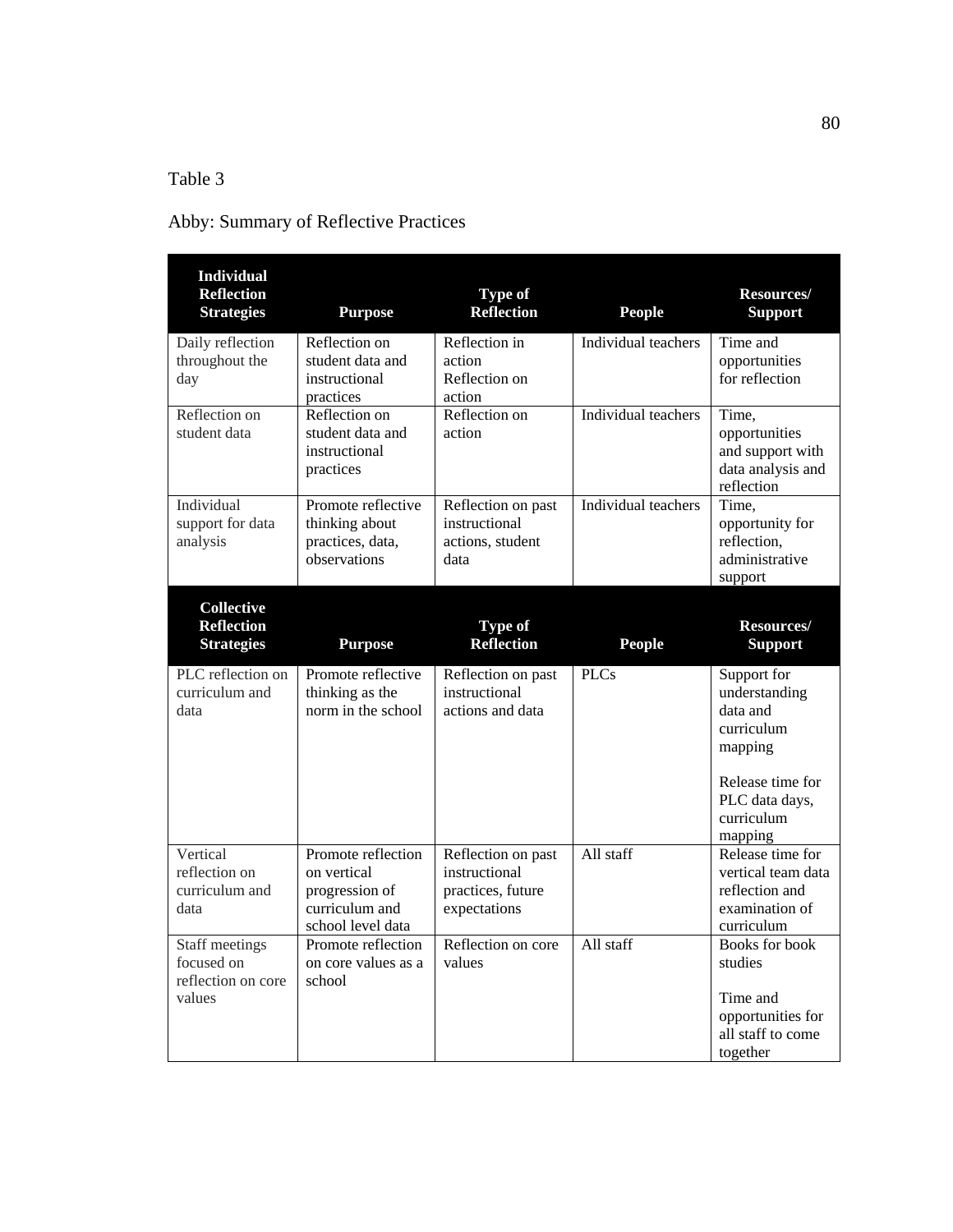### **Brenda: Third-Grade Teacher**

Brenda, a Caucasian female, is a third-grade teacher at Oceanside Elementary School. During that time Brenda taught both second and third grades. Brenda described her classroom as being structured and more traditional. She noted that she was very timeand task- oriented within her classroom. Brenda also shared that she was open to trying out new strategies but noted that some things in her classroom work for her students and those are the things that she continued to use.

Brenda defined reflective practice in relation to teaching, as "looking back." She shared that she was engaged in both individual and PLC reflective practice opportunities. Brenda noted that she was constantly thinking and asking questions about how to improve instruction. As a result of her individual reflective practice she shared that she sought out help from her PLC. Brenda shared that her principal, Hannah, helped her to grow in her individual reflective practice through observation feedback and using data. Brenda's principal also provided information and resources as a support for her PLC. Most of all, Brenda shared the most important support from her principal was her "belief in me."

Brenda discussed the opportunities they were engaged in as a PLC for reflection such as how they had thought about the best use of their time, reflected as a team on data and curriculum, and time for collaboration which helped promote reflection. Her principal, Hannah, provided them with time to meet quarterly and reviewed their student data as a PLC. During those meetings they discussed assessment data, where they needed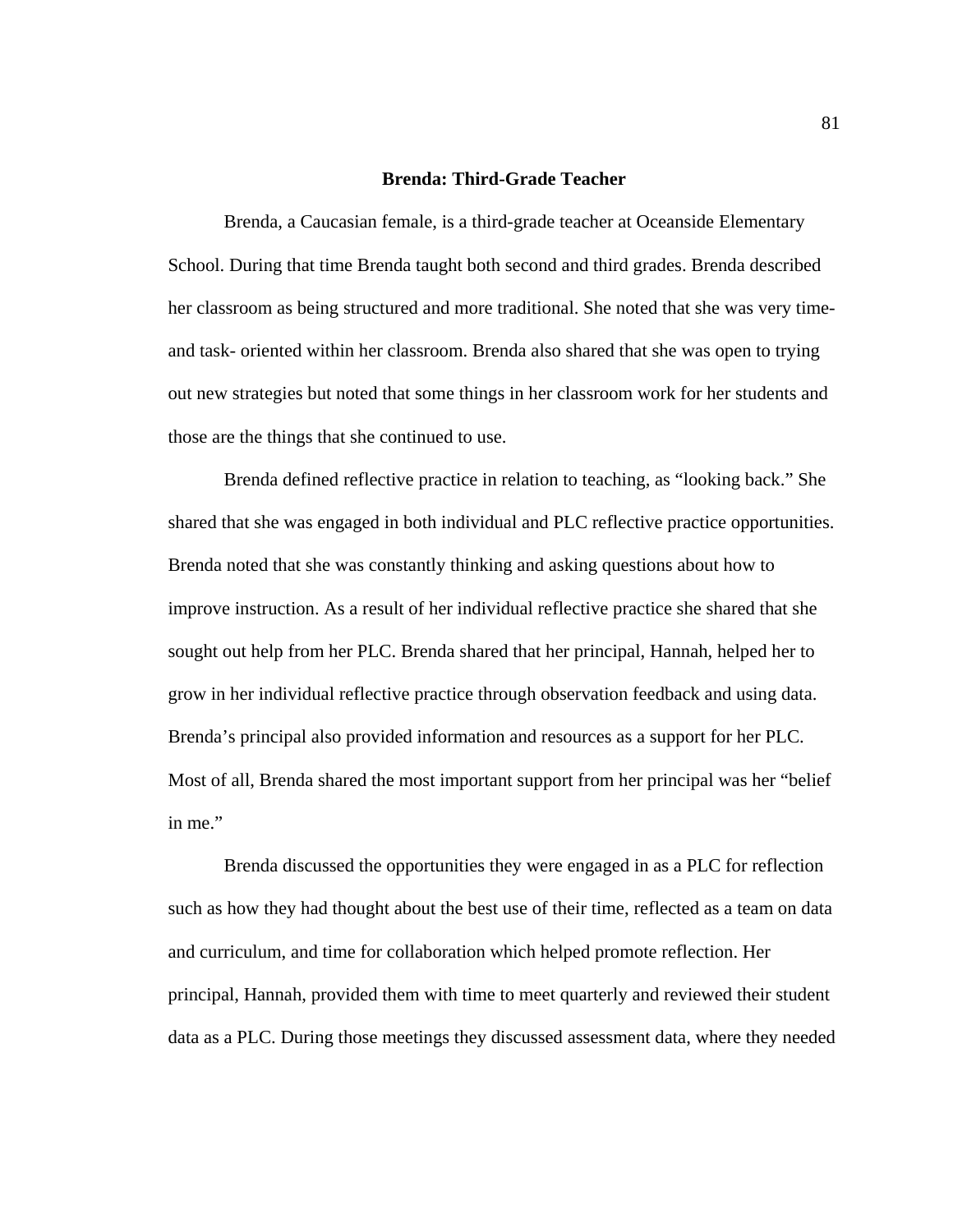to go instructionally to meet student needs, and monitored their grade level plan to determine if it was effective for core instruction.

Additionally, as a PLC, they created their professional development plans. One goal on the professional development plan was a school goal on how they used the data team process to analyze student data. Brenda addressed the crucial nature of how they reflected as a team, when she said, "If you don't reflect as a team or group you won't improve. It is important to 'recognize and see the deficit.'" Brenda shared that the bulk of the reflection that her PLC did was through discussion. In fact, Brenda stated, "We're always asking for help, asking questions, making sure we understand and trying to figure out what needs to happen."

She shared that expectations for reflection were communicated through the processes her principal used in staff meetings and PLC meetings. Brenda noted her principal's expectation was that they consistently use the data team process, identify needs, and refine instruction. Brenda shared that her principal supported these efforts by listening, offering suggestions and guiding them through the process. Brenda clarified that her principal did not lead the PLC data reflection but guided them and helped them develop more ownership in the process.

 Brenda spoke about school-wide opportunities for reflection through grade level transition meetings, in which grade levels met with grade levels above and below them. She shared her experience stating, "We talked to second grade and showed them the verbiage of the standard, the rigor level, and how we needed them to see that and take that into their planning to prepare students for third grade." Brenda shared that these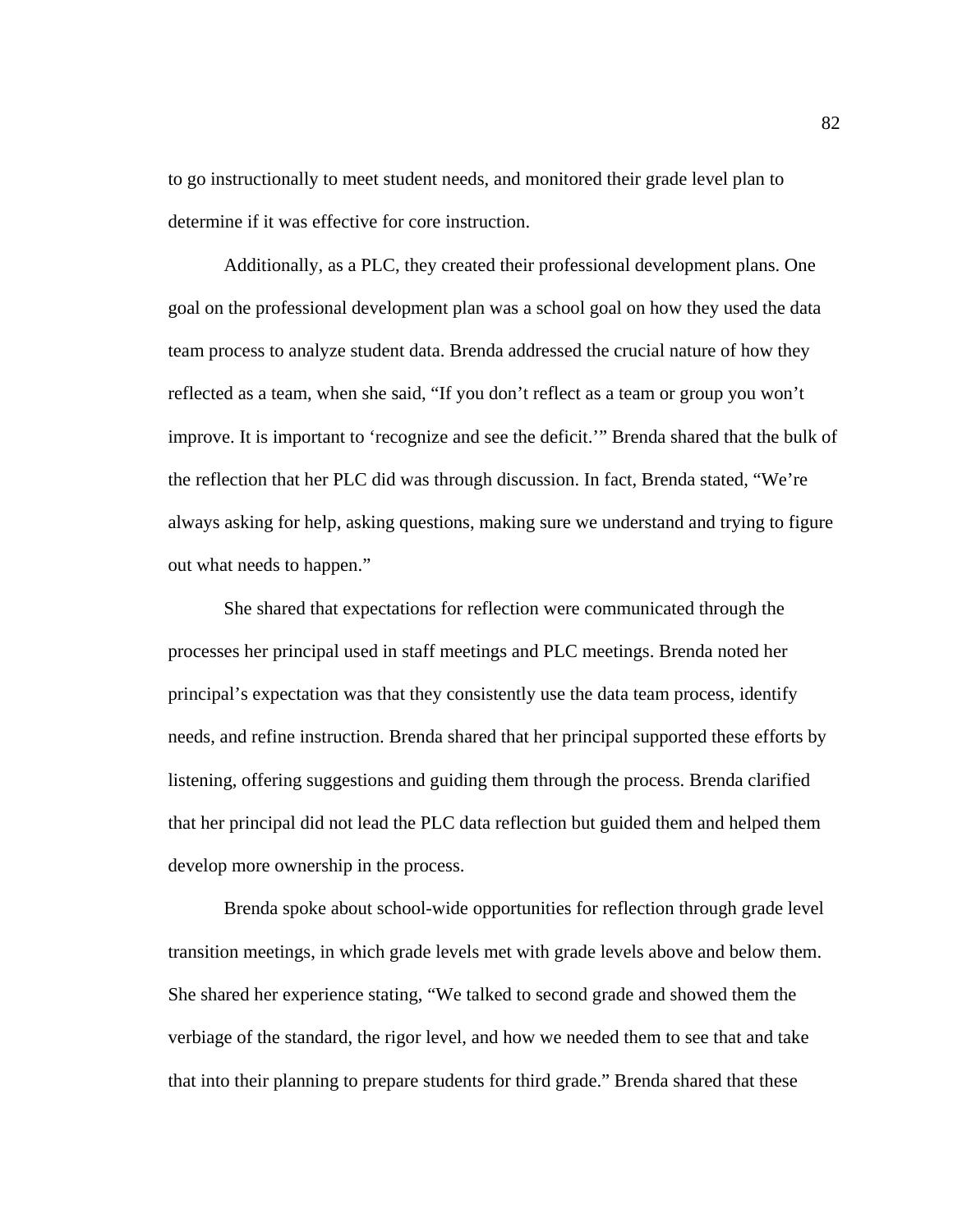meetings were opportunities for reflection on instruction and curriculum, not a blame game. Brenda also shared that her principal, Hannah, engaged the whole staff in book studies that she felt would help them to grow, such as helping us to build relationships and school culture.

Brenda talked about the importance of everyone working toward the same goal of helping students to be successful. She noted that Hannah developed norms to problem solve issues and that she was open to explaining herself. She explained that trust and relationships were important components to reach goals for her students with her team. Table 4 presents a summary of Brenda's reflective practices.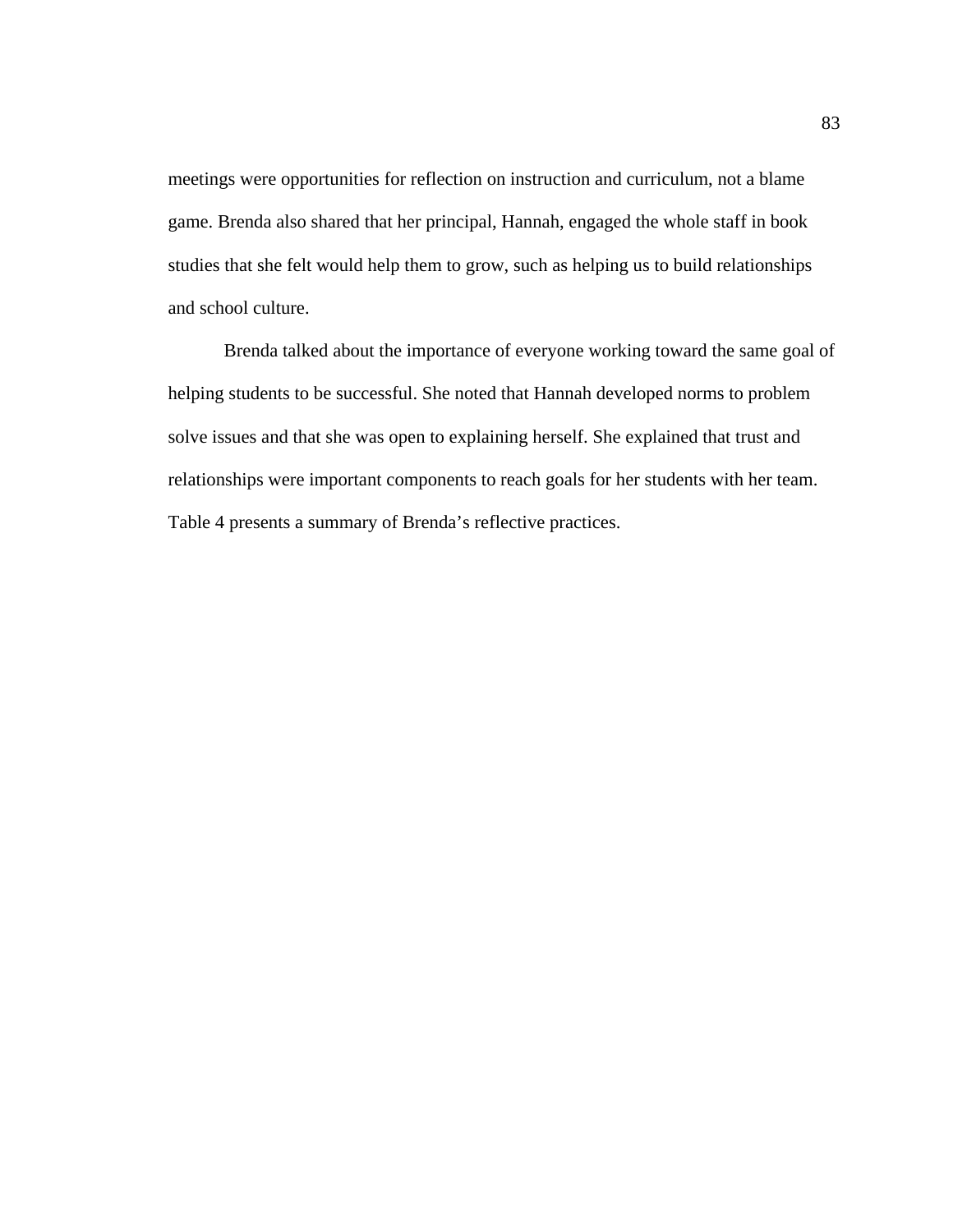## Table 4

# Brenda: Summary of Reflective Practices

| <b>Individual</b><br><b>Reflection</b><br><b>Strategies</b>                                                | <b>Purpose</b>                                                                                              | Type of<br><b>Reflection</b>                                       | <b>People</b>                                 | <b>Resources/</b><br><b>Support</b>                                                                                 |
|------------------------------------------------------------------------------------------------------------|-------------------------------------------------------------------------------------------------------------|--------------------------------------------------------------------|-----------------------------------------------|---------------------------------------------------------------------------------------------------------------------|
| Reflection on<br>instruction by<br>thinking and<br>asking questions                                        | Reflection on<br>instructional<br>practices                                                                 | Reflection in, on<br>and for future<br>instructional<br>actions    | Individual<br>teachers                        | Support with<br>reflective feedback<br>and guiding<br>questions                                                     |
| Reflection on<br>student data                                                                              | Reflection on<br>student data and<br>instructional<br>practices                                             | Reflection on and<br>for future<br>instructional<br>actions        | Individual<br>teachers                        | Time and support<br>with understanding<br>student data                                                              |
| Observation<br>feedback and<br>belief in me as a<br>teacher                                                | Developing<br>reflective capacity                                                                           | Reflection on<br>actions<br>for future<br>instructional<br>actions | Individual<br>teachers                        | Support with<br>reflective feedback,<br>guiding questions<br>belief in individual<br>teacher capacity to<br>reflect |
| <b>Collective</b><br><b>Reflection</b><br><b>Strategies</b>                                                | <b>Purpose</b>                                                                                              | Type of<br><b>Reflection</b>                                       | <b>People</b>                                 | Resources/<br><b>Support</b>                                                                                        |
| PLC reflection on<br>student data,<br>curriculum, and<br>instructional<br>practices by<br>asking questions | <b>Building PLC</b><br>capacity to reflect<br>and analyze<br>student data and<br>instructional<br>practices | Reflection on<br>student data and<br>instructional<br>actions      | PLC grade level<br>members                    | Administrator<br>support of PLC for<br>data and<br>curriculum<br>reflection                                         |
| <b>PLC</b><br>development of<br>professional<br>development plan<br>on student data                        | Reflect on PLC<br>capacity with the<br>data team process                                                    | Reflection in, on<br>and for future<br>actions                     | PLC grade level<br>members                    | Support of PLC in<br>understanding the<br>data team process                                                         |
| Vertical<br>transition<br>meetings across<br>grade levels                                                  | Reflecting on<br>curriculum and<br>instructional<br>practices across<br>grade levels                        | Reflection on and<br>for future actions                            | Vertical team<br>members across<br>the school | Time and<br>opportunities for<br>reflection across<br>grade levels                                                  |
| School-wide<br>opportunities for<br>reflection on<br>school data                                           | Reflection on data<br>as a cultural<br>expectation across<br>the school                                     | Reflection in, on<br>and for future<br>actions                     | All staff                                     | Time, opportunities<br>and support<br>reflecting on<br>school data                                                  |
| School-wide<br>book studies to<br>build<br>relationships and<br>culture                                    | Reflection on<br>relationships<br>across the school                                                         | Reflection on<br>relationships and<br>cultural<br>implications     | All staff                                     | Providing<br>opportunities to<br>reflect on<br>relationships and<br>school culture                                  |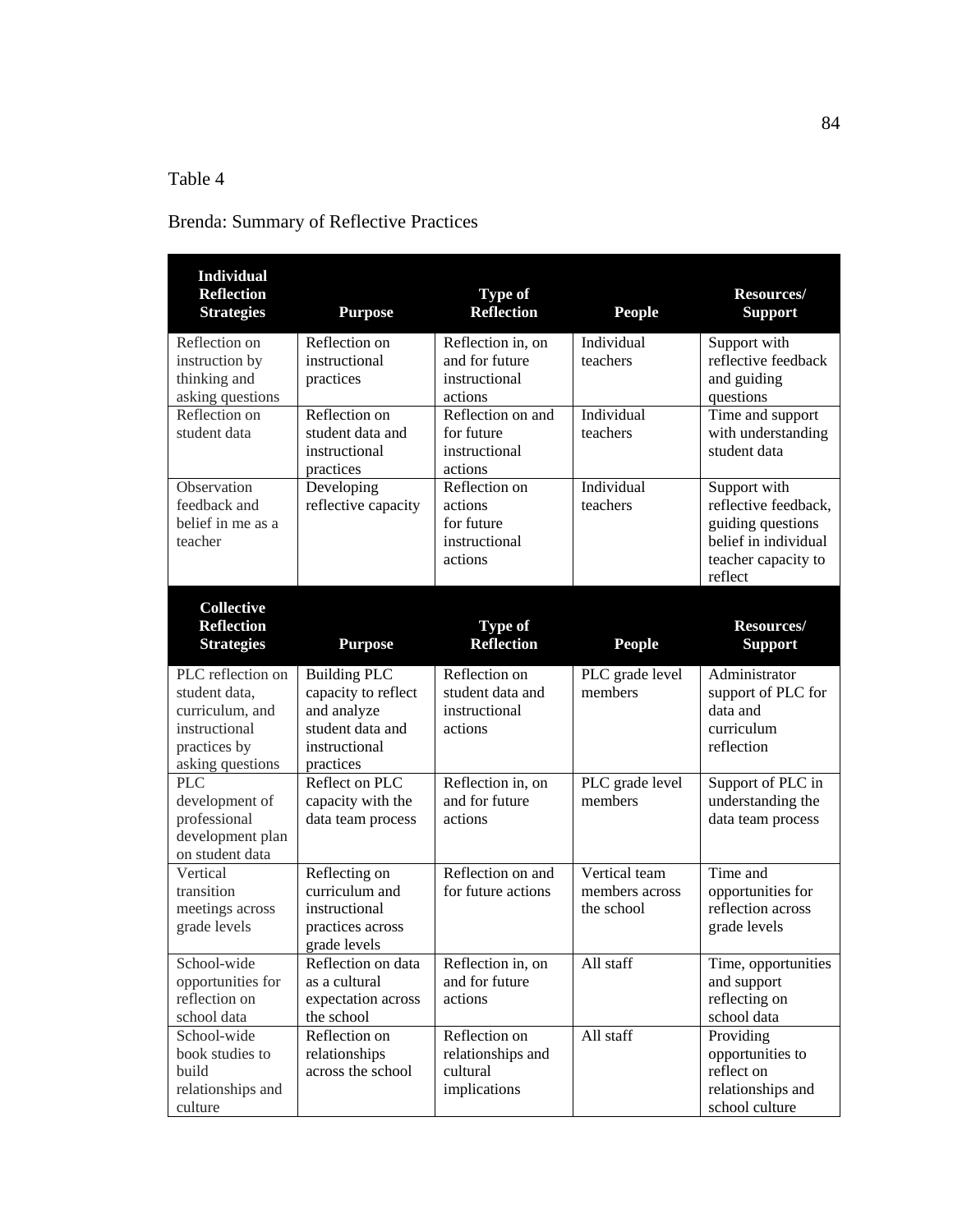### **Candace: First-Grade Teacher**

Candace, a Caucasian female, is a first grade teacher at Oceanside Elementary. Candace had a student teacher working in her classroom with her all year. She shared that she thought about reflection as reflecting on what she taught and how she would change it. Candace addressed the need for her as an individual to reflect to ensure that her students were prepared for the next grade level. Candace also spoke about her individual reflections on the content standards. She indicated that this was a focus for her because she was new to the grade level and the standards. Her goal was to ensure that she went in and "started doing teaching and things the way I wanted to, not the way that it's necessarily always been done."

 Candace indicated that she felt having a student teacher caused her to focus more on exactly what she was supposed to be teaching. She clarified this by sharing that she felt an obligation to model reflecting on the standards and resources for the student teacher. Candace explained this process helped her to focus more intently on the standards rather than just skimming the surface. Candace also shared that her principal, Hannah, promoted individual reflective practice through staff development, and modeled clearly what the expectation for reflection is and what it should look like. Candace discussed other opportunities and strategies that her principal, used to support her individual reflection including daily walkthroughs.

 Additionally, Candace indicated that her principal, Hannah, used the North Carolina Educator Evaluation tool to promote reflection when she did her observation. Candace stated, "I feel like when we have our observation, it's about me, how I'm doing,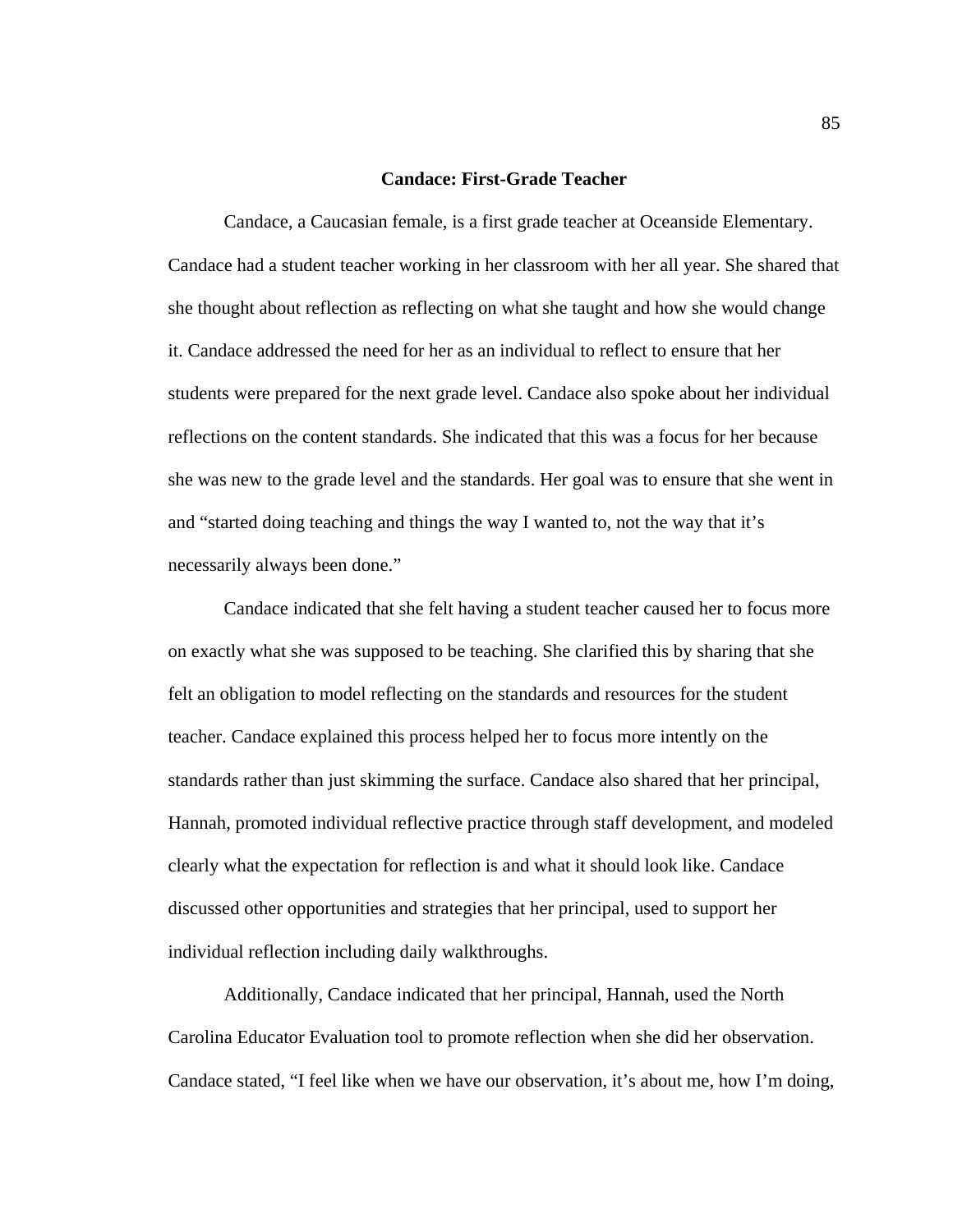what I can do better." Candace spoke about suggestions that her principal shared after an observation stating, "The feedback after the observation both acknowledged and affirmed the work that she was doing."

 Candace spoke about the collaborative reflective practice sessions she was involved with at school. She stated that there were PLC meetings on Tuesday afternoons of each week. She discussed the fact that it was also an opportunity where she talked with colleagues and problem solved if there was something instructionally that a classroom struggled with. The principal provided support for the grade level by providing the grade level with administrative support, a spreadsheet, helping them enter their data, and giving them leniency to figure out a data system that best worked for them. Candace shared that her principal sent her to a PLC staff development and stressed that this was an important support. She stated, "This really helped me with you know, being more reflective. As part of the administrative support for implementing the PLC the assistant principal attended the PLC and helped them to look at their data and determine the next steps."

 Candace shared the fact that her principal, Hannah, provided her with "data days." These days gave her and her PLC an opportunity to look at their overall data both individually and as a grade level. She noted these opportunities gave both the teacher and the PLC an opportunity to follow up with those that needed help. Her principal, Hannah, was a part of the meetings and her presence helped the PLC determine norms for proficiency. As a PLC with the help of their principal they decided "up front what we feel is proficient, whether they're close or far away and who needs intervention."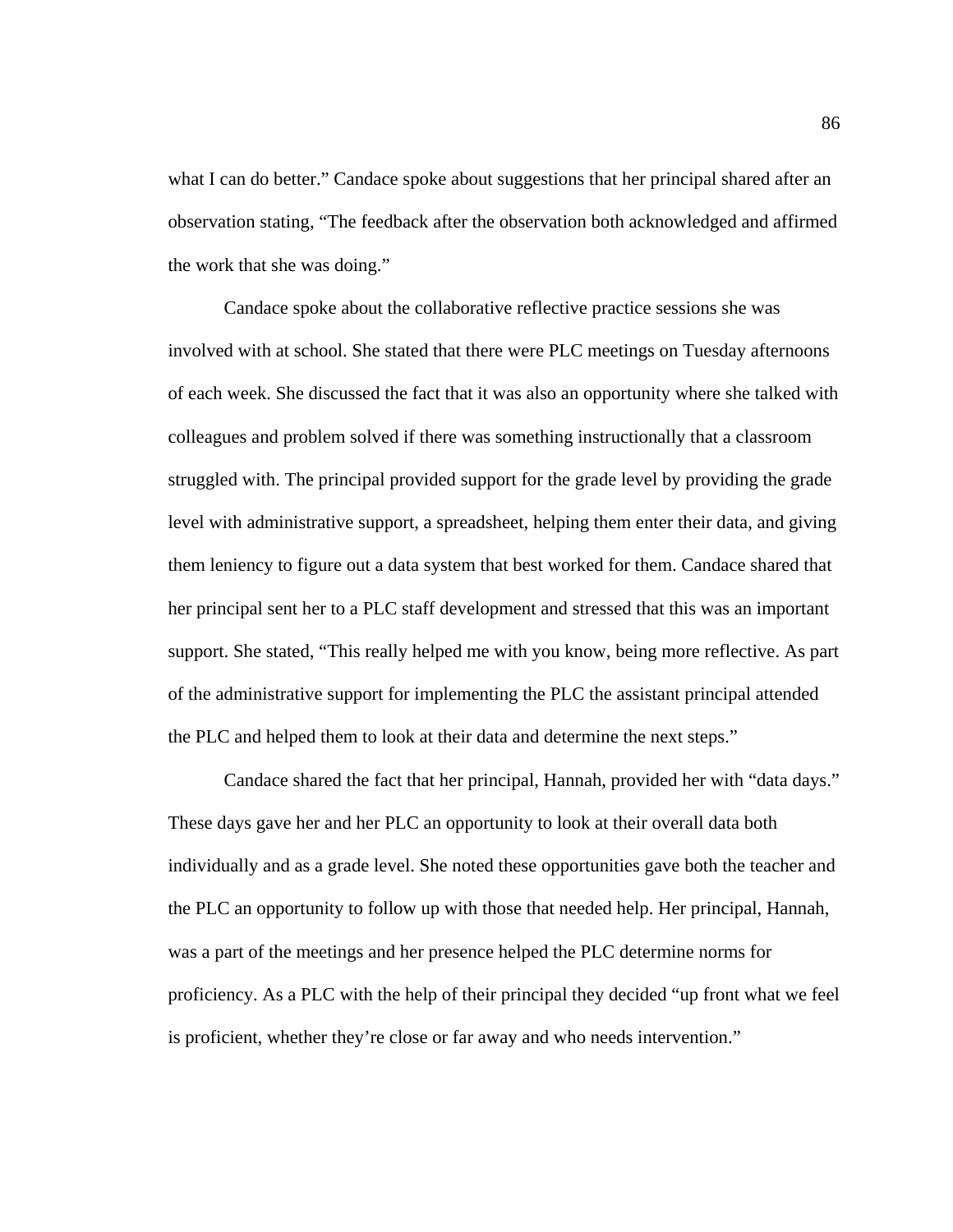This grade level support for each PLC team was provided as part of the data team process. Candace shared that "as a whole, this was something that they had never really done as teachers, to actually analyze the data." Candace indicated that analyzing student data made a large impact on instruction. This analysis allowed them to better meet the needs of their students as they reflected on student data from their common formative assessments based on content standards and they were able to see growth in student learning. She explained that "with everybody talking about numbers and our data and all, it really keeps it at the forefront and makes us think about it a lot more." She shared that her principal's expectation for reflection stating, "She expects us all to do that, but I don't think that she assumes that everyone's doing it, she's encouraged us a lot to be reflective to make sure we're doing the best for each individual child not just the whole group." Table 5 presents a summary of Candace's reflective practices.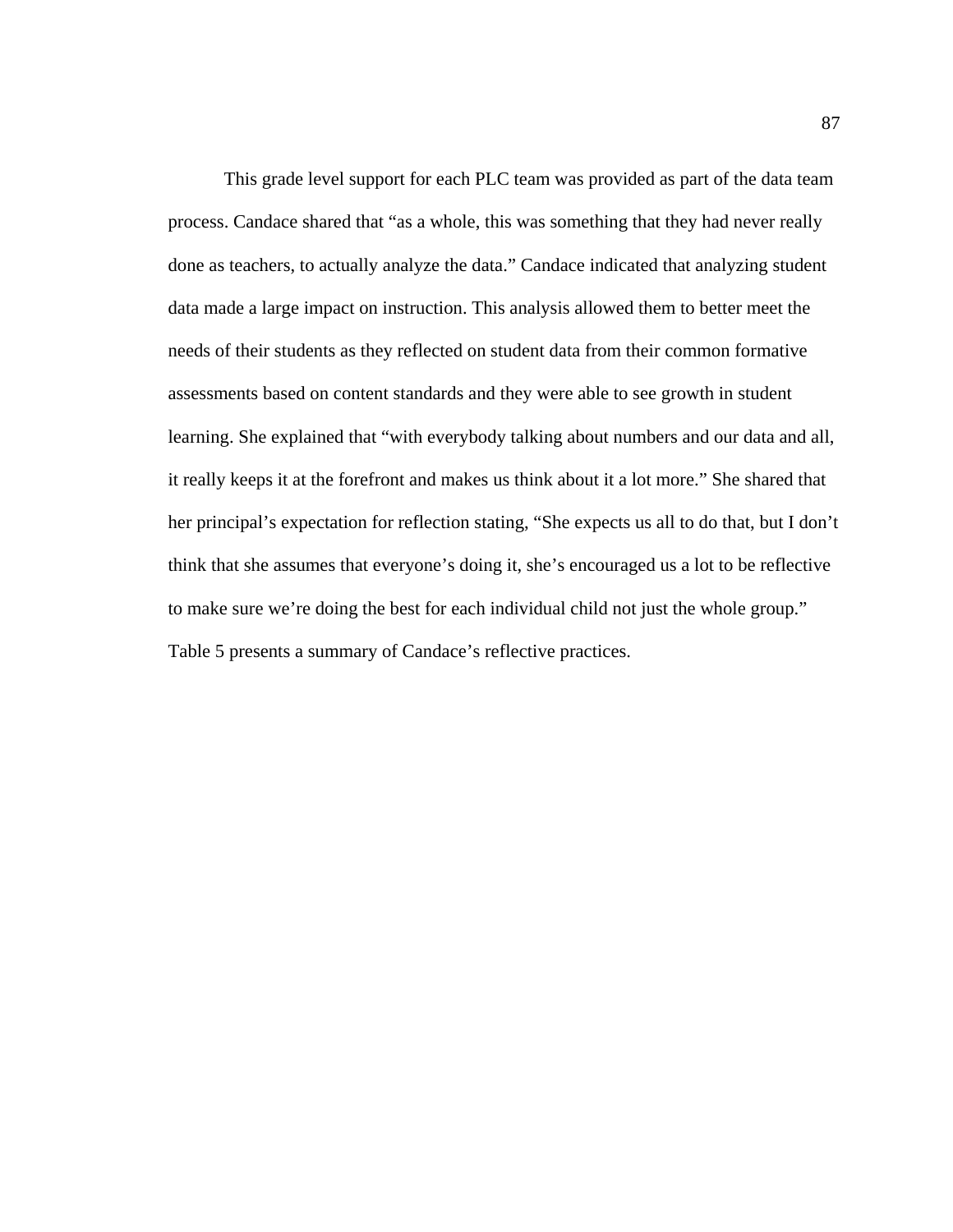## Table 5

# Candace: Summary of Reflective Practices

| <b>Individual</b><br><b>Reflection</b><br><b>Strategies</b>                                                                         | <b>Purpose</b>                                                                                                                        | <b>Type of</b><br><b>Reflection</b>                                                                                 | <b>People</b>              | Resources/<br><b>Support</b>                                                                                                                                                        |
|-------------------------------------------------------------------------------------------------------------------------------------|---------------------------------------------------------------------------------------------------------------------------------------|---------------------------------------------------------------------------------------------------------------------|----------------------------|-------------------------------------------------------------------------------------------------------------------------------------------------------------------------------------|
| Reflection on<br>student<br>preparedness for<br>the next grade level                                                                | Promote reflection<br>on instructional<br>practices and<br>student needs                                                              | Reflection on<br>and for future<br>instructional<br>actions                                                         | Individual<br>teachers     | Time and<br>opportunities for<br>reflection                                                                                                                                         |
| Reflection on<br>content standards                                                                                                  | Promote reflection<br>on content<br>standards and<br>instructional<br>practices                                                       | Reflection on<br>and for future<br>instructional<br>actions                                                         | Individual<br>teachers     | Instructional<br>leadership support<br>with reflecting to<br>identify priority<br>standards                                                                                         |
| Modeling<br>reflection with<br>student teacher on<br>curriculum and<br>instructional<br>practices                                   | Developing<br>reflective capacity<br>to reflect on<br>content standards<br>and instructional<br>practices                             | Reflection on<br>actions<br>for future<br>instructional<br>actions                                                  | Individual<br>teachers     | Providing support by<br>listening, providing<br>feedback, and posing<br>reflective questions                                                                                        |
| Walkthrough<br>feedback and North<br>Carolina educator<br>evaluation<br>observation<br>feedback                                     | Promote reflection<br>on instructional<br>practices and<br>instructional<br>delivery models                                           | Reflection in, on<br>and for future<br>instructional<br>actions                                                     | Individual<br>teachers     | Providing support by<br>providing feedback,<br>and posing reflective<br>questions                                                                                                   |
| <b>Collective</b><br><b>Reflection</b><br><b>Strategies</b>                                                                         | <b>Purpose</b>                                                                                                                        | <b>Type of</b><br><b>Reflection</b>                                                                                 | <b>People</b>              | Resources/<br><b>Support</b>                                                                                                                                                        |
| PLC reflection on<br>data analysis,<br>curriculum, and<br>instructional<br>practices                                                | Promote reflection<br>on curriculum,<br>instruction and<br>student data with<br>grade level PLCs                                      | Reflection on<br>student data and<br>instructional<br>actions                                                       | PLC grade level<br>members | Instructional support<br>for PLC with<br>curriculum planning<br>Provide release days<br>for PLCs to analyze<br>student data                                                         |
| Administrator<br>modeling through<br>school wide staff<br>development<br>including staff<br>development on the<br>data team process | Sets the norm for<br>reflective practice<br>throughout the<br>school and builds<br>capacity of staff to<br>reflect on student<br>data | Reflection on<br>and for action<br>Reflection on<br>past actions,<br>instructional<br>practices and<br>student data | All staff                  | Administrator<br>modeling of<br>reflection with staff<br>Providing staff<br>development on the<br>data team process and<br>leniency to figure out<br>a system for<br>analyzing data |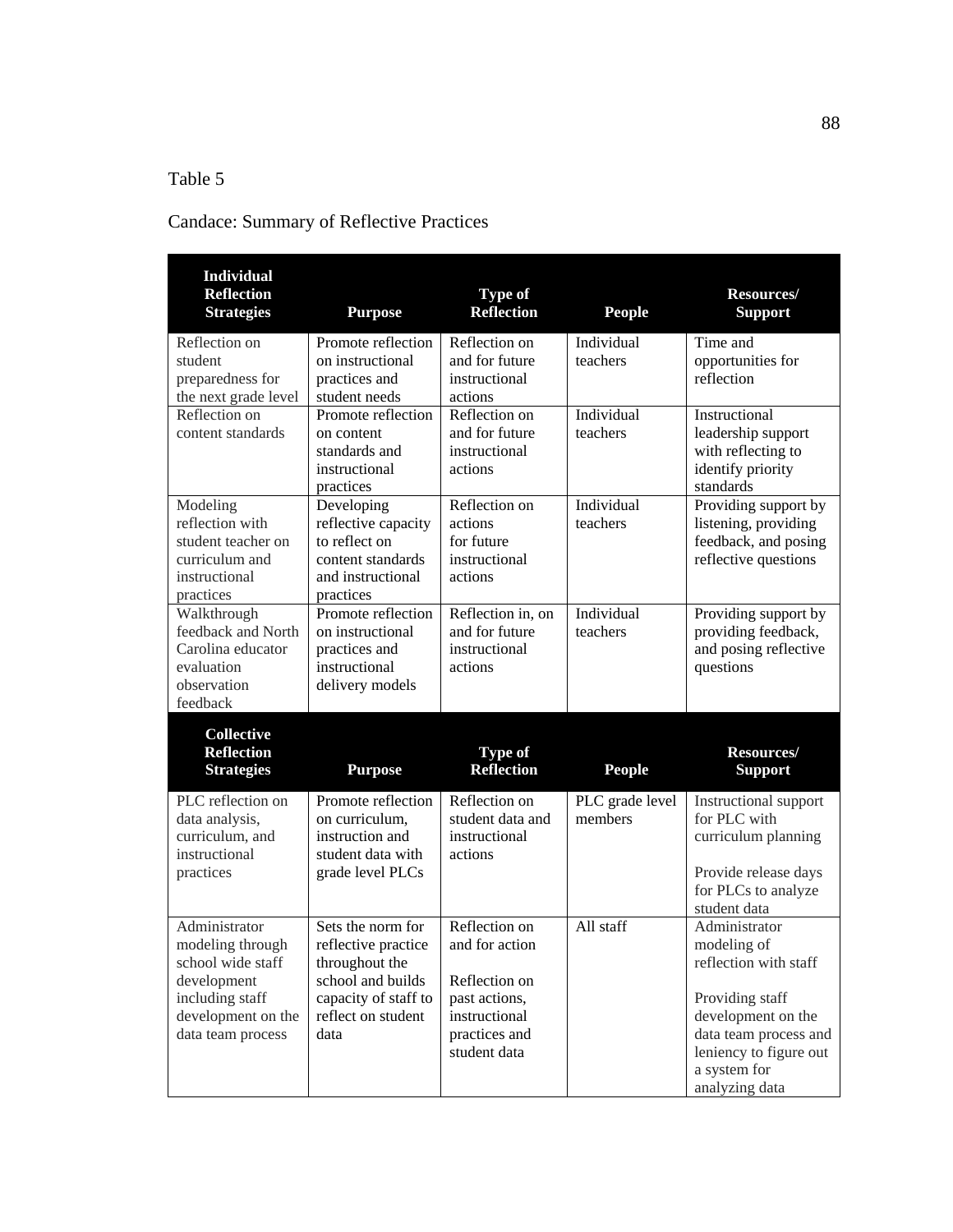### **Debra: Fourth-Grade Teacher**

Debra, a Caucasian female, is a fourth-grade teacher at Oceanside Elementary. Debra explained that the majority of her teaching experience was in third through fifth grade. In her classroom, she used group work, small groups and incorporated technology. Debra also discussed the fact she felt it was important to build a strong sense of classroom community. She defined reflection as "going back and thinking about what she would do differently, was it effective, what things would I change." Debra also said that she felt that since teachers were so busy with everything that reflection was "one of the important pieces that are often forgotten about." She explained that she had a student teacher who worked in her classroom and that the experience with the student teacher helped her to be more reflective as she guided the student teacher.

Debra discussed the strategies that her principal, Hannah, used to help build her individual reflection as a teacher. She noted walkthroughs, instructional coaching, professional development plan conferences, pre-conferences, post-conferences and individual data meetings were all strategies that her principal used to help her grow. Debra discussed how individual reflection was impacting her instructional practices in the classroom stating that she made better lesson plans and reflected more on her data which focused her instruction more on meeting the needs of her individual students. Debra explained that the end result was "the kids are going to be more engaged if you have better lessons, the rigor is better and everything improves at that point after you have reflected."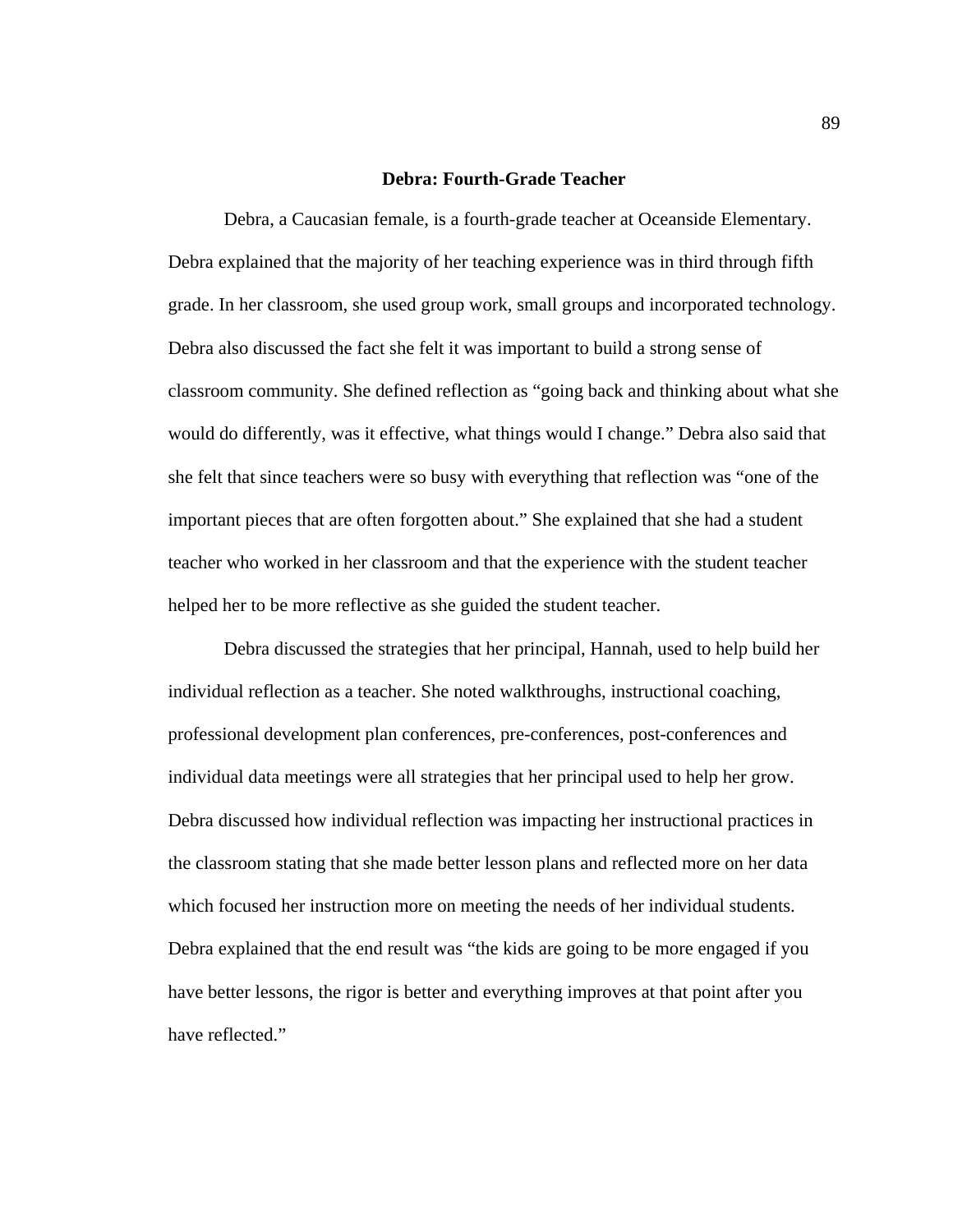Debra also spoke about the opportunities for reflection with her PLC using the data team process. She felt that the data team process "forces you into that reflective practice," thinking about "what's working, how did it work, looking at your data to determine why the students did not grow." She shared that her grade level PLC met for day long data meetings once per nine weeks and that during this time they analyzed student data. She noted that her grade level PLC used the data team process for math. Debra shared that her principal supported PLC data reflection and helped the grade level PLC to physically look at the data by providing them with extra assistance in the classroom to differentiate to meet student needs. The administration provided guidance on instructional practices, and helped with creating appropriate common formative assessments. She indicated that the principal "posed questions that got them thinking about the reflective piece" but also attended the weekly grade level PLC meetings and spoke with them in an informal manner about how things had been going at their grade level.

Debra referenced book studies as a school-wide strategy that her principal used throughout the year which helped them become more reflective. She noted that her principal integrated reflection and the book study back into her weekly updates, referenced the book and helped them to become more reflective "not just with our lessons but just in life." Debra discussed the behaviors of her principal as a reason that the school was becoming more reflective. She explained that her principal used an open door policy for communication, provided support and release time for reflection.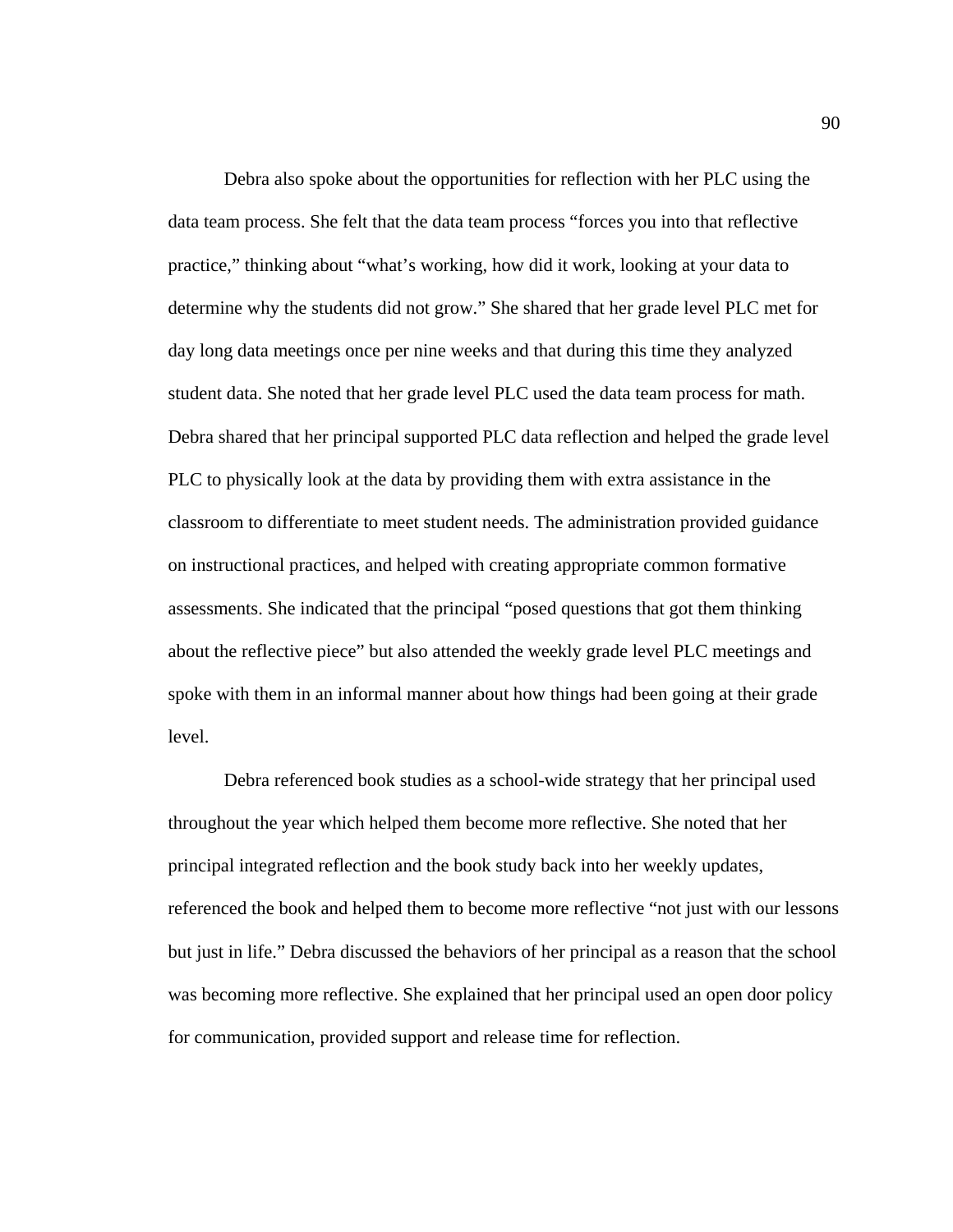A powerful part that Debra spoke about was the school-wide focus on team. She stated that her principal often said "it's not your kids, it our kids, it's not even just fourthgrade kids, it's Oceanside Elementary School's kids, it's looking at the whole child and seeing how everyone has an impact." She shared that there were many individual teams that reflected vertically across grade levels. Debra indicated that this school-wide focus allowed them to reflect on "how things are fitting together" across the school.

 Debra shared that staff meetings focused on common values and were another vehicle for school-wide reflective practice. Debra referred to the importance of this reflective activity, saying, "it got us thinking, how are we teaching in the classroom, where we stand, and how we're all trying to get on the same page." Overall Debra said she felt the activity allowed her the opportunity to interact with others she didn't know and reflect on their values as well.

Debra spoke about the huge part that reflection on school-wide data played in the school. She explained that at the beginning of the school year her principal began the year by reflecting on the EOG data with the whole staff. She shared that as a school they reflected on their school-wide data, they "looked at subgroups, focused on why they think it happened, what are the reasons that the subgroup didn't show growth that was expected." Setting off the school year with this type of focus of reflection on data helped "get us in that reflective practice mode." She referenced again the school wide focus that her principal set for the school and stated "so it was that kind of focus that set our focus."

 Debra referenced the relationship part of the PLC process and the relationship with her administration. She stated "I care for everybody I work with" and she indicated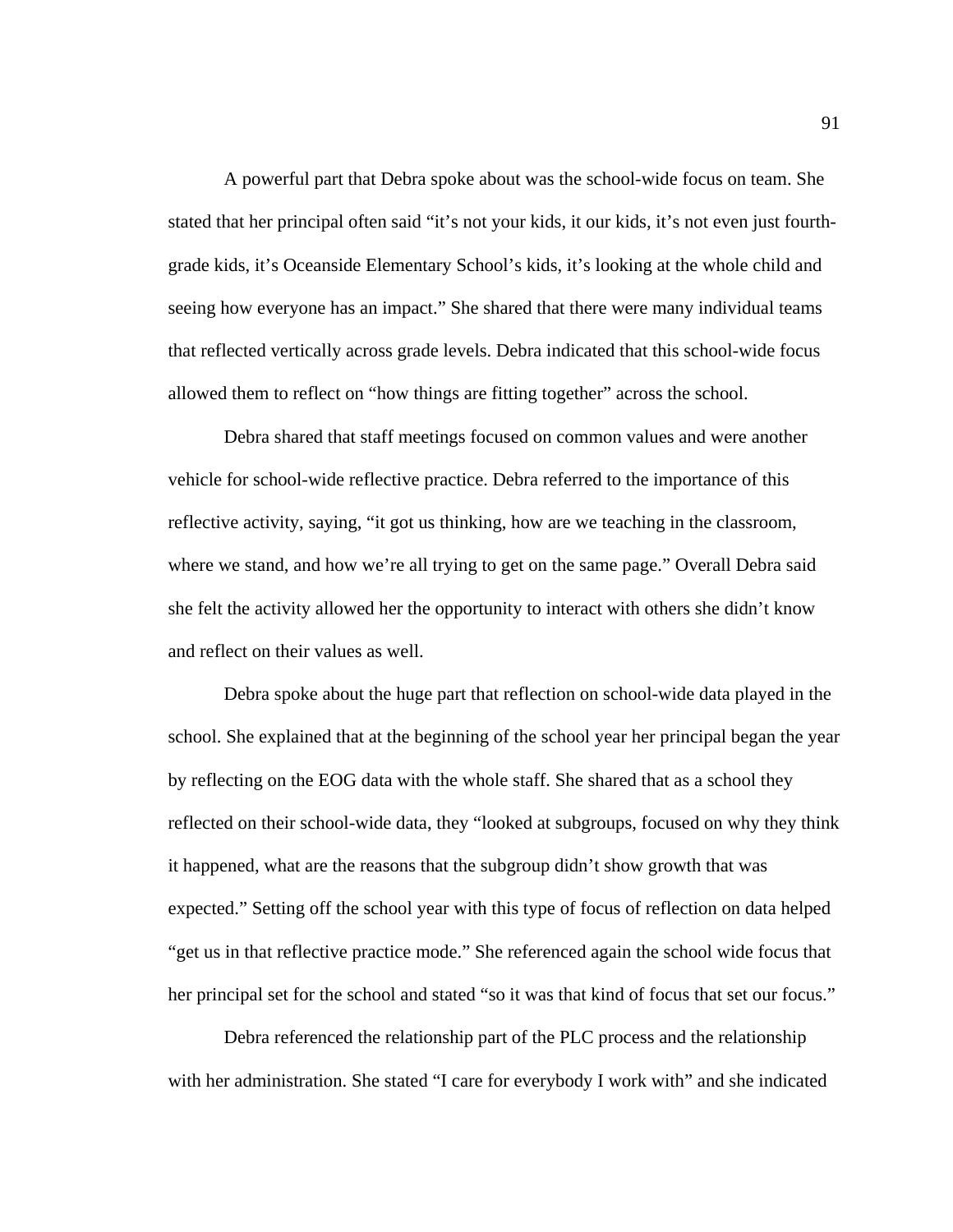that was helpful that you like who you work with because it helped create openness and honesty. Debra stated that she felt the openness "started with administration and trickled down."

Debra spoke about the importance that trust played for her from both administration and her colleagues. She said, "it's huge knowing that my administrator trusts me to do the right thing." She talked about the importance of trust with regard to her teammates, saying, "You're trusting your teammate to do their job, make sure that it's done correctly, that they know the standards. Table 6 presents a summary of Debra's reflective practices.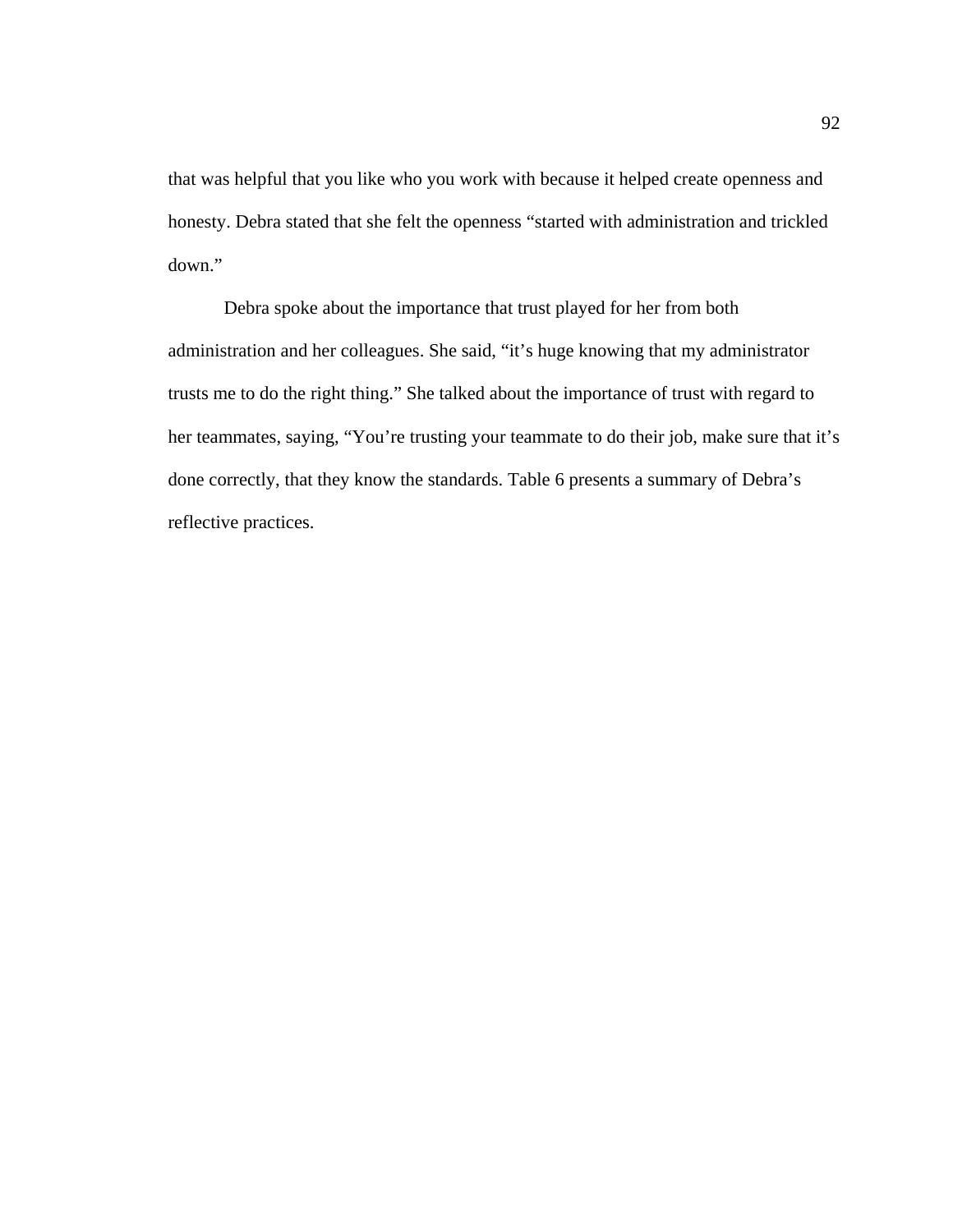## Table 6

# Debra: Summary of Reflective Practices

| <b>Individual</b><br><b>Reflection</b><br><b>Strategies</b>                                         | <b>Purpose</b>                                                                                                         | Type of<br><b>Reflection</b>                                                                                 | <b>People</b>                 | <b>Resources/</b><br><b>Support</b>                                                                                                   |
|-----------------------------------------------------------------------------------------------------|------------------------------------------------------------------------------------------------------------------------|--------------------------------------------------------------------------------------------------------------|-------------------------------|---------------------------------------------------------------------------------------------------------------------------------------|
| Reflection on                                                                                       | Reflection on                                                                                                          | Reflection on                                                                                                | Individual                    | Listening, providing                                                                                                                  |
| curriculum and                                                                                      | curriculum and                                                                                                         | and for future                                                                                               | teacher and                   | feedback, and posing                                                                                                                  |
| instruction with                                                                                    | instruction                                                                                                            | actions                                                                                                      | student                       | reflective questions                                                                                                                  |
| student teacher                                                                                     |                                                                                                                        |                                                                                                              | teacher                       |                                                                                                                                       |
| Reflective                                                                                          | Reflection on                                                                                                          | Reflection in                                                                                                | Individual                    | Provide feedback and                                                                                                                  |
| coaching feedback                                                                                   | instructional                                                                                                          | action, on action                                                                                            | teachers                      | pose reflective                                                                                                                       |
| from walkthroughs                                                                                   | practices and                                                                                                          | and for future<br>actions                                                                                    |                               | questions                                                                                                                             |
| North Carolina                                                                                      | delivery<br>Develop reflective                                                                                         | Reflection on                                                                                                | Individual                    | Provide support by                                                                                                                    |
| Educator                                                                                            | capacity and                                                                                                           | actions and                                                                                                  | teachers                      | listening, providing                                                                                                                  |
| Evaluation                                                                                          | professional                                                                                                           | for future actions                                                                                           |                               | feedback, and posing                                                                                                                  |
| components                                                                                          | growth                                                                                                                 |                                                                                                              |                               | reflective questions                                                                                                                  |
| Reflection on                                                                                       | Reflection on                                                                                                          | Reflection on                                                                                                | Individual                    | Support with data                                                                                                                     |
| student data during                                                                                 | effectiveness of                                                                                                       | actions and for                                                                                              | teachers                      | analysis and reflection                                                                                                               |
| individual data                                                                                     | instructional                                                                                                          | future                                                                                                       |                               | by and prompting                                                                                                                      |
| meetings                                                                                            | practices and                                                                                                          | instructional                                                                                                |                               | reflective questions                                                                                                                  |
|                                                                                                     | student learning                                                                                                       | actions                                                                                                      |                               |                                                                                                                                       |
| <b>Collective</b><br><b>Reflection</b><br><b>Strategies</b>                                         | <b>Purpose</b>                                                                                                         | Type of<br><b>Reflection</b>                                                                                 | <b>People</b>                 | Resources/<br><b>Support</b>                                                                                                          |
| PLC reflection on                                                                                   | Reflection on                                                                                                          |                                                                                                              |                               |                                                                                                                                       |
| data analysis,<br>curriculum,<br>instructional<br>practices, and<br>common formative<br>assessments | instructional<br>practices, content<br>standards and data<br>analysis across the<br>grade level PLC                    | Reflection on<br>instructional<br>actions and for<br>future<br>instructional<br>actions within<br>the PLC    | PLC grade<br>level<br>members | Instructional support<br>with curriculum<br>planning and<br>release time for data<br>analysis                                         |
| Vertical reflection<br>on instructional<br>practices and<br>student data across<br>the school       | Reflection on<br>vertical<br>progression of<br>curriculum,<br>instructional<br>practices and data<br>across the school | Reflection on<br>instructional<br>actions and for<br>future<br>instructional<br>actions across<br>the school | Vertical team<br>members      | Opportunities for<br>vertical teams to<br>analyze student data<br>and evaluate<br>instructional<br>effectiveness across the<br>school |
| School-wide book<br>studies and staff<br>meetings reflecting<br>on common values<br>School-wide     | Reflection on<br>common values in<br>the school culture<br>and redefining the<br>school's mission                      | Reflection on<br>and for future<br>action                                                                    | All staff                     | Opportunities to define<br>core values in an<br>environment<br>fostering trust and<br>relationships<br>Opportunities to build         |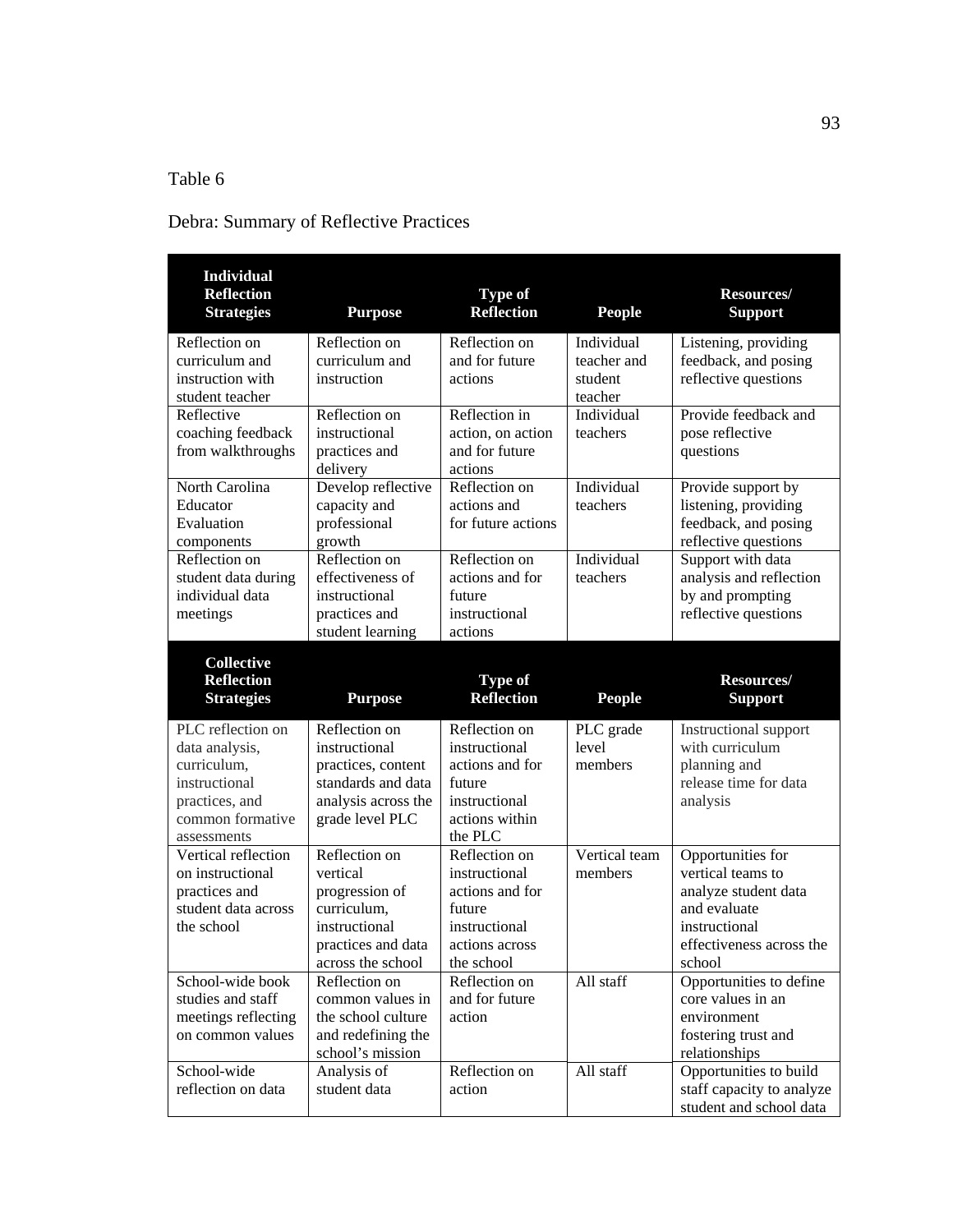### **Emma: Second-Grade Teacher**

 Emma, a Caucasian female, is a second grade teacher at Oceanside Elementary. She stated that she viewed reflection as "looking back" and that at school she reflected over data, student work and instructional practices individually and with her PLC. Emma reported that her principal used both the formal North Carolina Educator Evaluation tool for observations which aided with individual reflection. Emma spoke about the feedback she got after an observation, and during the post conference. She explained that during the post conference, her principal shared the observation, strengths and then provided an opportunity for her to reflect on areas in which she might want to improve. Emma noted that her principal usually allowed her time to self-reflect and formulate what she thought she could improve upon and then her principal offered some affirmation if she was too hard on herself.

 Emma spoke about the opportunities for weekly reflection with her grade level PLC. During those weekly meetings, Emma reported that they "discussed where we are going with the curriculum and what our plans are." Emma stated "our team is always reflecting, discussing and talking, we meet almost every day either at specials or after school, planning, looking back and using examples we've seen before." Instructional coaching with their PLC, also helped them reflect on their standards as they created common formative assessments. She noted that these rich discussions and support gave them better understanding of the direction that they needed to take and what they needed to do.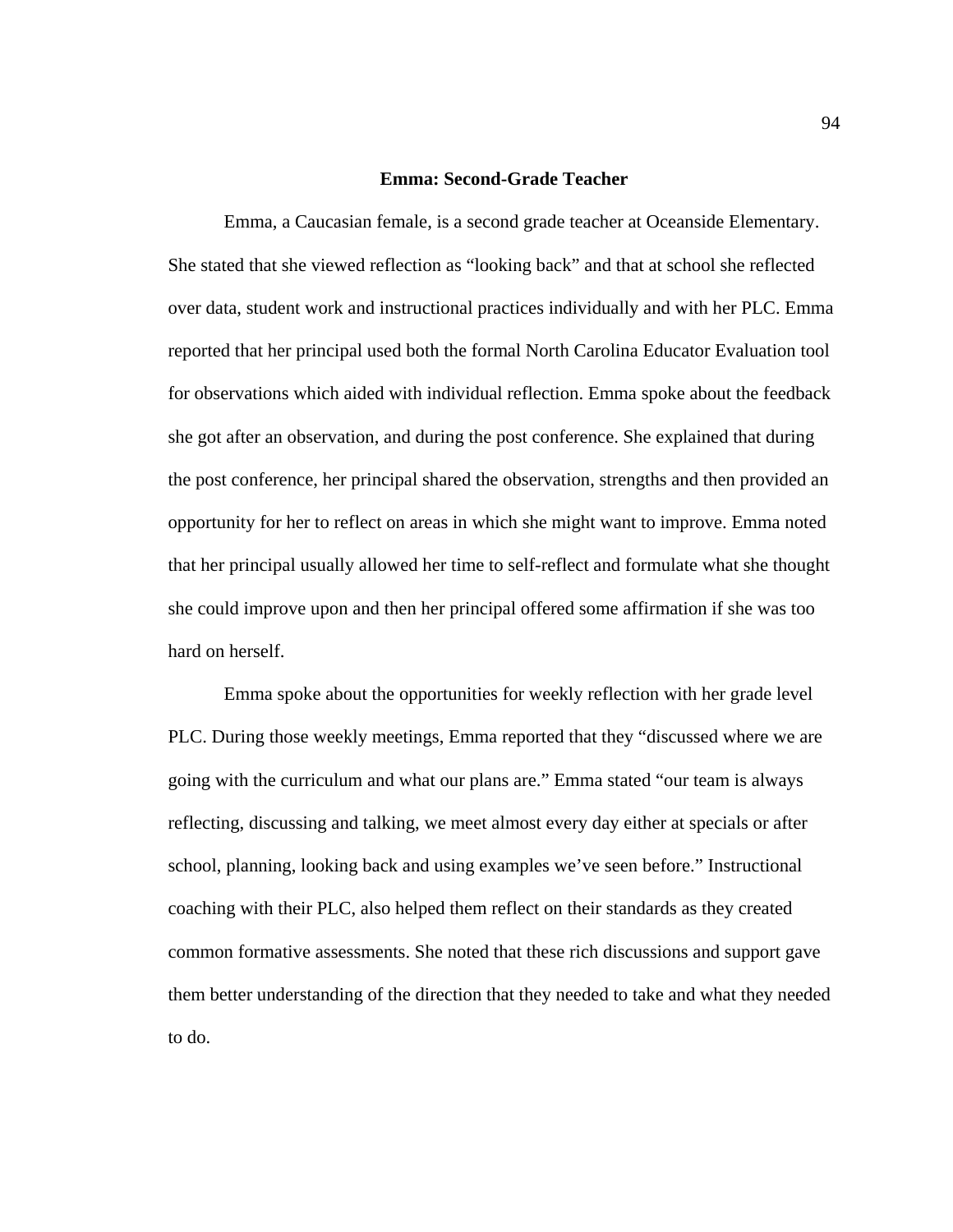Emma also discussed PLC reflection on data done during allotted release time for data meetings. She shared that this reflection opportunity allowed them to monitor their grade level data and grade level instructional implications. Her grade level used their ongoing data to form guided reading and math groups as well as to determine which students need continued intervention. She noted that they reflected on their PLC data, which "helped me see in a broad sense, not only my students but as far as a grade level, where the children need to go, what direction we want to guide them in, and where we need to work on things." As an individual and part of the grade level PLC she noted that she reflected individually on a rubric about how their PLC worked over the course of the year. She noted her principal was compiling and reflecting on that data to help their PLC team move forward for the next year.

 Emma noted that her willingness to share with her grade level PLC was closely related to the fact that they all trusted one another and supported one another with confidential matters. She shared that trust was built over time with one another and that part of that was being open to opinions. Emma explained that she felt the success of her PLC was due to the fact that everyone communicated well together, they all supported one another and that they trusted each other. She stated "you have to trust in one another to be a good team and a good team player."

 Emma explained that there were school-wide opportunities for reflection. She shared that her principal brought the grade levels together vertically to reflect upon how the curriculum builds and "how important each grade level is in the growth and the success of the child's learning." This experience provided an "opportunity to interrelate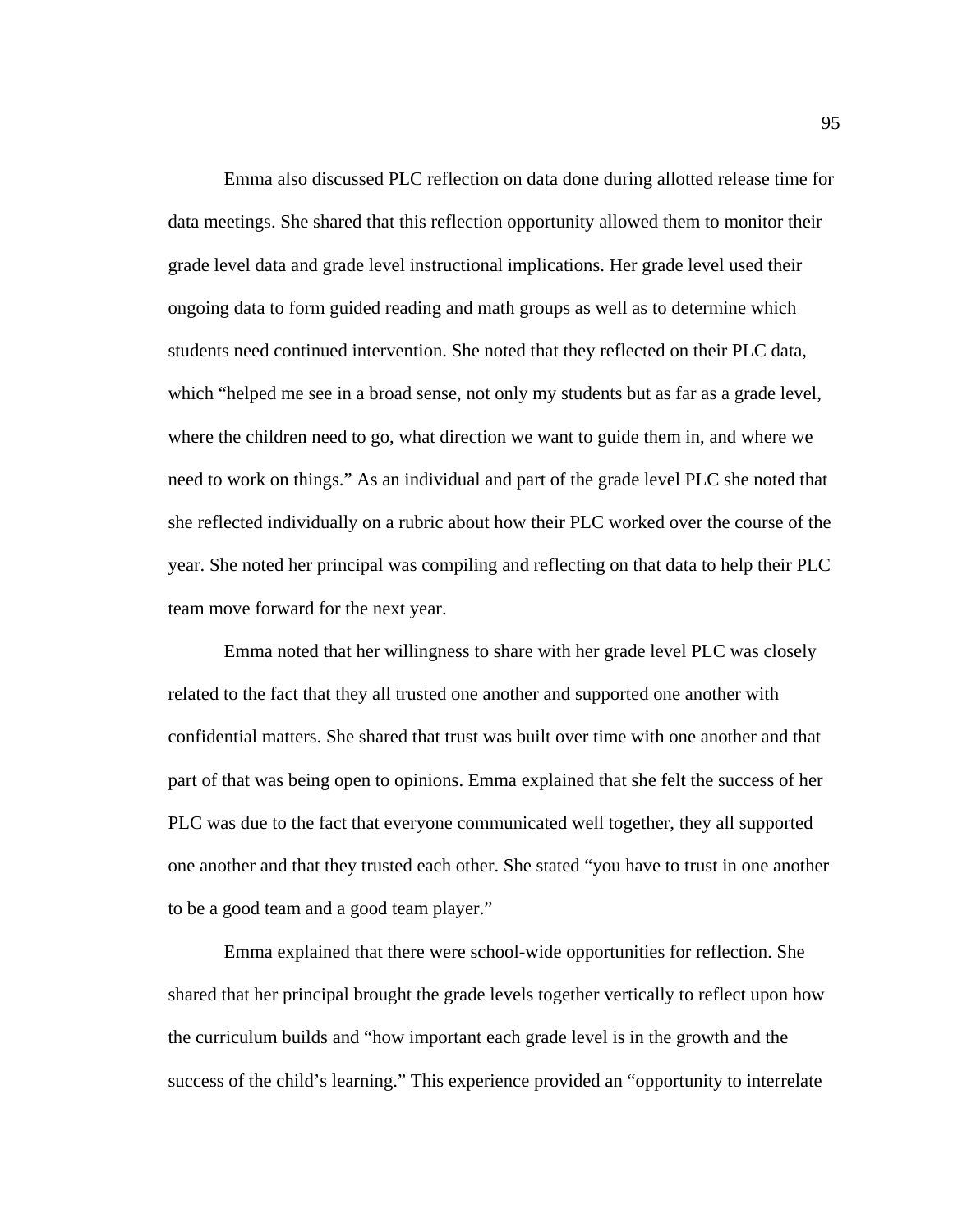with each other to understand where we need to go because sometimes we don't see that ourselves." She spoke about the personal impact it made on her saying "I got that big impact that day when we reflected on each grade level's role, we laid out expectations for each standard and saw where it started in kindergarten." Overall she noted that this reflection helped to create shared understanding of where they needed to begin and where they needed to end.

Emma shared that her principal, used staff meetings as a safe forum for reflection on common values. Emma discussed that she felt this type of structure was a good one to use to discuss common values because "we all had input in it" and it helped "make us see what is really important to us." She shared that the strategy her principal used of bringing everyone together and not just as individuals made a large impact. Table 7 presents a summary of Emma's reflective practices.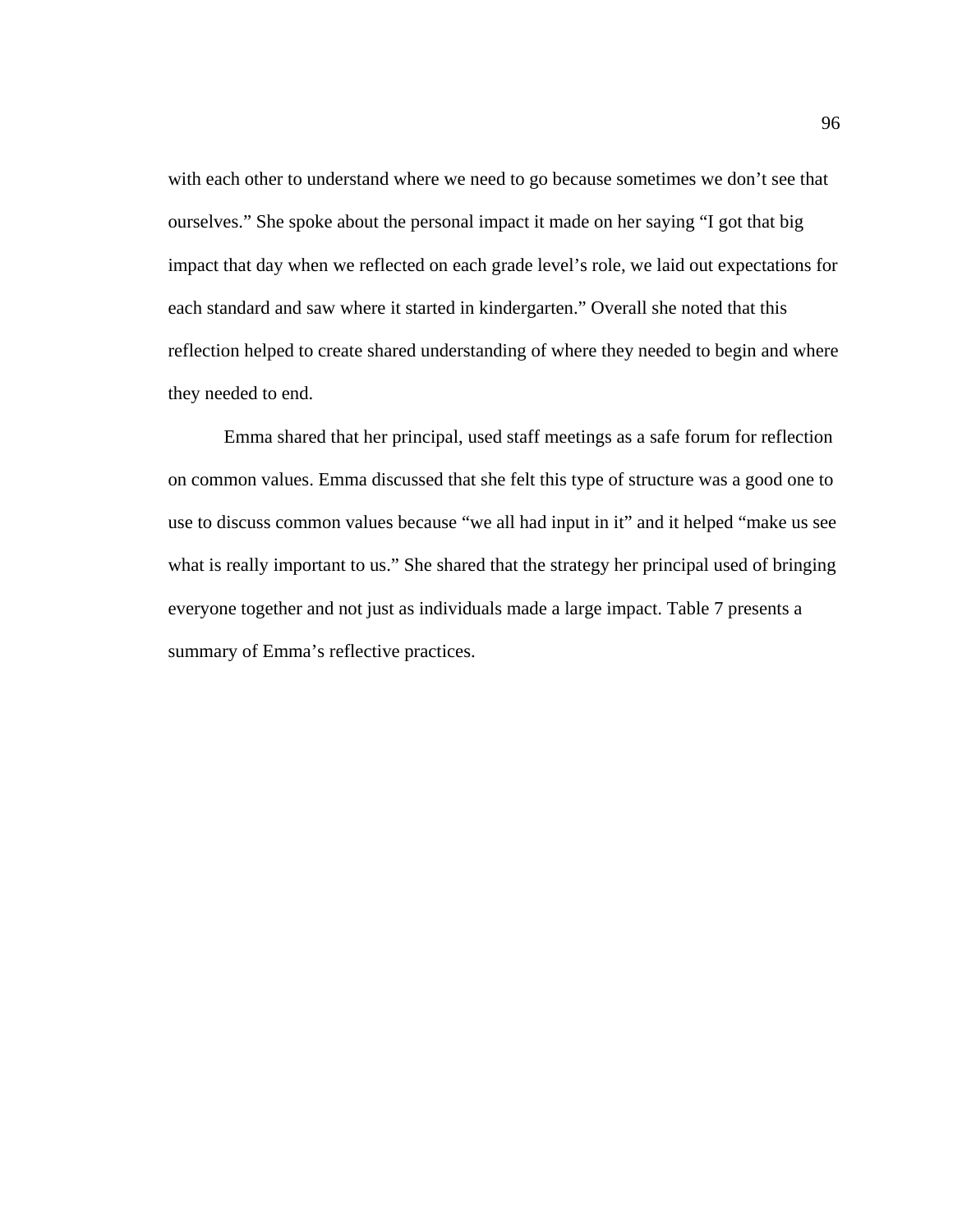## Table 7

## Emma: Summary of Reflective Practices

| <b>Individual</b><br><b>Reflection</b><br><b>Strategies</b>                                                              | <b>Purpose</b>                                                                                                                               | Type of<br><b>Reflection</b>                                                                              | <b>People</b>                 | Resources/<br><b>Support</b>                                                                                                     |
|--------------------------------------------------------------------------------------------------------------------------|----------------------------------------------------------------------------------------------------------------------------------------------|-----------------------------------------------------------------------------------------------------------|-------------------------------|----------------------------------------------------------------------------------------------------------------------------------|
| Reflection on<br>student data                                                                                            | Analyze<br>instructional<br>effectiveness and<br>student learning                                                                            | Reflection on<br>action and for<br>future actions                                                         | Individual<br>teacher         | Opportunities for<br>analyzing student data<br>and instructional<br>practices                                                    |
| Reflection on<br>student work                                                                                            | Promote reflection<br>through analyzing<br>and assessing<br>student work                                                                     | Reflection on<br>action and for<br>future actions                                                         | Individual<br>teachers        | Opportunities to<br>analyze student work<br>and pose reflective<br>questions                                                     |
| North Carolina<br>Educator<br>Evaluation<br>components                                                                   | Develop reflective<br>capacity and<br>professional<br>growth                                                                                 | Reflection on<br>actions and<br>for future actions                                                        | Individual<br>teachers        | Posing reflective<br>questions and providing<br>observational feedback                                                           |
| Reflection on<br>instructional<br>practices                                                                              | Reflection on<br>effectiveness of<br>instructional<br>practices and<br>student learning                                                      | Reflection on<br>actions and for<br>future<br>instructional<br>actions                                    | Individual<br>teachers        | Opportunities for<br>analyzing instructional<br>practices                                                                        |
| <b>Collective</b><br><b>Reflection</b><br><b>Strategies</b>                                                              | <b>Purpose</b>                                                                                                                               | Type of<br><b>Reflection</b>                                                                              | <b>People</b>                 | Resources/<br><b>Support</b>                                                                                                     |
| PLC reflection on<br>data analysis,<br>curriculum,<br>instructional<br>practices, and<br>common formative<br>assessments | PLC reflection on<br>effectiveness of<br>instructional<br>practices, content<br>standards and data<br>analysis across the<br>grade level PLC | Reflection on<br>instructional<br>actions and for<br>future<br>instructional<br>actions within<br>the PLC | PLC grade<br>level<br>members | Release time for PLCs<br>to develop common<br>formative assessments,<br>reflect on curriculum,<br>and instructional<br>practices |
| PLC reflection on<br>the development of<br>the PLC                                                                       | Promote grade<br>level PLC<br>reflection                                                                                                     | Reflection on<br>action and for<br>future action                                                          | PLC grade<br>level<br>members | Support with<br>understanding a<br>developing PLC of the<br>stages of an effective<br><b>PLC</b>                                 |
| School-wide<br>vertical reflection<br>on the curriculum<br>and data across the<br>school                                 | Promote school-<br>wide reflection on<br>curriculum,<br>instructional<br>practices and<br>student data                                       | Reflection on<br>school-wide<br>student data for<br>future<br>instructional<br>actions                    | Vertical team<br>members      | Structures to analyze<br>curriculum<br>implementation and<br>student data across the<br>school                                   |
| School-wide staff<br>meetings to reflect<br>on common values                                                             | Reflection on<br>common values in<br>the school culture                                                                                      | Reflection on<br>and for future<br>action                                                                 | All staff                     | Opportunities to define<br>core values,<br>fostering trust and<br>relationships                                                  |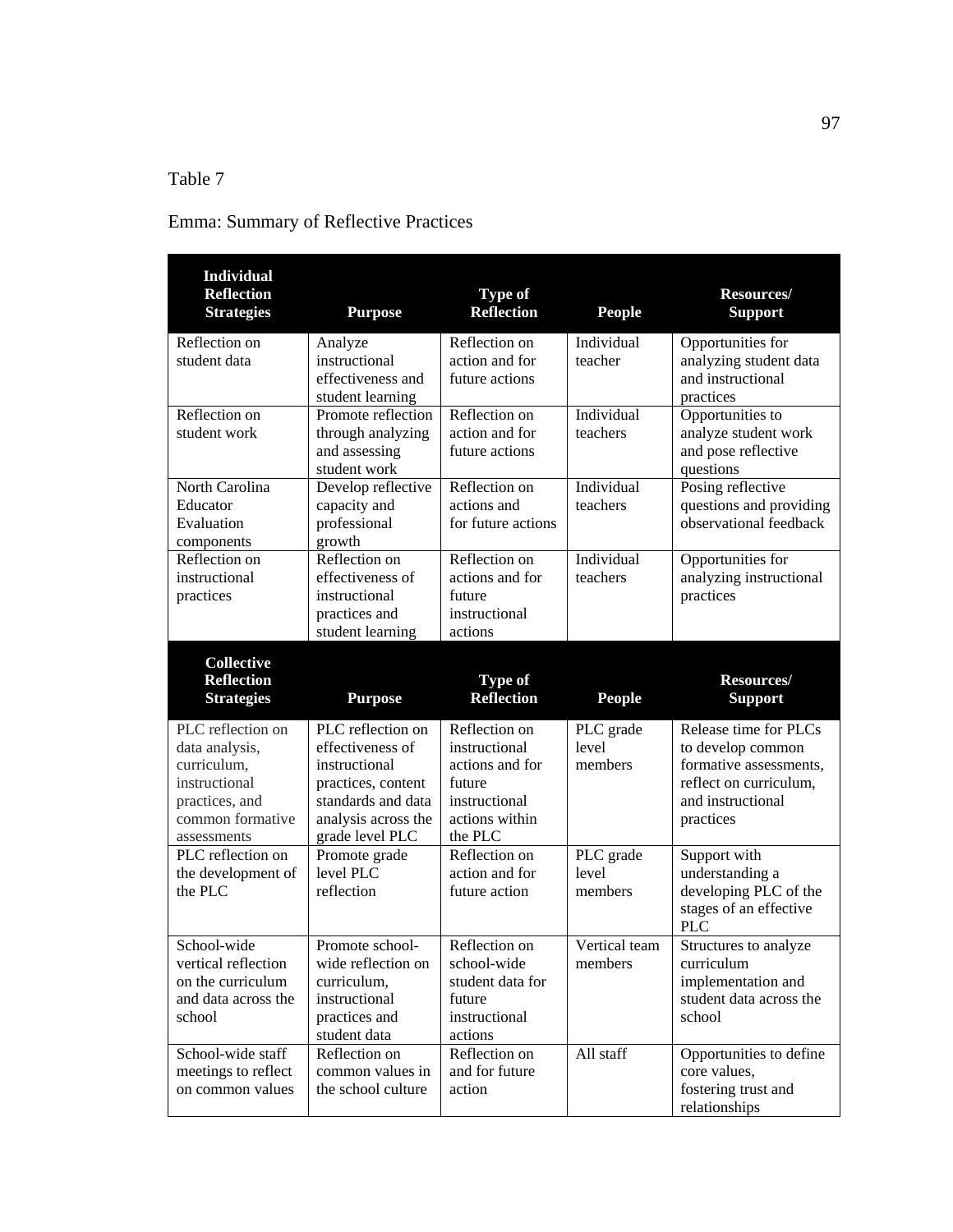#### **Analysis of Case 1: Oceanside Elementary School**

 In analyzing the principal interview and that of the five teachers from Oceanside Elementary there were themes that emerged across all interview data that are pertinent to promoting and sustaining reflective practice in elementary schools. The themes that emerged in this case study were: definitions of reflective practice as looking back at instructional practices for instructional effectiveness as it related to student learning, administrator modeling of reflective questioning, administrator modeling of reflection, individual differentiated opportunities for building teacher reflection capacity, and administrator support of PLC and school-wide reflection with standards, data school vision, and instruction. Finally, the last area that emerged as a theme from this case study was the role of trust and relationships in the reflective opportunities.

### **Administrator Modeling of Reflective Questioning**

Hannah spoke about the importance of reflection stating that "the most important part for her as an administrator was thinking about how she could get them to reflect." She shared that some staff tended to be reflective while other staff were not reflective but that she believed as a leader that she had to "ask questions, present data and put them in a position to bring about that reflection." She shared that this "Puts it out in front of them and creates the opportunity for them to discuss what is in front of them."

Hannah shared that as a principal she felt an important strategy she used and the most powerful at a school-wide level was her modeling of reflection as an administrator for her staff. She discussed the fact that she felt "I don't think we can grow and get better if we're not willing to look at what we're doing and it is working." She explained that she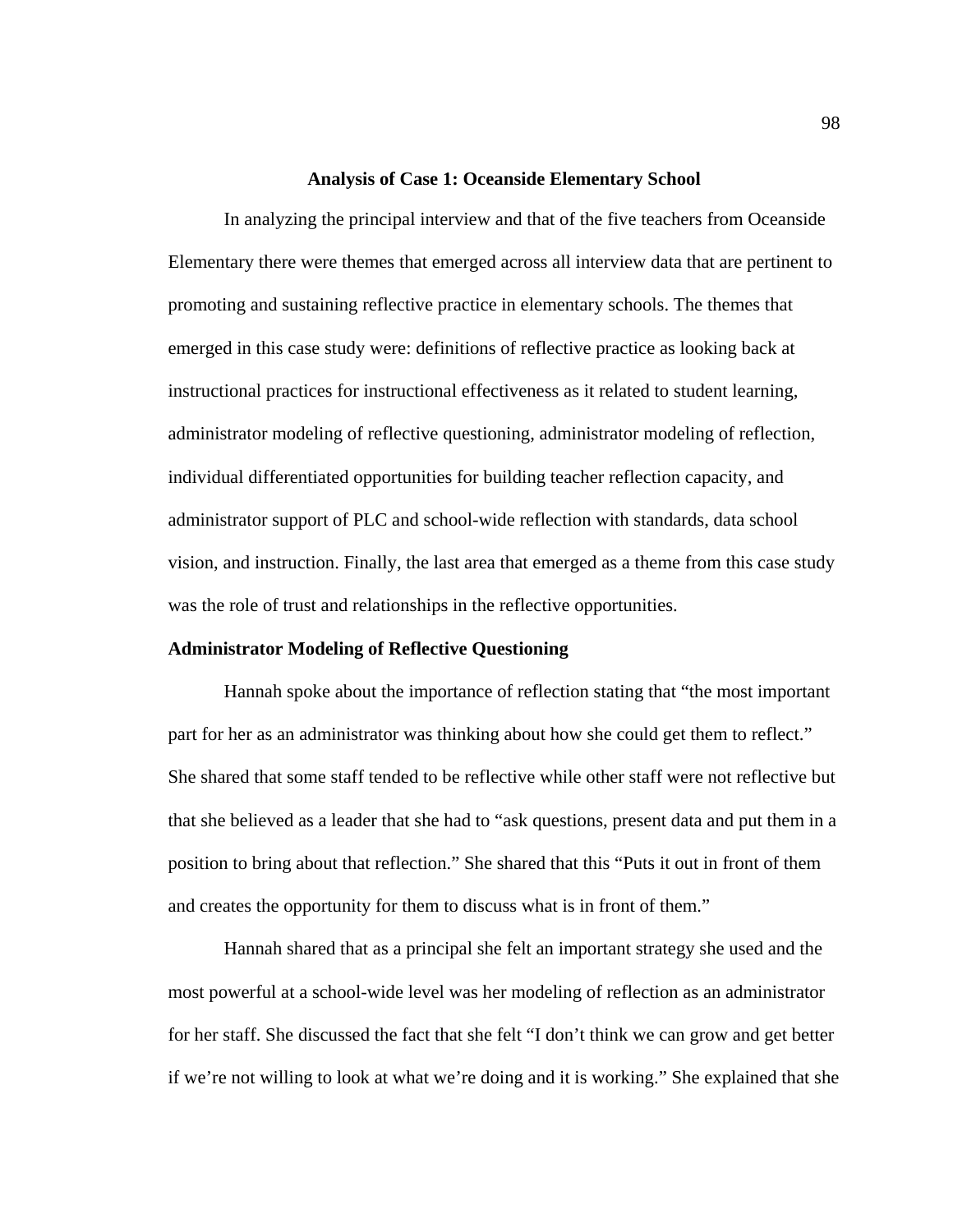did this in a variety of formats including, "staff meetings, weekly updates, and thoughts for the week." She noted that she felt that staff meetings were "the biggest stage that she had to do modeling" of the expectation of reflection. She continued on stating "if I want them to reflect, they have to see me reflecting, and I think that can sometimes be hard as a school leader because it means making yourself vulnerable." She reported that "as leaders, we try to get teachers to reflect, but then we never give them the opportunity to see us do it" and that staff "have to see us intentionally be reflective."

Abby noted that she believed that Hannah was a good role model for reflection because she modeled reflection with the staff by using strategies such as "Sharing her personal thoughts at staff meetings, how she perceived the books they've read, things she's noticed, and modeling the strategies in her staff meetings that she would like for us to implement."

#### **Definitions of Reflective Practice**

 In summarizing the findings for how reflective practices were occurring at Oceanside, I found there were similarities and themes that emerged across individual teachers, grade levels and across the school. I think it is important to first examine how the staff at this school viewed reflection to understand more clearly how the principal used strategies to promote reflection. It was interesting in note, in this particular case study that the majority of teachers interviewed categorized reflection as "looking back. Abby, a veteran kindergarten teacher indicated "Reflection is something that we do as teachers, as principals, as a staff, to think about what your role is in working with children, thinking about your lessons and how well they've gone or maybe some things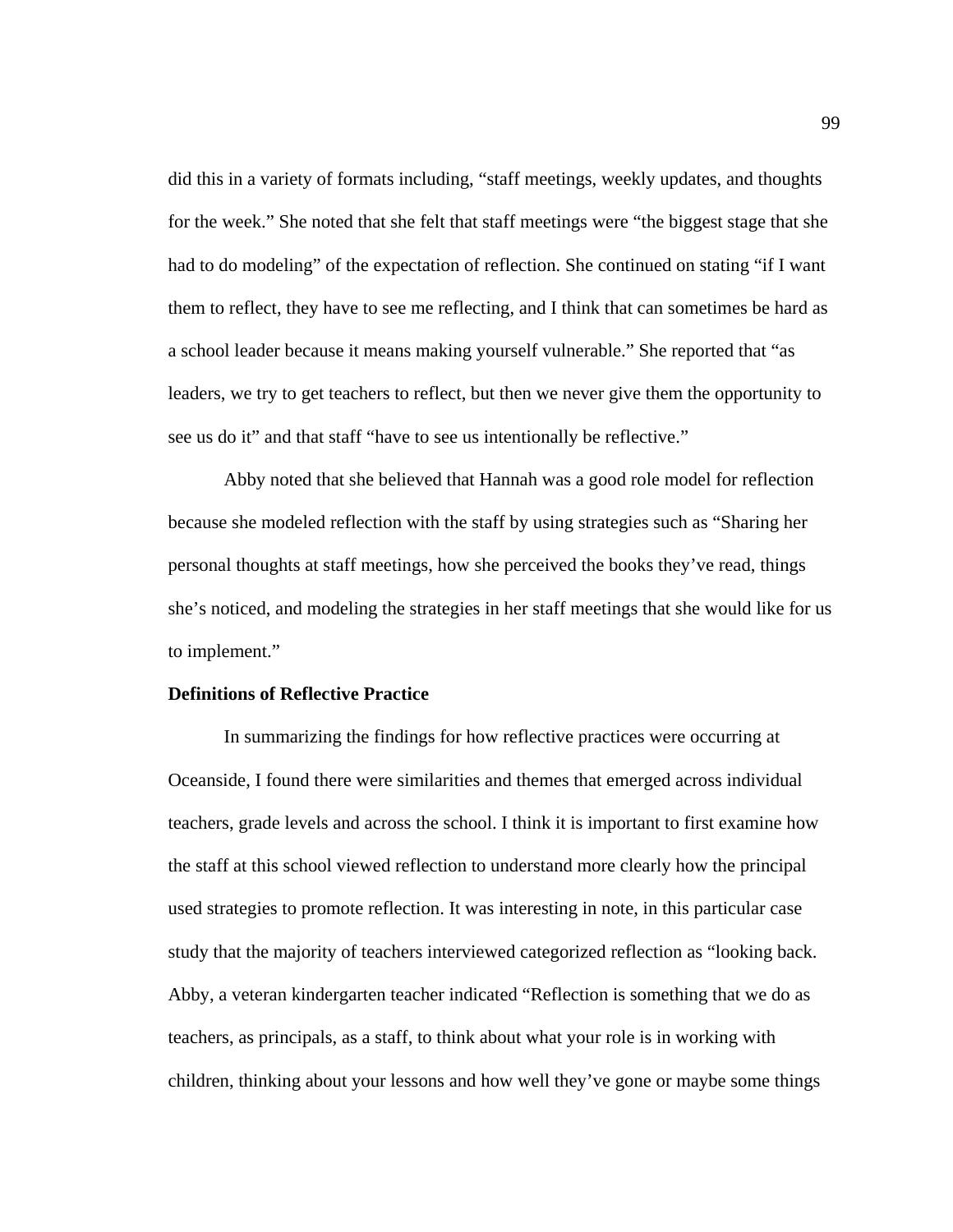that need to be improved upon, did it work, did it not work, those kinds of self- reflecting questions." Similarly, third-grade teacher Brenda defined reflective practice as looking back. She spoke about reflection stating "delivery of instruction, reflection on students and outcomes, what we're doing, is it working, reflecting on student responses to instruction within her PLC and looking back when you need to make changes." This theme of reflection as looking back continued with first grade teacher, Candace. She said that she thought about reflection as reflecting on what she taught and how she would change it. Candace discussed the importance of reflection stating, "If you don't reflect on how it's going or how well they did or how well you did, you're not growing, they're not growing." Debra, a fourth-grade teacher at Oceanside also talked about reflection as "going back and thinking about what I would do differently, was it effective, what things would I change." However, Debra continued to talk about reflection in action saying that "even throughout teaching your lesson you're being reflective trying to change things as it's going." Debra also said that she felt that since teachers are so busy with everything that reflection is "one of the important pieces that is often forgotten about."

## **Individual Differentiated Opportunities for Building Teacher Reflection Capacity**

Hannah shared that she used the North Carolina Educator Evaluation tool to help promote reflection and the components of that process including the observation post conference. She explained that every individual teacher was different, how she supported them and the type of conversations with them had to be different. She compared the preparation that she needed to do to prepare for these conversations to the prep work that a teacher does with a lesson plan stating "Just like a teacher plans a lesson, I always tell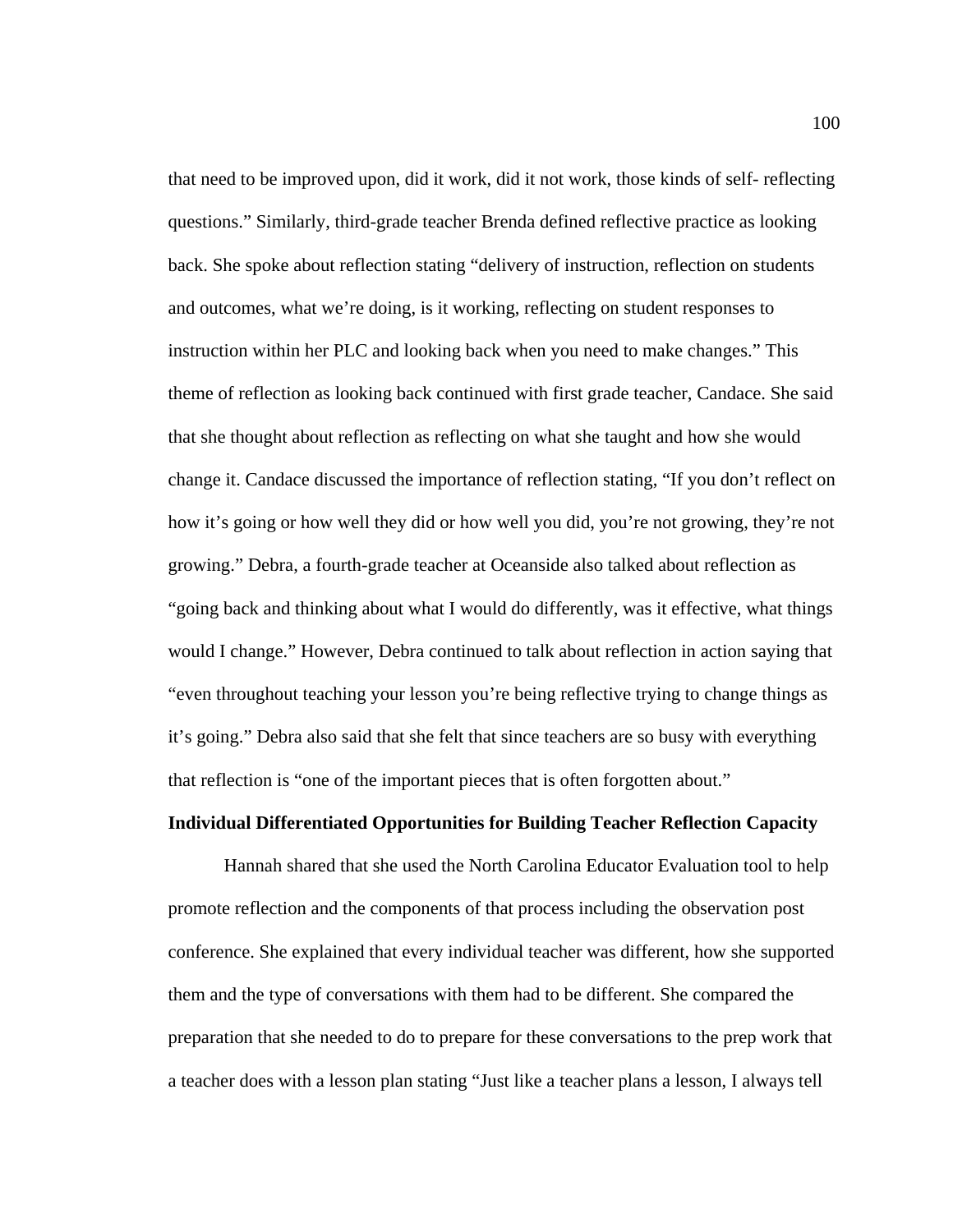teachers you know, you're not going to ask those higher level questions if you don't plan for them right, so I think kind of planning for those conversations with teachers is really important." She discussed what she meant by planning for the conversations saying "I formulate in my mind what it is I want to say, if there are questions that I want to ask them to get them thinking or to kind of get them to where I want them to go." Hannah discussed the importance of the questions that she posed for individual teachers being differentiated to meet their needs. She explained that these might be different for someone that was more resistant to change or someone who was wanting to grow and change. She explained that having those conversations with "naturally reflective teachers" was different than having conversations with "teachers you have to pull it from." Hannah provided some examples of the questions she posed during the post conference with teachers including, "What would you rate the engagement of the students in the lesson, and what were some examples of student success during the lesson."

 Several of the teachers noted that their principal used the North Carolina Educator Evaluation tool as a means to help them with reflecting. Candace shared that her principal, Hannah helped her with reflecting individually by posing questions to help facilitate the reflection process. She stated, "I feel like when we have our observation, it's about me, how I'm doing, what I can do better." Emma spoke about the feedback that she received from her principal, noting that it provided an opportunity for her to reflect and think about where to improve her practice. One special part of this feedback is that her principal allowed her to self-reflect and formulate what she thought she could improve upon instead of telling her.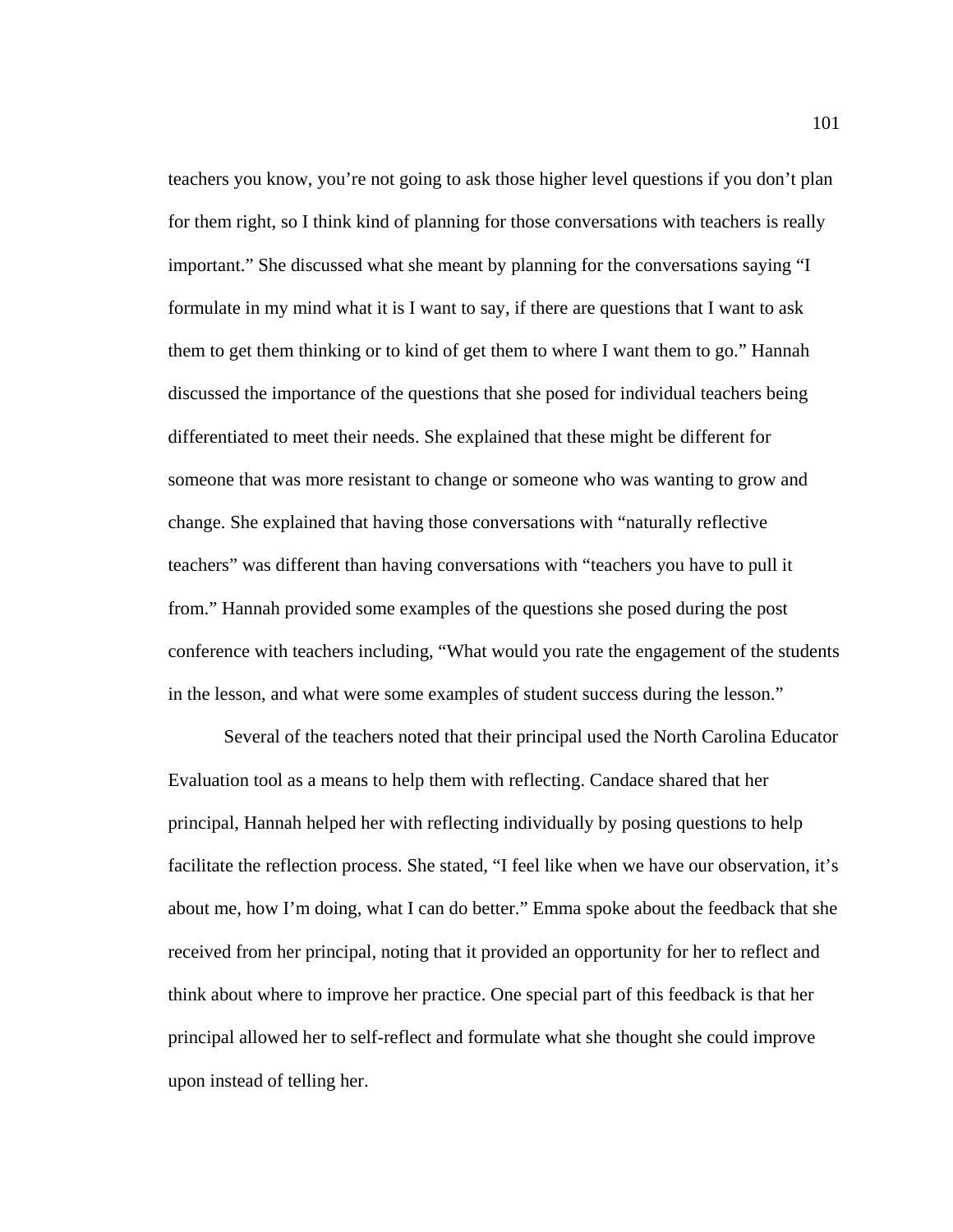Hannah acknowledged that the challenging part "as a principal was being prepared for those different conversations" when principals are switching gears quickly between tasks. She noted that some teachers do not arrive at the level of reflection that you would like them to so you just have to try again, starting at the same place but asking a question in a different way to help them reflect. Hannah addressed how she differentiated for individual reflection on the North Carolina end of year evaluation summative tool for each teacher. She explained that these individual summative meetings presented the opportunity to have individual conversations on what teachers needed in terms of support to help teachers continue to develop. She stated that she always asked one important question as a part of those conversations stating "What can we do to help support you to help you move forward?"

 Throughout the school, individual reflection seemed to take on many forms and purposes for all the teachers that were interviewed. Walkthroughs, instructional coaching, professional development plan conferences, pre-conferences, post-conferences and individual data meetings were all strategies that the principal Hannah used to help teachers grow individually. Abby noted that she engaged in individual reflective practice daily, throughout the day as she was thinking. She referenced reflecting on the end of year student data as a mechanism for reflection. Similarly, Brenda stated that her individual reflection was ongoing. She stated,

Individually, I'm always reflecting and sometimes I think I reflect too much, I think too much about something and then it bothers me because I may mention it to somebody, I'm trying to think of another way to handle this or do this differently and they're like well I didn't see anything wrong.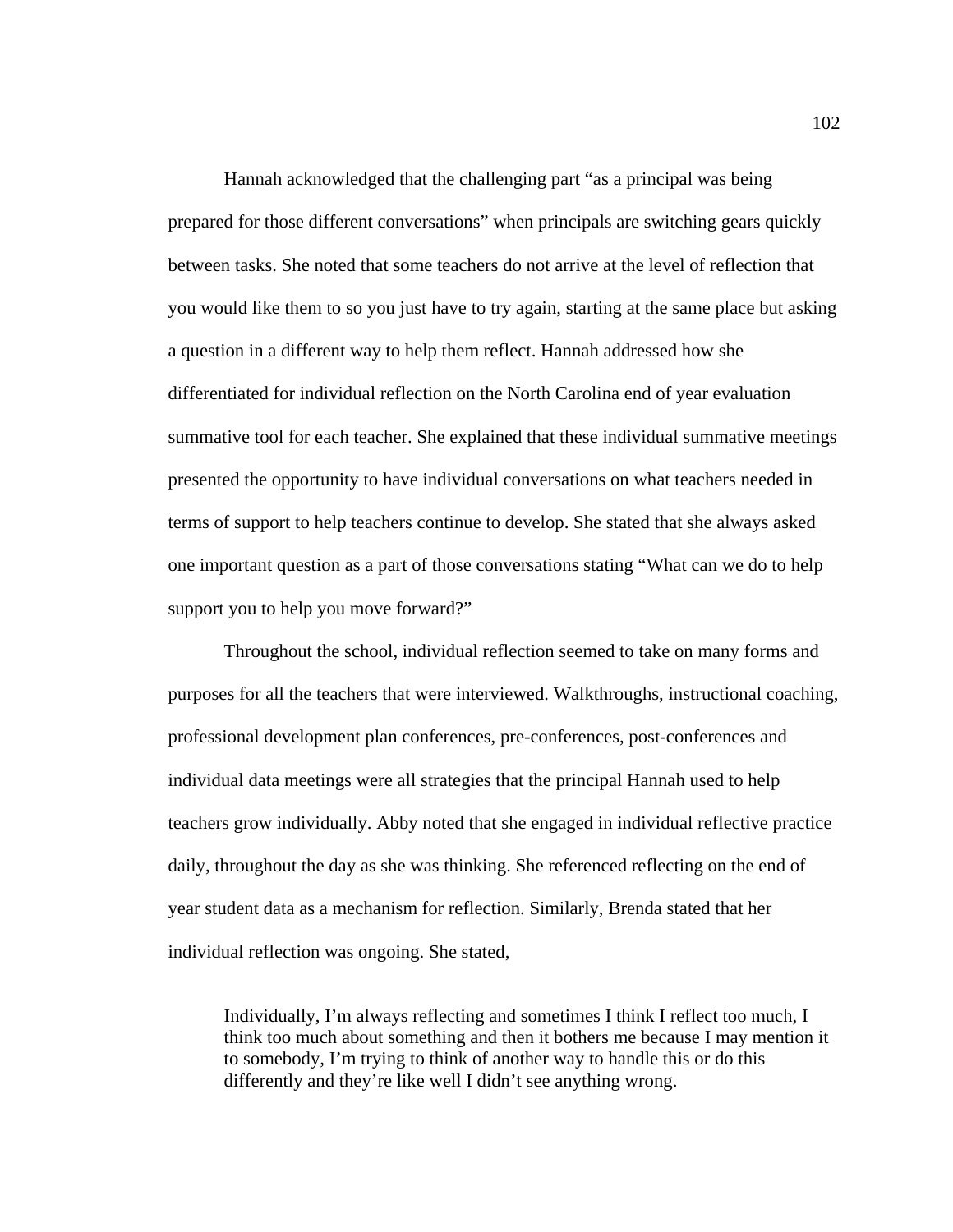Brenda spoke about the individual reflective questions that she asked herself, including, "Why aren't they getting something? What do I need to do differently? or What can I change that might help them?" As a result of her individual reflective practice she sought out help from her PLC.

## **Reflection with Data**

Hannah discussed the challenge of meeting the needs of teachers with understanding data "at all different levels of reflecting." She noted that capability and skills to reflect on student data varied among her staff. Hannah shared that with some teachers and grade levels, "I don't have to do a lot of work with them to get them thinking about their data, what they need to do differently; they just naturally go through the process." This differentiated support for reflection on student data was evidenced when Abby explained how reflection on her student data helped her to differentiate her instruction, by stating "it helps me see, like if the children have already attained their goals, maybe some enrichment activities I could include as well as to differentiate for those that maybe still haven't put it all together." These opportunities allowed her to reflect on "student growth and where students are at this point."

 Brenda shared that her principal, Hannah helped her to grow in using data. Brenda stated, "Up until the past couple of years I really didn't understand how to use my student data." Hannah recognized that wasn't a strength and helped her learn to use student data. Brenda evidenced the impact Hannah's support made for her stating; "Now I spend more time with my data on my own to gain more information on my students." Most of all,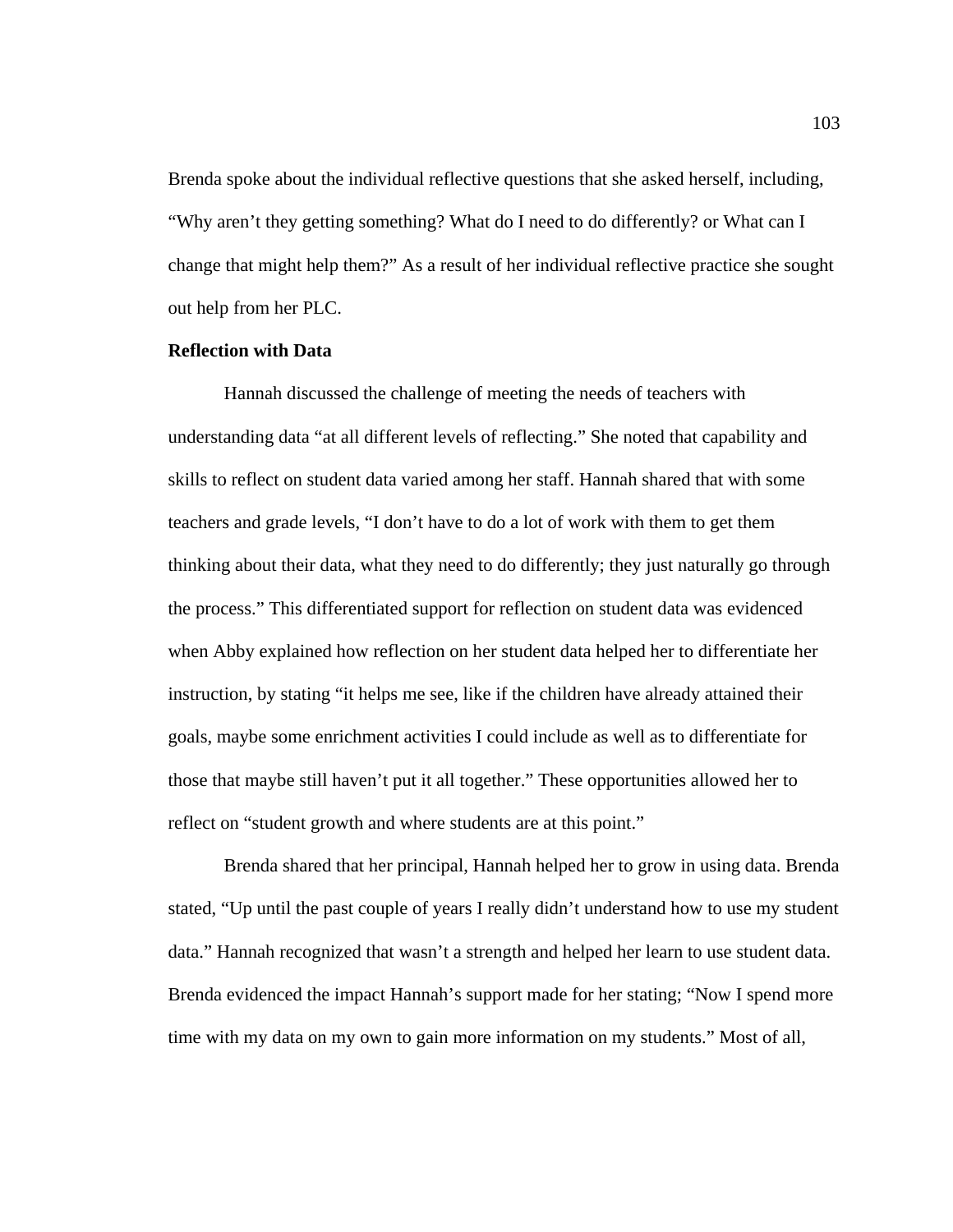Brenda shared the most important support from her principal was her "belief in me" in being able to use the data.

### **PLC Reflective Practice Opportunities**

Throughout the case there was a theme of support for reflection within the grade level PLC on standards and data. Brenda discussed how she engaged in PLC reflection on thinking data and curriculum. Brenda's principal, Hannah, provided release time for the PLC to meet quarterly to review their student data as a PLC. During those meetings the PLC discussed assessment data and where they needed to go instructionally to meet student needs. Brenda addressed the crucial nature of reflecting as a team, saying "If you don't reflect as a team or group you won't improve. It is important to "recognize and see the deficit." She shared that the bulk of the reflection that her PLC did was through discussion. In fact, Brenda stated, "We're always asking for help, asking questions, making sure we understand and trying to figure out what needs to happen." Brenda shared that her principal supported the efforts of her PLC to reflect on their data by "listening, offering suggestions and guiding them through the process." Brenda clarified that her principal did not lead the PLC data reflection but guided them to develop more ownership in the process.

 Hannah explained the importance of administrative support during the data team process stating, "I've sat through that process and seen them really be able to reflect, but what I have found is they wouldn't do it without the prompting." Hannah shared some of the prompting that administration offered such as, "What worked, what didn't, what does this mean, what are the misconceptions." She shared that some teachers were able to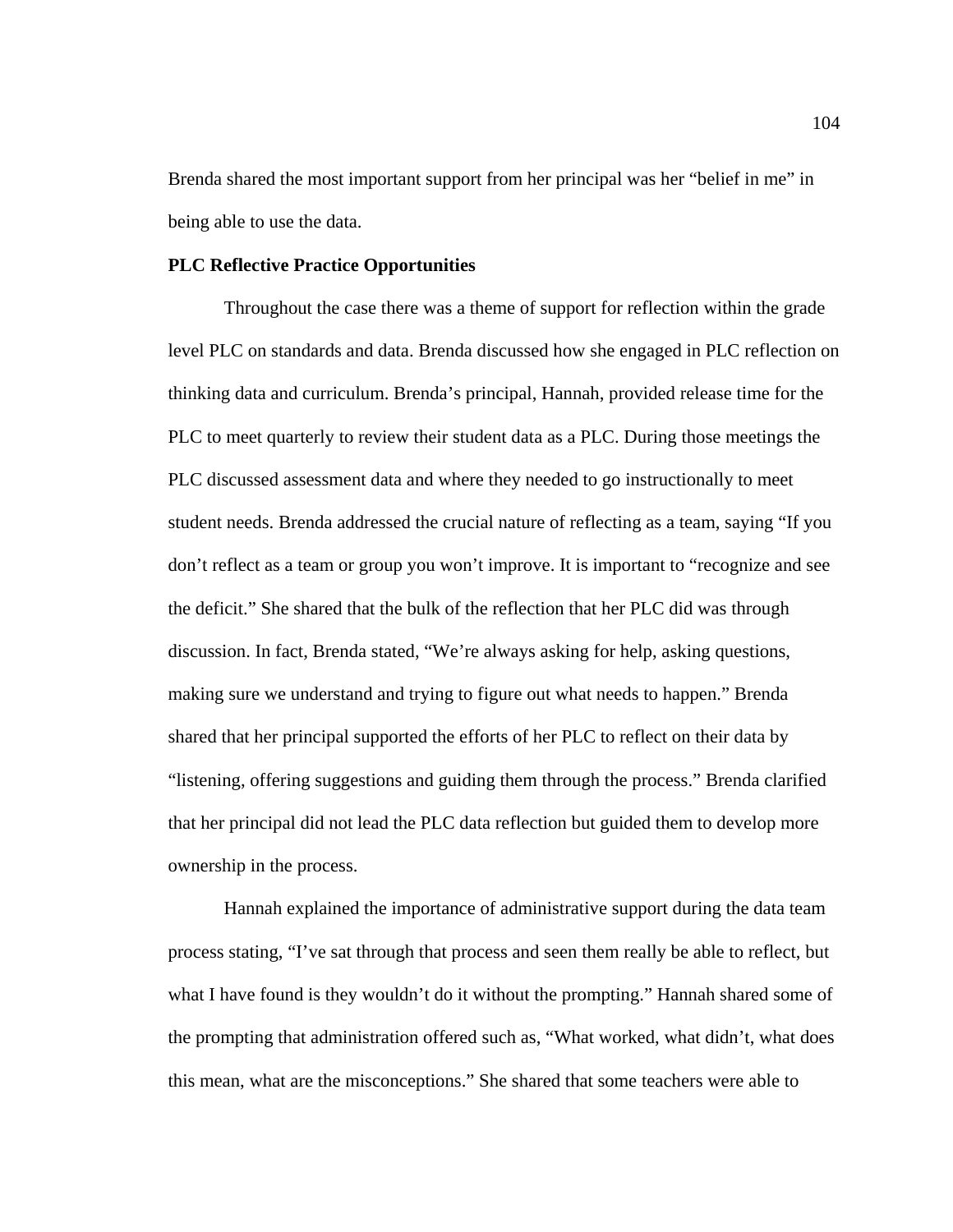reflect on the data with little prompting as reflecting on data comes naturally to them but for other teachers the data needed to be broken down into strengths and weaknesses to help them to reflect on the data.

 Candace discussed the importance of reflection on her data and that of her PLC stating, "the CFAs gives us a chance to know who really needs to focus on what, especially those kids, who have already mastered it, then they don't need to be involved." Candace explained this process, stating,

once a week, we do meet to go over how well they are doing. We look at our CFA data, pre-test and then if we have a post-test, we look at our standards to see where we're going next, what we need to focus on and if we need to drop back and focus on something again.

She noted that they worked together as a PLC on reflect on their standards to go deeper versus, skimming the surface. Similarly, Abby shared these PLC data meetings gave them an opportunity to talk about their practices, "What's working, what's not working, what could they do differently to help this particular child that is struggling or what can we do for those students that know this material and need to move on further."

 Principal Hannah reported that she and her administrative team worked with some other grade levels that needed more support with analyzing their data or curriculum mapping. She explained that as an administrative team, they asked more intentional questions to get them to reflect. These intentional pre-planning of questions did take time but she noted that just telling the PLC would not have provided them with the opportunity to reflect and have those reflective moments. Hannah discussed the importance of support being differentiated to meet the needs of the PLC based on where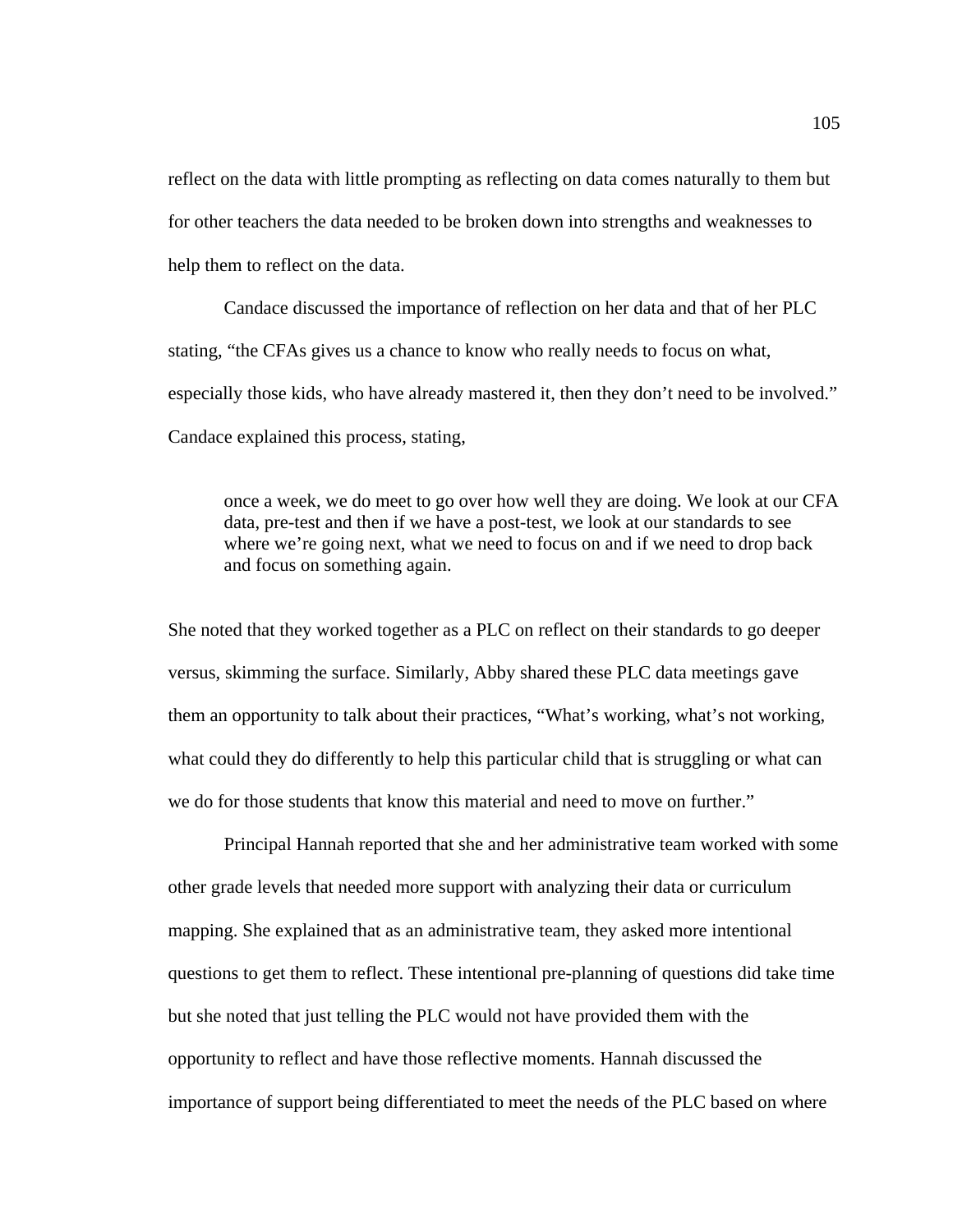the PLC was in their development. Emma shared that her principal gave each grade level PLC a rubric to reflect on individually on how their PLC was working at this point in the year. Emma discussed the fact that each member of her PLC would be turning in their individual reflections on the PLC and then the administration would be compiling and reflecting on that data to help their PLC team move forward for the next year.

## **School-wide Reflection**

 Hannah spoke about her efforts to coordinate school-wide reflection on student data. Her purpose in sharing the data in that way was for the staff to see that "we have to do something different." One strategy that Hannah noted she used to help her staff better understand the data and how to reflect upon it, was the presentation of data in a visual format. She continued on saying that this method allowed them to "go through and look at each child, and get a picture of the grade level" as a whole to determine what their next steps need to be.

 Debra explained that at the beginning of the school year her principal began the year by reflecting on the EOG data with the whole staff. She shared that as a part of reflecting on their school-wide data they "looked at subgroups, focused on why they think it happened, what are the reasons that the subgroup didn't show growth that was expected." Setting off the school year with this type of focus of reflection on data helped "get us in that reflective practice mode." She referenced again the school wide focus that her principal set for the school and stated "so it was that kind of focus that set our focus."

 Another school-wide strategy that Hannah spoke about further was again using her staff meetings, where all staff attend as reflective opportunities. She shared that this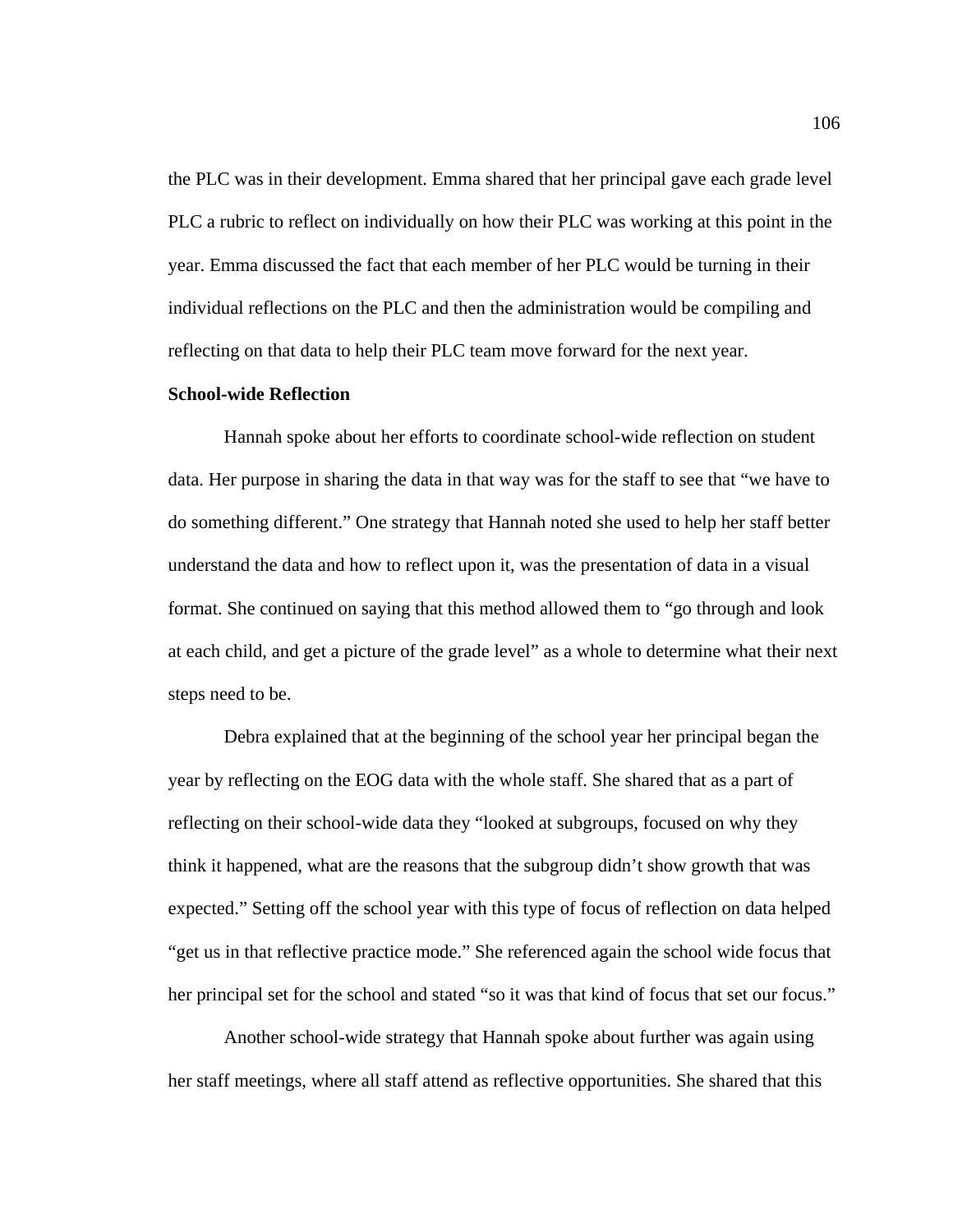year they were engaged in revisiting their mission, vision and core values. During this reflective process, she explained that she first asked them to "reflect personally on what was important to them, what they value in work, what they want to be remembered for" and then she took it to the school level. She reported that during this activity "she modeled her personal reflection to get them thinking" and she felt as though "anytime you share, you make yourself vulnerable, which puts them in a position to be willing to do that." Debra referred to the importance of the reflection portion of this activity saying, "It got us thinking, how are we teaching in the classroom, where we stand, and how we're all trying to get on the same page." She articulated that the purpose for undertaking this was to develop a common theme for the staff at Oceanside.

Abby praised her principal's efforts, stating,

She is such as support when she meets with our PLC and even during staff meetings. She offers up suggestions and plans our staff meetings around things that she sees maybe as a need in our building to help us further the reflective piece as a PLC, individually and as a staff.

She noted that her principal, Hannah, supported their collaborative reflective efforts with providing them with the time to reflect on their data but additionally set up the staff meetings to model various methods to differentiate. Abby stated that Hannah "set up the staff meeting to look like what our classroom should look like."

 Emma spoke about how her principal was leading school-wide efforts for reflective practice through vertical curriculum teams. She shared that there was a lot of collaboration in the school and that "if we ever have questions they always support us to be collaborative to one another, discuss what you need and to give each other ideas." She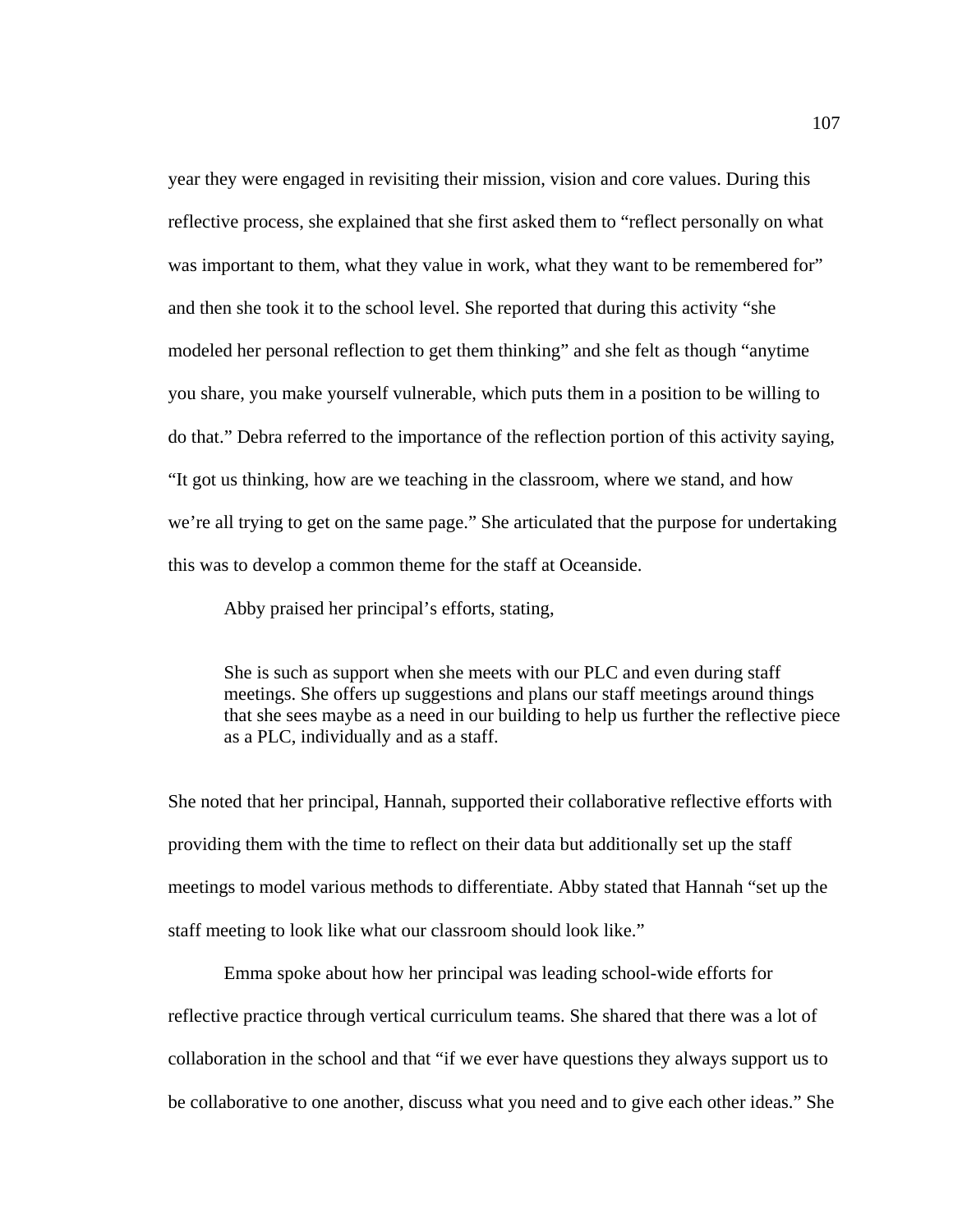noted that the administration often "takes the opportunity to sit and talk with them and strategize." One particular example that she shared revolved around the opportunity that her principal created for each grade level to do vertical planning with the next grade level. As a result of this experience Emma said that she had the "opportunity to interrelate with others to understand where we need to go because sometimes we don't see that ourselves." Emma discussed the fact that her administration desired for the grade levels to use this information to help each other and to team build. A powerful part that Debra spoke about was the school-wide focus on team. She stated that her principal will often say "it's not your kids, it our kids, it's not even just fourth grade kids, it's Oceanside Elementary's kids, it's looking at the whole child and seeing how everyone has an impact." Additionally, Debra spoke about the connection that her principal has worked to create from individual teams to school-wide areas of focus. She shared that there are many individual teams that do reflection vertically across several grade levels. Debra shared that the advantage that she sees to this school-wide focus is that they are not merely reflecting on one class but more on "how things are fitting together" across the school. She explained that this helped to encourage discussion.

 Debra referenced book studies as a strategy that her principal used throughout the year to help them become more reflective. She noted that her principal weaves the reflection and book study back into her weekly updates, referencing the book and helping them to overall be more reflective "not just with our lessons but just in life." Debra also discussed other types of support including professional development opportunities to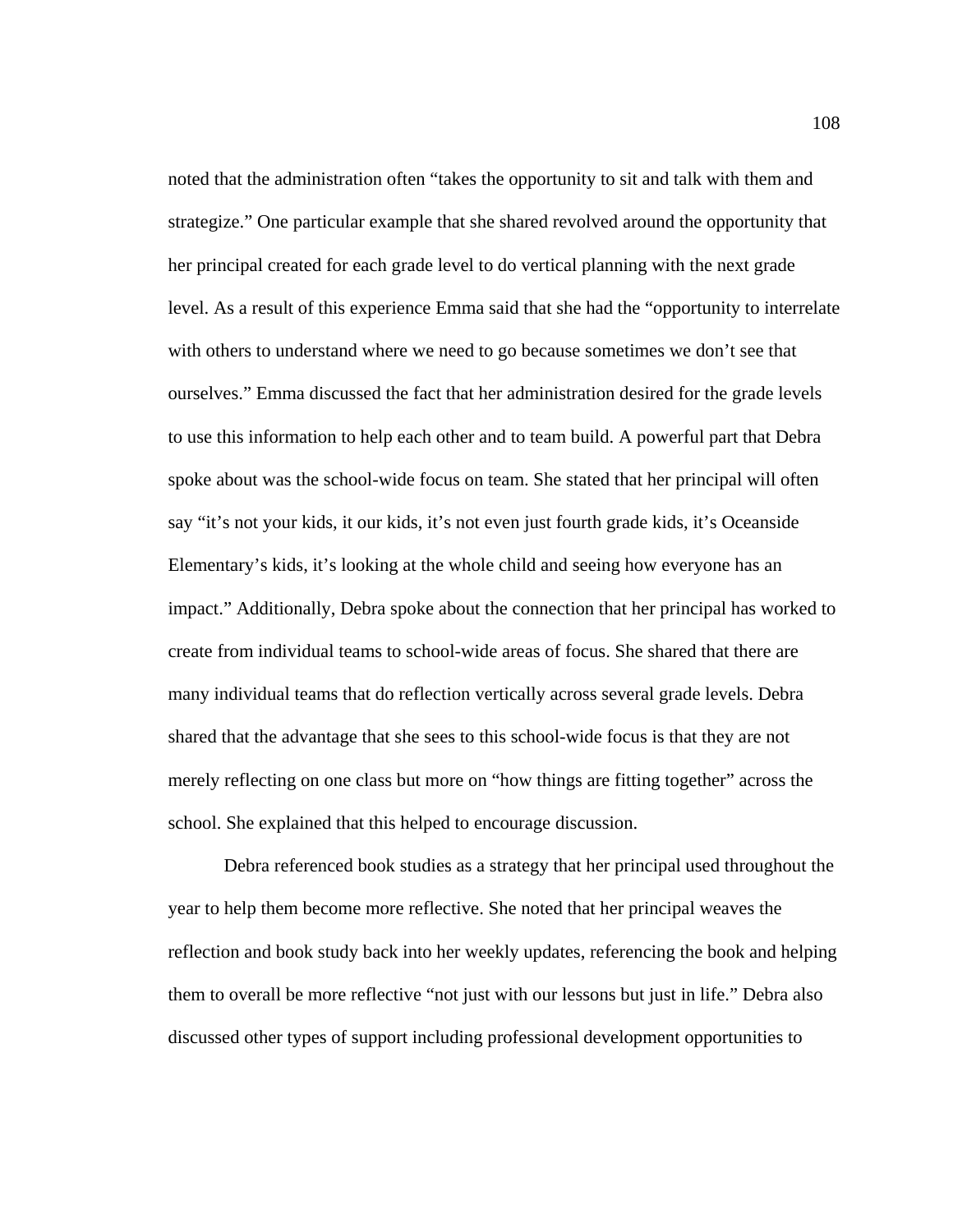attend data team trainings for each grade level. She explained the huge impact these made on "assessing the grouping and differentiation in the classroom."

## **Intentional Planning for School-wide Reflection**

 Principal Hannah addressed the fact that she felt that reflection was critical to school improvement efforts as a principal. She stated, "We have to be able to reflect on what's worked and what hasn't and you have to be willing to figure out a way to finesse that as a school administrator. You also have to be willing to talk about the tough things." She provided an example of how they have not shown the growth that they would like to as a school and that historically they had been a school of high growth. Over the years that had changed and it is now creating a new dynamic for the staff to have to grapple with. She shared, "I have found it is really important, to be able to say, this is where we've been, this is where we're going . . . good enough isn't good enough anymore." She continued on sharing that she had talked with staff to say "We've been good enough and that's worked for us, but probably not going to work for us anymore, so what does that mean, what does that look like?"

### **Communication and Trust in Reflection**

A common contextual theme of trust, effective communication and relationships was apparent throughout the case. All three played an important part of setting the scene for true reflective practice to occur. Trust, effective communication and positive relationships must be in place between administrators and teachers as well as members of the PLC and across the school. In this case Abby stated that "Trust and communication are an extremely important part of her PLC, other staff and the whole school, because it's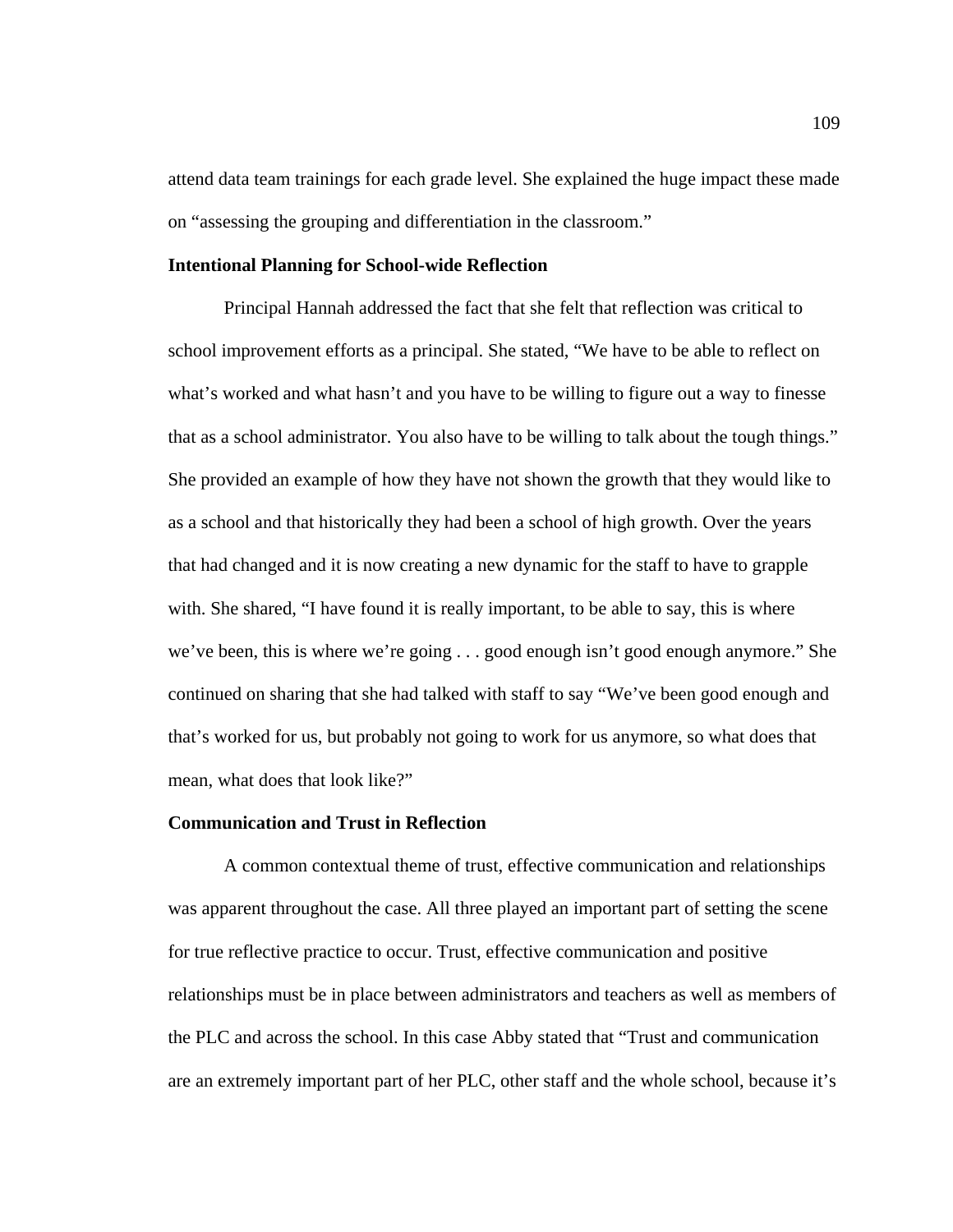really a village effort, with students, they're not really our personal students, they're everybody's students." Brenda talked about the importance of everyone working toward the same goal of helping students to be successful. She noted that her principal, Hannah developed norms to problem solve issues. Candace explained that her grade level PLC decided to create norms for how they would work together and that they posted them in the room with their grade chair. Brenda noted that trust and relationships were important components for her to reach goals for her students with her team. She noted that to be able to trust someone, she had to know that they would not go behind her back and talk if she went to them with an issue. Abby shared that she felt that the support her principal Hannah provided "helps us because she trusts us and is open with us. She has an open door policy where we can come and express concerns or suggestions and she uses that to further support us." Candace noted that her principal, Hannah utilized an "open door" policy and that they could talk about things.

Emma noted that her willingness to share with her grade level PLC was closely related to the fact that they all trusted one another and supported one another with confidential matters. She shared that over time they built that trust with another and that part of that was supporting one another but being open to opinions. She shared that she was open to the opinions of her teammates, and simply, "takes the information, weighs it and uses what she thinks." Emma shared that she felt the success of her PLC was due to the fact that everyone communicated well together, that they all supported one another and that they trusted each other. She stated, "You have to trust in one another to be a good team and a good team player." When there is an issue Emma noted that she wanted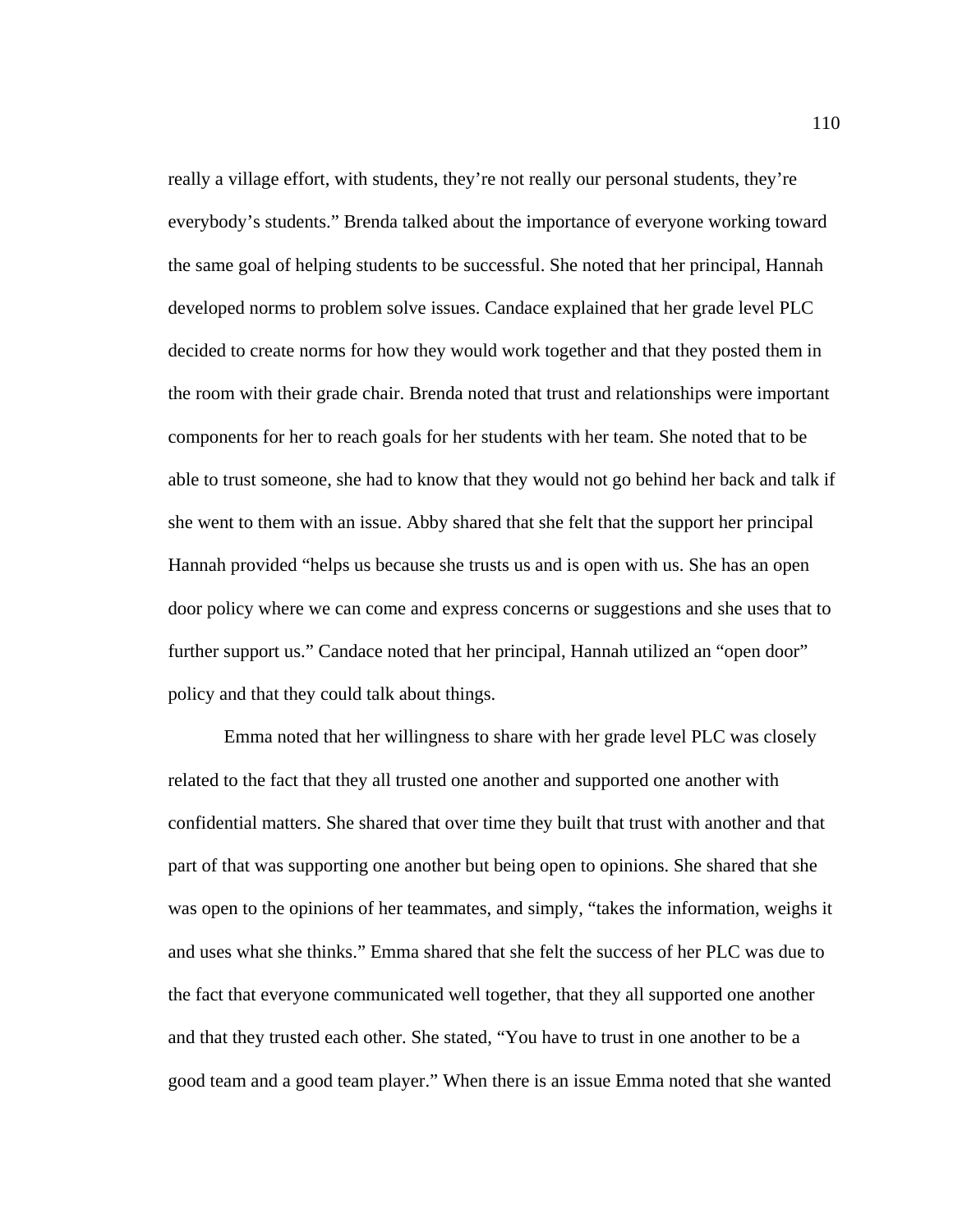to be treated fairly and if given constructive criticism that "it's not something that's going to discourage or make you feel inadequate."

Similarly, Debra stated, "I care for everybody I work with" and she indicated that the relationship with administration was helpful because it helped create openness and honesty. She also referenced an "open door policy" with administration. Debra stated that she felt the openness "started with administration and trickled down." She said "it's huge knowing that my administrator trusts me to do the right thing." She also talked about the importance of trust with regard to her teammates, saying, "You're trusting your teammate to do their job, make sure that it's done correctly, that they know the standards." In conclusion, she stated, "You have to trust that everyone's doing their job, the right job, following the plans, and doing things appropriately, and if you don't have it things will fall apart in a school."

## **Implications for Practicing Elementary Principals**

There are several takeaways from this particular case that are of particular importance to practicing principals. This case speaks to the importance of principals modeling reflection, as well as providing for differentiated opportunities for building teacher reflection capacity. As a practicing principal this means differentiating how we ask questions to help teachers arrive at the level of self-reflection that is needed for them to continually reflect on their instructional practices. Another critical point that emerged from this case was the support with data analysis that individual teachers, PLCs, and all staff need to truly be able to reflect on the data. With the many data reports being provided to teachers they need time for data analysis, support with understanding the data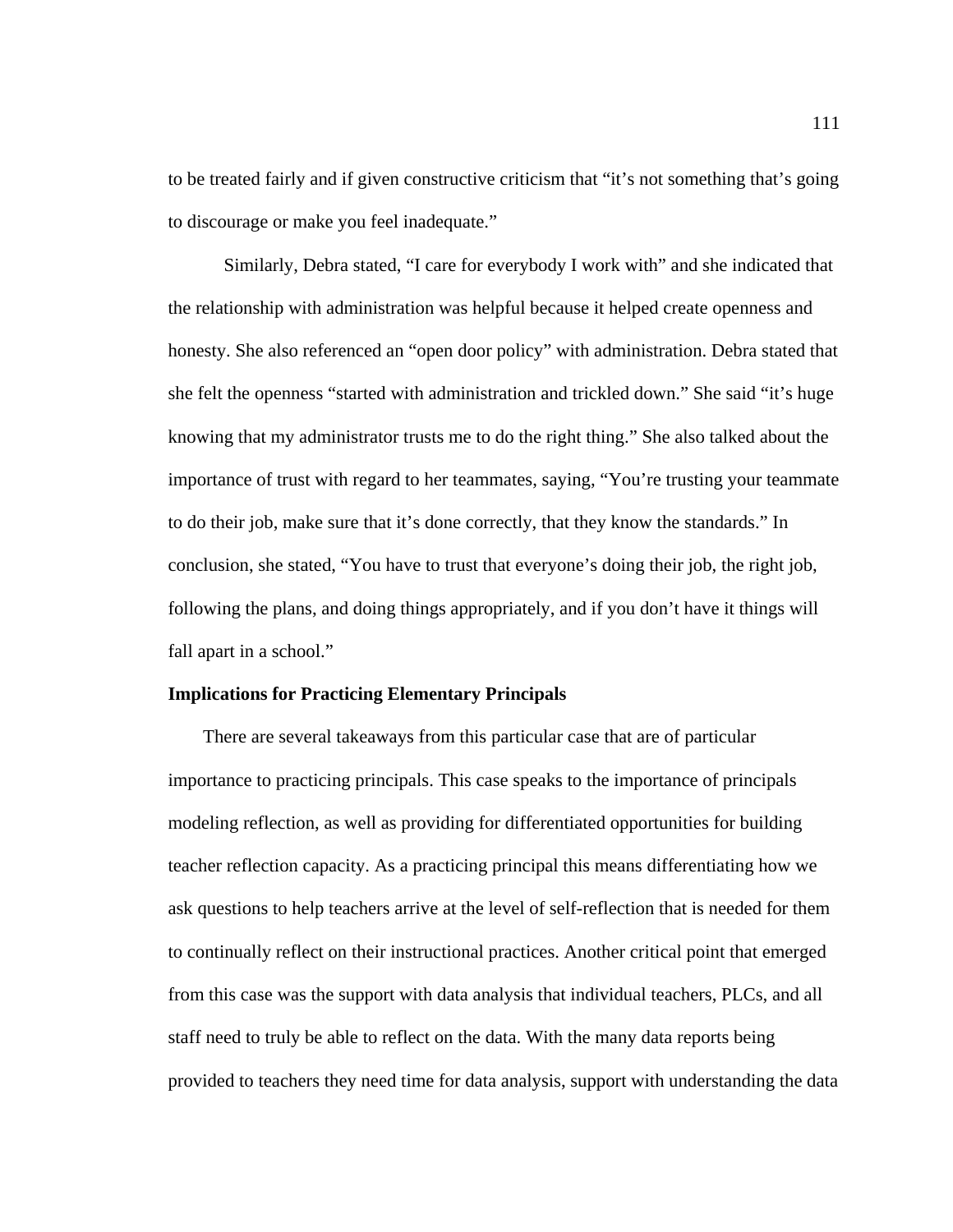and guidance for the next instructional steps. As a principal, the next step after reflecting on the data is most important to me because that is where the rubber meets the road for instructional practices in individual classroom, across grade levels and throughout the school. The true work of reflecting on curriculum standards, curriculum mapping and the best instructional practices takes instructional coaching for individual teachers, PLCs and school staff in an environment where there is trust and effective communication.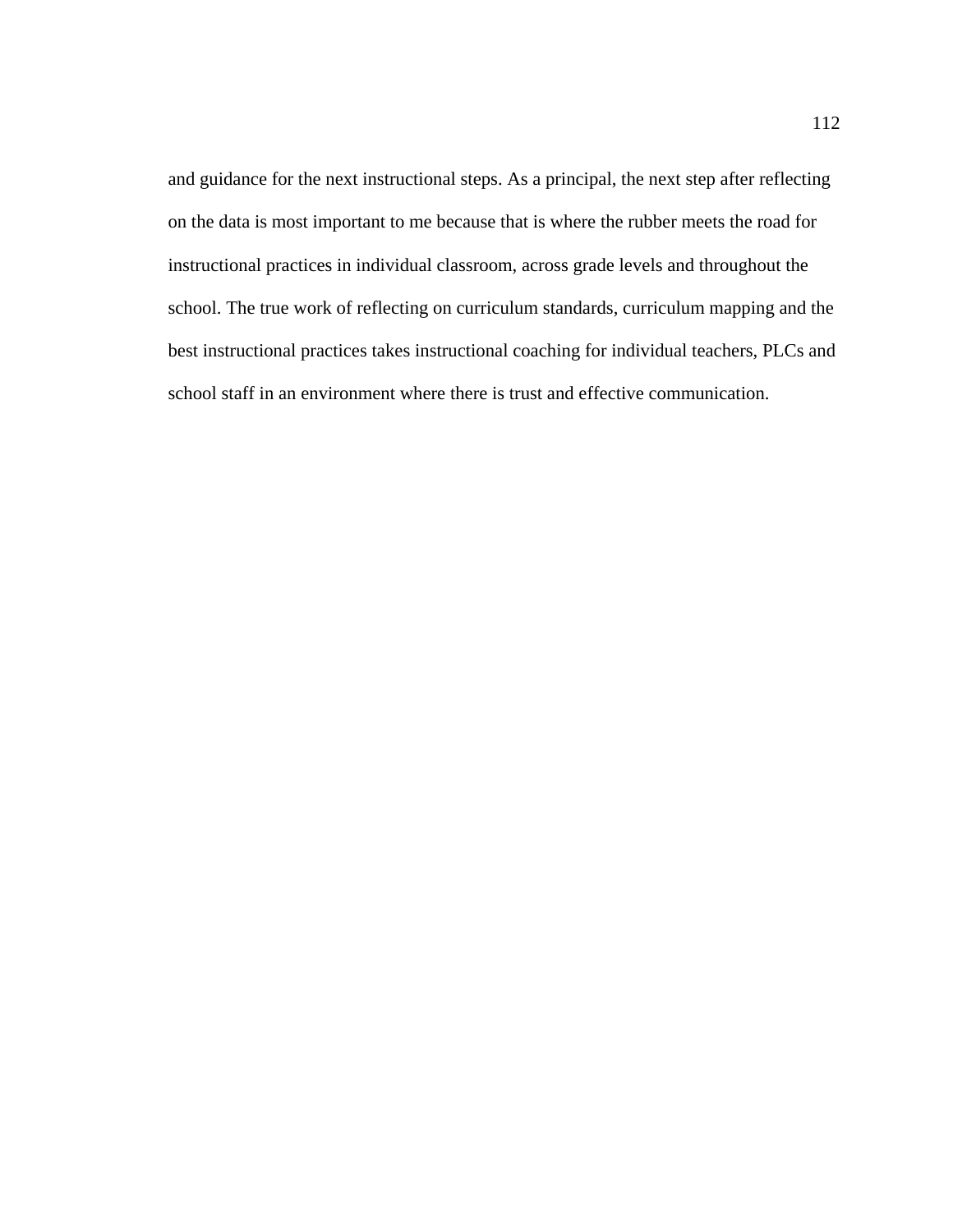## **CHAPTER V**

## **PRESENTATION OF CASE STUDY 2: SOUNDSIDE ELEMENTARY SCHOOL**

In this chapter I will present the interview data from each of the participants in Case Study 2, themes that emerged from the interview data and an analysis of the themes. I will begin with an introduction to the case study site and participants of Soundside Elementary School.

Table 8

Participants at Soundside Elementary School

| Participant    | Position                          |  |  |
|----------------|-----------------------------------|--|--|
| <b>Breanna</b> | Principal at Soundside Elementary |  |  |
| Angela         | Kindergarten Teacher              |  |  |
| Mary           | First-Grade Teacher               |  |  |
| Susan          | <b>Second Grade Teacher</b>       |  |  |
| Joan           | Third-Grade Teacher               |  |  |
| Danielle       | Fifth-Grade Teacher               |  |  |

Soundside Elementary is located in the piedmont of North Carolina and serves approximately 550 students. Soundside is a K-5 elementary school. This elementary school is a Title I elementary school, meaning that is serves a clientele that meets the federal guidelines of 50% or more of their student population that receives free or reduced lunch. Currently the school has 80% of their students qualifying as free or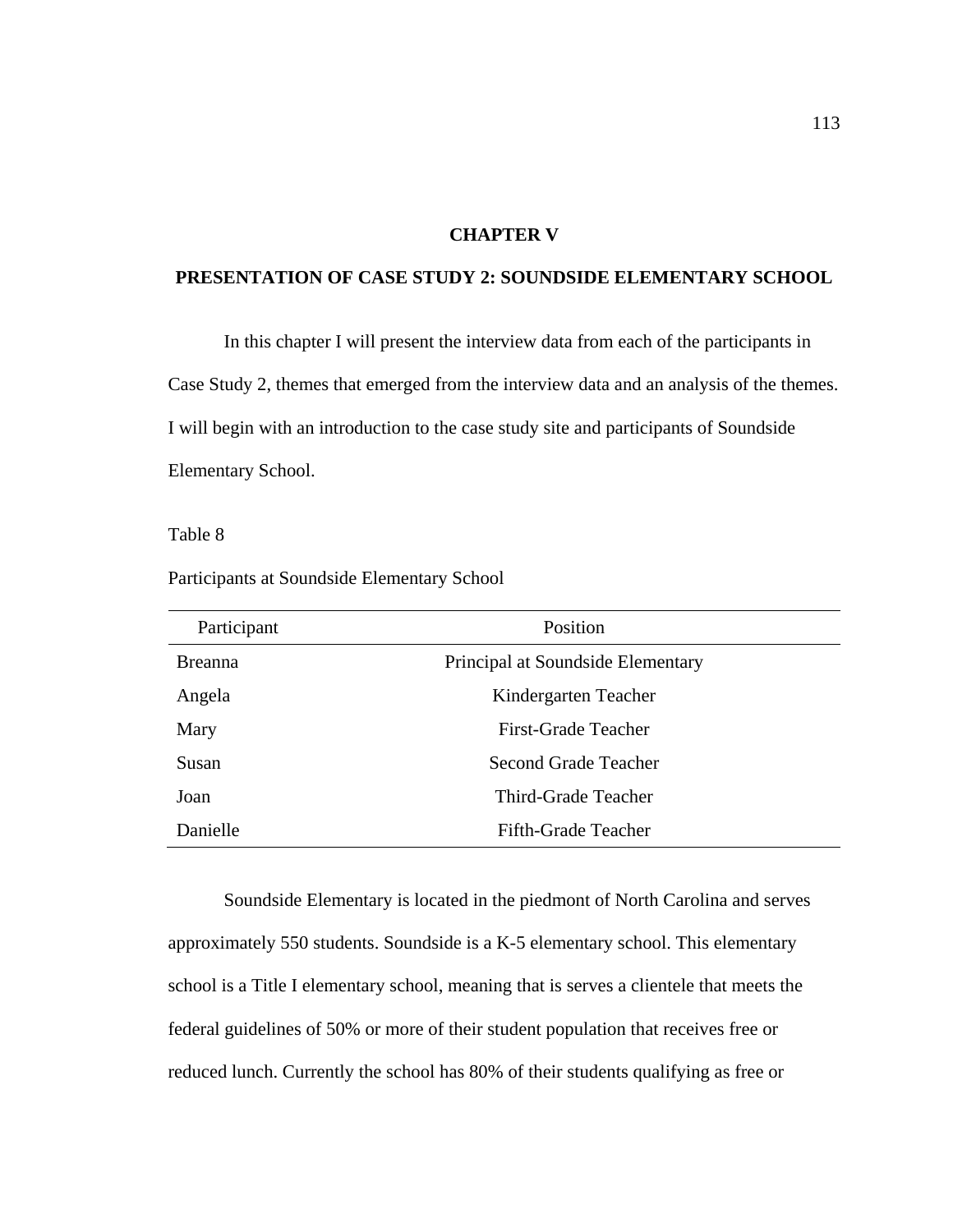reduced lunch. This school is located in a suburban area. The demographics include 30% Caucasian, 30% African American, and 30% Hispanic. Historically, this school has struggled with showing proficiency.

The staff of the school was diverse. The principal noted that one-fourth of the staff were new staff in their first few years of teaching, the remaining three-fourths were split between those with ten or more years of teaching experience and those that were nearing retirement. The major struggle the principal spoke about was that the staff were struggling with closing the subgroup gap of their African American population of students and everyone else.

 According to the North Carolina School Report card for this school for the 2013- 2014 school year the school did meet growth expectations and they have a school achievement score of 44%, and had 71.2% growth. Overall school performance was at 50%, with EOG reading at 49% and EOG math at 46%. These ratings gave the school an overall D rating according to the state school report card standards. According to the 13- 14 North Educator Effectiveness database 7.1% of teachers were ranked as developing in the area of reflective practice, while 42.9% were ranked as proficient and 50% were ranked as accomplished.

### **Breanna: Principal of Soundside Elementary School**

The principal of Soundside Elementary school is a Caucasian female. Her name is Breanna and she served as the school's principal for three years. Prior to coming to this school she was principal at another school in the district for three years. She stressed that even with her teachers being at different levels of experience, the experience level was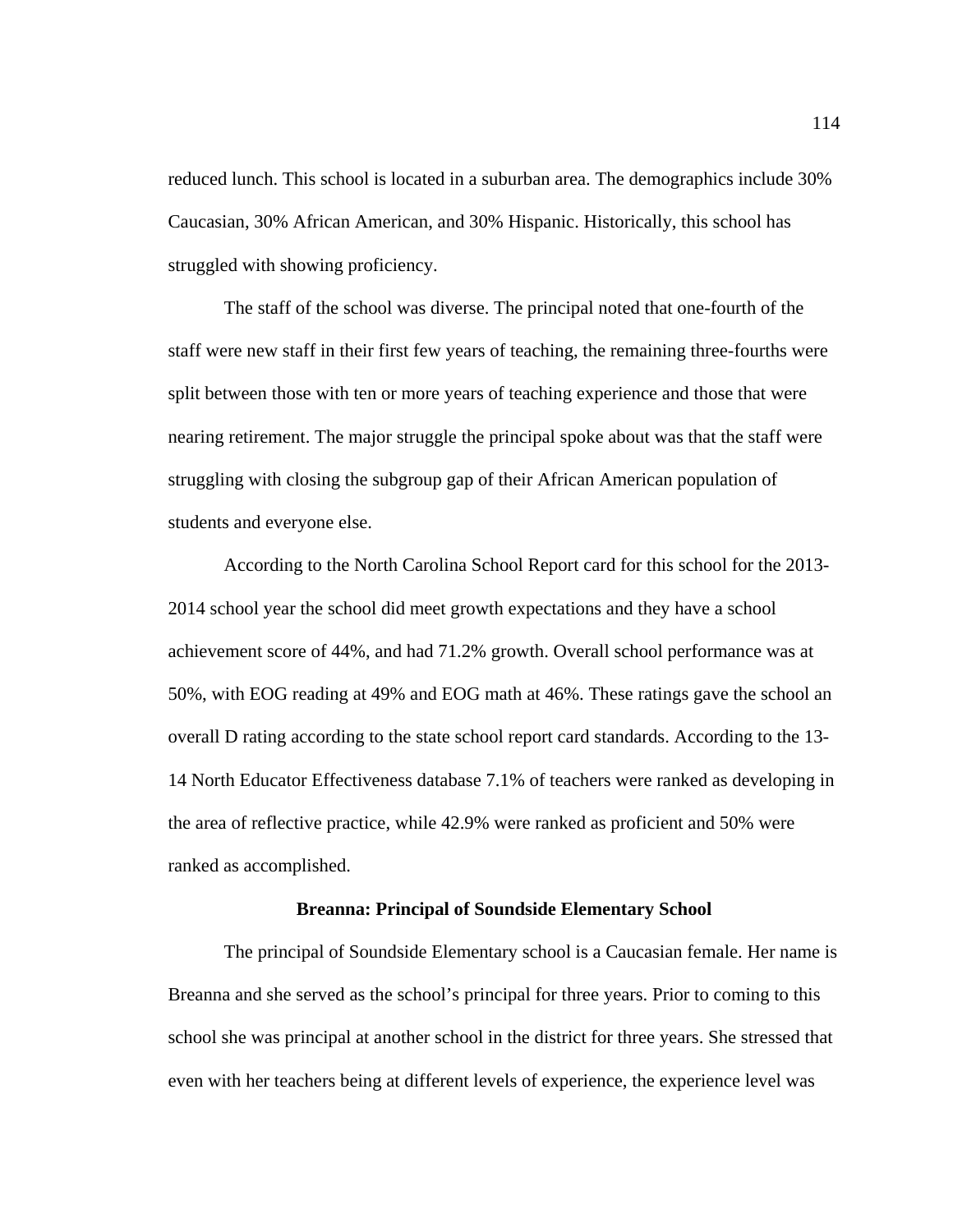not always indicative of the level of reflection. Breanna spoke about the need to provide differentiated reflective experiences for her teachers because they all had varying levels of need.

Breanna explained some of the reflective practices she put into place for her beginning teachers. She discussed the fact that some of the newer teachers were coming in with more recent reflective practice experiences from their college experiences. Breanna continued on and shared that the nearby college "stresses reflection" and so "it is more natural when you have conversations with these new teachers." She discussed the fact that when she had conversations with these teachers, it was likely that they had already reflected and were already looking for solutions.

Breanna shared an example of support that she and her administrative team provided for new teachers. She noted that the new teachers shared a desire and need to observe math centers so the academic coach coordinated a visit to another school where there was a strong math teacher. During the observation at the other school, the new teachers were able to observe how she managed guided math and centers.

She discussed the role that reflection played in professional learning and school improvement efforts in general. She spoke directly about the differentiated support that was needed for individual teachers to reflect through the use of purposeful questions and dialogue. She indicated that as the administrator, there was often some "pushing that I do." Breanna indicated that she felt reflection was most beneficial when teachers were able to see the need for changes in their practices.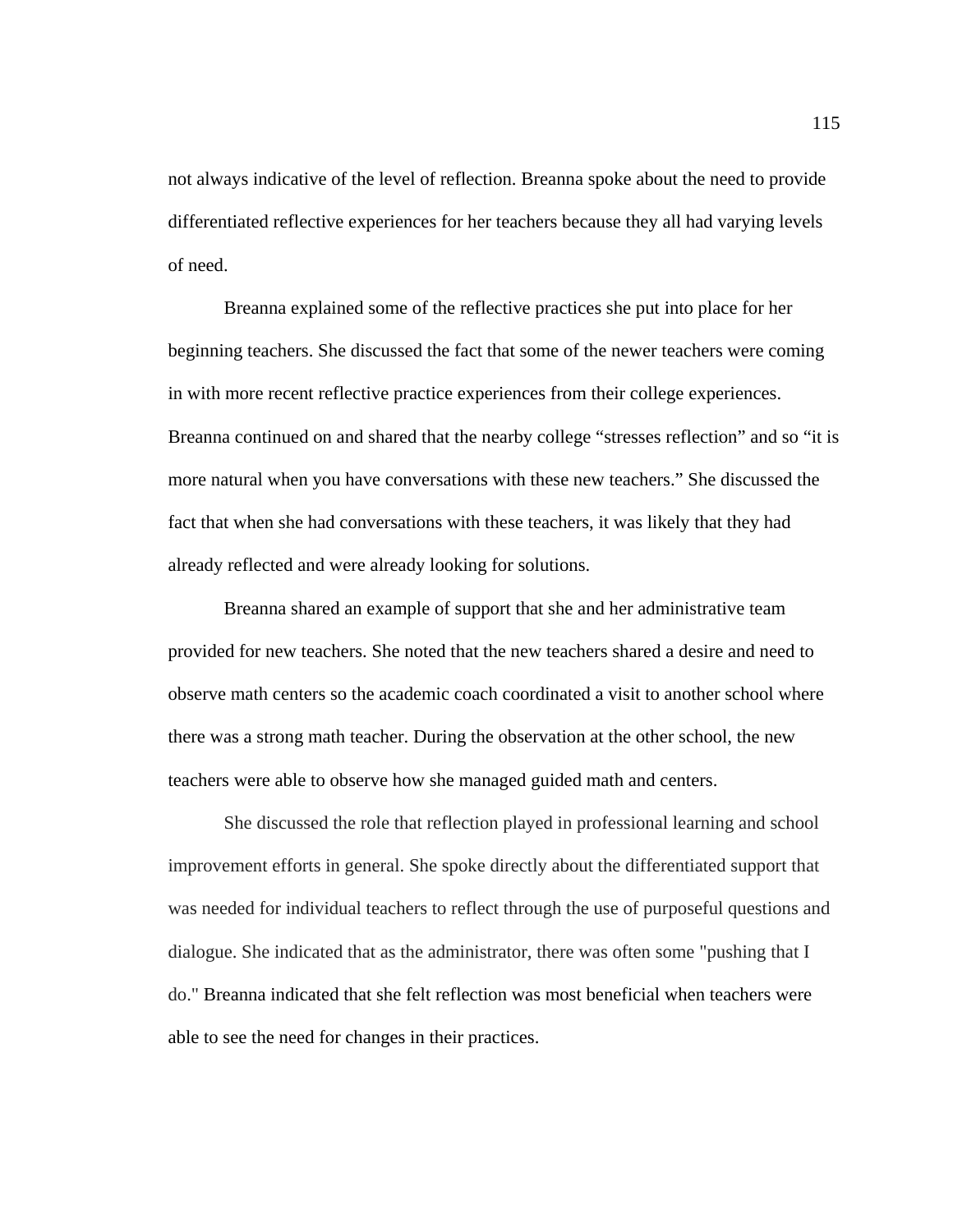She shared that some of the strategies she used for promoting individual differentiated professional development included, asking guiding questions or being more directive based on the needs of the teacher. She used guiding questions as she was meeting and as she talked with teachers to help them reflect. As a principal, she indicated that she felt she needed to be proactive and plan differentiated professional development to meet the needs of this group of teachers. She shared her intentional planning to support these higher levels of teacher reflection for the next year. This included putting those individuals in a group, surveying their interest of book topics for professional growth, and letting them be a part of the professional development planning for next school year.

Breanna shared that she used the North Carolina Educator Evaluation tool to help teachers reflect and create an action plan for the next school year. She shared that as part of the end of year process for evaluating teachers they reviewed the progress they made on their professional development tool. Breanna explained that this summative tool created an opportunity to dialogue with some teachers regarding performance concerns. For these teachers the dialogue was a balance of facilitated reflection questions and directed conversation to lead them to reflect. Breanna discussed the fact that some of these directed conversations were more "intentional conversations with some people, to have them have a truer picture when reflecting." This tool allowed "people to really reflect on what they've done during the year" and then "turned it into actions for the next year."

 Breanna explained that as part of helping to promote differentiated support for reflection that she asked teachers to identify the qualities of accomplished teachers and to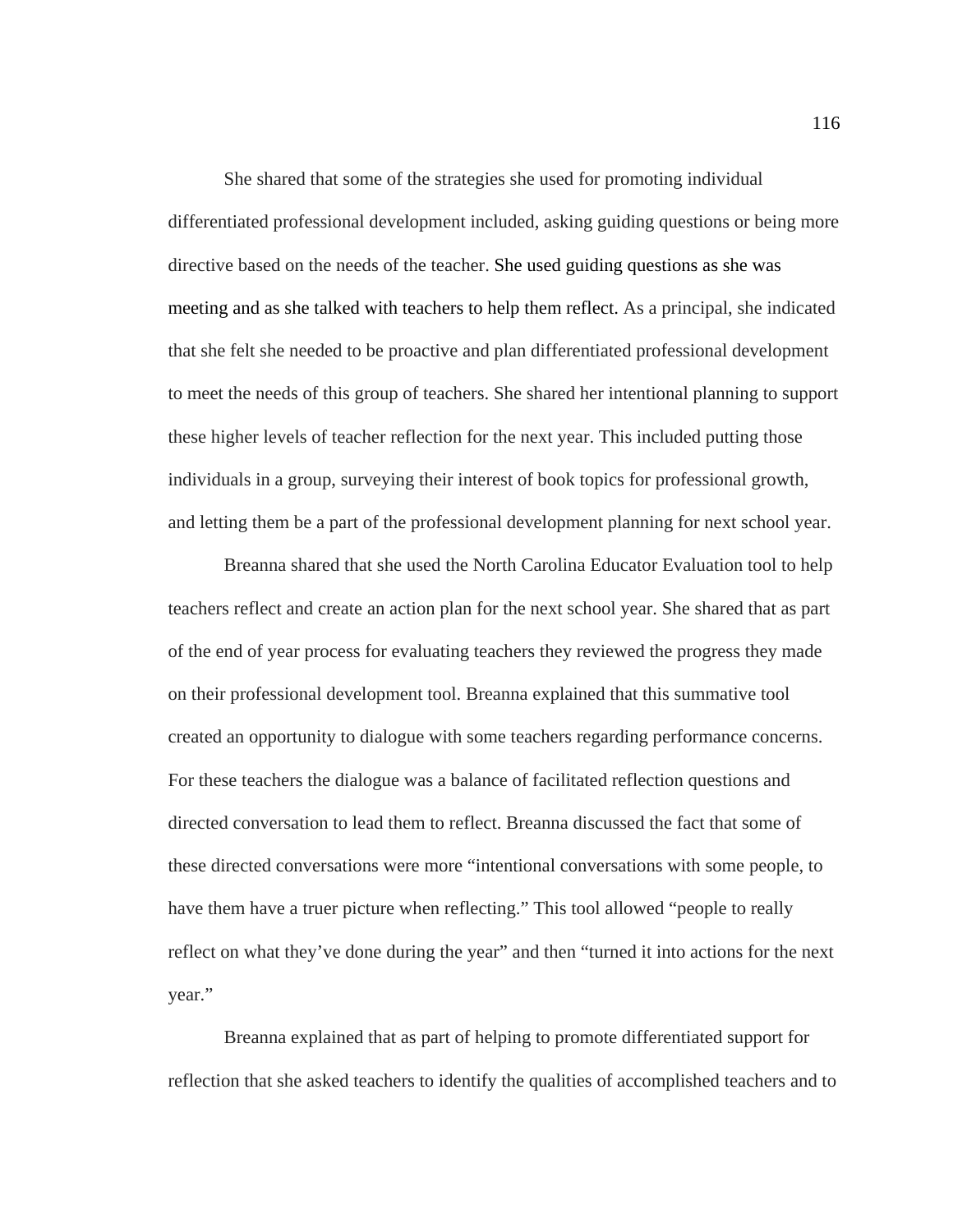reflect on what they needed to do to get to that same accomplished level of teaching. She expressed that she did this in an effort "to make things tangible for people who are just proficient, moving to accomplished, to identify what truly is the distinguishing factor between both groups." Thus, there was an intentional focus on moving individual teachers and coaching them on how to move to higher levels of reflection.

One strategy she noted that she intentionally planned to utilize to help people to reflect more accurately was videoing people. Breanna discussed the fact, that she felt videotaping would be a cut and dry way to help teachers reflect on variety of things within their classrooms. She shared that her plan was to "have pre-planned questions to help facilitate reflection that's more accurate." As part of her intentional planning for the next school year, when they "completed summatives or end of year PDPs, there was a need to have a sheet where they can go ahead and write down what they want to do for the next school year." Interestingly, she noted that "most of our end-of-year conversations were thinking about how they wanted to continue to grow the next year based on what they've learned this year."

As principal, Breanna shared how she supported a professional learning community focus of reflection on student data. Part of this support was intentional regular release time for all grade levels as well as time for vertical conversations among the ELA and Math teams. She noted that the focus of work of the PLCs shifted from managerial things to data over the course of the year. She explained that she felt this shift was due in large part to the creation of common formative assessments.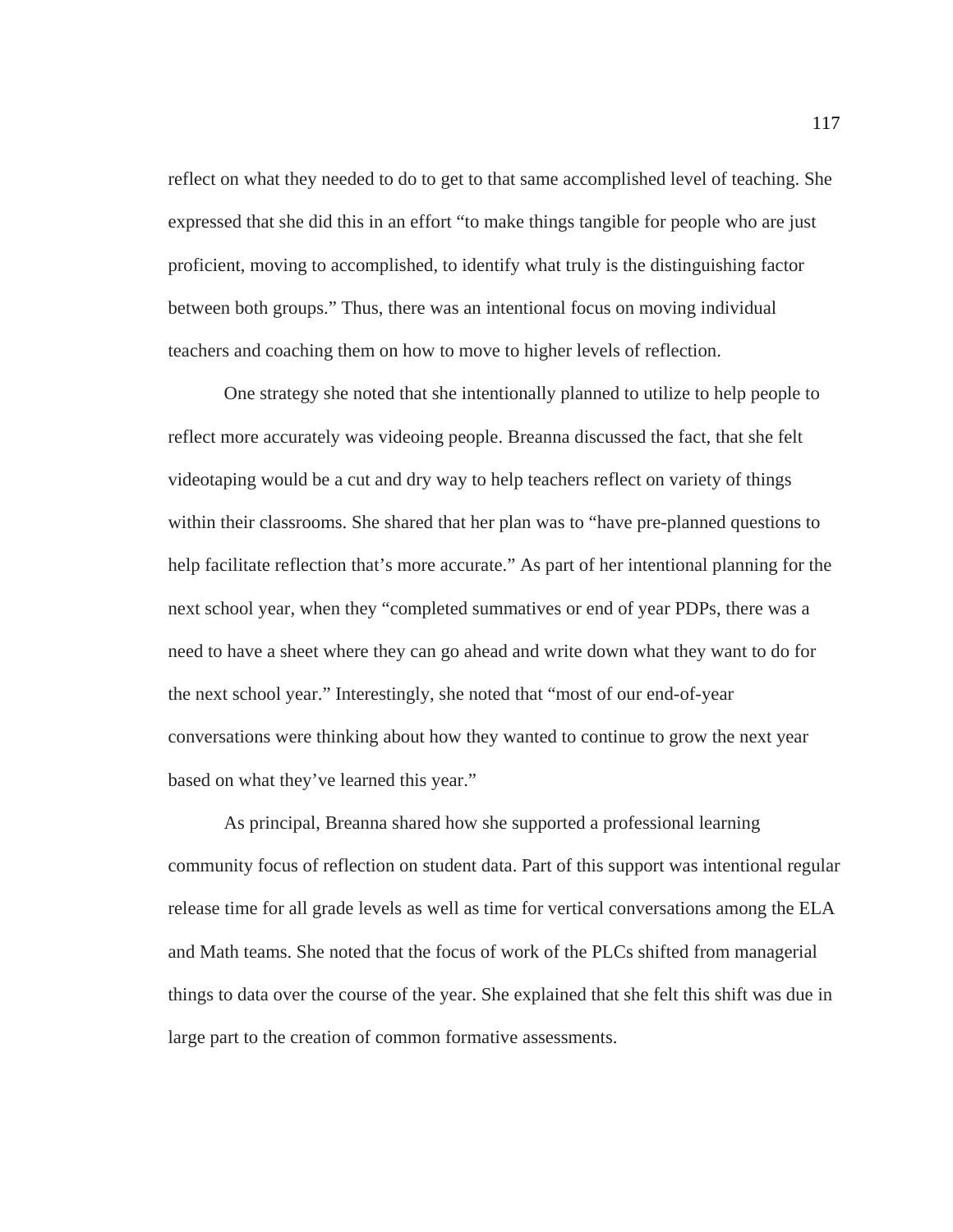Staff meetings at Soundside Elementary were utilized as a school-wide reflective vehicle. The staff meetings used a book study approach and included all members of the school staff. Breanna shared that during the staff meetings there was "the opportunity for everyone to reflect on what they're already doing, and go ahead and figure out how they want to tweak it and get better, or put new things into practice.

Breanna expressed that there was a school-wide cultural change from individual reflection to more reflection occurring among PLC teams and across grade levels. She noted that she felt the reason this change occurred was due to the normalization of the "data teaming process and asking questions." She shared that this process "pushed teachers to be leaders and ask questions." Breanna spoke further about this stating "finally having some leadership emerge on the teams in a way has made it more accepted to ask questions." She noted that the teams were now asking "more why questions." A challenge she did share was "the whole thing with data talk is you get to a certain point and you discuss the data through and through but then changing your habits later is hard."

Other school-wide efforts Breanna shared included a school-wide focus on closing the achievement gap within the school. This focus required staff members to confront uncomfortable questions to be able to move forward. Breanna noted that she felt that uncovering these gaps in performance required addressing the need to create a culture where teachers felt comfortable having difficult conversations with one another. She stated that she often said, "This isn't a personal conversation, it's a professional conversation" but she noted that "teachers can't do professional without feeling it is personal." She shared the strides they made toward creating this culture by "developing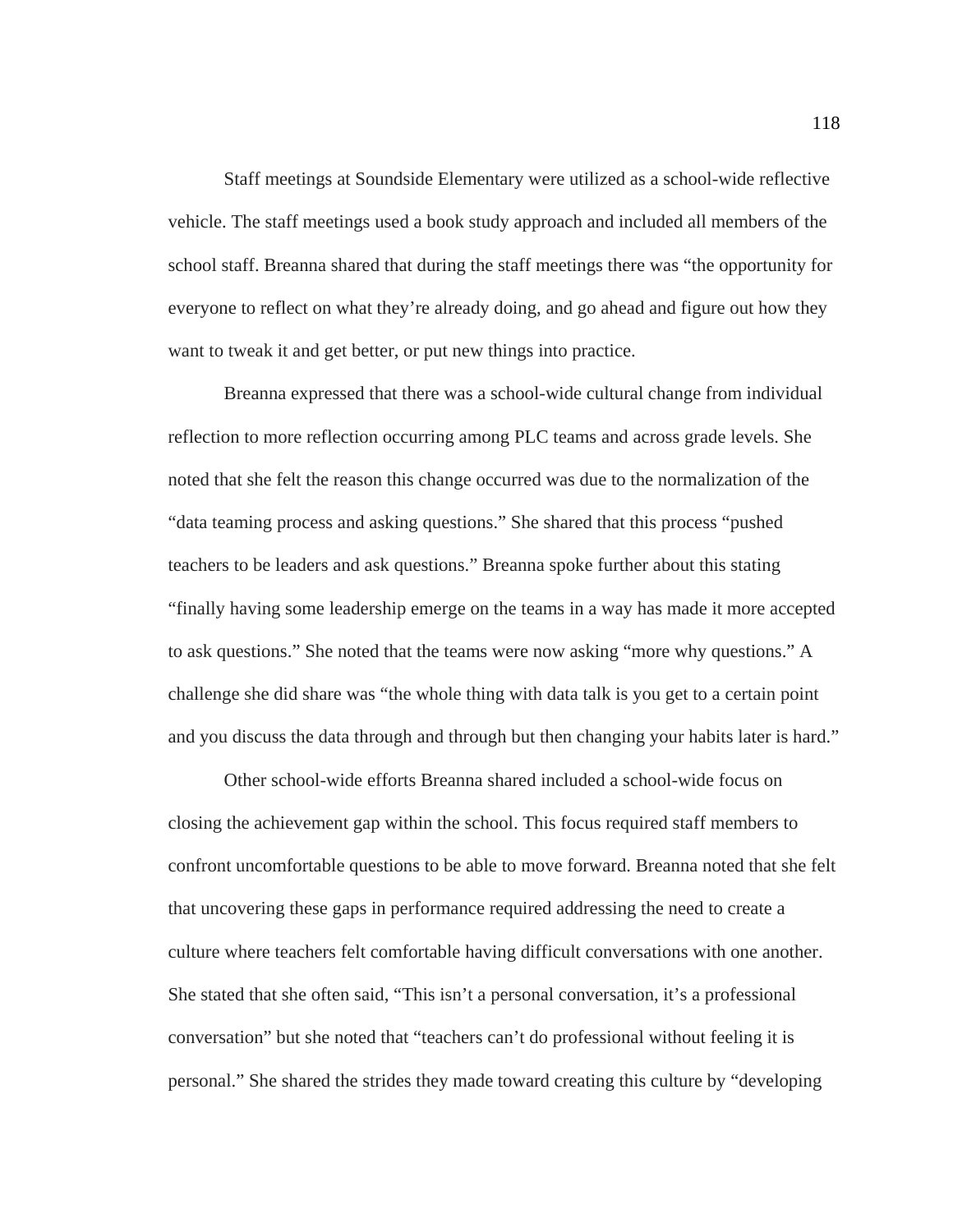leaders and having uncomfortable conversations" as part of a book study entitled Monday Morning Leadership. Part of their work in this area was going through scenarios, talking about responses and talking about "how with silence you support." Table 9 presents a summary of Breanna's reflective practices.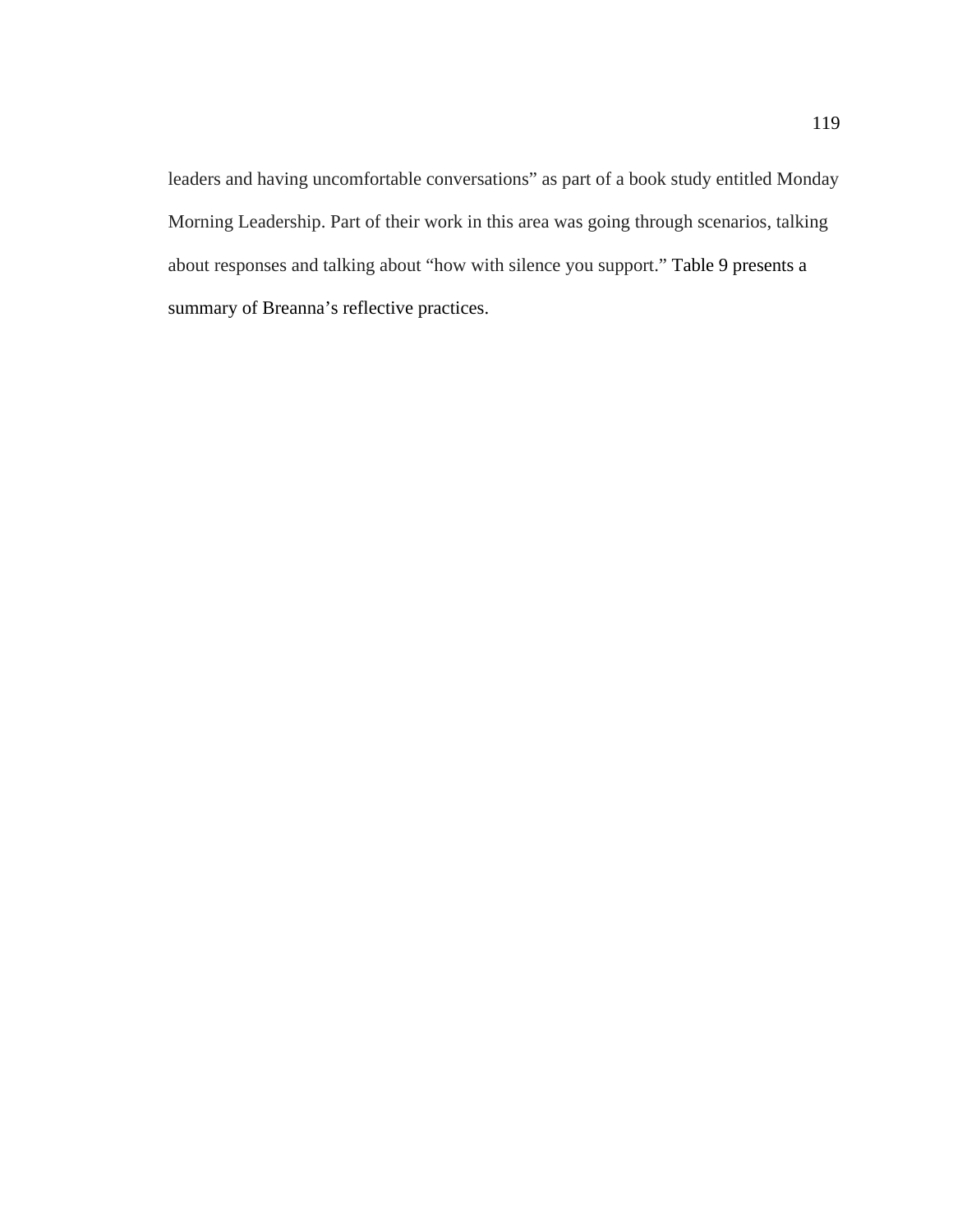# Table 9

## Breanna: Summary of Reflective Practices

| <b>Individual</b>                      |                               |                                  |                       |                                                     |
|----------------------------------------|-------------------------------|----------------------------------|-----------------------|-----------------------------------------------------|
| <b>Reflection</b><br><b>Strategies</b> | <b>Purpose</b>                | Type of<br><b>Reflection</b>     | <b>People</b>         | <b>Resources/</b><br><b>Support</b>                 |
|                                        |                               |                                  |                       |                                                     |
| Providing<br>differentiated            | Promoting<br>reflection on    | Reflection on<br>action and for  | Individual<br>teacher | Differentiated support<br>based on reflective needs |
| support for                            | instructional                 | future actions                   |                       | of teachers                                         |
| beginning teachers                     | practices through             |                                  |                       | and opportunities for                               |
| by allowing new                        | observations                  |                                  |                       | observing instructional                             |
| teachers                               |                               |                                  |                       | practices                                           |
| opportunities to                       |                               |                                  |                       |                                                     |
| observe other                          |                               |                                  |                       |                                                     |
| teachers                               | Promote reflective            | Reflection on                    | Individual            | Opportunities for                                   |
| Asking purposeful<br>questions         | capacity through              | action and for                   | teachers              | reflective questioning                              |
|                                        | reflective                    | future actions                   |                       |                                                     |
|                                        | questioning                   |                                  |                       |                                                     |
| Supporting                             | Develop reflective            | Reflection on                    | Individual            | Posing reflective                                   |
| differentiated                         | capacity and                  | actions and                      | teachers              | questions and providing                             |
| growth through use                     | professional                  | for future actions               |                       | observational feedback                              |
| of the North<br>Carolina Educator      | growth                        |                                  |                       |                                                     |
| <b>Evaluation Tool</b>                 |                               |                                  |                       |                                                     |
| Reflecting on                          | Reflection on                 | Reflection on                    | Individual            | Opportunities for                                   |
| identification of                      | effective                     | actions and for                  | teachers              | analyzing effective                                 |
| qualities of                           | instructional                 | future actions                   |                       | instructional practices                             |
| accomplished                           | practices and                 |                                  |                       |                                                     |
| teachers                               | teacher leaders               |                                  |                       |                                                     |
| <b>Collective</b>                      |                               |                                  |                       |                                                     |
| <b>Reflection</b>                      |                               | Type of<br><b>Reflection</b>     |                       | Resources/                                          |
| <b>Strategies</b>                      | <b>Purpose</b>                |                                  | <b>People</b>         | <b>Support</b>                                      |
| PLC reflection on                      | Promote PLC and               | Reflection on                    | PLC grade             | Release time for PLCs to                            |
| student data                           | school-wide<br>reflection on  | instructional<br>actions and for | level<br>members      | discuss instructional                               |
|                                        | instructional                 | future                           |                       | planning, curriculum and<br>student data            |
|                                        | practices and                 | instructional                    |                       |                                                     |
|                                        | student data                  | actions within the               |                       |                                                     |
|                                        |                               | PLC                              |                       |                                                     |
| School-wide staff                      | School-wide                   | School-wide                      | All staff             | Opportunities and support                           |
| meetings to reflect                    | reflection on                 | reflection on past               |                       | for staff in understanding                          |
| on curriculum,                         | instructional                 | instructional                    |                       | school-wide data                                    |
| instructional<br>practices, and        | practices and<br>student data | actions<br>curriculum, data,     |                       | Book studies focused on                             |
| student data                           |                               | and instructional                |                       | instructional practices                             |
|                                        |                               | actions for future               |                       |                                                     |
| Reflect on closing                     | Instructional                 | Reflection on and                | All staff             | Supporting staff through                            |
| the school                             | practices to close            | for future actions               |                       | difficult conversations                             |
| achievement gap                        | the gap                       |                                  |                       |                                                     |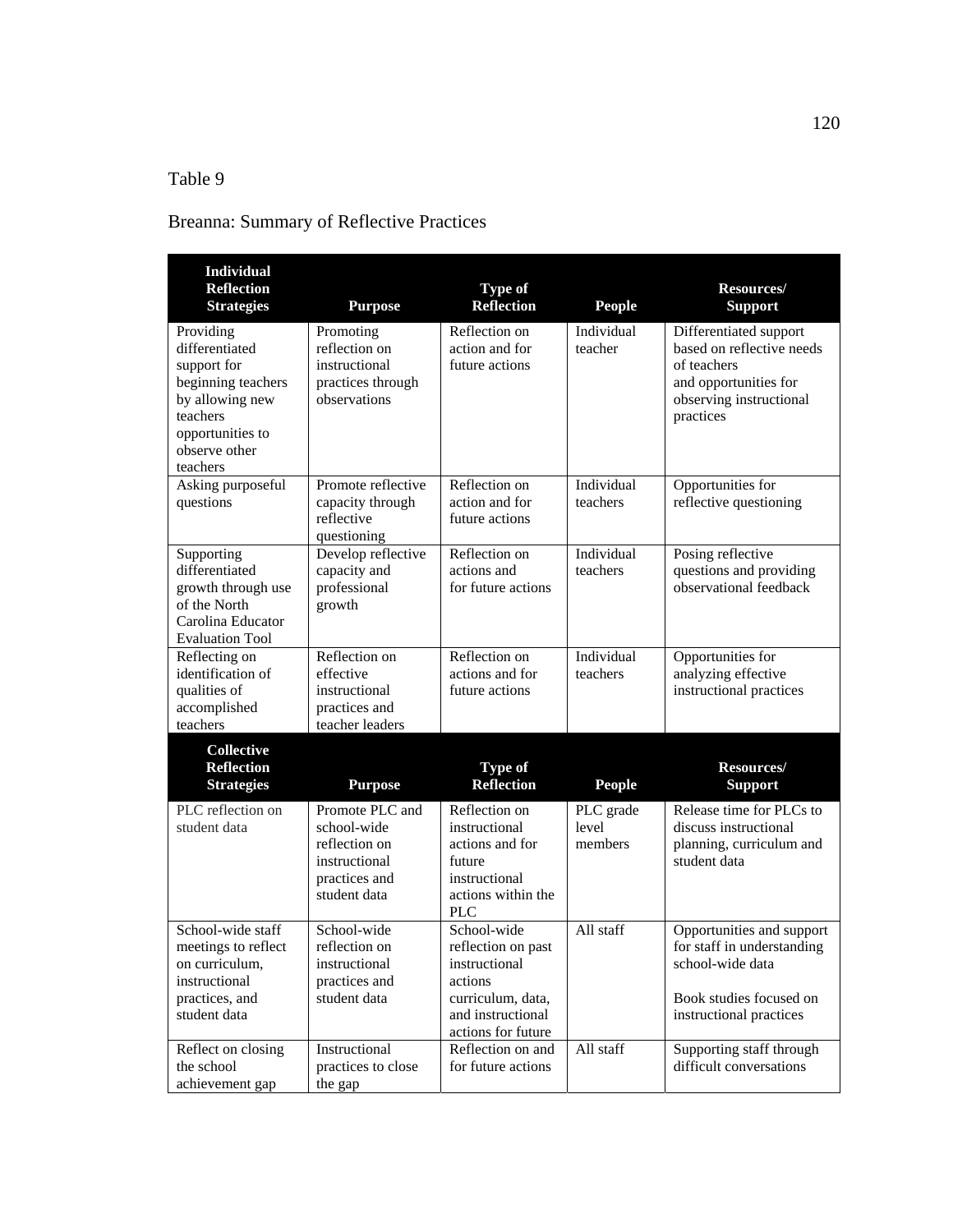### **Angela: Kindergarten Teacher**

Angela, a Caucasian female. teaches kindergarten at Soundside Elementary. She explained that she was a structured teacher with high expectations. She shared that her classroom was set up to maximize reading instruction. She was responsible for teaching the literacy block of kindergarten, which included, whole group reading instruction, small group guided reading instruction and writing block.

Angela indicated,

Reflection is basically the practices you're putting into place, what you're doing with the students, and then looking at that to see what's working, what's not working, and even the things that are working instructionally, structurally, how you can improve upon that, what you can do to continue to increase their academics and to meet the expectations and go above them.

Angela noted that she was constantly engaged in individual reflective practice. She shared that often she was engaged in reflecting that was "focused on instructional planning, thinking and looking forward at the assessments." Often that reflection was centered around "how can I change this from last year or from last week to improve the student engagement." This reflection was constant throughout the day as well as the questioning that was occurring in her mind. She shared that often she reflected after the fact about why something didn't work, but during her teaching and for the future as she was planning to meet the needs of the students. Her reflection focused on "reflecting on where the student has been, where the instructional planning has been and how to improve upon that to help them grow."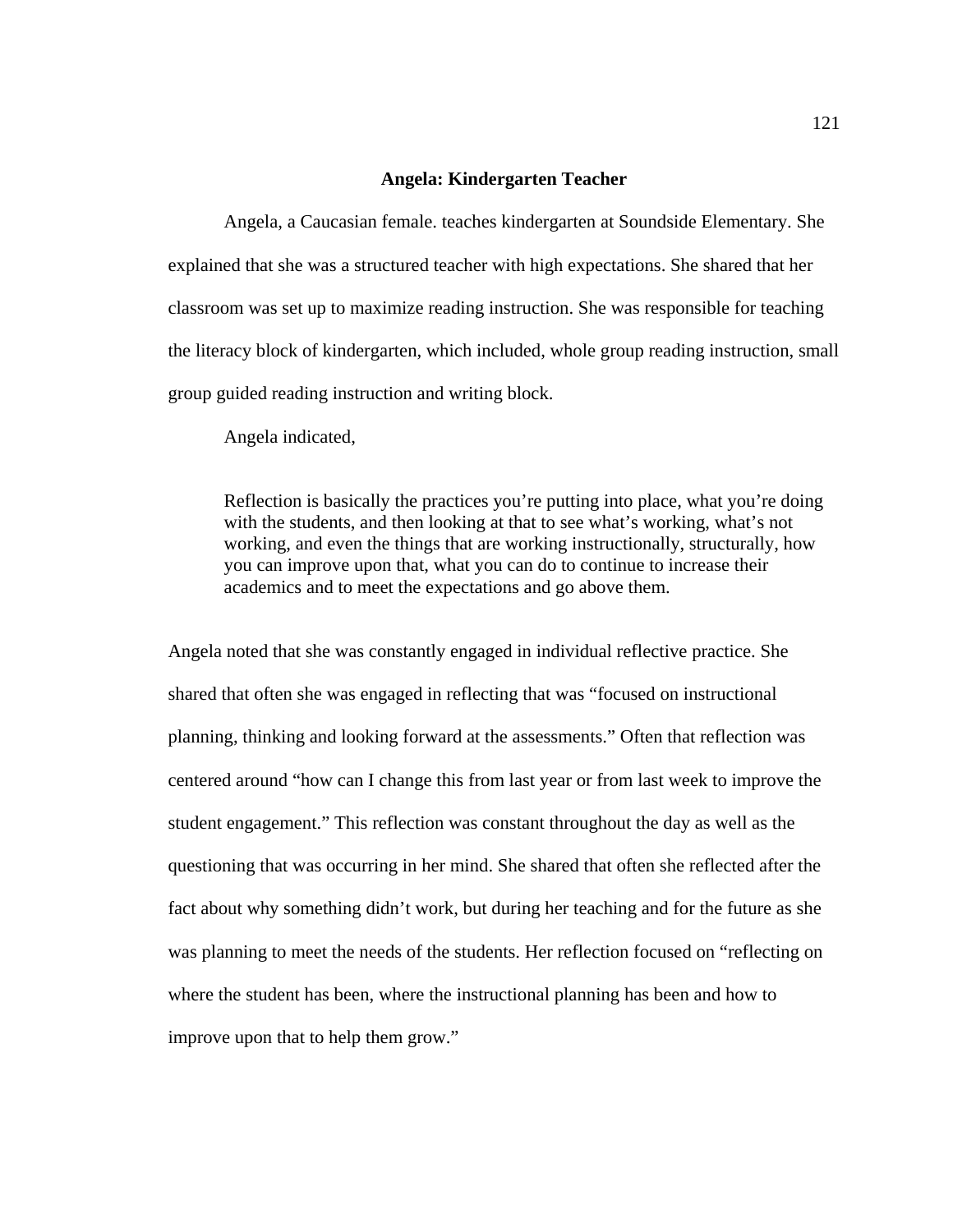Additionally, she shared that there were individual opportunities for reflection through the observation and evaluation conferences, walkthroughs and PDP conferences. After the walkthroughs, administration usually provided feedback for staff to reflect upon. Angela noted that her principal was good at using questioning about what had happened in the classroom, having them reflect on step by step of what happened during the lesson and giving us ideas of things we "could think about in the future."

 Angela was involved in reflective practice with her grade level colleagues as part of her professional learning community. She shared that her principal provided them with release time for the PLC to meet to work together weekly. She also indicated that her PLC was provided an additional day to support curriculum mapping and another day to support reflection on student data. Their PLC work was focused on reflecting on the content strands, curriculum mapping and creation of common formative assessments. She shared that they were "trying hard to improve on their CFA." Angela noted that they were reflecting collaboratively as a PLC on their students and student needs.

 Angela shared that her principal provided each grade level PLC release time to complete assessments, but that also provided two release days each nine weeks. One of the days was allotted as a data day, while the other day was allotted for curriculum mapping and planning. She expressed that they were recently involved with graphing their mClass assessment data. As part of graphing the data, the PLC team looked at and questioned "Which kids are in each group? Why do we think that is?" and "What are we doing throughout our instructional day?" She shared that they finally ended by "writing their goal of how we're going to move those students up, what strategies we are going to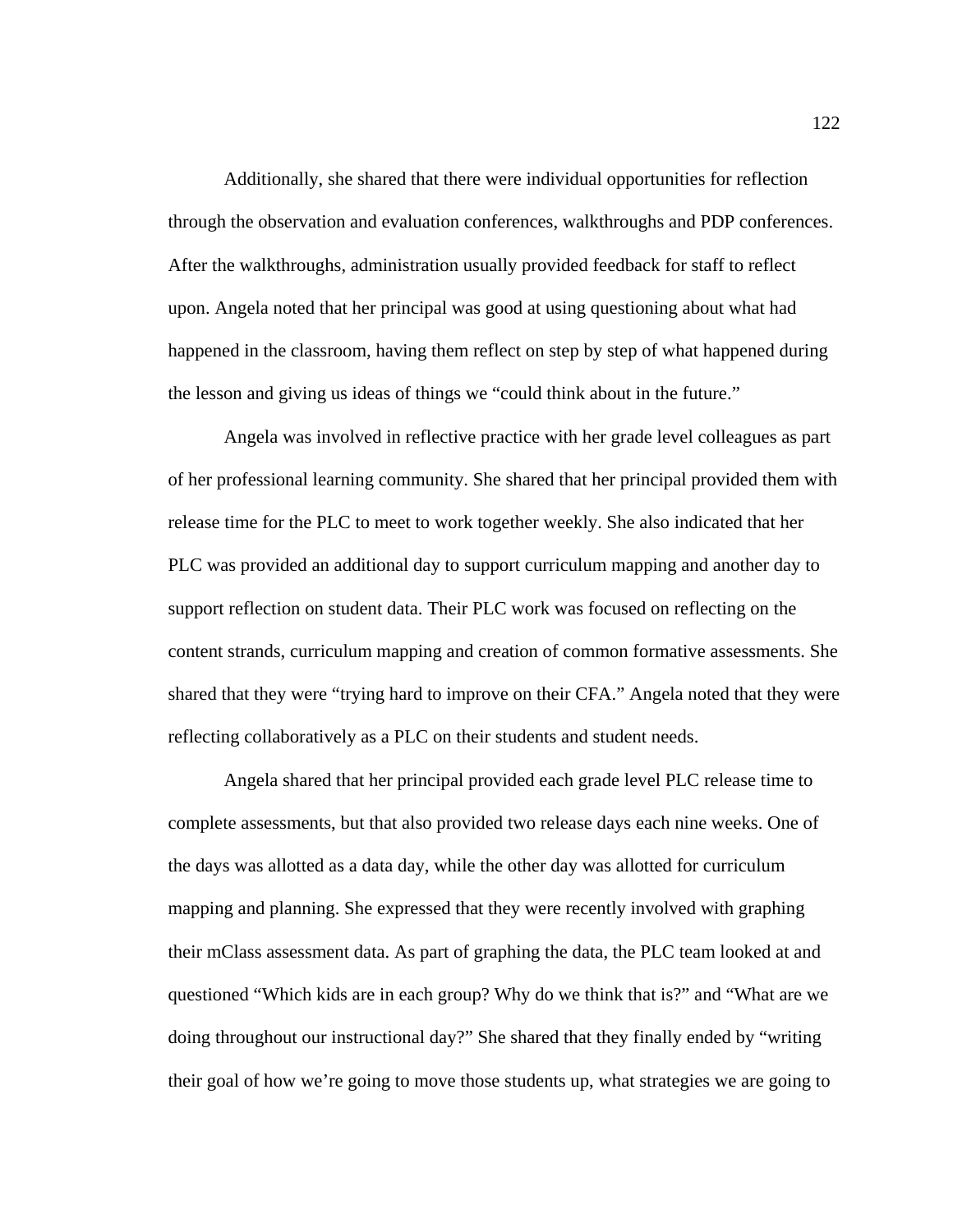put in place to move these kids and when we will meet again to re-graph the data." Angela discussed that her principal wanted a concrete plan to come from this, "Detailing which students are going to be in those groups, how many times a week, and what we are going to be doing in those groups." Angela shared that these data discussions could become "pretty intense" when they were discussing why certain students were not making progress. She noted that teachers could often get defensive and make excuses, but the principal was creating an expectation of "we're not going to have excuses, we're going to fix it."

 Angela shared that her principal provided staff meetings and vertical team meetings as other ways to reflect. Her administration provided release time during the school day so that the vertical math and ELA team could meet to discuss data trends and instructional implications across the school. Prior to the vertical meeting her principal provided a detailed agenda of what she wanted them to talk about as a group, and what they needed to plan. Angela explained that this "Sets the tone on what we need to look at across grade levels." The principal also brought in district lead teachers to work through the data and instructional planning.

Angela acknowledged the support that her principal provided to her grade level PLC. She noted that "Breanna provided resources and supported the efforts of her PLC by providing release time for data and planning, opportunities to attend professional development sessions, as well as instructional materials. Table 10 presents a summary of Angela's reflective practices.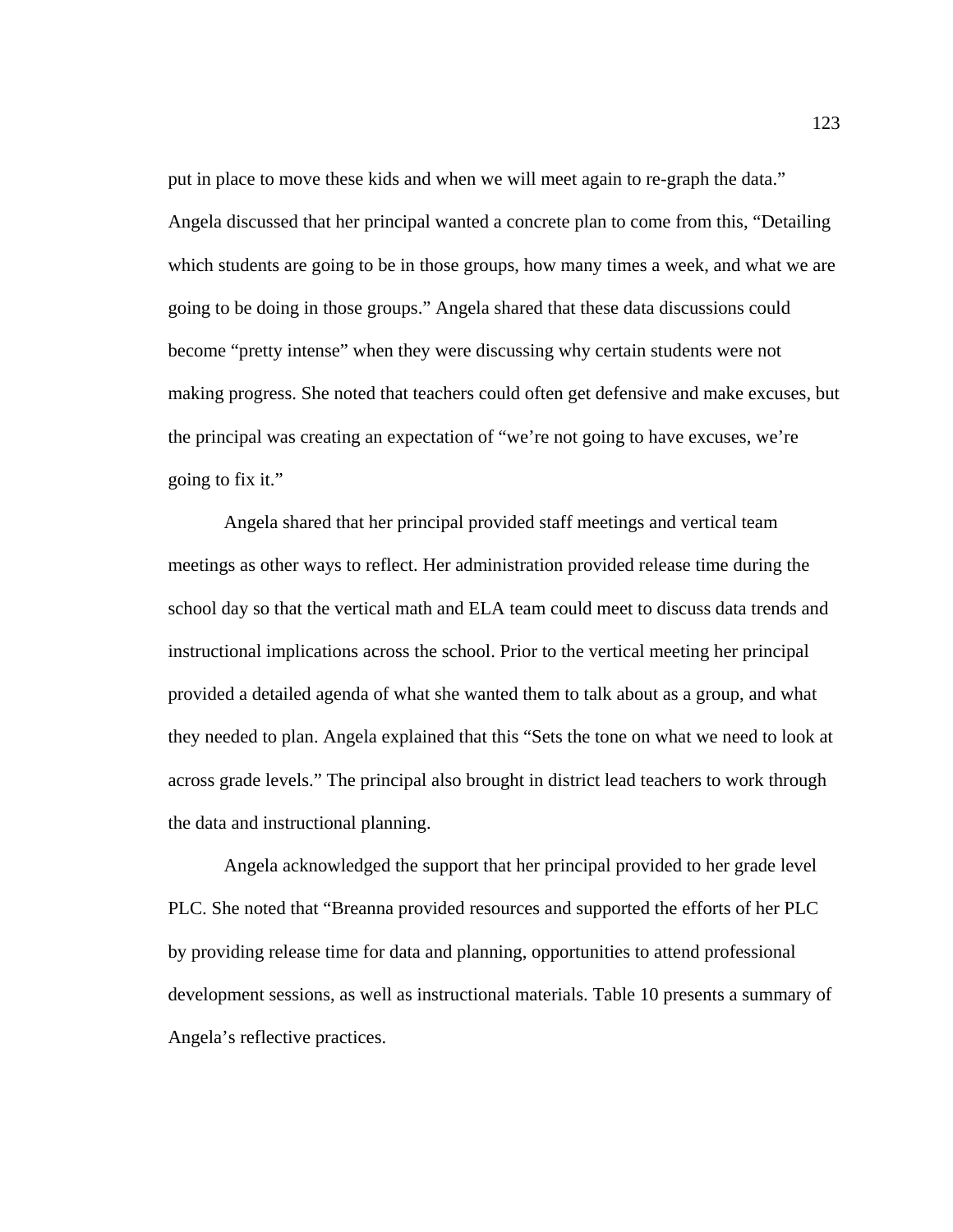## Table 10

## Angela: Summary of Reflective Practices

| <b>Individual</b><br><b>Reflection</b><br><b>Strategies</b>                                                            | <b>Purpose</b>                                                                               | <b>Type of</b><br><b>Reflection</b>                                                                                           | <b>People</b>                 | Resources/<br><b>Support</b>                                                                                                                       |
|------------------------------------------------------------------------------------------------------------------------|----------------------------------------------------------------------------------------------|-------------------------------------------------------------------------------------------------------------------------------|-------------------------------|----------------------------------------------------------------------------------------------------------------------------------------------------|
| Reflection on<br>instructional<br>planning, looking<br>forward at the<br>assessments                                   | Individual<br>reflection on<br>instructional<br>practices                                    | Reflection on<br>action and for<br>future actions                                                                             | Individual<br>teacher         | Providing time and<br>opportunities for teacher<br>to reflect                                                                                      |
| Reflection on<br>walkthrough<br>feedback                                                                               | Promote reflective<br>capacity through<br>reflective<br>questioning                          | Reflection on<br>action and for<br>future actions                                                                             | Individual<br>teachers        | Posing reflective<br>questions and providing<br>observational feedback                                                                             |
| Reflection using<br>the North Carolina<br>Educator<br>Evaluation<br>components                                         | Develop reflective<br>capacity and<br>professional<br>growth                                 | Reflection on<br>and for future<br>actions                                                                                    | Individual<br>teachers        | Posing reflective<br>questions and providing<br>feedback                                                                                           |
| <b>Collective</b><br><b>Reflection</b><br><b>Strategies</b>                                                            | <b>Purpose</b>                                                                               | <b>Type of</b><br><b>Reflection</b>                                                                                           | <b>People</b>                 | <b>Resources/</b><br><b>Support</b>                                                                                                                |
| PLC reflection on<br>content standards,<br>curriculum, student<br>data and creating<br>common formative<br>assessments | Reflection on<br>standards,<br>curriculum,<br>instructional<br>practices and<br>student data | Reflection on<br>instructional<br>actions and for<br>future<br>instructional<br>actions within<br>the PLC                     | PLC grade<br>level<br>members | Release time for PLCs<br>curriculum mapping and<br>data analysis                                                                                   |
| School-wide<br>vertical team<br>meetings to reflect<br>on curriculum and<br>instruction across<br>the school           | Reflection on<br>curriculum and<br>instructional<br>practices across<br>the school           | School-wide<br>reflection on past<br>instructional<br>actions<br>curriculum, data,<br>and instructional<br>actions for future | All staff                     | Release time for vertical<br>data analysis and<br>curriculum planning                                                                              |
| School-wide staff<br>meetings to reflect<br>on instructional<br>practices and data                                     | Reflection on<br>student data and<br>instructional<br>practices across<br>the school         | School-wide<br>reflection on past<br>instructional<br>actions<br>curriculum, data,<br>and instructional<br>actions for future | All staff                     | Facilitation of data<br>analysis through<br>reflective questioning<br>Providing opportunities<br>for all staff to learn<br>instructional practices |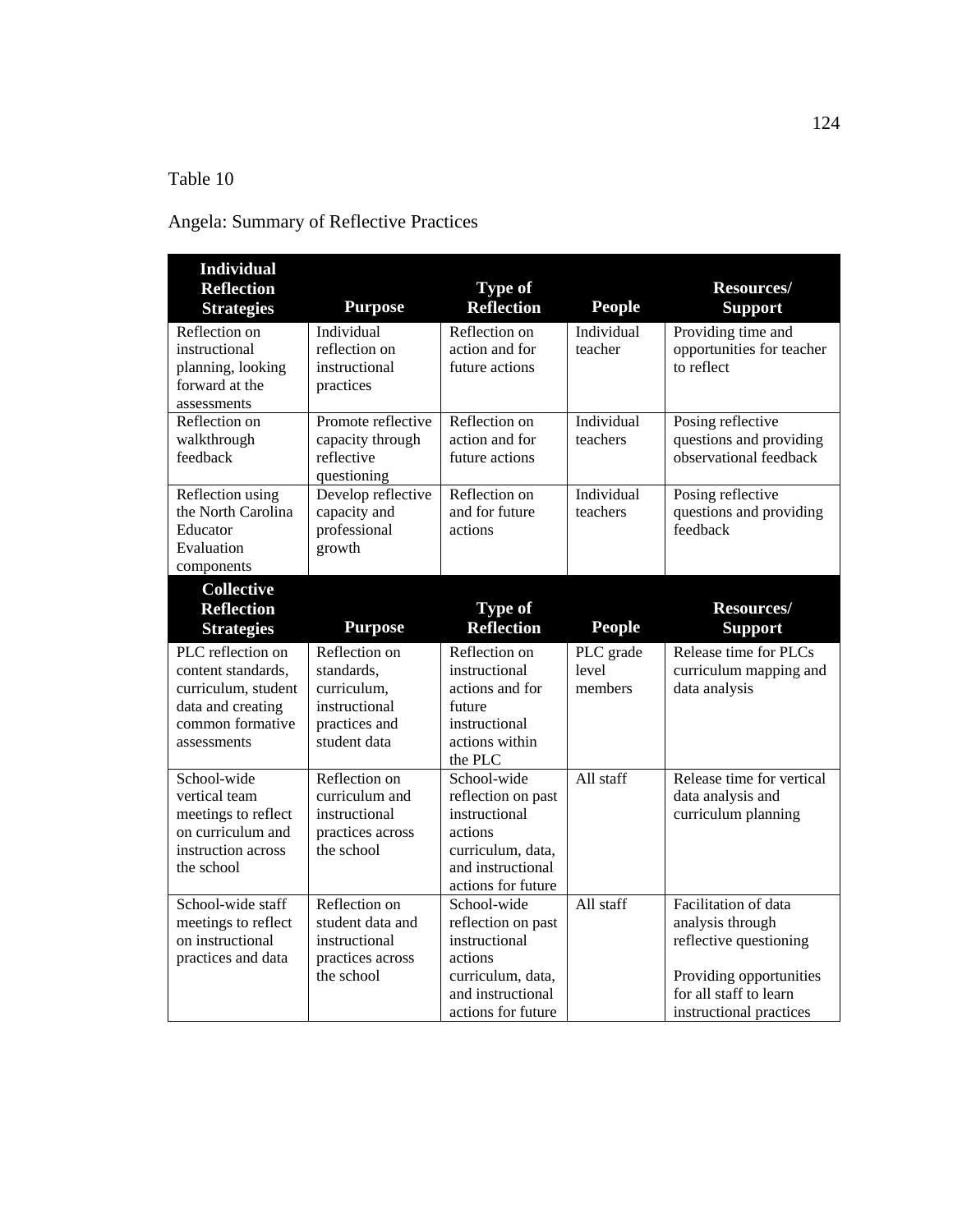#### **Mary: First-Grade Teacher**

Mary, a Caucasian female, is a first-grade teacher at Soundside Elementary. She shared that she taught the literacy block for both a high and low group of students. She explained that she viewed "reflective practice as not necessarily something you have to sit down to do, you can do it as you are teaching, like oh, that didn't go well, so let me change this, it is an on your feet kind of thing." Mary clarified her belief of reflective practice by stating, "Reflection is just thinking about what you are doing, what you've done, and is it working, or it is not working? How can I change it, to ensure it is working?"

 One mechanism that helped Mary to reflect was having a student teacher. Mary shared that having the student teacher helped her reflect because "She questioned a lot, which is great and then I had to have to have a reason for why I did this or why I did that so having her has been good for my reflecting." The process of observing the student teacher and providing feedback helped her as a teacher to "think about why I do things a certain way."

 She explained that her principal helped her to reflect individually by helping her to think through problems. However, she noted that when she went to her principal she ended up doing much of the problem solving. Mary shared that her principal desired for her become more of a teacher leader in the building and tried to "give me the opportunity to build that up." Mary explained that her principal helped to support the individual reflection of teachers by identifying and putting them into different book study groups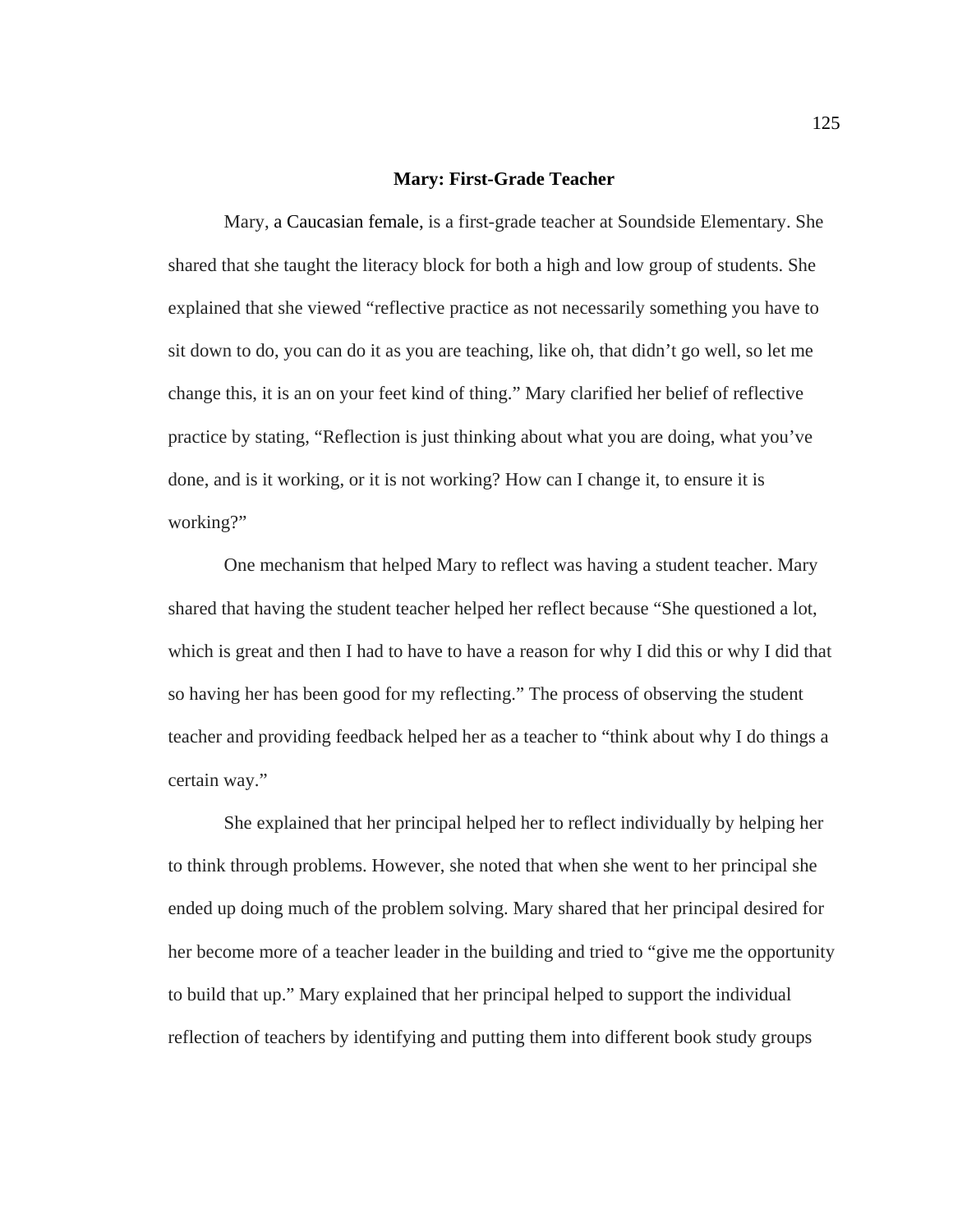based on needs. Mary expressed that she felt that this book study activity would help her to reflect and incorporate the strategies into her classroom practices.

 Additionally, Mary's principal used the North Carolina Educator Evaluation tool as she observed and evaluated teachers. Walkthroughs were used as a mechanism to encourage reflection. She noted that her principal used a rubric and sometimes followed up and sometimes did not.

 Mary's principal used both K-5 data teams as well as data days to promote reflective practice across the school. These vertical teams facilitated understanding of the curriculum transition between grade levels. She shared that this was a great tool for seeing where one grade level began and where another ended, while the data days provided an opportunity to dig deeper into the school level data. She noted that during these meetings her principal also called in lead teachers from the district to help facilitate data conversations.

 Her principal provided the opportunity for the grade level PLCs to put all the data out there and have time to really examine the data. During these meetings the PLC members examined "where they are and what they need to do to change?" Mary explained that her principal provided time for her grade level team members to engage in data team meetings using student data. This day of time to reflect on data was provided for each grade level PLC once per nine weeks. She shared that they were also provided a day to reflect on the curriculum, doing curriculum mapping and the creation of common formative assessments. During these sessions the grade level was involved in reflecting and clarifying the standards. Mary stated, "We talked about the difference between, are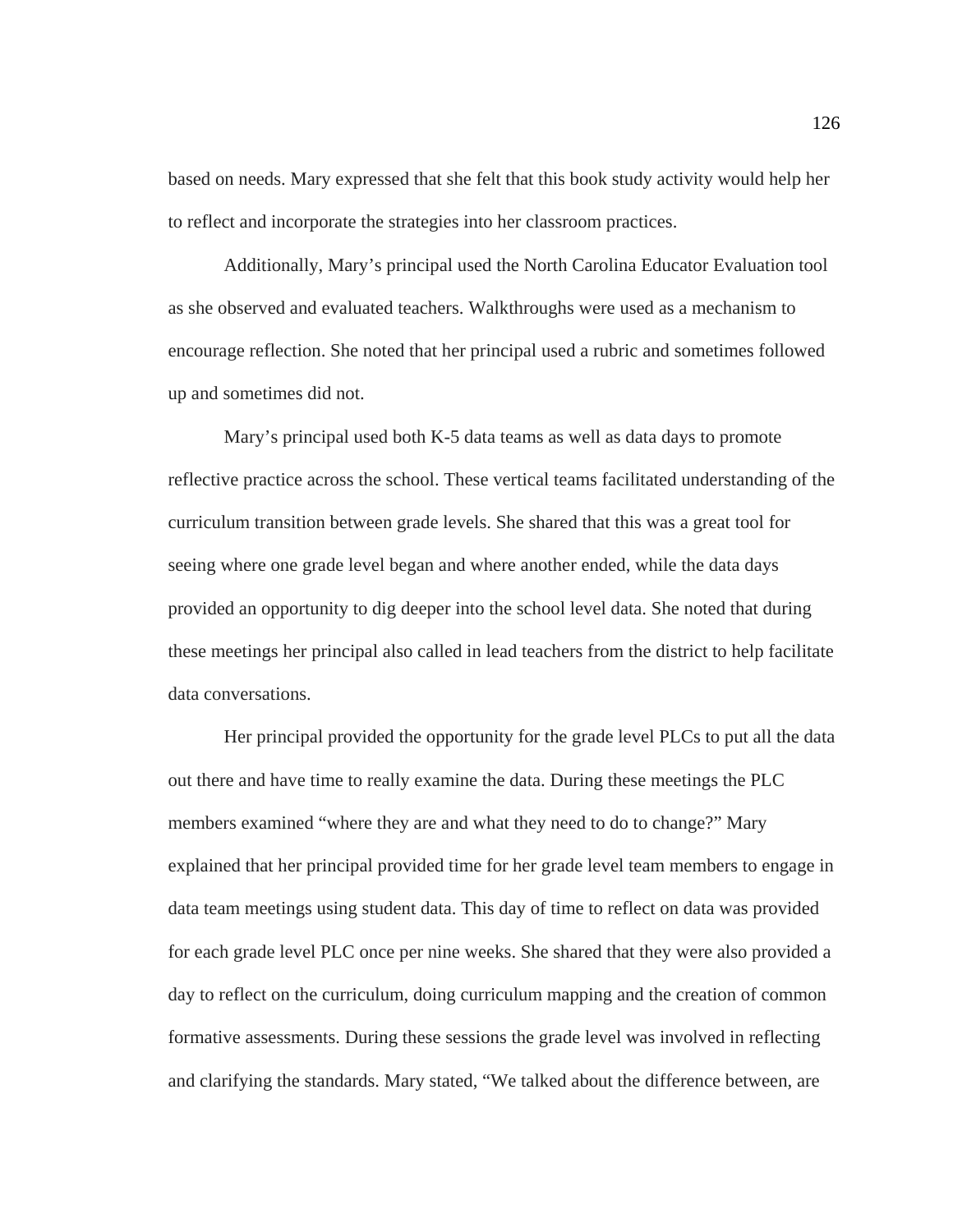we trying to teach them how to write a complete sentence to answer the question or are we trying to teach them how to answer the question using the text." She noted that her grade level PLC used this data to drive instruction. Her principal was a part of the data days and provided guiding questions to help the grade level to reflect upon how they were grouping students based on the data. Her principal asked questions such as "Well these five weren't successful, how come and why do you think, what can you change, what do you need to do to make sure they are successful?" During these times they graphed their data with colored cards for each teacher. She shared that she mostly enjoyed the experience of the reflection on the data during data days but noted that "some folks do get offended" by this close look at data. "Maybe it is because they know they could try a little harder, or do something a little different and they're just not willing to step out of that comfort zone." Mary expressed that "data" was important to the principal and to the school. She shared the principal was "big about change and gradually moving our school in the right direction."

 Mary indicated that she felt that good relationships and trust with members of her grade level team as well as her student teacher helped her reflection experiences to be positive. "If there wasn't that trust and relationship there I wouldn't feel like I could go over there and discuss the behavioral issues or where they are academically with them." She shared that her student teacher was really "open to feedback and was seeking that feedback constantly."

As a school culture, Mary shared that that some staff did get stressed because of the reflection on data and the changing cultural expectations but "it actually makes you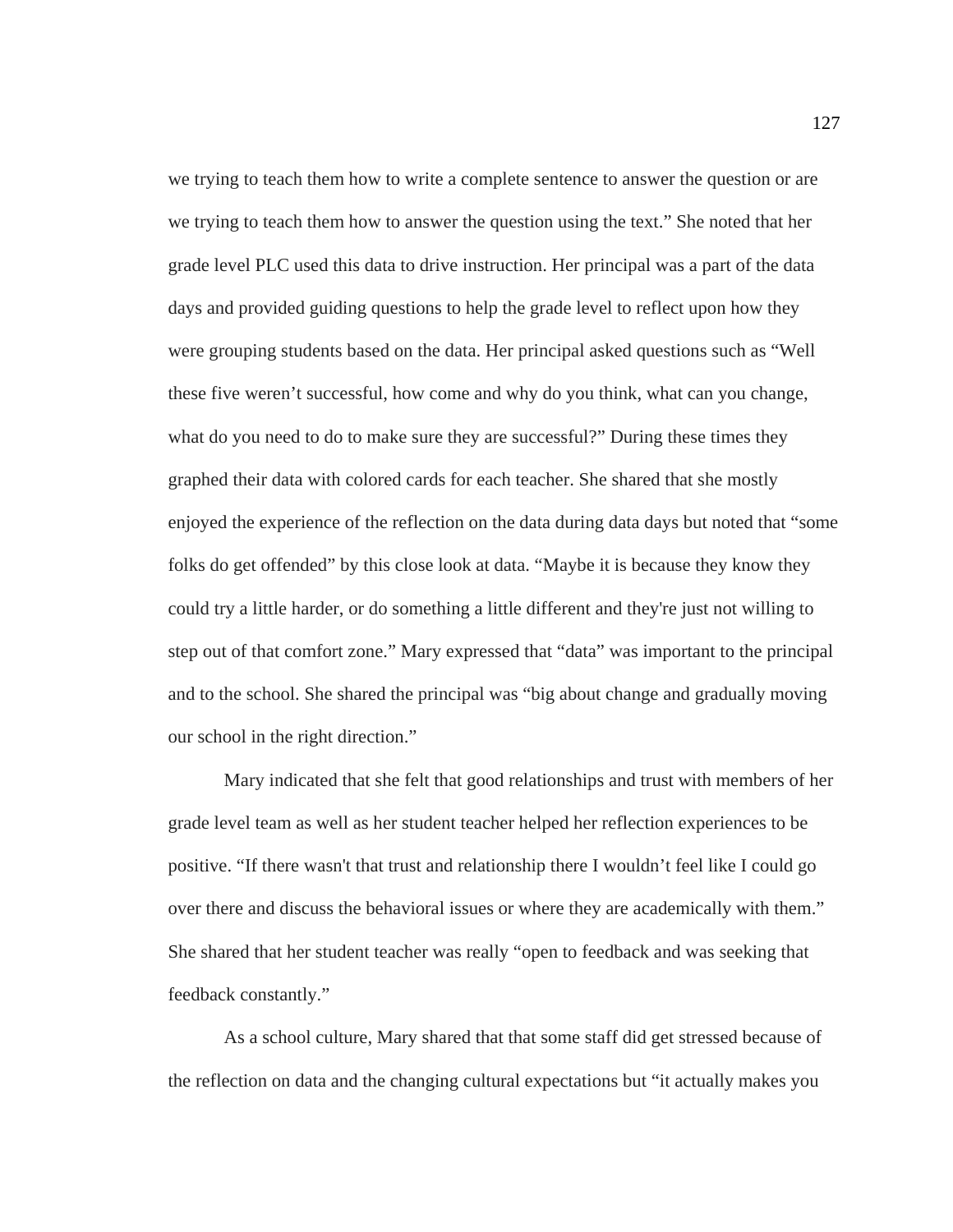think about why you are doing things and not just the daily, I've got to get this done." There was an emphasis on the thought behind why you are doing things. She indicated that the impact on the school was that "everyone's deliberate and everything's deliberate, based on the data." Table 11 presents a summary of Mary's reflective practices.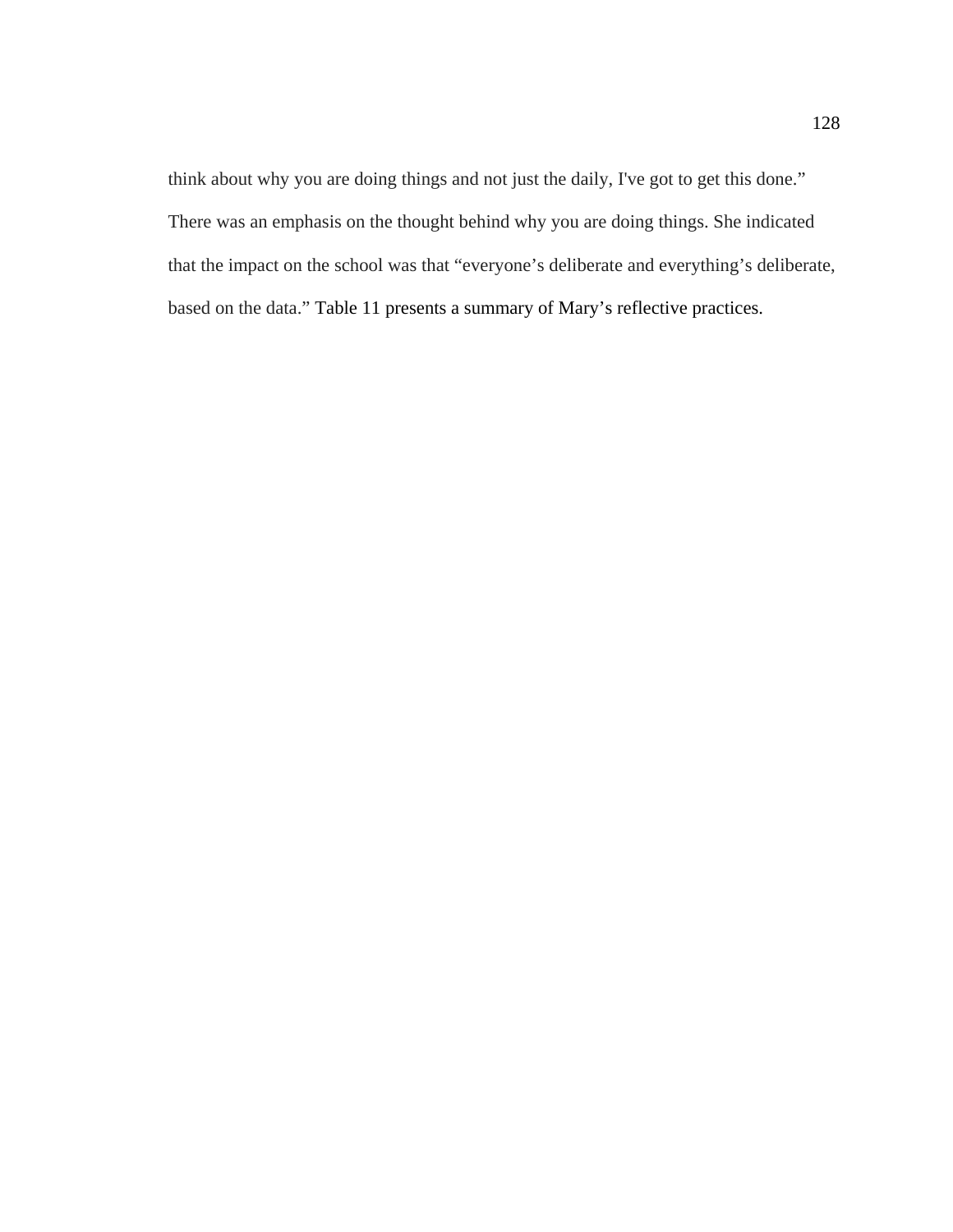## Table 11

## Mary: Summary of Reflective Practices

| <b>Individual</b><br><b>Reflection</b><br><b>Strategies</b>                                                            | <b>Purpose</b>                                                                                                                   | Type of<br>Reflection                                                                                                         | <b>People</b>                                   | Resources/<br><b>Support</b>                                                                                                                                                               |
|------------------------------------------------------------------------------------------------------------------------|----------------------------------------------------------------------------------------------------------------------------------|-------------------------------------------------------------------------------------------------------------------------------|-------------------------------------------------|--------------------------------------------------------------------------------------------------------------------------------------------------------------------------------------------|
| Reflection with<br>student teacher<br>observing,<br>providing feedback<br>and asking<br>questions                      | Provide clarifying<br>information and<br>feedback to<br>student teacher-<br>teacher reflection<br>is a by product                | Reflection on<br>instructional<br>actions and for<br>future<br>instructional<br>actions                                       | Individual<br>teacher and<br>student<br>teacher | Providing time and<br>opportunities for teacher<br>to reflect and have<br>student teachers                                                                                                 |
| Reflection through<br>individual problem<br>solving with the<br>principal and<br>differentiated book<br>study          | Promote problem<br>solving and<br>reflection capacity<br>Meets the needs<br>of reflective<br>growth of<br>individual<br>teachers | Reflection on<br>action and for<br>future actions                                                                             | Individual<br>teachers                          | Opportunities for<br>teachers to interact with<br>administration in a<br>problem solving format<br>with the administrator<br>posing reflective<br>questions in a non-<br>evaluative manner |
| Reflection using<br>the North Carolina<br>Educator<br>Evaluation<br>components and<br>walkthrough<br>feedback          | Promote reflection<br>on instructional<br>actions and<br>professional<br>growth                                                  | Reflection on<br>and for future<br>actions                                                                                    | Individual<br>teachers                          | Posing reflective<br>questions and providing<br>feedback                                                                                                                                   |
| <b>Collective</b><br><b>Reflection</b><br><b>Strategies</b>                                                            | <b>Purpose</b>                                                                                                                   | <b>Type of</b><br><b>Reflection</b>                                                                                           | <b>People</b>                                   | Resources/<br><b>Support</b>                                                                                                                                                               |
| PLC reflection on<br>content standards.<br>curriculum, student<br>data and creating<br>common formative<br>assessments | Reflection on<br>standards.<br>curriculum,<br>instructional<br>practices and<br>student data                                     | Reflection on<br>instructional<br>actions and for<br>future<br>instructional<br>actions within<br>the PLC                     | PLC grade<br>level<br>members                   | Release time for PLCs<br>curriculum mapping and<br>data analysis                                                                                                                           |
| School-wide<br>vertical team<br>meetings to reflect<br>on curriculum and<br>data across the<br>school                  | Reflection on<br>curriculum and<br>instructional<br>practices across<br>the school                                               | School-wide<br>reflection on past<br>instructional<br>actions<br>curriculum, data,<br>and instructional<br>actions for future | All staff                                       | Structures for effective<br>data meetings<br>Facilitating with<br>reflective questioning<br>Providing additional<br>district personnel for<br>support                                      |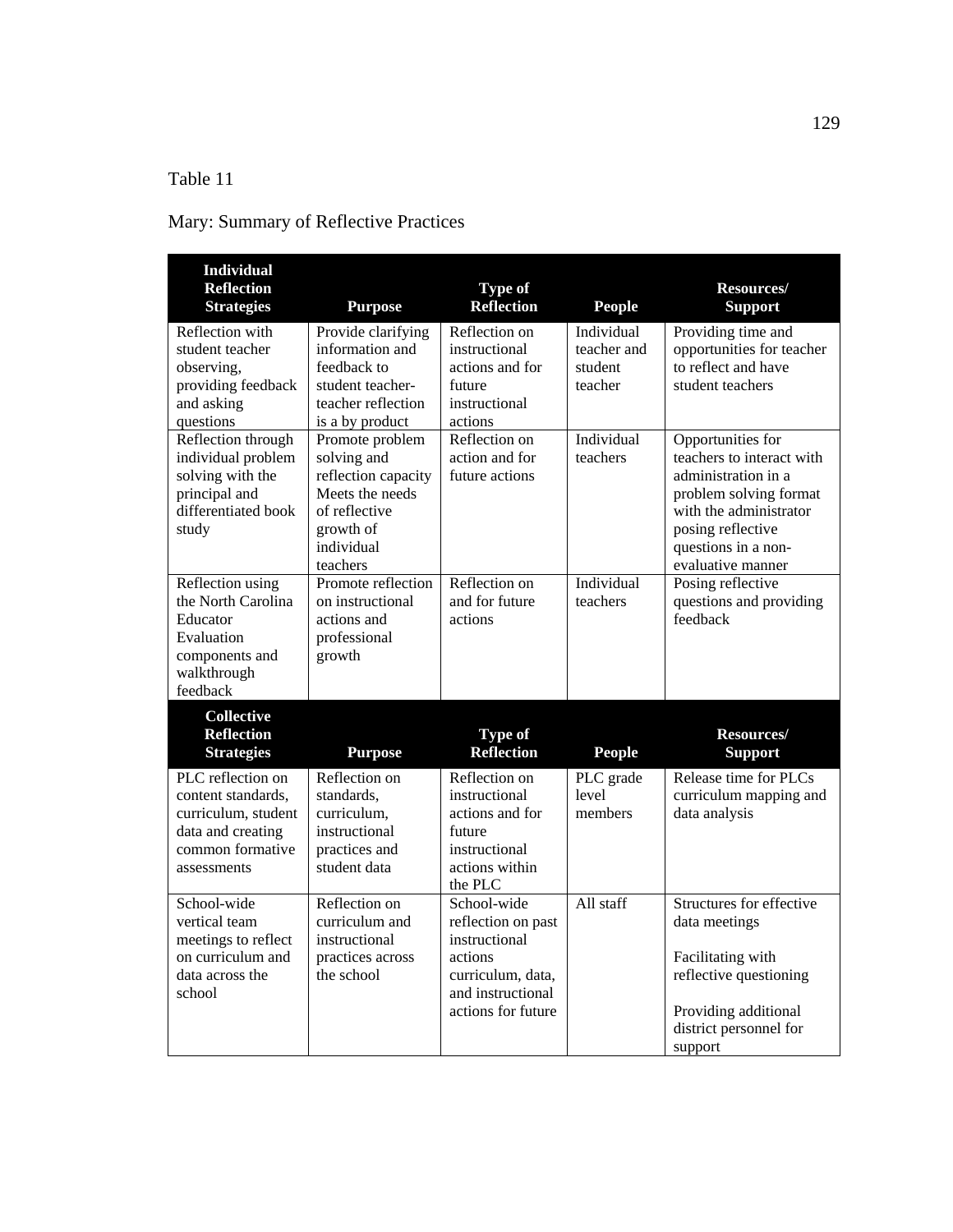## **Susan: Second-Grade Teacher**

Susan, a Caucasian female, is a second-grade teacher at Soundside Elementary. She characterized her classroom as being diverse. The needs of the students included high needs students, as well as students that were academically gifted and in between.

She defined reflection as occurring all the time, "whether I reflect on how I handle discipline, routines, communication or students that aren't making progress and why." Susan indicated that she reflected as she talked with her students, during grade level meetings, with vertical teams, or talking with her student teacher. She noted that "it occurred every day and that I can't turn it off." She noted that "reflecting with the student teacher helped me to reflect and be a better teacher." Susan shared that she preferred to reflect and process things alone. As part of this reflective process she indicated that she liked to think through her plans.

Susan spoke about how her principal planned to support more individualized reflection for teachers. This individualized support included differentiated staff development groups. She noted that as part of this group she was involved in choosing a book that would be best for the school for staff development for the coming year.

One reflection strategy she noted that her principal used was the North Carolina Educator Evaluation Professional Development Planning process. She praised her principal for the "good feedback" she gave by "answering a question with a question." She noted that after observations her principal "always makes her tell more about what she saw, to explain why she was doing what she was doing."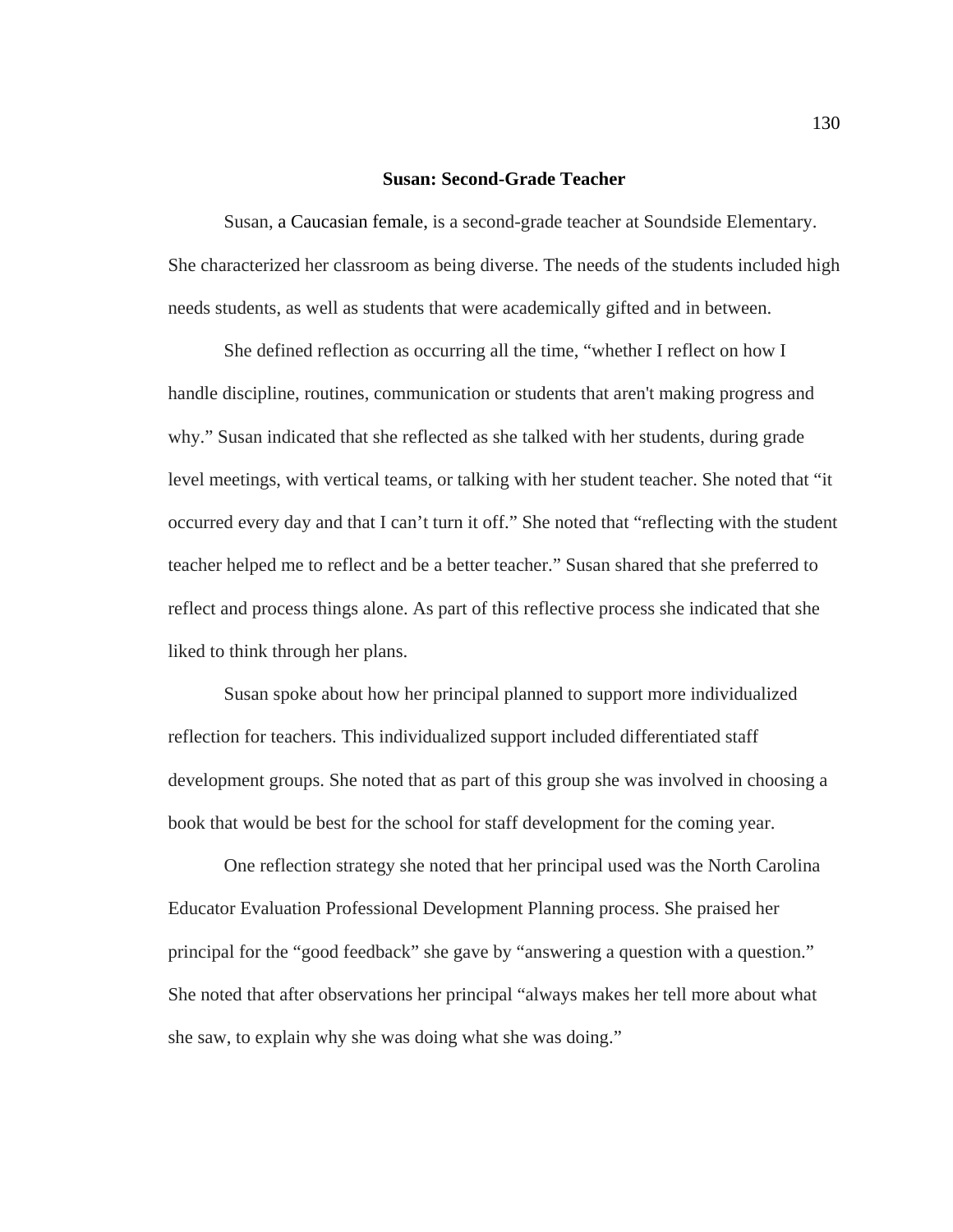Susan explained that her principal "modeled reflection a lot in her position." She asked questions and expected responses. She maintained and modeled high expectations. She shared that she trusted her principal's vision because she displayed so much knowledge and was always thinking.

Susan noted that she reflected through the data team meetings and curriculum mapping. As a grade level PLC she explained that they looked at their data on the data wall and used it to make smart goals. As a school, she shared that they were engaged in taking the grade levels through the data teaming process. One part of that process was creating a common formative assessment by reflecting on the standards and what mastery looked like. She expressed the fact that her principal was aware of which grade levels were capable of having those types of conversations focused on data. Her principal provided her grade level PLC with release time for a data day where they spent time reflecting on their common formative assessment questions. She shared that they reflected on and evaluated the kinds of questions and encouraged her grade level team members to think more about the types of questions they were creating.

 Susan also shared that the principal, Breanna, incorporated opportunities for reflection to occur in staff meetings. One reflective activity they focused on during the year was the book study. As part of the reflective book study the principal was "clear about what she was expecting, letting the teachers have input, and asking the hard questions." She shared that this year her principal incorporated a book study on curriculum, which involved the whole school. One school wide strategy she noted that her principal used was the K-5 vertical math and literacy teams. These teams provided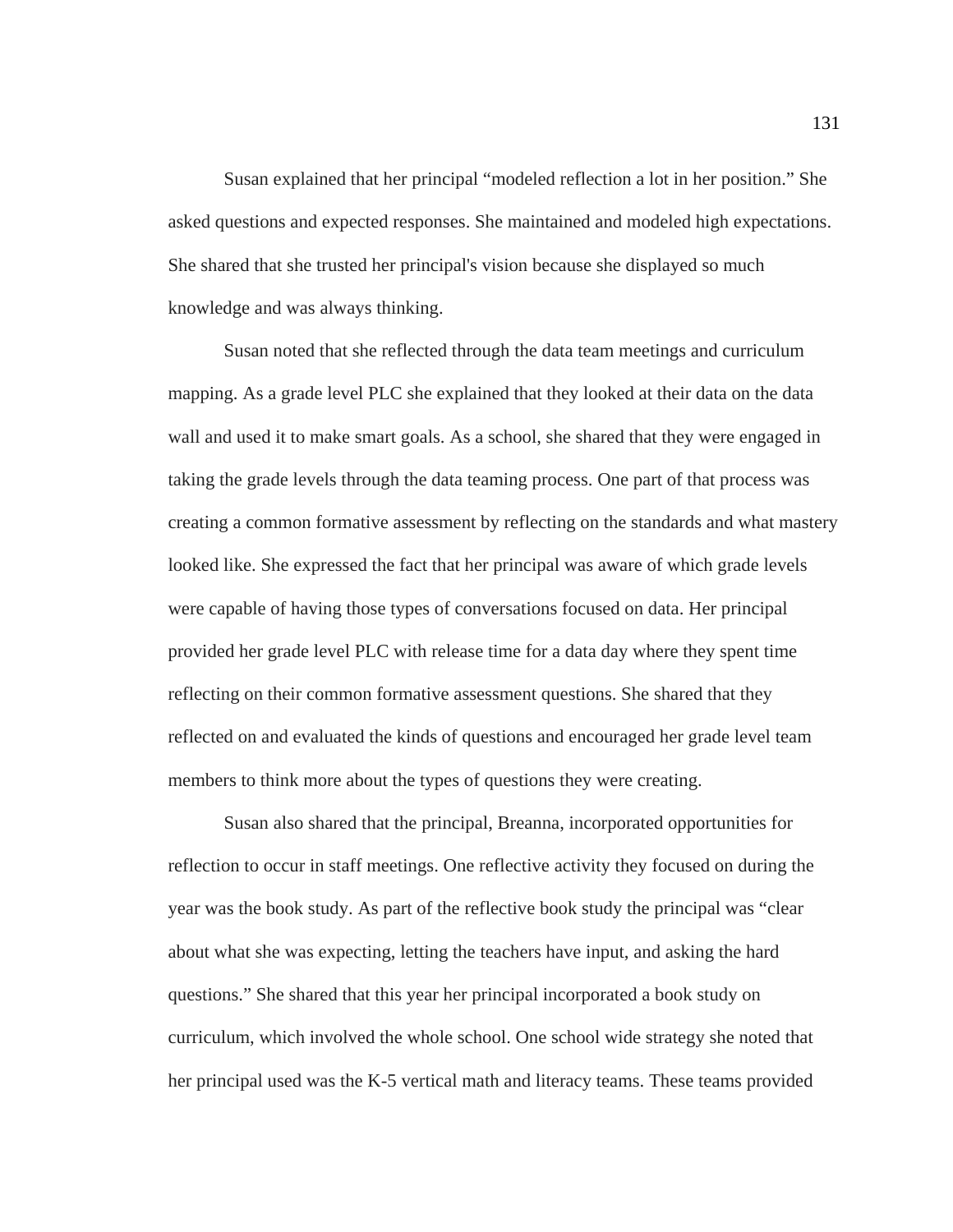the opportunity for staff to meet across a variety of areas with a focus on a common goal. There was protected time once a week for each vertical team to meet.

Susan expressed the fact that she felt trust was essential to moving forward. She also spoke about the importance of building relationships with others. She noted the relationships she had with her grade level PLC members promoted trust because she felt that she could talk with them. She provided the examples of the team building activities her principal Breanna used to build the sense of team. Table 12 presents a summary of Susan's reflective practices.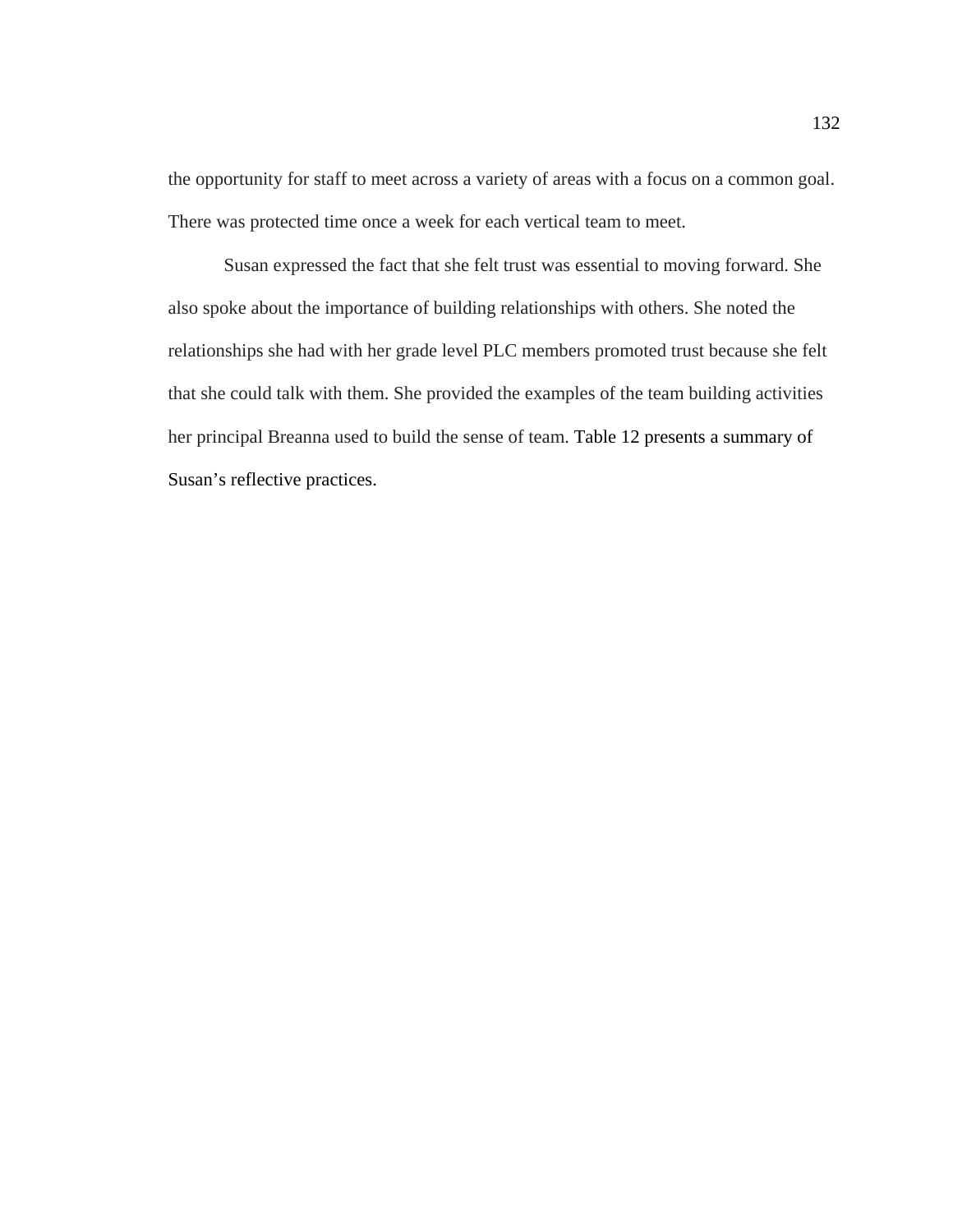# Susan: Summary of Reflective Practices

| <b>Individual</b><br><b>Reflection</b><br><b>Strategies</b>                                                       | <b>Purpose</b>                                                                                                   | <b>Type of</b><br><b>Reflection</b>                                                                                           | <b>People</b>                                    | Resources/<br><b>Support</b>                                                                                      |
|-------------------------------------------------------------------------------------------------------------------|------------------------------------------------------------------------------------------------------------------|-------------------------------------------------------------------------------------------------------------------------------|--------------------------------------------------|-------------------------------------------------------------------------------------------------------------------|
| Reflects daily<br>through talking with<br>students and<br>thinking through<br>lesson plans                        | Provide clarifying<br>information and<br>feedback to student<br>teacher-teacher<br>reflection is a by<br>product | Reflection on<br>instructional<br>actions and for<br>future<br>instructional<br>actions                                       | Individual<br>teacher                            | Opportunities for teachers<br>to reflect                                                                          |
| Reflects with<br>student teacher                                                                                  | Promotes reflective<br>thinking as teacher<br>articulates why she<br>does things to the<br>student teacher       | Reflection on<br>instructional<br>actions and for<br>future<br>instructional<br>actions                                       | Individual<br>teacher and<br>student<br>teacher  | Opportunities for teachers<br>to reflect and have student<br>teachers                                             |
| Differentiated book<br>study to support<br>reflective capacity                                                    | <b>Builds</b> staff<br>capacity to reflect<br>in a differentiated<br>manner addressing<br>teacher needs          | Reflection on<br>action and for<br>future actions                                                                             | Individual<br>teachers                           | Opportunities and support<br>for all levels of reflection<br>within the organization                              |
| Reflection using the<br>North Carolina<br><b>Educator Evaluation</b><br>components and<br>walkthrough<br>feedback | Promote reflection<br>on instructional<br>actions and<br>professional<br>growth                                  | Reflection on and<br>for future actions                                                                                       | Individual<br>teachers                           | Posing reflective<br>questions and<br>observational feedback in<br>a manner that allows the<br>teacher to reflect |
| <b>Collective</b><br><b>Reflection</b><br><b>Strategies</b>                                                       | <b>Purpose</b>                                                                                                   | Type of<br><b>Reflection</b>                                                                                                  | <b>People</b>                                    | Resources/<br><b>Support</b>                                                                                      |
| PLC reflection on<br>content, curriculum,<br>student data and<br>creating common<br>formative<br>assessments      | Reflection on<br>standards.<br>curriculum.<br>instructional<br>practices and<br>student data                     | Reflection on<br>instructional<br>actions and for<br>future<br>instructional<br>actions within the<br><b>PLC</b>              | PLC grade<br>level<br>members                    | Protected time for PLCs<br>curriculum mapping and<br>data analysis                                                |
| School-wide<br>reflection on<br>curriculum and data<br>through the vertical<br>data teaming<br>process            | Reflection on<br>school-wide<br>curriculum<br>progression and<br>student learning<br>across the school           | School-wide<br>reflection on past<br>instructional<br>actions<br>curriculum, data,<br>and instructional<br>actions for future | Vertical team<br>members<br>across the<br>school | Protected time for vertical<br>teams to meet once a<br>week<br>additional district<br>personnel for support       |
| School wide staff<br>book study                                                                                   | Reflection on<br>practices                                                                                       | Reflection on and<br>for future action                                                                                        | All staff                                        | Opportunity and books for<br>all staff                                                                            |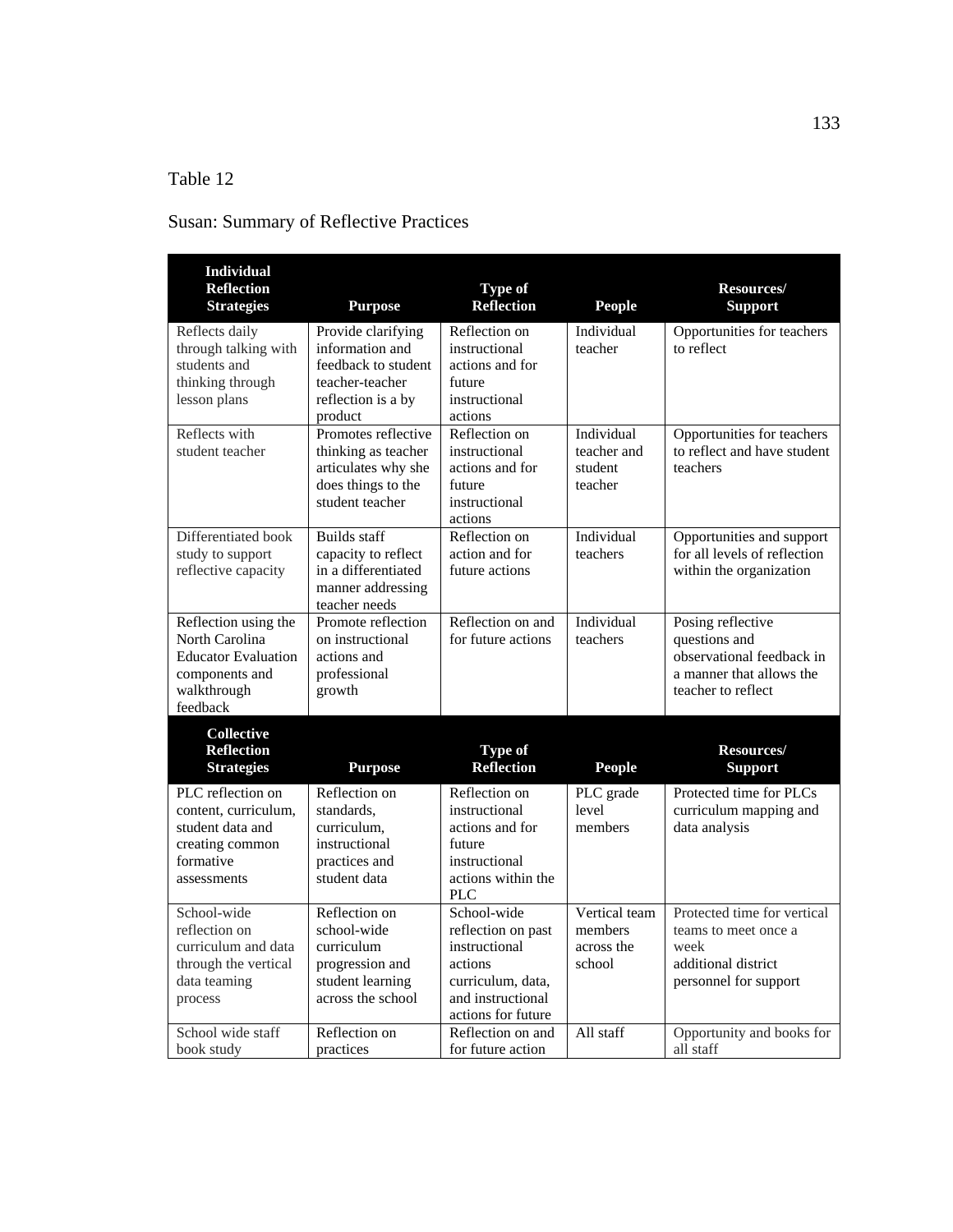#### **Joan: Third-Grade Teacher**

Joan, a Caucasian female, is a third-grade teacher at Soundside Elementary. She taught using an ability block schedule and provided services to 44 students. She indicated that her classes were comprised of EC, ESL, and AIG students. Her class was comprised of a transitional class of struggling learners.

She defined reflective practice as looking back on what had occurred. She noted that reflection was critical to being an effective teacher. Joan explained that she felt that "you can't be effective without being reflective, making changes and growing as a teacher." She discussed the fact that reflection "had a huge impact on how you become a teacher leader, reflecting with someone else." Joan indicated that she constantly reflected on student learning through reflecting back on a lesson or even reflecting before a lesson on student needs.

She shared that she reflected by doing a lot of talking things out by herself. In general, she explained that she did some general individual reflection and there were other opportunities for reflective practice during grade level PLC meetings. She shared that administration or the academic coach came and guided them through the reflective process. Joan shared that her principal also engaged her in a self-reflective activity using a rubric she created. Joan's principal worked with her to "self-reflect and indicate where she was in relation to learning targets and identify where it was that she wanted to go."

Joan shared that her principal promoted reflective practice individually and engaged staff in self-reflection type activities by providing feedback. One strategy her principal used was that of walkthroughs to promote reflection. Although she indicated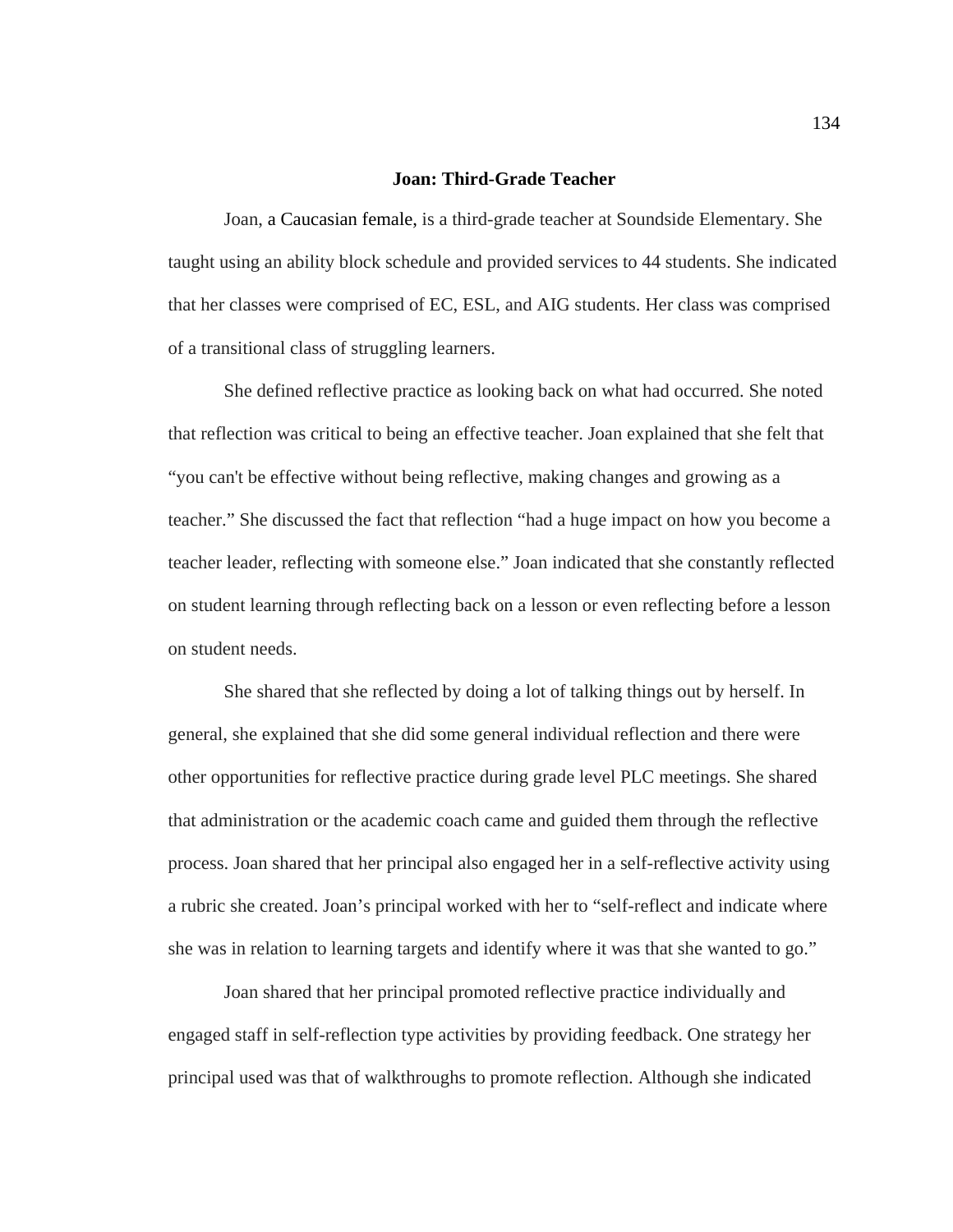that she did receive feedback from her principal, the feedback from walkthroughs tended to be more general school trend feedback and not as much focused on individual feedback. Joan explained that her principal conducted individual data meetings with teachers. During these meetings she focused the conversation on what they could control and how they could implement sound instruction.

She shared that she felt her principal considered each teacher's strengths and weakness as she was sending staff to professional developments. Joan commented the professional development was tiered to help her to reflect based on where she was as a teacher." She shared that her principal presented her with a challenge and tried to push each teacher to determine "where you are and what you are willing to do."

Joan noted that reflection with her PLC team was successful due to the trust with the PLC. She indicated the principal helped to develop that trust among the staff by engaging them in activities. She shared that when her principal took the job that she interviewed each staff member, asking them, "What do you think we need at this school to make it successful?" She also referenced other activities that the principal engaged the staff in to build morale, trust and investment.

Joan shared that she was part of a school wide vertical math blocking team that was focused on going deeper with the math standards. As part of this process she shared that questioning and data were huge components that facilitated work with the vertical team. She noted that the data was not the "end all be all," but being a part of this team allowed her the opportunity to learn and try new strategies.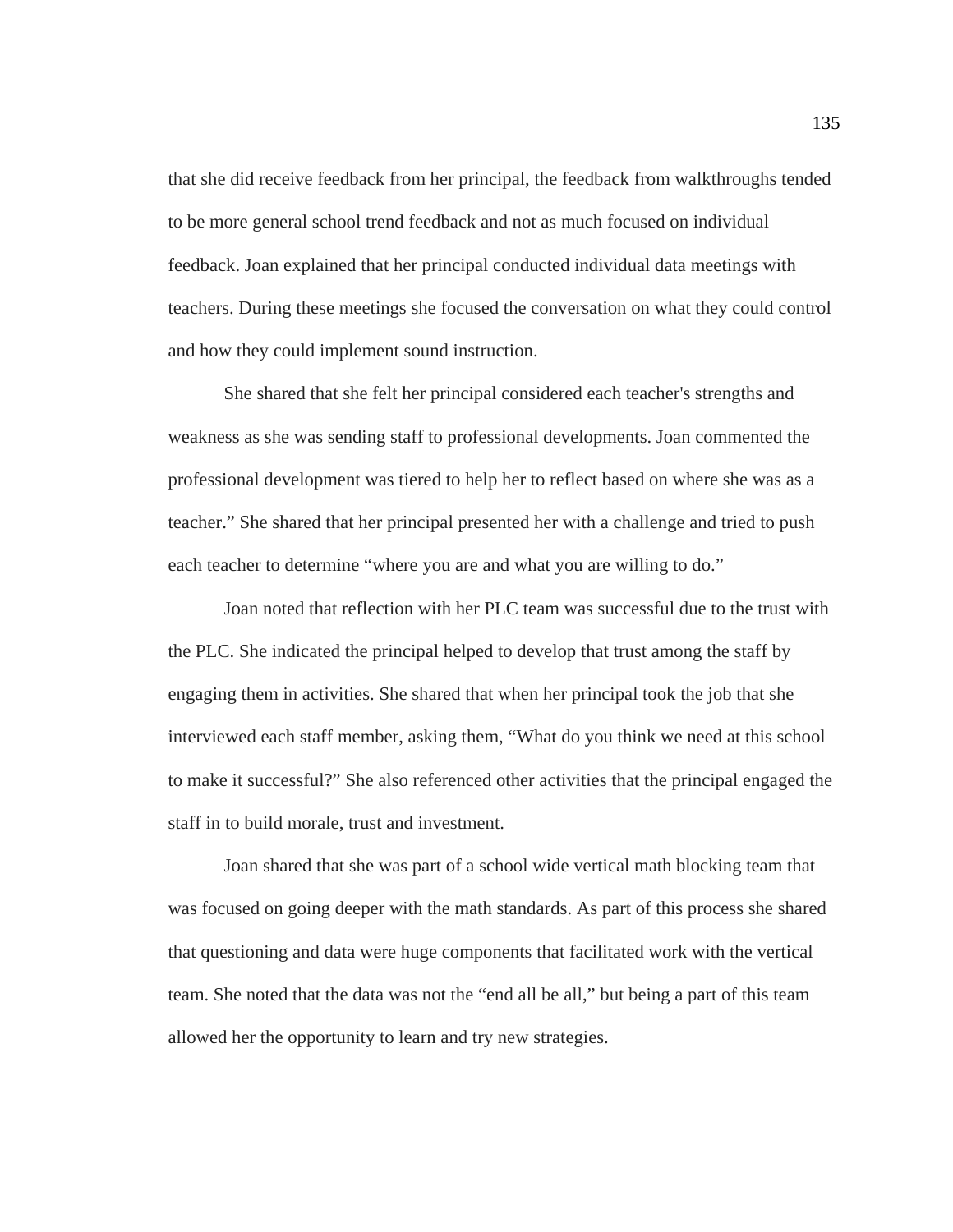Other schoolwide strategies that Joan discussed were staff book studies, and professional development. They used a rotation system for professional development that allowed them to rotate through three sessions during their staff meetings. Staff were empowered to present and share their expertise for staff meetings. Table 13 presents a summary of Joan's reflective practices.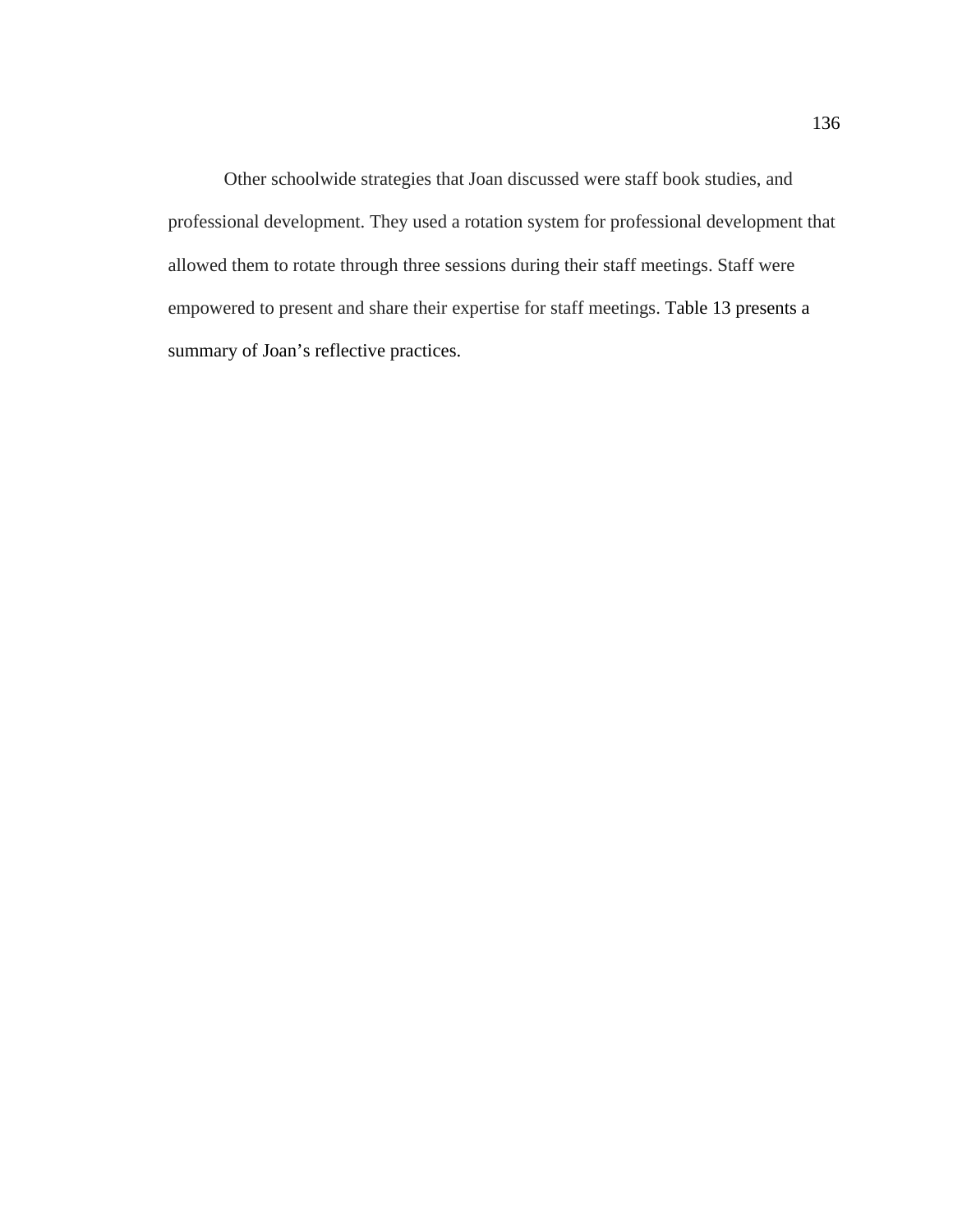# Joan: Summary of Reflective Practices

| <b>Individual</b><br><b>Reflection</b><br><b>Strategies</b> | <b>Purpose</b>                           | <b>Type of Reflection</b>                     | <b>People</b>          | Resources/<br><b>Support</b>                      |
|-------------------------------------------------------------|------------------------------------------|-----------------------------------------------|------------------------|---------------------------------------------------|
| Reflecting on student<br>learning by looking                | Self-reflect by<br>looking back and      | Reflection on and<br>for future actions       | Individual<br>teacher  | Opportunities for<br>teachers to self-reflect     |
| back at a lesson,                                           | analyzing lesson<br>success, and needs.  |                                               |                        |                                                   |
| talking through and<br>reflecting before a                  | Using the                                |                                               |                        |                                                   |
| lesson based on<br>student needs                            | reflection to drive<br>what occurs next  |                                               |                        |                                                   |
| Individual data                                             | Build capacity of                        | Reflection on and                             | Individual             | Opportunities for                                 |
| meetings with<br>teachers                                   | individual teachers<br>to reflect on     | for future action                             | teachers               | individual teachers and<br>staff to reflect       |
|                                                             | instructional                            |                                               |                        |                                                   |
|                                                             | actions and<br>analyzing student         |                                               |                        |                                                   |
| Differentiated                                              | data<br><b>Builds staff</b>              | Reflection on action                          | Individual             | Understanding staff                               |
| support to build                                            | capacity to reflect                      | and for future                                | teachers               | strengths and needs,                              |
| reflective capacity                                         | in a differentiated<br>manner addressing | actions                                       |                        | building on these and<br>empowering staff to      |
|                                                             | teacher needs                            |                                               |                        | continue growing                                  |
| Reflection using the<br>North Carolina                      | Promote reflection<br>on instructional   | Reflection on and<br>for future actions       | Individual<br>teachers | Posing reflective<br>questions and                |
| <b>Educator Evaluation</b>                                  | actions and                              |                                               |                        | observational feedback                            |
| components and<br>walkthrough                               | professional<br>growth                   |                                               |                        | in a manner that allows<br>the teacher to reflect |
| feedback                                                    |                                          |                                               |                        |                                                   |
| <b>Collective Reflection</b>                                |                                          |                                               |                        | Resources/                                        |
| <b>Strategies</b>                                           | <b>Purpose</b>                           | <b>Type of Reflection</b>                     | <b>People</b>          | <b>Support</b>                                    |
| PLC reflection on                                           | Reflection on                            | Reflection on                                 | PLC grade              | Protected time for PLCs                           |
| content, curriculum,<br>data and creating                   | standards,<br>curriculum.                | instructional actions<br>and for future       | level<br>members       | curriculum mapping<br>and data analysis           |
| common formative                                            | instructional                            | instructional actions                         |                        |                                                   |
| assessments                                                 | practices and<br>student data            | within the PLC                                |                        |                                                   |
| School wide vertical                                        | Reflection on                            | School-wide                                   | All staff              | Support from                                      |
| team reflection<br>focused on going                         | school-wide<br>curriculum                | vertical reflection on<br>instruction actions |                        | administration by<br>helping lead them            |
| deeper with math                                            | progression and                          | across the school                             |                        | through the reflection                            |
| standards                                                   | student learning<br>across the school    | and for future<br>actions                     |                        | process                                           |
| School wide staff                                           | Reflection on                            | Reflection on and                             | All staff              | Opportunity and books                             |
| book study                                                  | instructional<br>practices               | for future action                             |                        | for all staff                                     |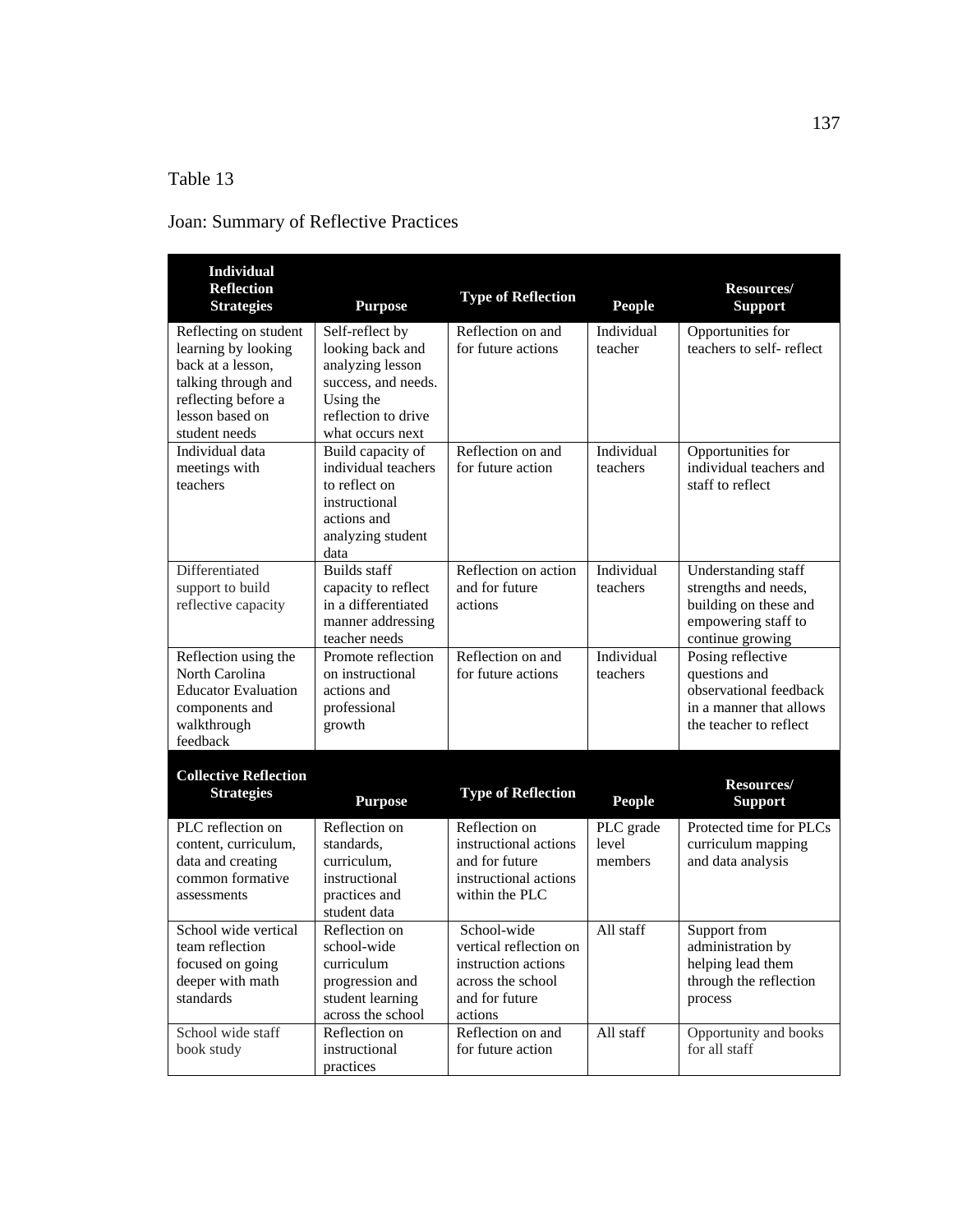#### **Danielle: Fifth-Grade Teacher**

Danielle, a Caucasian female, is a fifth-grade teacher at Soundside Elementary. She shared that her classroom makeup was a heterogeneous grouping of low and high academic students. Danielle shared that she was working on her National Board certification and that she was engaged in lots of reflective practice throughout that process.

Danielle stated that reflective practice to her was considering how we look at what we've done. She stated, "Reflective practice is how we look at what has happened or what we have done in our classroom, actually reflective practice goes across the board for everything and trying to decide, how we can adapt it to work better or ditch it if it doesn't work."

She shared that she did have many opportunities to reflect. She reflected individually, with her grade level PLC and, on the school-wide level, with a vertical team. Danielle also engaged in reflective practice with her student teacher. She explained that when she was beginning her teaching career that reflection on her practice was not emphasized, so having a student teacher helped her to have a new outlook. She discussed that both she and the student teacher had been engaged in reflection when she stated, "I have been working with her to reflect on her lessons and she's been helping me think though my National Boards." Danielle noted that she engaged herself in her own individual private reflective practice as she thought about better ways to teach certain standards.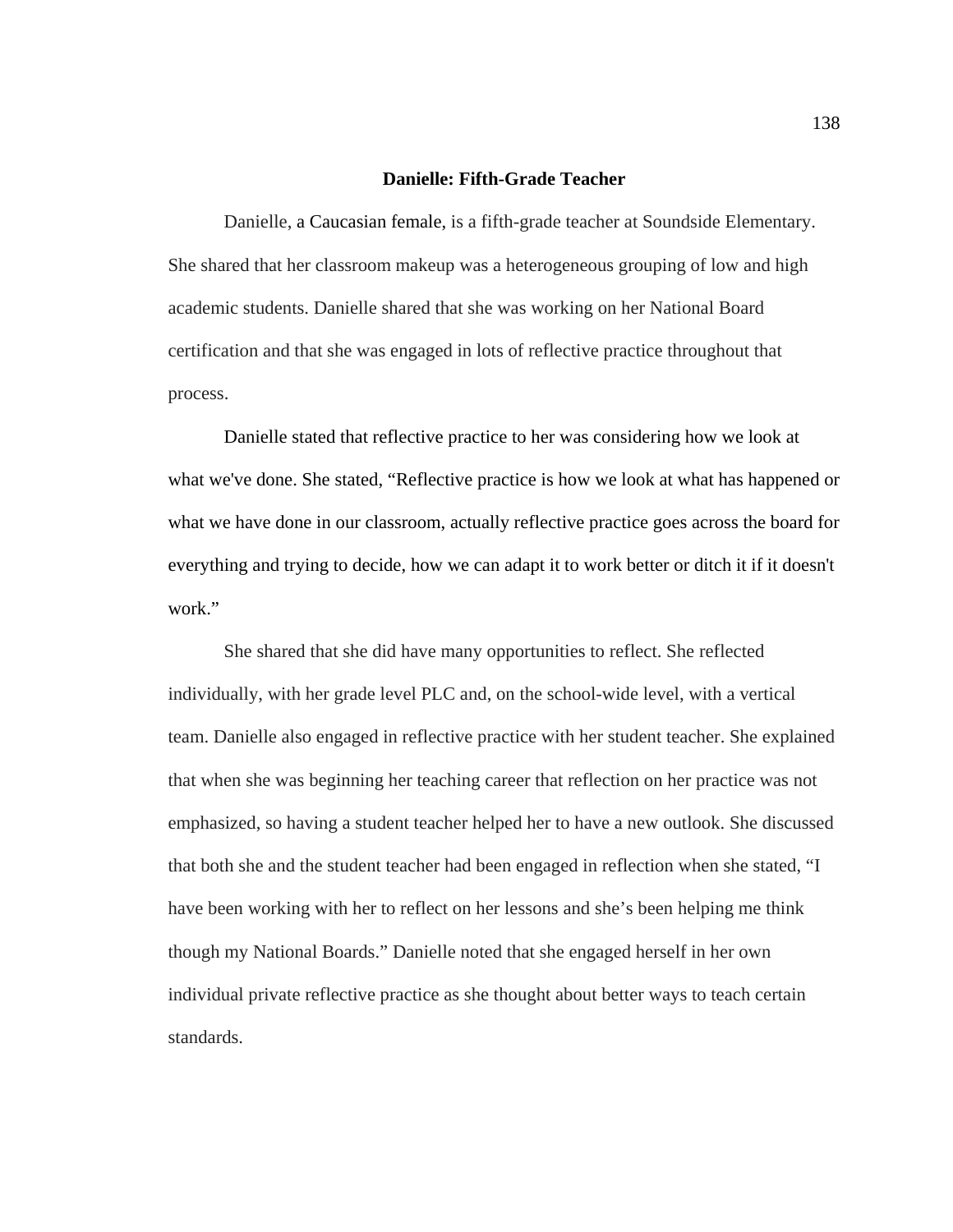The principal provided a full day for each grade level PLC to analyze data. She shared that during these opportunities they displayed the data on the wall and "reflected on what we felt worked and the strengths of our students. I won't call it peaceful but we're able to see without distractions."

Danielle shared more about the opportunities for school wide reflection through staff meetings, and professional developments. Additionally, there were times that were specifically set aside for school-wide reflection as a vertical team. Danielle gave an example of how the staff was involved in developing a school wide walkthrough rubric. Table 14 presents a summary of Danielle's reflective practices.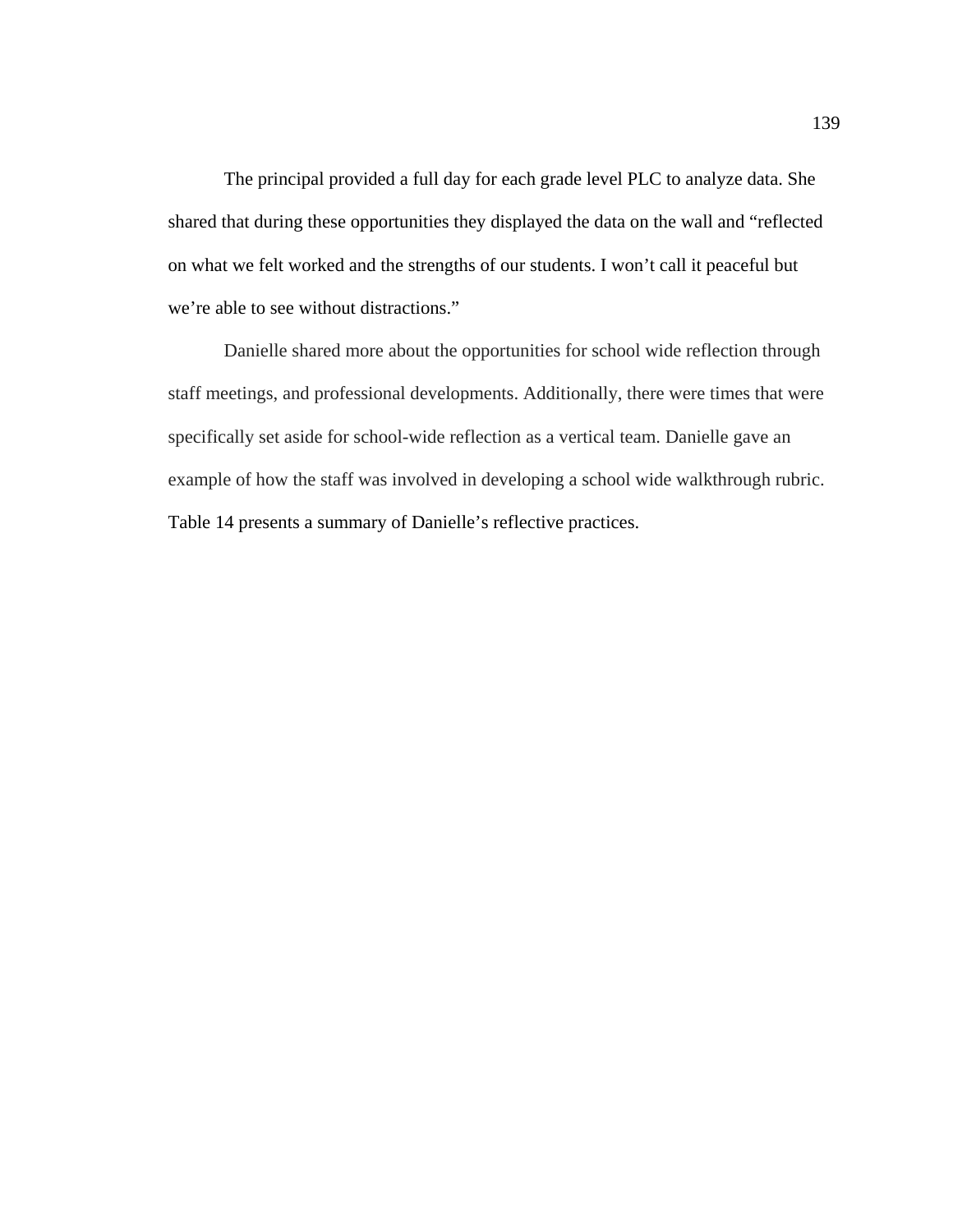# Danielle: Summary of Reflective Practices

| <b>Individual</b><br><b>Reflection</b><br><b>Strategies</b>                                                                                       | <b>Purpose</b>                                                                                      | Type of<br><b>Reflection</b>            | <b>People</b>          | Resources/<br><b>Support</b>                                                                                                                                                         |
|---------------------------------------------------------------------------------------------------------------------------------------------------|-----------------------------------------------------------------------------------------------------|-----------------------------------------|------------------------|--------------------------------------------------------------------------------------------------------------------------------------------------------------------------------------|
| Thinking about what<br>been done and<br>how to adapt it,<br>ways to teach<br>certain standards<br>and the national<br>board reflective<br>process | Promote<br>individual self-<br>reflection on<br>teaching practices<br>and instructional<br>delivery | Reflection on and<br>for future actions | Individual<br>teacher  | Encouraging teachers<br>to pursue personal and<br>professional growth<br>opportunities<br>Creating opportunities<br>and expectation of<br>self-reflection for<br>professional growth |
| Reflection with<br>student teacher on<br>lesson design and<br>standards                                                                           | Promote reflection<br>on content<br>standards and<br>effective<br>instructional<br>methods          | Reflection on and<br>for future action  | Individual<br>teachers | Opportunities for<br>reflection                                                                                                                                                      |
| <b>Collective</b>                                                                                                                                 |                                                                                                     |                                         |                        |                                                                                                                                                                                      |
| <b>Reflection</b>                                                                                                                                 |                                                                                                     | <b>Type of</b>                          |                        | Resources/                                                                                                                                                                           |
|                                                                                                                                                   |                                                                                                     |                                         |                        |                                                                                                                                                                                      |
| <b>Strategies</b>                                                                                                                                 | <b>Purpose</b>                                                                                      | <b>Reflection</b>                       | <b>People</b>          | <b>Support</b>                                                                                                                                                                       |
| PLC reflection on                                                                                                                                 | Reflection on                                                                                       | Reflection on                           | PLC grade              | Release time for PLCs                                                                                                                                                                |
| content, curriculum,                                                                                                                              | standards,                                                                                          | instructional                           | level                  | curriculum mapping                                                                                                                                                                   |
| data and creating                                                                                                                                 | curriculum,                                                                                         | actions and for                         | members                | and data analysis                                                                                                                                                                    |
| common formative                                                                                                                                  | instructional                                                                                       | future instructional                    |                        |                                                                                                                                                                                      |
| assessments                                                                                                                                       | practices and                                                                                       | actions within the                      |                        |                                                                                                                                                                                      |
|                                                                                                                                                   | student data                                                                                        | <b>PLC</b>                              |                        |                                                                                                                                                                                      |
| School wide vertical                                                                                                                              | Promotes school-                                                                                    | Reflection on                           | All staff              | Protected time for                                                                                                                                                                   |
| team reflection on                                                                                                                                | wide analysis of                                                                                    | action and for                          |                        | vertical team                                                                                                                                                                        |
| school data                                                                                                                                       | student data and                                                                                    | future actions                          |                        | reflection and support                                                                                                                                                               |
|                                                                                                                                                   | reflection on                                                                                       |                                         |                        | with understanding                                                                                                                                                                   |
|                                                                                                                                                   | instructional                                                                                       |                                         |                        | data                                                                                                                                                                                 |
|                                                                                                                                                   | actions to meet                                                                                     |                                         |                        |                                                                                                                                                                                      |
|                                                                                                                                                   | student needs                                                                                       |                                         |                        |                                                                                                                                                                                      |
| School wide                                                                                                                                       | Promotes school-                                                                                    | Reflection on                           | All staff              | Opportunity for                                                                                                                                                                      |
| reflection through                                                                                                                                | wide reflection                                                                                     | school-wide                             |                        | professional learning<br>for all staff                                                                                                                                               |
| staff meetings and<br>professional                                                                                                                | and knowledge of<br>effective                                                                       | instructional<br>actions and future     |                        |                                                                                                                                                                                      |
| developments                                                                                                                                      | instructional                                                                                       | actions to meet                         |                        |                                                                                                                                                                                      |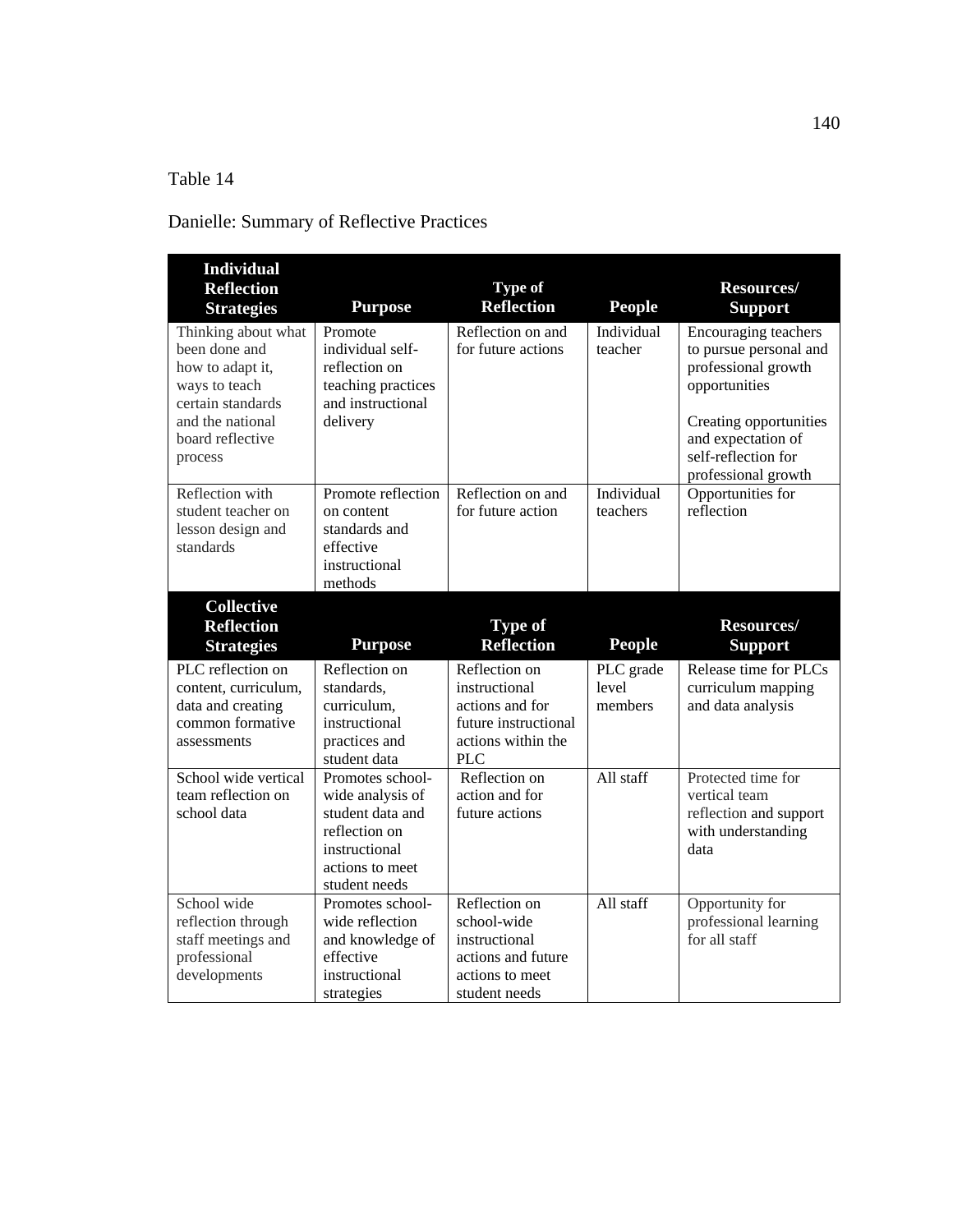#### **Analysis of Case Study 2: Soundside Elementary School**

In analyzing the principal interview and that of the five teachers from Soundside Elementary there were themes that emerged across all interview data that were pertinent to promoting and sustaining reflective practice in elementary schools. The themes that emerged in this case study were: administrator modeling of reflective questioning, individual differentiated opportunities for building teacher reflection capacity, administrator support of PLC and school-wide reflection with standards, data and instruction. Finally, the last area that emerged as a theme from this case study was the role of trust and relationships in the reflective opportunities.

#### **Administrator Modeling of Reflective Questioning**

Throughout all of the interview data, there was the theme of the principal setting the tone of the culture toward one of inquiry and reflection by the questions that she posed to staff. In fact, the principal viewed her role to be one that put teachers in a position to reflect. In her own interview she explained that challenge. The challenge, she explained, was "trying to coach people through better self-reflection." As a principal, part of this challenge of coaching is

balancing telling people directly, which is certainly, what they need to hear, but asking questions like you know the answer to in a way that maybe they hadn't considered it that way, to get to a point so that they maybe arrive at the conclusion on their own, rather than having it come from me, and them not taking it to heart.

She noted that teachers that self-reflect were "intrinsically motivated" to do so themselves without prompting. Susan praised her principal for giving "good feedback" by "answering a question with a question." Joan shared her experiences with the school wide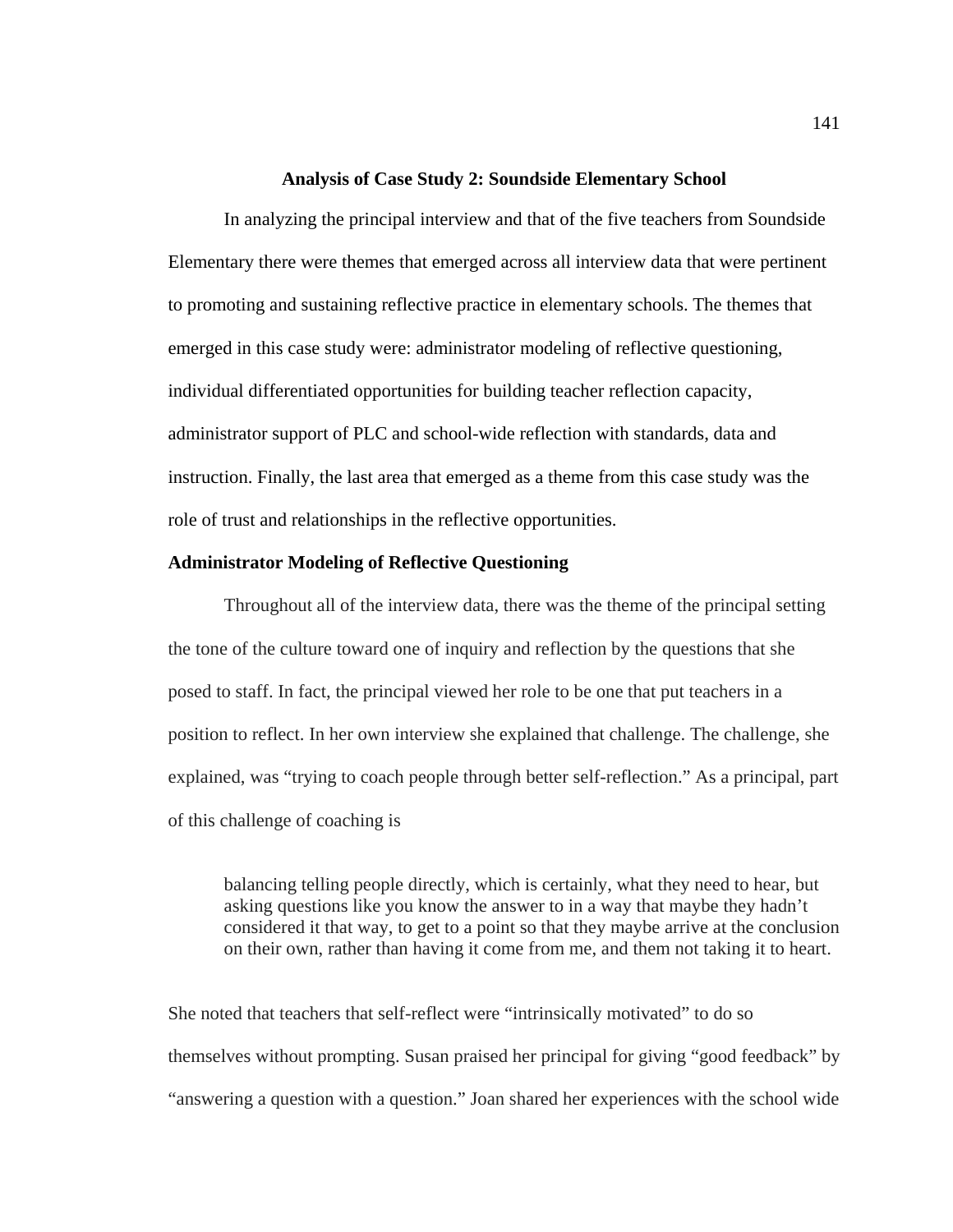vertical math team. As part of her work with the vertical team she noted that her principal "sent us questions as a team and answers our questions with questions."

#### **Individual Differentiated Opportunities for Building Teacher Reflection Capacity**

A theme that was clear from the principal and teacher interviews was that the principal was focused on providing differentiated individual support. This was done in an effort to help teachers to grow in their capacity to self-reflect using a variety of individual mechanisms including both formal and informal methods. Principal Breanna explained that she differentiated her approach based on the need of the teacher and where they were in the reflection process. For some teachers, that were struggling she discussed that it required a more direct approach. She indicated that with some teachers, the need to be directive came in an effort to help the teacher to identify the problems and solve the problems. She continued sharing that the next level of teachers up was able to reflect on their own and needed only a small amount of guidance to help them to reflect. She shared that this particular group of teachers needed her to "provide a little bit of guidance with questioning" and then the next group was able to "see the need for change and change it themselves." Breanna explained more about this differentiated level of reflection in teachers, stating that some "teachers have come to me and they've already reflected and problem solved."

The teachers all indicated that the principal posed questions and provided resources that made them think more deeply about their practice and to self-reflect. Mary shared that when she went to her principal she ended up doing much of the problem solving. "She made me talk through it with her and she will say, what about this or what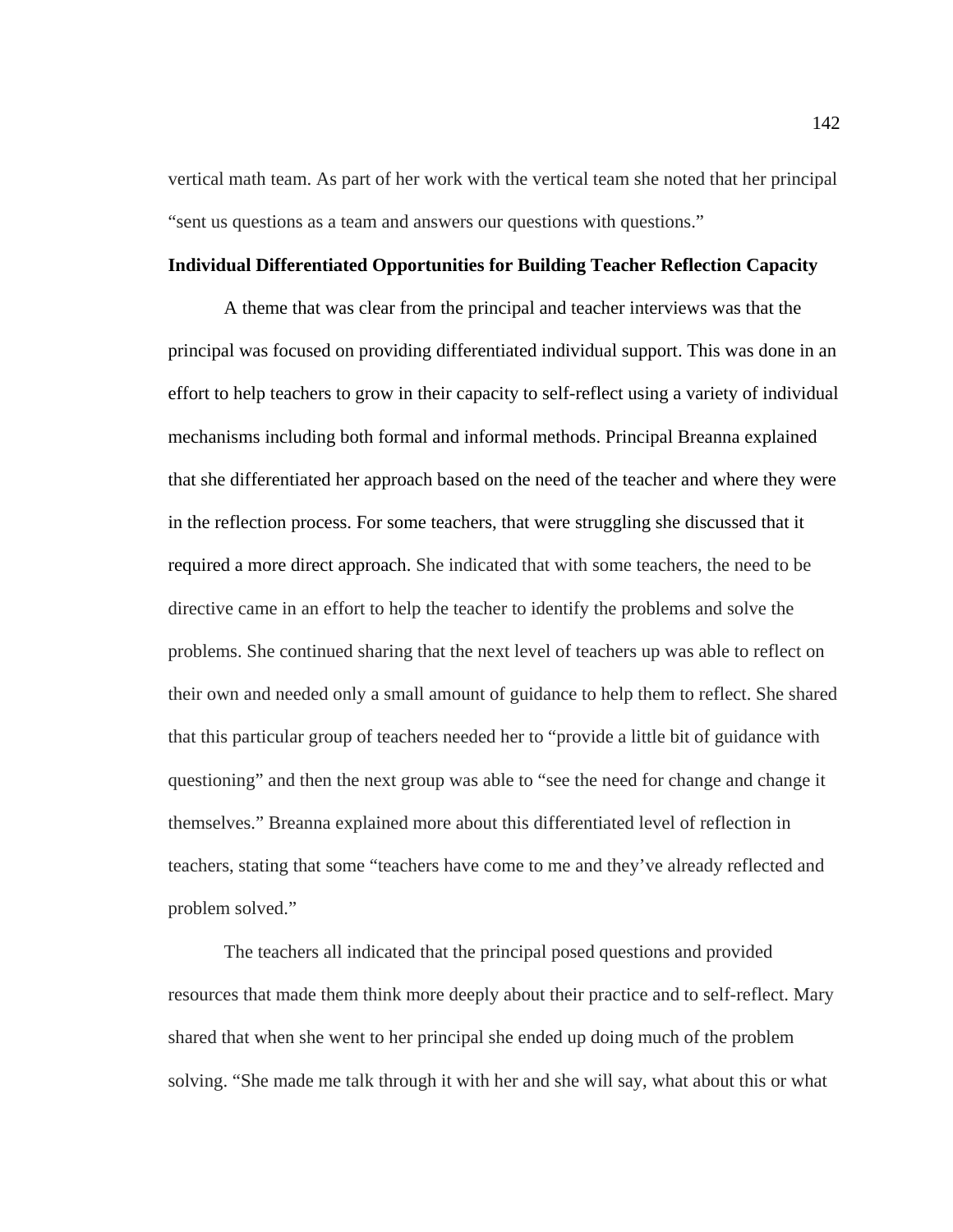about that, so she made me do a lot of the thinking." Mary explained that her principal helped to support the individual reflection of teachers by identifying and putting them into different book study groups based on needs. Her principal continued to support her individual learning as a teacher by "putting some books choices out there for book studies and we were able to choose which one we were most interested in." Joan shared that "the professional development was tiered to help her to reflect based on where she was as a teacher."

The teachers shared how the principal used the formal components of the North Carolina Educator Evaluation tool to help them to grow professionally and in their ability to accurately reflect on instruction and data. Angela shared that her principal supported her growth as an individual teacher through use of the North Carolina Educator professional development plan because "we set our individual goal at the beginning and then the principal meets with us to see if we're meeting those goals. Also during the preand post-conference there was an opportunity for individual reflection." Additionally, Mary shared that the principal used the North Carolina Educator Evaluation rubric after the formal observation, to engage her in dialogue and conversation during the post conference about "What could you have done differently?" Susan explained that this process "helped a lot because it forced us to sit down and look at what's happening in the classroom."

#### **Administrator Support of PLC with Standards, Data, and Instruction**

 The principal and teachers all discussed support of grade level professional learning community work on analyzing data and clarifying learning standards as well as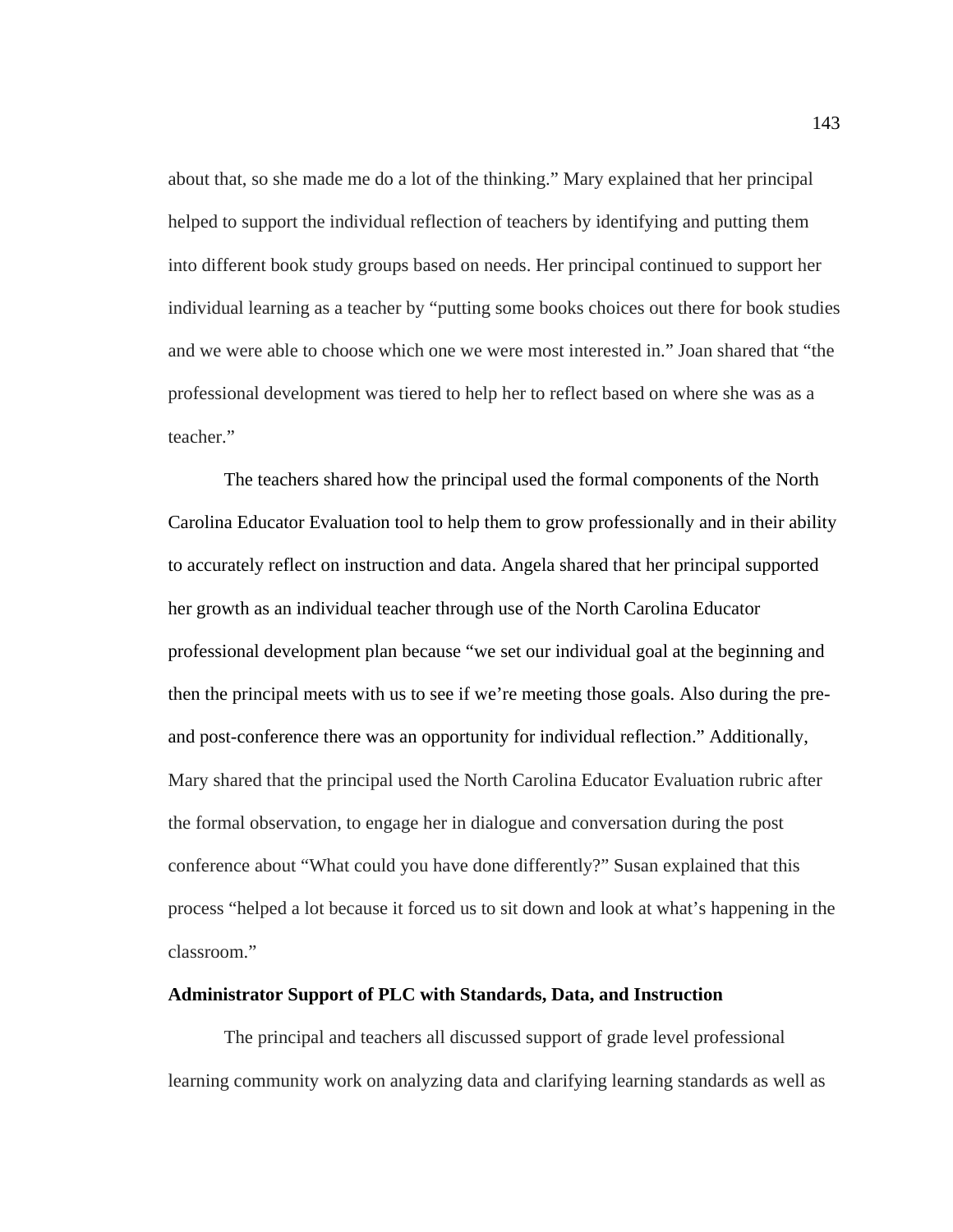instructional practices. A part of this principal support included release time for grade levels, structures for analyzing data, standards and instructional practices. In this particular case there was a cultural shift due to these practices being shifted from those modeled by the principal to the professional learning communities becoming empowered and taking over this role.

 Principal Breanna discussed the fact that there was an overall cultural change with some of her PLCs. She shared one example, of a second grade PLC that was making the shift stating "I had a few questions, but they had many more questions" and this was a change because "before I was the one asking questions and they would give me the answers, now they have the question and then I have to go find out the answers." She expressed that this was a neat experience for her because "you want them to move to that train of thought of they're asking the questions and I don't have to prompt them with it."

Angela indicated that a lot of reflection was coming from this focus on data that impacted planning. Included in this reflection was the grade level PLC "really questioning." "Why is this happening?" and "What can we do to fix it?" She shared how reflection on her student data helped her to differentiate her instruction by stating, "it helps me see, like if the children have already attained their goals, maybe some enrichment activities I could include as well as to differentiate for those that maybe still haven't put it all together." Mary noted that during the time that her grade level PLC met they reflected on "Why the students were successful, and what does that mean that they need to do instructionally?" Mary shared that she felt part of the success of the data days was the principal's approach stating "she gives us suggestions but she doesn't enforce like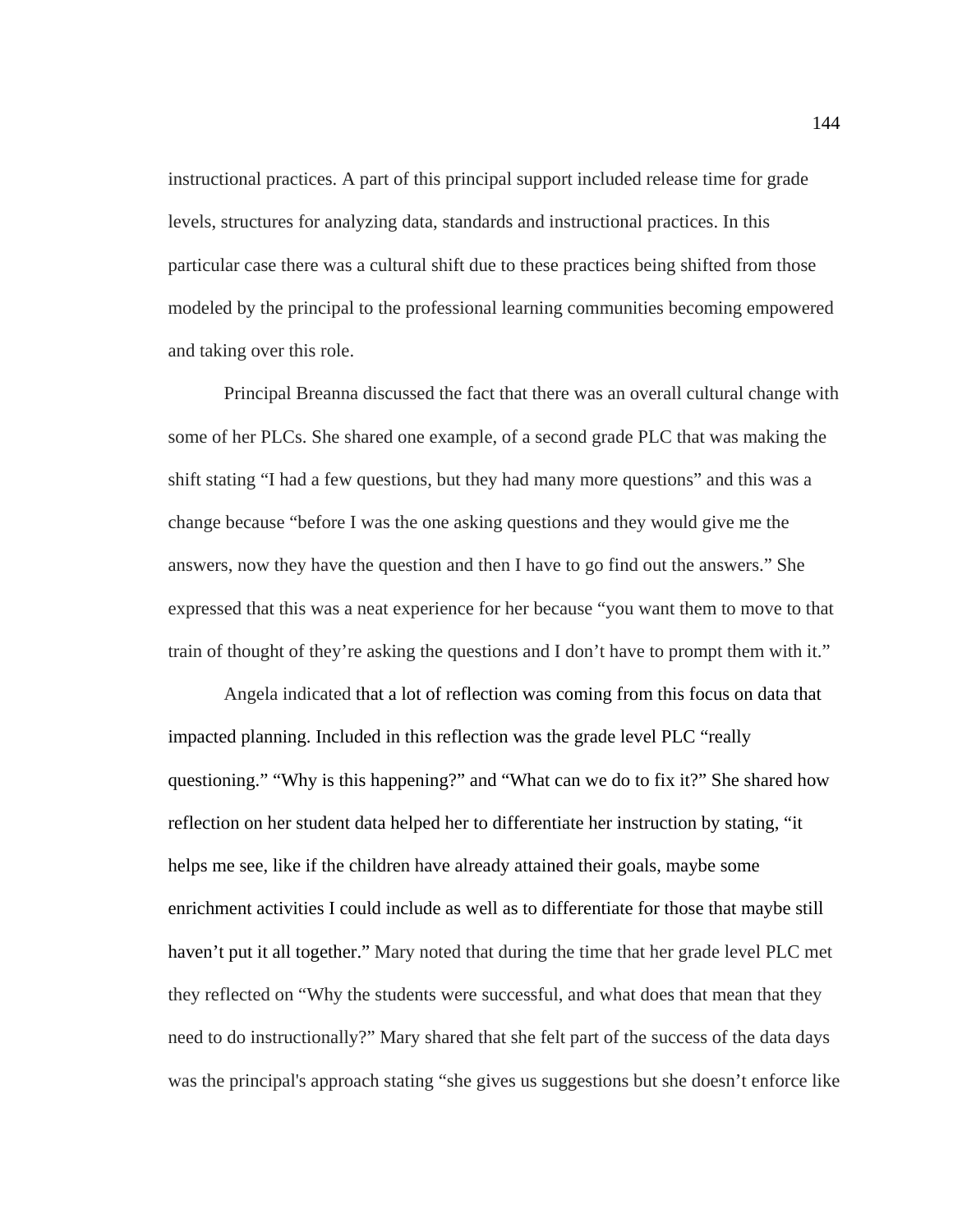you will do this, she lets us try and figure out the best strategies that we think the child needs to get to." Danielle stated that these data days were of great benefit because they got them to "truly reflect on what we're doing and share with each other how we're doing things."

# **Administrator Support of School-wide Reflection with Standards, Data, and Instruction**

 The support and work that has been done with PLCs transferred to the larger school culture. The theme of support of allotted time for vertical planning, questioning and the focus on data were all clearly evidenced throughout the interviews of this case. Angela noted that her principal, Breanna supported their collaborative reflective efforts by providing them with the time to reflect on their data, plan as a grade level PLC and as a vertical team. Additionally, she shared that her principal set up the staff meetings to reflect on instructional strategies. Angela spoke to the importance of this time stating "having that allotment of time to meet vertically, helped us to be able to set a school plan and vision in place for what the expectations should be."

Principal Breanna shared that school wide reflection on end of year data helped to begin conversations of looking at "layers of data." She addressed other strategies used as well to promote school wide reflection on data including vertical patterns across the school and pinpointing root causes. She explained that this focus on schoolwide data was changing the culture to one of reflection using data and where the staff was "trying to dig deeper." This school-wide focus promoted vertical collegial conversations where staff were not afraid to ask difficult questions. Brianna noted "they had talked about test scores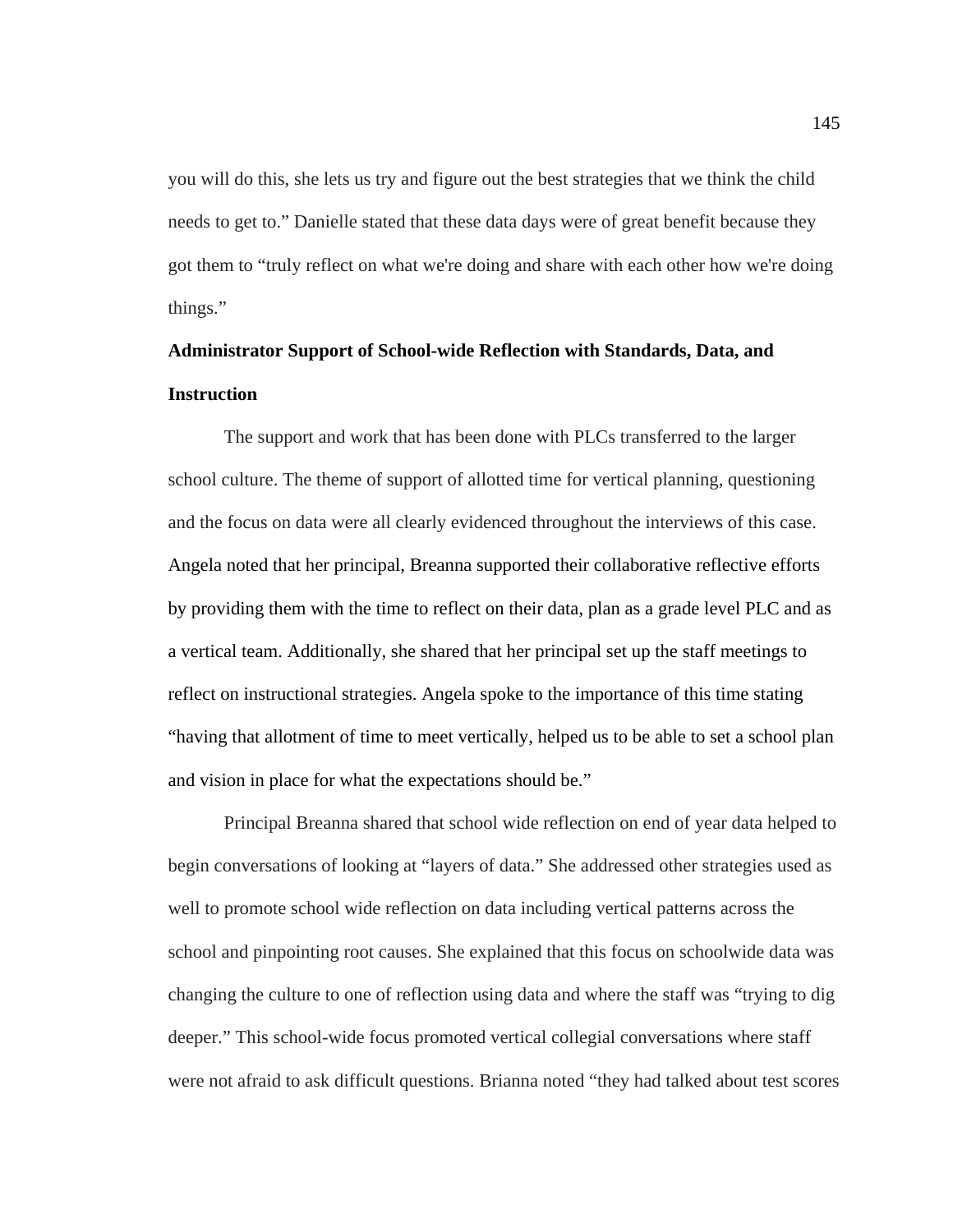as a staff" and that "gets people thinking" and "having open conversations." She shared that she felt "putting this information out there, helped people reflect on it individually, what their part is, and their impact they make on school-wide data."

She shared that her challenge in promoting reflective practice was "how to make it a K-5 change." She shared, "that is where we struggle, we're not solid in reflective practice across K-5, they're not all reflective in nature." In fact, the principal explained that her plan for the coming year was to help all staff reflect vertically through utilization of the school improvement plan. She noted that plan was to "help people think about the bigger picture, reflect on not just what's happening in their individual class, but also where their piece falls in the school, to actually make the changes happen that we want to make."

#### **Role of Trust and Relationships in the Reflective Opportunities**

 This shift to collective reflective practice was positive for each of the participants because there were strong positive relationships, positive communication patterns and trust within their culture. Mary shared her grade level team members displayed a "relationship of professionalism and trust because they spent so much time together." Mary even indicated that her reflection experiences with her principal were positive due to the manner in which her principal communicated with her. She noted that the manner in which her principal presented the information did not come across as a directive and therefore was more positively received. Susan explained that "you have to trust one another at your grade level, and trust the principal's leadership."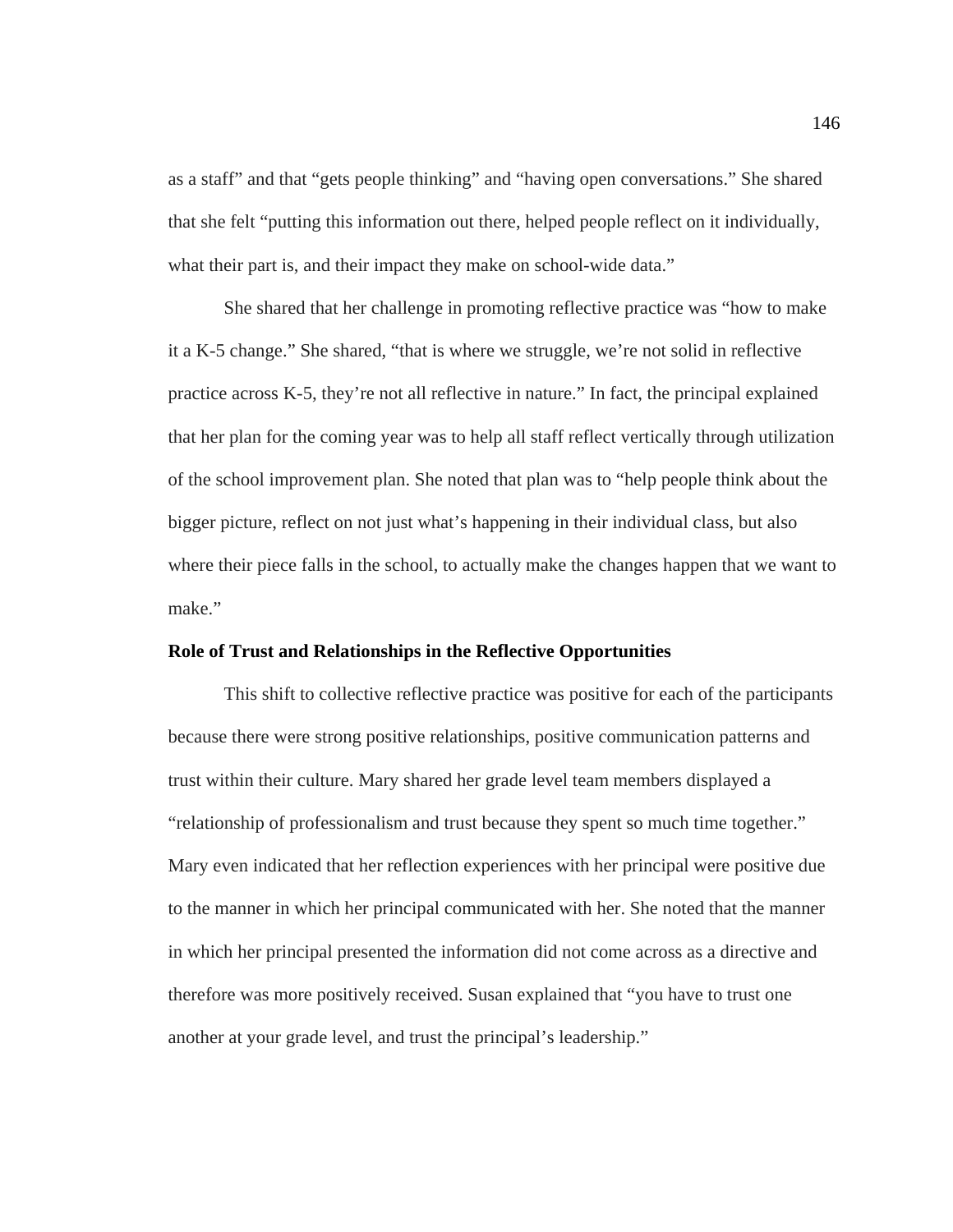#### Angela noted that she feels

staff members really have to be open and continuously reflecting or if not the school's just going to stay stagnant, because we know the education system is constantly evolving and changing, the community is changing, the students that come in you know, everything else is changing, so if we don't change our way of thinking then the school is not going to improve. Having that reflection piece is extremely important for our school as a whole.

#### **Implications for Practicing Elementary Principals**

This case presented several critical concepts for implementing reflective practice at a cultural level in a school. An essential takeaway from this case was that the principal sets the tone for reflection in the way that they model reflective questioning with staff. The principal in this case noted that the challenge came in balancing telling staff when instructional changes needed to be made versus coaching them to a point where they could self-reflect. As a practicing principal, this is probably the hardest challenge when time and excellent instruction are time sensitive. Changing the way I ask questions and provide feedback to staff is a manageable and powerful way to impact instruction throughout the school that will lead to sustainable change. The principal in this case differentiated the type of reflective support that she provided to individuals and PLCs to grow their capacity for reflection. She included support for PLCs, by providing designated time for data analysis and clarification of content standards. As a principal, this speaks to the importance of implementing structures for analyzing data, examining instructional practices, and standards with reflective questioning.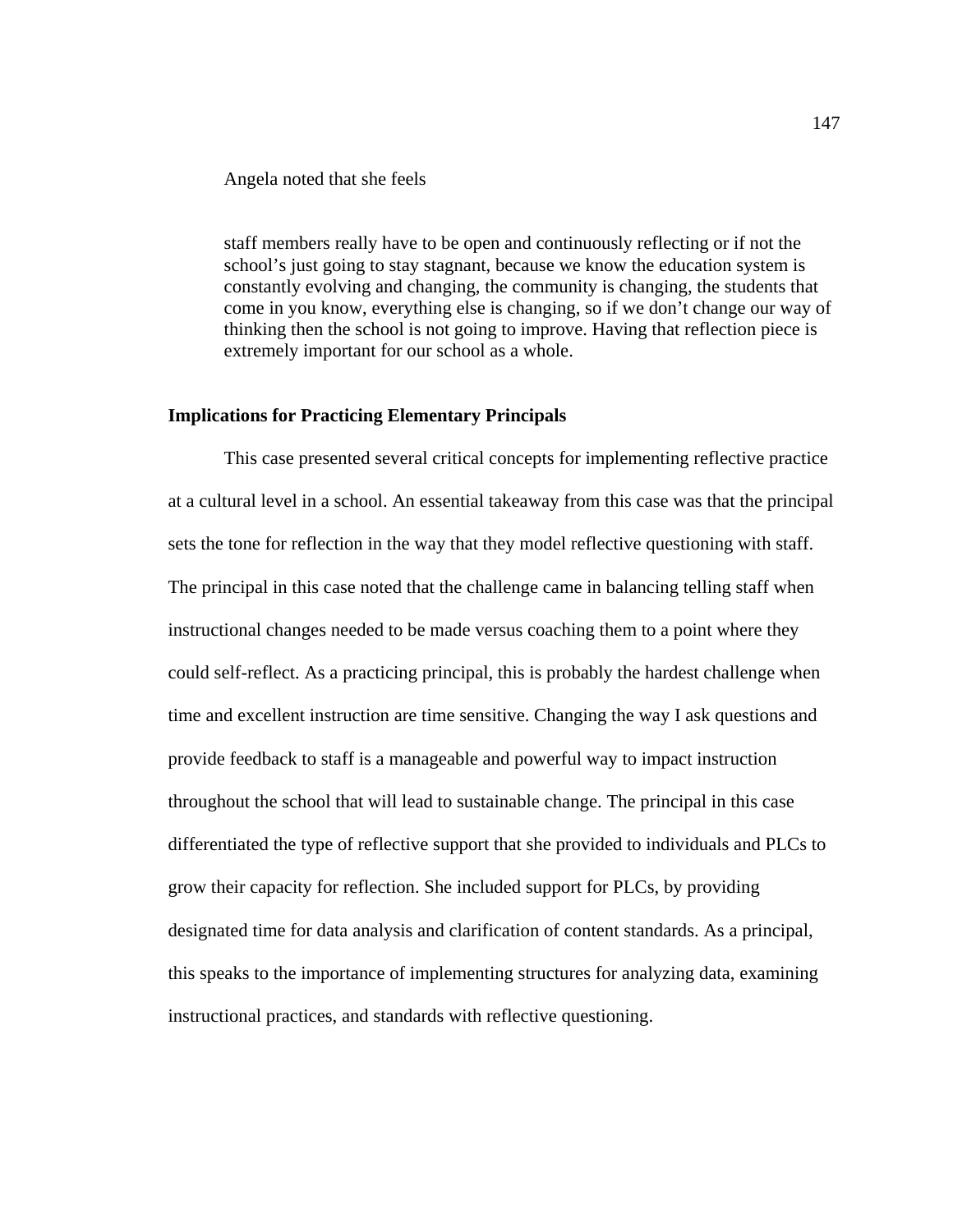#### **CHAPTER VI**

#### **SYNTHESIS OF CASE STUDIES**

The purpose of this study was to examine, through a multiple case study approach, how two elementary principals in the North Carolina Piedmont implemented and sustained reflective structures and practices in their schools. To understand how all of these pieces fit together, I researched the questions below as part of the research study:

- 1. How do elementary principals strategically promote and sustain effective reflective practices in their schools?
- 2. What are the reflective practices and structures used in these schools?
- 3. What is the relationship between individual reflection and collective reflection in the school?

In this chapter I will present a synthesis of data from both case studies as it relates to these research questions. After each research question, the researcher will present the responses from each case study that are most relevant and representative of the case study site. The first research question that was considered was:

1. How do elementary principals strategically promote and sustain effective reflective practices in their schools?

Table 15 illustrates the activities that the principal at Oceanside Elementary used to strategically promote and sustain reflective practice in her school.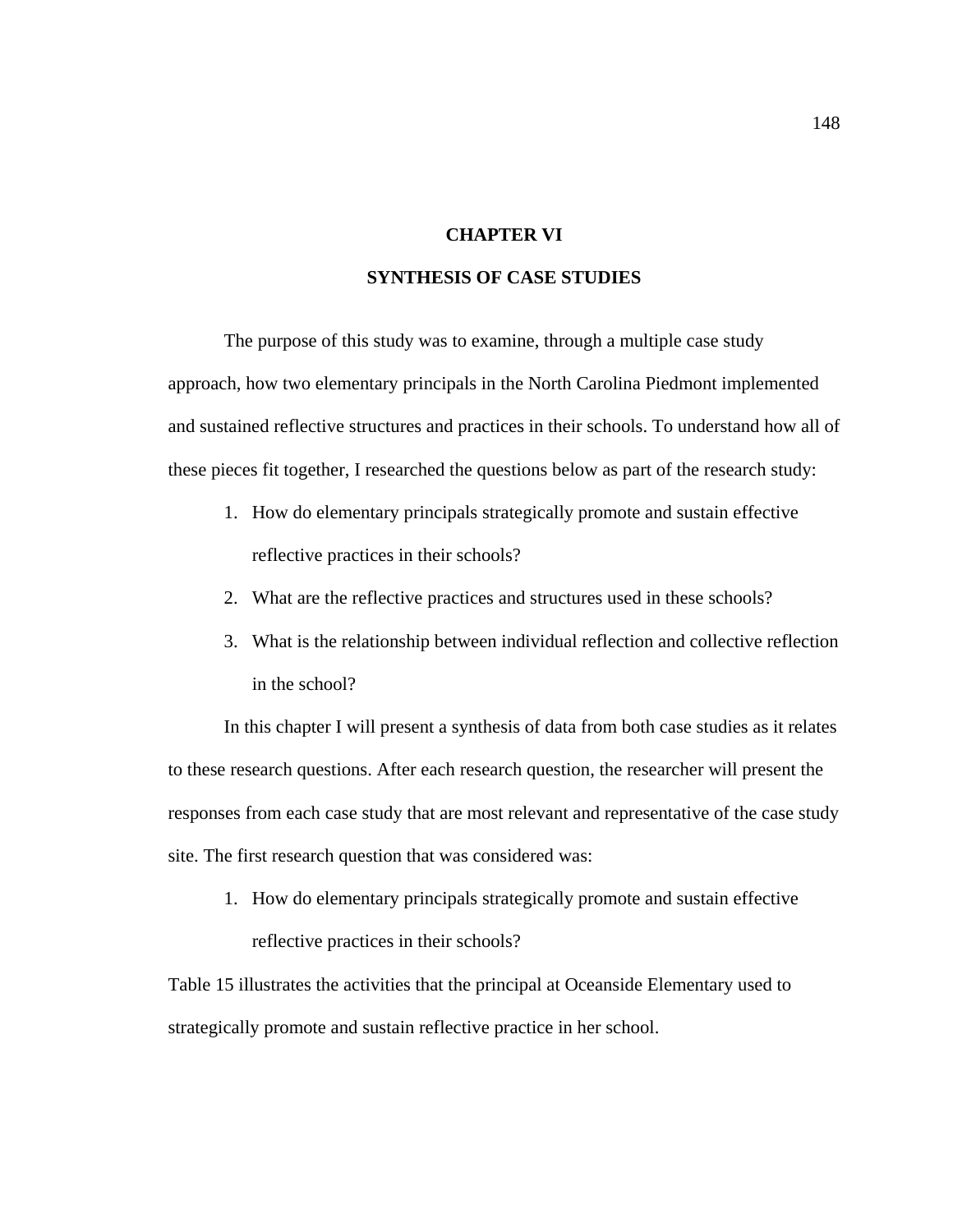Oceanside Elementary Principal Actions that Promote and Sustain Reflective Practices

| <b>Administrator Actions that Promote</b><br><b>Reflective Practice</b>                                                                                                                                                                                                                                                                                                                                                                                                                                                                                                                                                                                                                         | <b>Administrator Actions that Sustain Reflective</b><br><b>Practices</b>     |
|-------------------------------------------------------------------------------------------------------------------------------------------------------------------------------------------------------------------------------------------------------------------------------------------------------------------------------------------------------------------------------------------------------------------------------------------------------------------------------------------------------------------------------------------------------------------------------------------------------------------------------------------------------------------------------------------------|------------------------------------------------------------------------------|
| <b>Creating Opportunities for Reflection</b>                                                                                                                                                                                                                                                                                                                                                                                                                                                                                                                                                                                                                                                    | Asking questions                                                             |
| Principal Hannah shared she believed as a leader that<br>she had to put staff in a position to reflect by "asking"<br>questions, presenting data and putting them in a<br>position to bring about that reflection." She shared<br>that this puts it out in front of them and creates the<br>opportunity to for them to discuss what is in front of<br>them.                                                                                                                                                                                                                                                                                                                                     | Presenting data                                                              |
| <b>Posing Reflection Questions for Differentiated</b><br><b>Reflective Support</b>                                                                                                                                                                                                                                                                                                                                                                                                                                                                                                                                                                                                              | Differentiated support and questions to build<br>teacher reflection capacity |
| Principal Hannah discussed the importance of the<br>questions that she poses for individual teachers are<br>differentiated to meet their needs. She acknowledged<br>that the challenging part "as a principal being<br>prepared for those different conversations" when<br>principals are switching gears quickly between tasks.                                                                                                                                                                                                                                                                                                                                                                | Administrative preparation for differentiated<br>reflective conversations    |
| Hannah shared that every individual teacher was<br>different and how she supported them and had<br>conversations with them had to be different. Hannah<br>explained that a good reflective conversation was her<br>as the principal "being prepared for the<br>conversation." She compared the preparation that<br>she needed to do to prepare for these conversations<br>to the prep work that a teacher does with a lesson<br>plan stating "Just like a teacher plans a lesson, I<br>always tell teachers you know, you're not going to<br>ask those higher level questions if you don't plan for<br>them right, so I think kind of planning for those<br>conversations is really important." |                                                                              |
| She discussed what she meant by planning for the<br>conversations saying "I formulate in my mind what<br>it is I want to say, if there are questions that I want to<br>ask them to get them thinking or to kind of get them<br>to where I want them to go." She shared that it was<br>about differentiating for each individual person<br>whether they might be someone that is more resistant<br>to change or someone that is wanting to grow and<br>change. She explained that having those<br>conversations with "naturally reflective teachers"<br>was different than having conversations with<br>"teachers you have to pull it from."                                                     |                                                                              |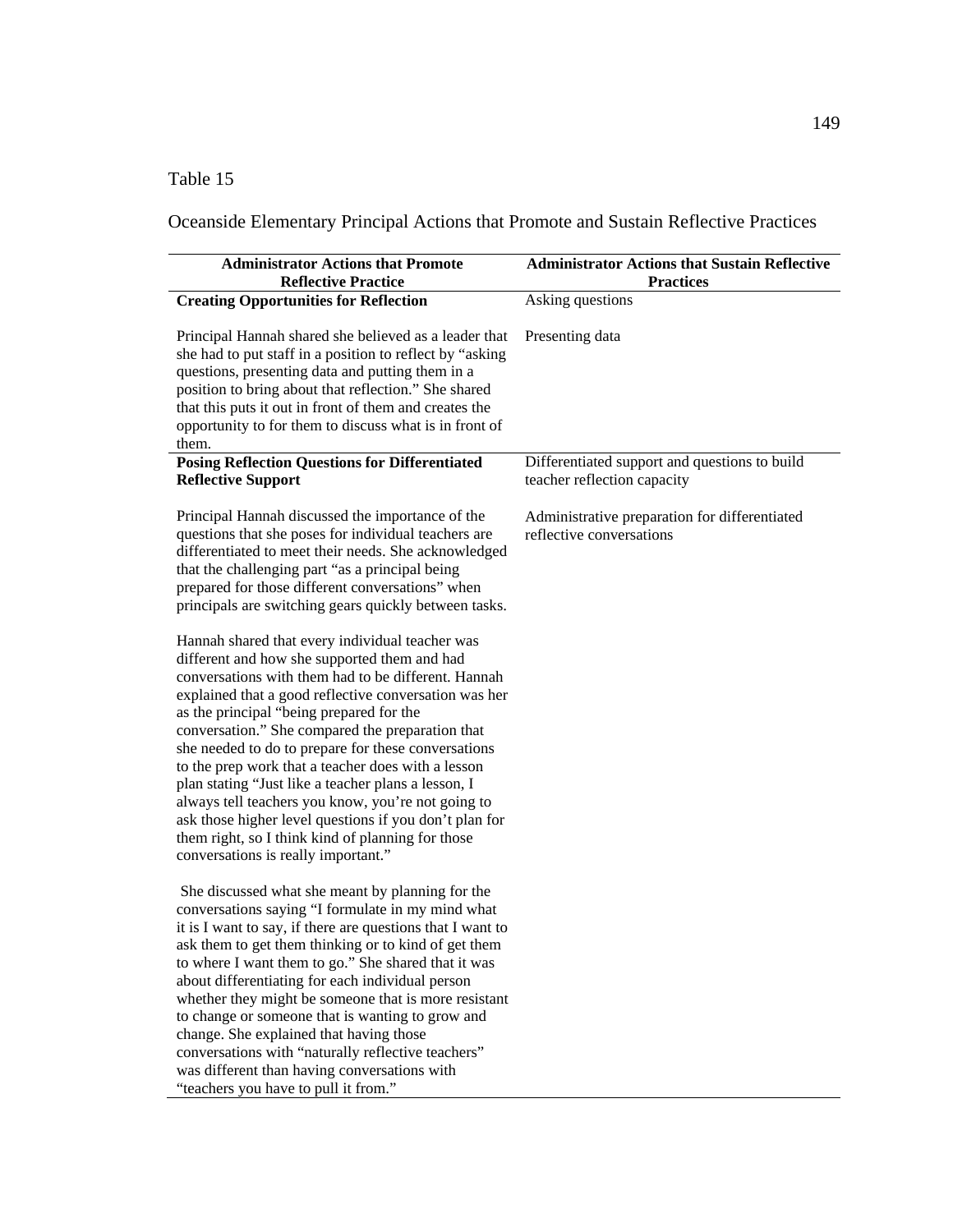(Cont.)

| <b>Administrator Actions that Promote</b><br><b>Reflective Practice</b>                                                                                                                                                                                                                                                                                                                                                                                                                                                                                                                                                                                                                                                                                                                                                        | <b>Administrator Actions that Sustain</b><br><b>Reflective Practices</b>                                                                                                                                                              |
|--------------------------------------------------------------------------------------------------------------------------------------------------------------------------------------------------------------------------------------------------------------------------------------------------------------------------------------------------------------------------------------------------------------------------------------------------------------------------------------------------------------------------------------------------------------------------------------------------------------------------------------------------------------------------------------------------------------------------------------------------------------------------------------------------------------------------------|---------------------------------------------------------------------------------------------------------------------------------------------------------------------------------------------------------------------------------------|
| <b>Supporting Reflection on Data with the PLC Data</b><br><b>Teaming Process</b>                                                                                                                                                                                                                                                                                                                                                                                                                                                                                                                                                                                                                                                                                                                                               | Administrative support during the data team<br>process                                                                                                                                                                                |
| Principal Hannah discussed using the data team<br>process to promote reflection by putting the staff in a<br>position to reflect with data. She shared that they had<br>been using the data team process with some of their<br>grade level PLCs. This process enabled them to have<br>discussions and ask questions about the data. "I've<br>sat through that process and seen them really be able<br>to reflect, but what I have found is they wouldn't do<br>it without the prompting." Hannah shared some of<br>the prompting that administration has offered such<br>as, "What worked, what didn't, what does this mean,<br>what are the misconceptions."                                                                                                                                                                  | Modeling prompting and questioning support for<br>data reflection by administration                                                                                                                                                   |
| <b>Using the North Carolina Educator Evaluation</b>                                                                                                                                                                                                                                                                                                                                                                                                                                                                                                                                                                                                                                                                                                                                                                            | Observing                                                                                                                                                                                                                             |
| <b>Tool to Promote Reflective Practice</b>                                                                                                                                                                                                                                                                                                                                                                                                                                                                                                                                                                                                                                                                                                                                                                                     |                                                                                                                                                                                                                                       |
|                                                                                                                                                                                                                                                                                                                                                                                                                                                                                                                                                                                                                                                                                                                                                                                                                                | Presenting data                                                                                                                                                                                                                       |
| Hannah made reference to the observation/post<br>conference as a means to promote individual<br>reflection on practice. She shared that during the<br>post conference it is easy to ask questions about<br>what teachers feel went well or what they would<br>change, however she noted that in her experience she<br>has found it good to pose questions focused on the<br>students. Hannah reported that these types of<br>questions help lead to good conversations about<br>"teaching and learning." She shared that in one<br>particular case it led to a conversation where the<br>teacher acknowledged that she needed some help in<br>a particular area. However, Hannah explained that<br>she felt that reflective moment would not have<br>naturally come about if they had not had that type of<br>open discussion. | Asking clarifying reflection questions to get<br>teachers to arrive at conclusion.<br>Directing teachers when necessary to reflect                                                                                                    |
| <b>Supporting Opportunities for Schoolwide</b><br><b>Reflective Practice</b>                                                                                                                                                                                                                                                                                                                                                                                                                                                                                                                                                                                                                                                                                                                                                   | Provide time, structure and support for vertical<br>curriculum reflection                                                                                                                                                             |
| Debra shared that as a part of reflecting on their<br>school-wide data they had "looked at subgroups,<br>focused on why they think it happened, what are the<br>reasons that the subgroup didn't show growth that<br>was expected." Setting off the school year with this<br>type of focus of reflection on data helped "get us in                                                                                                                                                                                                                                                                                                                                                                                                                                                                                             | Present staff with school level data and help<br>them to understand what it means<br>Design structured opportunities for staff to see<br>school needs and dissect the data in a way that is<br>meaningful to both PLCs and individual |
| that reflective practice mode."                                                                                                                                                                                                                                                                                                                                                                                                                                                                                                                                                                                                                                                                                                                                                                                                | teachers.                                                                                                                                                                                                                             |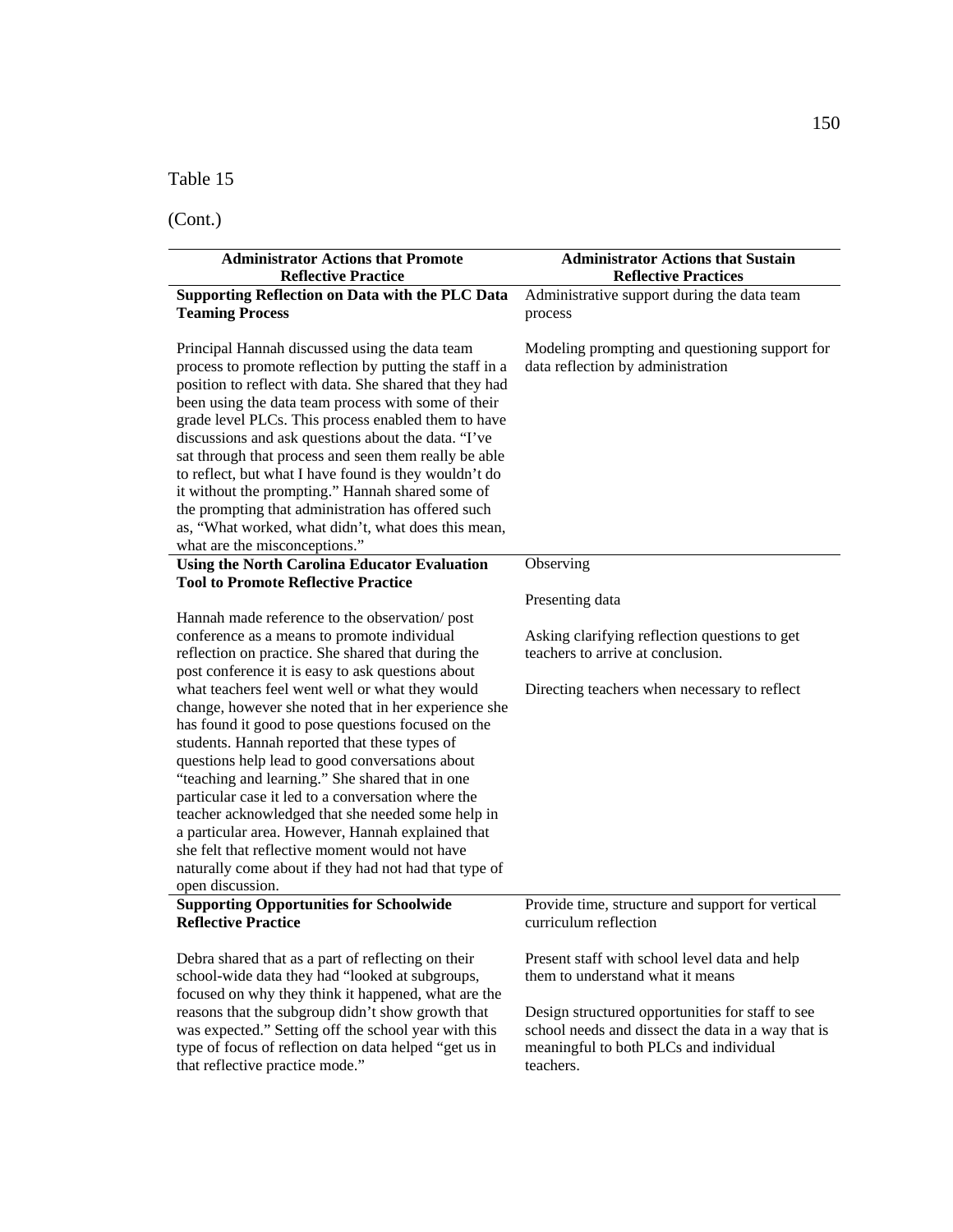### (Cont.)

| <b>Administrator Actions that Promote</b><br><b>Reflective Practice</b>                                                                                                                                                                                                                                                                                                                                                                                                               | <b>Administrator Actions that Sustain</b><br><b>Reflective Practices</b>                               |
|---------------------------------------------------------------------------------------------------------------------------------------------------------------------------------------------------------------------------------------------------------------------------------------------------------------------------------------------------------------------------------------------------------------------------------------------------------------------------------------|--------------------------------------------------------------------------------------------------------|
| <b>Supporting Opportunities for Schoolwide</b><br><b>Reflective Practice (cont.)</b>                                                                                                                                                                                                                                                                                                                                                                                                  | Move the data analysis and instructional<br>implications to action through professional<br>development |
| Hannah spoke about further was again using her staff<br>meetings, where all staff attend as reflective<br>opportunities. She shared that this year they had<br>been engaged in revisiting their mission, vision and<br>core values. During this reflective process, she<br>explained that she first asked them to "reflect<br>personally on what was important to them, what they<br>value in work, what they want to be remembered<br>for" and then she took it to the school level. |                                                                                                        |
| Debra shared that there are many individual teams<br>that do reflection vertically across several grade<br>levels such as RTI or PBIS. She noted that then each<br>member of the vertical teams comes back to share<br>with their grade level PLC team. Debra shared that<br>the advantage that she sees to this school-wide focus<br>is that they are not merely reflecting on one class but<br>more on "how things are fitting together" across the<br>school.                      |                                                                                                        |
| Emma shared that her principal has brought the<br>grade levels together vertically to reflect upon how<br>the curriculum builds and "how important each<br>grade level is in the growth and the success of the<br>child's learning." She spoke about the personal<br>impact it made on her saying "I got that big impact<br>that day when we reflected on each grade level's<br>role, we laid out expectations for each standard and<br>saw where it started in kindergarten."        |                                                                                                        |

Table 16 illustrates the activities that the principal at Soundside Elementary used to

strategically promote and sustain reflective practice in her school.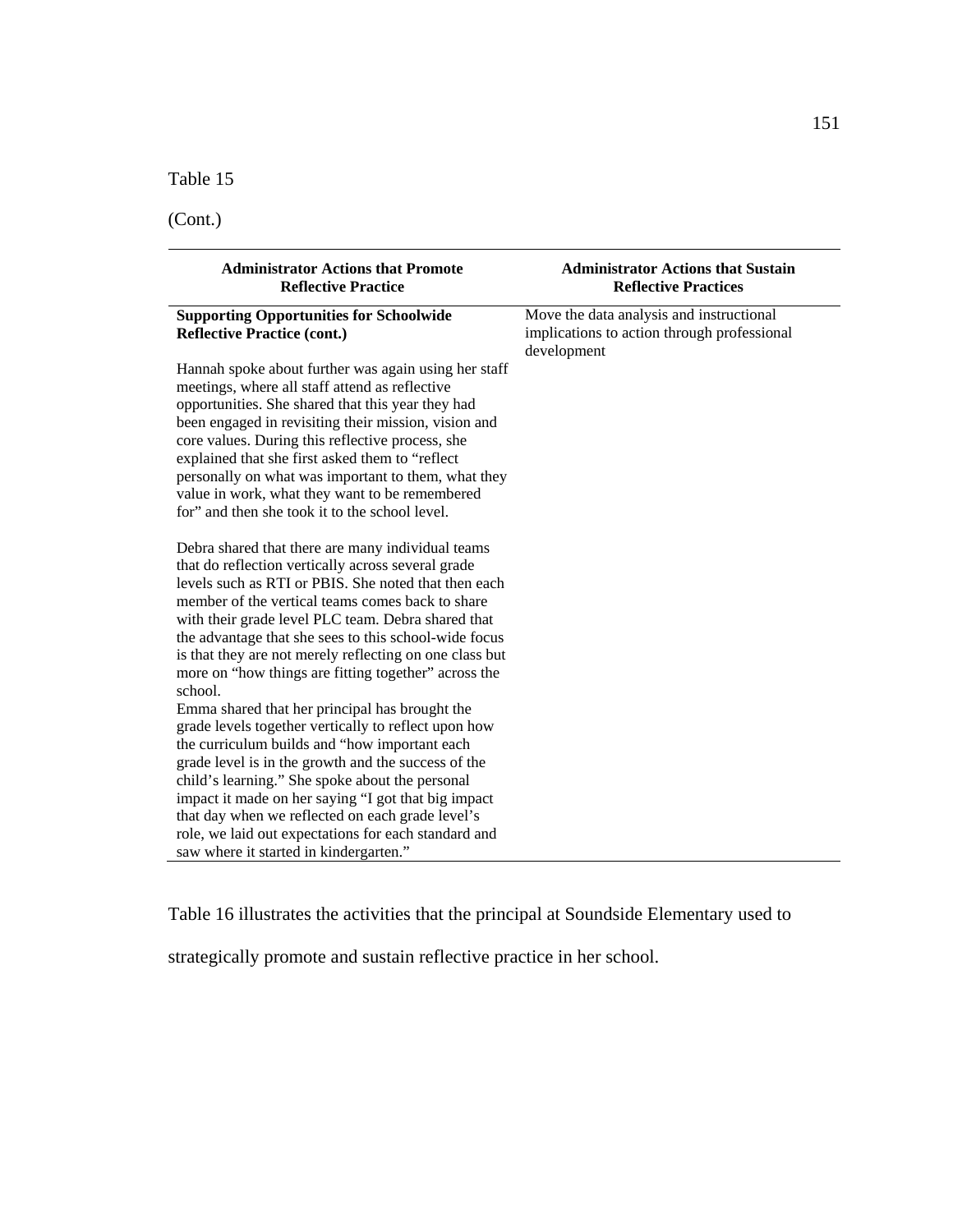Soundside Elementary Principal Actions that Promote and Sustain Reflective Practices

| <b>Administrator Actions that Promote</b><br><b>Reflective Practice</b>                                                                                                                                                                                                                                                                                                                                                                                                                                                                                                                                                                                                                                                                                                                                                                                                                                  | <b>Administrator Actions that Sustain Reflective</b><br><b>Practices</b>                                                                                                           |
|----------------------------------------------------------------------------------------------------------------------------------------------------------------------------------------------------------------------------------------------------------------------------------------------------------------------------------------------------------------------------------------------------------------------------------------------------------------------------------------------------------------------------------------------------------------------------------------------------------------------------------------------------------------------------------------------------------------------------------------------------------------------------------------------------------------------------------------------------------------------------------------------------------|------------------------------------------------------------------------------------------------------------------------------------------------------------------------------------|
| <b>Providing Differentiated Individual Support</b><br>Principal Breanna spoke directly about providing the<br>differentiated support that is needed for individual<br>teachers to reflect through the use of purposeful<br>questions and dialogue. She shared that some of the<br>strategies she used for promoting individual<br>differentiated professional development included,<br>asking guiding questions or being more directive<br>based on the needs of the teacher. She noted as a<br>principal, the part that was challenging "balancing<br>telling people directly, which is certainly, what they<br>need to hear, but asking questions like you know the<br>answer to in a way that maybe they hadn't<br>considered it that way, to get to a point so that they<br>maybe arrive at the conclusion on their own, rather<br>than having it come from me, and them not taking it<br>to heart." | Asking purposeful guiding questions that<br>engages teachers in reflective thought and<br>dialogue<br>Differentiating reflective support based on<br>teacher's reflective capacity |
| <b>Supporting Reflection on Data with the PLC</b><br><b>Data Teaming Process</b><br>Principal Breanna shared how she supported a PLC<br>focus of reflection on student data. She shared that<br>they had provided intentional regular release time                                                                                                                                                                                                                                                                                                                                                                                                                                                                                                                                                                                                                                                       | Administrative support during the data team<br>process<br>Modeling prompting and questioning support for<br>data reflection by administration                                      |
| for all grade levels as well as time for vertical<br>conversations among the ELA and Math teams. She<br>noted that the focus of work of the PLCs had shifted<br>from managerial things to data over the course of the                                                                                                                                                                                                                                                                                                                                                                                                                                                                                                                                                                                                                                                                                    | Empowering PLC members to ask prompting<br>questions to reflect on their student data                                                                                              |
| year. She explained that she felt this shift was due in<br>large part to the creation of common formative<br>assessments. Breanna discussed the fact that there<br>had been an overall cultural change with some of her<br>PLCs. She shared one example, of a second grade<br>PLC that had made the shift stating "I had a few<br>questions, but they had many more questions" and<br>this was a change because "before I was the one<br>asking questions and they would give me the<br>answers, now they have the question and then I have<br>to go find out the answers." She expressed that this<br>was a neat experience for her because "you want<br>them to move to that train of thought of they're<br>asking the questions and I don't have to prompt<br>them with it."                                                                                                                          | Regular release time provided by administration<br>to allow for continual reflection focus on student<br>data                                                                      |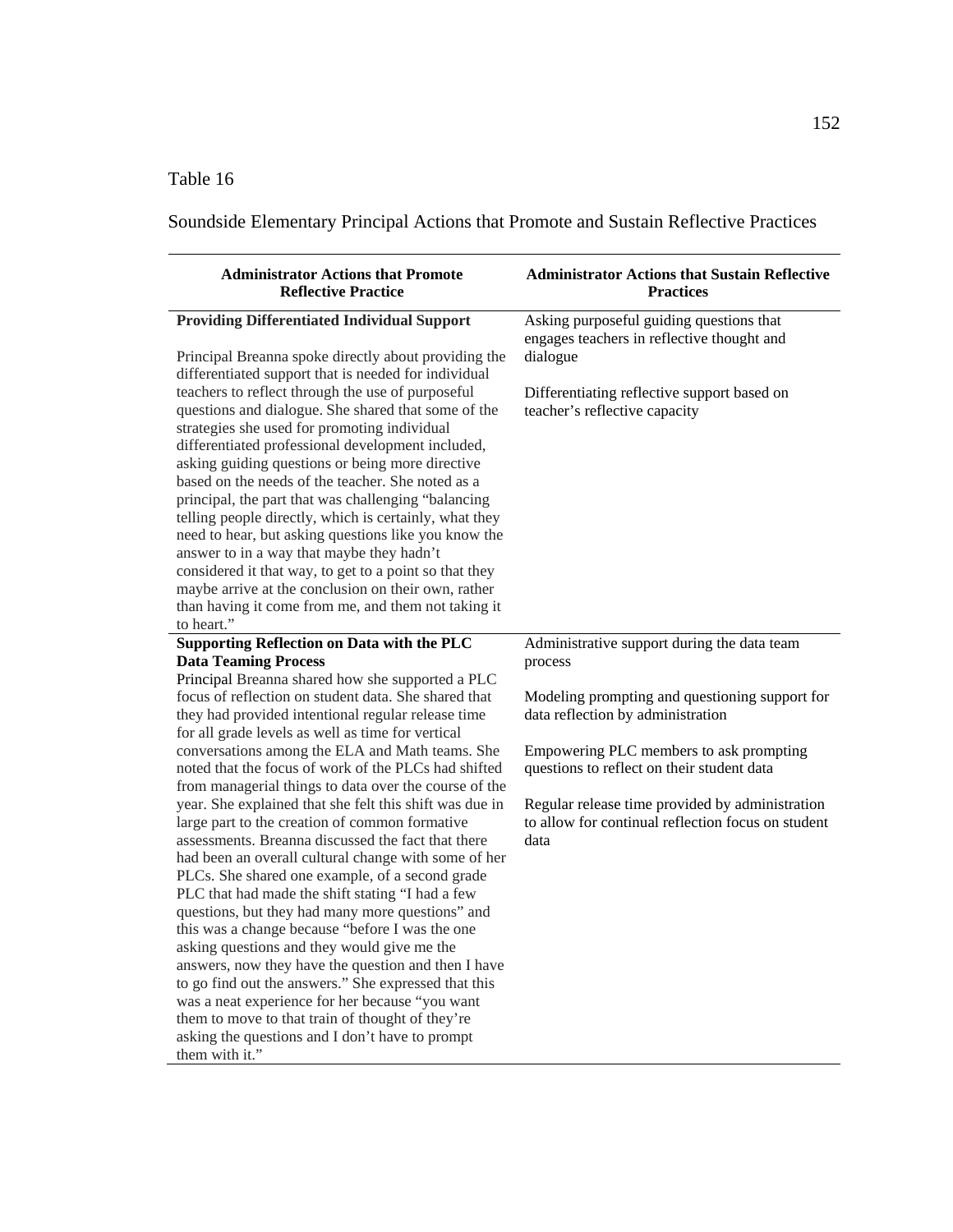### (Cont.)

| <b>Administrator Actions that Promote</b><br><b>Reflective Practice</b>                                                                                                                                                                                                                                                                                                                                                                                                                                    | <b>Administrator Actions that Sustain</b><br><b>Reflective Practices</b>                                                                                                                                                                                                                                                                                          |
|------------------------------------------------------------------------------------------------------------------------------------------------------------------------------------------------------------------------------------------------------------------------------------------------------------------------------------------------------------------------------------------------------------------------------------------------------------------------------------------------------------|-------------------------------------------------------------------------------------------------------------------------------------------------------------------------------------------------------------------------------------------------------------------------------------------------------------------------------------------------------------------|
| <b>Using the North Carolina Educator Evaluation</b><br><b>Tool to Promote Reflective Practice</b><br>Angela shared that her principal support her growth<br>as an individual teacher through use of the North<br>Carolina Educator professional development plan<br>because "we set our individual goal at the beginning<br>and then the principal meets with us to see if we're<br>meeting those goals. Also during the pre and post<br>conference there is an opportunity for individual<br>reflection." | Reflecting on where teachers are, identifying<br>where they want to be, the skills necessary to<br>meet that goal and empowering staff to reach the<br>goal through opportunities provided to them.<br>Engage teachers in conversation<br>Preparing for and facilitating reflective<br>questioning to help them acknowledge the<br>practices in their classrooms. |
| Additionally, Mary shared that the principal uses the<br>North Carolina Educator Evaluation rubric after the<br>formal observation, to engage her in dialogue and<br>conversation during the post conference about "What<br>could you have done differently?"                                                                                                                                                                                                                                              |                                                                                                                                                                                                                                                                                                                                                                   |
| Susan explained that this process "helps a lot<br>because it forces us to sit down and look at what's<br>happening in the classroom."                                                                                                                                                                                                                                                                                                                                                                      |                                                                                                                                                                                                                                                                                                                                                                   |
| <b>Supporting Opportunities for Schoolwide</b><br><b>Reflective Practice</b>                                                                                                                                                                                                                                                                                                                                                                                                                               | Provide time, structure and support for vertical<br>curriculum reflection                                                                                                                                                                                                                                                                                         |
| Principal Breanna shared that school wide reflection<br>on end of year data had helped to begin<br>conversations of looking at "layers of data." She                                                                                                                                                                                                                                                                                                                                                       | Modeling reflective questioning to support data<br>analysis                                                                                                                                                                                                                                                                                                       |
| explained that this focus on schoolwide data has<br>changed the culture to one of reflection using data<br>and where the staff is "trying to dig deeper." This                                                                                                                                                                                                                                                                                                                                             | Present staff with school level data and help<br>them to understand what it means                                                                                                                                                                                                                                                                                 |
| school-wide focus has promoted vertical collegial<br>conversations where staff is not afraid to ask difficult<br>questions. Brianna noted, "they had talked about test<br>scores as a staff" and that "gets people thinking" and<br>"having open conversations." She shared that she felt                                                                                                                                                                                                                  | Design structured opportunities for staff to see<br>school needs and dissect the layers of data in a<br>way that is meaningful to both PLCs and<br>individual teachers.                                                                                                                                                                                           |
| "putting this information out there, helped people<br>reflect on it individually, what their part is, and their<br>impact they make on school-wide data."                                                                                                                                                                                                                                                                                                                                                  | Move the data analysis and instructional<br>implications to action through professional<br>development                                                                                                                                                                                                                                                            |

Table 17 illustrates the activities that both principals used to strategically promote and

sustain reflective practice in their schools.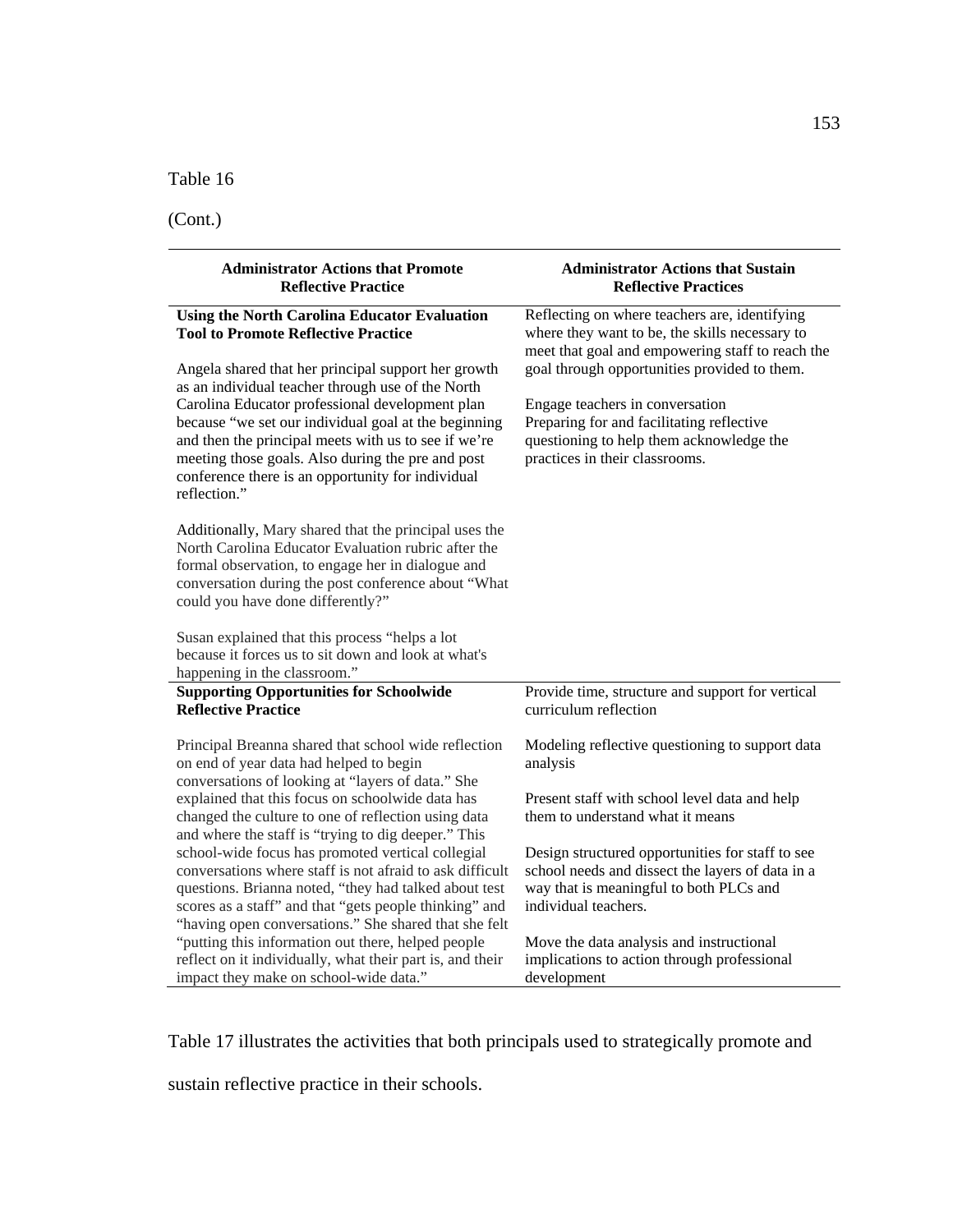Cross Case Analysis of Principal Actions that Promote and Sustain Reflective Practices

| <b>Administrator Actions that Promote</b><br><b>Reflective Practice</b>                                                                                         | <b>Administrator Actions that Sustain</b><br><b>Reflective Practices</b>                                                                                                                                                                                      |
|-----------------------------------------------------------------------------------------------------------------------------------------------------------------|---------------------------------------------------------------------------------------------------------------------------------------------------------------------------------------------------------------------------------------------------------------|
| Both of these elementary school administrators<br>took on the role of putting staff in a position to<br>reflect through the use of facilitative<br>questioning. | Posing questions that help teachers to reflect<br>and build reflective capacity themselves.                                                                                                                                                                   |
| Both of these elementary school administrators<br>provided differentiated support for reflective<br>practice through questioning techniques                     | Differentiating the types of feedback,<br>support and resources to support building<br>reflective capacity.                                                                                                                                                   |
| Both of these elementary school administrators<br>provided administrative support for PLC data<br>reflection.                                                   | Providing and setting aside time for<br>reflection on data                                                                                                                                                                                                    |
|                                                                                                                                                                 | Providing structures/strategies to analyze<br>data                                                                                                                                                                                                            |
|                                                                                                                                                                 | Providing guiding questions to help grade<br>levels reflect on the data                                                                                                                                                                                       |
|                                                                                                                                                                 | Facilitating conversations that balance a "no<br>excuses" philosophy but are not directive                                                                                                                                                                    |
| Both administrators use components of the<br>North Carolina Educator Evaluation Tool to<br>build reflective capacity among teachers.                            | Facilitating individual differentiated growth<br>through a personalized focus on individual<br>goals                                                                                                                                                          |
| Both administrators used school wide vehicles<br>to move reflective practice from individual<br>level to PLC level and finally to the schoolwide<br>level.      | Facilitating reflective practice through<br>analyzing school level data and instructional<br>implications.<br>Facilitating reflective practice of<br>instructional practices through professional<br>development in identified school level areas<br>of need. |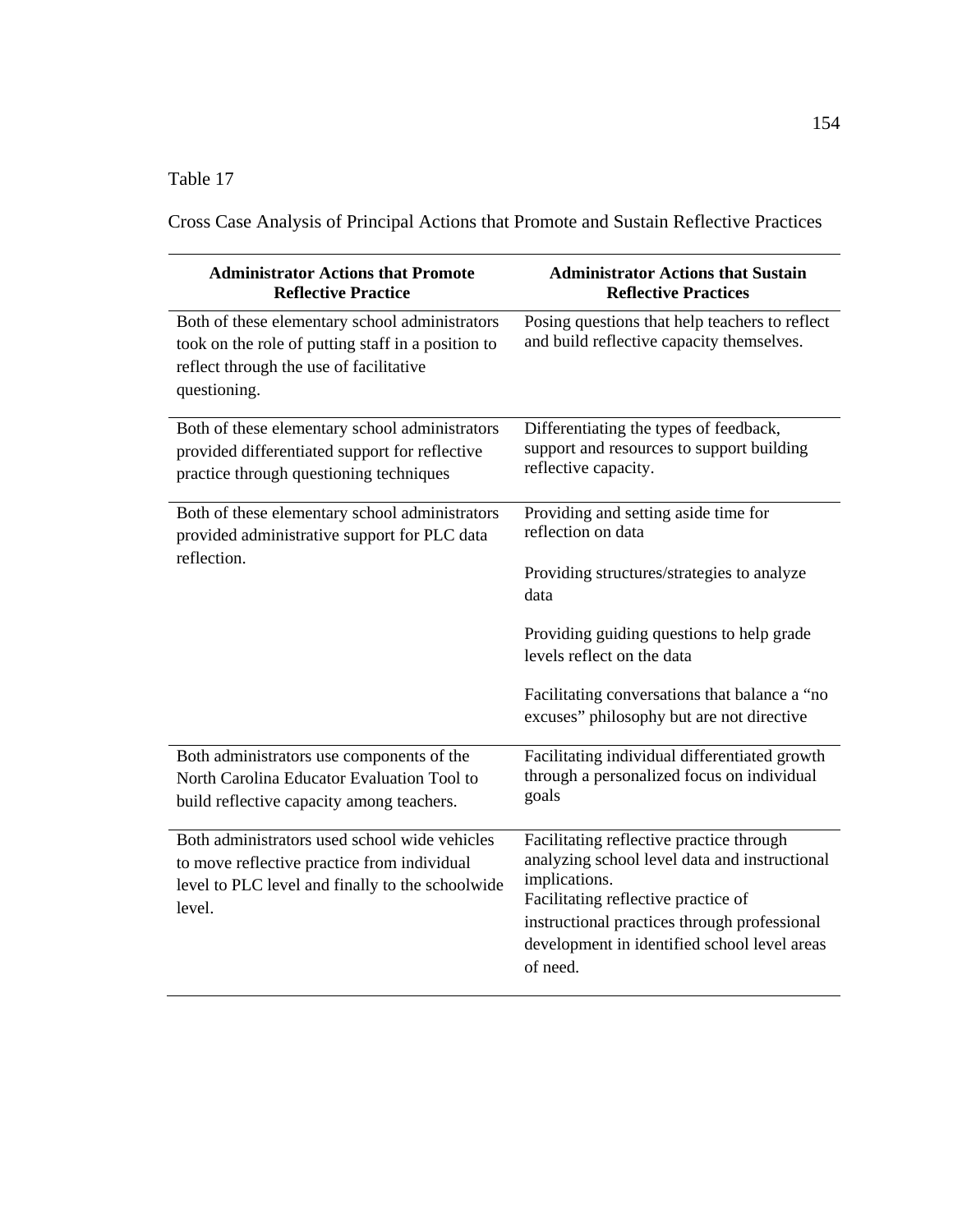The second research question that was considered was:

2. What are the reflective practices and structures used in these schools?

Table 18 illustrates the reflective practices and structures that the principal at Oceanside

Elementary used to strategically promote and sustain reflective practice in her school.

#### Table 18

Structures/Strategies Utilized for Oceanside Elementary School

| Structures/Strategies Utilized                                                     |
|------------------------------------------------------------------------------------|
| 1. Reflective questioning                                                          |
| 2. Providing differentiated support for reflective practice                        |
| 3. Administrative support with PLC data reflection                                 |
| 4. Utilization of the components of the North Carolina Educator Evaluation Tool to |
| build reflective capacity among teachers (Professional Development Plans,          |
| <b>Observations, Pre/Post Conferences)</b>                                         |
| 5. School-wide Vertical Teams                                                      |
| 6. School-wide Book Studies                                                        |

- 
- 7. School-wide Data Discussions

Table 19 illustrates the reflective practices and structures that the principal at Soundside Elementary School used to strategically promote and sustain reflective practice in her school.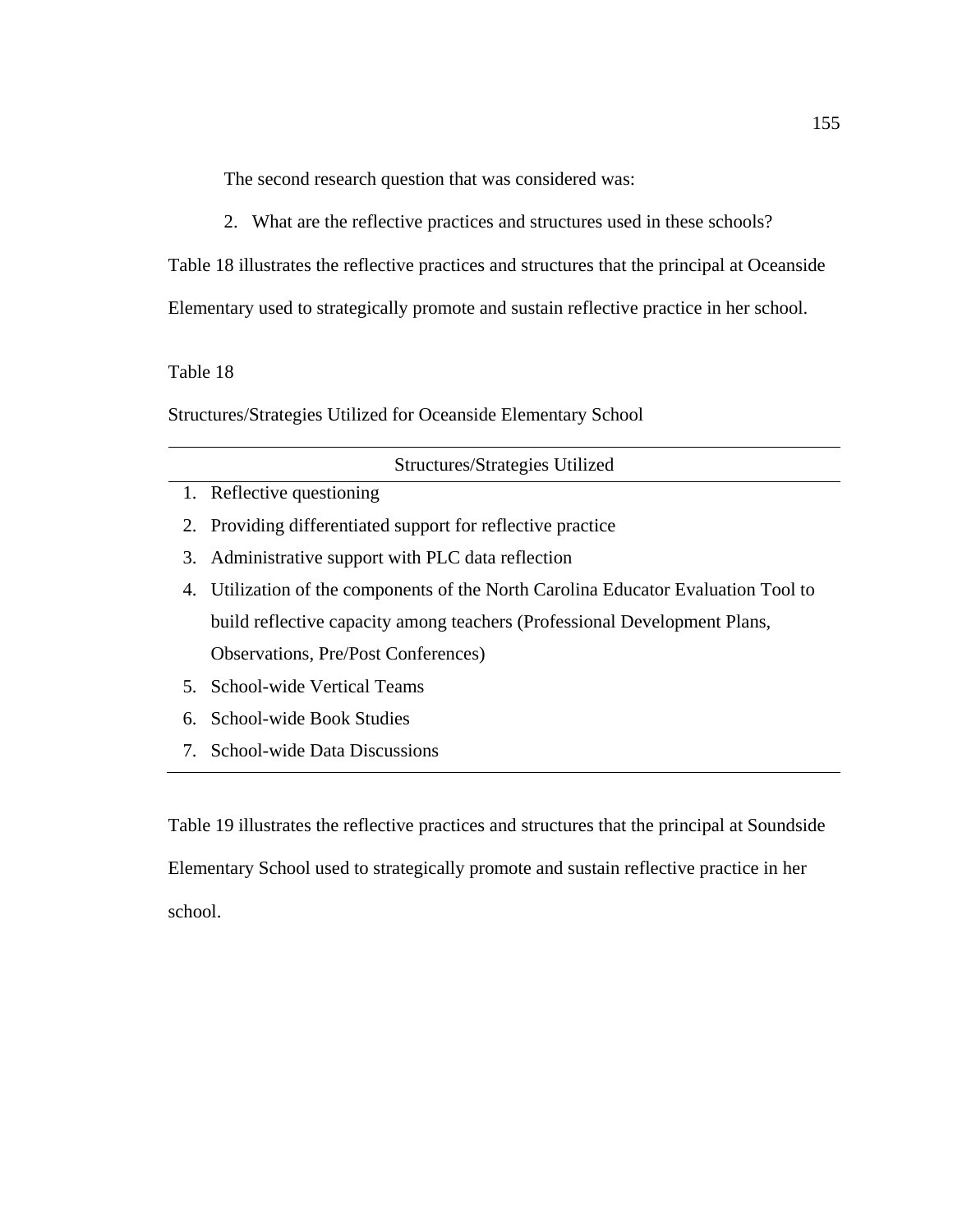Structures/Strategies Utilized for Soundside Elementary School

| Structures/Strategies Utilized |  |
|--------------------------------|--|
|--------------------------------|--|

- 1. Reflective questioning
- 2. Providing Differentiated Support for Reflective Practice
- 3. Providing Differentiated Professional Development Options
- 4. Administrative support with PLC data reflection
- 5. Utilization of the components of the North Carolina Educator Evaluation Tool to build reflective capacity among teachers (Professional Development Plans, Observations, Pre/Post Conferences)
- 6. Differentiated Book Studies based on Teacher Needs
- 7. School-wide Vertical Teams
- 8. School-wide Book Studies
- 9. School-wide Data Discussions

Table 20 illustrates the reflective practices and structures used by both principals to

strategically promote and sustain reflective practice in their schools.

Table 20

Cross Case Analysis of Structures/Strategies Utilized

Structures/Strategies Utilized

- 1. Reflective questioning
- 2. Providing Differentiated Support for Reflective Practice
- 3. Administrative support with PLC data reflection
- 4. Utilization of the components of the North Carolina Educator Evaluation Tool to build reflective capacity among teachers (Professional Development Plans, Observations, Pre/Post Conferences)
- 5. School-wide Vertical Teams
- 6. School-wide Book Studies
- 7. School-wide Data Discussions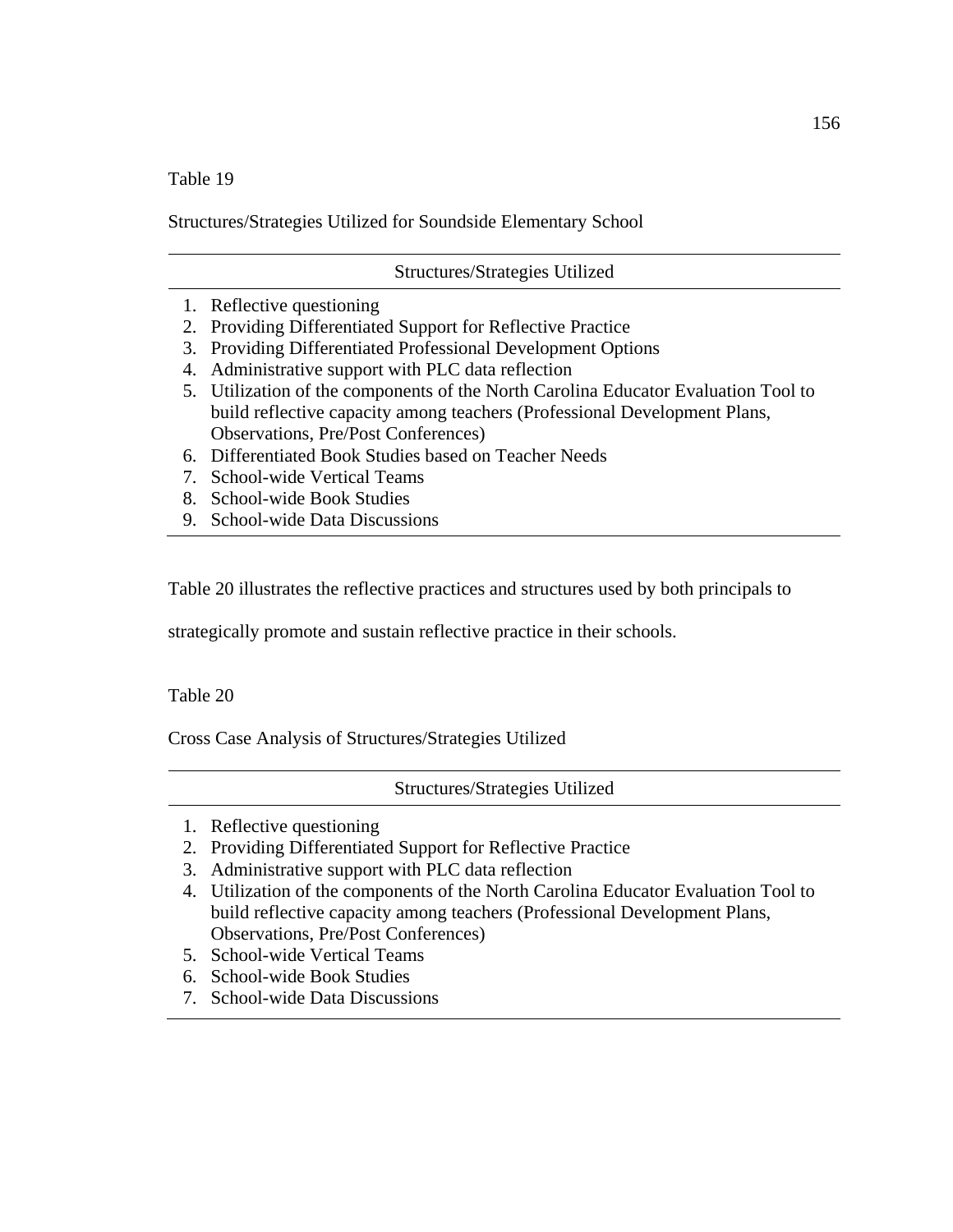The third research question that was considered was:

3. What is the relationship between individual reflection and collective reflection in the school?

Table 21 illustrates the relationship between individual reflection and collective reflection

at Oceanside Elementary School.

Table 21

Relationship between Individual and Collective Reflection at Oceanside Elementary

School

| <b>Individual</b><br>Structures/<br><b>Strategies</b>                                                                                                                               | <b>Purpose</b>                                                                                         | <b>Type of</b><br><b>Reflection</b>                         | <b>People</b>               | Resources/<br><b>Support</b>                                                                                                    |
|-------------------------------------------------------------------------------------------------------------------------------------------------------------------------------------|--------------------------------------------------------------------------------------------------------|-------------------------------------------------------------|-----------------------------|---------------------------------------------------------------------------------------------------------------------------------|
| <b>Reflective</b><br>questioning<br>*observation<br>feedback<br>*pre/post<br>conferences<br>* instructional<br>coaching<br>*walkthrough<br>feedback                                 | Promote reflective<br>thinking                                                                         | Reflection on and<br>for future actions                     | All staff as<br>individuals | Opportunities<br>and support for<br>reflection                                                                                  |
| <b>Examination of</b><br><b>Instructional</b><br><b>Practices</b><br>*observation<br>feedback<br>*pre/post<br>conferences<br>*instructional<br>coaching<br>*walkthrough<br>feedback | Reflection on<br>instructional<br>practices and<br>impact                                              | Reflection on and<br>for future actions                     | All staff as<br>individuals | Opportunities<br>for reflection on<br>instructional<br>practices<br>Instructional<br>coaching<br>support<br>Asking<br>questions |
| <b>Analyzing Data</b><br>*individual data<br>analysis                                                                                                                               | Reflection on<br>student data.<br>effectiveness of<br>instruction and<br>instructional<br>implications | Reflection on and<br>for future<br>instructional<br>actions | All staff as<br>individuals | Time<br>Support with<br>data and<br>reflective<br>guiding<br>questions                                                          |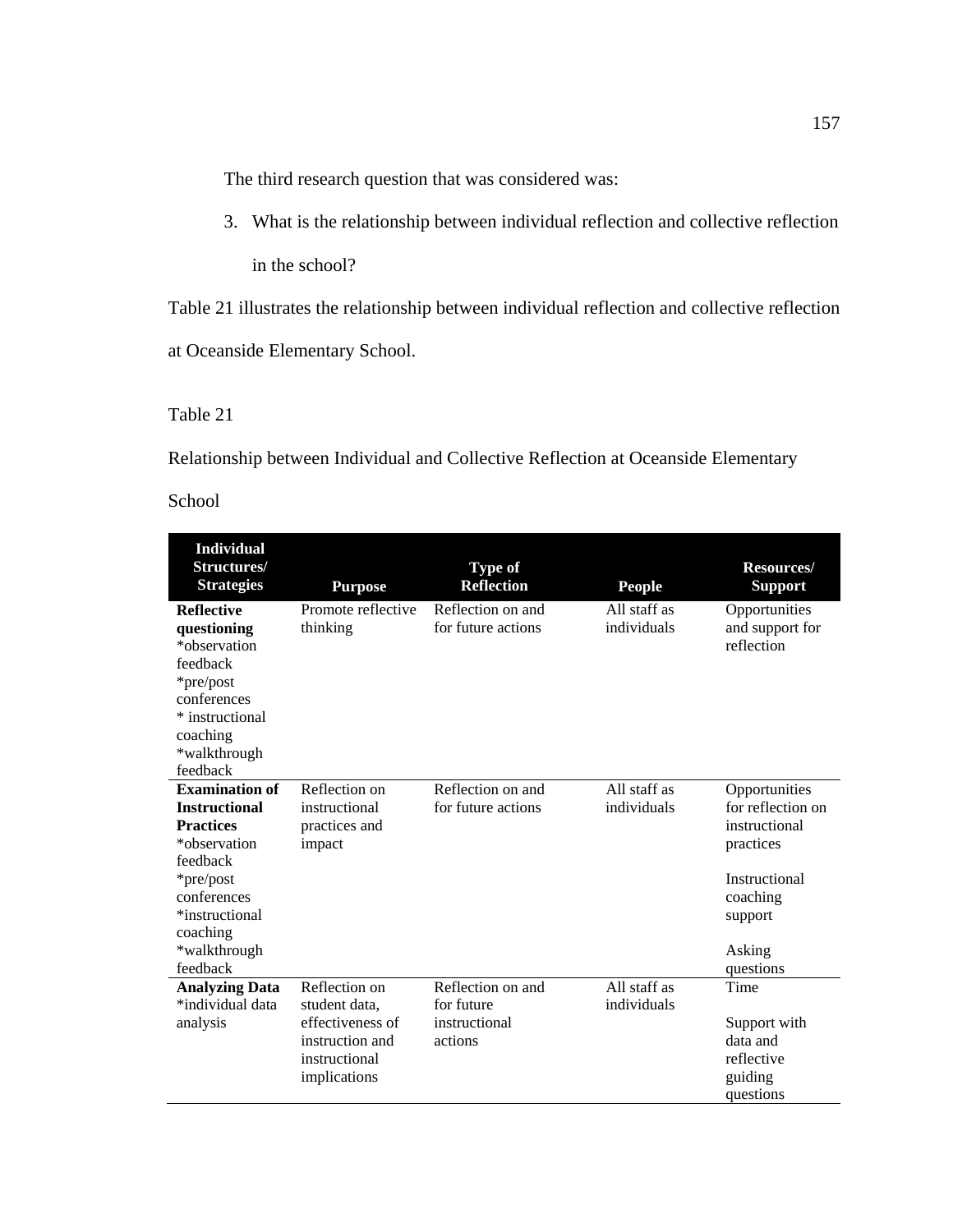(Cont.)

| <b>PLC</b>                                                                                                                                                                                        |                                                                                                        |                                                             |                      |                                                                                                          |
|---------------------------------------------------------------------------------------------------------------------------------------------------------------------------------------------------|--------------------------------------------------------------------------------------------------------|-------------------------------------------------------------|----------------------|----------------------------------------------------------------------------------------------------------|
| Structures/                                                                                                                                                                                       |                                                                                                        | <b>Type of</b>                                              |                      | Resources/                                                                                               |
| <b>Strategies</b>                                                                                                                                                                                 | <b>Purpose</b>                                                                                         | <b>Reflection</b>                                           | <b>People</b>        | <b>Support</b>                                                                                           |
| <b>Reflective</b><br>questioning<br>*Clarification<br>with standards                                                                                                                              | Promote reflective<br>thinking                                                                         | Reflection on and<br>for future actions                     | All grade level PLCs | Opportunities<br>and support for<br>reflection                                                           |
| and instructional<br>practices                                                                                                                                                                    |                                                                                                        |                                                             |                      | Instructional<br>coaching                                                                                |
| <b>PLC</b><br>Structures/<br><b>Strategies</b>                                                                                                                                                    | <b>Purpose</b>                                                                                         | <b>Type of</b><br><b>Reflection</b>                         | <b>People</b>        | Resources/<br><b>Support</b>                                                                             |
| <b>Examination of</b><br><b>Instructional</b><br><b>Practices</b><br>* creation of<br>common<br>formative<br>assessments as<br>grade levels<br>clarify<br>curriculum and<br>learning<br>standards | Reflection on<br>instructional<br>practices and<br>impact                                              | Reflection on and<br>for future actions                     | All grade level PLCs | Opportunities<br>for reflection on<br>instructional<br>practices<br>Instructional<br>coaching<br>support |
| <b>Analyzing Data</b><br>* PLC data team<br>process<br>analyzing data,<br>interpreting data                                                                                                       | Reflection on<br>student data,<br>effectiveness of<br>instruction and<br>instructional<br>implications | Reflection on and<br>for future<br>instructional<br>actions | All grade level PLCs | Time<br>Support with<br>understanding<br>data and<br>reflective<br>guiding<br>questions                  |
| <b>Collective</b><br>Structures/<br><b>Strategies</b>                                                                                                                                             | <b>Purpose</b>                                                                                         | <b>Type of</b><br><b>Reflection</b>                         | <b>People</b>        | Resources/<br><b>Support</b>                                                                             |
| <b>Reflective</b><br>questioning<br>* Vertical Teams<br>*School<br>Improvement<br>Team<br>*Book Studies<br>*Staff Meetings                                                                        | Promote reflective<br>thinking                                                                         | Reflection on and<br>for future actions                     | All staff            | Opportunities<br>and support for<br>reflection<br>Administrator<br>modeling of<br>asking questions       |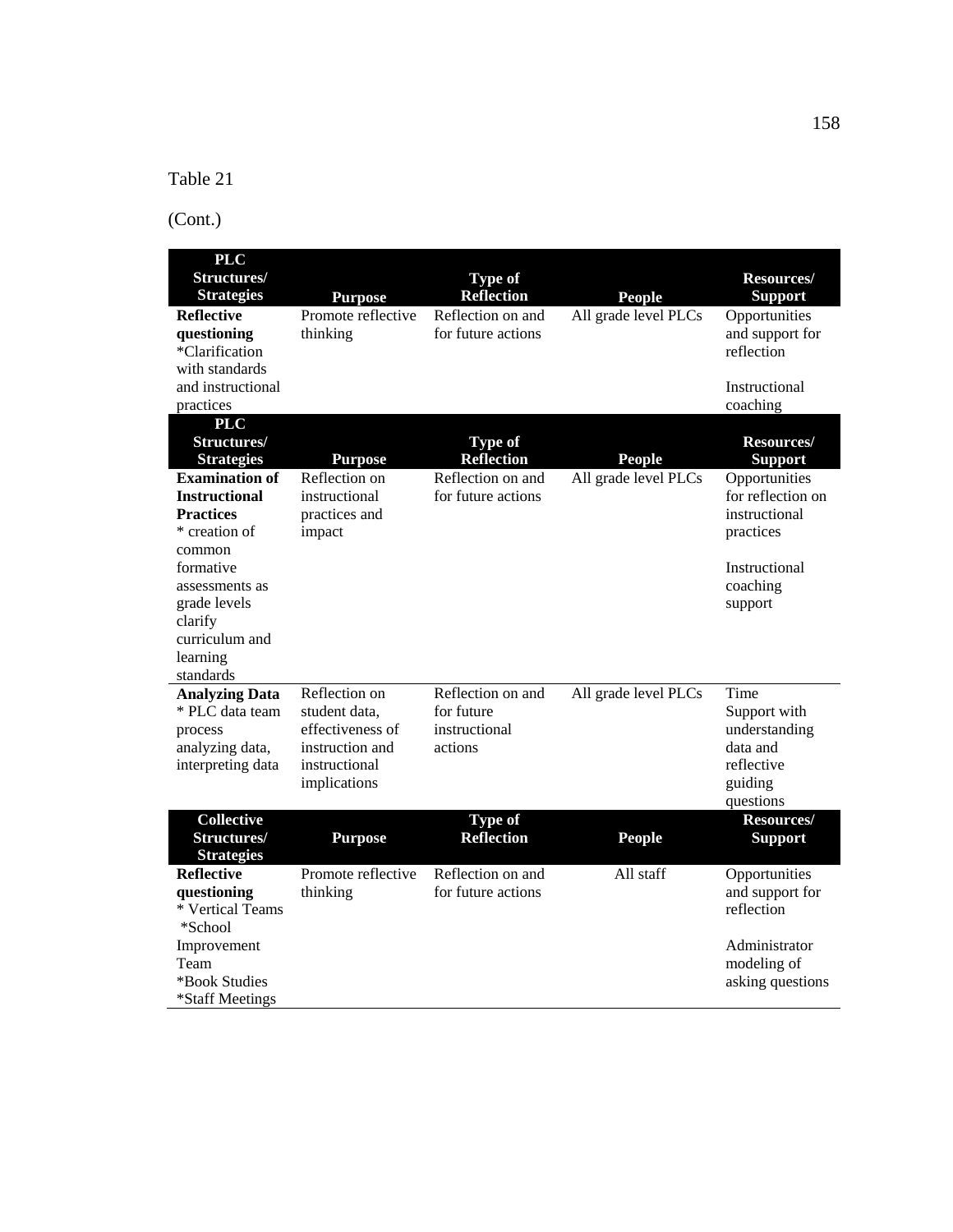(Cont.)

| <b>Collective</b><br>Structures/<br><b>Strategies</b>                                                                                                                 | <b>Purpose</b>                                                                                         | <b>Type of</b><br><b>Reflection</b>                         | <b>People</b> | <b>Resources</b> /<br><b>Support</b>                                                                |
|-----------------------------------------------------------------------------------------------------------------------------------------------------------------------|--------------------------------------------------------------------------------------------------------|-------------------------------------------------------------|---------------|-----------------------------------------------------------------------------------------------------|
| <b>Examination of</b><br><b>Instructional</b><br><b>Practices</b><br>* Vertical<br><b>Teams</b><br>*School<br>Improvement<br>Team<br>*Book Studies<br>*Staff Meetings | Reflection on<br>instructional<br>practices and<br>impact                                              | Reflection on and<br>for future actions                     | All staff     | Opportunities<br>for reflection on<br>instructional<br>practices,<br>curriculum and<br>data<br>Time |
| <b>Collective</b><br>Structures/<br><b>Strategies</b>                                                                                                                 | <b>Purpose</b>                                                                                         | <b>Type of</b><br><b>Reflection</b>                         | <b>People</b> | <b>Resources</b> /<br><b>Support</b>                                                                |
| <b>Analyzing Data</b><br>* Vertical data<br>team process<br>analyzing and<br>interpreting data<br>and curriculum<br>needs                                             | Reflection on<br>student data,<br>effectiveness of<br>instruction and<br>instructional<br>implications | Reflection on and<br>for future<br>instructional<br>actions | All staff     | Time<br>Support with<br>understanding<br>data and asking<br>reflective<br>guiding<br>questions      |

Table 22 illustrates the relationship between individual reflection and collective reflection

at Soundside Elementary School.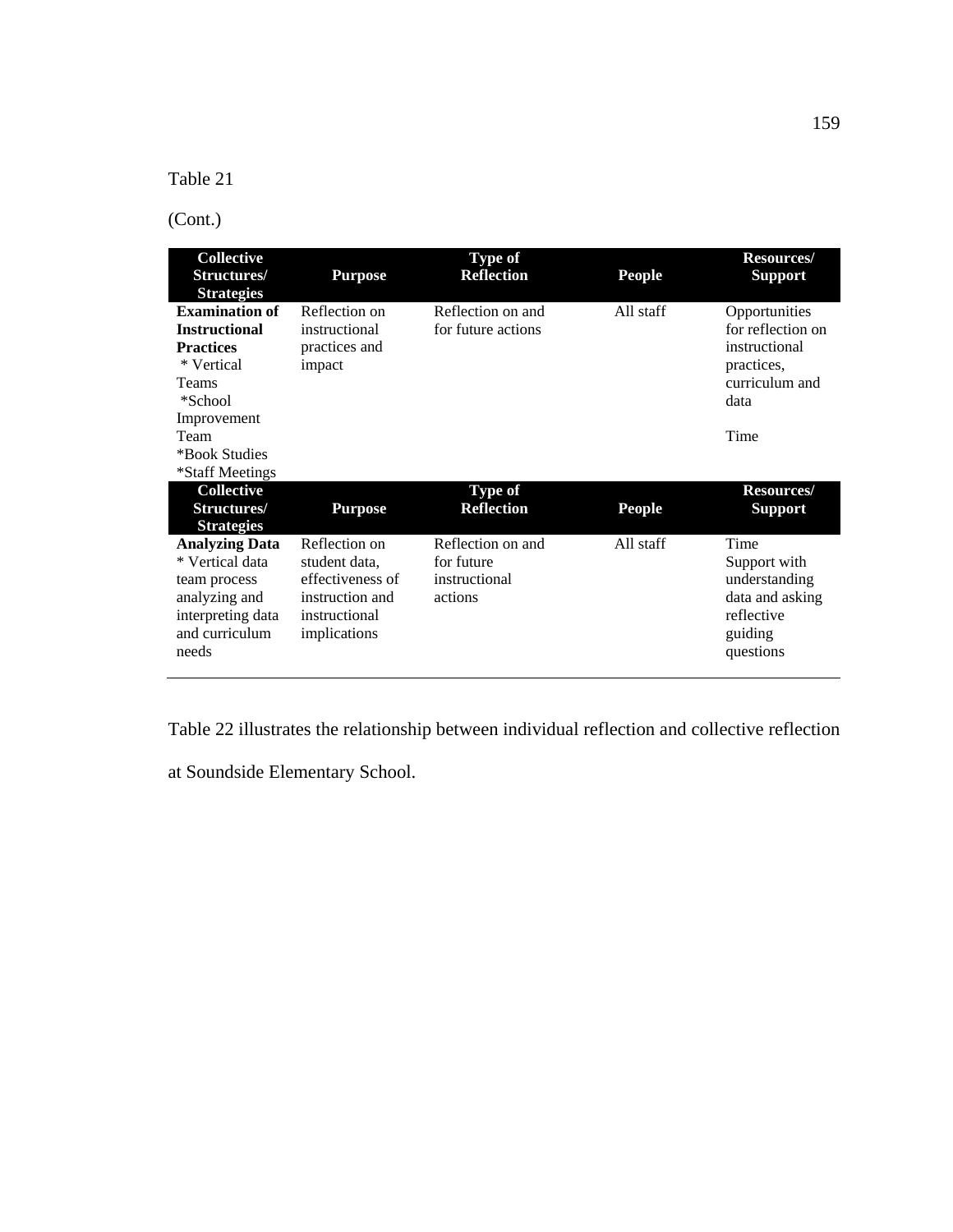Relationship between Individual and Collective Reflection at Soundside Elementary

School

| <b>Individual</b><br>Structures/                                                                                                                                                    |                                                                                                        |                                                             |                                | Resources/                                                                                                                         |
|-------------------------------------------------------------------------------------------------------------------------------------------------------------------------------------|--------------------------------------------------------------------------------------------------------|-------------------------------------------------------------|--------------------------------|------------------------------------------------------------------------------------------------------------------------------------|
| <b>Strategies</b>                                                                                                                                                                   | <b>Purpose</b>                                                                                         | <b>Type of Reflection</b>                                   | <b>People</b>                  | <b>Support</b>                                                                                                                     |
| <b>Reflective</b><br>questioning<br>*observation<br>feedback<br>*pre/post<br>conferences<br>* instructional<br>coaching<br>*walkthrough<br>feedback                                 | Promote reflective<br>thinking and build<br>reflective capacity                                        | Reflection on and<br>for future actions                     | All staff as<br>individuals    | Opportunities<br>and support for<br>reflection by<br>asking questions<br>Instructional<br>coaching                                 |
| <b>Examination of</b><br><b>Instructional</b><br><b>Practices</b><br>*observation<br>feedback<br>*pre/post<br>conferences<br>*instructional<br>coaching<br>*walkthrough<br>feedback | Reflection on<br>instructional<br>practices and<br>impact                                              | Reflection on and<br>for future actions                     | All staff as<br>individuals    | Opportunities for<br>reflection on<br>instructional<br>practices by<br>posing reflective<br>questions<br>Instructional<br>coaching |
| <b>Analyzing Data</b><br>* Individual data<br>meetings                                                                                                                              | Reflection on<br>student data.<br>effectiveness of<br>instruction and<br>instructional<br>implications | Reflection on and<br>for future<br>instructional<br>actions | All staff as<br>individuals    | Time<br>Support with<br>understanding<br>data                                                                                      |
| <b>PLC</b><br>Structures/<br><b>Strategies</b>                                                                                                                                      | <b>Purpose</b>                                                                                         | <b>Type of Reflection</b>                                   | <b>People</b>                  | Resources/<br><b>Support</b>                                                                                                       |
| <b>Reflective</b><br>questioning<br>*PLC data<br>meetings<br>*PLC curriculum<br>mapping and<br>unwrapping of<br>content standards                                                   | Promote reflective<br>thinking and build<br>reflective capacity<br>of grade level<br>PLC               | Reflection on and<br>for future actions                     | All grade level<br><b>PLCs</b> | Opportunities<br>and support for<br>PLC reflection<br>Instructional<br>coaching<br>Support with<br>understanding<br>data           |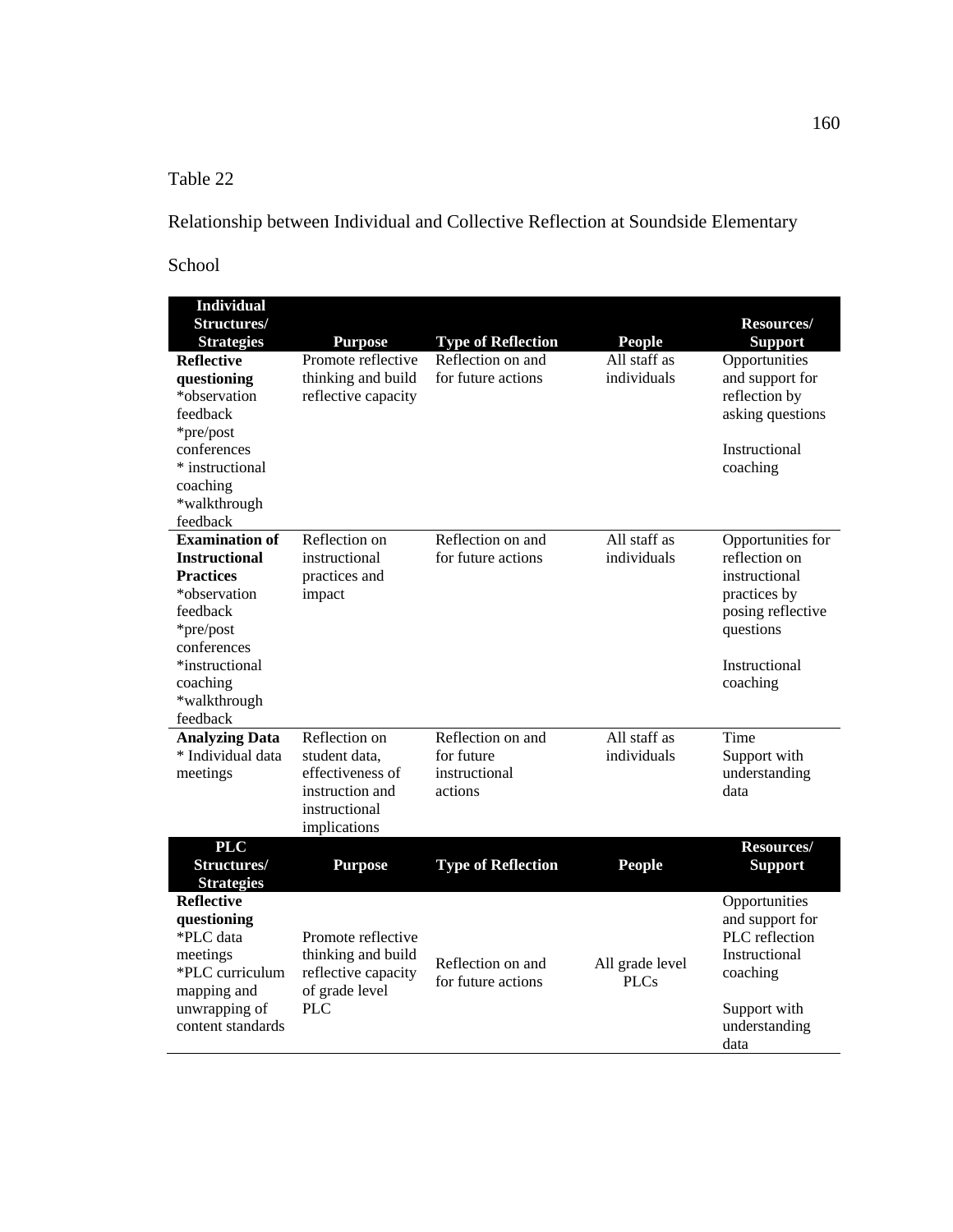(Cont.)

| <b>PLC</b><br>Structures/                                                                 |                                                                                                                     |                                                             |                                   | <b>Resources/</b>                                                           |
|-------------------------------------------------------------------------------------------|---------------------------------------------------------------------------------------------------------------------|-------------------------------------------------------------|-----------------------------------|-----------------------------------------------------------------------------|
| <b>Strategies</b>                                                                         | <b>Purpose</b>                                                                                                      | <b>Type of Reflection</b>                                   | <b>People</b>                     | <b>Support</b>                                                              |
| <b>Examination of</b><br><b>Instructional</b><br><b>Practices</b><br>*PLC data            | Reflection on<br>instructional<br>practices and<br>impact                                                           | Reflection on and<br>for future actions                     | All grade level<br>P <sub>L</sub> | Opportunities for<br>reflection on<br>instructional<br>practices            |
| meetings<br>*PLC curriculum<br>mapping and                                                |                                                                                                                     |                                                             |                                   | Instructional<br>coaching                                                   |
| unwrapping of<br>content standards                                                        |                                                                                                                     |                                                             |                                   | Support with<br>understanding                                               |
| * Creation of<br>common                                                                   |                                                                                                                     |                                                             |                                   | data                                                                        |
| formative<br>assessments as<br>grade levels as<br>grade level                             |                                                                                                                     |                                                             |                                   | Support with<br>reflective<br>guiding<br>questions                          |
| clarify<br>curriculum and<br>learning<br>standards                                        |                                                                                                                     |                                                             |                                   |                                                                             |
| <b>Analyzing Data</b><br>* PLC data team<br>process<br>analyzing and<br>interpreting data | Reflection on<br>student data,<br>effectiveness of<br>instruction and<br>instructional<br>implications              | Reflection on and<br>for future<br>instructional<br>actions | All grade level<br><b>PLCs</b>    | Support with<br>reflective<br>questions and<br>understanding<br>data        |
| <b>Collective</b><br>Structures/<br><b>Strategies</b>                                     | <b>Purpose</b>                                                                                                      | <b>Type of Reflection</b>                                   | <b>People</b>                     | <b>Resources/</b><br><b>Support</b>                                         |
| <b>Reflective</b><br>questioning<br>* Vertical teams<br>*School<br>Improvement<br>Team    | Promote reflective<br>thinking and build<br>capacity for<br>reflection on<br>school level data<br>and instructional | Reflection on and<br>for future actions                     | All staff                         | Opportunities<br>and support for<br>reflection on<br>curriculum and<br>data |
| *Book Studies<br>*Staff Meetings                                                          | implications                                                                                                        |                                                             |                                   | Instructional<br>coaching                                                   |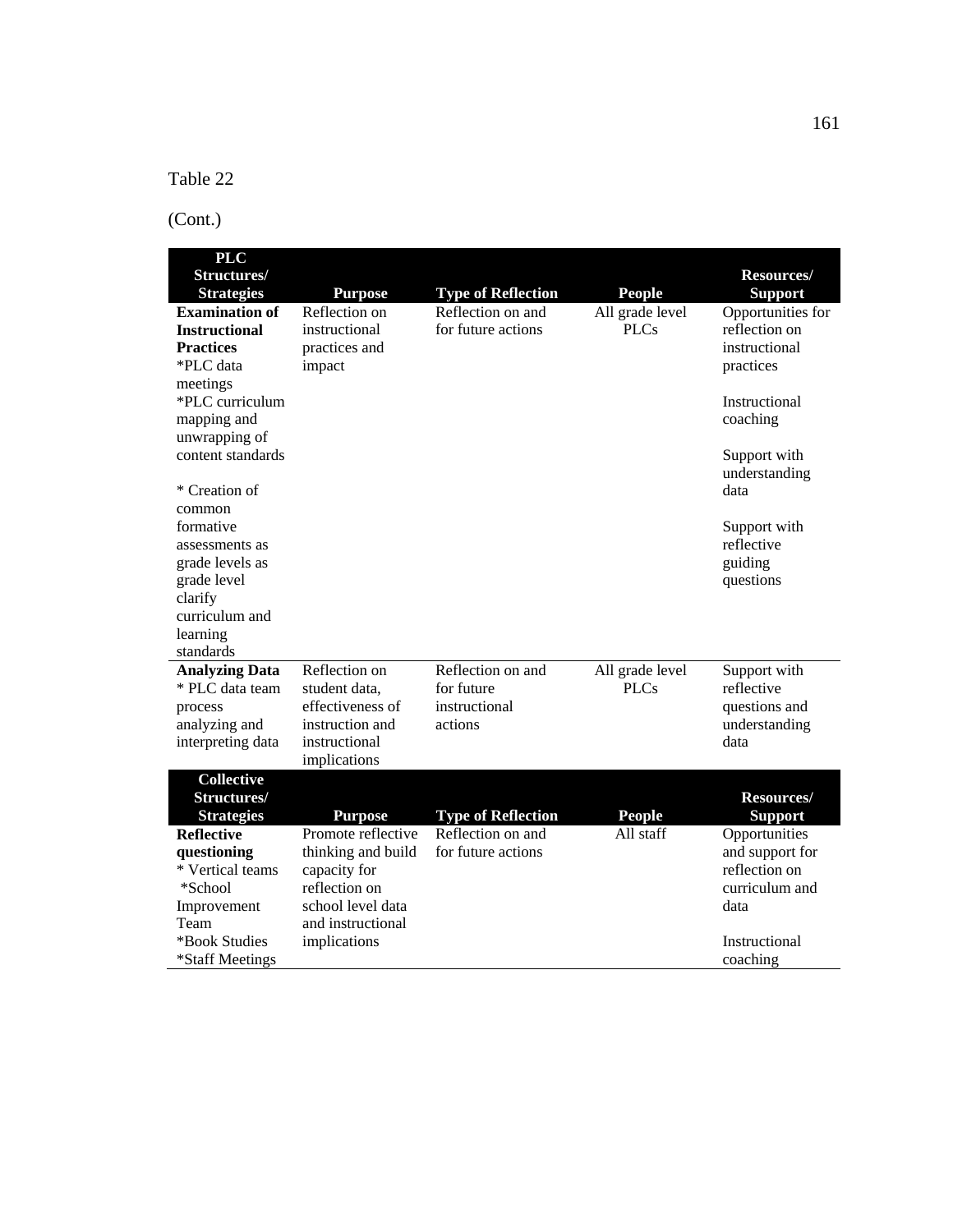### (Cont.)

| <b>Collective</b><br>Structures/<br><b>Strategies</b> | <b>Purpose</b>                | <b>Type of Reflection</b>      | <b>People</b> | Resources/<br><b>Support</b>     |
|-------------------------------------------------------|-------------------------------|--------------------------------|---------------|----------------------------------|
| <b>Examination of</b>                                 | Reflection on                 | Reflection on and              | All staff     | Opportunities for                |
| <b>Instructional</b>                                  | student data.                 | for future actions             |               | reflection on                    |
| <b>Practices</b>                                      | effectiveness of              |                                |               | instructional                    |
| * Vertical                                            | instruction and               |                                |               | practices                        |
| Teams<br>*School                                      | instructional<br>implications |                                |               |                                  |
| Improvement                                           | across the school             |                                |               | Opportunities<br>and support for |
| Team                                                  |                               |                                |               | reflection on                    |
| *Book Studies                                         | Focus on                      |                                |               | curriculum and                   |
| *Staff Meetings                                       | clarifying                    |                                |               | data                             |
| as a way to                                           | expectation and               |                                |               |                                  |
| create common                                         | need for certain              |                                |               | Instructional                    |
| expectation at a                                      | teaching practices            |                                |               | coaching                         |
| school level to                                       | to impact student             |                                |               |                                  |
| clarify learning                                      | learning and                  |                                |               | Professional                     |
| standards and set                                     | address needs                 |                                |               | Development                      |
| a course for the<br>school                            |                               |                                |               | Resources                        |
|                                                       |                               |                                |               | Books for book<br>study          |
| <b>Analyzing Data</b>                                 | Reflection on                 | Reflection on past             | All staff     | Time                             |
| * Vertical data                                       | student data,                 | instructional                  |               |                                  |
| team process                                          | effectiveness of              | actions                        |               | Support with                     |
| *Analyzing and                                        | instruction and               |                                |               | reflective                       |
| interpreting data                                     | instructional                 | Reflection on                  |               | guiding                          |
| at a school level<br>*School                          | implications                  | current                        |               | questions                        |
| Improvement                                           |                               | instructional<br>practices and |               | Support with                     |
| Team                                                  |                               | expectations                   |               | understanding                    |
|                                                       |                               |                                |               | school level data                |
|                                                       |                               | Reflection for                 |               | and reflecting on                |
|                                                       |                               | future instructional           |               | instructional                    |
|                                                       |                               | actions and                    |               | implications                     |
|                                                       |                               | individual growth              |               |                                  |
|                                                       |                               | Reflection on how              |               |                                  |
|                                                       |                               | the pieces for                 |               |                                  |
|                                                       |                               | individual practice            |               |                                  |
|                                                       |                               | impact the school              |               |                                  |

Table 23 illustrates the relationship between individual reflection and collective reflection at both schools.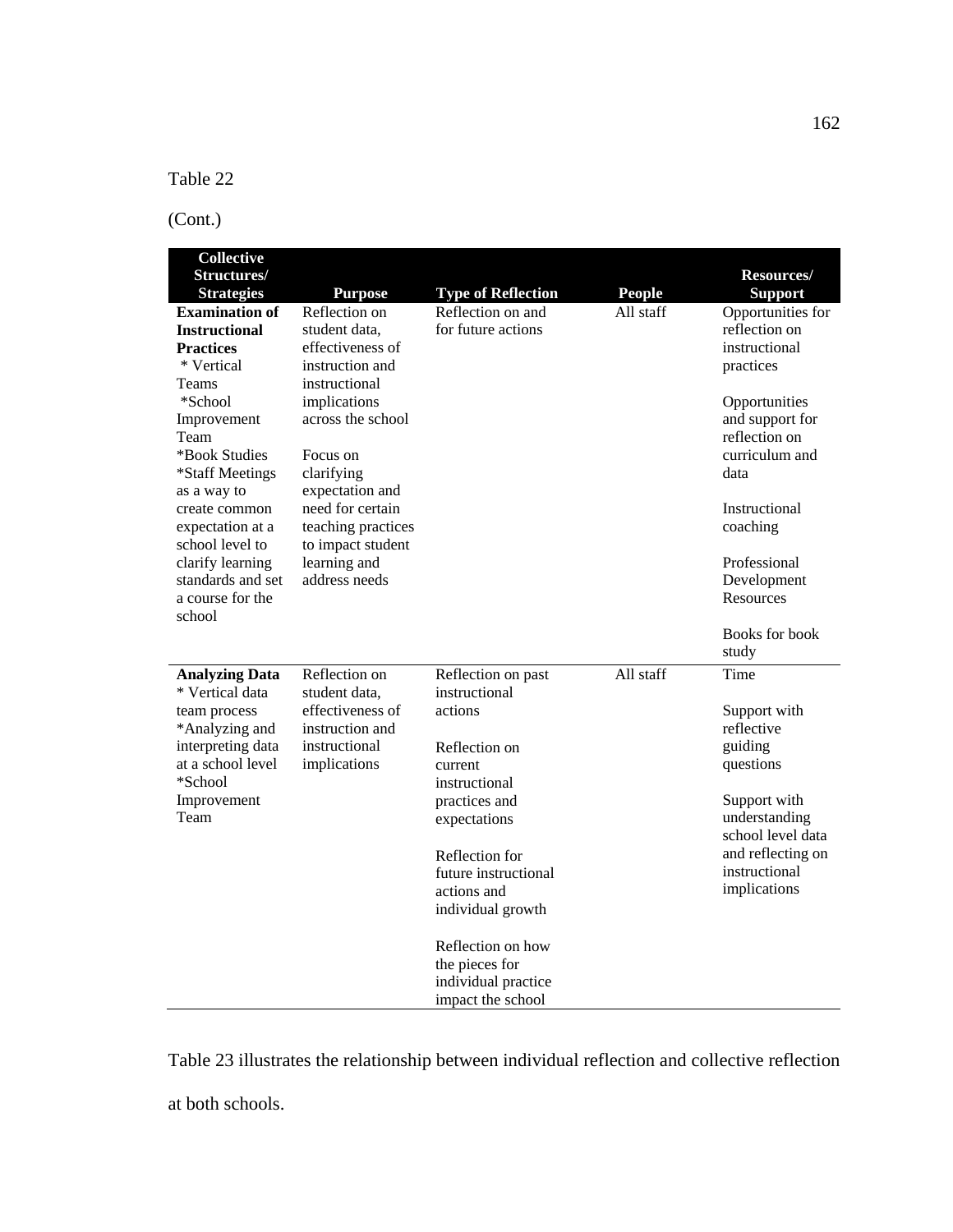Relationship between Individual and Collective Reflection at Both Elementary Schools

| <b>Individual</b><br>Structures/<br><b>Strategies</b>                                                                                                                                    | <b>Purpose</b>                                                                                                                                                                                                    | <b>Type of Reflection</b>                                                     | <b>People</b>               | Resources/<br><b>Support</b>                                                                                                                                                     |
|------------------------------------------------------------------------------------------------------------------------------------------------------------------------------------------|-------------------------------------------------------------------------------------------------------------------------------------------------------------------------------------------------------------------|-------------------------------------------------------------------------------|-----------------------------|----------------------------------------------------------------------------------------------------------------------------------------------------------------------------------|
| <b>Reflective</b><br><b>Questioning</b><br>*observation and<br>walkthrough<br>feedback<br>*pre/post                                                                                      | To help teachers<br>to develop<br>reflective<br>thinking capacity                                                                                                                                                 | Reflection-on-action<br>Reflect in action<br>Reflection for future<br>actions | All staff as<br>individuals | Opportunities for<br>reflection                                                                                                                                                  |
|                                                                                                                                                                                          |                                                                                                                                                                                                                   |                                                                               |                             | Support with<br>reflective guiding<br>questions                                                                                                                                  |
| conferences<br>* instructional<br>coaching                                                                                                                                               |                                                                                                                                                                                                                   |                                                                               |                             | Instructional<br>coaching support                                                                                                                                                |
| <b>Examination of</b><br><b>Instructional</b>                                                                                                                                            | To help teachers<br>self-reflect on                                                                                                                                                                               | Reflection-on-action<br>Reflect in action                                     | All staff as<br>individuals | Time                                                                                                                                                                             |
| <b>Practices</b><br>*observation and<br>walkthrough<br>feedback<br>*pre conferences<br>* instructional<br>coaching<br>*professional<br>development<br>planning<br>*curriculum<br>mapping | effectiveness of<br>instructional<br>practices<br>Goal is to get<br>teachers to be<br>able to reflect in<br>the moment and<br>adapt<br>instructional<br>practices in the<br>minute to adjust<br>to student needs. | Reflection for future<br>actions                                              |                             | Instructional<br>coaching support<br>with unwrapping<br>content standards,<br>curriculum<br>mapping<br>Support with<br>reflective guiding<br>questions<br>Reflective<br>feedback |
| <b>Analyzing</b><br><b>Student Data</b><br>*Individual data<br>meetings<br>* post conferences                                                                                            | Reflect on<br>student data and<br>learning, impact<br>of instructional<br>practices and<br>delivery                                                                                                               | Reflection-on-action<br>Reflection for future<br>actions                      | All staff as<br>individuals | Time and<br>opportunities for<br>data analysis<br>Support with<br>analyzing and<br>reflecting on<br>student data                                                                 |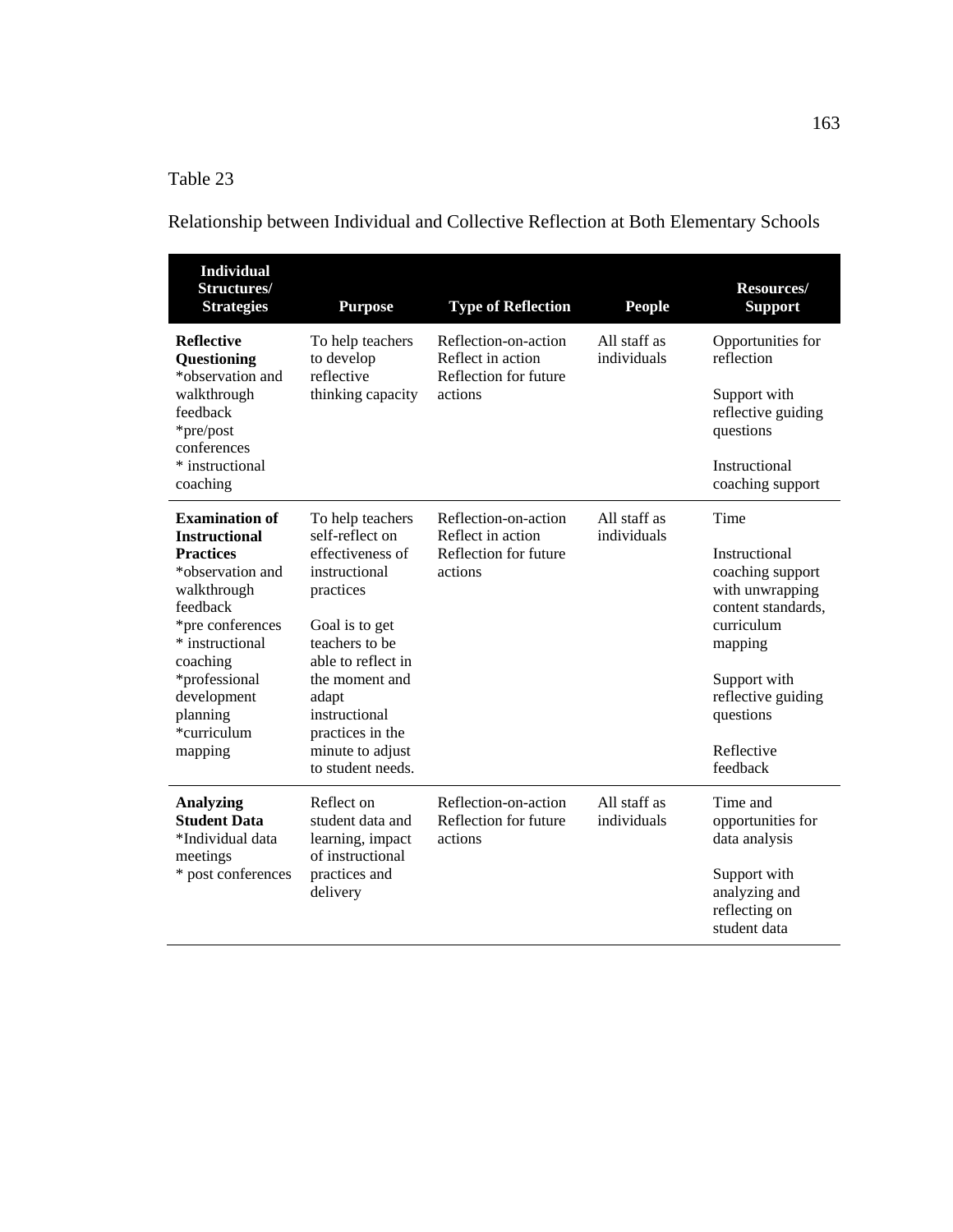# (Cont.)

| <b>Collective</b><br>Structures/<br><b>Strategies</b>                                                                                                                                                                                                                                | <b>Purpose</b>                                                                                                                                                                                                                         | <b>Type of Reflection</b>                                                     | <b>People</b>                              | Resources/<br><b>Support</b>                                                                                                                                                                                                  |
|--------------------------------------------------------------------------------------------------------------------------------------------------------------------------------------------------------------------------------------------------------------------------------------|----------------------------------------------------------------------------------------------------------------------------------------------------------------------------------------------------------------------------------------|-------------------------------------------------------------------------------|--------------------------------------------|-------------------------------------------------------------------------------------------------------------------------------------------------------------------------------------------------------------------------------|
| <b>Reflective</b><br>questioning<br>*Staff meetings<br>*Book studies<br>*PLC and vertical<br>team curriculum<br>mapping<br>*PLC, vertical<br>team and school<br>improvement team<br>data analysis                                                                                    | Promote<br>reflective<br>thinking about<br>school level data<br>and instructional<br>practices across<br>the school<br>Builds reflective<br>capacity of all<br>staff                                                                   | Reflection-on-action<br>Reflect in action<br>Reflection for future<br>actions | PLC.<br><b>Vertical Teams</b><br>All Staff | • Time<br>• Opportunities for<br>reflection as a<br>staff<br>• Posing reflective<br>questions<br>• Instructional<br>coaching<br>• Books for book<br>study                                                                     |
| <b>Examination of</b><br><b>Instructional</b><br><b>Practices</b><br>* PLC creation of<br>common formative<br>assessments<br>*Curriculum<br>mapping with PLC<br>and vertical teams<br>*Book studies for<br>professional<br>development<br>*Data team<br>process across the<br>school | Promote<br>reflective<br>thinking about<br>data and<br>instructional<br>implications for<br>instructional<br>delivery across<br>the school<br>Promote thinking<br>of grade level<br>and individual<br>impact on school<br>performance. | Reflection-on-action<br>Reflect in action<br>Reflection for future<br>actions | PLC,<br><b>Vertical Teams</b><br>All Staff | • Time<br>• Professional<br>development<br>• Books for book<br>studies<br>• Instructional<br>coaching<br>• Support with<br>curriculum<br>mapping, content<br>standards and<br>creating common<br>formative<br>assessments     |
| <b>Analyzing School</b><br><b>Level Data</b><br>*Data analysis and<br>reflection with<br>PLCs, vertical<br>teams, school<br>improvement<br>team, and all staff<br>through staff<br>meetings<br>*Data team<br>process utilized<br>across the school                                   | Promote<br>reflective<br>thinking about<br>school level data<br>and instructional<br>practices across<br>the school<br>Reflection for<br>school wide<br>program planning                                                               | Reflection-on-action<br>Reflection for future<br>actions                      | PLC,<br><b>Vertical Teams</b><br>All Staff | • Time<br>• Opportunities for<br>school level data<br>analysis and<br>reflection<br>• Support for<br>understanding the<br>data<br>• Instructional<br>coaching to<br>support<br>instructional<br>implications from<br>the data |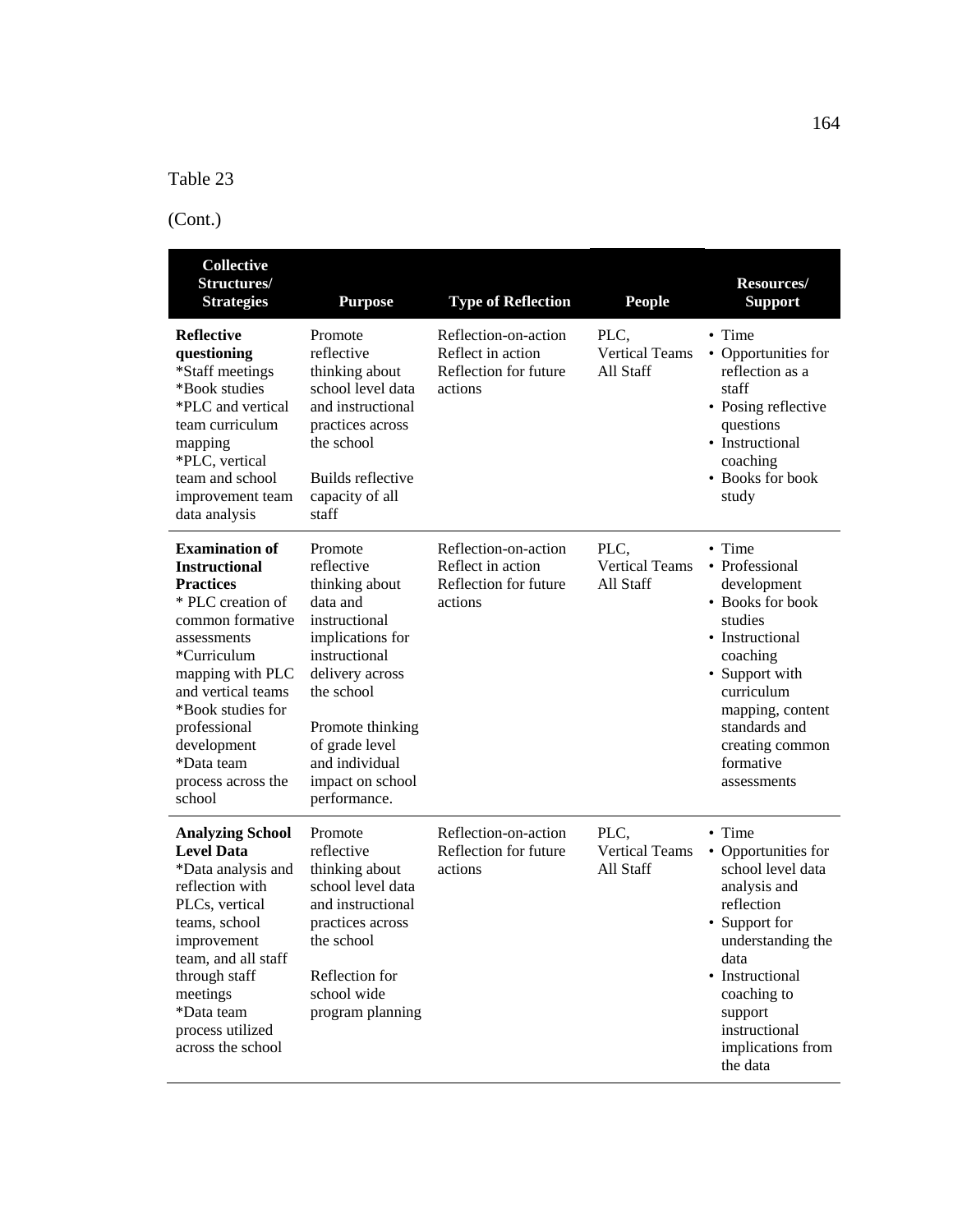Currently as part of the North Carolina teacher evaluation system, school principals must evaluate how well teachers reflect on their practice. The teacher evaluation instrument defines teacher reflection in three areas: how teachers analyze student learning, how they link professional growth to their professional goals, and how they function in a dynamic environment. The instrument further breaks the section on how teachers analyze student learning down into three areas including:

Teachers think systematically and critically about student learning in their classrooms and schools, why it happens and what can be done to improve achievement. Teachers collect and analyze student performance data to improve school and classroom effectiveness. They adapt their practice based on research and data to best meet the needs of students. Teachers link professional growth to their professional goals. Teachers participate in continued, high quality professional development that reflects a global view of educational practices; includes 21st Century skills & knowledge; aligns with the State Board of Education priorities; and meets the needs of students and their own professional growth. (McRel, 2015, p. 12)

 The principals in both studies provided opportunities for their staff in all of these reflective areas by providing opportunities for staff to reflect individually through the use of facilitative reflective questioning, examination of instructional practices and the analysis of student data. These principals extended and engaged their staff in these same opportunities within the context of grade level professional learning communities through the data team process. Thus they had a natural progression for implementing school-wide reflective practice through use of the same structures and strategies but on a school-wide level with school-wide data.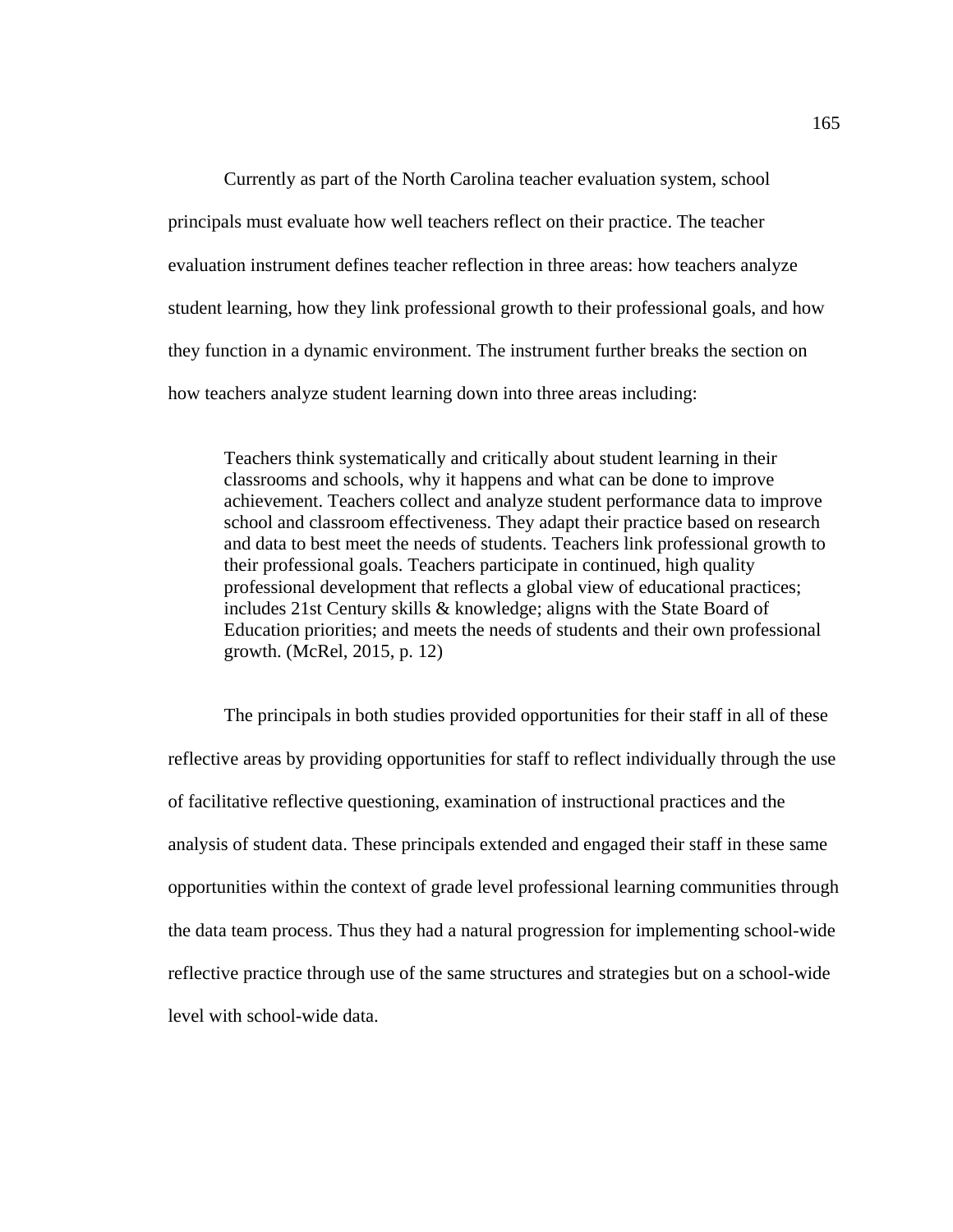#### **CHAPTER VII**

#### **CONCLUSIONS/IMPLICATIONS AND RECOMMENDATIONS**

 The purpose of this study was to examine, through a multiple case study approach, how two elementary principals in the North Carolina Piedmont implemented and sustained reflective structures and practices in their schools. When I began my study I considered the conceptual framework (see Appendix A) as a way to think about how principals lead reflective practices from the individual to the school-wide level in their schools.

The research questions I investigated in this study were:

- 1. How do elementary principals strategically promote and sustain effective reflective practices in their schools?
- 2. What are the reflective practices and structures used in these schools?
- 3. What is the relationship between individual reflection and collective reflection in the school?

 In this chapter I will present my conclusions regarding how to lead school-wide reflective practice, including:

- Administrator modeling of reflective questioning
- Individual differentiated opportunities for building teacher reflection capacity
- Administrator support of PLC with standards, data and instruction
- Administrator support of school-wide reflection with standards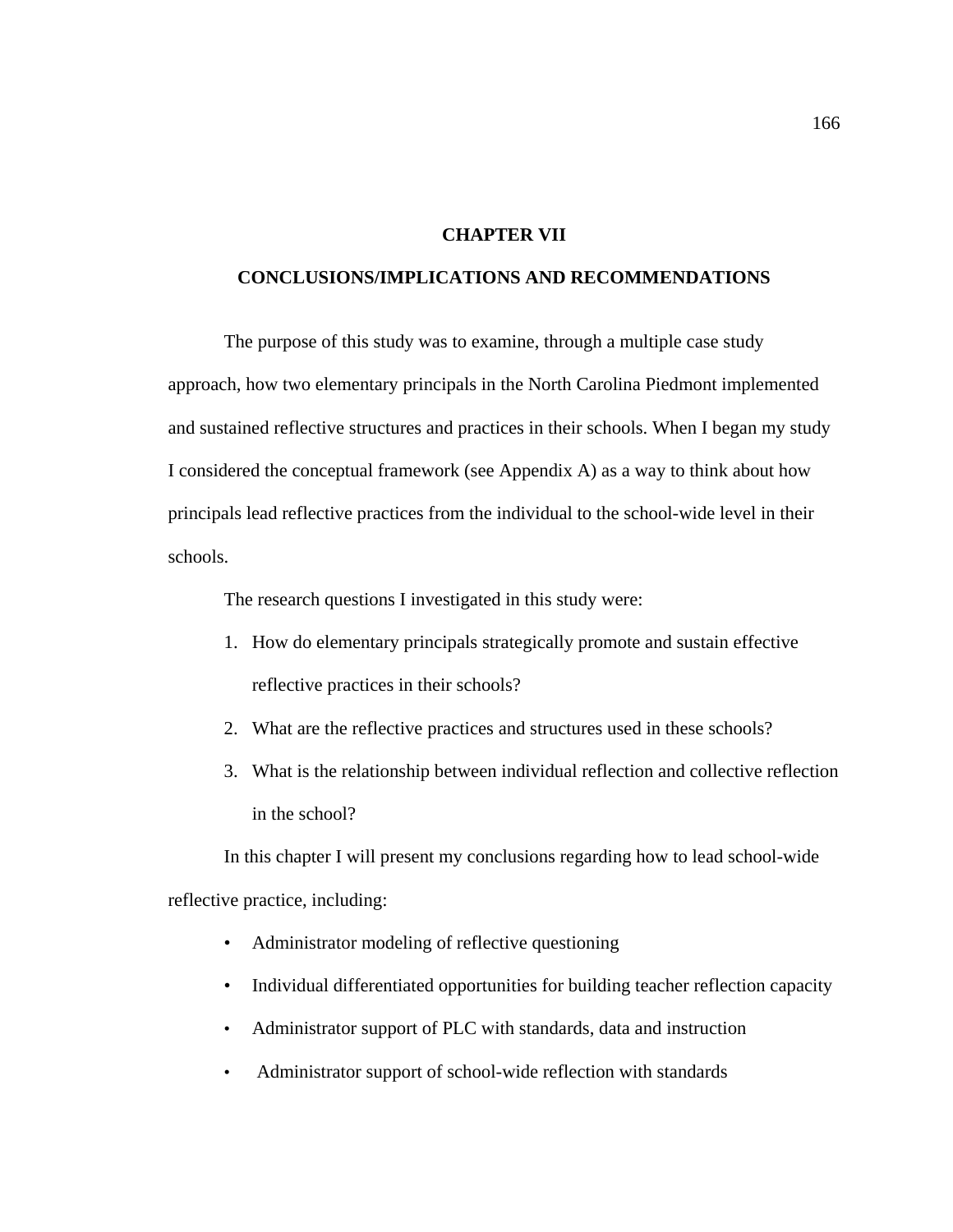- Data and instruction
- Role of trust and relationships in the reflective opportunities

Then I will offer recommendations and implications for practicing school principals that are interested in promoting and sustaining reflective practices in their schools.

 As a practicing principal I knew school-wide reflective practice was my goal but I was unsure of the path that I needed to navigate to reach that goal. After investigating through a multi-case study approach I would acknowledge that there are more intricate details that must accounted for as principals are promoting and sustaining reflection in their schools.

 In both cases there were principal actions that were utilized that promoted reflective practice. One of those actions included the elementary school administrators taking on the role of putting staff in a position to reflect through the use of facilitative questioning. These principals did this through posing questions that help teachers to reflect and build reflective capacity themselves. This takes time and preparation on the part of practicing principals. In fact, Principal Hannah acknowledged that the challenging part "as a principal is being prepared for those different conversations" when principals are switching gears quickly between tasks.

 Both elementary school administrators provided differentiated support for reflective practice through questioning techniques, differentiating the types of feedback, support and resources to support building reflective capacity. Breanna noted as a principal, the part that was challenging was "balancing telling people directly, which is certainly, what they need to hear, but asking questions it in a way that maybe they hadn't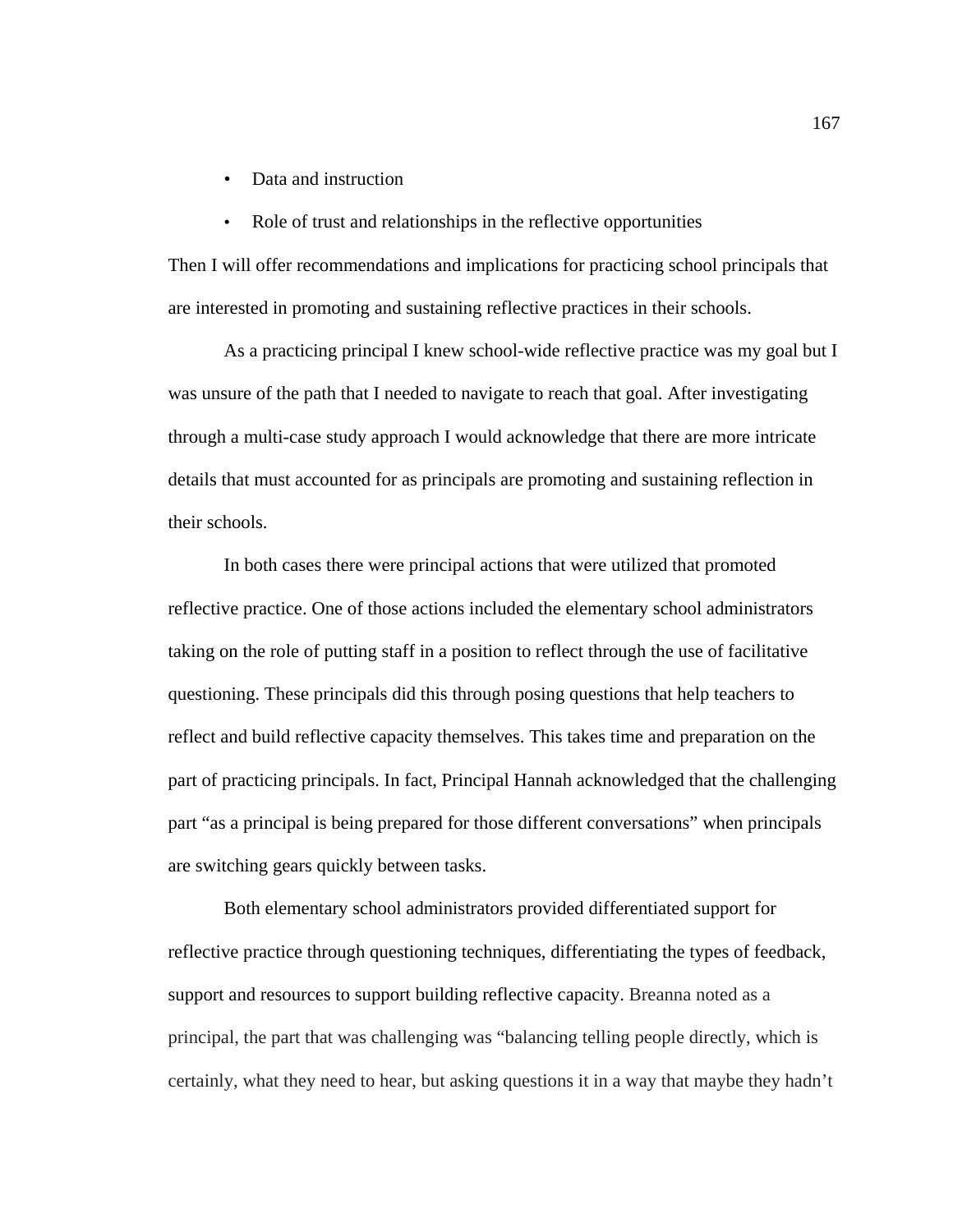considered it that way, to get to a point so that they maybe arrive at the conclusion on their own, rather than having it come from me, and them not taking it to heart."

Providing administrative support for PLC data reflection is another mechanism that these elementary principals used to promote and sustain reflective practices. These principals sustained this by:

- 1. Providing and setting aside time for reflection on data
- 2. Providing structures/strategies to analyze data
- 3. Providing guiding questions to help grade levels reflect on the data
- 4. Facilitating conversations that balance a "no excuses" philosophy but are not directive
- 5. Creating opportunities for PLC data reflection

 Both of the principals in this study utilized the components of the North Carolina Educator Evaluation Tool to build reflective capacity among their teachers. They facilitated individual differentiated growth through using this tool which has a personalized focus on individual goals. Additionally, the tool helps principals to reflecting with teachers on where they are, identifying where they want to be, identifying the skills necessary to meet that goal and empowering staff to reach the goal through professional development opportunities provided to them. This tool engages principals in conversation with the teachers, and facilitates reflective questioning to help teachers acknowledge the practices in their classrooms. In Case Study 2, Angela shared that her principal support her growth as an individual teacher through use of the North Carolina Educator professional development plan because "we set our individual goal at the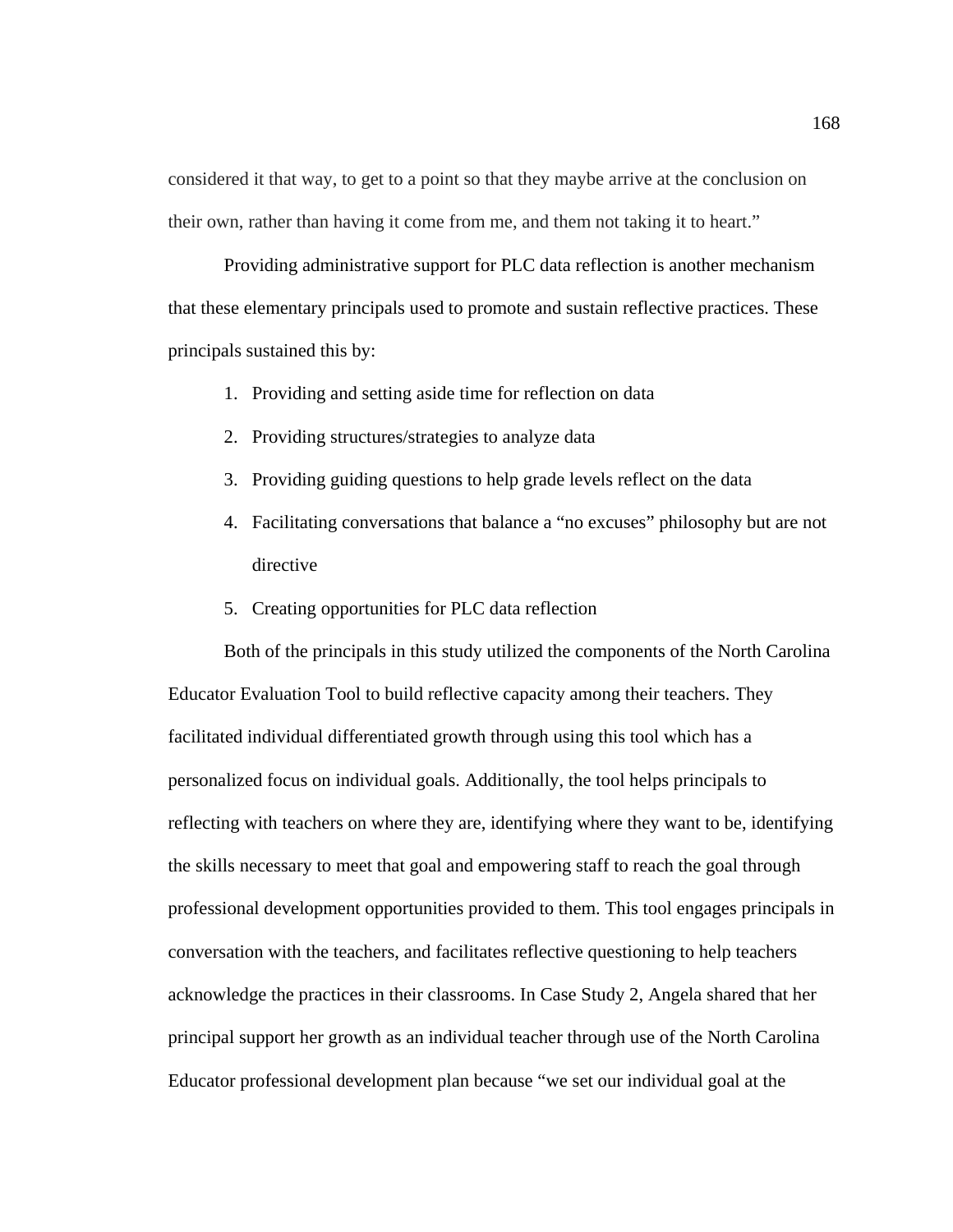beginning and then the principal meets with us to see if we're meeting those goals." Additionally, Mary shared that her principal, Breanna, uses the North Carolina Educator Evaluation rubric after the formal observation to engage her in dialogue and conversation during the post conference about "What could you have done differently?" Susan explained that this process "helps a lot because it forces us to sit down and look at what's happening in the classroom."

 Finally, to promote and sustain reflective practices in their schools, both administrators used school wide vehicles to move reflective practice from individual level to PLC level and ultimately to the school-wide level. They did this through facilitating reflective practice through analyzing school level data and instructional implications. Additionally, they facilitated reflective practice of instructional practices through professional development in the identified school level areas of need.

#### **Implications for Principal Actions to Promote and Sustain Reflective Practices**

As a practicing principal and researcher it is important to consider the practical implications of these research findings to ensure that I am promoting and sustaining reflective practice. The first take away for principals from this study is that principals must create opportunities for reflection by taking on the role of putting staff in a position to reflect through the use of facilitative questioning. This is often a difficult task as principals when we see teachers that are struggling and students not getting the instruction they deserve and need. Part of this challenge is learning to develop our capacity as principals to pose questions that will help teachers to reflect and build reflective capacity versus directing them.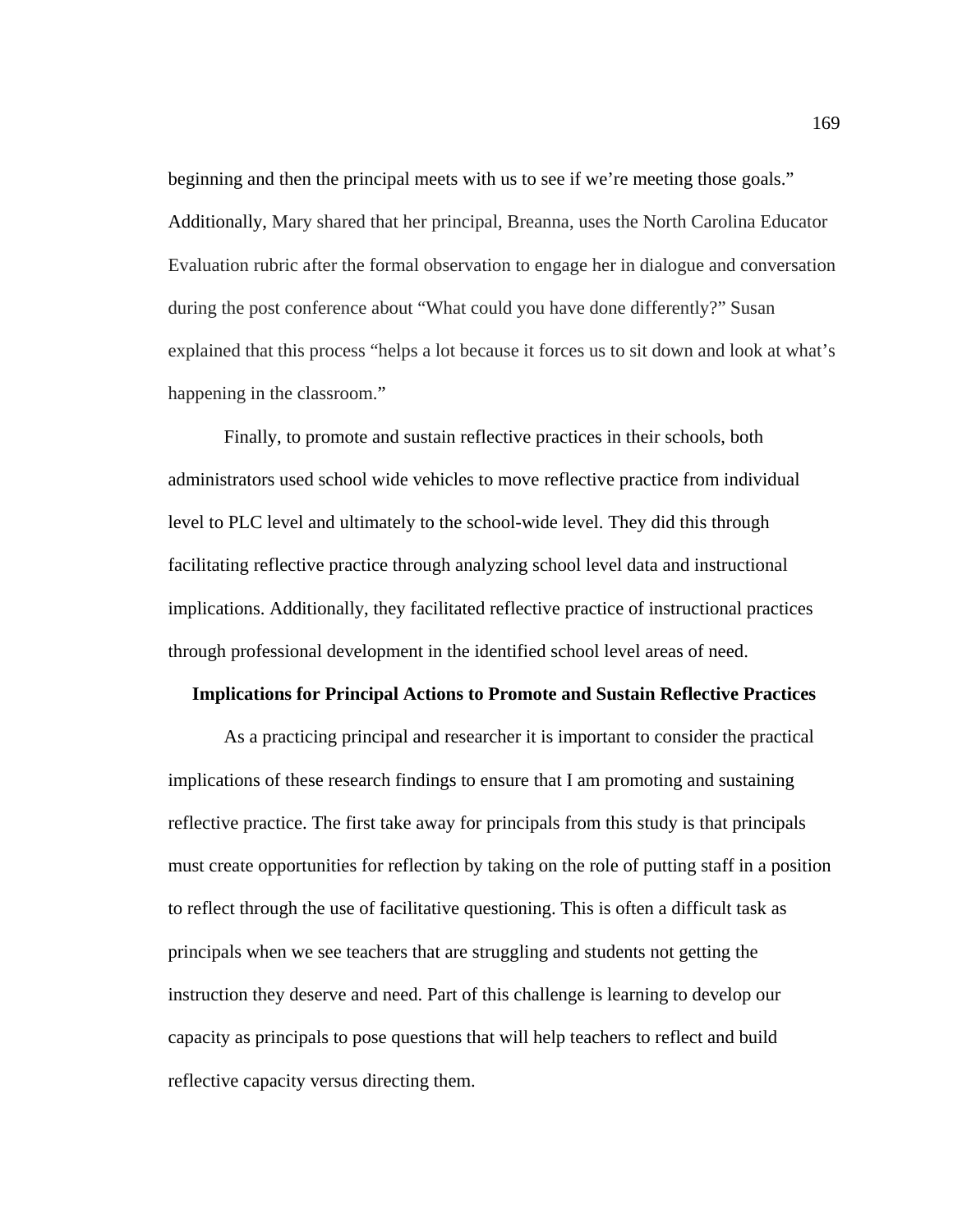Just as it is important for our teachers to differentiate instruction based on the needs of their students, it is important that we as principals identify and recognize the reflective capacities and levels of our teachers. We must then provide them with differentiated support to build their capacity for reflective practice through questioning techniques that help them to learn how to develop a reflective mindset. As principals we can do this through differentiating the types of feedback, support and resources to support building reflective capacity.

 Much of our work as principals focuses on using data to drive instruction and program planning within our schools. While we are familiar with the ins and outs of data, some of our staff have a wealth of data but do not clearly understand it. As principals it is important for us to recognize that if we want staff to reflect on the data, we must first provide some supports for data reflection. Some of those supports include, providing and setting aside time for reflection on data, with structures/strategies to help with analyzing the data, providing guiding questions to help grade levels reflect on the data and facilitating data conversations that are focused on what teachers can control, which is "instruction."

 Principals across North Carolina and across the nation are using components of educator evaluation tools that are built off of a growth mindset to develop the capacity of teachers over time. These components that teachers engage in include self-assessments, pre- and post-observation conferences, as well as the development of professional development plans. When we as principals educate our staff and utilize the tools in a growth centered manner it facilitates individual differentiated growth through a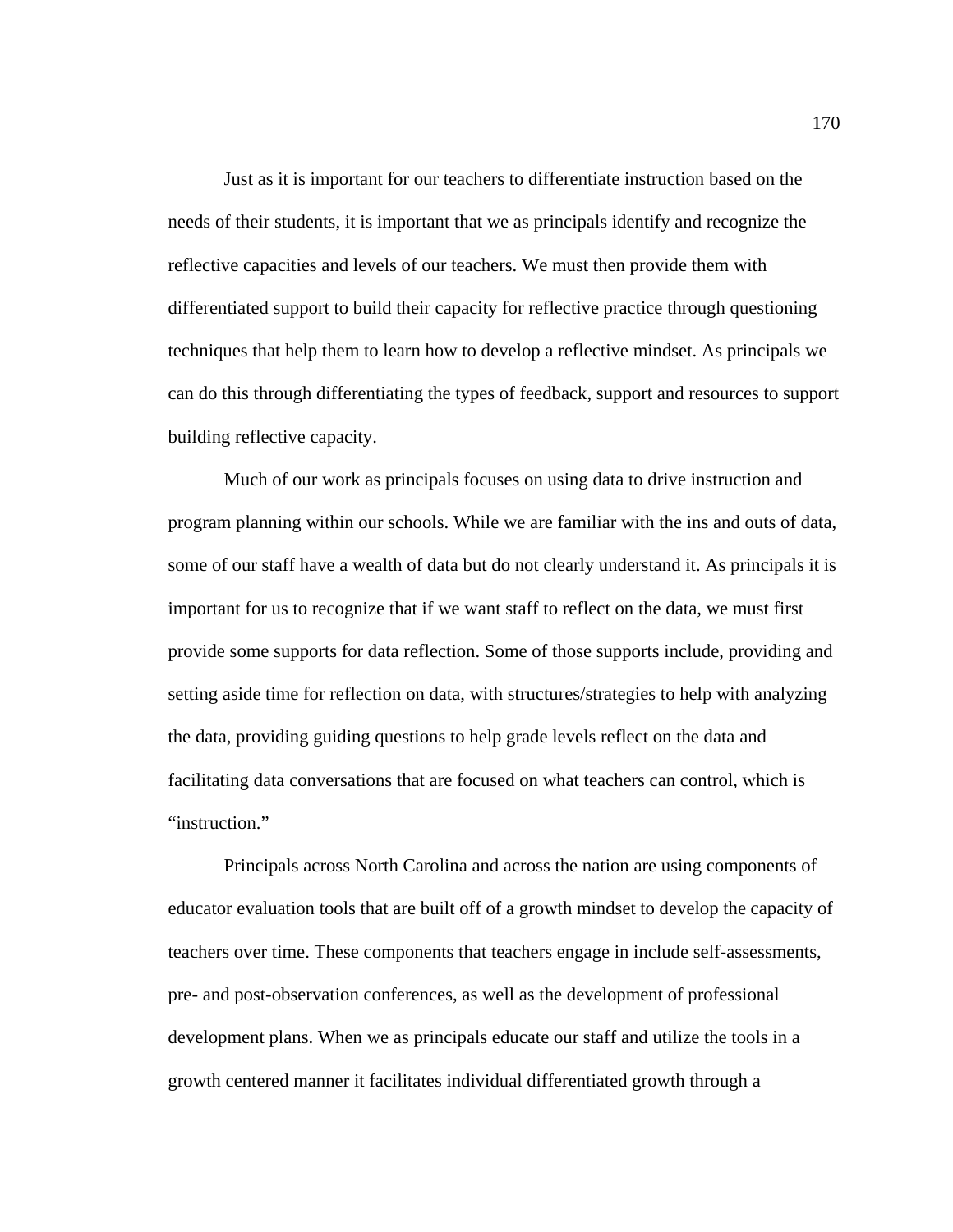personalized focus on individual goals and helps each of our teachers to develop their capacity to self -reflection on their practices. Darling-Hammond (2013) argues for this type of system stating,

In short, what we really need in the United States is a conception of teacher evaluation as part of a teaching and learning system that supports continuous improvement, both for individual teachers and for the profession as a whole. Such a system should enhance teacher learning and skill, while at the same time ensuring that teachers who are retained and tenured can effectively support student learning throughout their careers.

 As principals we all want to arrive at the destination that principal Breanna spoke of where there is a "school-wide cultural change from individual reflection to more reflection occurring among PLC teams and across grade levels." She shared that she felt the reason this change was occurring was due to the fact that it had become the norm with the PLC "data teaming process and asking questions." Ultimately, she moved this type of reflective practice from individual level to the PLC level and finally to the school-wide level. In this particular case the principal used reflective practices that the PLC grade levels were familiar and successful with before moving it on to the school level. As principals there are implications for how we facilitate that reflective practice through analyzing school level data, instructional implications, and facilitating reflective practice of instructional practices through professional development in identified school level areas of need.

 The goal of these reflective practices was to build the capacity of individual teachers as well as cultural reflective capacity at the school level. While individual reflective practice has been acknowledged to be powerful tool in changing the practices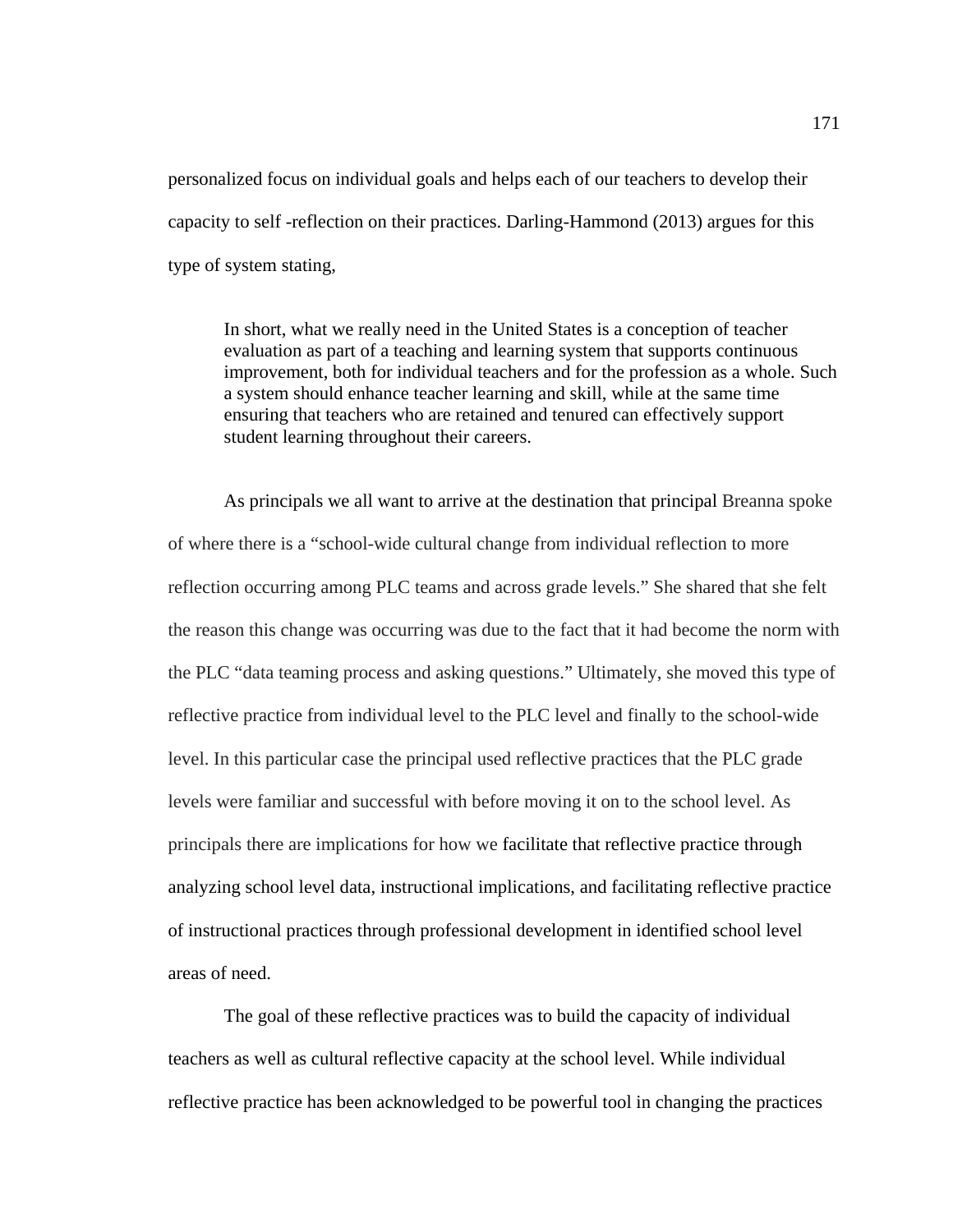of individual teachers, York-Barr et al. (2006) propose that the "greatest potential for reflective practice to improve schools lies within the collective inquiry, thinking, learning, understanding and acting that result from school-wide engagement" (p. 23). It is important that all members of the learning organization are involved with learning that is reflective of the goals and mission of the school context.

#### **General Implications**

This study has implications for all principals in North Carolina as well as school principals across the nation. It is important to develop structures that create opportunities for teachers to reflect in a variety of ways to develop teacher reflection and professional growth. It is essential that principals are intentionally planning for reflective practice to occur by considering the purpose, people, resources, design, results and the overall context. The structure, processes, procedures and settings for reflective practice to occur must attend to the importance of communication, relationships and trust. In the age in which we live principals are now evaluated on how well their teachers are performing with regard to reflective practice but it must be clearly established that teachers can only improve when school leaders set reflective professional learning structures in place. This will help re-culture schools into successful school communities of practice.

#### **Recommendations**

 As a practicing elementary school principal, I began this journey of researching how to promote teacher reflection as a means to improve instructional practices within my elementary school. It seemed straight forward that reflection on your practice makes you more aware and effective at delivering instruction. However, the piece that was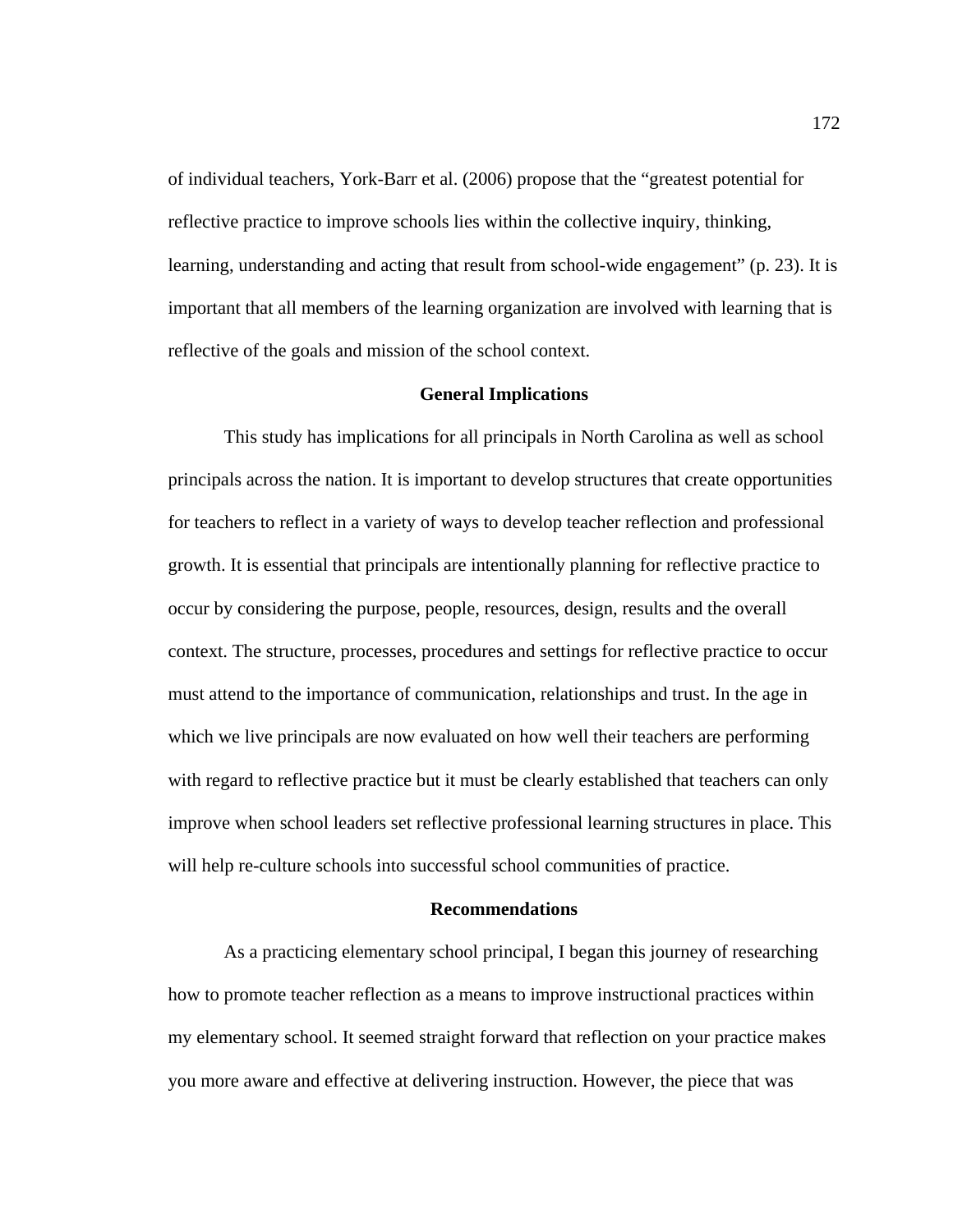troubling for me as a principal was that some teachers naturally reflected during the course of their instruction, while analyzing their data and as they were planning for future instruction to meet their student needs. On the other hand, there were teachers that struggled with utilizing effective instructional practices, monitoring for student engagement, student learning and student understanding but they did not have an awareness that their students were not learning.

It was both a frustrating and eye-opening experience for me as I realized that the teachers that were struggling had no idea they were struggling. There was really only one option that would be beneficial in the situation and that was to figure out how to increase their capacity to be reflective. I had to decide as a principal that teacher development in our building would include a focus on teaching and learning for teachers through professional development, coaching and feedback. Some reflective teachers come to teaching hard wired to be reflective while other teachers need coaching to build their reflective capacity. Reflective teachers' minds are constantly on and thinking about what can be done to improve instruction in their classroom. However, I knew that having a handful of individually reflective teachers was not as strong as having a school where reflective practice is a part of the school culture as a whole. As a principal I knew that moving reflective practice from a few individual teachers to a school-wide level was about implementation and sustainment efforts but I did not understand how to coordinate it all in an effective manner.

I underestimated the power that modeling reflective questions could bring to a culture until I was at the Soundside site and witnessed how it had changed the vocabulary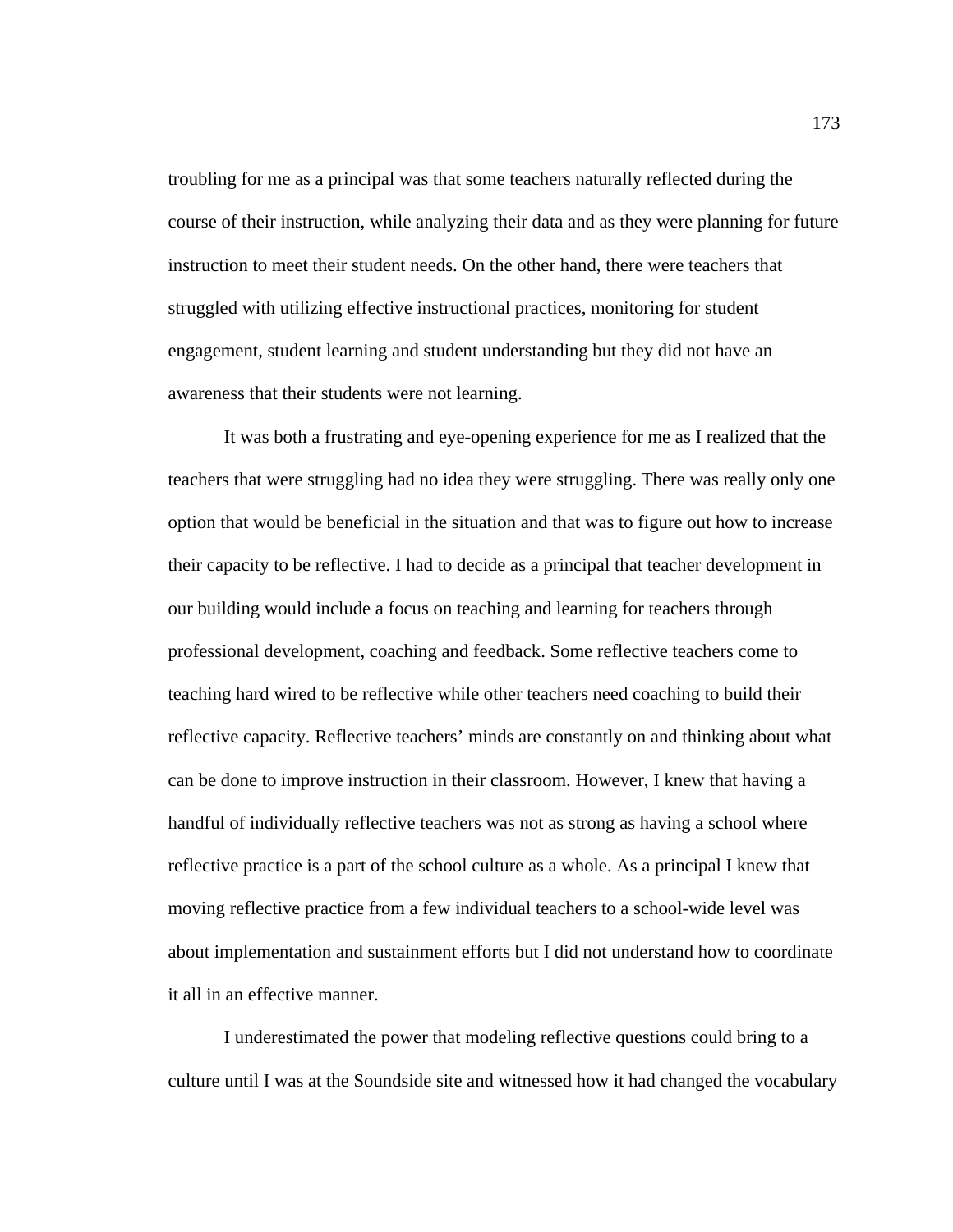of the school culture of the participants. I saw firsthand the importance and power in of modeling reflective questioning and listening to aid teachers in developing their own reflective. The teachers with student teachers made reference to the positive impact that having a student teacher had on them by helping them to be more reflective because of all the questions the student teachers were asking. Knight (2015) also speaks to this, stating, "Good questions open up conversations, generate respect, accelerate learning, and build relationships. Questions are the yang to complete the yin of listening, the balance to advocacy" (p. 1428). As a principal, I have found it difficult to let teachers arrive at their own findings with limited time in situations where there is an urgent need to change instructional practices. But the long term benefits are well worth the time in developing reflective capacity among staff. Table 24 represents a list of reflective questions that the principals in the case studies posed to their teachers.

Posing individual reflective questions was just a first step in conjunction with many others that were occurring simultaneously at these school sites where they were also guiding reflective questions for professional learning communities and even for the whole staff based on the needs. Both principals acknowledged their teachers had strengths and weaknesses as would many principals. These principals compared their teachers need to differentiate for students to the importance of meeting the diverse learning needs of teachers. The teacher participants also acknowledged that their administrator knew them and was trying to push them to grow in varied areas. That was powerful hearing that from the teachers that they acknowledged their administrator knew them and was pushing them to grow into teacher leaders.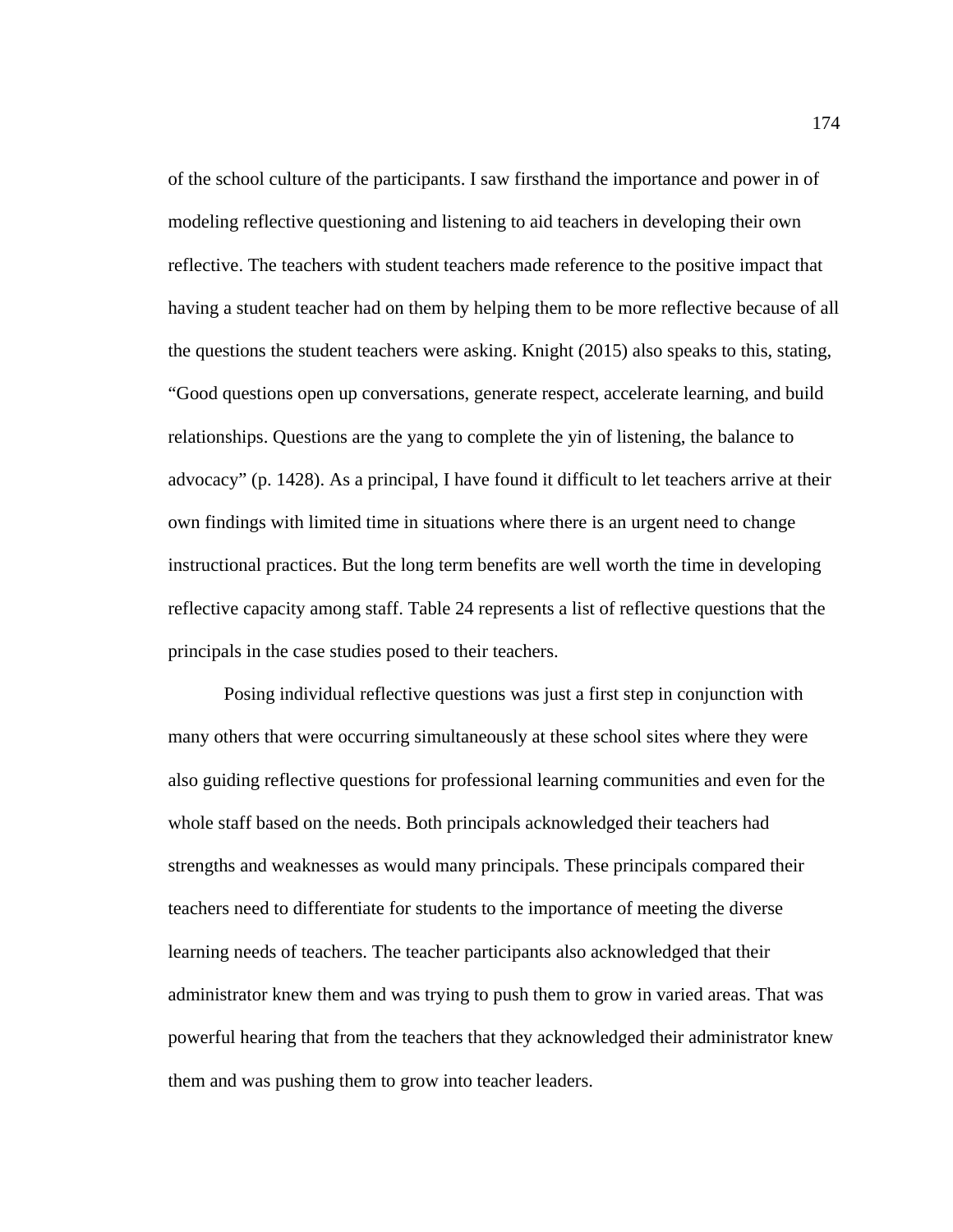Table 24

List of Reflective Questions

- 1. What do you think you should do?
- 2. What's your first step?
- 3. What do you think is your next step?
- 4. What would be your initial reaction?
- 5. How did you teach it? How did the kids receive it and how do you know?
- 6. What does the content standard actually mean?
- 7. How are you going to measure student mastery?
- 8. Based on your data, what is the impact?
- 9. What influence does attendance have on where they fall on the data?
- 10. What is causing them to perform in this way? What needs to be done to address the issue?
- 11. What impact does ethnicity and race have on where they fell on their data?
- 12. Sixty percent are successful, 40% were not, this teacher had 80%, so what are you doing that was effective?
- 13. What did you feel went well in the lesson? What would you change?
- 14. How would you rate the engagement level of the students in that lesson?
- 15. Looking at the school data, how does it make you feel?

It seems simple that we would provide teachers with the strategies, tools,

information and opportunities that they need to continue growing if we are to strengthen our school. These teachers in both of the cases wanted to grow and were seeking ways that they could not only improve instruction in their classrooms but also help lead those efforts within the school. For me as a principal, the commitment of the teachers spoke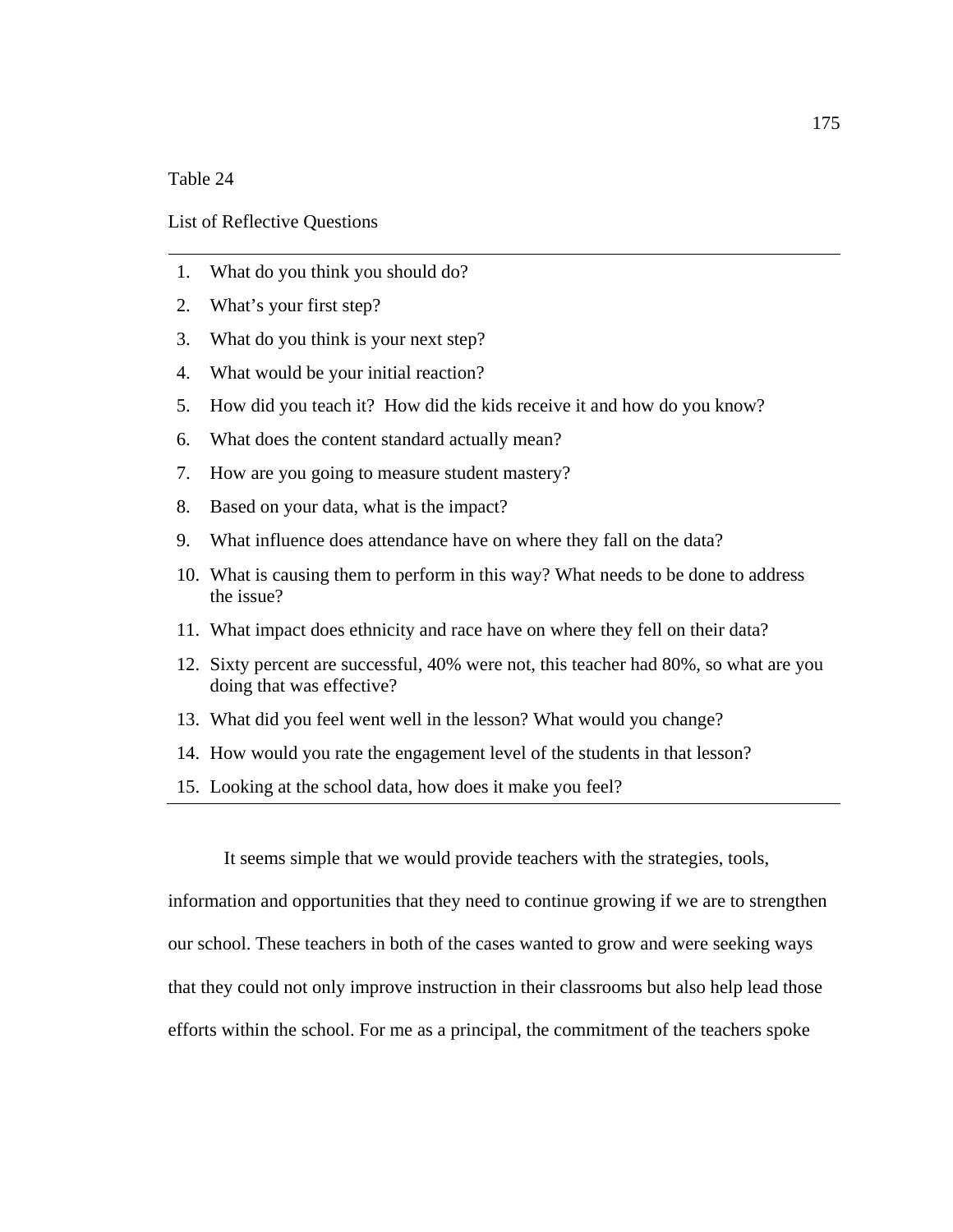volumes about the importance of providing more differentiated professional development options for teachers and opportunities to develop teacher leaders in our schools.

One crucial area that evolved as I conducted the study was the need of administrators to develop strategies to help teachers, PLCs and school staff with reflecting on student data. This then led to reflection on the content standards, curriculum, and instructional planning. Both the principals and teachers acknowledged that staff was in different places in terms of understanding student data and deciphering the instructional implications. Both administrators at the school sites did provide support for understanding student data at the individual, PLC, vertical, and school-wide level, which proved to support reflection with data across the school. Part of this support came in the form of data team staff development, while other supports were in the release time that was provided to analyze and reflect on the student data. As a school principal, I do believe that we have to develop and support the capacity of teachers in a safe environment to both analyze student data and be able to make informed instructional decisions that meet the needs of their students individually and across the school.

Analyzing student data alone is not helpful without the connection to reflection on instructional actions and for future instructional actions. At both of the case study sites there was time devoted to understanding the data and time for doing reflection on content and instructional practices. Both of the school site administrators were active participants during both processes and asked guiding reflection questions. Their presence and involvement was crucial to the success of moving this reflection from individuals to PLCs, vertical teams and finally to analyzing instructional practices across the school. As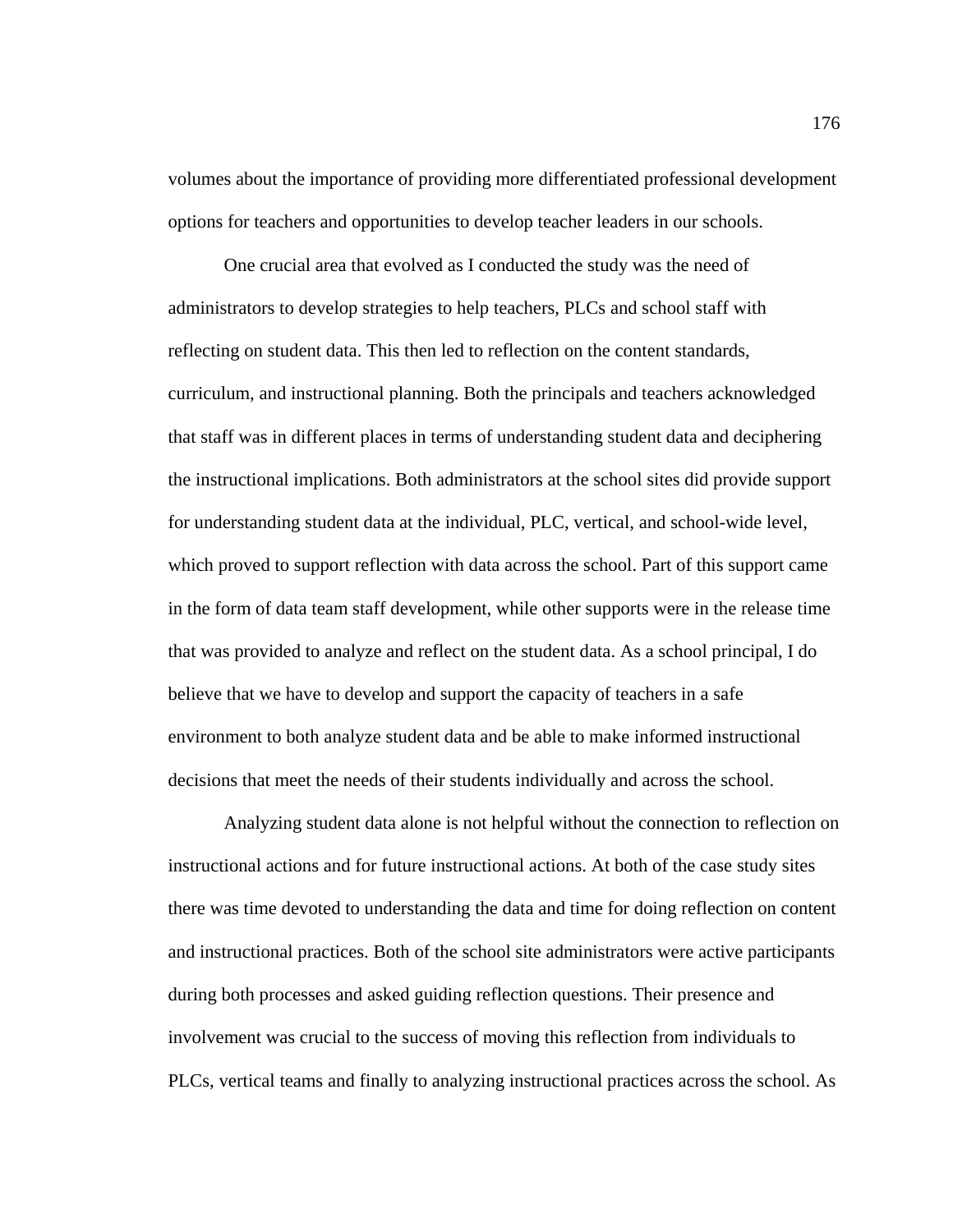principals we often have juggle priorities and we think about which course of action will best improve our school. These principals modeled the power, value, and importance of simply being present and actively participating in leading grade level PLCs, vertical teams, and with the entire school.



Figure 2. Connecting Reflection on Data and Content from Individuals, PLCs, Vertical Teams, and at a School-wide Level.

Both reading literature and completing this research study has changed the way I view leading reflection at a school-wide level. While I recognized that developing the reflective capacity in schools was important, I now see that it isn't a linear progression. Reflection needs to be occurring simultaneously as teachers are part of reflecting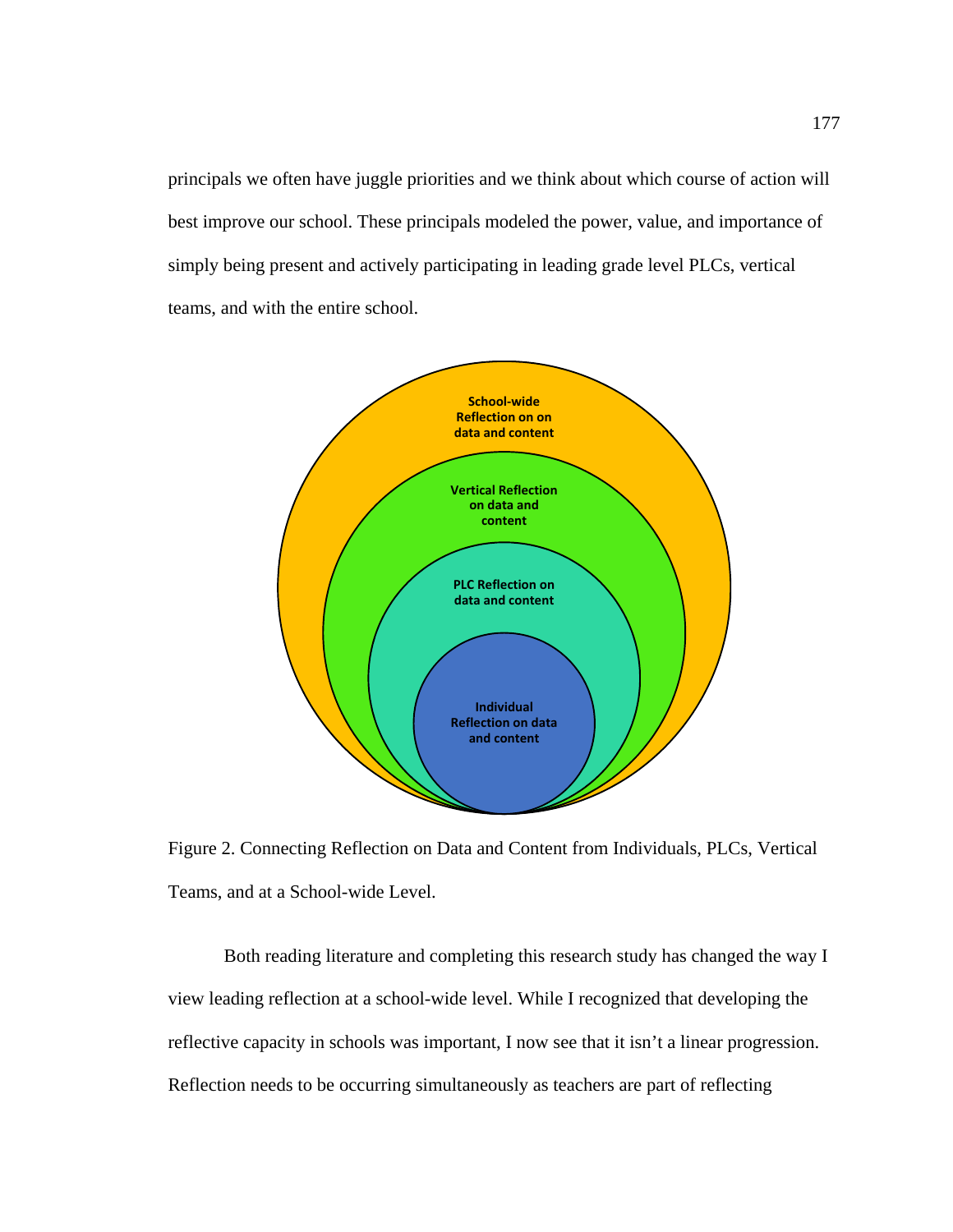individually and collectively. Figure 2 illustrates a way for principals to connect the levels of reflection for teachers from the individual, PLC, vertical, and school-wide level. This helps teachers to see the connection between reflecting on their instructional practices in their classroom and the instructional practices being utilized throughout the school.

Teachers are engaged in reflecting on their data and content both at the individual level and at the collective level which is important for teachers to see the connection at the school-wide level. Collectively teachers need to have opportunities to reflect with their grade level PLCs on their data and content before they are ready to reflect on the vertical progression across the school.

#### **Leading Reflective Practice and Next Steps**

As an elementary principal and researcher I want to ensure that I leave you, my readers with five practices that you can easily implement in your buildings to sustain reflective practice. Although the reflective structures varied to a small degree between the schools in this study, the important components were the same across both schools. They are not magic but given the right environmental conditions they can help all schools to thrive.

- 1. Model and create opportunities to utilize reflective questions with staff so that it engages them as active reflective thinkers.
- 2. Examine and reflect upon instructional practices with individuals, PLCs, vertical teams and school leadership teams. Instructional coaching and release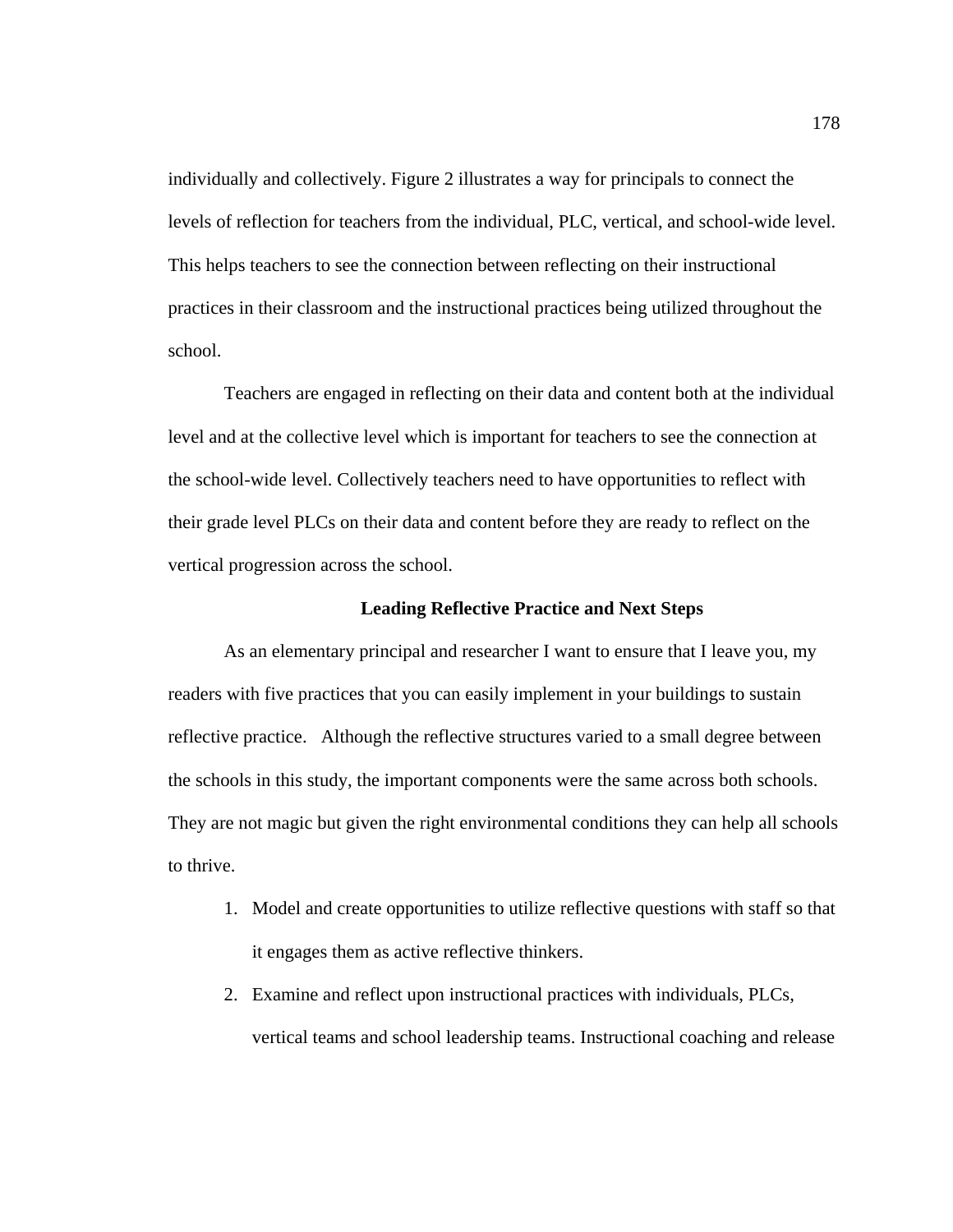time is needed to unwrap content standards, determine curricular progression and the map out the best instructional practices.

- 3. Create and support opportunities to reflect on individual student data, PLC data, vertical curriculum data, and school level data. Support is needed to understand the data first and then reflect on the instructional implications. Providing release time for data reflection to occur is critical to moving to needed instructional actions.
- 4. Create opportunities to ensure that all staff members have an opportunity to participate in reflective practice at each level including individual, PLC, vertical and school level.
- 5. Finally, but most importantly as principals we have to create the right conditions for honest reflection to occur. This includes creating conditions that build strong relationships, trust and effective communication.

Completing this research study provided me with valuable insights both as a researcher and as a practicing elementary principal. While I do believe that the key findings I have shared can have positive results when implemented, I do also acknowledge that this study has some components that could be further researched in future studies. One limitation in this study was that all the participants were Caucasian females. It would have been interesting to see if there was a difference if the participants had been from varied genders or races. The participants' frame of reference, may have been the reason that there was little discussion regarding reflection on race. Both principals eluded to the fact that the student populations in their schools were shifting.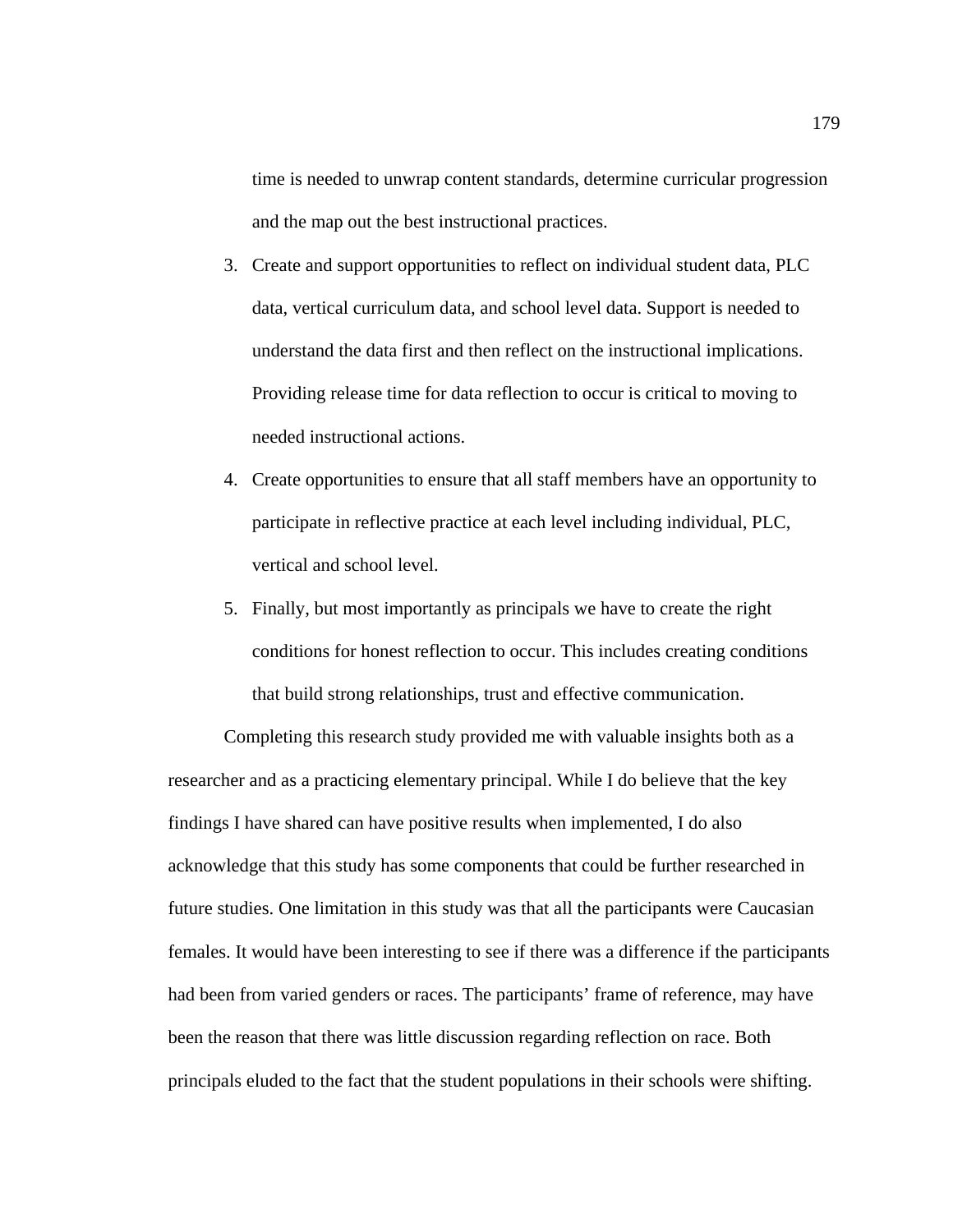They shared that they were struggling with closing the achievement gap, however only one of the principal respondents specifically addressed the issue of reflection on race as it related to instructional practices to close the achievement gap. As demographics continue shifting there will be a need for future researchers to study how elementary principals work with the staff to reflect on the impact of race.

Principals do set the tone for reflection in their schools but to sustain reflection at a cultural level it has to become the mindset of all staff members. While there is much collaboration among teachers in schools there is often an acceptance of established practices because it is comfortable. This reflective mindset requires a paradigm shift from acceptance of established practices to questioning and digging deeper. Digging deeper with reflection on data and content can be uncomfortable. It means that staff members will have to pose questions and move beyond the "what" is being done in schools to get to the "why." In both cases presented, the respondents noted that trust and communication were important elements in working with others. Principals that create these type of conditions, will be able to lead sustainable change in their schools through empowering staff throughout the organization to build the reflective capacity of the organization.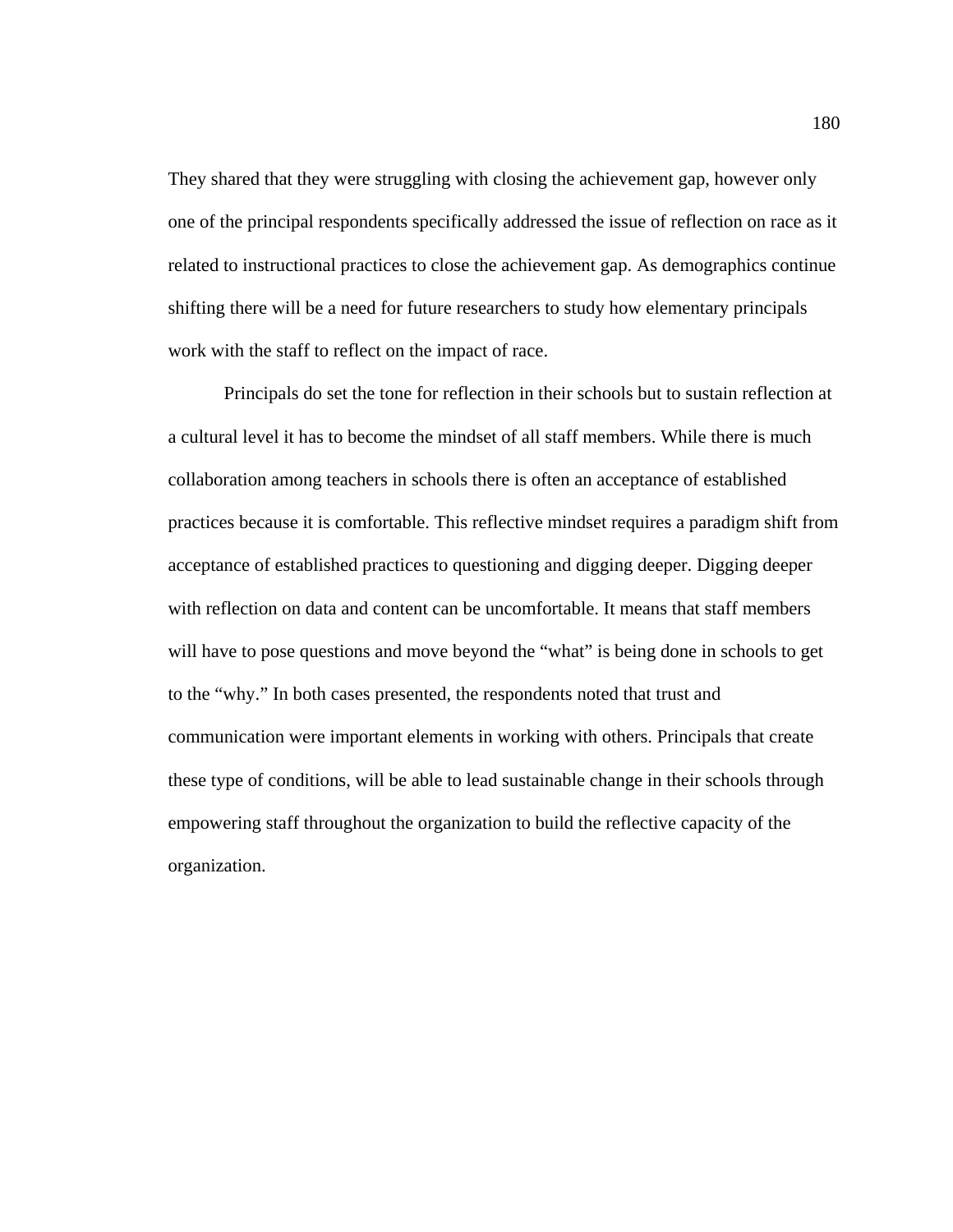#### **REFERENCES**

- Adler, P., Heckscher, C., & Prusak, L. (2011). Building a collaborative enterprise. *Harvard Business Review, 89*(7/8), 94–101.
- Ainsworth, L., & Viegut, D. (Eds.). (2006). *Common formative assessments: How to connect standards-based instruction and assessment.* Thousand Oaks, CA: Corwin Press.
- Batt, E. (2010). Cognitive coaching: A critical phase in professional development to implement sheltered instruction. *Teaching and Teacher Education, 26,* 997–1005.

Bennis, W. (1990). *On becoming a leader.* Reading, MA: Addison-Wesley.

- Bernhardt, V. (2015). Toward systemwide change. *Educational Leadership*,73(3), 56–61.
- Blase, J. R. (2003). *Handbook of instructional leadership.* Thousand Oaks, CA: Sage.
- Blase, J., & Blase, J. (2004). *Handbook of instructional leadership* (2nd ed.). Thousand Oaks, CA: Corwin.
- Boud, D. (2001, Summer). Using journal writing to enhance reflective practice. *New Directions for Adult and Continuing Education, 90,* 9–17.
- Brubaker, D. L., & Coble, L. D. (2005). *The hidden leader: Leadership lessons on the potential within.* Thousand Oaks, CA: Corwin Press.
- Carver, C. L. (2004). A lifeline for new teachers. *Educational Leadership, 61*(8), 58–61.
- Cheliotes, L. G., & Reilly, M. F. (2010). *Coaching conversations: Transforming your school one conversation at a time.* Thousand Oaks, CA: Corwin Press.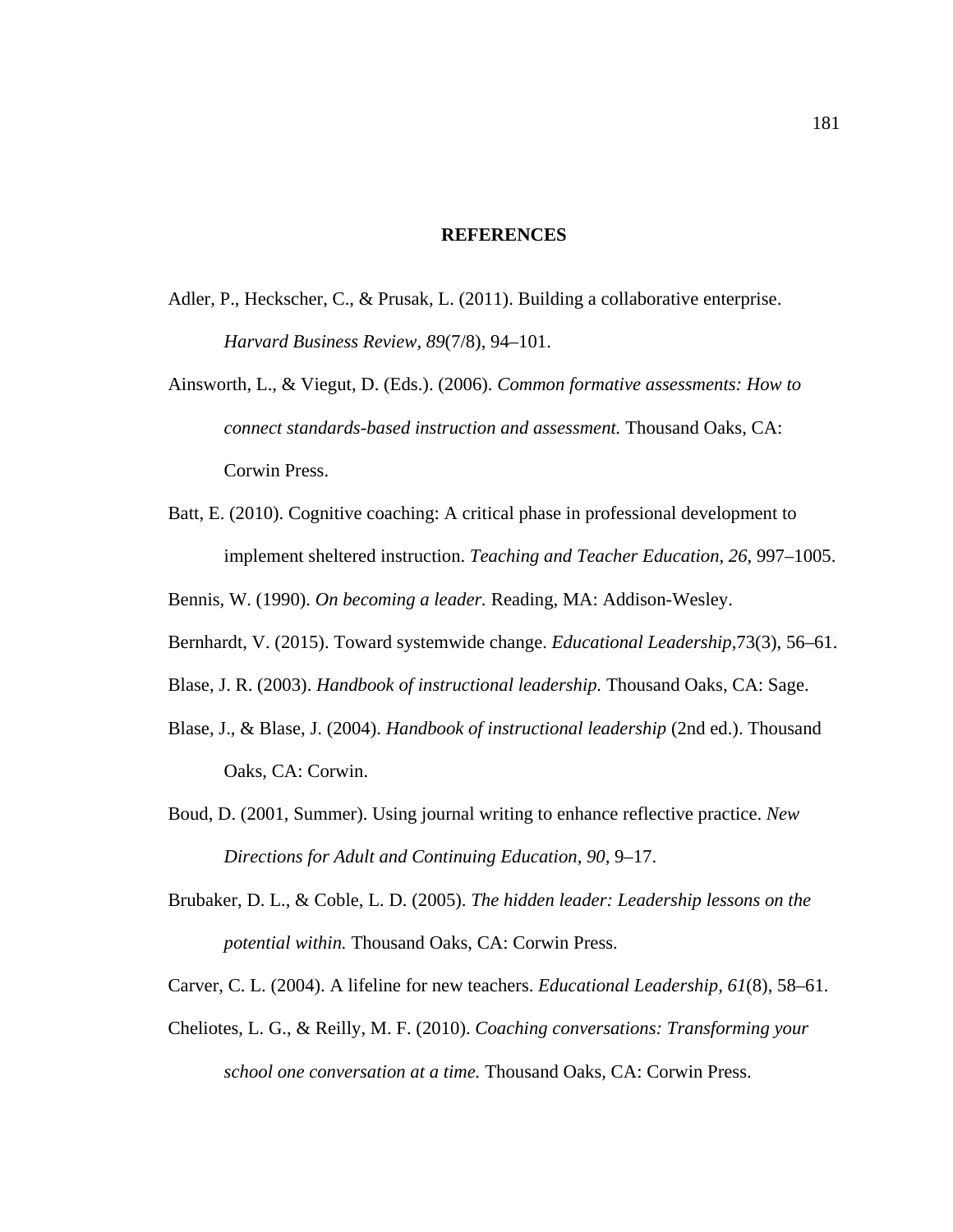- Clark, D. C., & Clark, S. N. (1996). Better preparation of educational leaders. *Educational Researcher, 25*(9), 18–20.
- Collet, V. (2012). The gradual increase of responsibility model: Coaching for teacher change. *Literacy Research and Instruction, 51,* 27–47.
- Cornett, J., & Knight, J. (2008). *Studying the impact of instructional coaching.* Kansas Coaching Project at the Center for Research on Learning.
- Costa, A., & Garmston, R. (1994). *Cognitive coaching: A foundation for renaissance schools.* Norwood, MA: Christopher-Gordon Publishers.
- Costa, A., & Garmston, B. (2002). *Cognitive coaching: A foundation for renaissance schools.* Norwood, MA: Christopher-Gordon Publishers.
- Covey, S. (1989). *The 7 habits of highly effective people. Habit 2.* New York, NY: Simon and Schuster.
- Creswell, J. W. (2003). *Research design: Qualitative, quantitative, quantitative, and mixed methods approaches* (2nd ed.). Thousand Oaks, CA: Sage.
- Creswell, J. W. (2005). *Educational research: Planning, conducting, and evaluating quantitative and qualitative research* (2nd ed.). Columbus, OH: Pearson Merrill Prentice Hall.
- Darling-Hammond, L. (2013, March 26). *Getting teacher evaluation right: What really matters for effectiveness and improvement* (Kindle Locations 248-249). New York, NY: Teachers College Press. Kindle Edition.
- Datnow, A.& Park, V. (2015). 5 Good ways to talk about data. *Educational Leadership*,73(3), 10–15.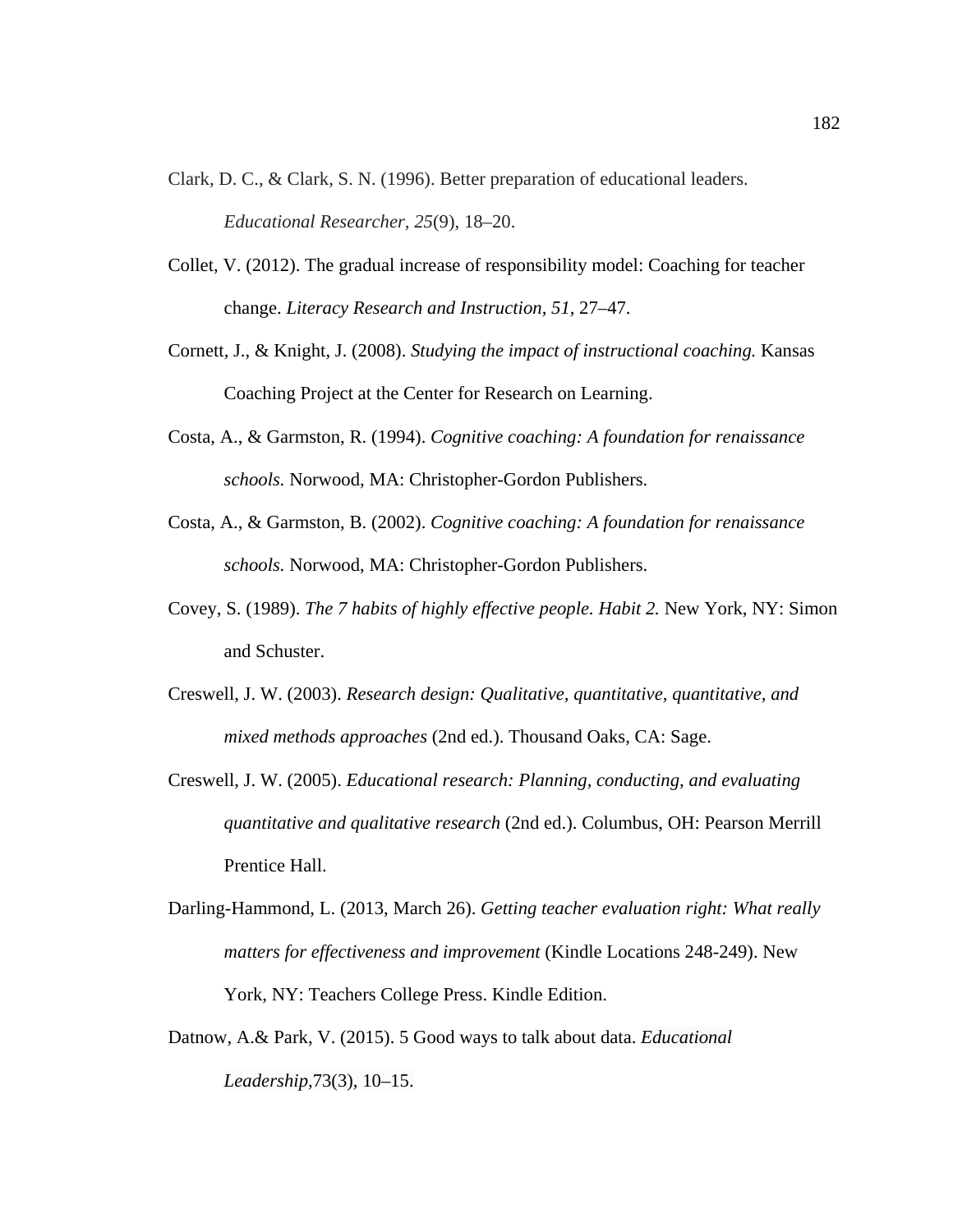Dewey, J. (1933). *How we think.* Boston, MA: D. C. Heath & Co.

- Downey, C. J., English, F. W., Frase, L. E., Polston, W. K., Jr., & Steffy, B. E. (2004). *The three-minute classroom walk-through: Changing school supervisory practice one teacher at a time.* Thousand Oaks, CA: Corwin.
- DuFour, R. (2007). Professional learning communities: A bandwagon, an idea worth considering, or our best hope for high levels of learning? *Middle School Journal (J1), 39*(1), 4–8.

DuFour,R. (2015). How PLCs do data right. *Educational Leadership*,73(3), 23–26.

- DuFour, R., & DuFour, R. (2012). *The school leader's guide to professional learning communities at work*. Bloomington, IN: Solution Tree Press.
- DuFour, R. DuFour, R., DuFour, R. & Eaker, R. (2005). *On common ground: The power of professional learning communities*. Bloomington, IN: Solution Tree Press
- DuFour, R., DuFour, R., Eaker, R., & Karhanek, G. (2004). *Whatever it takes: How professional learning communities respond when kids don't learn.* Bloomington, IN: Solution Tree.
- DuFour, R., DuFour, R., Eaker, R., & Many, T. (2010). *Learning by doing: A handbook for professional learning communities at work*. Bloomington, IN: Solution Tree.
- DuFour, R., & Marzano, R. J. (2011). *Leaders of learning: How district, school, and classroom leaders improve student achievement.* Bloomington, IN: Solution Tree Press.
- DuFour, R. & Mattos, M. (2013) How Do Principals Really Improve Schools? *Educational Leadership*,70(7), 34–40.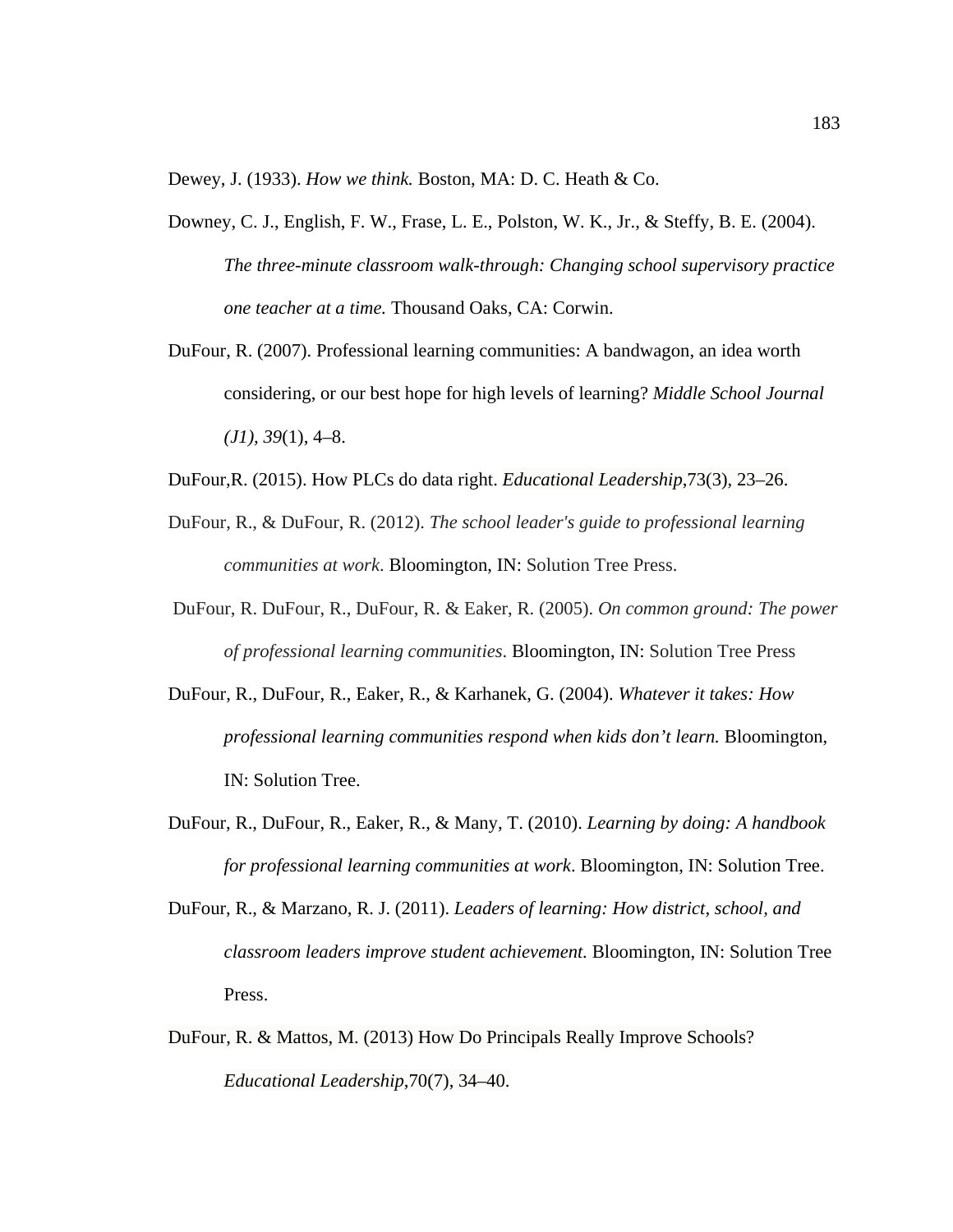- Fink, E., & Resnick, L. B. (2001). Developing principals as instructional leaders. *Phi Delta Kappan, 82*(8), 598–606.
- Fullan, M. (2005). *Leadership & sustainability: Systems thinkers in action.* Thousand Oaks, CA: Corwin Press
- Fullan, M. (2011). *Change leader: Learning to do what matters most.* San Francisco, CA: Jossey-Bass.
- Glaser, B. G., & Strauss, A. L. (1967). *The discovery of grounded theory: Strategies for qualitative research.* Chicago, IL: Aldine.
- Glazer, C., Abbott, L., & Harris, J. (2004). A teacher-developed process for collaborative professional reflection. *Reflective Practice, 5*(3), 33–46.
- Glickman, C. (2002). *Leadership for learning.* Alexandria, VA: ASCD.
- Gomez, R. (2005). *Cognitive coaching: Bringing the ivory tower to the classroom.*  Retrieved from ProQuest Digital Dissertations.
- Gordon, S. (2004). *Professional development for school improvement: Empowering learning communities.* Boston, MA: Pearson Education.
- Graham, P. (2007). Improving teacher effectiveness through structured collaboration: A Case study of a professional learning community. *RMLE Online: Research in Middle Level Education, 31*(1), 1–17.
- Hallinger, P. (2000). *A review of two decades of research of the principalship using the "Principal Instructional Management Rating Scale."* Paper presented at the annual meeting of the American Educational Research Association, Seattle, WA.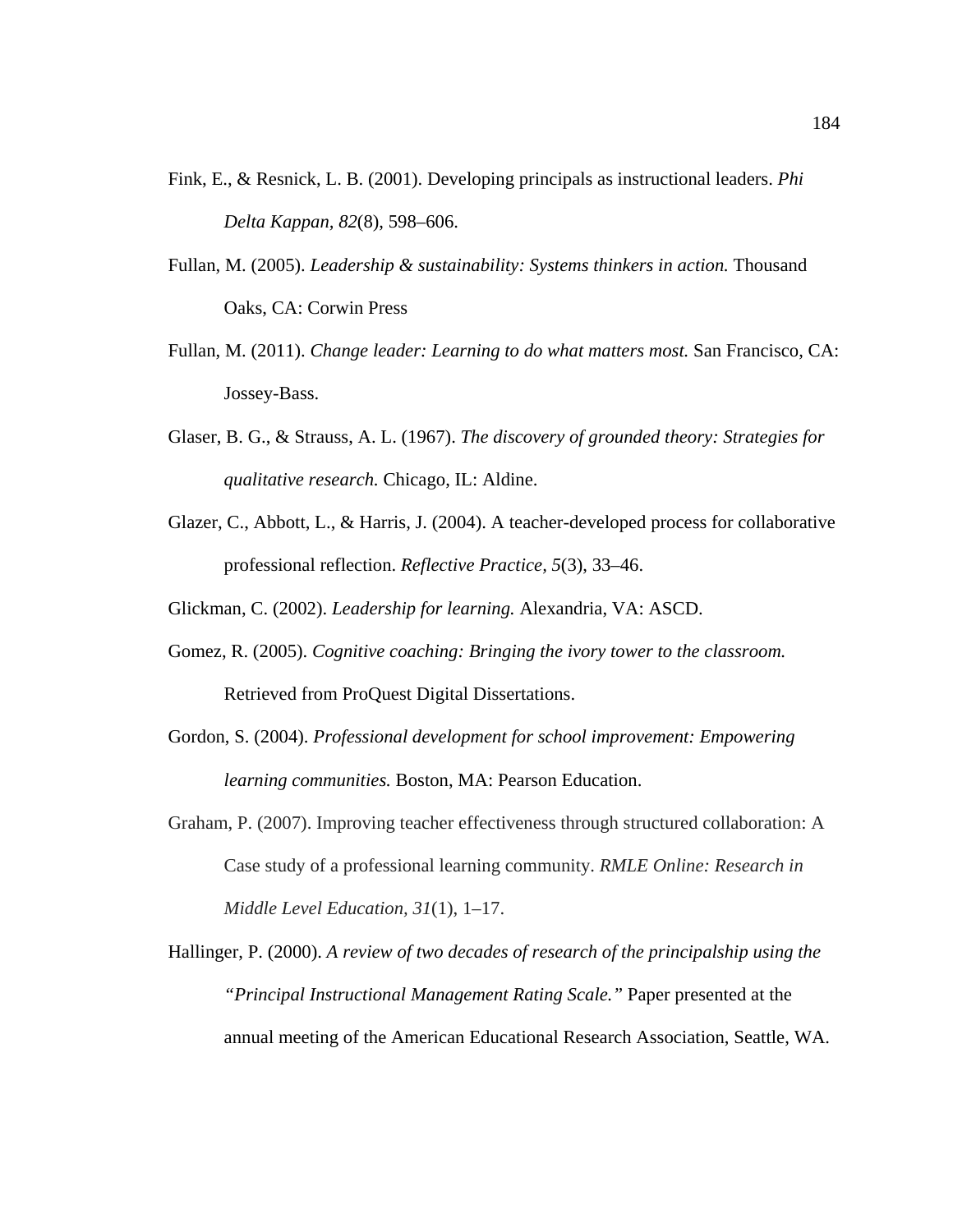- Hallinger, P. (2003, November). Leading educational change: Reflections on the practice of instructional and transformational leadership. *Cambridge Journal of Education, 33*(3), 330–351.
- Hallinger, P. (2005). Instructional leadership and the school principal: A passing fancy that refuses to fade away. *Leadership and policy in schools*,*4*(3), 221-239.
- Hallinger, P., & Murphy, J. (1987a). Assessing and developing principal instructional leadership. *Educational Leadership, 45*(1), 54–61.
- Hallinger, P., & Murphy, J. (1987b). Instructional leadership in the school context. In W. Greenfield (Ed.), *Instructional leadership: Concepts, issues, and controversies* (pp. 179–203). Boston, MA: Allyn & Bacon.
- Harvey, J., & Holland, H. (2012). *The principal as leader: Guiding schools to better teaching and learning.* New York, NY: Wallace Foundation.
- Hoffman, J., Sabo, D., Bliss, J., & Hoy, W. (1994). Building a culture of trust. *Journal of School Leadership, 4*(5), 484–501.
- Holcomb, E. L. (2004). *Getting excited about data: Combining people, passion, and proof to maximize student achievement.* Thousand Oaks, CA: Corwin.
- Hord, S. M. (2009). Professional learning communities: Educators working together toward a shared purpose. *Journal of Staff Development, 30*(1), 40–43.
- Hord, S. M. (2010). Foreword. In K. K. Hipp & J. B. Huffman (Eds.), *Demystifying professional learning communities: School leadership at its best (pp. ix–xii).* Lanham, MD: Rowman & Littlefield.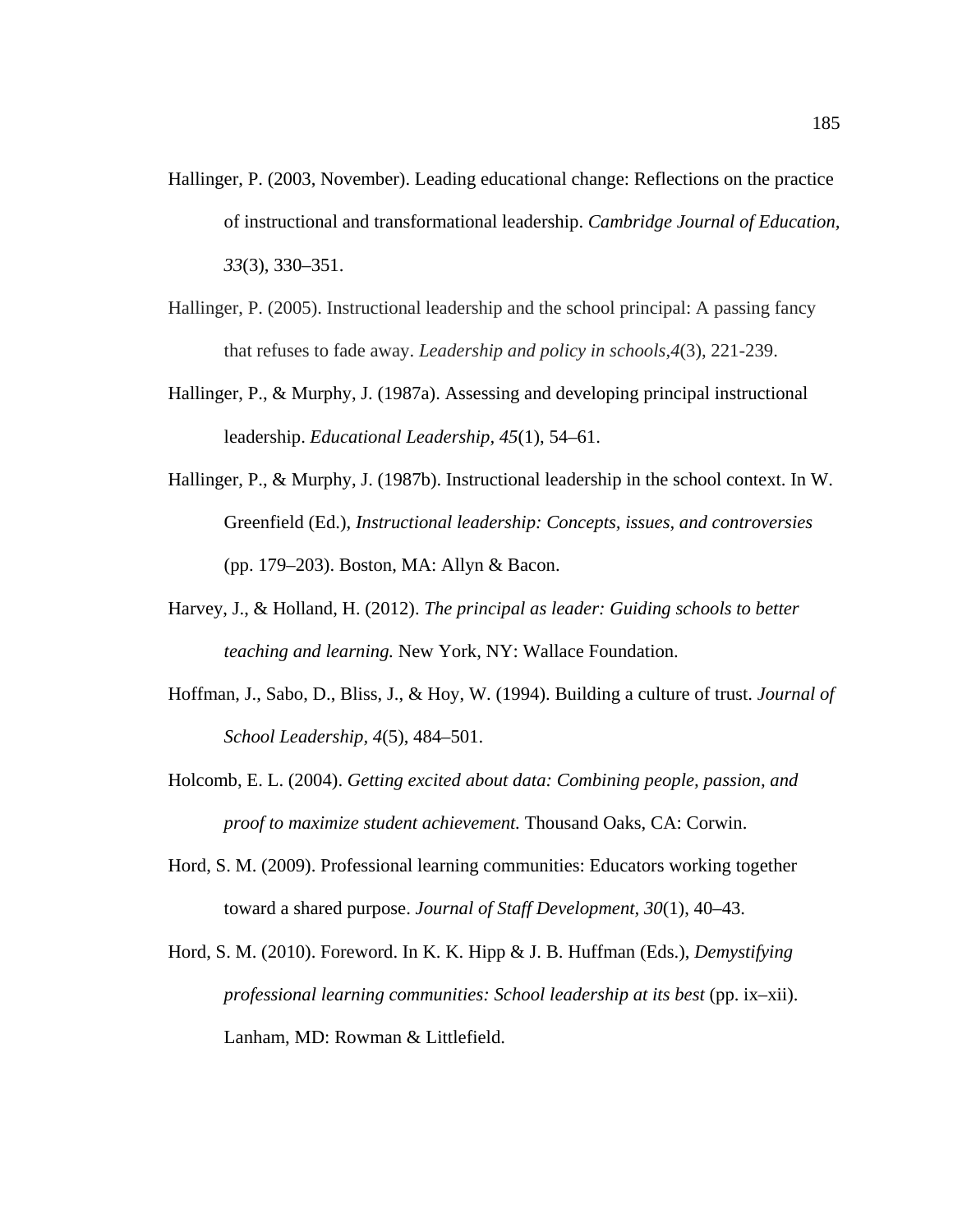- Hord, S. M., & Hirsh, S. A. (2009, February). The principal's role in supporting learning communities. *Educational Leadership, 66*(5), 22–23.
- Hoy, W. K., & Kupersmith, W. J. (1985). The meaning and measure of faculty trust. *Educational and Psychological Research, 5,* 1–10.
- Jay, J., & Johnson, K. (2002). Capturing complexity: A typology of reflective practice for teacher education. *Teaching and Teacher Education, 18,* 73–85.
- Johnson, R. S., & La Salle, R. A. (2010). *Data strategies to uncover and eliminate hidden inequities: The wallpaper effect.* Thousand Oaks, CA: Corwin Press.
- Keruskin, T. E. (2005). The perceptions of high school principals on student achievement by conducting walkthroughs. *Dissertation Abstracts International, 66*(9), 139A. (UMI No. 3192967)
- Killion, J., & Todnem, G. (1991). A process for personal theory building. *Educational Leadership, 48*(6), 14–16.
- Knight, J. (2007). *Instructional coaching: A partnership approach to improving instruction.* Thousand Oaks, CA: Corwin.
- Knight, J. (2009). Instructional coaching. In J. Knight (Ed.), *Coaching: Approaches and perspectives* (pp. 29–55). Thousand Oaks, CA: Corwin.
- Knight, J., Knight, J. R., & Carlson, C. (2015, October). *The reflection guide to better conversations: Coaching ourselves and each other to be more credible, caring, and connected* (Kindle Locations 737–738). Sage Publications. Kindle Edition.
- Kolb, D. (1984). *Experiential learning: Experience as the source of learning and development.* Upper Saddle River, NJ: Prentice Hall.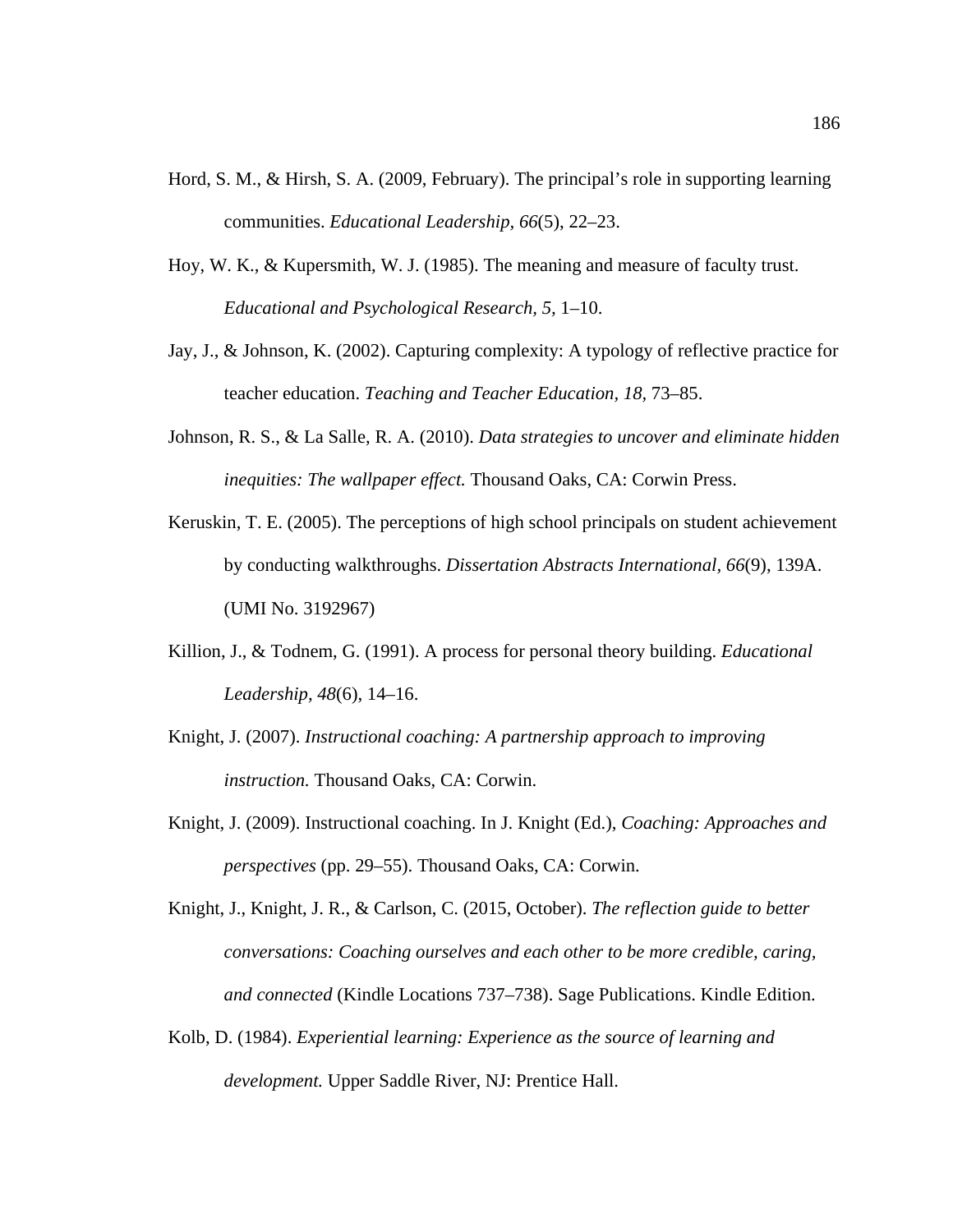- Lachat, M. A., & Smith, S. (2005). Practices that support data use in urban high schools. *Journal of Education for Students Placed At Risk, 10,* 333–349.
- Lambert, L., Walker, D., Zimmerman, D., Cooper, J., Lambert, M., Gardner, M., & Ford-Slack, P. J. (1995). *The constructivist leader.* New York, NY: Teachers College Press.
- Lassiter, C. (2012). *The secrets and simple truths of high performing school cultures.*  Englewood, CO: Lead and Learn Press.
- Lichtman, M. (2006). *Qualitative research in education: A user's guide*. Thousand Oaks, CA: Sage.
- Lincoln, Y. S., & Guba, E. G. (1985). *Naturalistic inquiry.* Beverly Hills, CA: Sage.
- Lindahl, R. (2006). The role of organizational climate and culture in the school improvement process: A review of the knowledge base. *Educational Leadership Review, 7*(1), 19–29.
- Loeschen, S. (2012). *Generating reflection and improving teacher pedagogy through the use of cognitive coaching in a mentor/beginning teacher relationship.* Retrieved from ProQuest Digital Dissertations.
- Loughran, J. J. (2002, January-February). Effective reflective practice: In search of meaning in learning about teaching. *Journal of Teacher Education, 53*(1).
- Love, N. (2000). *Using data, getting results: Collaborative inquiry for school-based mathematics and science reform.* Cambridge, MA: Regional Alliance at TERC.
- Marzano, R. J., Frontier, T., & Livingston, D. (2011). *Effective supervision: Supporting the art and science of teaching.* Alexandria, VA: ASCD.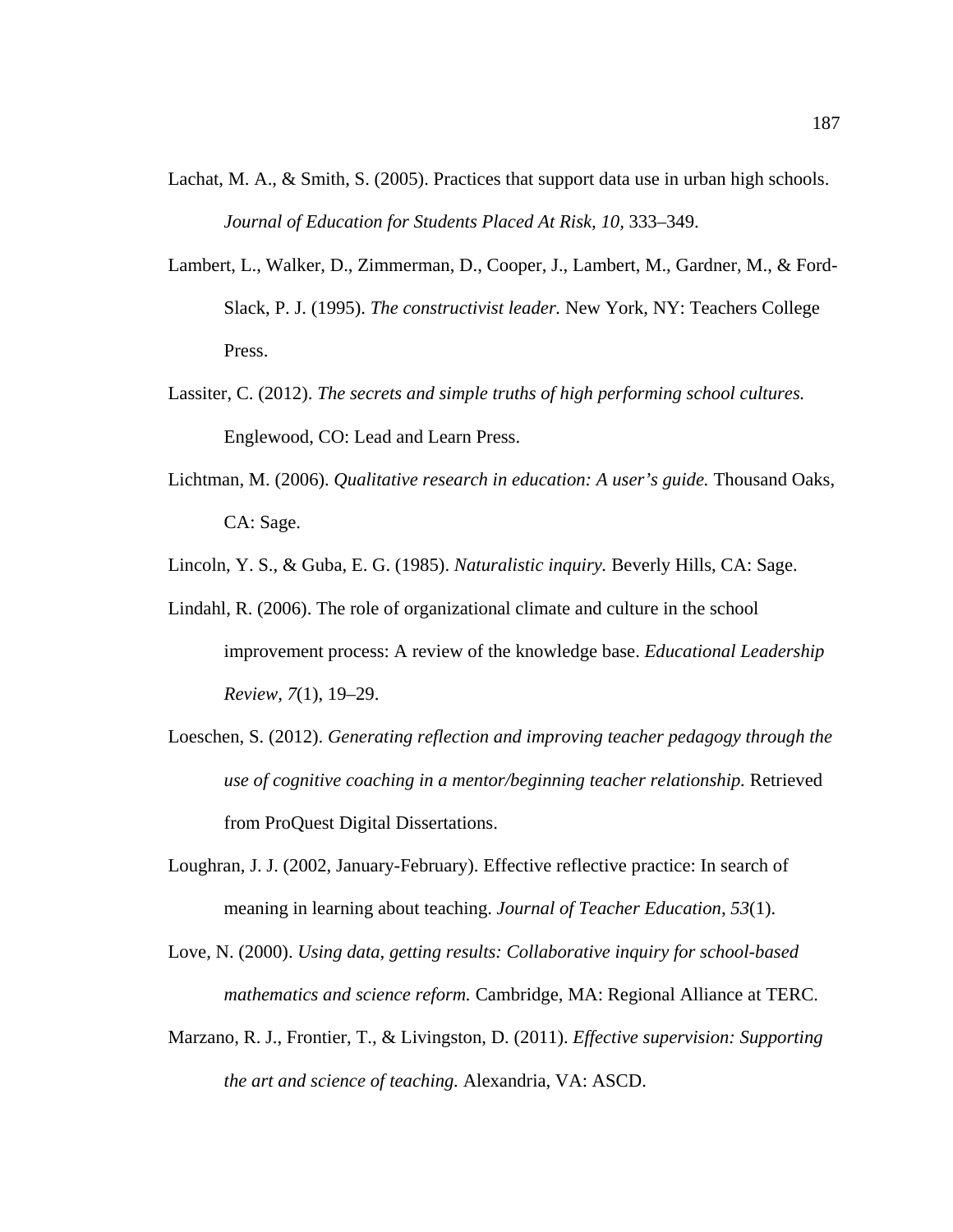- Marzano, R. J., McNulty, B. A., & Waters, T. (2005). *School leadership that works: From research to results.* Alexandria, VA: ASCD.
- McRel. (2015). *North Carolina School Executive Principal Evaluation Process Manual.*  Retrieved from http://www.ncpublicschools.org/docs/effectivenessmodel/ncees/principals/materials/principal-manual.pdf
- Moche, R. (1999). Cognitive coaching and reflective thinking of Jewish day school teachers. *Dissertation Abstracts International, 60*(2), 300. (University Microfilms No. 9919383)
- Moche, R. (2000/2001). Coaching teachers' thinking. *Journal of Jewish Education, 66,*  20–29.
- Moon, J. (1999). *Reflection in learning and professional development: Theory and practice.* New York, NY: Routledge Falmer.
- Osterman, K. F., & Kottkamp, R. B. (1993). *Reflective practice for educators: Improving schooling through professional development.* London: Sage.
- Pardini, P. (2000). Data, well done. *Journal of Staff Development, 21*(1), 12–18.
- Patton, M. Q. (2002). *Qualitative research & evaluation methods* (3rd ed.). Thousand Oaks, CA: Sage.
- Perkins, D. (2003). *King Arthur's round table: How collaborative conversations create smart organizations.* Hoboken, NJ: John Wiley & Sons.
- Peterson, K. D., & Deal, T. E. (2002). *Shaping school culture fieldbook.* San Francisco, CA: Jossey-Bass.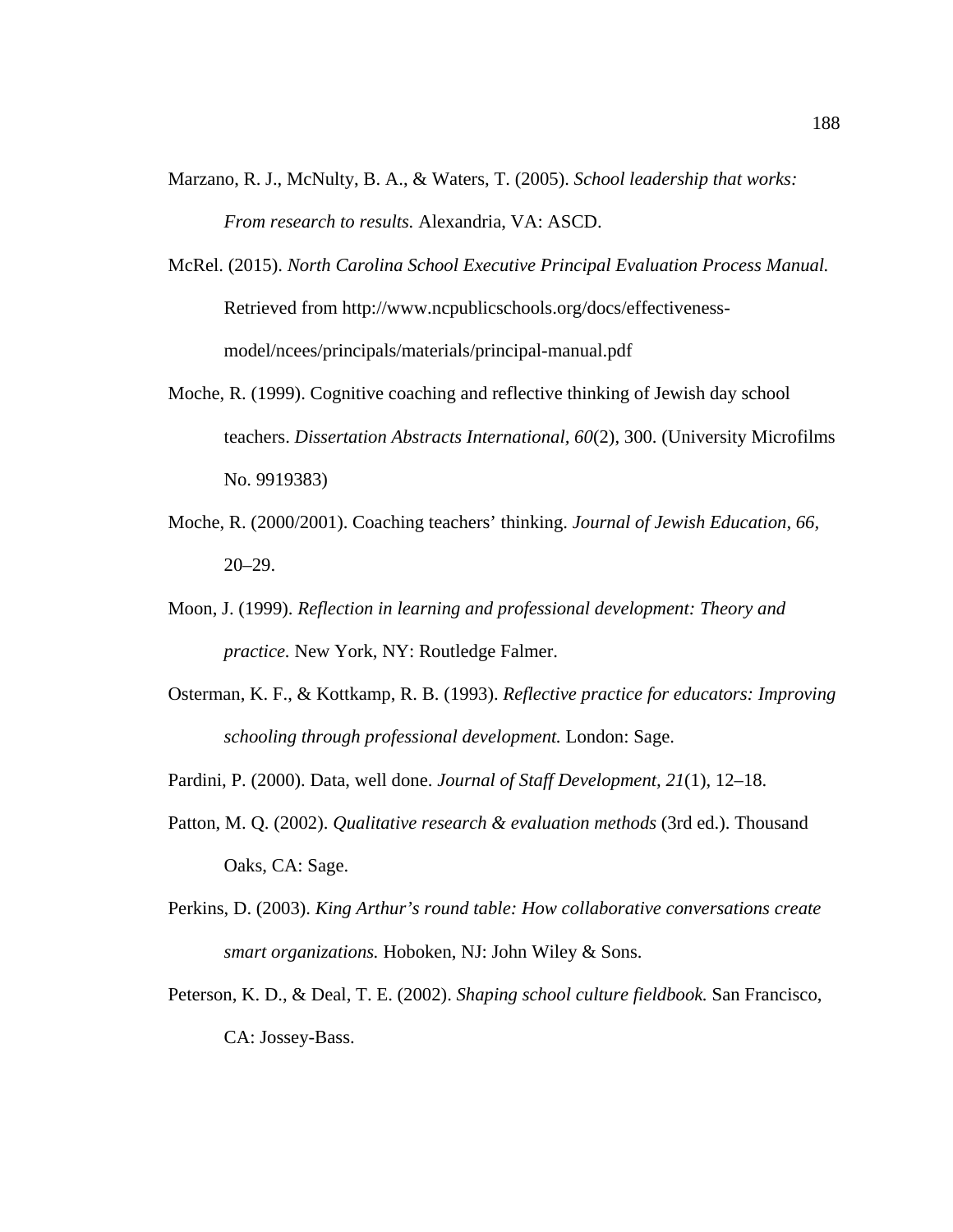Rayford, C. R. (2010). *Reflective practice: The teacher in the mirror.* UNLV

Theses/Dissertations/Professional Papers/Capstones. Paper 5.

- Reitzug, U. C. (1994). A case study of empowering principal behavior. *American Educational Research Journal, 31*(2), 283–307.
- Robinson, D. N. (1997). Socrates and the unexamined life. In D. N. Robinson, *The great ideas of philosophy*. Springfield, VA: The Teaching Company.
- Rodgers, C. (2002). Defining reflection: Another look at John Dewey and reflective thinking. *Teachers College Record, 104*(4), 842–866.
- Rossi, G. A. (2007). *The classroom walkthrough: The perceptions of elementary school principals on its impact on student achievement.* Doctoral dissertation, University of Pittsburgh.
- Rubin, H. J., & Rubin, I. S. (2005). *Qualitative interviewing: The art of hearing data* (2nd ed.). Thousand Oaks, CA: Sage.
- Runhaar, P., Sanders, K., & Yang, H. (2010). Stimulating teachers' reflection and feedback asking: An interplay of self-efficacy, learning goal orientation, and transformational leadership. *Teaching and Teacher Education, 26*(5), 1154–1161.
- Schein, E. H. (1985). *Defining organizational culture. Classics of Organization Theory, 3,* 490–502.

Schlechty, P. (2002). *Working on the work*. New York, NY: John Wiley & Sons.

Schön, D. A. (1983). *The reflective practitioner: How professionals think in action*. New York, NY: Basic Books.

Schön, D. (1987). *Educating the reflective practitioner.* San Francisco, CA: Jossey-Bass.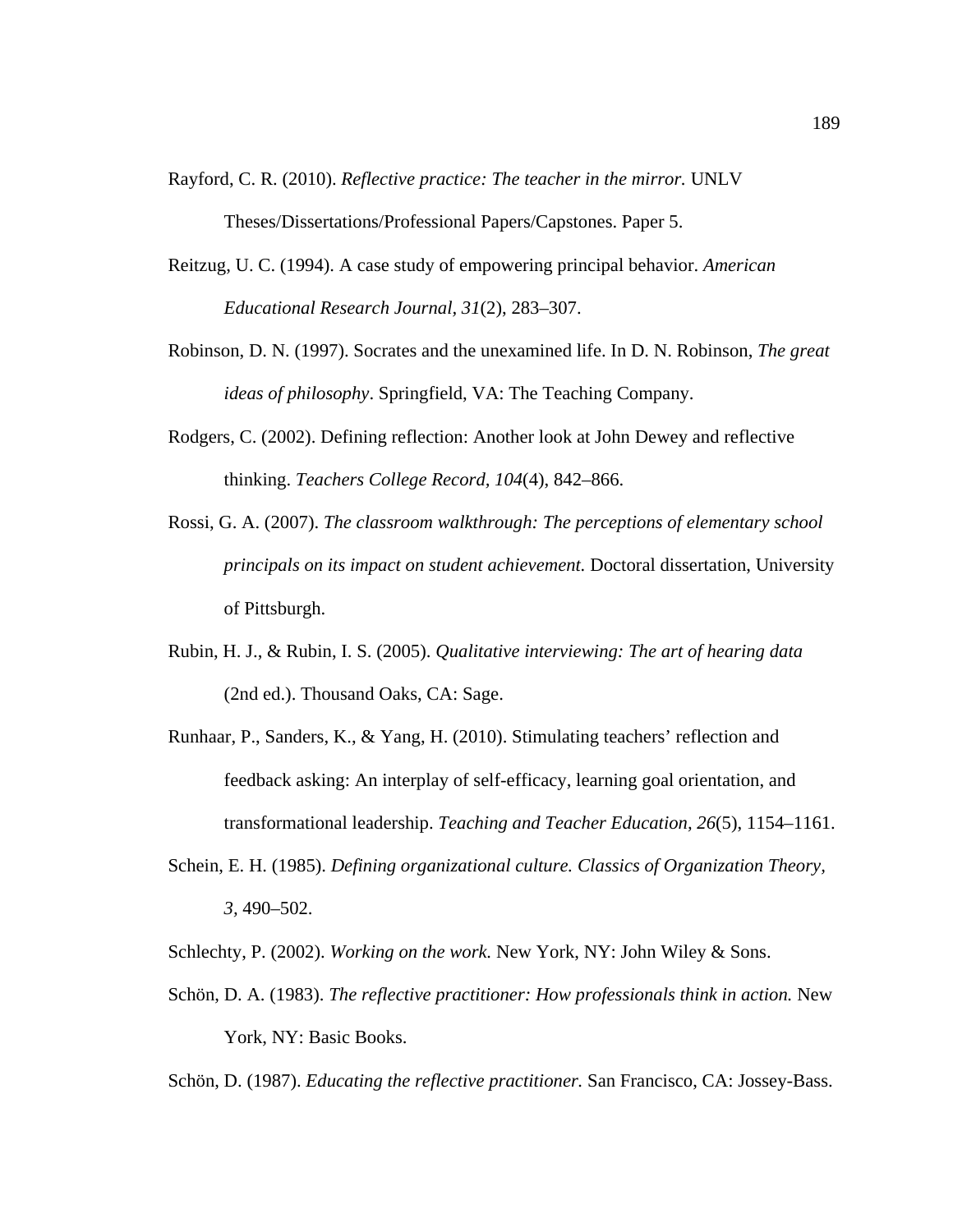- Sheppard, B. (1996). Exploring the transformational nature of instructional leadership. *Alberta Journal of Educational Research, 42*(4), 325–344.
- Shirley, D., & Hargreaves, A. (2006). Data-driven to distraction. *Education Week, 26*(6), 32–33.
- Skretta, J. (2007). Using walk-throughs to gather data for school improvement. *Principal Leadership, 7*(9), 16–23.
- Skretta, J. A. (2008). Walkthroughs: A descriptive study of Nebraska high school principals' use of the walkthrough teacher observation process. *Dissertation Abstracts International, 69*(2), 162A. (UMI No. 3297740)
- Slinger, J. L. (2004). Cognitive coaching: Impact on student and influence on teachers. *Dissertation Abstracts International, 65*(7), 2567.
- Smith, M.C. (1997). Self-reflection as a means of increasing teacher efficacy through Cognitive Coaching. *Dissertation Abstracts International, 35*(4), 935.
- Smith, W. F., & Andrews, R. L. (1989, August). *Instructional leadership: How principals make a difference.* Alexandria, VA: ASCD.
- Smyth, J. (1989). Developing and sustaining critical reflection in teacher education. *Journal of Teacher Education, 40*(2), 77–106.
- Smyth, J., McInerney, P., et al. (Eds.). (1999). *Critical reflection on teaching and learning.* Investigation Series/Teachers' Learning Project. Adelaide, Australia: Flinders Institute for the Study of Teaching.
- Sparks, D. (2004). The looming danger of a two-tiered professional development system. *Phi Delta Kappan, 86*(4), 304–306.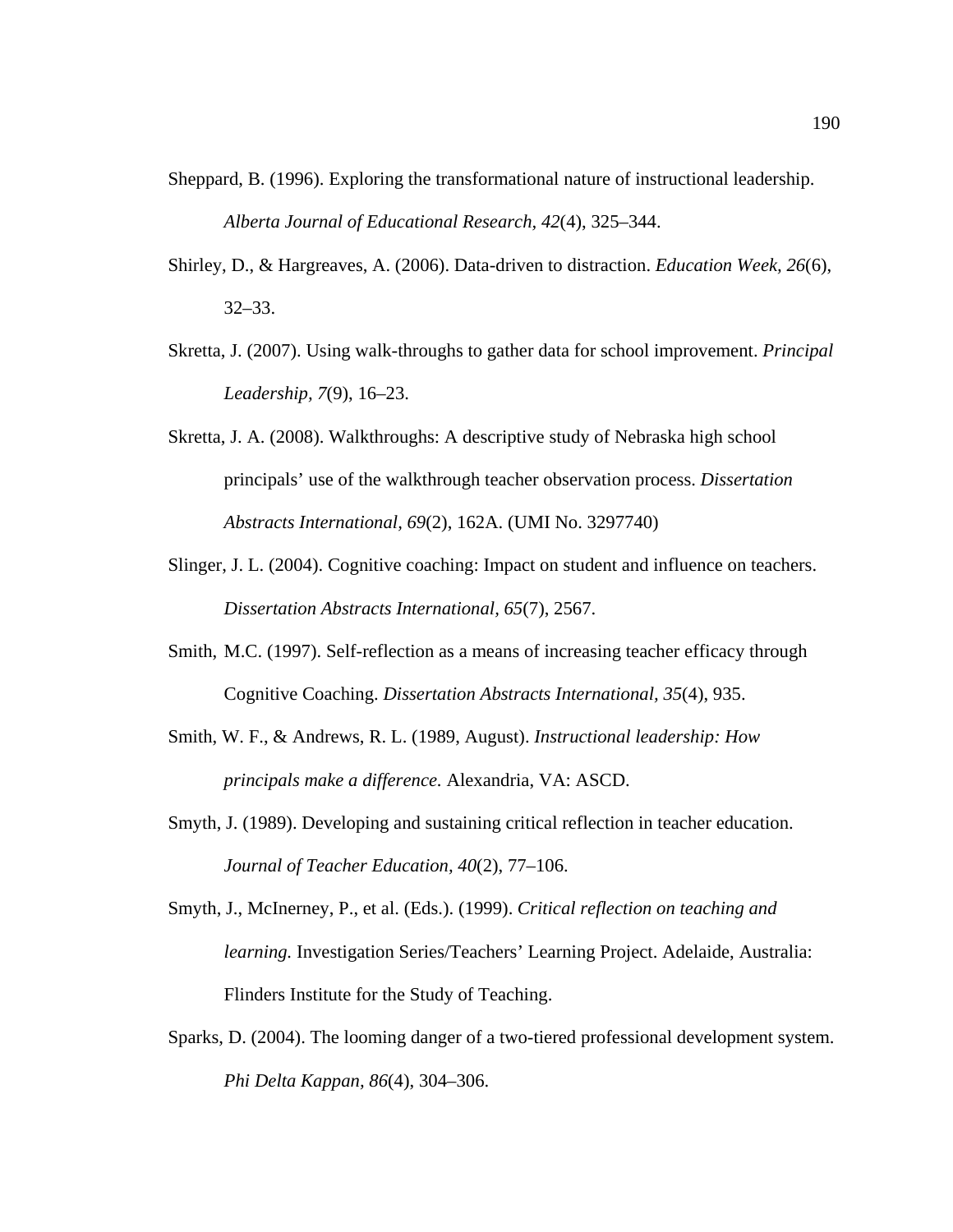- Sparks, D. (2007). What it means to be an outside-the-box leader. *Out-of-the-box Leadership,* 11–29.
- Strauss, A., & Corbin, L. (1990). *Basics of grounded theory methods.* Beverly Hills, CA: Sage.
- Taylor, B. M. (2005). *Consortium for responsible school change in literacy.* Unpublished document, University of Minnesota, Center for Reading Research.
- Tschannen-Moran, M. (2004, November). *What's trust got to do with it? The role of faculty and principal trust in fostering student achievement.* In annual meeting of the University Council for Educational Administration, Kansas City, MO.
- Valli, L. (1997). Listening to other voices: A description of teacher reflection in the United States. *Peabody Journal of Education, 72*(1), 67–88.
- VonVillas, B. A. (2004). Improving the way we observe classrooms. *School Administrator, 61*(8), 52–53.
- Whitaker, T. (2013). *Leading school change: 9 Strategies to bring everybody on board* (Kindle Locations 409-410). Taylor and Francis. Kindle Edition.
- Williamson, R., & Blackburn, B. (2010). *Rigorous schools and classrooms: Leading the way*. Larchmont, NY: Eye on Education.
- York-Barr, J., Sommers, W. A., Ghere, G., & Montie, J. (2006). *Reflective practice to improve schools.* Thousand Oaks, CA: Corwin.
- Young, J. R. (1989). *Pre-service teachers' written reflection: The effect of structured training on pedagogical thinking.* Unpublished master's thesis, Brigham Young University, Provo, Utah.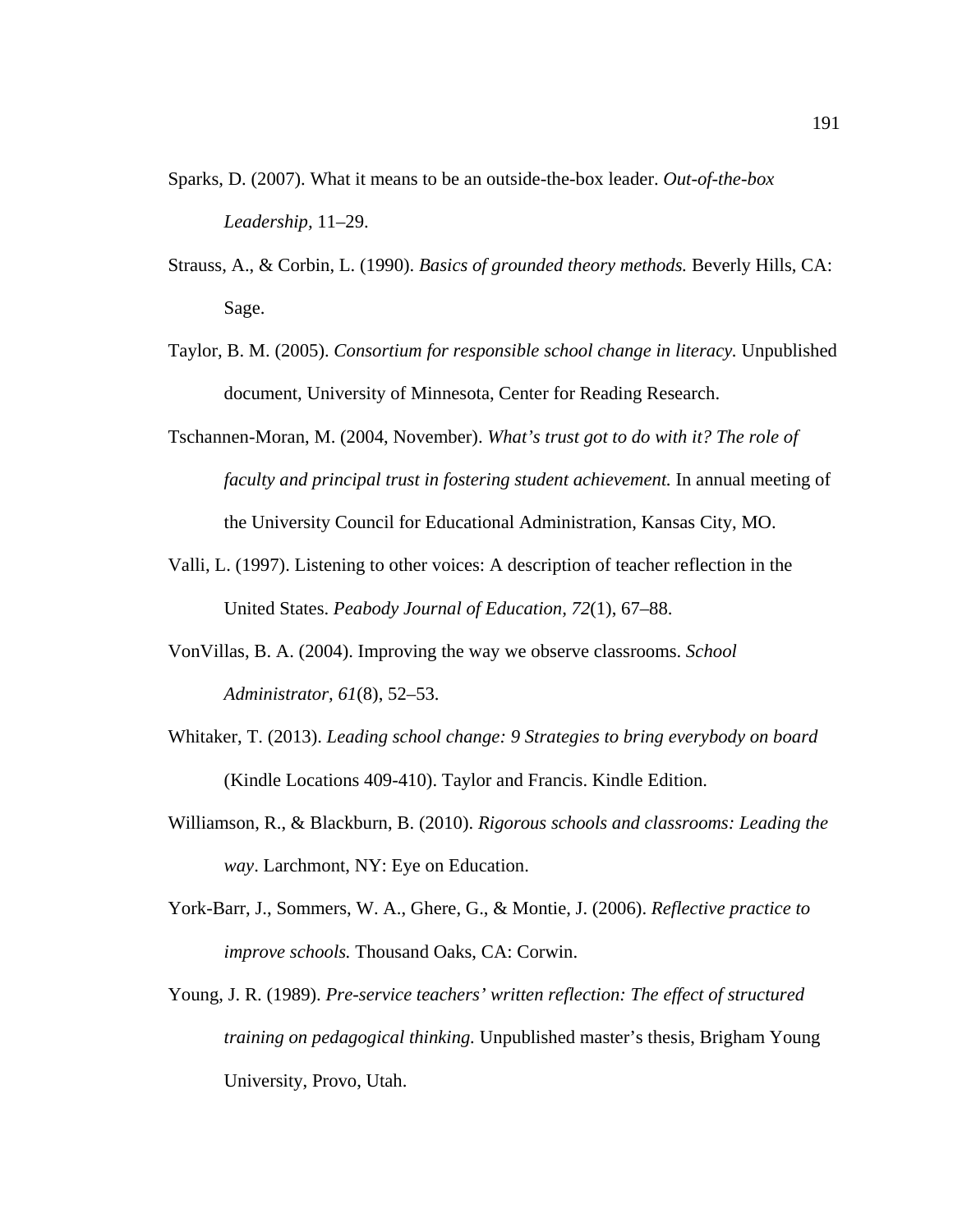- Zeichner, K., & Liston, D. (1987). Teaching student teachers to reflect. *Harvard Educational Review, 57*(1), 23–49.
- Zeichner, K., & Liston, D. (1996). *Reflective teaching: An introduction.* Mahwah, NJ: Lawrence Erlbaum.
- Ziegler, C. (2006). Walk-throughs provide stepped-up support: Edmonton builds a framework of support for teaching and learning to increase high school completion. *Journal of Staff Development, 27*(4), 53–56.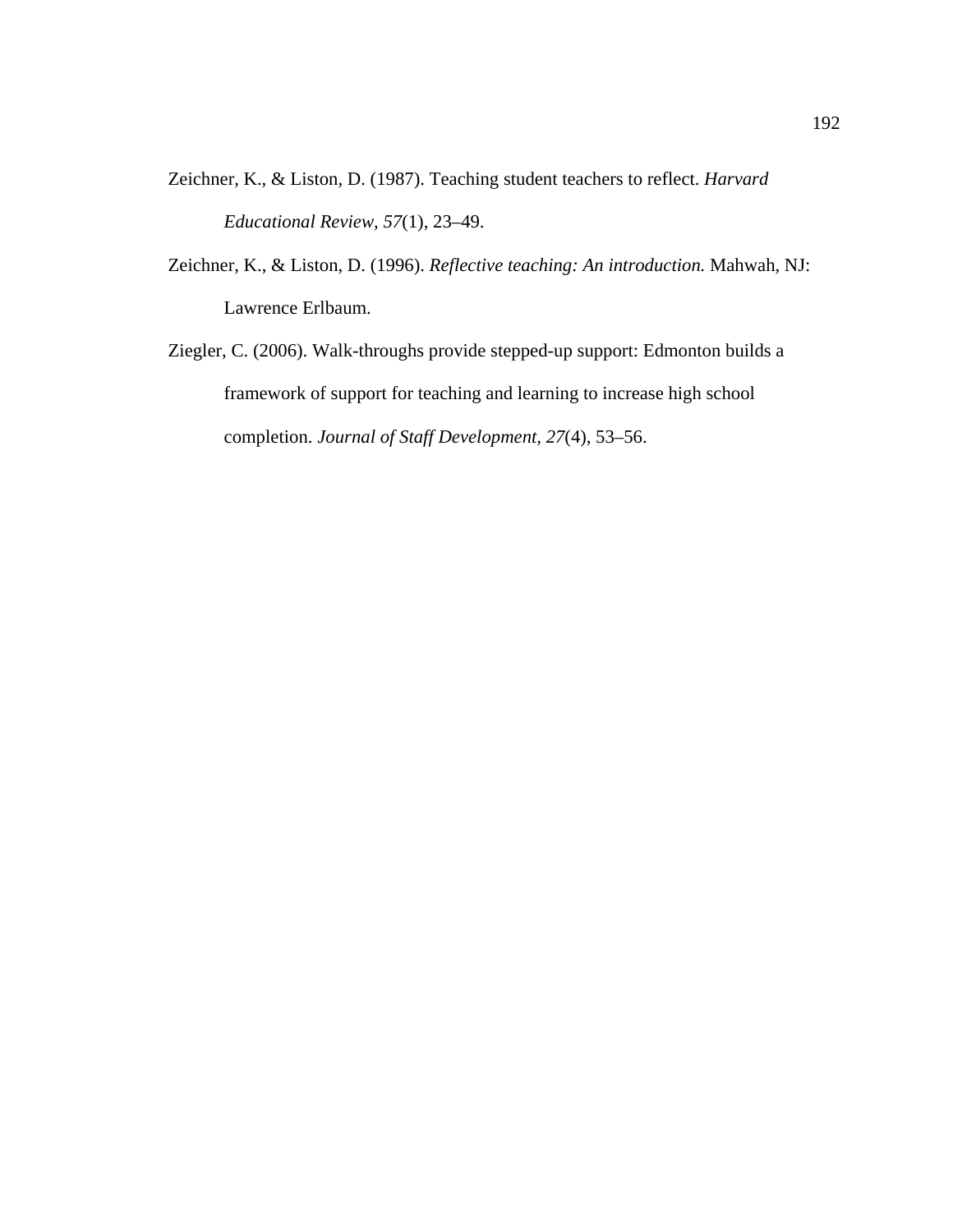# **APPENDIX A**



# **CONCEPTUAL FRAMEWORK**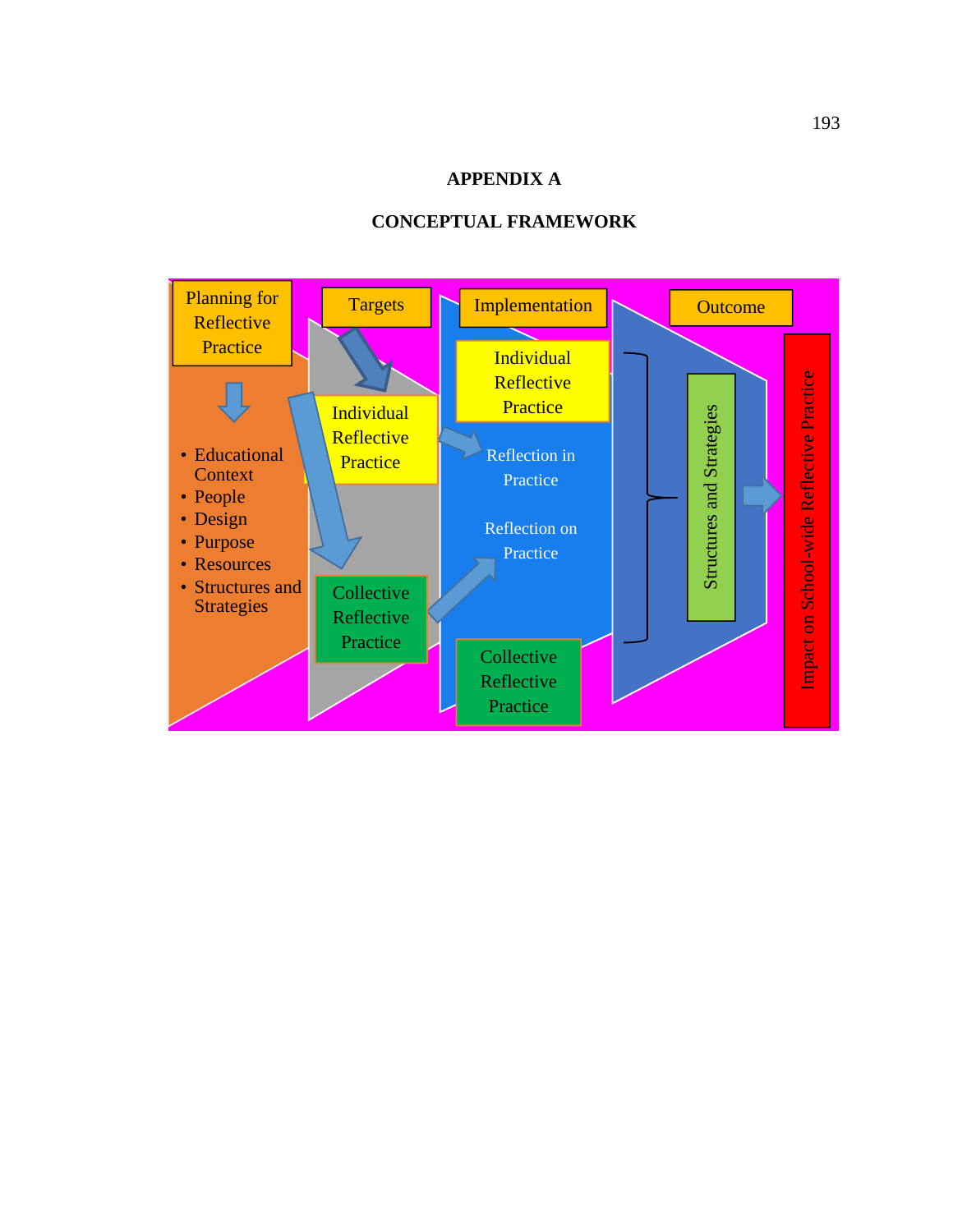# **APPENDIX B**

## **ADMINISTRATOR INTERVIEW PROTOCOL**

## **Research Questions**

How do elementary principals effectively promote and sustain reflective practices in their schools?

What is the relationship between individual reflection and collective reflection in these "reflective" schools?

What are the reflective practices and structures utilized in these schools?

- **Question 1** Tell me about your school.
- **Question 2** Currently teachers are evaluated on how they reflect on their practice and administrators are evaluated on this from an instructional leadership and human resources leadership frame of reference. How do you define reflection? What is reflective practice?
- **Question 3** What do you believe about the role reflection plays in professional learning opportunities and school improvement?
- **Question 4** Tell me about reflection and reflective practice in your school
- **Question 5** Do you intentionally plan for reflection to occur?
- **Question 6** How do you go about planning for reflective practice for individual teachers? Vertical teams? School improvement or leadership teams?
- **Question 7** How do you go about planning for reflective practice at the collective level to ensure it is a part of your school culture?
- **Question 8** What impact do you think it has in your school?
- **Question 9** How often do you engage in reflective practice activities with your staff?
- **Question 10** What role do you see yourself playing in your school with regard to reflective practice?

#### **Question 11** How do you work with others to move them toward reflective practice?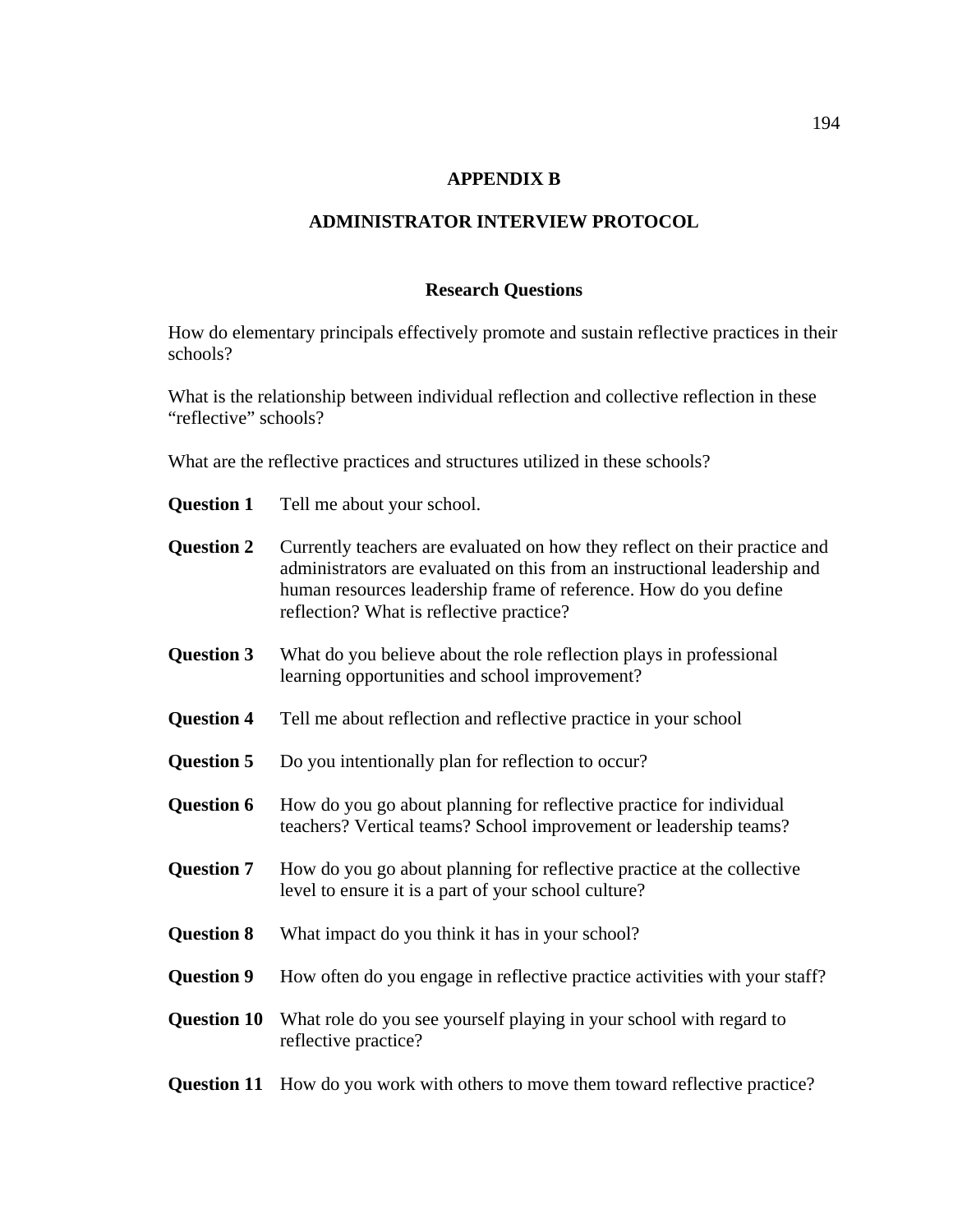- **Question 12** How do you address the need for reflection and create opportunities for professional learning to occur?
- **Question 13** Which reflective structures and strategies do you feel most knowledgeable about implementing?
- **Question 14** Which structures and strategies have you been most successful at using with your staff?
- **Question 15** What role did relationships, trust and communication play into your decisions to implement these reflective structures and strategies?
- **Question 16** What type of resources and support have you provided to ensure these reflective practices lead to professional learning?
- **Question 17** How are these reflective practices and professional learning evidenced in your daily work, tell me about reflection during a typical day?
- **Question 18** How do you balance providing reflective feedback to staff and designing reflective structures with other leadership demands?
- **Question 19** What do you feel that you do well concerning integrating reflective structures and how do you think that it aids organizational learning?
- **Question 20** What techniques do you use to support individual teacher reflection? What techniques do you use that support school-wide reflection? How do you connect these for your staff?
- **Question 21** Which of these strategies and structures has the most potential to result in professional learning? Why? How do you plan to sustain these practices over time?
- **Question 22** How will you intentionally provide resources and support to sustain these structures and strategies?
- **Question 23** How will you use the relationships you have built to empower staff to sustain these practices over time?
- **Question 24** What part has instructional leadership played in your efforts to coordinate school-wide reflective practices?

# **Question 25** What part has school improvement planning had in your efforts to coordinate school-wide reflective practices?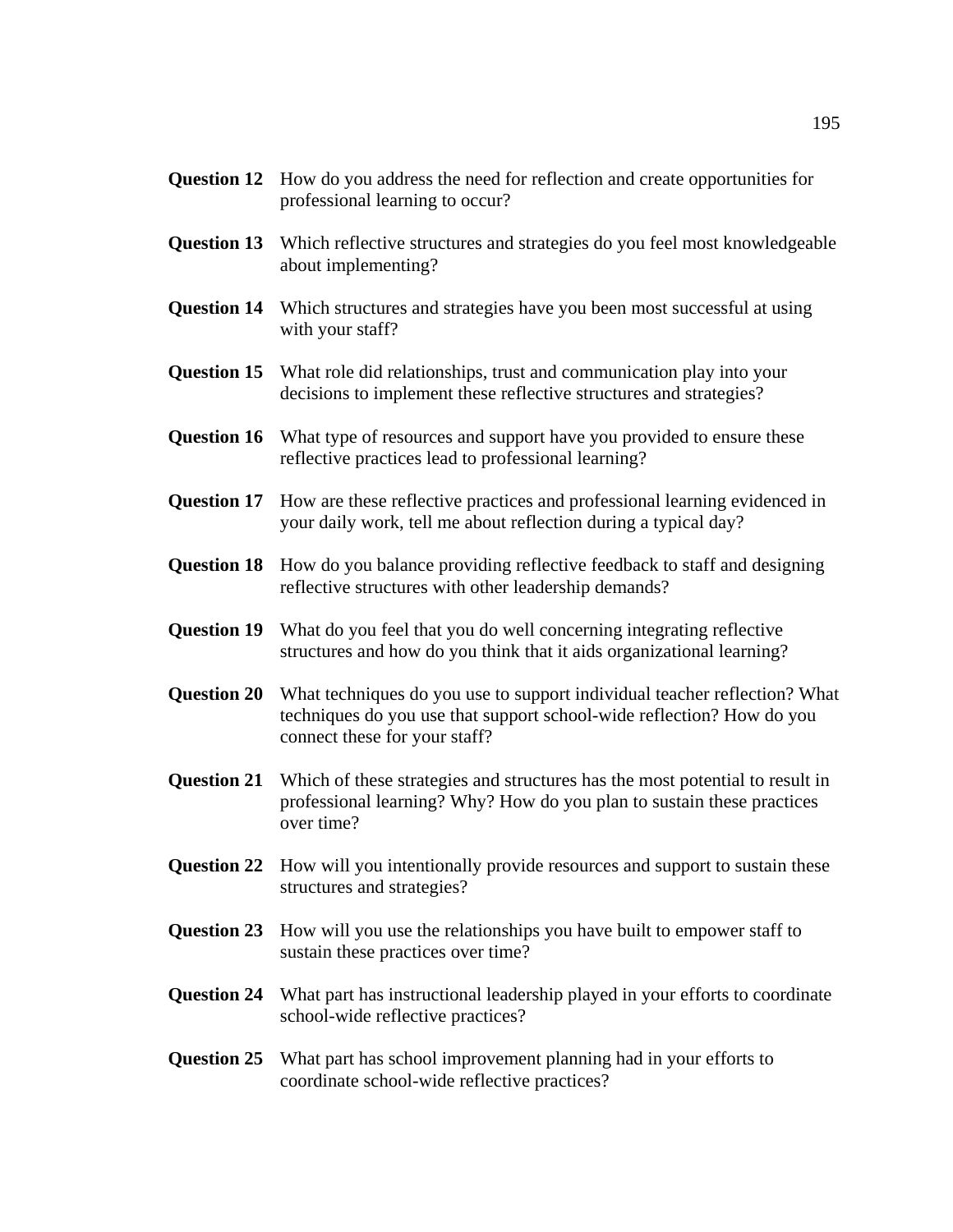# **APPENDIX C**

## **TEACHER INTERVIEW PROTOCOL**

## **Research Questions**

How do elementary principals effectively promote and sustain reflective practices in their schools?

What is the relationship between individual reflection and collective reflection in these "reflective" schools?

What are the reflective practices and structures utilized in these schools?

- **Question 1** Tell me about yourself and your classroom?
- **Question 2** How do you define reflection—what is reflective practice?
- **Question 3** What opportunities do you have, to engage in reflective practice at school?
- **Question 4** What individual strategies does your principal use to promote reflective practice? Does your principal use walkthroughs? Instructional coaching? Individual data meetings? Professional development conferences? Observation/evaluation conferences?
- **Question 5** What impact has these opportunities for individual reflective practice had on your instructional practices—how have you applied what you learned to practice?
- **Question 6** How has your principal supported those efforts?
- **Question 7** How does your principal follow up and provide feedback after these individual sessions?
- **Question 8** What did your principal do/not do that made it a successful experience?
- **Question 9** What other strategies does your principal use to promote reflective practice in the school? Vertical planning teams? Data teams? Protocols? Critical friends protocols?

# **Question 10** How has your principal connected what you do in individual reflective practice to what you do with your team or school?